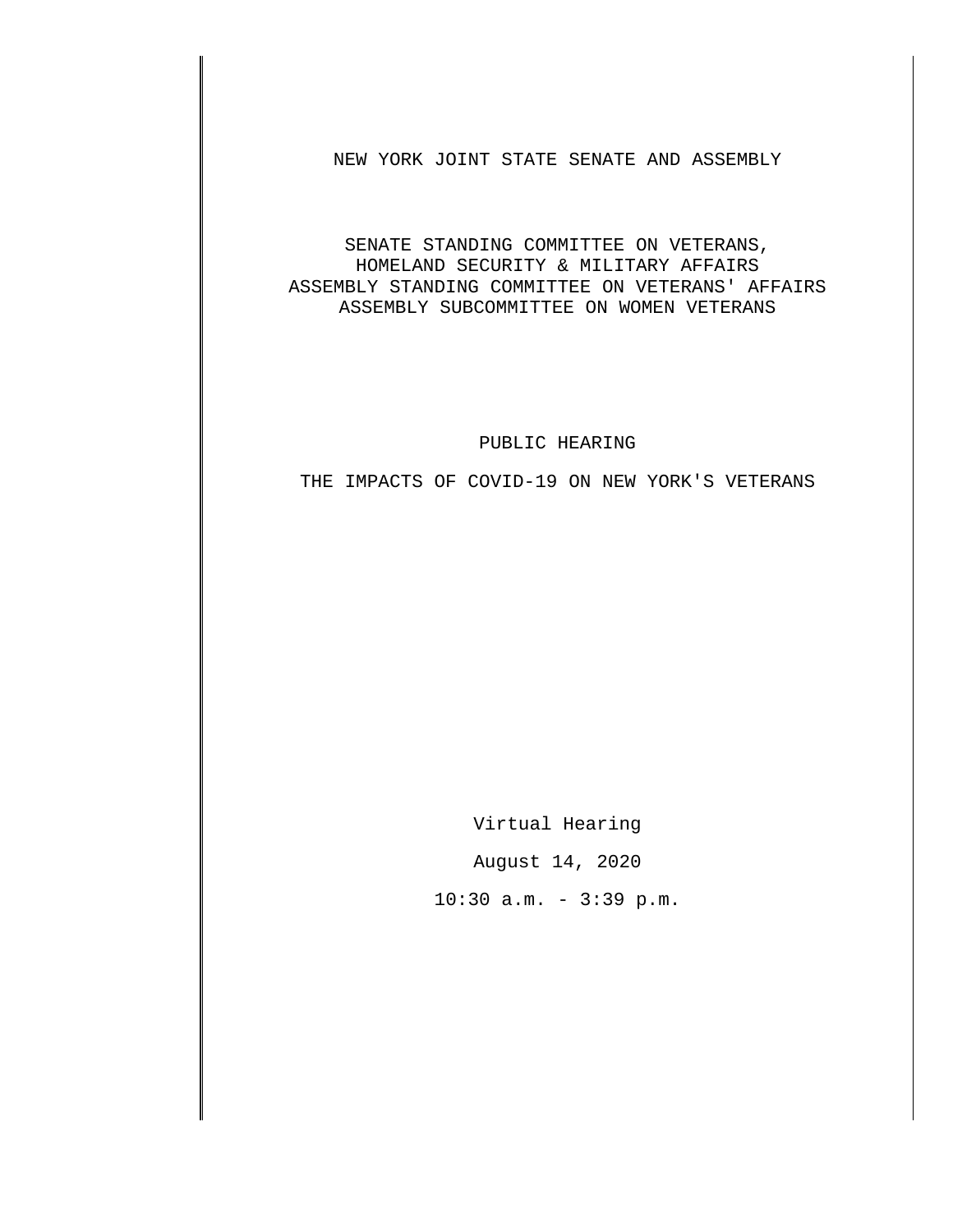## Page 2

Joint Hearing, Impacts of COVID on Veterans,08/14/2020

## **SENATORS PRESENT:**

**SENATOR JOHN BROOKS** Chair, Senate Standing Committee on Veterans, Homeland Security & Military Affairs

**SENATOR JOHN LIU**

**SENATOR JEN METZGER**

**SENATOR PETE HARCKHAM**

**SENATOR GEORGE BORELLO**

**SENATOR DAPHNE JORDAN**

**SENATOR JAMES GAUGHRAN**

**SENATOR PATTY RITCHIE**

**SENATOR SUE SERINO**

**ASSEMBLY MEMBERS PRESENT:**

**ASSEMBLY MEMBER DIDI BARRETT** Chair, Assembly Standing Committee on Veterans' Affairs

**ASSEMBLY MEMBER PAMELA HUNTER** Chair, Assembly Subcommittee on Women Veterans

**ASSEMBLY MEMBER BILLY JONES**

**ASSEMBLY MEMBER MARIANNE BUTTENSCHON**

**ASSEMBLY MEMBER MICHAEL CUSICK**

**ASSEMBLY MEMBER BRIAN MANKTELOW**

**ASSEMBLY MEMBER JAKE ASHBY**

**ASSEMBLY MEMBER STACEY PHEFFER AMATO**

**ASSEMBLY MEMBER MONICA WALLACE**

**ASSEMBLY MEMBER ANGELO SANTABARBARA**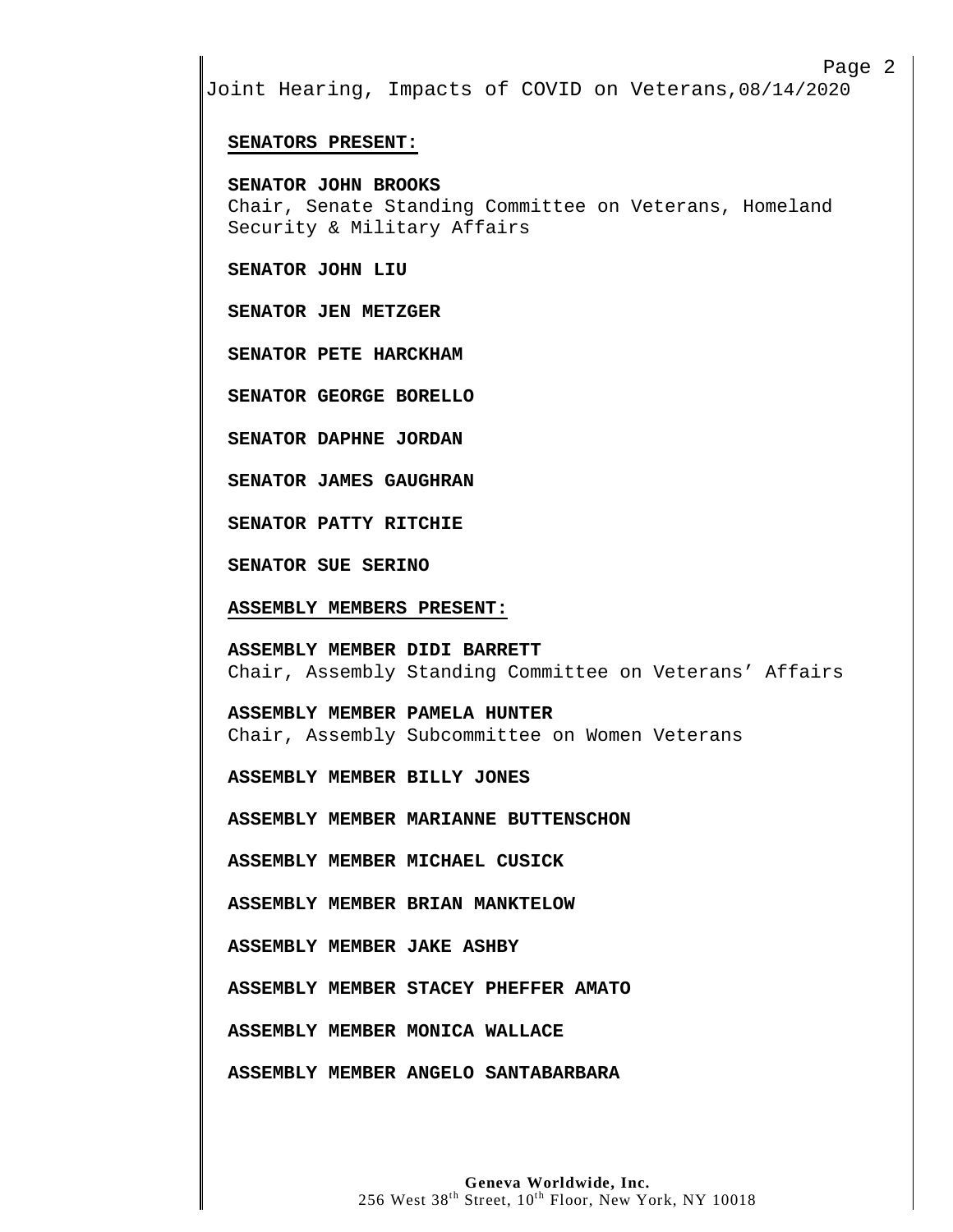Page 3

Joint Hearing, Impacts of COVID on Veterans,08/14/2020

INDEX

| <b>PANEL 1</b>                                                                                      | Page |
|-----------------------------------------------------------------------------------------------------|------|
| Command Sgt. Major Gary Flaherty<br>Executive Director<br>Columbia County Veterans Service Agency   | 17   |
| Honorable Ronald C. Tocci<br>Commissioner<br>Westchester County Veterans Service Agency             | 24   |
| Jason Skinner<br>Executive Director<br>New York State County Veteran Service Officer<br>Association | 31   |
| Daniel Griffin<br>Vice President<br>NYS Veterans Nursing Home Board of Visitors                     | 38   |
| Thomas Ronayne<br>Suffolk County Veterans Service Agency                                            | 41   |
| <b>PANEL 2</b>                                                                                      |      |
| Coco Culhane<br>Executive Director<br>Veterans Advocacy Project                                     | 100  |
| Solomon Chouicha<br>Staff Attorney<br>Legal Services of the Hudson Valley                           | 106  |
| Dao Sun<br>Senior Staff Attorney<br>Legal Services New York City                                    | 110  |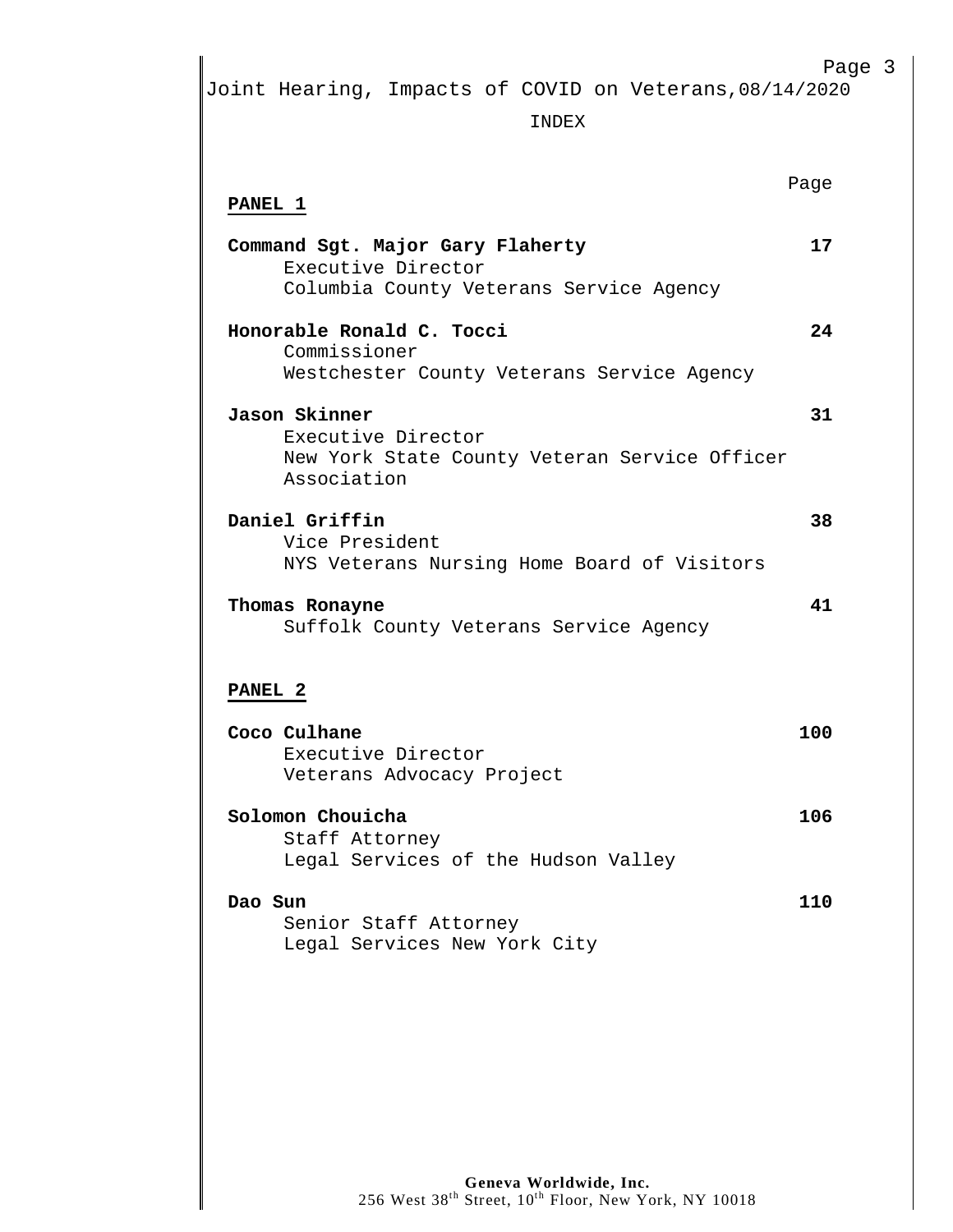| Joint Hearing, Impacts of COVID on Veterans, 08/14/2020                                                                                                 | Page 4 |
|---------------------------------------------------------------------------------------------------------------------------------------------------------|--------|
| PANEL 3                                                                                                                                                 | Page   |
| J. Michael Haynie<br>Vice Chancellor of Strategic Initiatives<br>and Innovation<br>Syracuse University, Institute For<br>Veterans and Military Families | 129    |
| Staff Sergeant (Ret) James Fitzgerald<br>Executive Director<br>NYC Veterans Alliance                                                                    | 134    |
| Ashton Stewart<br>Manager<br>SAGE Veterans Program                                                                                                      | 141    |
| Laura Stradley<br>Executive Director<br>Veterans Outreach Center                                                                                        | 146    |
| PANEL 4                                                                                                                                                 |        |
| Benjamin Pomerance<br>Deputy Director for Program Development<br>& Learning<br>NYS Division of Veterans' Services                                       | 181    |
| PANEL <sub>5</sub>                                                                                                                                      |        |
| CMSgt (Ret) Marcelle Leis<br>Director of Veterans Services<br>Association for Mental Health and Wellness                                                | 222    |
| Alexander J. Behm<br>Executive Director<br>Clear Path For Veterans                                                                                      | 228    |
| Eva Usadi<br>Executive Director<br>Trauma and Resiliency Resources, Inc.                                                                                | 233    |
| Aaron Leonard<br>Campaign Representative<br>Sierra Club Military Outdoors                                                                               | 238    |
|                                                                                                                                                         |        |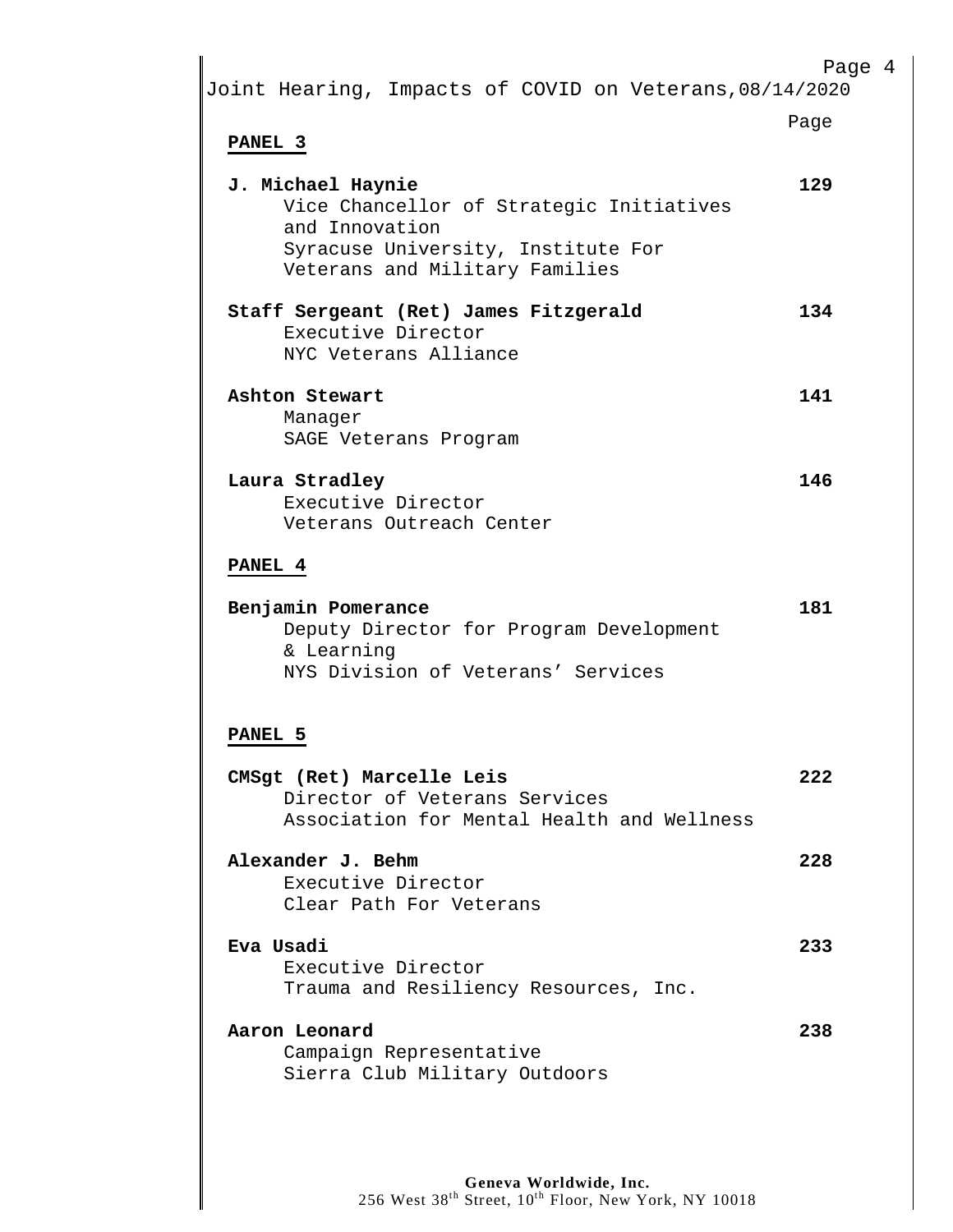| Joint Hearing, Impacts of COVID on Veterans, 08/14/2020                 | Page 5 |
|-------------------------------------------------------------------------|--------|
|                                                                         | Page   |
| Kirby Hannan<br>Legislative Advocate<br>New York State Veterans Council | 244    |
| PANEL 6                                                                 |        |
| Meghan Brooks                                                           | 267    |
| Staff Attorney<br>New York Legal Assistance Group                       |        |
| Logan Campbell                                                          | 2.72   |
| Project Coordinator                                                     |        |
| City Bar Justice Center's Veterans                                      |        |
| Assistance Project                                                      |        |
| Peter Kempner                                                           | 276    |
| Legal Director & Elderly Project                                        |        |
| Director                                                                |        |
| Volunteers of Legal Service                                             |        |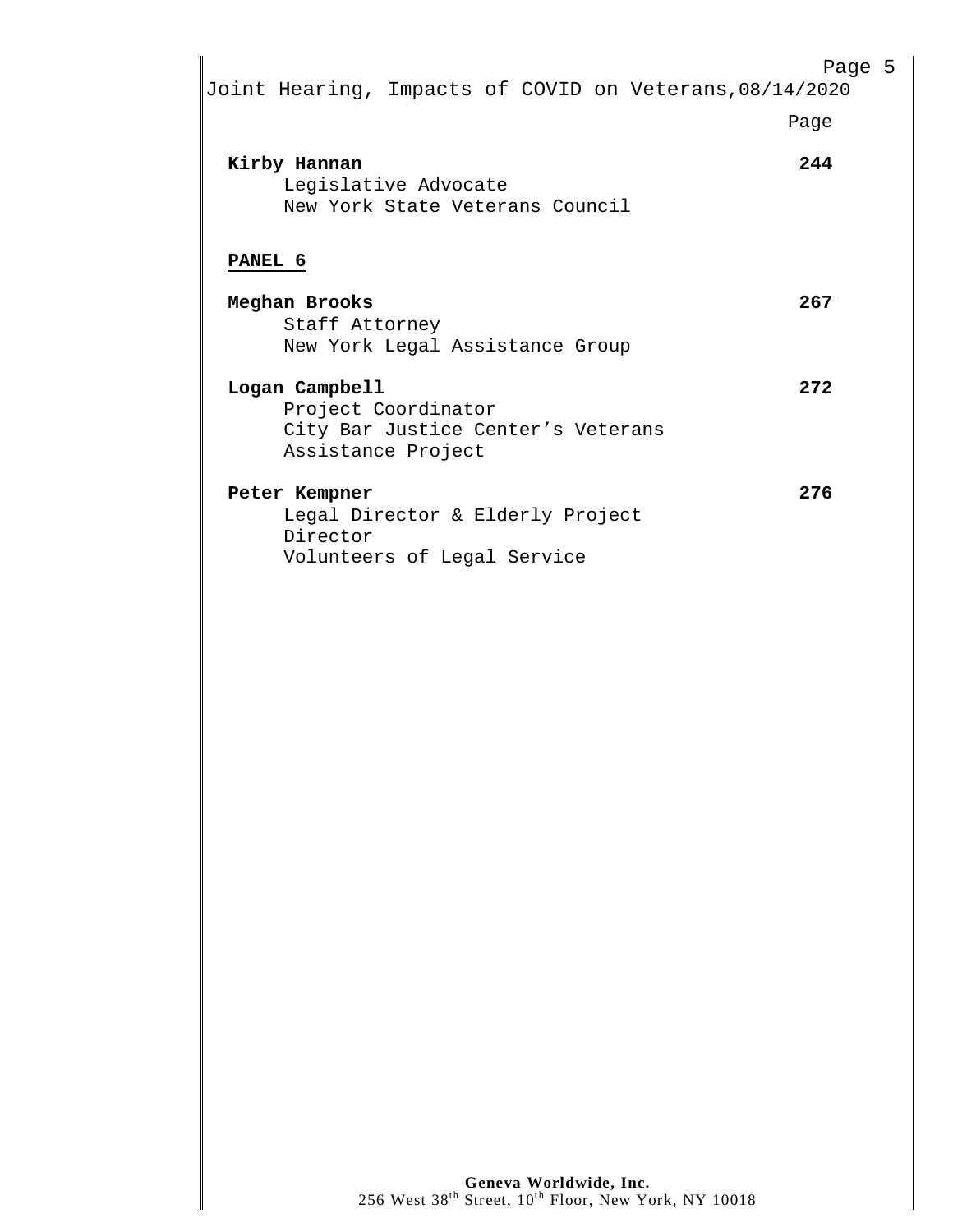|                | Page 6                                                  |
|----------------|---------------------------------------------------------|
| 1              | Joint Hearing, Impacts of COVID on Veterans, 08/14/2020 |
| $\overline{2}$ | (The public hearing commenced at 10:30                  |
| 3              | $A.M.$ )                                                |
| 4              | ASSEMBLY MEMBER DIDI BARRETT, CHAIR,                    |
| 5              | ASSEMBLY STANDING COMMITTEE ON VETERANS' AFFAIRS:       |
| 6              | Senator, you can begin if you like.                     |
| 7              | SENATOR JOHN BROOKS, CHAIR, SENATE                      |
| 8              | STANDING COMMITTEE ON VETERANS, HOMELAND SECURITY       |
| 9              | & MILITARY AFFAIRS: Oh, okay, I thought it was          |
| 10             | going the other way. Good morning, everyone and         |
| 11             | thank you for joining us in this, I believe, very       |
| 12             | important hearing. As we all know the COVID-19          |
| 13             | virus has challenged our state and our community        |
| 14             | in many, many ways. This morning we will be             |
| 15             | listening to testimony and information from many        |
| 16             | people across the state who are actively involved       |
| 17             | in providing systems and services to our veteran        |
| 18             | community. Hopefully, at the close of the day           |
| 19             | we'll have a good set of ideas of new programs          |
| 20             | and problems that we want to address to help this       |
| 21             | community. I'll make my remarks very brief              |
| 22             | because we do have a lot of witnesses today and         |
| 23             | move it along, but I do thank everyone for              |
| 24             | joining us today. Didi, I'm not sure how we want        |
|                |                                                         |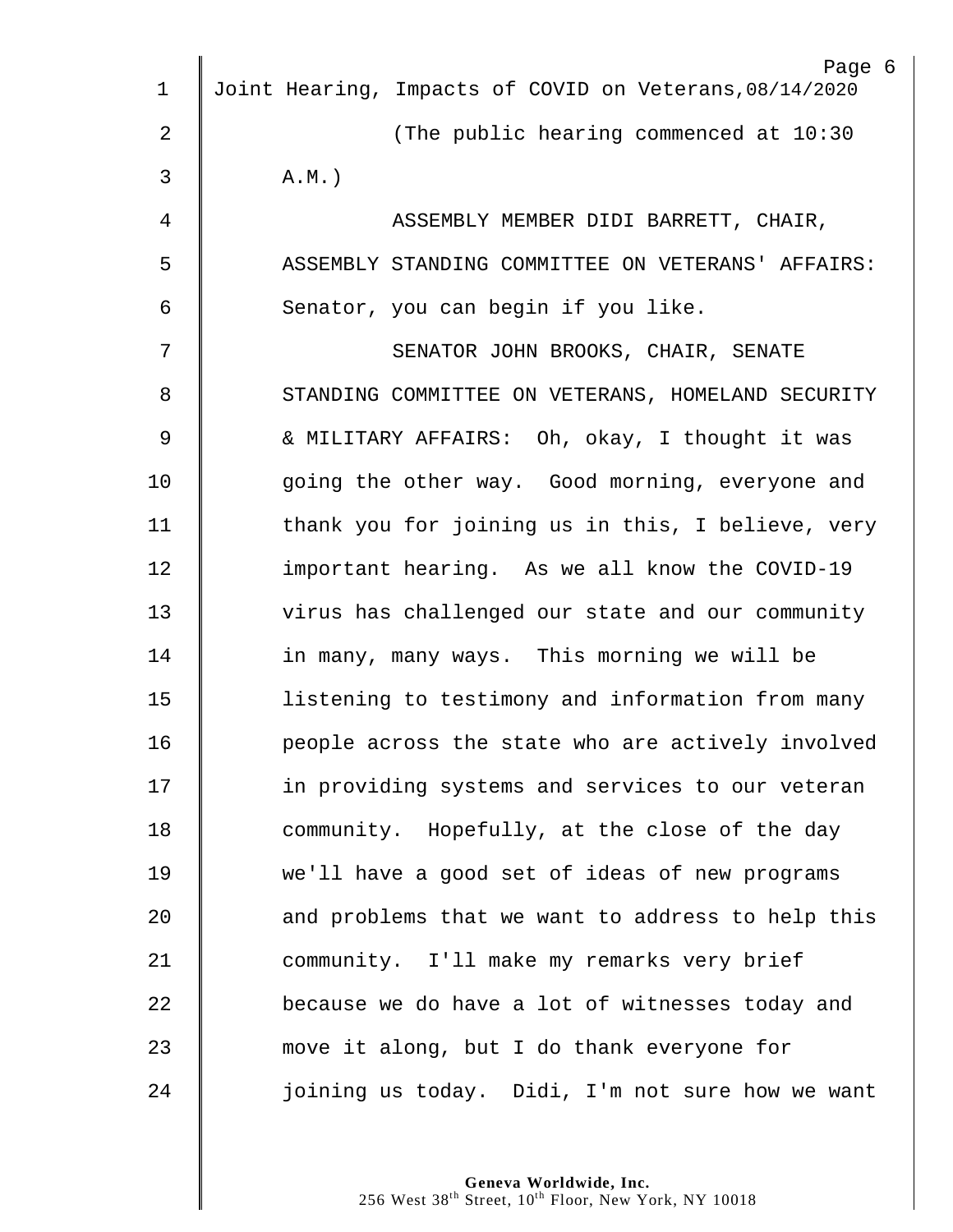|             | Page 7                                                  |
|-------------|---------------------------------------------------------|
| $\mathbf 1$ | Joint Hearing, Impacts of COVID on Veterans, 08/14/2020 |
| 2           | to do this; we want to go back and forth or you         |
| 3           | want the ranker to follow the chair on each side?       |
| 4           | ASSEMBLY MEMBER BARRETT: No, I think                    |
| 5           | I'd like to speak and then have Pam Hunter speak        |
| 6           | and then I think we can go to our rankers.              |
| 7           | SENATOR BROOKS: Okay, very good. So                     |
| 8           | I'll turn it over to Didi Barrett. Again, thank         |
| 9           | you for everybody who is joining us today.              |
| 10          | ASSEMBLY MEMBER BARRETT: Thank you,                     |
| 11          | Senator. Good morning and I just would like us          |
| 12          | all to begin with a moment of silence to remember       |
| 13          | the veterans who served our nation and for those        |
| 14          | who we lost during this pandemic and the other --       |
| 15          | going on these last months that we've -- since we       |
| 16          | last met. So let's pause for a moment. Thank            |
| 17          | you all. I've been very proud to serve as chair         |
| 18          | of the New York State Assembly Veteran's                |
| 19          | Committee. Over these past months I've made it          |
| 20          | my mission to connect with veterans and veterans        |
| 21          | advocates throughout the state to check in and to       |
| 22          | drop off hand sanitizer and to listen to the            |
| 23          | stories that people have shared. And from I've          |
| 24          | heard the veteran's community has taken a lot of        |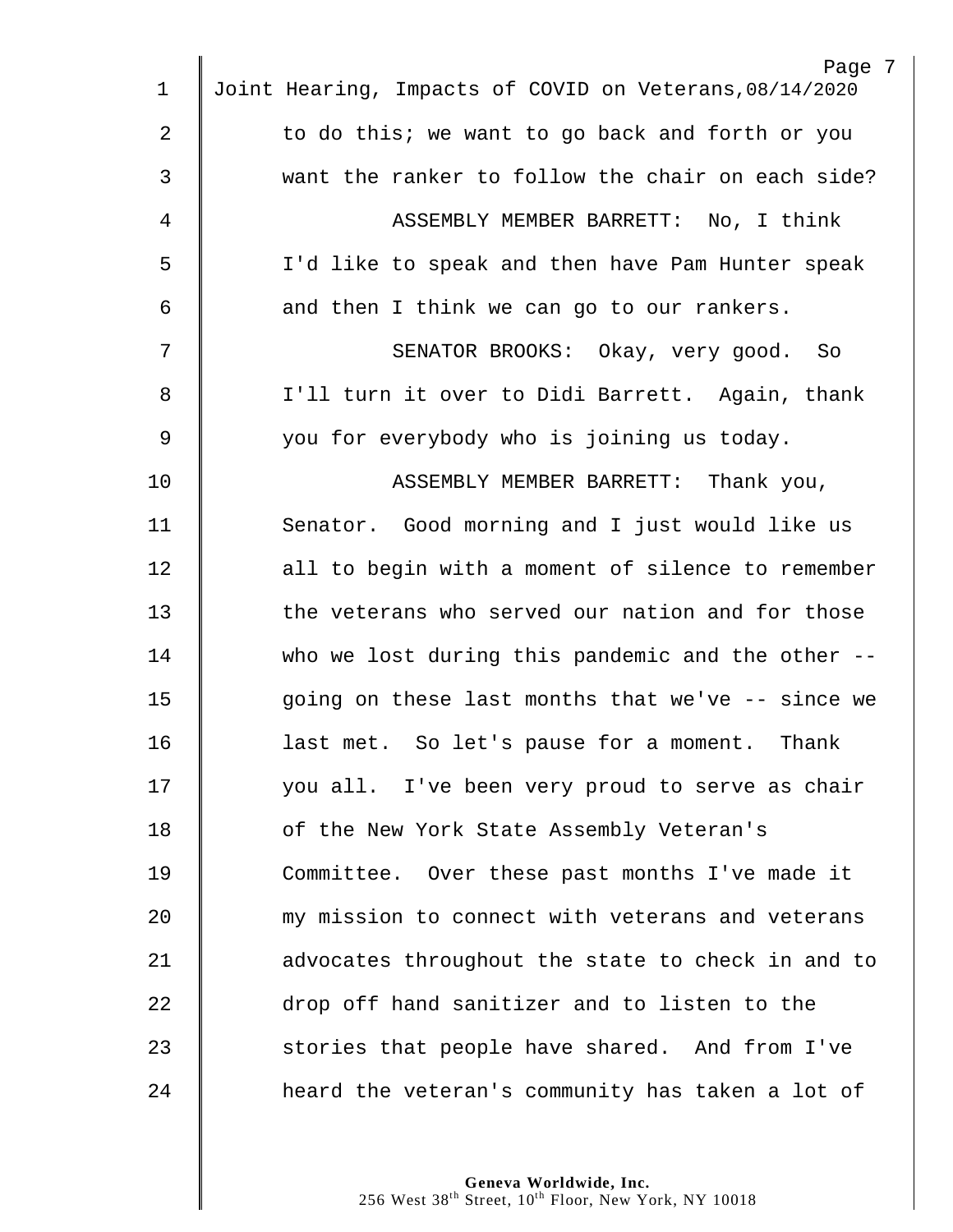Page 8 1 Joint Hearing, Impacts of COVID on Veterans,08/14/2020 2 **fight** hits over these last months from losing some of 3 || our last remaining World War II veterans and 4 veterans in other nursing homes to the depression 5 | and relapse that comes from isolation and 6 | Coneliness to the shuttered American Legion Posts 7 | and VFW Posts that are so much part of many of 8 **6** our communities. 9 | Currently, we're even experiencing a 10 Threat to the U.S. Post Office, which is really 11 | one of the largest employers of veterans and 12 | veteran's families in the country and so many of 13 **J** our veterans depend on the post office for 14 **deg** prescriptions and medications. And so even now 15 | we're, we're, our veteran's communities are kind 16 **deg is a 1** of under target and we need to ensure that 17 | veterans have a funded and functioning U.S. Post 18 **O**ffice going forward. I want to appreciate, I 19 want to thank all of you who are with us today 20 **and I** really appreciate everyone making an effort  $21$   $\parallel$  to be part of this. I want to thank the assembly  $22$   $\parallel$  and the senate staffs who did a great job pulling 23 | this hearing together. It was important to me  $24$   $\parallel$  that we have a special hearing and I know that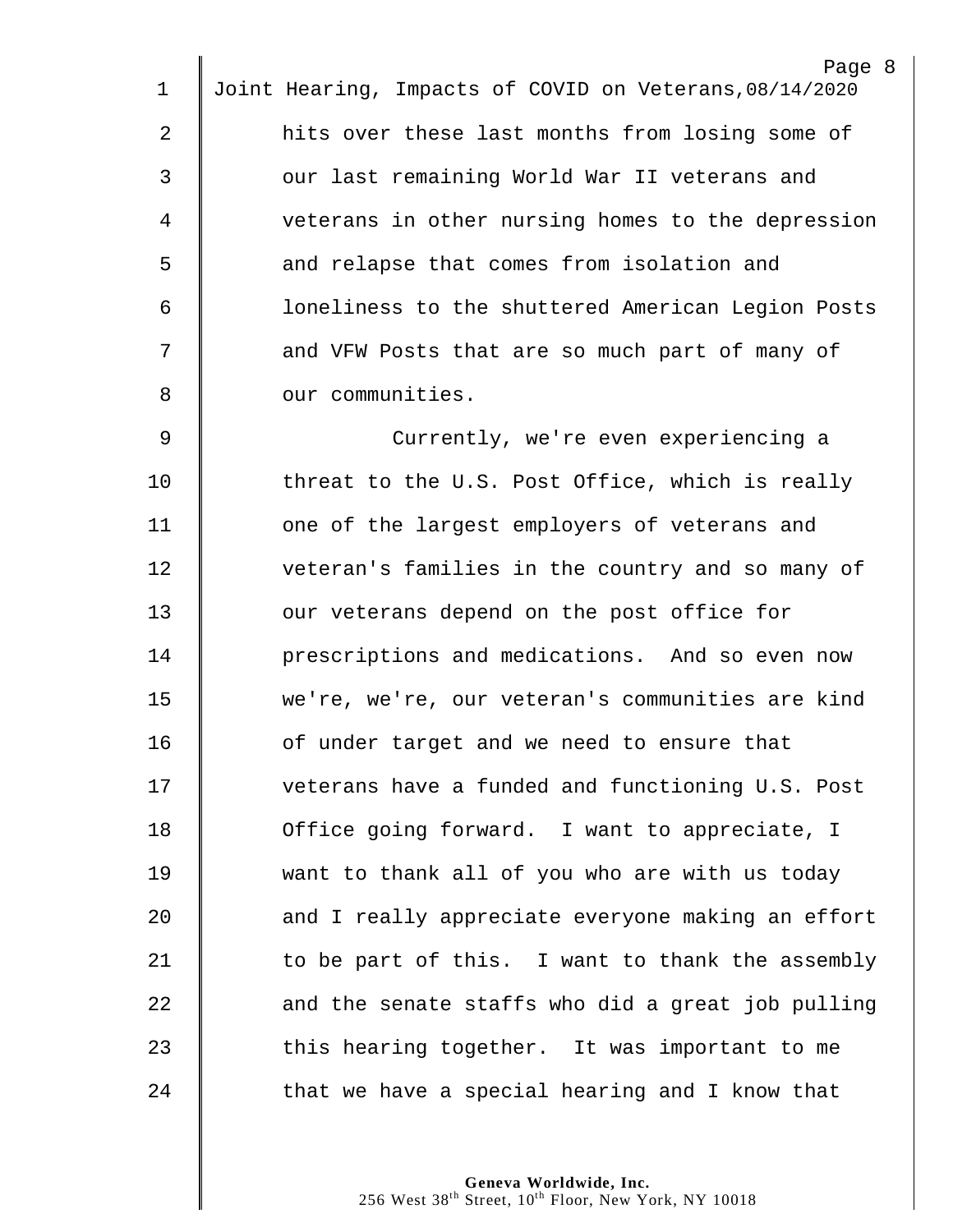|                | Page 9                                                  |
|----------------|---------------------------------------------------------|
| 1              | Joint Hearing, Impacts of COVID on Veterans, 08/14/2020 |
| $\overline{2}$ | Senator Brooks shares my feelings about this to         |
| 3              | specifically address the impact of this pandemic        |
| 4              | on our veterans and our military families, and as       |
| 5              | he said we have a wide ranging group of people          |
| 6              | testifying, veterans and non-veterans, including        |
| 7              | as we will see a former chair of this committee         |
| 8              | who even has continued in retirement to work with       |
| $\mathsf 9$    | veterans, and that's Ron Tocci who is on the            |
| 10             | first panel.                                            |
| 11             | I look forward to hearing from each and                 |
| 12             | every one of you scheduled and before doing I've        |
| 13             | been asked to read these housekeeping rules, so I       |
| 14             | will do that for those testifying. Please don't         |
| 15             | read your testimony, we will be reading all of          |
| 16             | that submitted. You will need a photo ID for            |
| 17             | registration purposes that you'll show to the           |
| 18             | moderator in the waiting room. You'll receive           |
| 19             | the link to the hearing room via the Zoom chat          |
| 20             | function in the waiting room when two panels            |
| 21             | before your panel is testifying. When it is time        |
| 22             | for your panel to testify you will need to turn         |
| 23             | on your audio and video. Because of the interest        |
| 24             | in this topic we've asked each speaker to limit         |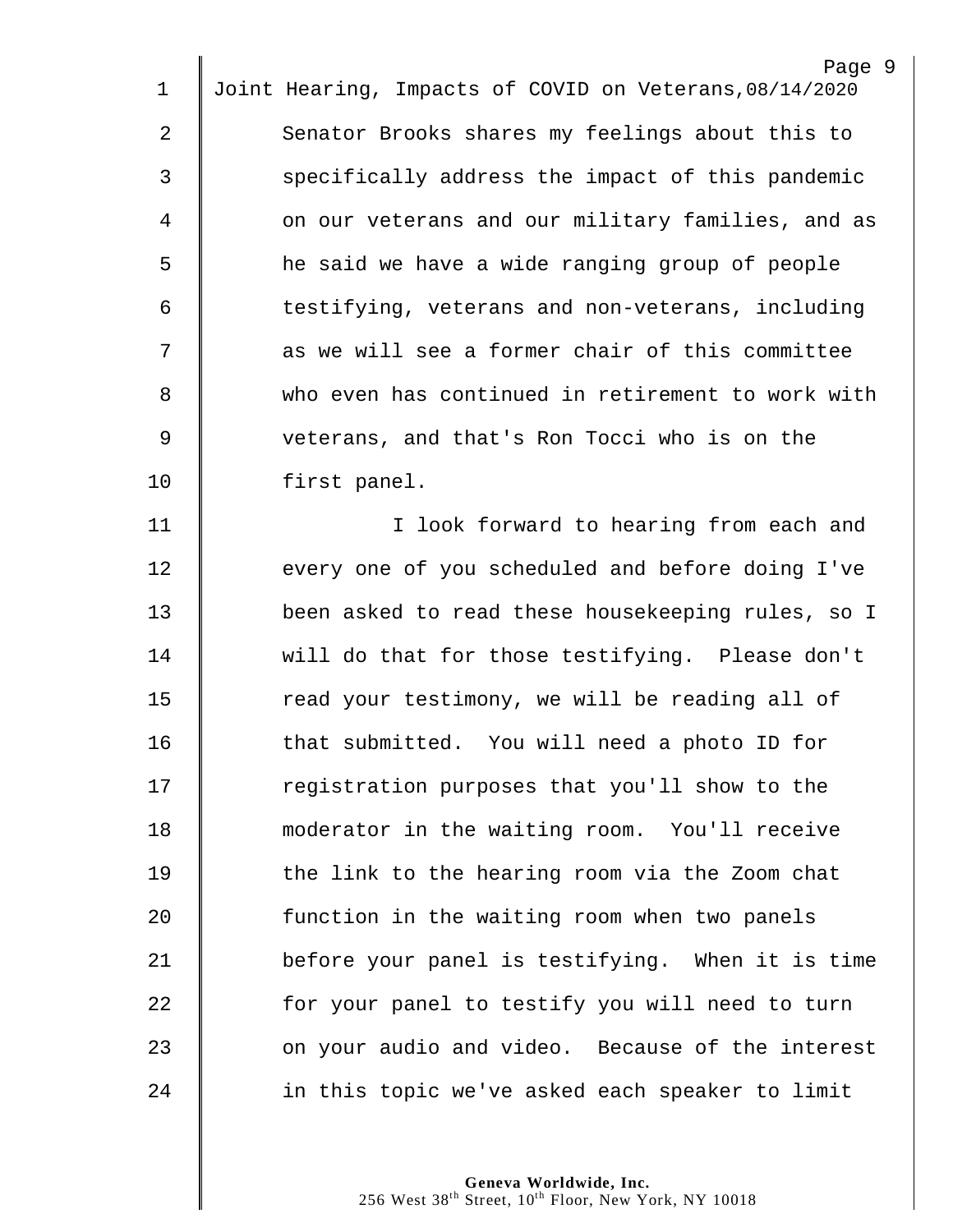|                | Page 10                                                 |
|----------------|---------------------------------------------------------|
| $\mathbf 1$    | Joint Hearing, Impacts of COVID on Veterans, 08/14/2020 |
| 2              | their remarks to five minutes. In our                   |
| 3              | questioning the chairs will have five minutes and       |
| 4              | other members of the committees will have three         |
| 5              | to ask questions. There's a countdown clock to          |
| 6              | help us keep trach of that in the Zoom gallery          |
| 7              | view. When the light is green you begin to              |
| 8              | speak, when the light turns yellow you have one         |
| $\overline{9}$ | minute left and that means it's time to wrap up         |
| 10             | your testimony. After the five minutes the light        |
| 11             | will turn red and it will be our turn to ask the        |
| 12             | questions. Please keep your video on and use the        |
| 13             | gallery view. You will remain muted and your            |
| 14             | video will be off until it's your turn to testify       |
| 15             | and you'll be muted again once all the questions        |
| 16             | have been asked and answered. We also ask that          |
| 17             | you mute cell phones during the hearing.                |
| 18             | As a reminder to those who may be                       |
| 19             | watching, but are not scheduled to testify please       |
| 20             | be aware that you can submit written testimony to       |
| 21             | the e-mail address on the original hearing notice       |
| 22             | within 10 days and that will be included, and           |
| 23             | with that I'm pleased to turn it over to my             |
| 24             | colleague, Assemblywoman Pam Hunter, Chair of the       |
|                |                                                         |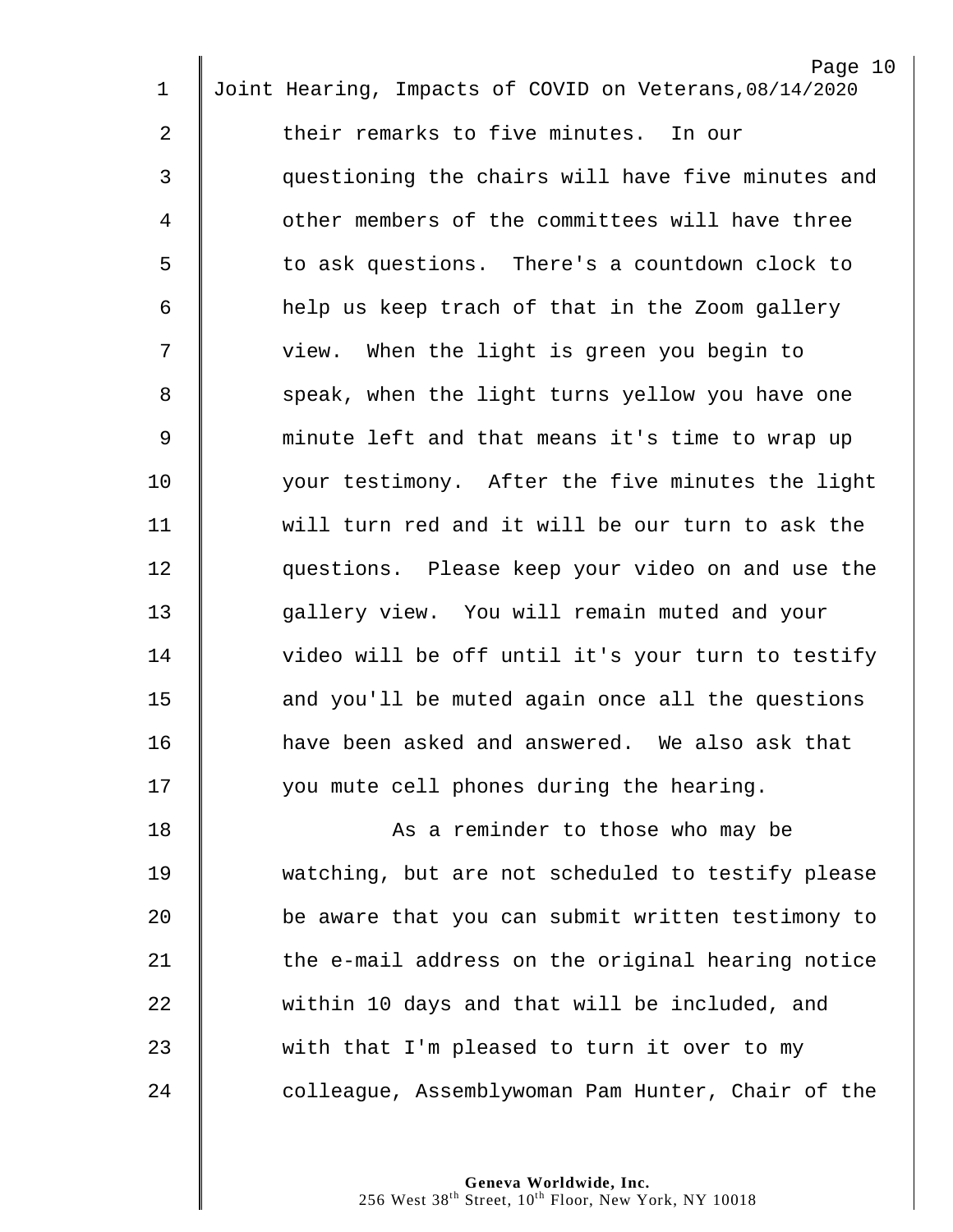|                | Page 11<br>Joint Hearing, Impacts of COVID on Veterans, 08/14/2020 |
|----------------|--------------------------------------------------------------------|
| 1              |                                                                    |
| $\overline{a}$ | Assembly Subcommittee on women veterans.                           |
| 3              | ASSEMBLY MEMBER PAMELA HUNTER, CHAIR,                              |
| 4              | ASSEMBLY SUBCOMMITTEE ON WOMEN VETERANS:<br>Good                   |
| 5              | morning, it's a pleasure to be here in this                        |
| 6              | morning with all of you and to be able to                          |
| 7              | participate in this very important panel                           |
| 8              | discussion, the hearing relative to COVID and                      |
| 9              | veterans. You know, as a veteran myself and                        |
| 10             | participating I try weekly with my American                        |
| 11             | Legion Post, it definitely gives me a point of                     |
| 12             | view relative to the effects COVID has had on                      |
| 13             | veterans especially the toxins that a lot of                       |
| 14             | veterans have been affected by and very, very                      |
| 15             | concerned relative to these presumptive                            |
| 16             | conditions, autoimmune conditions that people                      |
| 17             | have faced with Agent Orange and what we're going                  |
| 18             | to do relative to COVID. I would like to be able                   |
| 19             | to hear testimony about that today relative to                     |
| 20             | the veteran homes; very concerned about our                        |
| 21             | veterans who are living in these elder care                        |
| 22             | facilities and wanting to make sure that all                       |
| 23             | precautions are taken to protect those folks who                   |
| 24             | are living in these homes. You know, PTSD and                      |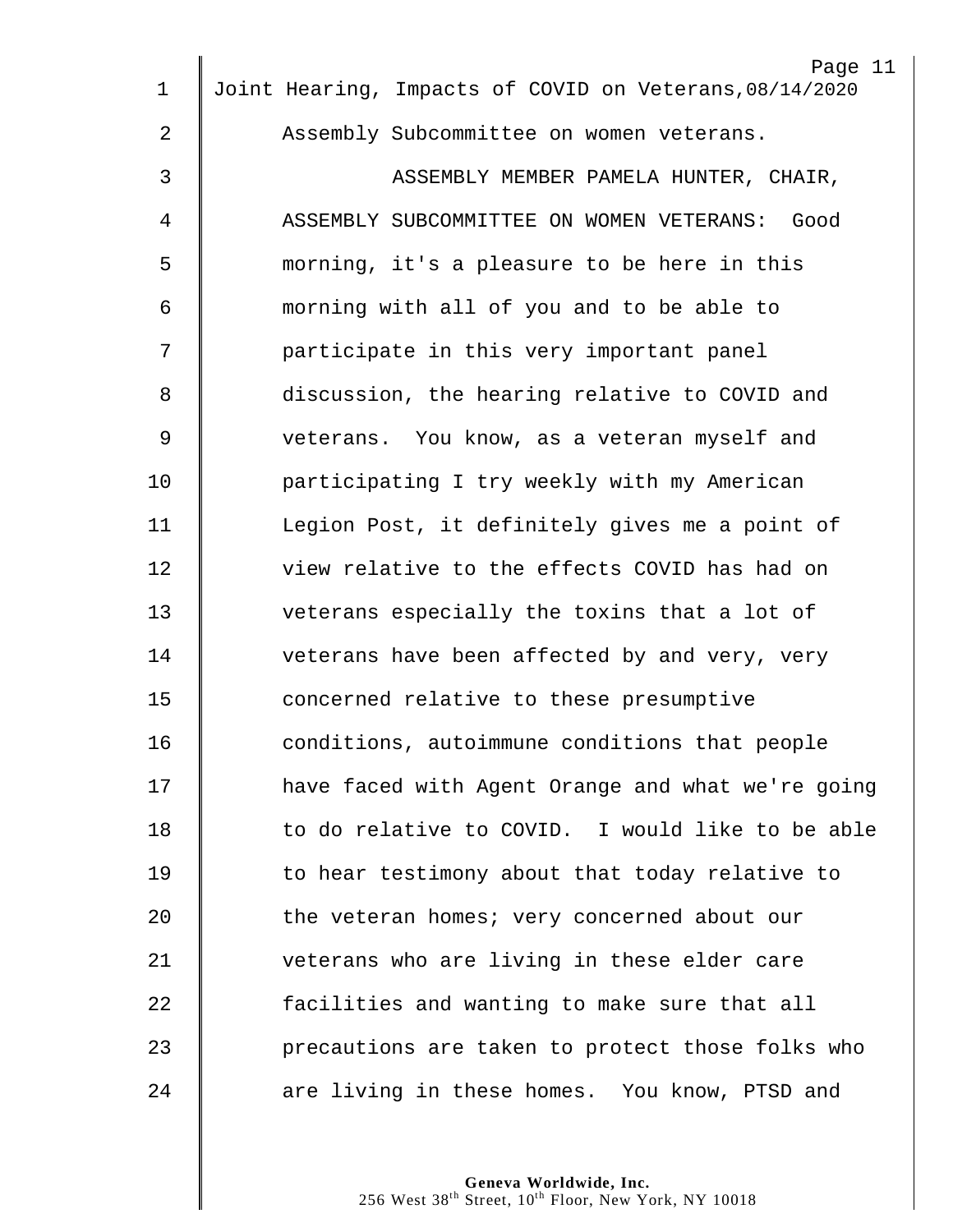|             | Page 12                                                 |
|-------------|---------------------------------------------------------|
| $\mathbf 1$ | Joint Hearing, Impacts of COVID on Veterans, 08/14/2020 |
| 2           | other kind of socialization situations for              |
| 3           | veterans where they have not been able to get           |
| 4           | together like they may have been able to in the         |
| 5           | past has definitely been a huge effect.                 |
| 6           | So we have a great panel of folks here                  |
| 7           | today to give testimony about what's really             |
| 8           | happening with veterans, definitely been under          |
| 9           | discussed. We've had conversations about help,          |
| 10          | you know, nursing homes in general had                  |
| 11          | conversations relative to the effects of COVID          |
| 12          | for, you know, in communities of color, but you         |
| 13          | know, the affects that COVID has on veterans is         |
| 14          | significant and vast and very under discussed and       |
| 15          | it's a pleasure to be able to participate this          |
| 16          | morning and I'd like to be able to walk away from       |
| 17          | this hearing today with actionable items that we        |
| 18          | can address to be able to help veterans going           |
| 19          | forward, especially, you know, with the talk of a       |
| 20          | second wave of COVID coming; so thank you.              |
| 21          | ASSEMBLY MEMBER BARRETT: Thank you,                     |
| 22          | senator.                                                |
| 23          | SENATOR BROOKS: Okay, it's my pleasure                  |
| 24          | to introduce the ranking member of our committee,       |
|             |                                                         |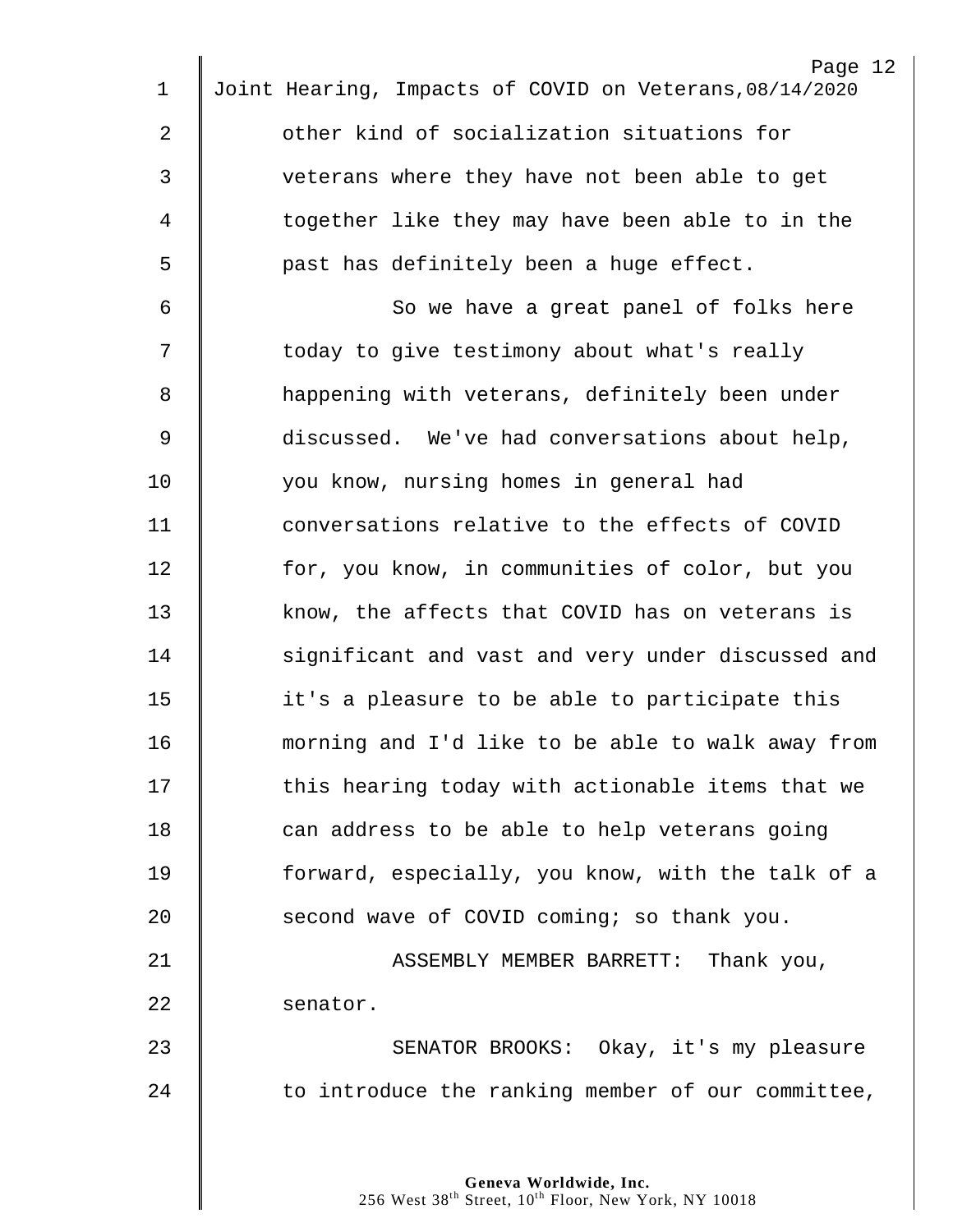|             | Page 13                                                 |
|-------------|---------------------------------------------------------|
| $\mathbf 1$ | Joint Hearing, Impacts of COVID on Veterans, 08/14/2020 |
| 2           | Patty Ritchie, Senator Patty Ritchie for a few          |
| 3           | words.                                                  |
| 4           | SENATOR PATTY RITCHIE: Thank you                        |
| 5           | Senator Brooks and I'd like to start off by             |
| 6           | thanking the chairs for the opportunity to hear         |
| 7           | the issues today and Senator Brooks, as always, I       |
| 8           | appreciate working with you on so many issues           |
| 9           | that are important to our military. I will say          |
| 10          | that this is important to my district especially        |
| 11          | this committee because I have the privilege of          |
| 12          | representing the 10th Mountain Division and not         |
| 13          | only do I represent active duty soldiers and            |
| 14          | families, a number of military personnel from           |
| 15          | Fort Drum retire and are living in the community        |
| 16          | now; so many of these issues are really important       |
| 17          | to my district. For the record, though, several         |
| 18          | of the issues that I have been waiting to ask           |
| 19          | when I look at the witnesses list I don't see           |
| 20          | anyone who technically is going to be able to           |
| 21          | answer those. Unfortunately, I don't see anyone         |
| 22          | from Fort Drum on there or the Division of              |
| 23          | Military or Naval Affairs, and I can say for the        |
| 24          | record I have received many calls from active           |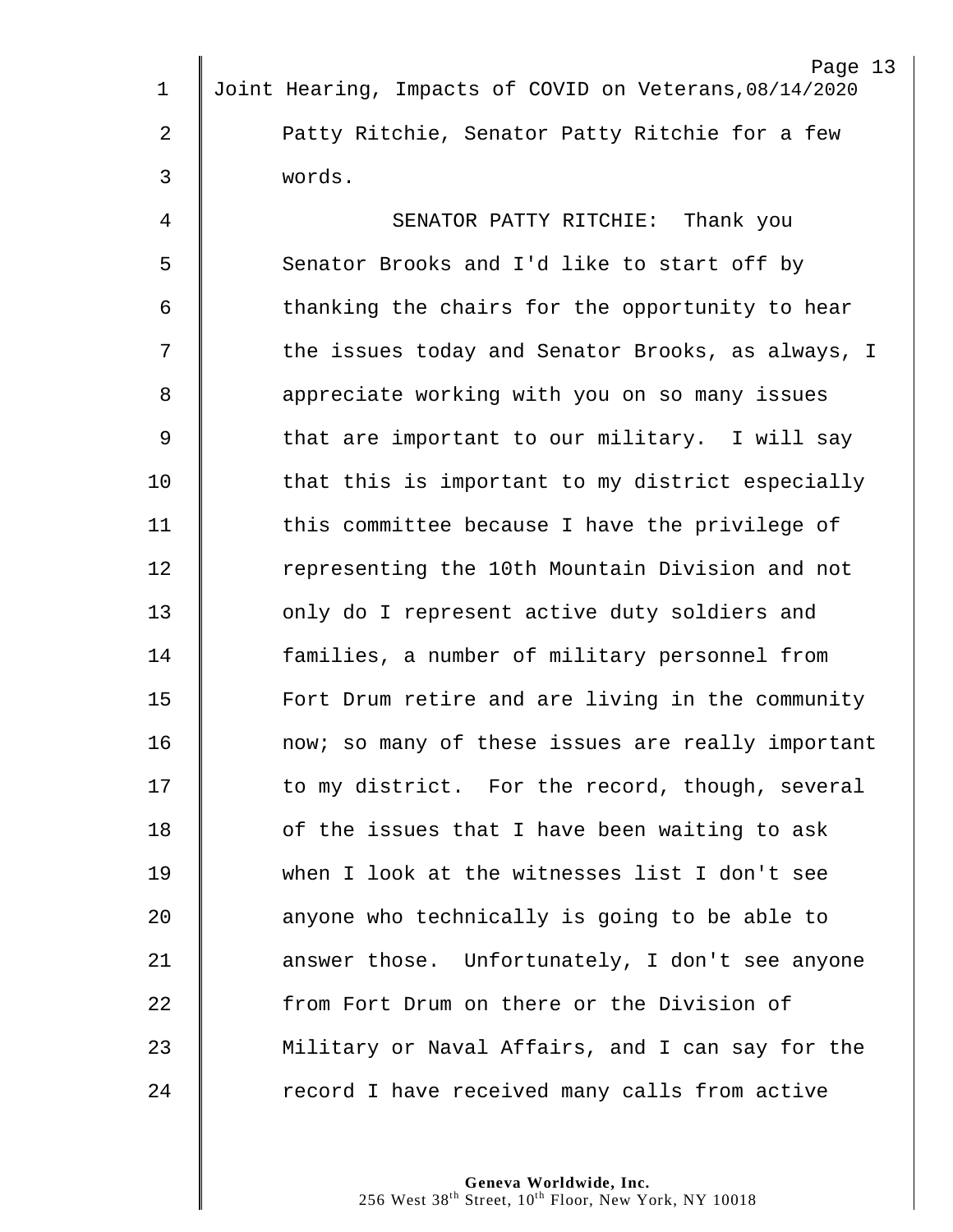|             | Page 14                                                 |
|-------------|---------------------------------------------------------|
| $\mathbf 1$ | Joint Hearing, Impacts of COVID on Veterans, 08/14/2020 |
| 2           | duty military, National Guard with regards to the       |
| 3           | quarantine and coming home to visit their family        |
| 4           | or being able to go to a hospital with a loved          |
| 5           | one when they're having surgery. So that is             |
| 6           | something that I hope after this hearing we'll be       |
| 7           | able to work together to get the answers from           |
| 8           | that. And also this past week I have been on a          |
| 9           | number of hearings with regards to hospitals and        |
| 10          | nursing homes and I saved my questions for the          |
| 11          | Department of Health to ask about the state             |
| 12          | veteran's nursing home, but unfortunately the           |
| 13          | commissioner is not here today to answer those.         |
| 14          | So I would appreciate the chairs working with me        |
| 15          | to see if we couldn't get some of those answers         |
| 16          | later on. With that, once again thank you for           |
| 17          | holding the hearing because like I said this is         |
| 18          | very important to my district.                          |
| 19          | ASSEMBLY MEMBER BARRETT: And I would                    |
| 20          | like to introduce our ranker, a veteran himself,        |
| 21          | Jake Ashby.                                             |
| 22          | ASSEMBLY MEMBER JAKE ASHBY: Thank you,                  |
| 23          | Madam Chair. Thank you to the chairs and my             |
| 24          | fellow ranker on the senate side and all the            |
|             |                                                         |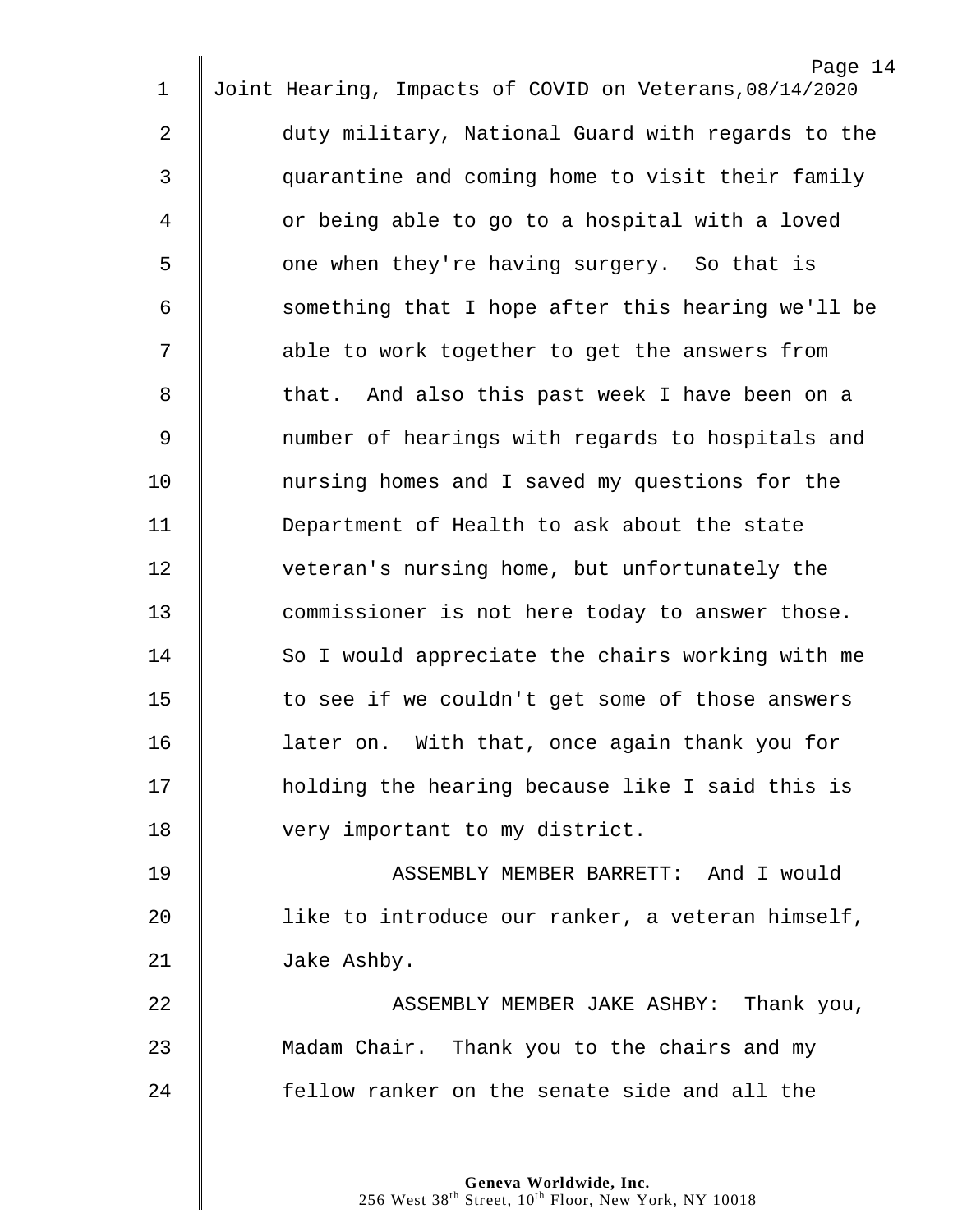|             | Page 15                                                 |
|-------------|---------------------------------------------------------|
| $\mathbf 1$ | Joint Hearing, Impacts of COVID on Veterans, 08/14/2020 |
| 2           | participants here today. Most of all I want to          |
| 3           | thank the veterans who are here. I know many of         |
| 4           | those who are testifying are veterans themselves.       |
| 5           | Thank you for continuing to do what you're doing        |
| 6           | through this time. I can't imagine the job right        |
| 7           | now and what you're facing and the uphill battle        |
| 8           | that it is, but I look forward to hearing about         |
| $\mathsf 9$ | that struggle and trying our best to figure out         |
| 10          | the best way forward, but again, I just, I want         |
| 11          | to be clear in how grateful I am to the veterans        |
| 12          | that are continuing to serve in this capacity of        |
| 13          | reaching out to their brothers and sisters and          |
| 14          | doing all they can to help them, you know, during       |
| 15          | this time.                                              |
| 16          | I'd also like to echo a little bit of my                |
| 17          | colleague in the senate in her disappointment and       |
| 18          | the absence of some people on the witness list,         |
| 19          | in particular, those who are in the nursing home        |
| 20          | industry on the state side, for a state better.         |
| 21          | It would have been great to hear from them today.       |
| 22          | I know that we all had many questions for them,         |
| 23          | hopefully, we can work together to get some             |
| 24          | answers on that end as well, but I want to take         |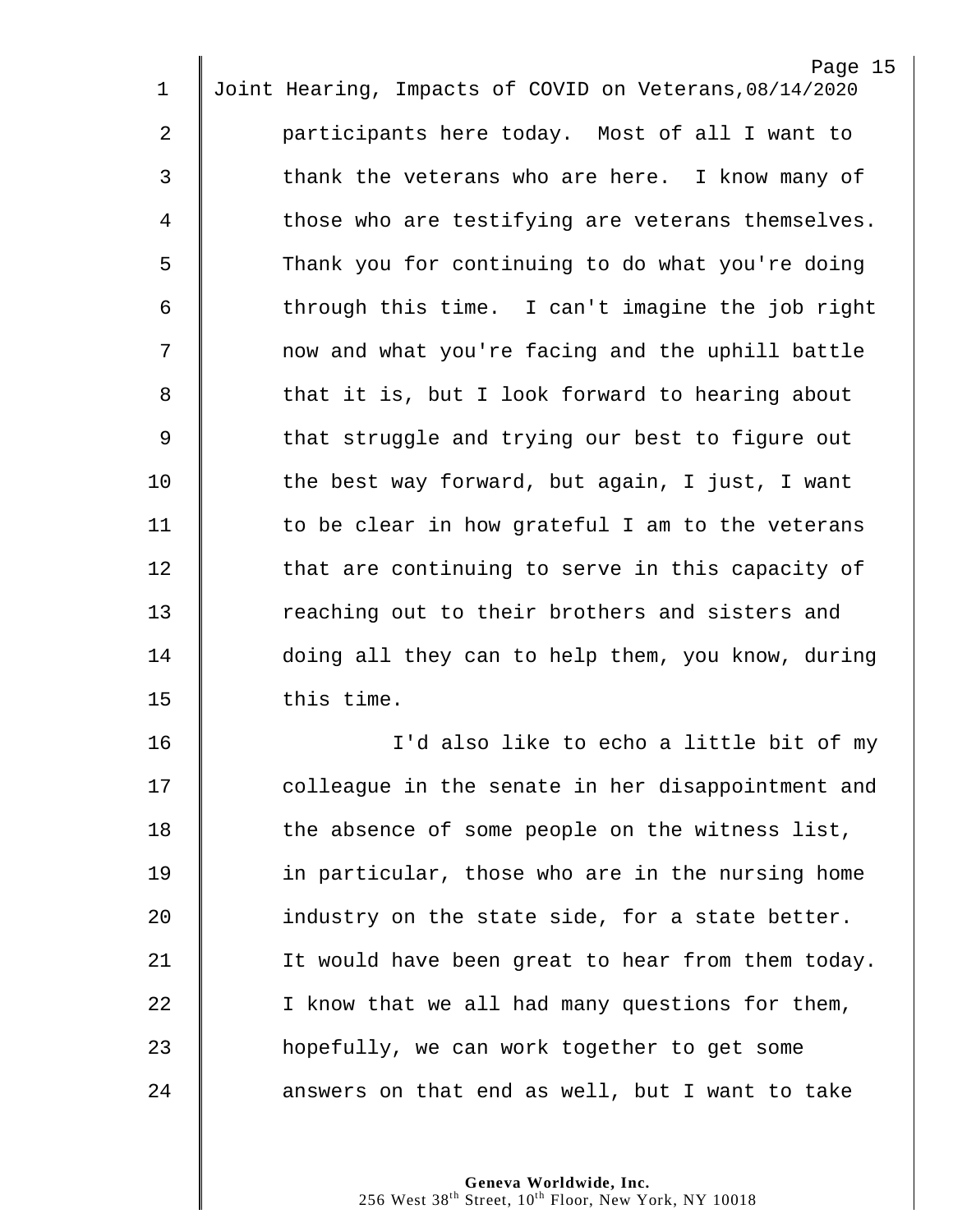|    | Page 16                                                 |
|----|---------------------------------------------------------|
| 1  | Joint Hearing, Impacts of COVID on Veterans, 08/14/2020 |
| 2  | this opportunity to say thank you all of you and        |
| 3  | I look forward to hearing the testimony.                |
| 4  | ASSEMBLY MEMBER BARRETT:<br>Thank you                   |
| 5  | assemblyman, before I hand it back to Senator           |
| 6  | Brooks I just would like to say I to share in           |
| 7  | your disappointment. We invited the directors of        |
| 8  | the leadership in all, of all five of the               |
| 9  | veteran's nursing homes, they all turned us down        |
| 10 | and asked, you know, just basically said no. We         |
| 11 | also, I understand had asked for somebody from          |
| 12 | Fort Drum and I don't know how that got lost in         |
| 13 | the shuffle, but somehow I understand that that         |
| 14 | name was never given to the staff that was              |
| 15 | organizing this. But we do have an outstanding          |
| 16 | series of witnesses and I think a lot of these          |
| 17 | issues, if not from specifically inside I think         |
| 18 | will be addressed and I really appreciate again         |
| 19 | everyone who has made the effort to be here and         |
| 20 | talk with us today and to the veterans. Thank           |
| 21 | you, again, for your service and for the                |
| 22 | continuing work that you do to make our state and       |
| 23 | our country a better and safer place. So Senator        |
| 24 | Brooks, would you like to lead off here?                |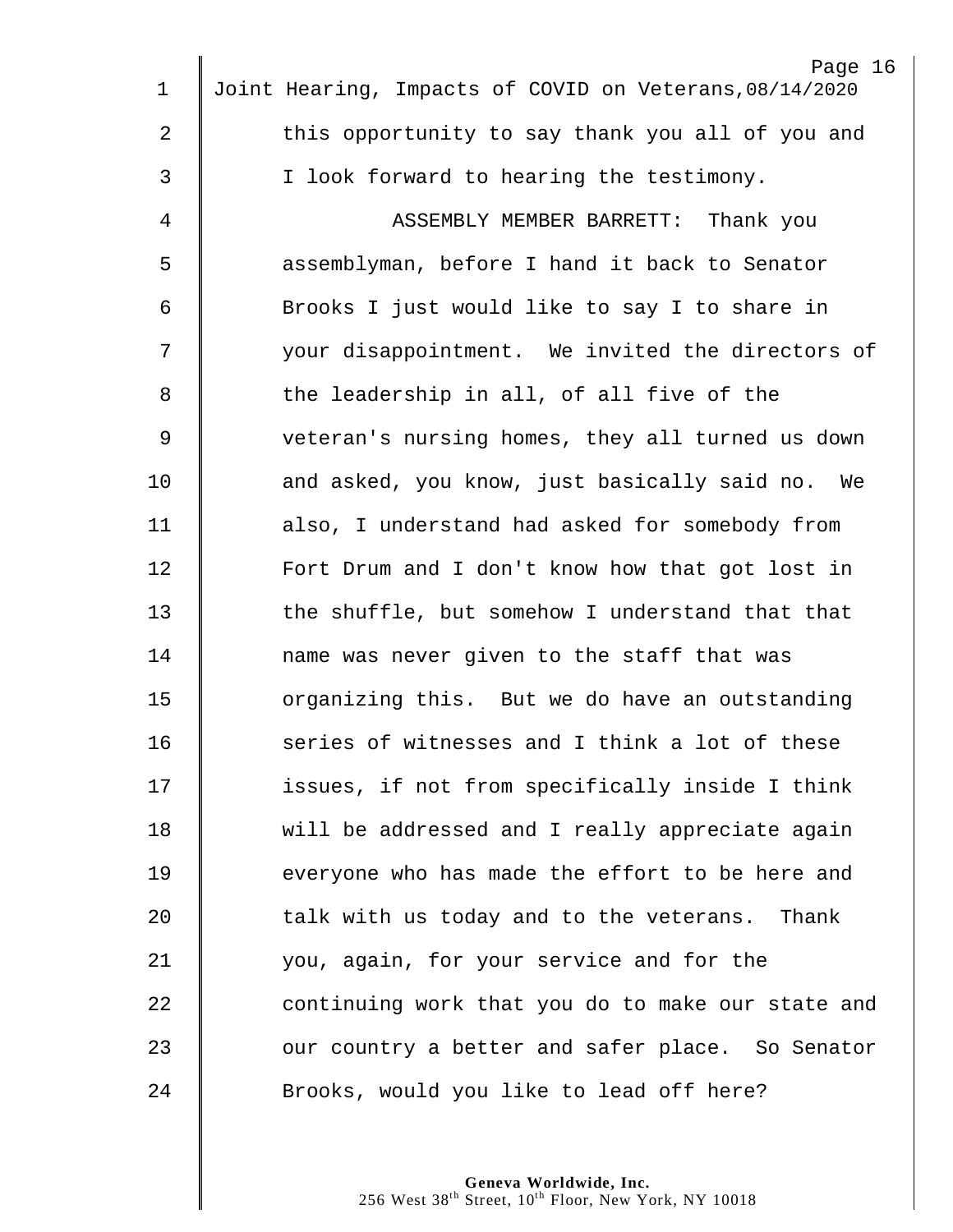| 1  | Page 17<br>Joint Hearing, Impacts of COVID on Veterans, 08/14/2020 |
|----|--------------------------------------------------------------------|
| 2  | SENATOR BROOKS: Okay, thank you and I                              |
|    |                                                                    |
| 3  | guess just to echo the remarks. I think we all                     |
| 4  | recognize there are a number of individuals for                    |
| 5  | one reason or another that are not here today. I                   |
| 6  | think we have to look at this hearing as a first                   |
| 7  | step on a journey to address the concerns of our                   |
| 8  | veterans, both associated with this virus and in                   |
| 9  | other areas. So I think today we're going to                       |
| 10 | hear from outstanding witnesses and begin to, to                   |
| 11 | build the catalog, if you will, of issues that                     |
| 12 | we're going to address in the, in the coming                       |
| 13 | session. So I believe we should start with the                     |
| 14 | sergeant, the Command Sgt. Major Flaherty and                      |
| 15 | Command Sgt. Major, we welcome you.                                |
| 16 | COMMAND SGT. MAJOR GARY FLAHERTY,                                  |
| 17 | EXECUTIVE DIRECTOR, COLUMBIA COUNTY VETERANS                       |
| 18 | SERVICE AGENCY: Good morning, everybody. I'd                       |
| 19 | like to thank everybody for the opportunity to                     |
| 20 | come forward and talk about what we're doing at                    |
| 21 | the ground level to support our veterans. I must                   |
| 22 | say up front that there's no question that all my                  |
| 23 | years in the military I was committed to taking                    |
| 24 | care of my troops and hopefully, for the rest of                   |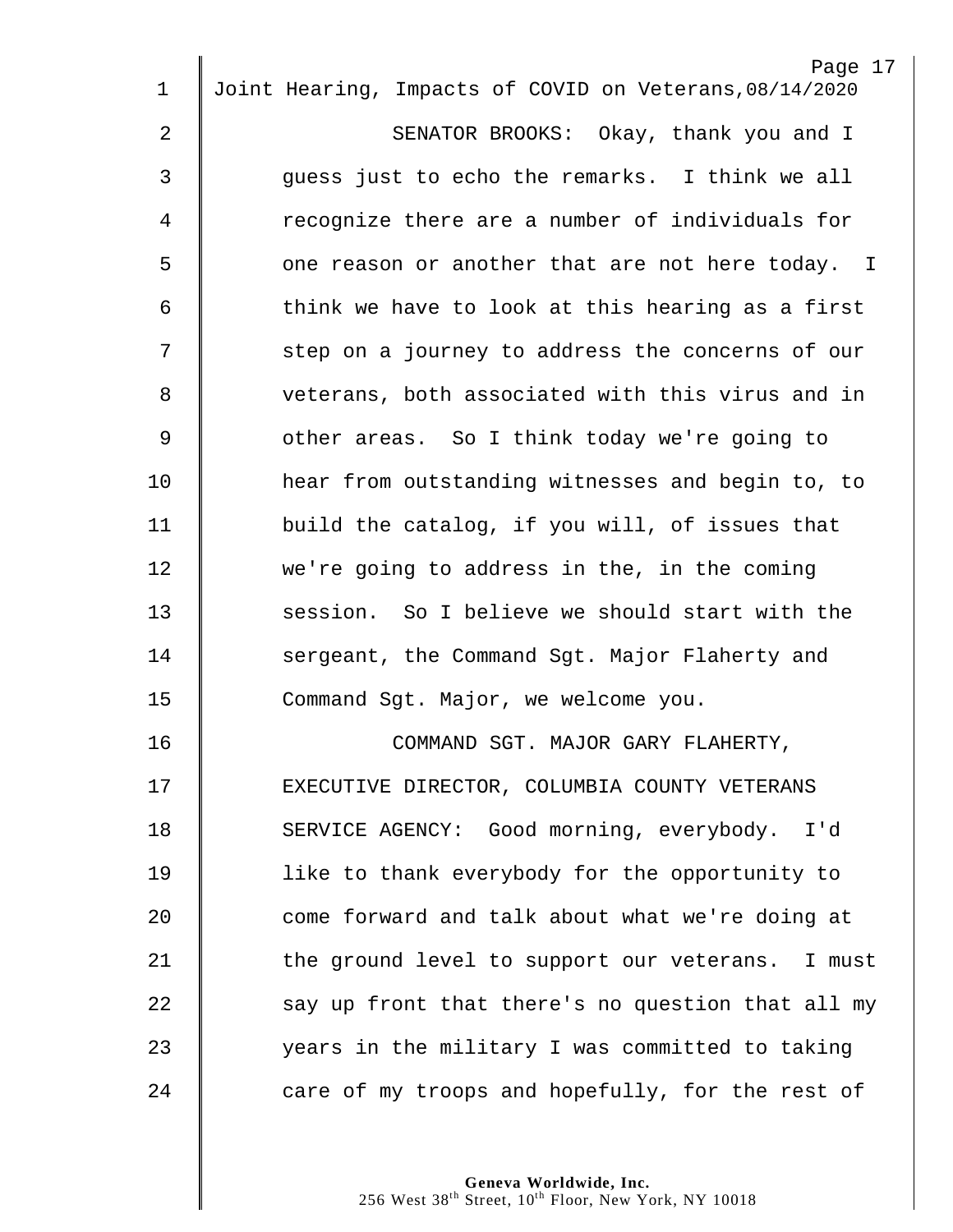|                | Page 18                                                 |
|----------------|---------------------------------------------------------|
| 1              | Joint Hearing, Impacts of COVID on Veterans, 08/14/2020 |
| $\overline{a}$ | my life I'll be able to take care of our                |
| 3              | veterans. In taking of them during this crisis          |
| 4              | with COVID, it's no different than what I was           |
| 5              | doing prior to the COVID and that is making sure        |
| 6              | we communicate with our veterans, and I'm sure          |
| 7              | that most of you are aware if not all of it, the        |
| 8              | importance of communicating with the veterans           |
| $\mathsf 9$    | during this time it's and particularly our              |
| 10             | veterans that are more vulnerable than others           |
| 11             | than the general population based on their combat       |
| 12             | experiences. And in particular our Vietnam Vets         |
| 13             | I find, and being one myself, it's, it was              |
| 14             | actually critical to stay in communication with         |
| 15             | the ones who have PTSD and in the case of Vietnam       |
| 16             | Vets, the serious diseases related to their             |
| 17             | exposure Agent Orange, which make them and I            |
| 18             | vulnerable in situations such as heart disease,         |
| 19             | diabetes, over 17 different cancers.                    |
| 20             | And from the very beginning I think the                 |
| 21             | success we've had in Columbia County has been the       |
| 22             | fact that us staying in communications each             |
| 23             | Sunday since the very beginning of this, I've           |
| 24             | called all my veterans, widows and families on a        |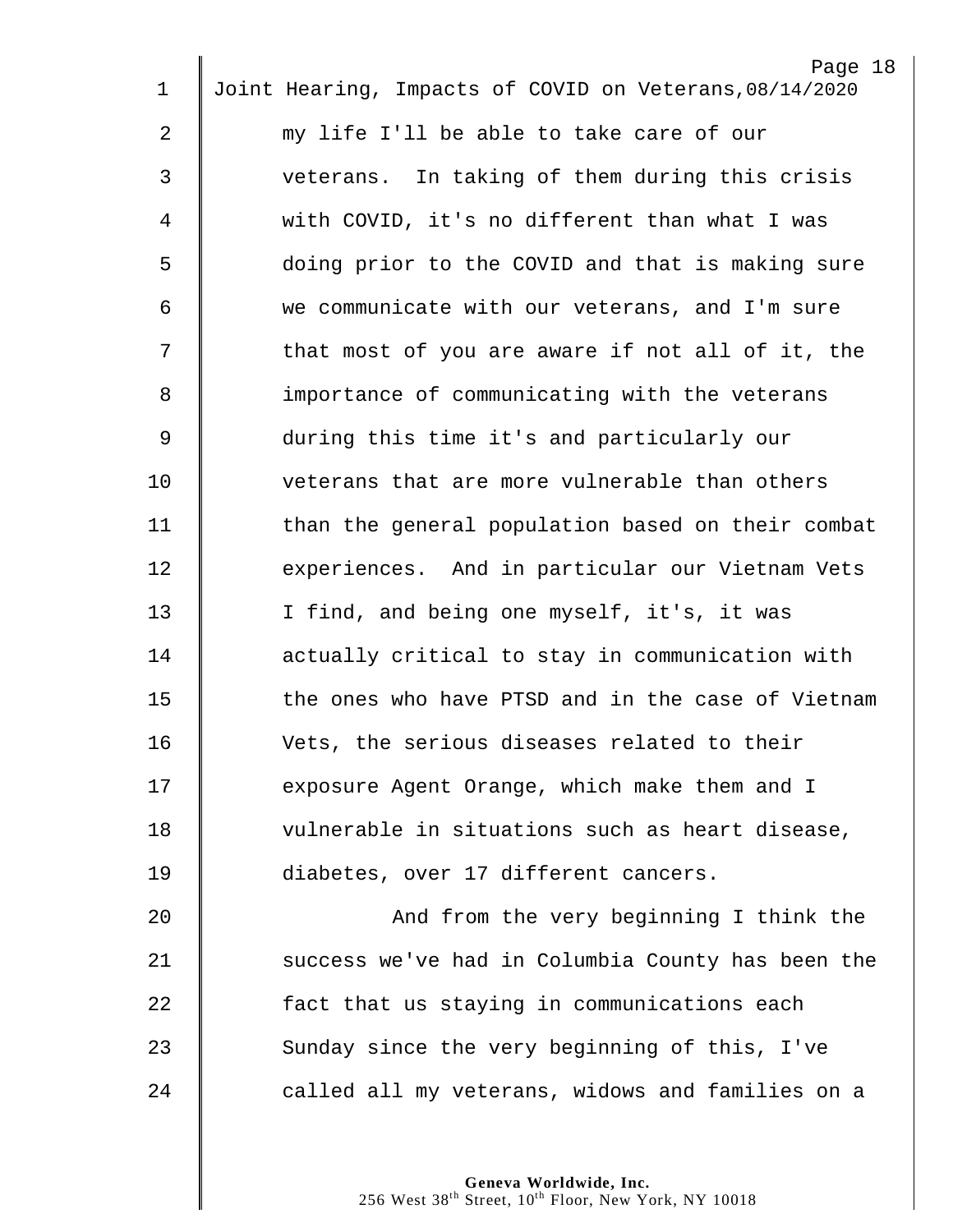| 1           | Page 19<br>Joint Hearing, Impacts of COVID on Veterans, 08/14/2020 |
|-------------|--------------------------------------------------------------------|
|             |                                                                    |
| 2           | repeated basis to make sure that they're okay.                     |
| 3           | And as a result of that I've only had one                          |
| 4           | veteran, the first Sunday that I called he was                     |
| 5           | contemplated suicide and was actually delighted                    |
| 6           | that he, had received a call and stayed on the                     |
| 7           | phone with me for over an hour. Subsequent to                      |
| 8           | that I got him into the VA treatment programs and                  |
| $\mathsf 9$ | as I check on him every week he's doing much                       |
| 10          | better and doing extremely well.                                   |
| 11          | The other two incidents I've had in                                |
| 12          | Columbia County with the result of domestic                        |
| 13          | violence, and both of those cases were handled                     |
| 14          | locally. One we ended up admitting to the VA and                   |
| 15          | in checking with him he's doing very well also.                    |
| 16          | One of the issues that we have is we're a PFC                      |
| 17          | Dwyer Program in Columbia County and that program                  |
| 18          | has been very instrumental in us carrying forward                  |
| 19          | and communicating not only between myself and the                  |
| 20          | veterans, but our peer to peer program has been                    |
| 21          | very successful. We ended up making house calls,                   |
| 22          | delivering food packages to veterans that were                     |
| 23          | locked in and the issue with the PFC Dwyer                         |
| 24          | Program is limited to certain counties in the                      |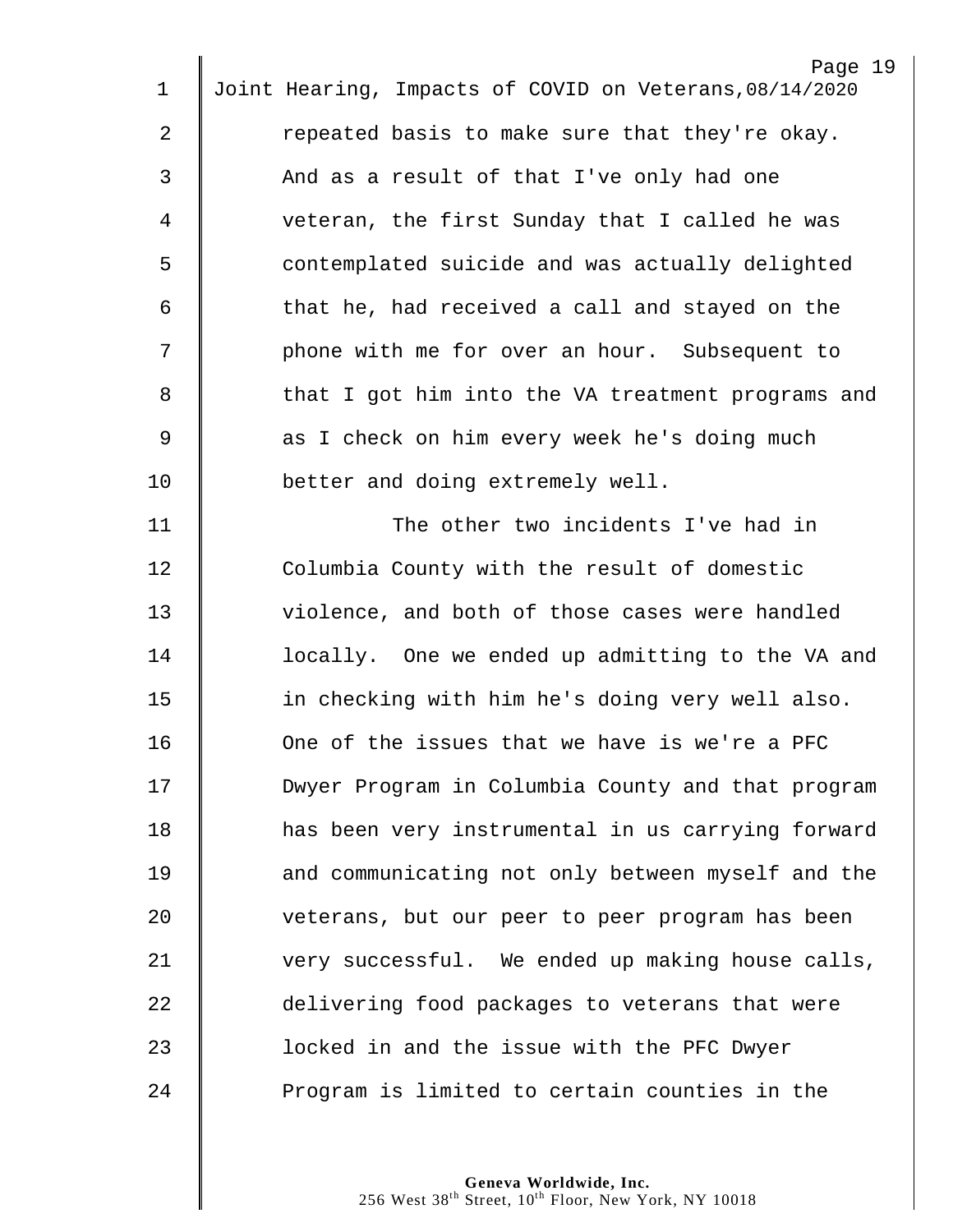|                | Page 20                                                 |
|----------------|---------------------------------------------------------|
| $\mathbf 1$    | Joint Hearing, Impacts of COVID on Veterans, 08/14/2020 |
| 2              | state and we've been so successful with it that         |
| 3              | it would be very instrumental and very good for         |
| 4              | us to expand the program statewide. The other           |
| 5              | issue is the restrictions that we have on funding       |
| 6              | not only our county funding and [unintelligible]        |
| 7              | [00:17:00] localities that has not come in, but         |
| 8              | continue the funding for the PFC Dwyer Program.         |
| $\overline{9}$ | Tomorrow I'm very happy to report that                  |
| 10             | we'll be opening a day room, a military style day       |
| 11             | room down below my office to have veterans come         |
| 12             | in and interact with each other, get back into          |
| 13             | the community and, therefore, we'll be able to          |
| 14             | stay in touch with them. We have nobody in the          |
| 15             | nursing home program so I can't speak to that,          |
| 16             | but I'm anxious to hear more about it. I do have        |
| 17             | veterans that are in their normal community             |
| 18             | nursing homes and one of them's mother was              |
| 19             | transported downstate and he became extremely           |
| 20             | agitated and came to me saying it wasn't, I             |
| 21             | wasn't even aware that she had been transported,        |
| 22             | and she was transported down during the night.          |
| 23             | So that was one incident that we had.                   |
| 24             | I thank you all, I know my time went                    |
|                |                                                         |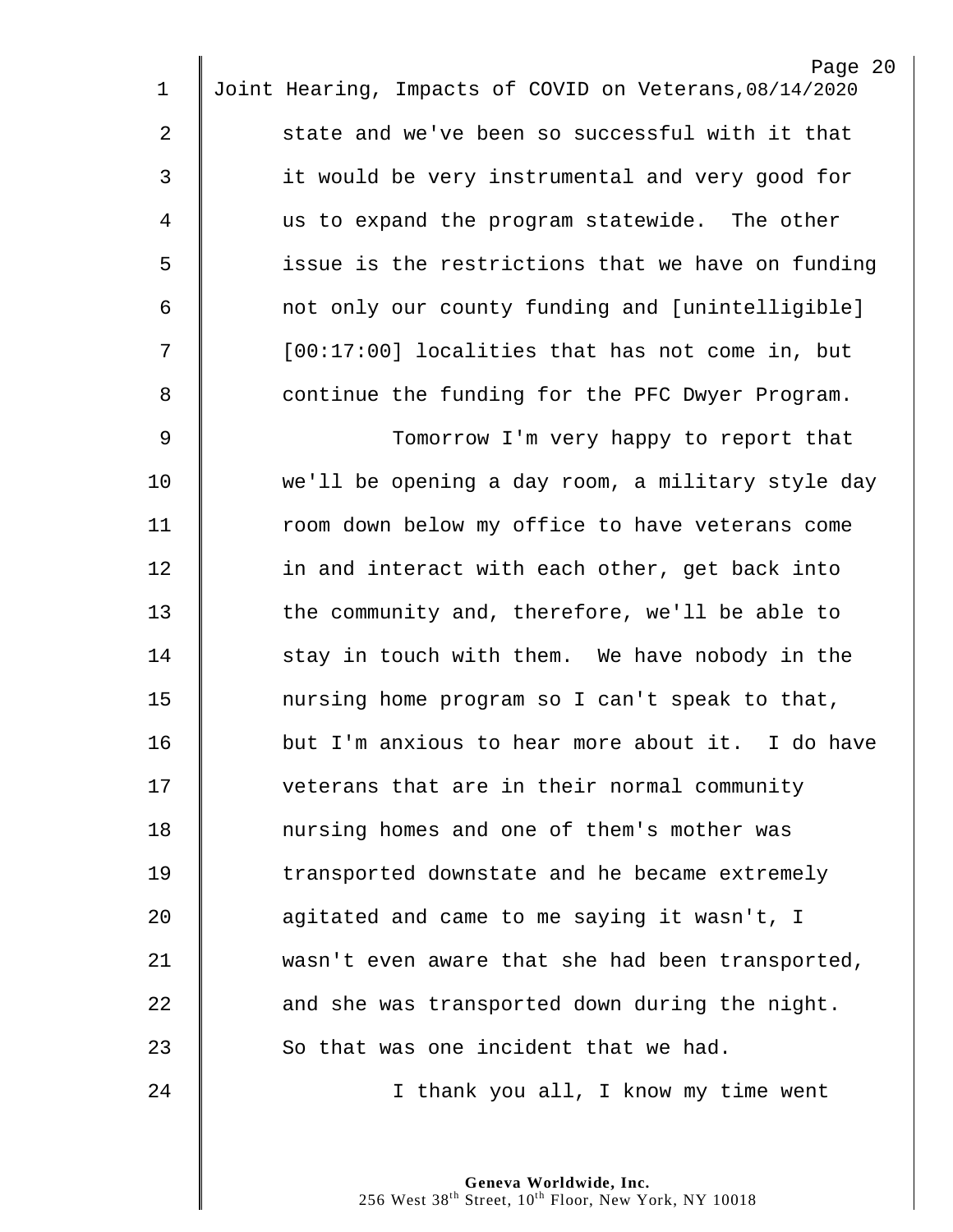|    | Page 21                                                 |
|----|---------------------------------------------------------|
| 1  | Joint Hearing, Impacts of COVID on Veterans, 08/14/2020 |
| 2  | running down, but my commitment is to stay in           |
| 3  | touch, communicate and I think that's the answer        |
| 4  | that we have to do to make sure our veterans are        |
| 5  | not only medically, but psychology taken care of.       |
| 6  | Again, I thank everybody and I'm open to any            |
| 7  | questions you have.                                     |
| 8  | ASSEMBLY MEMBER BARRETT: Thank you --                   |
| 9  | SENATOR BROOKS: Okay --                                 |
| 10 | ASSEMBLY MEMBER BARRETT: Go ahead.                      |
| 11 | SENATOR BROOKS: -- we thank you very                    |
| 12 | much. I think all of us collectively recognize          |
| 13 | the outstanding results in the Dwyer Program.           |
| 14 | We've been able to add additional funds each of         |
| 15 | the last three years and I think we all agree           |
| 16 | that it's a program that should be taken                |
| 17 | statewide and I know there's an effort actually         |
| 18 | to make the program national. So there is               |
| 19 | widespread recognition of just an outstanding           |
| 20 | program and the fact that that is a peer to peer        |
| 21 | program really adds to, I think the success of          |
| 22 | the program. As we gather today, a lot of our           |
| 23 | concentration is on the area of the virus itself        |
| 24 | and we recognize that there's different programs        |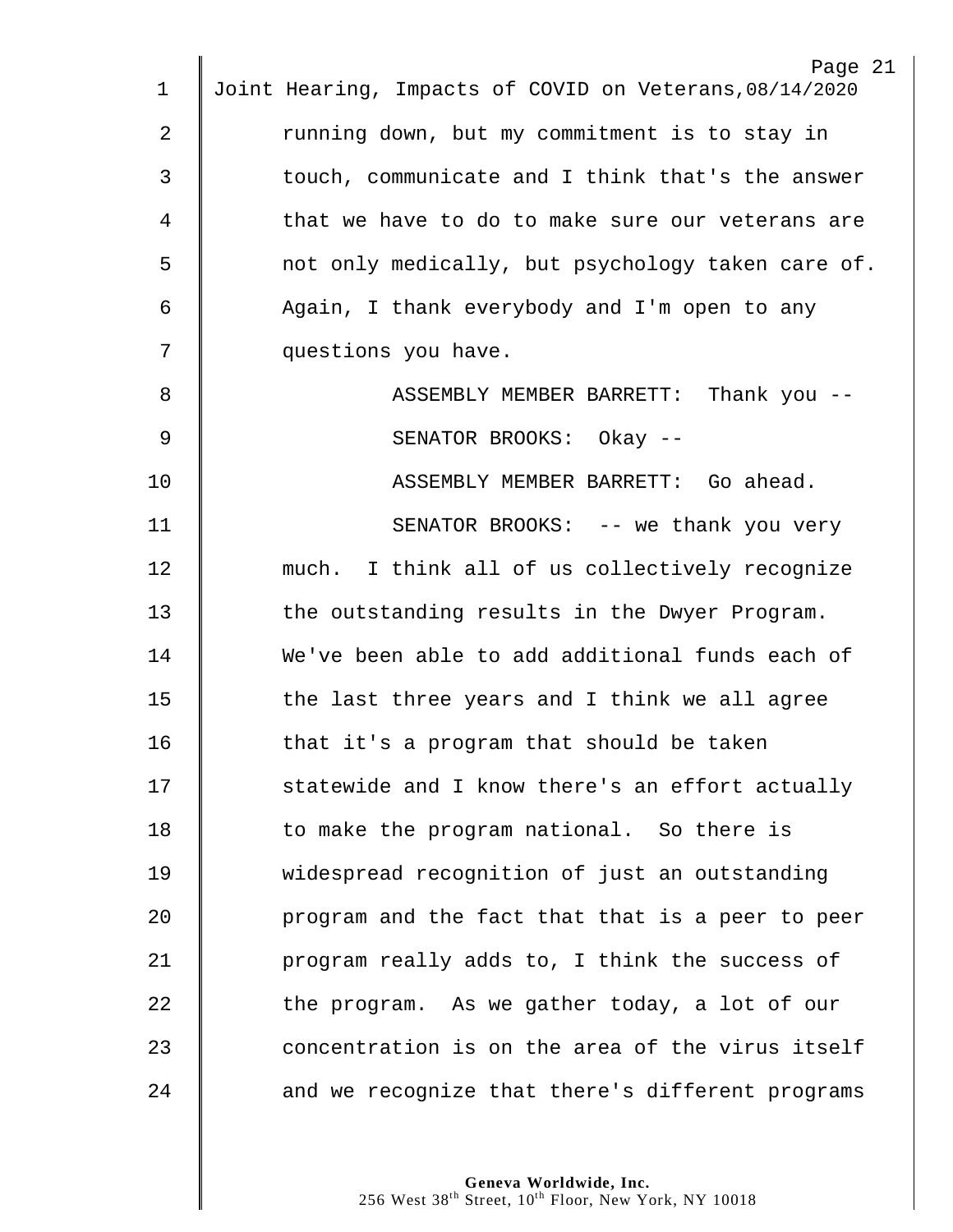|              | Page 22                                                 |
|--------------|---------------------------------------------------------|
| 1            | Joint Hearing, Impacts of COVID on Veterans, 08/14/2020 |
| $\mathbf{2}$ | available on different communities and some do          |
| 3            | and don't have the hospitals be a part of the           |
| 4            | State University system, hospital system or the         |
| 5            | independent programs. Did you in your area see a        |
| 6            | significant change in activity or reduction in          |
| 7            | worthwhile programs as a result of the virus?           |
| 8            | CMSGT MAJOR FLAHERTY: I haven't seen                    |
| 9            | that at this point, sir. I stay in touch with           |
| 10           | our leadership and the support we get from our          |
| 11           | county and from the state is very effective. I,         |
| 12           | as I said in the beginning I'm totally committed        |
| 13           | to taking care of our veterans and as of last           |
| 14           | Sunday, I completed 437 calls to the veterans.          |
| 15           | Some, many of them repeated calls talking also to       |
| 16           | widows. During the beginning of the virus I had         |
| 17           | eight Vietnam Vets die. One of the issues with          |
| 18           | the restrictions, I had one veteran die early           |
| 19           | March and we couldn't get honors for him until          |
| 20           | two weeks ago. So the funeral home had to hold          |
| 21           | him until we could bury him with honors.                |
| 22           | SENATOR BROOKS: You know, and I share                   |
| 23           | with you the concerns we have with the Vietnam          |
| 24           | Veterans in particular with Agent Orange related        |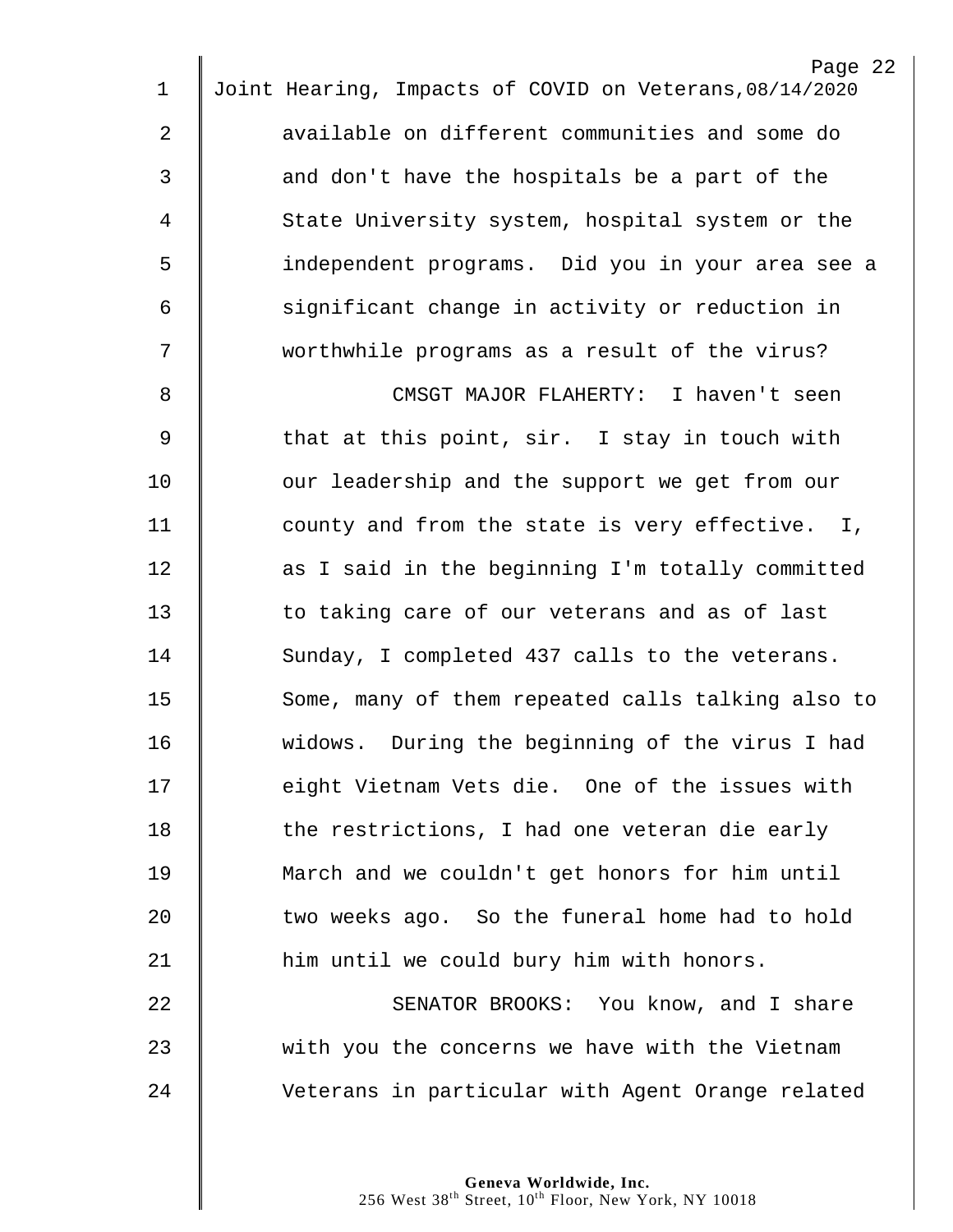|             | Page 23                                                 |
|-------------|---------------------------------------------------------|
| $\mathbf 1$ | Joint Hearing, Impacts of COVID on Veterans, 08/14/2020 |
| 2           | issues. So, you know, we've got to keep our             |
| 3           | antennas out on some of this, but again, today          |
| 4           | we're concentrating on the virus, but we also           |
| 5           | have to be looking at the other many issues that        |
| 6           | are out there. Just a question associated with          |
| 7           | the virus and the closing of business operations,       |
| 8           | did you see any problems in your area with              |
| 9           | employment of veterans?                                 |
| 10          | CMDSGT MAJOR FLAHERTY: No sir. I had,                   |
| 11          | the only problem I've had is a couple of the            |
| 12          | businesses have complained that they had people         |
| 13          | that, they couldn't get back to work because they       |
| 14          | were making too much money staying at home.             |
| 15          | That's the only complaint I've had.                     |
| 16          | SENATOR BROOKS: Didi, I'll give you an                  |
| 17          | opportunity to ask some questions.                      |
| 18          | ASSEMBLY MEMBER BARRETT: Okay, I'm                      |
| 19          | going to, I think the, the, I'm getting a text          |
| 20          | here that they want to do the panel as a whole.         |
| 21          | So what I would like us to do then is move onto         |
| 22          | the other panelist and then let me come back and        |
| 23          | ask questions of Gary and the others at that            |
| 24          | time. But I just want to say since, since Gary          |
|             |                                                         |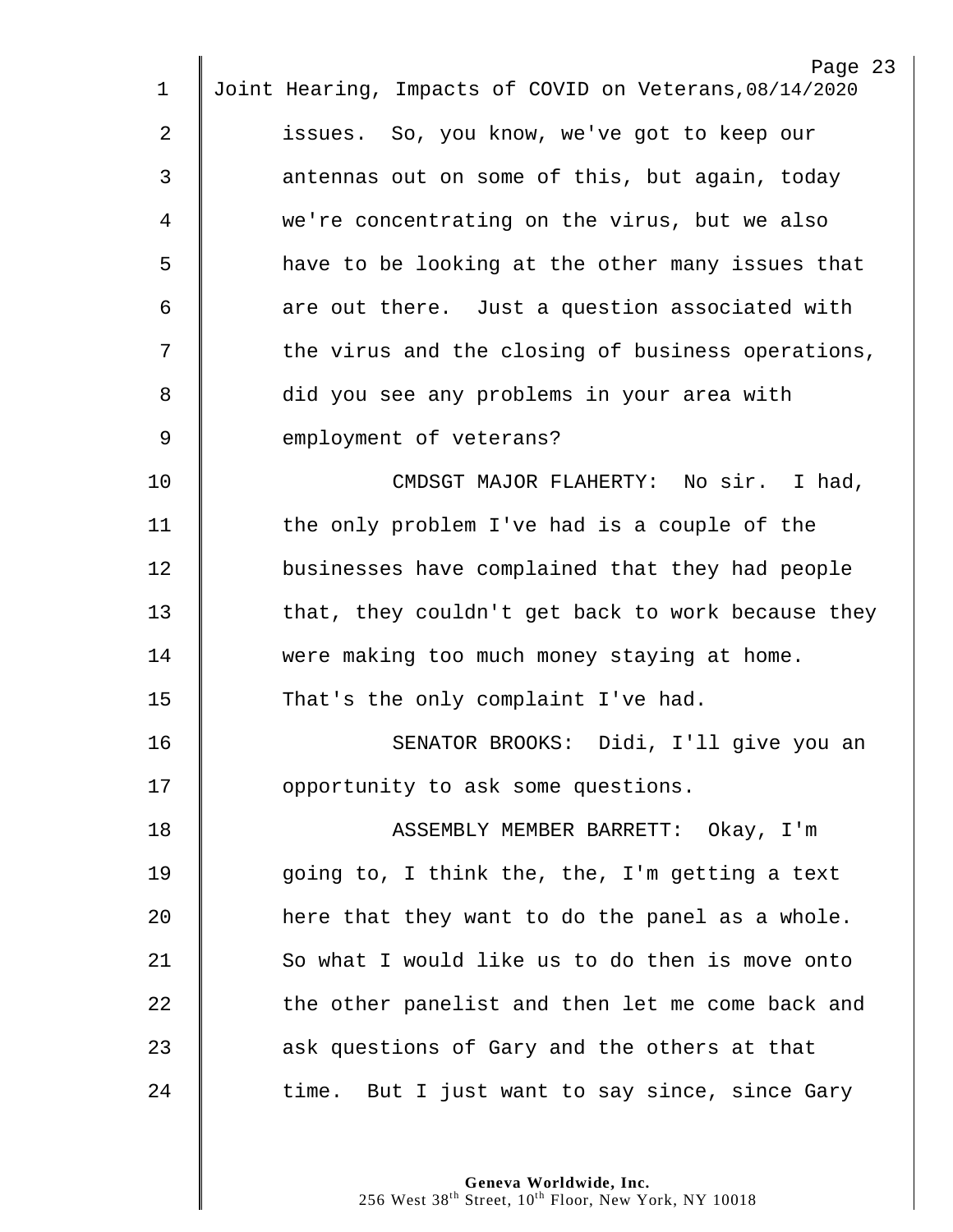|                | Page 24                                                 |
|----------------|---------------------------------------------------------|
| 1              | Joint Hearing, Impacts of COVID on Veterans, 08/14/2020 |
| $\overline{2}$ | Flaherty is just an absolutely stellar public           |
| 3              | servant in our, in my, one of the counties I            |
| 4              | represent I just want to thank you for all you're       |
| 5              | doing and what you've always done and look              |
| 6              | forward to working with you on the board Dwyer          |
| 7              | funding because that's important to me as well.         |
| 8              | CMDSGT MAJOR FLAHERTY: Thank you very                   |
| 9              | much.                                                   |
| 10             | ASSEMBLY MEMBER BARRETT: So I think the                 |
| 11             | next speaker is Ron Tocci. Should we go to Ron          |
| 12             | and let's go through the panel first and then           |
| 13             | we'll have questions afterward?                         |
| 14             | HONORABLE RONALD C. TOCCI, COMMISSIONER,                |
| 15             | WESTCHESTER COUNTY VETERANS SERVICE AGENCY:             |
| 16             | Thank you, Madam Chair and Chairman Brooks, I           |
| 17             | want to first thank you and your co-chairs and          |
| 18             | all those are participating that made this a            |
| 19             | priority in, at a time when it's so difficult and       |
| 20             | chaotic throughout our country for you to take          |
| 21             | the time out. I know you're in budget mode and          |
| 22             | so on and so forth, this is extremely gratifying        |
| 23             | to the veteran community. If I could digress            |
| 24             | just for a couple moments, for those that are           |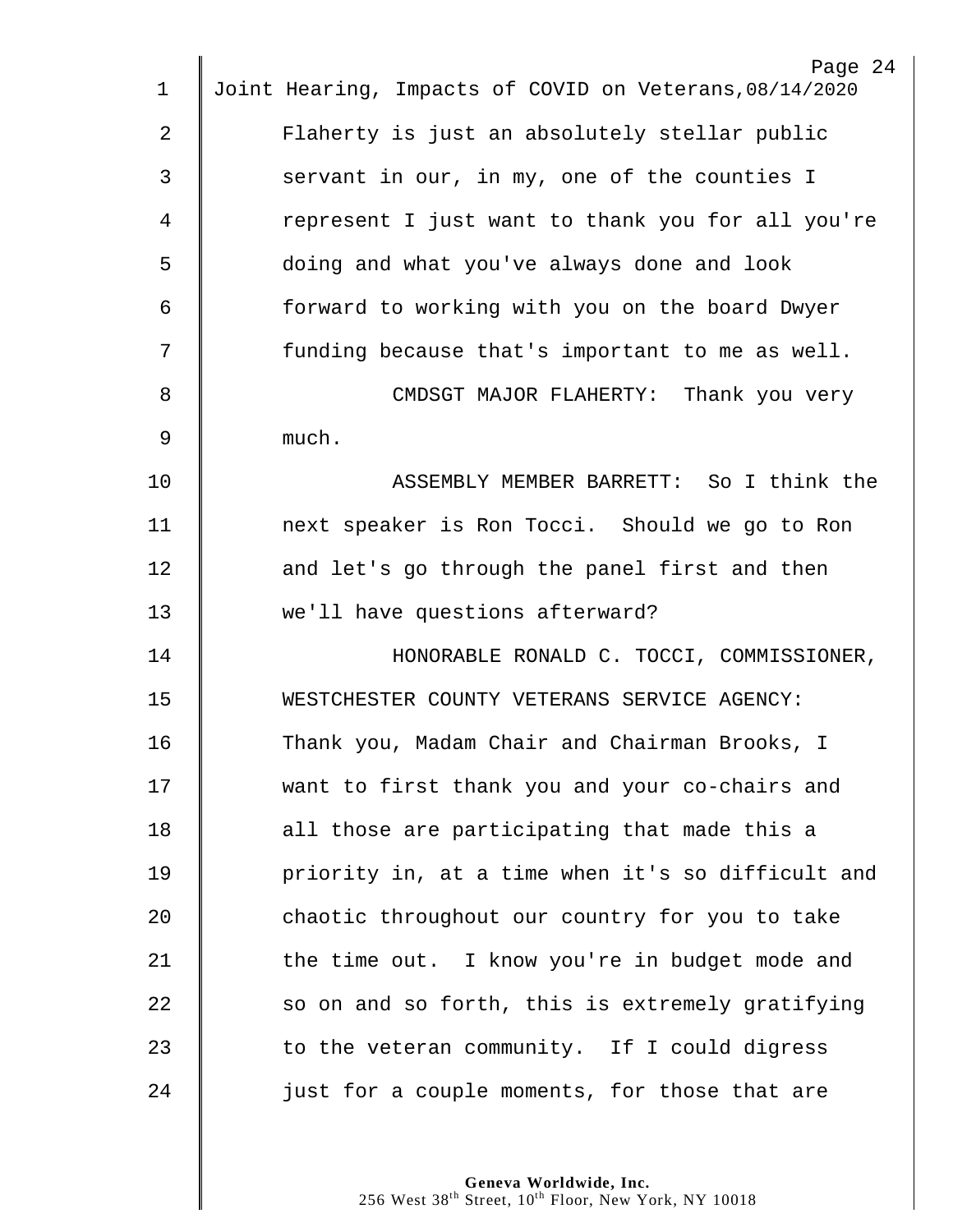| 1              | Page 25<br>Joint Hearing, Impacts of COVID on Veterans, 08/14/2020 |
|----------------|--------------------------------------------------------------------|
|                |                                                                    |
| 2              | listening, those that will read and learn about                    |
| 3              | what we talked about today they should understand                  |
| 4              | that in our country of 350 million people we have                  |
| 5              | less than one-half of one percent that are                         |
| 6              | serving our mili-, our country in the military                     |
| 7              | and I think that's remarkable that we have those                   |
| 8              | kind of special people. So what you're doing is                    |
| $\overline{9}$ | certainly admirable because there's no greater                     |
| 10             | priority than to take care of those people who                     |
| 11             | take care of us.                                                   |
| 12             | So with that said I have a couple of                               |
| 13             | things that might be of interest. I for many,                      |
| 14             | many years was privileged to serve in the                          |
| 15             | capacity that you are now and I learned so much                    |
| 16             | from so many of the special people who I helped                    |
| 17             | in many different ways and worked with me to do                    |
| 18             | some good things. First of all, I think that we                    |
| 19             | should all understand the delivery of services,                    |
| 20             | excuse me, has been radically challenged. Where                    |
| 21             | we in our county at Westchester where we have a                    |
| 22             | million people, obviously a fairly good sized                      |
| 23             | veteran population, we do not do any personal,                     |
| 24             | one on one services. We've transferred to iPads                    |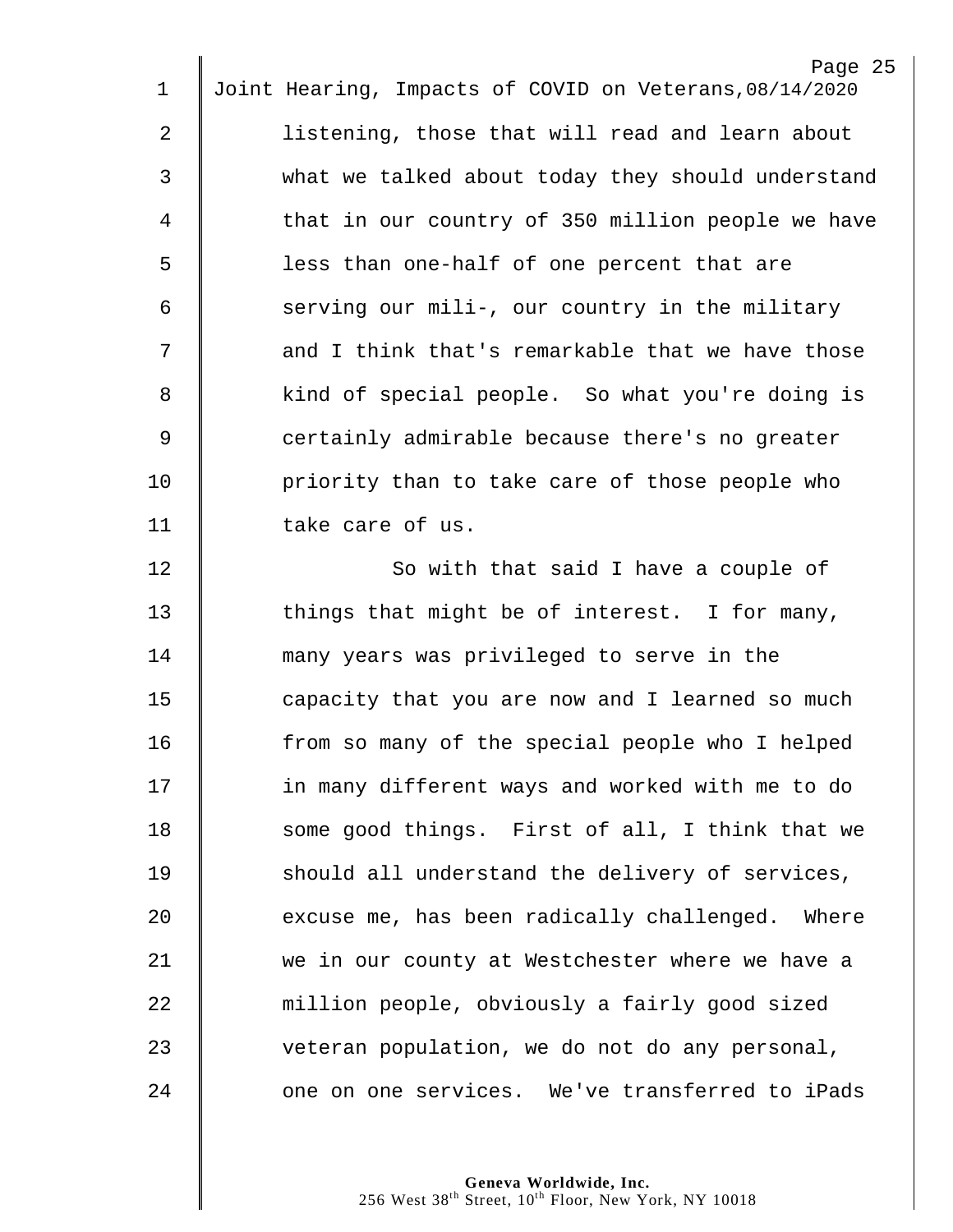| $\mathbf 1$ | Page 26<br>Joint Hearing, Impacts of COVID on Veterans, 08/14/2020 |
|-------------|--------------------------------------------------------------------|
|             |                                                                    |
| 2           | and Smartphones and all kind of                                    |
| 3           | telecommunication, but the county executive, our                   |
| 4           | county executive, George Lattimer, has insured                     |
| 5           | that everybody be taken care of without                            |
| 6           | interruption. So we have not missed a beat in                      |
| 7           | terms of filing claims, answering phone calls on                   |
| 8           | a daily basis and performing all the services                      |
| 9           | that veterans service offices normally do.                         |
| 10          | With that said, it's been very, very                               |
| 11          | difficult because you try to get through to the                    |
| 12          | VA, if we're filing a claim it may be that some                    |
| 13          | of our service officers will be on the phone on                    |
| 14          | hold for an hour or two, maybe longer, and I'm                     |
| 15          | sure that the Sgt. Major understands that as he                    |
| 16          | testified too. But we're doing that and that's                     |
| 17          | one of the things that has made it very                            |
| 18          | difficult, but while I'm talking about that I                      |
| 19          | think it's very important to understand the value                  |
| 20          | of our service officers particularly those people                  |
| 21          | that processed the claims. There has been a                        |
| 22          | state funding program since the Korean War and                     |
| 23          | the formula was based on population of counties,                   |
| 24          | not on veteran population. We've advocated for                     |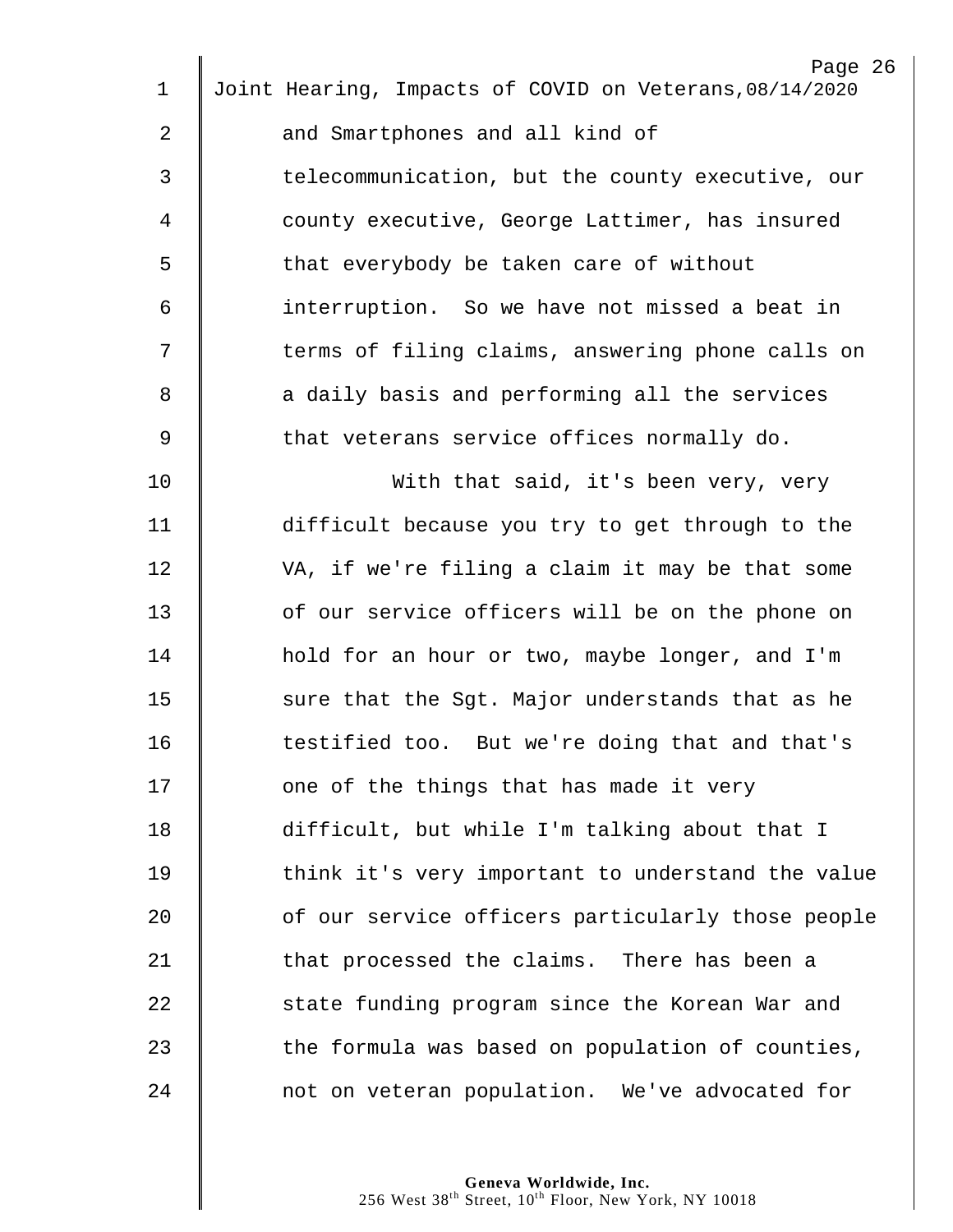|    | Page 27                                                 |
|----|---------------------------------------------------------|
| 1  | Joint Hearing, Impacts of COVID on Veterans, 08/14/2020 |
| 2  | years that that formula should be changed.              |
| 3  | There's a minimal amount of money, just to give         |
| 4  | you an idea. Westchester County, a million              |
| 5  | people, we get about \$35,000 back every year to        |
| 6  | fund our veteran service agency. Whether we get         |
| 7  | it or not makes no difference, we have to do that       |
| 8  | anyway.                                                 |
| 9  | We had suggested a formula change based                 |
| 10 | on the delivery of service and the number of            |
| 11 | contacts, number of claims filed and so on and so       |
| 12 | forth, with a dollar amount attached to each one        |
| 13 | of those services, and it would be a lot more           |
| 14 | money to those people who provide a number of           |
| 15 | services to the veterans with a minimal amount of       |
| 16 | money so there would be no loss, you'd be held          |
| 17 | harmless. The smaller counties, upstate in              |
| 18 | particular, would continue to get the amount of         |
| 19 | money they get now and if they can prove that           |
| 20 | they've done more for services to veterans, they        |
| 21 | would get more money. And just to give you              |
| 22 | another example, I did a survey one time of the         |
| 23 | state money that went for veteran's services            |
| 24 | throughout the State of New York and this has           |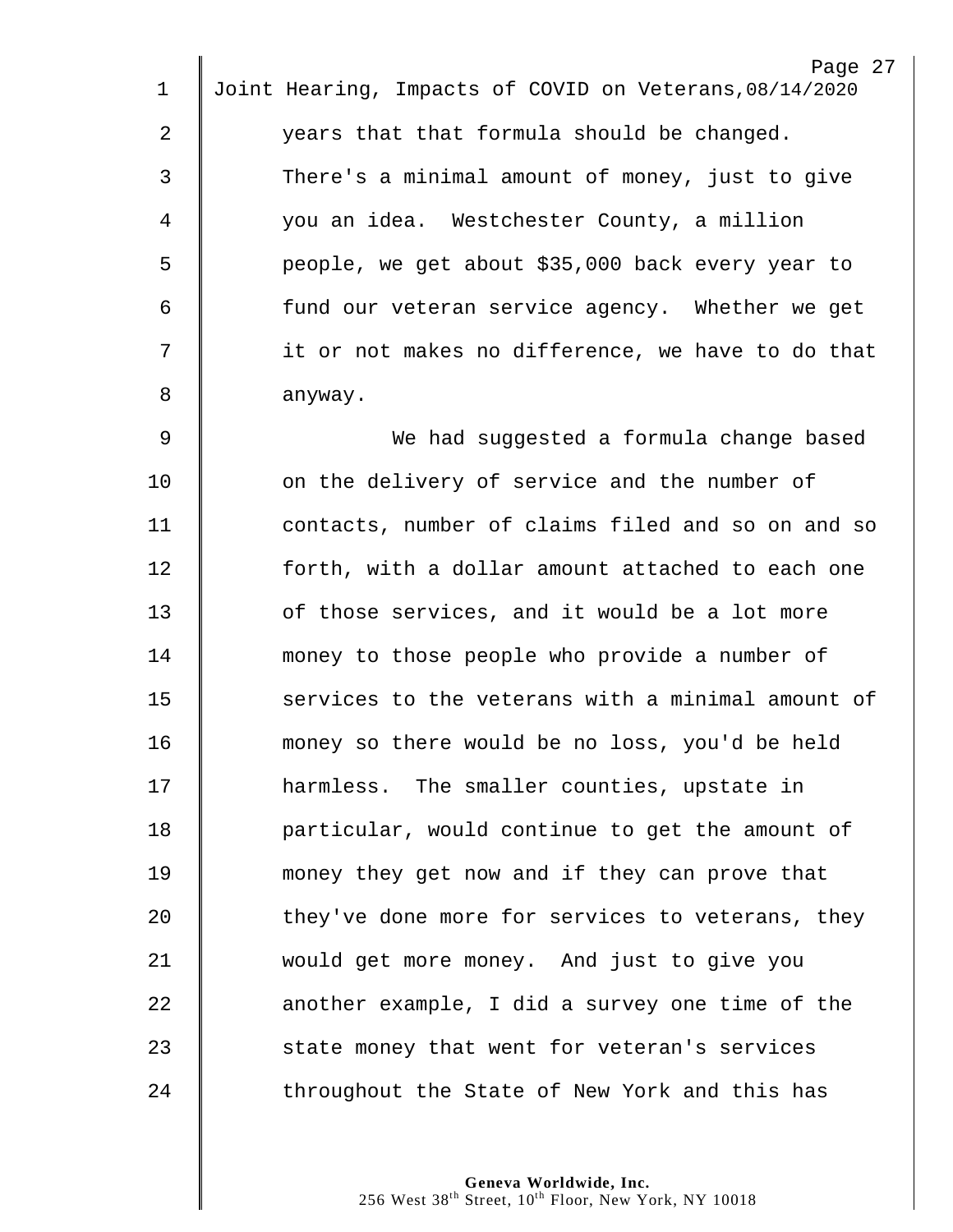|                | Page 28                                                 |
|----------------|---------------------------------------------------------|
| 1              | Joint Hearing, Impacts of COVID on Veterans, 08/14/2020 |
| $\overline{2}$ | gone back over 20 years ago and it amounted to          |
| 3              | less than \$5.00 per veteran per year. Now              |
| 4              | there's a lot of money that comes from the Feds         |
| 5              | that goes through our Department of Labor, but          |
| 6              | that is not state money and in a year where we          |
| 7              | have a budget that's approaching \$190 billion          |
| 8              | dollars I do believe that most people would agree       |
| $\mathsf 9$    | that veterans are worth a heck of a lot more than       |
| 10             | what they're getting back.                              |
| 11             | So I'm not blaming anybody. I                           |
| 12             | understand how difficult it is to get through our       |
| 13             | finance ways and means committees, any kind of          |
| 14             | increases for services, but I would think that          |
| 15             | everyone if you talk to people on the street            |
| 16             | would agree that there should be at least a             |
| 17             | commensurate amount of money for the services           |
| 18             | provided to our veteran community. So I would           |
| 19             | hope that we could effectuate a change in the           |
| 20             | formula in the policy of how we, we do fund those       |
| 21             | services. I would also like to talk about the           |
| 22             | fact that we had a real problem with gaining            |
| 23             | access and admission for veterans and their             |
| 24             | spouses in a state veteran nursing homes.<br>The        |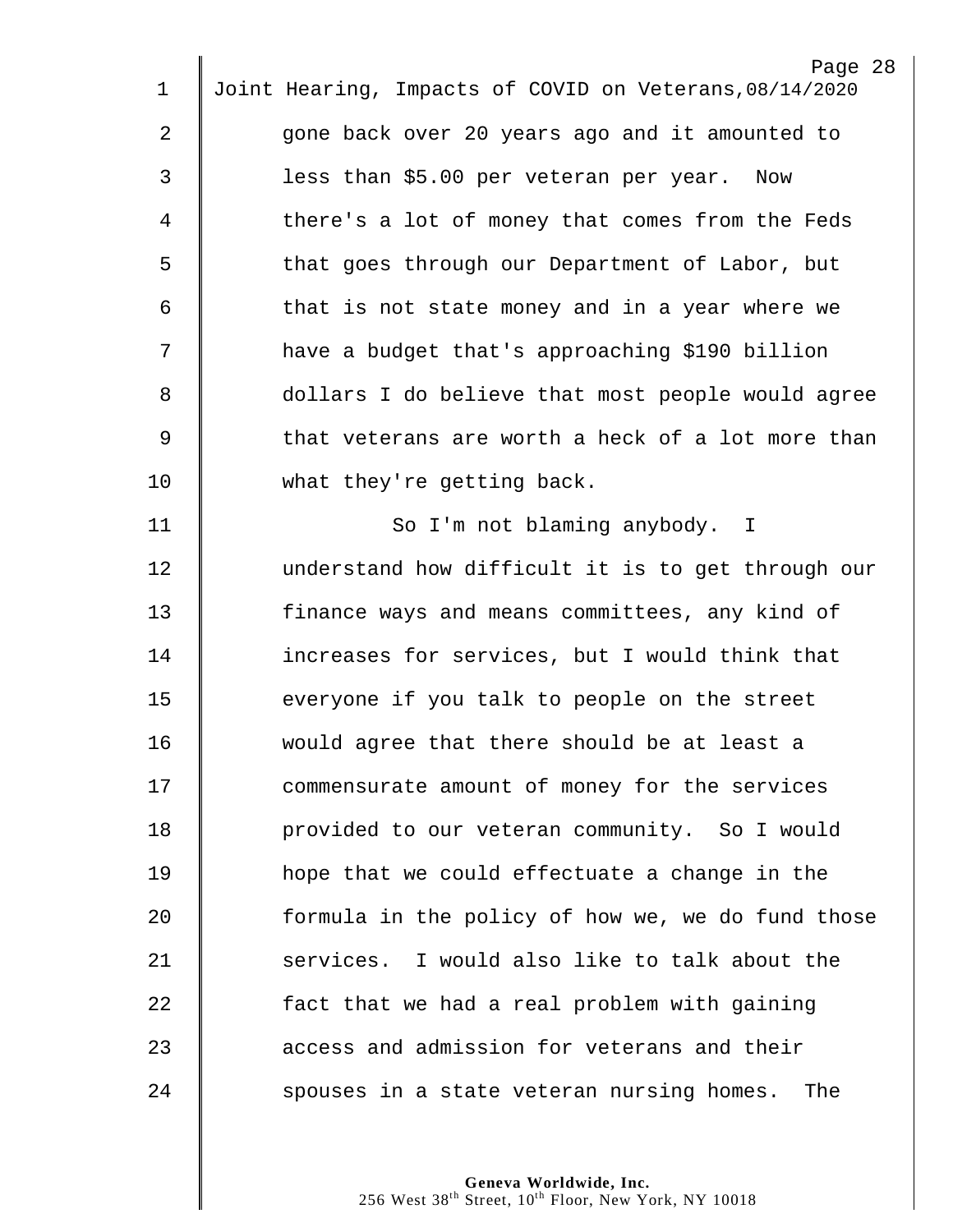|                | Page 29                                                 |
|----------------|---------------------------------------------------------|
| 1              | Joint Hearing, Impacts of COVID on Veterans, 08/14/2020 |
| 2              | policy initially established and I'm not blaming        |
| 3              | anybody, was probably done in good faith, but           |
| 4              | after the debacle where we had people with COVID        |
| 5              | admitted into the nursing homes that infected a         |
| 6              | lot of the other veterans, the policy was changed       |
| 7              | that nobody was admitted. And I had veterans who        |
| 8              | were in need of veteran nursing care that could         |
| $\overline{9}$ | not get in and their spouses, which are also            |
| 10             | eligible according to our state policy for              |
| 11             | admission into our state veteran homes, could not       |
| 12             | go in either. And these people approaching 85           |
| 13             | years old and maybe even older made it very, very       |
| 14             | difficult for a lot of the service officers             |
| 15             | throughout the state to try to find places to           |
| 16             | accommodate these kinds of needs.                       |
| 17             | So I think there has to be a very, very                 |
| 18             | clear distinction of who is eligible and if there       |
| 19             | is no provision now they're going to have to make       |
| 20             | provisions for some kind of special                     |
| 21             | accommodations for people who are with dementia,        |
| 22             | that's another problem, who they claimed to be          |
| 23             | aggressive they will not take them in because           |
| 24             | they say they don't have the staff to provide for       |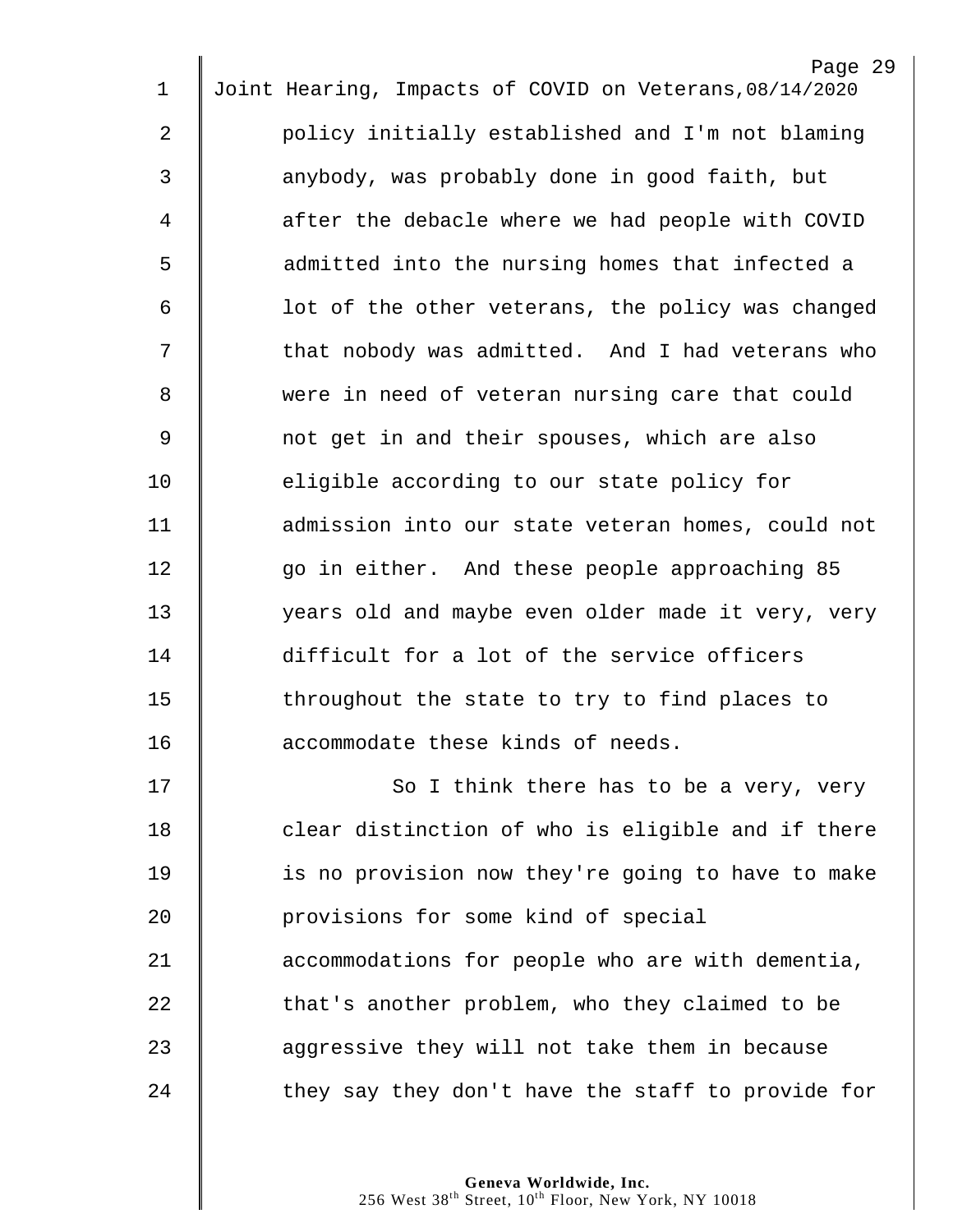| $\mathbf 1$   | Page 30<br>Joint Hearing, Impacts of COVID on Veterans, 08/14/2020 |
|---------------|--------------------------------------------------------------------|
| 2             | them, but these are veterans, and there's got to                   |
|               |                                                                    |
| 3             | be accommodations made for them. And at the same                   |
| 4             | $time$ $--$                                                        |
| 5             | ASSEMBLY MEMBER BARRETT: Ron --                                    |
| 6             | HONORABLE TOCCI: -- I think most of the                            |
| 7             | state veteran homes should accommodate some kind                   |
| 8             | of an exclusive area that is separate with                         |
| $\mathcal{G}$ | different access and so on for people with                         |
| 10            | infectious diseases. And then you heard that                       |
| 11            | there's a problem of visitation, families --                       |
| 12            | ASSEMBLY MEMBER BARRETT: Ron --                                    |
| 13            | HONORABLE TOCCI: -- yes, I'm sorry, Ms.                            |
| 14            | Barrett.                                                           |
| 15            | ASSEMBLY MEMBER BARRETT: -- we are,                                |
| 16            | yeah, you're past your time and I know that this                   |
| 17            |                                                                    |
| 18            | HONORABLE TOCCI: Okay.                                             |
| 19            | ASSEMBLY MEMBER BARRETT: -- is a                                   |
| 20            | subject of interest to many of us so I think we                    |
| 21            | will come back to talking about --                                 |
| 22            | HONORABLE TOCCI: Okay, sure.                                       |
| 23            | ASSEMBLY MEMBER BARRETT: -- this at the                            |
| 24            | question entered afterwards, but thank you very                    |
|               |                                                                    |
|               |                                                                    |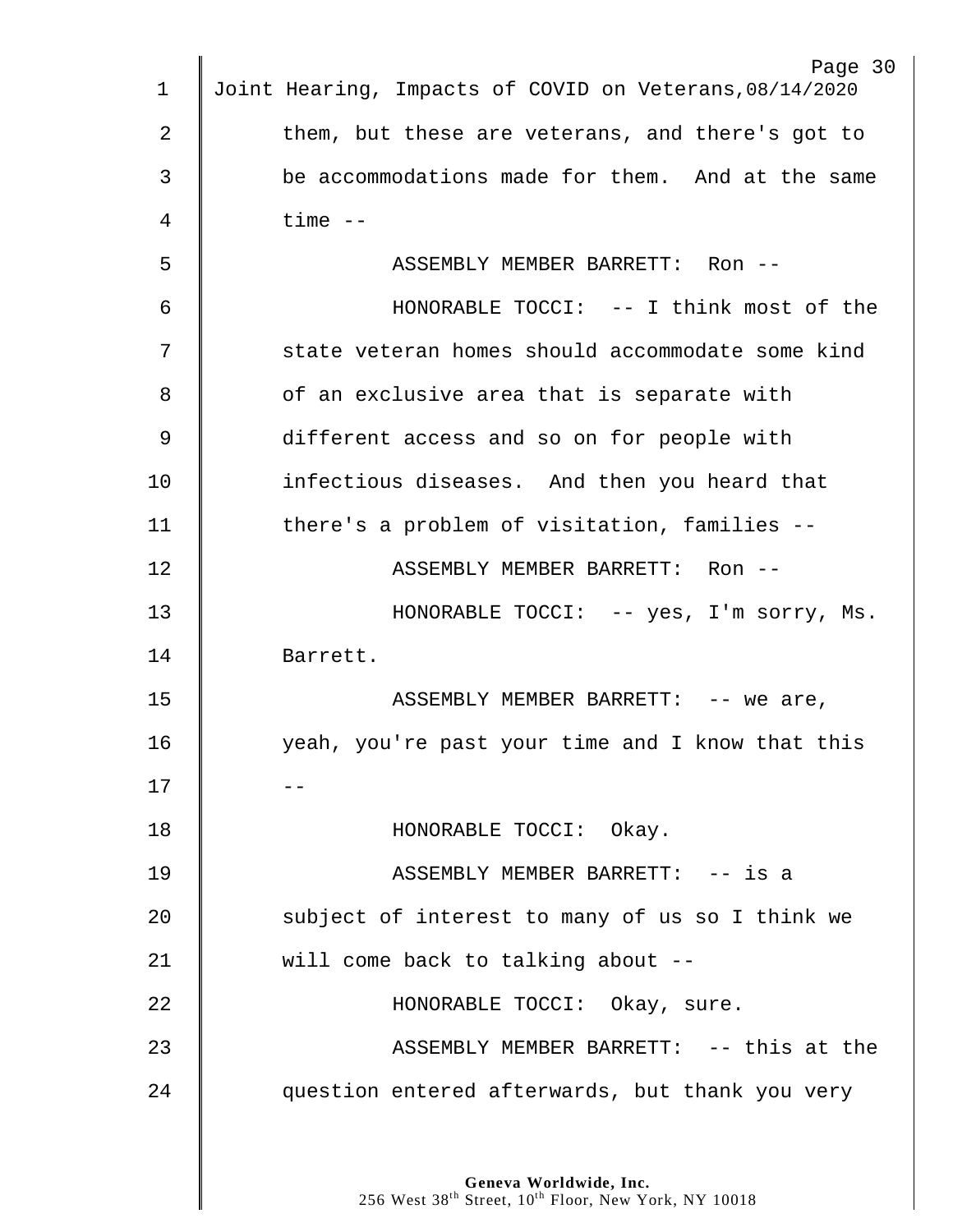|               | Page 31                                                 |
|---------------|---------------------------------------------------------|
| 1             | Joint Hearing, Impacts of COVID on Veterans, 08/14/2020 |
| 2             | much.                                                   |
| 3             | HONORABLE TOCCI: Okay, fine. I'm                        |
| 4             | sorry, I didn't realize it was limited now. I'll        |
| 5             | stay on.                                                |
| 6             | ASSEMBLY MEMBER BARRETT: Okay, thank                    |
| 7             | you. I think our next speaker is Jason Skinner.         |
| 8             | SENATOR BROOKS: Right.                                  |
| $\mathcal{G}$ | MR. JASON SKINNER, EXECUTIVE DIRECTOR,                  |
| 10            | NEW YORK STATE COUNTY VETERAN SERVICE OFFICE            |
| 11            | ASSOCIATION: Thank you, my name is Jason                |
| 12            | Skinner, again, I want to echo everybody else's         |
| 13            | comment on being appreciative of the invite to          |
| 14            | speak today. My name is Jason Skinner. I'm an           |
| 15            | Iraq war veteran and before I get too much              |
| 16            | farther I do want to thank all those other              |
| 17            | Vietnam veterans that are out there statewide,          |
| 18            | nationwide. If it weren't for their service and         |
| 19            | advocacy my generation would not be as well             |
| 20            | respected and while it is still difficult to get        |
| 21            | VA benefits it's a lot easier than it was for           |
| 22            | them and they did not get the welcome home that I       |
| 23            | do and I will put forth that respect and                |
| 24            | acknowledge their service and what it means to me       |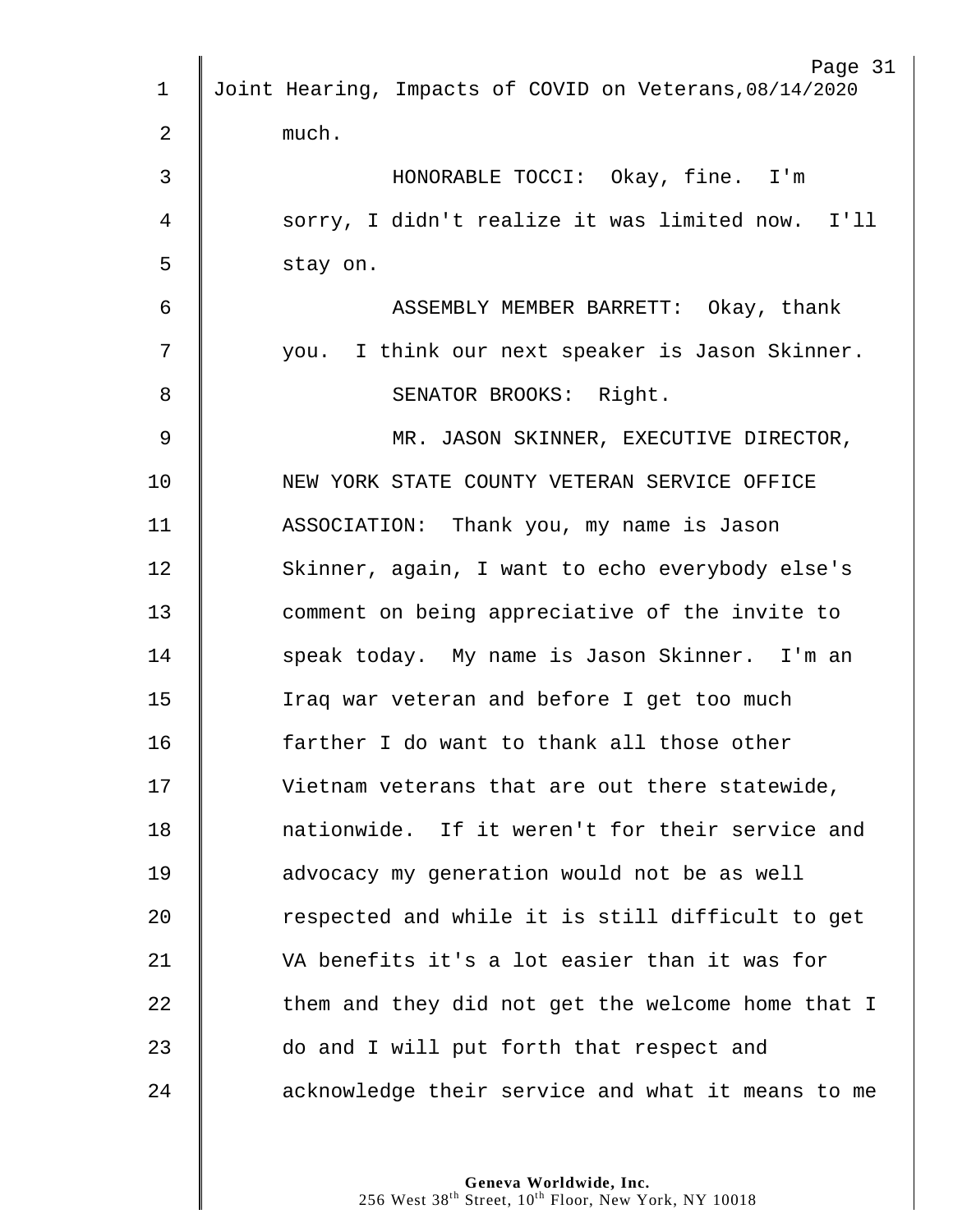| $\mathbf 1$ | Page 32<br>Joint Hearing, Impacts of COVID on Veterans, 08/14/2020 |
|-------------|--------------------------------------------------------------------|
|             |                                                                    |
| 2           | today, so thank you.                                               |
| 3           | I'm the executive director of the New                              |
| 4           | York State Veterans Service Officer Association.                   |
| 5           | We have 160 members that we know of; of about 300                  |
| 6           | veteran service officers statewide. We operate                     |
| 7           | in 62 counties. We represent county veteran                        |
| 8           | service officers. I am the director of the                         |
| $\mathsf 9$ | Livingston County Veteran Service Agency, also a                   |
| 10          | member of the National Association of Counties                     |
| 11          | Military and Veterans Affairs Standing Committee                   |
| 12          | and I'm a vice-chair there, and I'm a participate                  |
| 13          | in the SAMHSA or Substance Abuse Mental Health                     |
| 14          | Administration, governor's challenge for suicide                   |
| 15          | prevention and my distinguished colleague, Tom                     |
| 16          | Ronayne is also on that committee working to end                   |
| 17          | suicide in New York State.                                         |
| 18          | A couple issues specific to COVID we've                            |
| 19          | seen kind of statewide is diversion away from VA                   |
| 20          | medical centers. Because of COVID they don't                       |
| 21          | want people presenting. They are triaging phone                    |
| 22          | calls and diverting people to either urgent care                   |
| 23          | or emergency rooms and initially it was emergency                  |
| 24          | rooms. Wolfe v. Wilkie and Stauve [phonetic] v.                    |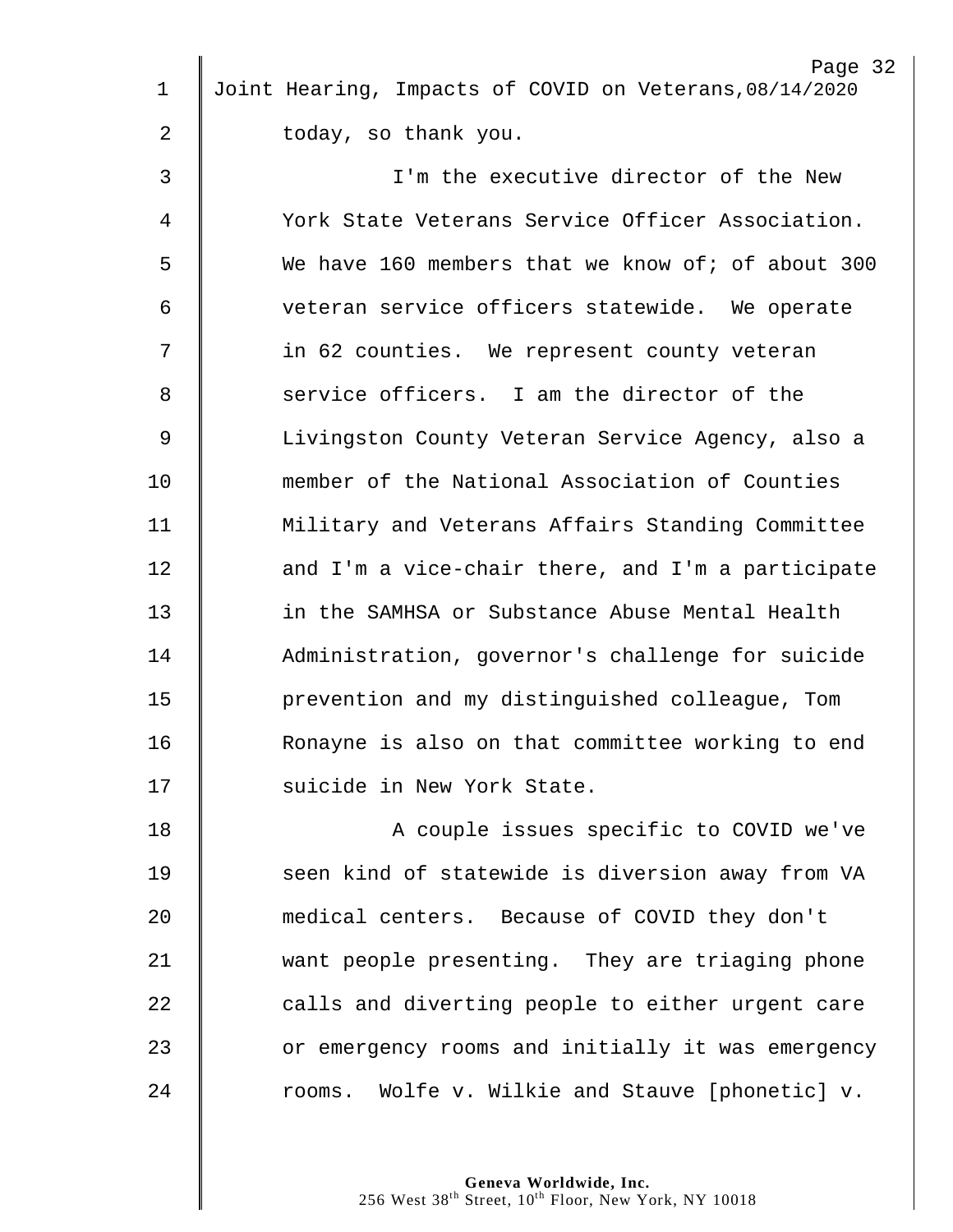|                | Page 33                                                 |
|----------------|---------------------------------------------------------|
| 1              | Joint Hearing, Impacts of COVID on Veterans, 08/14/2020 |
| $\overline{a}$ | McDonald are confusing bits of law, but the VA          |
| 3              | can bill or the provider can bill based on the          |
| 4              | VA's determination that you needed to go to the         |
| 5              | emergency room. However, if it isn't actually           |
| 6              | coded as an emergency, you will be billed by that       |
| 7              | private institution and the VA will deny your           |
| 8              | claim to pay that. I myself actually received           |
| $\overline{9}$ | this, this situation, but many will and                 |
| 10             | unfortunately, part of our job is to appeal those       |
| 11             | decisions and you have 30 days to appeal them,          |
| 12             | and with restrictions and visiting with people          |
| 13             | face to face and office operations, this will be        |
| 14             | an issue coming up and people will be,                  |
| 15             | unfortunately, negative impacts on their credit         |
| 16             | reports due to VA billing issues.                       |
| 17             | But also point out yes, meds from VA are                |
| 18             | being from what I am to understand affected by          |
| 19             | the United States Postal Service or the VA              |
| 20             | staffing. We're not quite sure why veterans are         |
| 21             | getting them late, that is an impact. I know the        |
| 22             | executive order that is meant to protect veterans       |
| 23             | and the general populous from eviction has              |
| 24             | actually disqualified them from tons of money           |
|                |                                                         |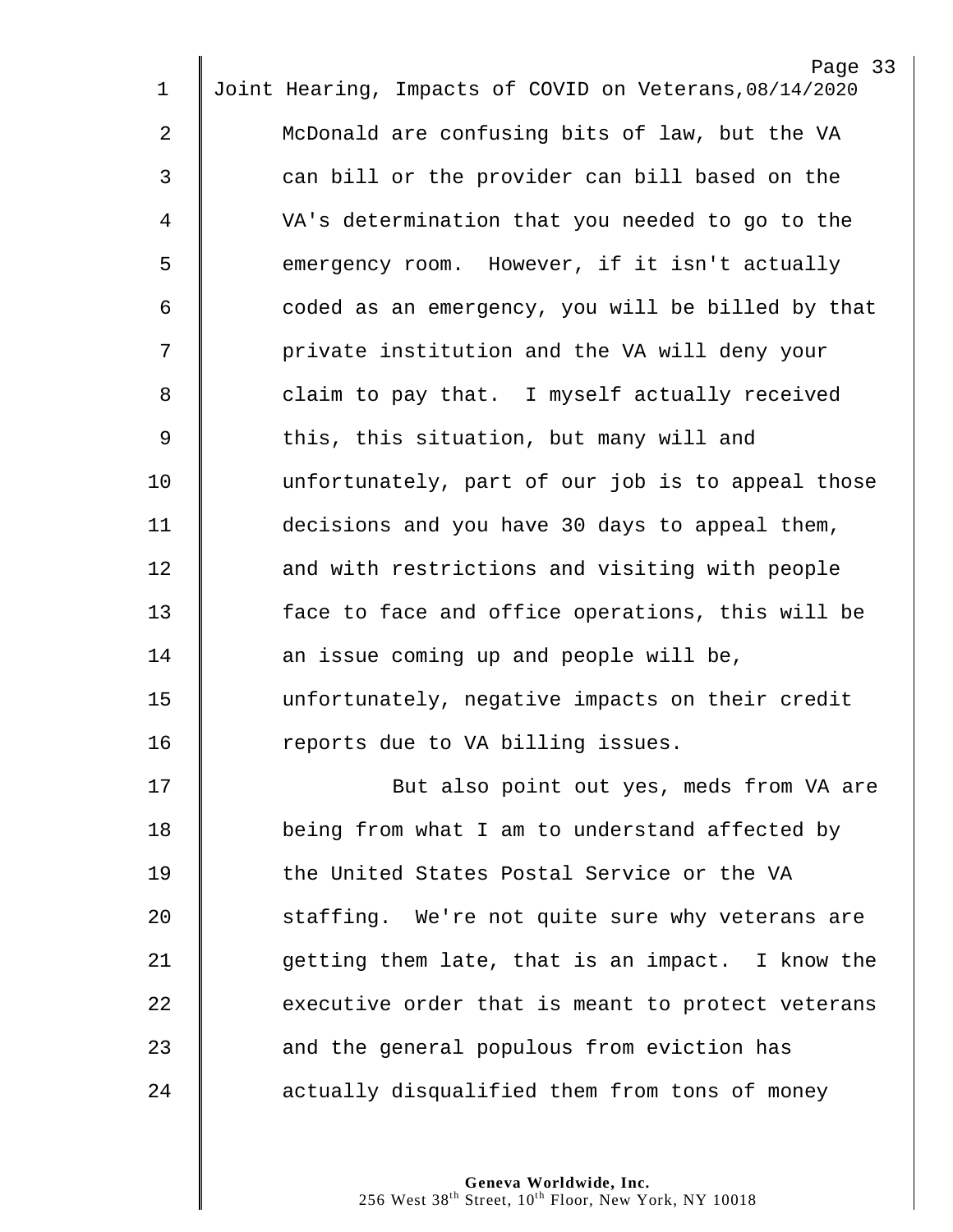|                | Page 34                                                 |
|----------------|---------------------------------------------------------|
| $\mathbf 1$    | Joint Hearing, Impacts of COVID on Veterans, 08/14/2020 |
| $\overline{a}$ | that is federal through the SSVF grants. So if a        |
| 3              | veteran is going to be evicted or in arrears in         |
| 4              | their rent these grants can help them get out of        |
| 5              | arrears or avoid being evicted. However, for            |
| 6              | several months now these looming bills are piling       |
| 7              | up without any eviction notice that would then          |
| 8              | qualify them for these grants, but the way it is        |
| $\overline{9}$ | right now there's no means to get these grant           |
| 10             | funds in those veteran's hands, which is causing        |
| 11             | significant mental health problems and anxiety          |
| 12             | for our veterans. I also [unintelligible]               |
| 13             | [00:34:29] on, you know, veterans are also              |
| 14             | employees and those that are unemployed often           |
| 15             | times are reaching out to our local legislators         |
| 16             | for assistance with the New York State                  |
| 17             | unemployment issues that we've had and we're            |
| 18             | seeing statewide. There's not necessarily a             |
| 19             | veteran specific issue, but veterans are first          |
| 20             | and foremost human beings and residents of our          |
| 21             | great State of New York.                                |
| 22             | As far as the many different issues that                |
| 23             | have been brought up, you know, access to our           |
| 24             | offices we believe is New York State Veteran            |
|                |                                                         |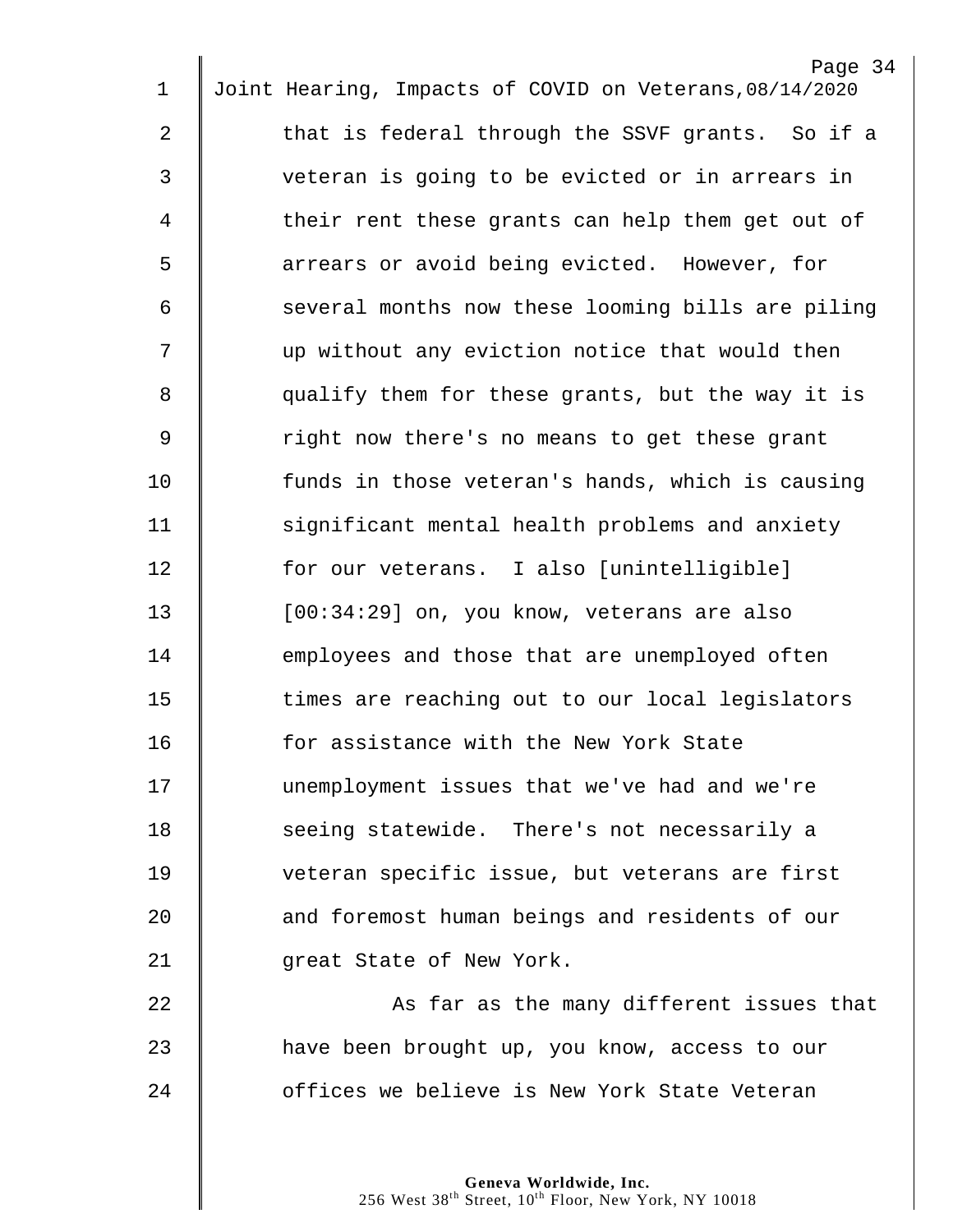|             | Page 35                                                 |
|-------------|---------------------------------------------------------|
| 1           | Joint Hearing, Impacts of COVID on Veterans, 08/14/2020 |
| 2           | Service Officers or County Service Officers that        |
| 3           | without access to us a lot of them cannot become        |
| 4           | qualified or eligible for VA services, financial        |
| 5           | assistance through pensions or disability claims.       |
| 6           | One of the biggest issues for us is the financial       |
| 7           | crisis that has been caused by COVID as a               |
| 8           | secondary issue. As touched on before we get            |
| $\mathsf 9$ | \$10,000 in funding through a, actually through an      |
| 10          | executive order, not executive order, executive         |
| 11          | law, 359 I believe, that states that we all get         |
| 12          | \$10,000 and unfortunately, we don't believe that       |
| 13          | that's a discretionary amount because it is             |
| 14          | established in law and we are not going to              |
| 15          | receive that \$10,000.                                  |
| 16          | We do as an association support Senator                 |
| 17          | Ortt's S, I believe, S102 or 106 this year, it          |
| 18          | changes from year to year, of increasing that           |
| 19          | amount the state provides to county service             |
| 20          | officers from \$10,000 to \$20,000 statewide and        |
| 21          | also bring up mental health. I've had at least          |
| 22          | one suicide in our county, unfortunately, and I         |
| 23          | saw the family last week. You know, anxiety due         |
| 24          | to COVID and mental health, you know, pre-              |
|             |                                                         |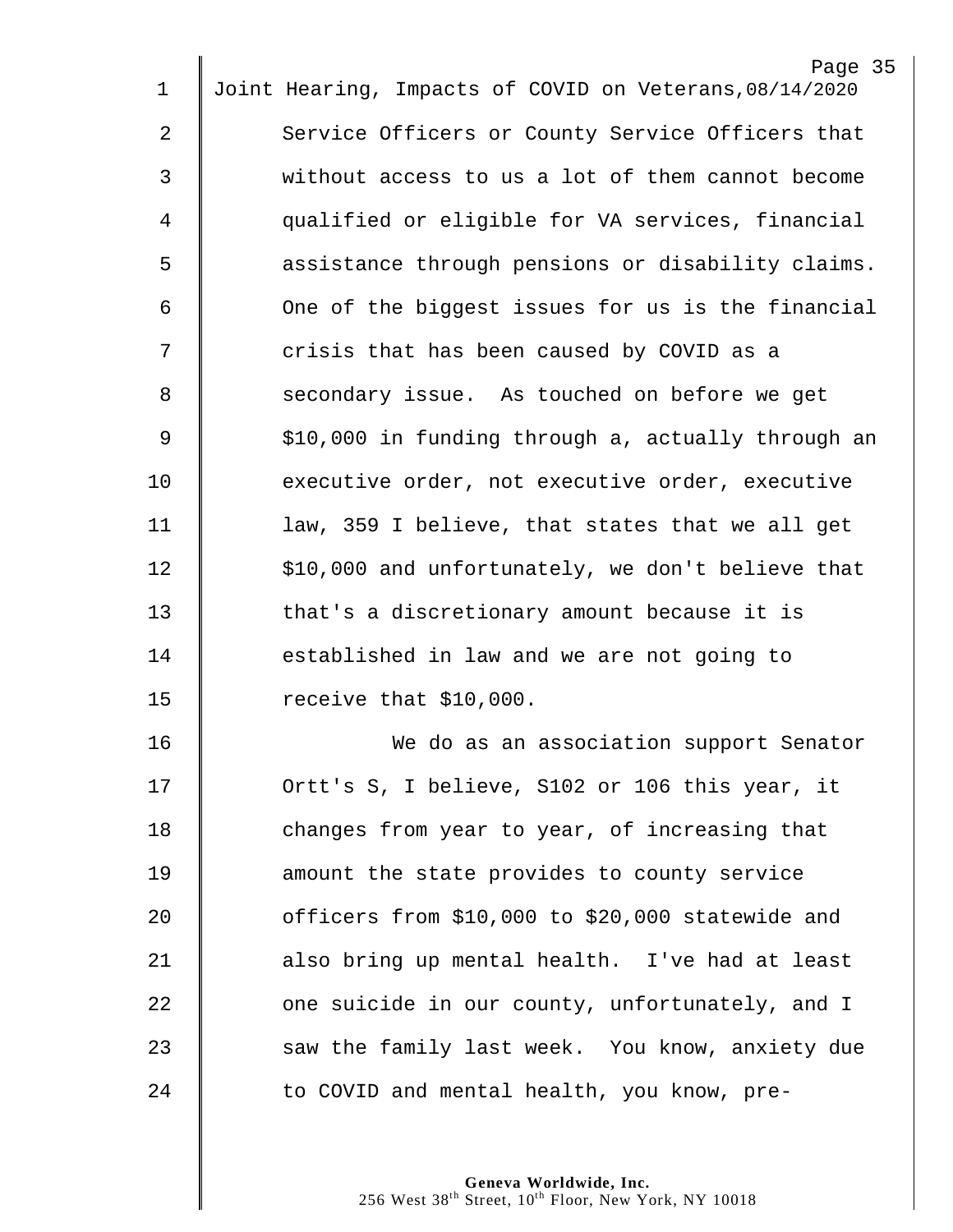| Page 36                                                 |
|---------------------------------------------------------|
| Joint Hearing, Impacts of COVID on Veterans, 08/14/2020 |
| existing issues because they are a veteran are          |
| actually being exacerbated right now with the           |
| lack of ability to present urgent care to VA,           |
| being diverted away. A lot of the issues we're          |
| seeing with things that are not necessarily             |
| veteran related, but because they have PTSD or          |
| any other issue that anxiety is drawing them            |
| closer to suicide.                                      |
| Some of the problems you know we already                |
| face in New York State and countrywide is the 20        |
| a day number, but state numbers only come in            |
| three years after the fact. The latest date of          |
| 2020 reflects 2017 numbers that put us in               |
| Livingston County at 82 per 100,000. The highest        |
| in the state yet we receive no funding for              |
| suicide prevention. If you look aid to                  |
| localities and how its distributed in the               |
| [unintelligible] [00:37:22] county, for example,        |
| gets \$22.00 per veteran and we get \$2.06 per --       |
| so if we're looking at establishing mental health       |
| funds at some point to help with veterans               |
| statewide, I would also caution you with some of        |
| what I'm, to understand it at a national and            |
|                                                         |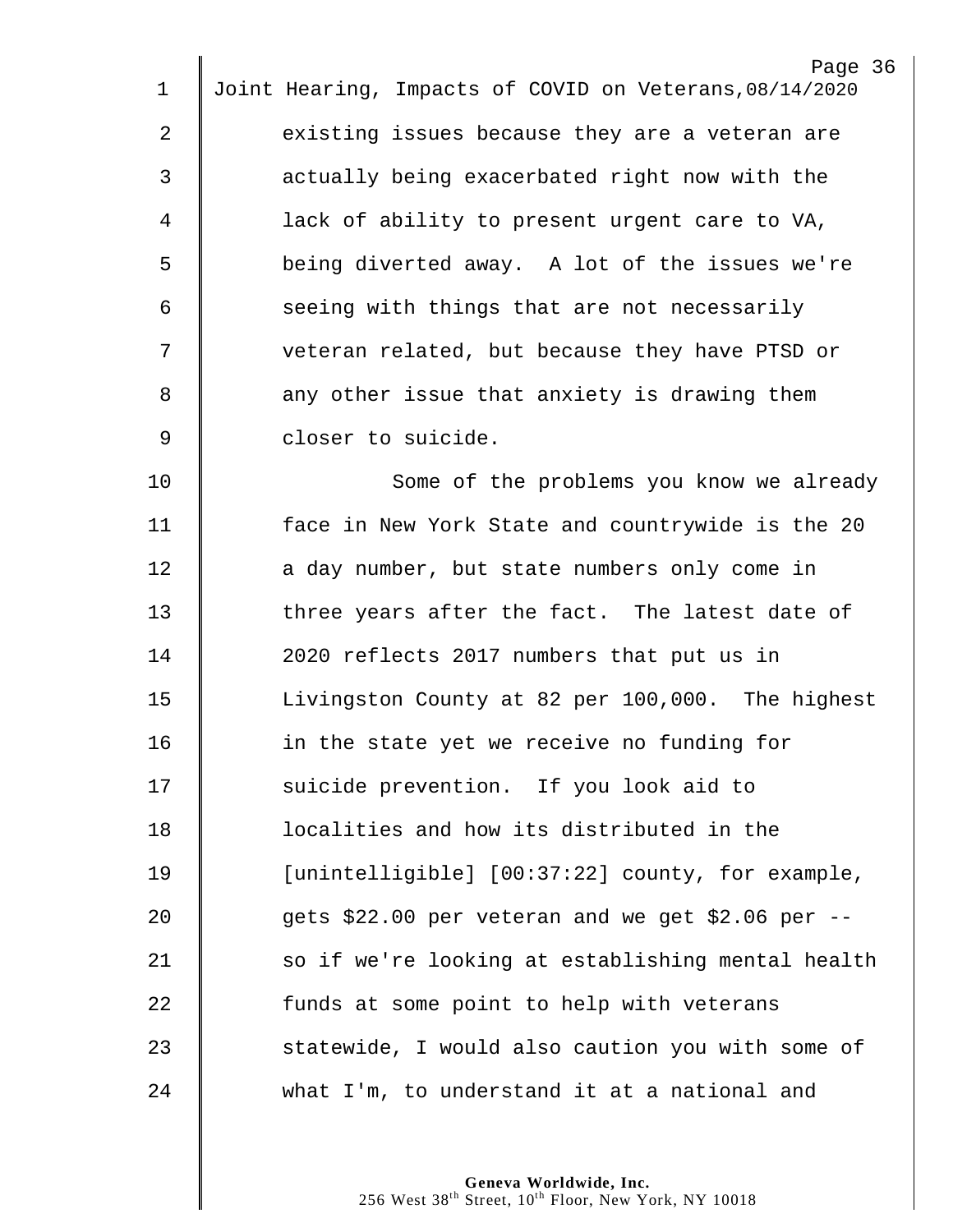| 1              | Page 37<br>Joint Hearing, Impacts of COVID on Veterans, 08/14/2020 |
|----------------|--------------------------------------------------------------------|
|                |                                                                    |
| 2              | state level, we often have branding issues where,                  |
| 3              | you know, the Dwyer Program named after Dwyer,                     |
| 4              | PFC Dwyer, you know, in the image that's in your                   |
| 5              | head of a man saving a child that's pushing a lot                  |
| 6              | of mostly females away from these programs.                        |
| 7              | SENATOR BROOKS: I think we're in a                                 |
| 8              | situation, I think we all agree and we want to                     |
| $\overline{9}$ | hear some additional information from you, but we                  |
| 10             | do have some time constraints and we're in a                       |
| 11             | situation where you're over the allocation, but                    |
| 12             | as we have the follow up discussion, I think                       |
| 13             | maybe we can discuss some of these points at that                  |
| 14             | time. I'm sorry, I apologize.                                      |
| 15             | MR. SKINNER: If you don't mind, I'll                               |
| 16             | just quickly close with, you know, it really                       |
| 17             | didn't matter what part of the state somebody                      |
| 18             | joined in, but when they come back they should                     |
| 19             | have the same, you know, specific benefits and it                  |
| 20             | shouldn't be different when you come back to a                     |
| 21             | different locality. That's just my stance on,                      |
| 22             | you know, hopefully, you guys see it the same                      |
| 23             | well as well depending, you know, it didn't                        |
| 24             | matter where you came from in our state, but when                  |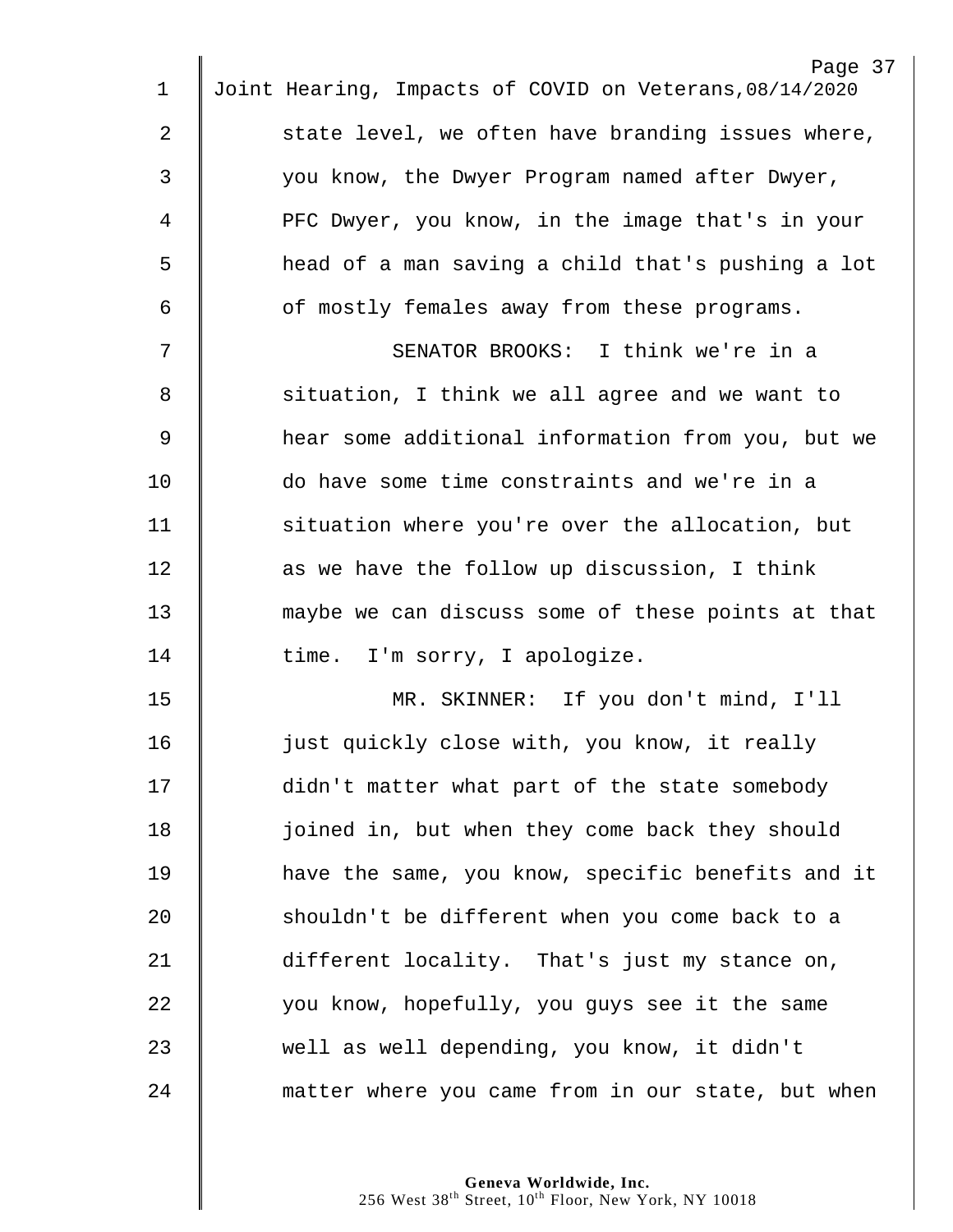|             | Page 38                                                 |
|-------------|---------------------------------------------------------|
| $\mathbf 1$ | Joint Hearing, Impacts of COVID on Veterans, 08/14/2020 |
| 2           | you come back you should have an equal, I guess,        |
| 3           | benefits, but thank you.                                |
| 4           | SENATOR BROOKS: Thank you, okay, and                    |
| 5           | scheduled Daniel Griffin would be our next              |
| 6           | speaker.                                                |
| 7           | MR. DANIEL GRIFFIN, VICE PRESIDENT, NYS                 |
| 8           | VETERANS NURSING HOME BOARD OF VISITORS: Yes,           |
| 9           | I'm Dan Griffin, I'm vice president of the Board        |
| 10          | of Visitors at the NYS Veterans Nursing Home at         |
| 11          | Montrose and the only reason I'm here instead of        |
| 12          | the president, Bill Mann, he's had some recent          |
| 13          | health issues. I want to thank the committee for        |
| 14          | allowing me to speak today. COVID-19 has had a          |
| 15          | direct impact, a drastic impact on the residents        |
| 16          | at the nursing homes, the veterans nursing homes,       |
| 17          | particularly to also the families. Four months          |
| 18          | they have not had a visitation, so that's four          |
| 19          | months that husbands can't touch their wives or         |
| 20          | hug their wives and husbands, children,                 |
| 21          | grandfathers whatever. Humans need the touch.           |
| 22          | You need to touch each other and it's extremely         |
| 23          | depressing. I'm receiving many phone calls from         |
| 24          | family members frustrated with the fact that they       |
|             |                                                         |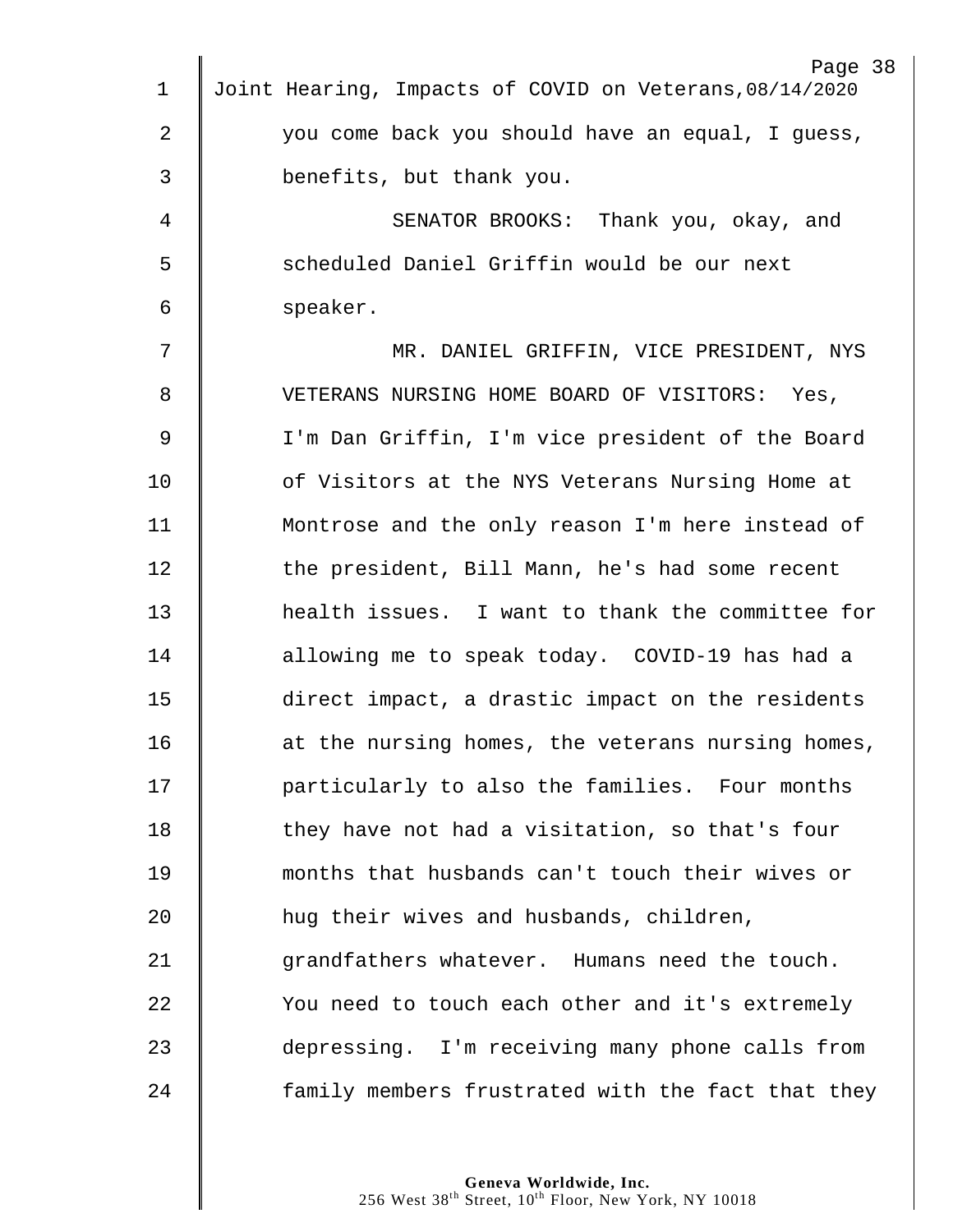|             | Page 39                                                 |
|-------------|---------------------------------------------------------|
| $\mathbf 1$ | Joint Hearing, Impacts of COVID on Veterans, 08/14/2020 |
| 2           | have not been able to come in and hug their loved       |
| 3           | ones in the nursing homes. The homes have tried,        |
| 4           | but it's not really effective. These window             |
| 5           | visits where the family members stands outside          |
| 6           | with a cellphone, they wheel in the resident and        |
| 7           | they're sitting in a wheelchair with a mask on          |
| 8           | and a cellphone. They can't hear each other and         |
| $\mathsf 9$ | some of the residents can't speak anyway or             |
| 10          | they're bed ridden. The Zooms, sometimes the            |
| 11          | Zoom doesn't work and then you get the same             |
| 12          | problem, they have to wear a mask; you can't hear       |
| 13          | them, they can't hear each other, and the               |
| 14          | residents are hard of hearing to begin with.            |
| 15          | I have a solution I think may work. I                   |
| 16          | have gone to a couple doctor's visits myself            |
| 17          | recently and actually went to one over a month          |
| 18          | and a half ago. The doctor had on a mask, a             |
| 19          | shield, gloves, a gown, why can't the family            |
| 20          | members come to the home with the same thing; put       |
| 21          | on a mask, a shield, gloves, the gown and then go       |
| 22          | and hug and touch their loved ones in the nursing       |
| 23          | home. It's so depressing and I'm surprised that         |
| 24          | we don't have more passing away just from               |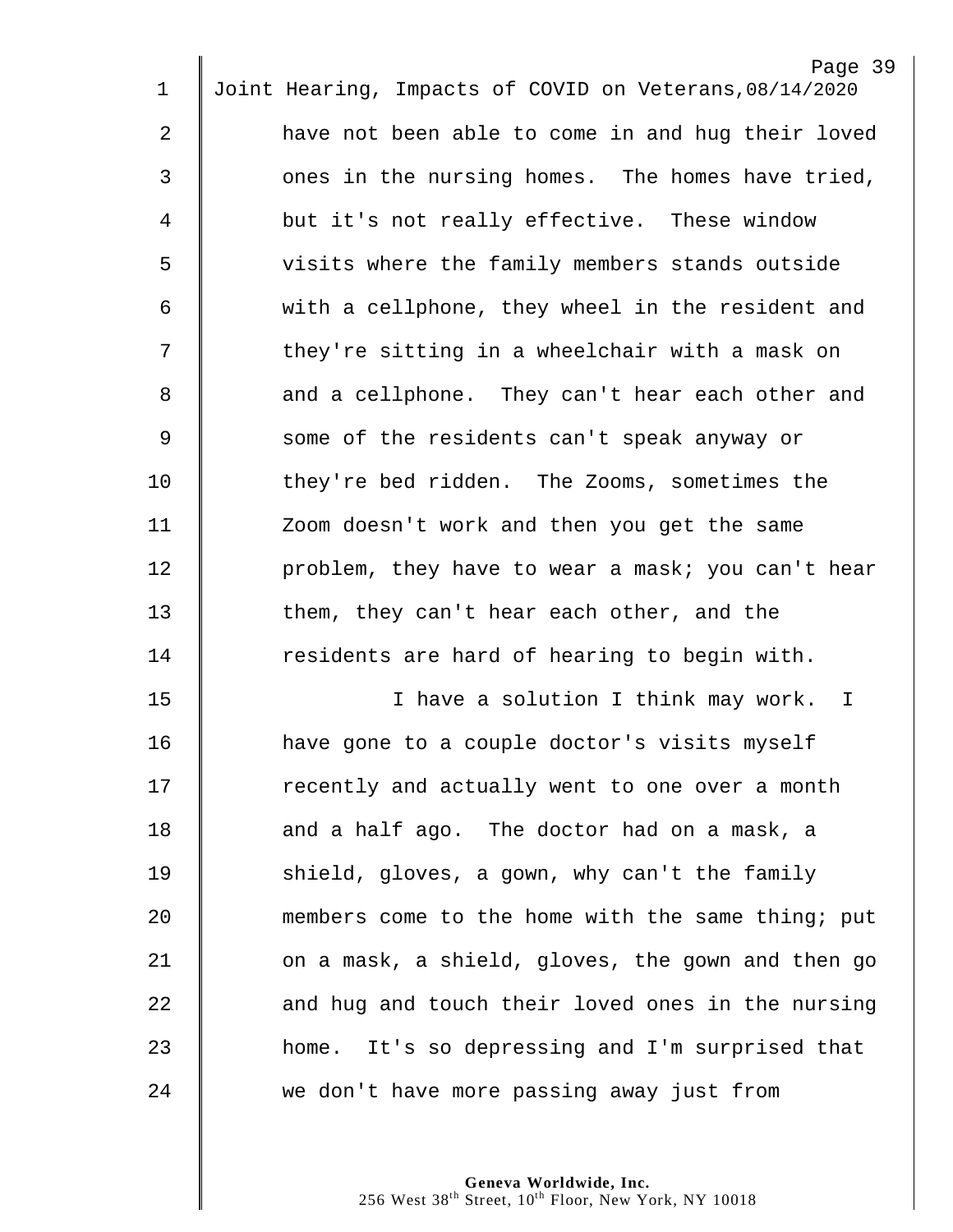|             | Page 40                                                 |
|-------------|---------------------------------------------------------|
| $\mathbf 1$ | Joint Hearing, Impacts of COVID on Veterans, 08/14/2020 |
| 2           | depression, and once you get depressed enough and       |
| 3           | the lack of human contact, you're just going to         |
| 4           | give up, you're going to pass away. This is a           |
| 5           | big, big problem and I think that is the only           |
| 6           | solution.                                               |
| 7           | I'm certainly open to any other                         |
| 8           | solutions, but it's the only one I can think of.        |
| $\mathsf 9$ | We've got to change this because the 28 day             |
| 10          | program that they have is they have to go 28 days       |
| 11          | without a positive test. Now the only ones              |
| 12          | coming with a test positive are employees because       |
| 13          | they go home; so they're tested daily. Now they         |
| 14          | get close to the 28 days when they're going to          |
| 15          | allow visitations and then one employee tests           |
| 16          | positive, they start the 28 days all over again.        |
| 17          | They get their hopes up, they're almost ready to        |
| 18          | come in and then they're dashed again and this          |
| 19          | has been going on for four months. This has got         |
| 20          | to change, it's got to stop. We've got to help          |
| 21          | these people to see their loved ones and to see         |
| 22          | their families, I think it's going to have a very       |
| 23          | adverse effect on their health. I thank you for         |
| 24          | the time.                                               |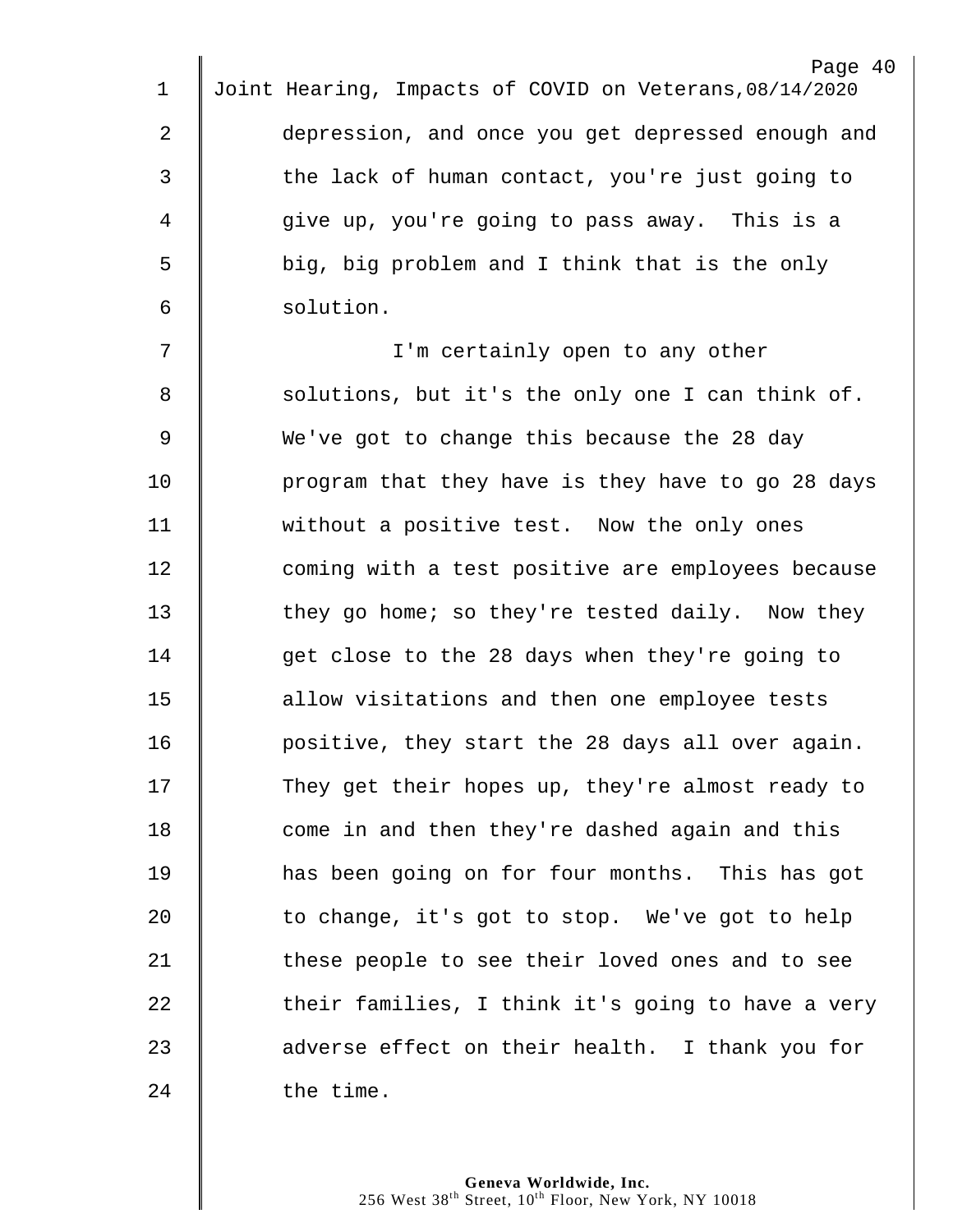| 1              | Page 41<br>Joint Hearing, Impacts of COVID on Veterans, 08/14/2020 |
|----------------|--------------------------------------------------------------------|
|                |                                                                    |
| $\overline{2}$ | SENATOR BROOKS: Thank you very much,                               |
| 3              | and we do have one additional speaker that's been                  |
| 4              | added, Tom Ronayne from Suffolk County. Tom had                    |
| 5              | I have had an opportunity to work together quite                   |
| 6              | a bit and we're so very glad to have him join us,                  |
| 7              | Tom.                                                               |
| 8              | MR. THOMAS RONAYNE, SUFFOLK COUNTY                                 |
| 9              | VETERANS SERVICE AGENCY: Good morning, thank you                   |
| 10             | Senator Brooks. Thank you, thank you to the                        |
| 11             | Chairs and Committee for the opportunity to speak                  |
| 12             | to you hear this morning. Before I begin I'd                       |
| 13             | also like to thank Senator Brooks publically for                   |
| 14             | his service, not only to the State of New York,                    |
| 15             | but for his service in uniform as a member of the                  |
| 16             | New York Army National Guard. So thank you for                     |
| 17             | that brother comrade, brother. I would, I would                    |
| 18             | echo all of the comments that have been made here                  |
| 19             | this morning by the previous speakers. We have                     |
| 20             | experienced in each county across New York State                   |
| 21             | I'm sure a variety of challenges related to                        |
| 22             | COVID, but there are, there are commonalities                      |
| 23             | across the state in terms of the impact on our                     |
| 24             | veteran population primarily with access to care                   |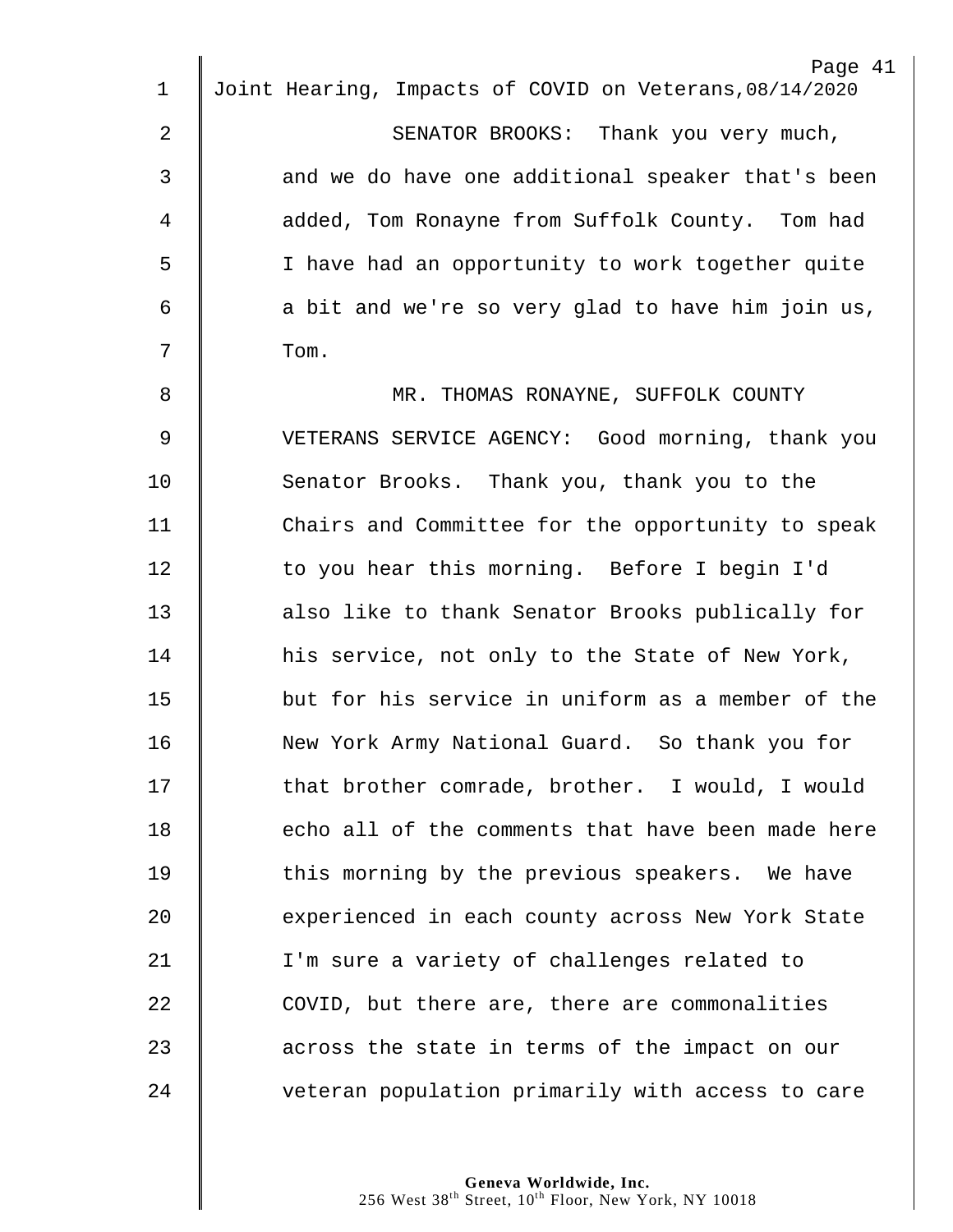| $\mathbf 1$ | Page 42<br>Joint Hearing, Impacts of COVID on Veterans, 08/14/2020 |
|-------------|--------------------------------------------------------------------|
|             |                                                                    |
| 2           | and services.                                                      |
| 3           | I would say that one of the greatest                               |
| 4           | challenges that we face here in Suffolk, as a                      |
| 5           | county of not only 1.5 million people, but we're                   |
| 6           | very diverse both geographically and well, yeah,                   |
| 7           | geographically. We're a large county, we're on                     |
| 8           | an island, we're surrounded by water, but we go                    |
| $\mathsf 9$ | from very suburban to very rural very quickly as                   |
| 10          | you transit across our county and in those                         |
| 11          | different areas we see different levels of need.                   |
| 12          | One of the challenges that has been discussed                      |
| 13          | here this morning has been access to VA, and I                     |
| 14          | will, admittedly I will say to you I am a service                  |
| 15          | connected disabled veteran, I'm a proud Navy                       |
| 16          | veteran. I am a consumer and user of VA                            |
| 17          | services, but I will tell you that in my both                      |
| 18          | professional opinion and in my personal opinion                    |
| 19          | as a service connected veteran, VA did not make,                   |
| 20          | it did not make it easy for veterans to access                     |
| 21          | their network.                                                     |
| 22          | We have had a checkpoint set up at the                             |
| 23          | entrance to our local VA medical center that is                    |
| 24          | still in place. Veterans presenting or having                      |
|             |                                                                    |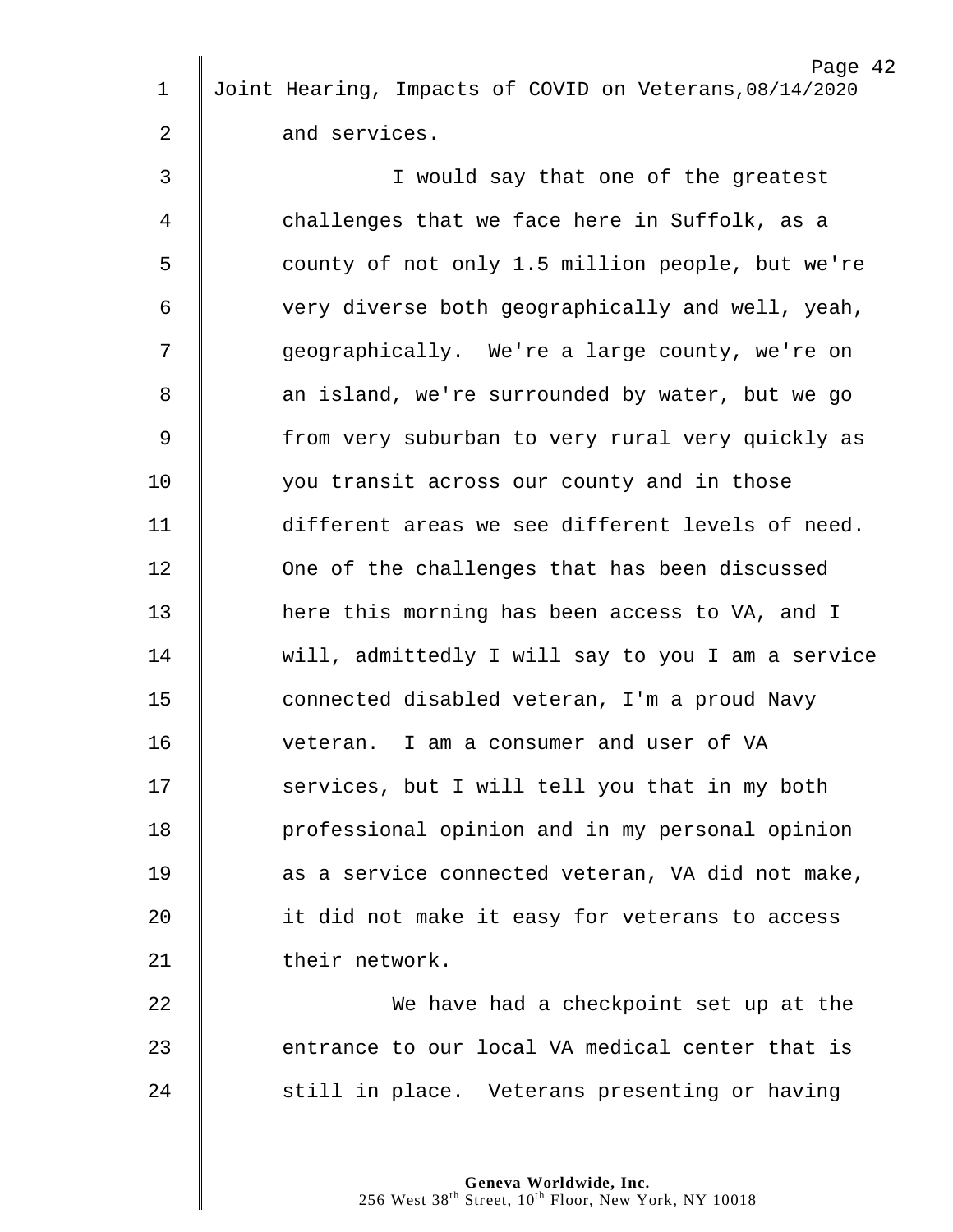|    | Page 43                                                 |
|----|---------------------------------------------------------|
| 1  | Joint Hearing, Impacts of COVID on Veterans, 08/14/2020 |
| 2  | their, are being screened, they are having their        |
| 3  | temperatures taken. We're actually seeing               |
| 4  | veterans being diverted from the emergency room         |
| 5  | if they don't have an appointment. The, the             |
| 6  | state admission of VA is to provide care to those       |
| 7  | who have, to our veterans and while I, I admire         |
| 8  | their commitment to maintain a level of                 |
| 9  | cleanliness and to maintain the safety of their         |
| 10 | staff, I think that they have gone too far in one       |
| 11 | direction and they have neglected the importance        |
| 12 | of serving the veterans in our community and to         |
| 13 | the extent that veterans have been placed in            |
| 14 | peril.                                                  |
| 15 | Much can be said about the challenges                   |
| 16 | that we've experienced across our state veterans        |
| 17 | home. Here in Long Island we have the Long              |
| 18 | Island State Veteran's Home at Stony Brook;             |
| 19 | probably the most singularly the most remarkable        |
| 20 | skilled nursing care facility that I have ever          |
| 21 | encountered. It is a wonderful facility, it is          |
| 22 | administered with exceptional professionalism.          |
| 23 | Our veterans, we have 88 veterans in a facility         |
| 24 | of 350 beds. We've lost 88 veterans in that             |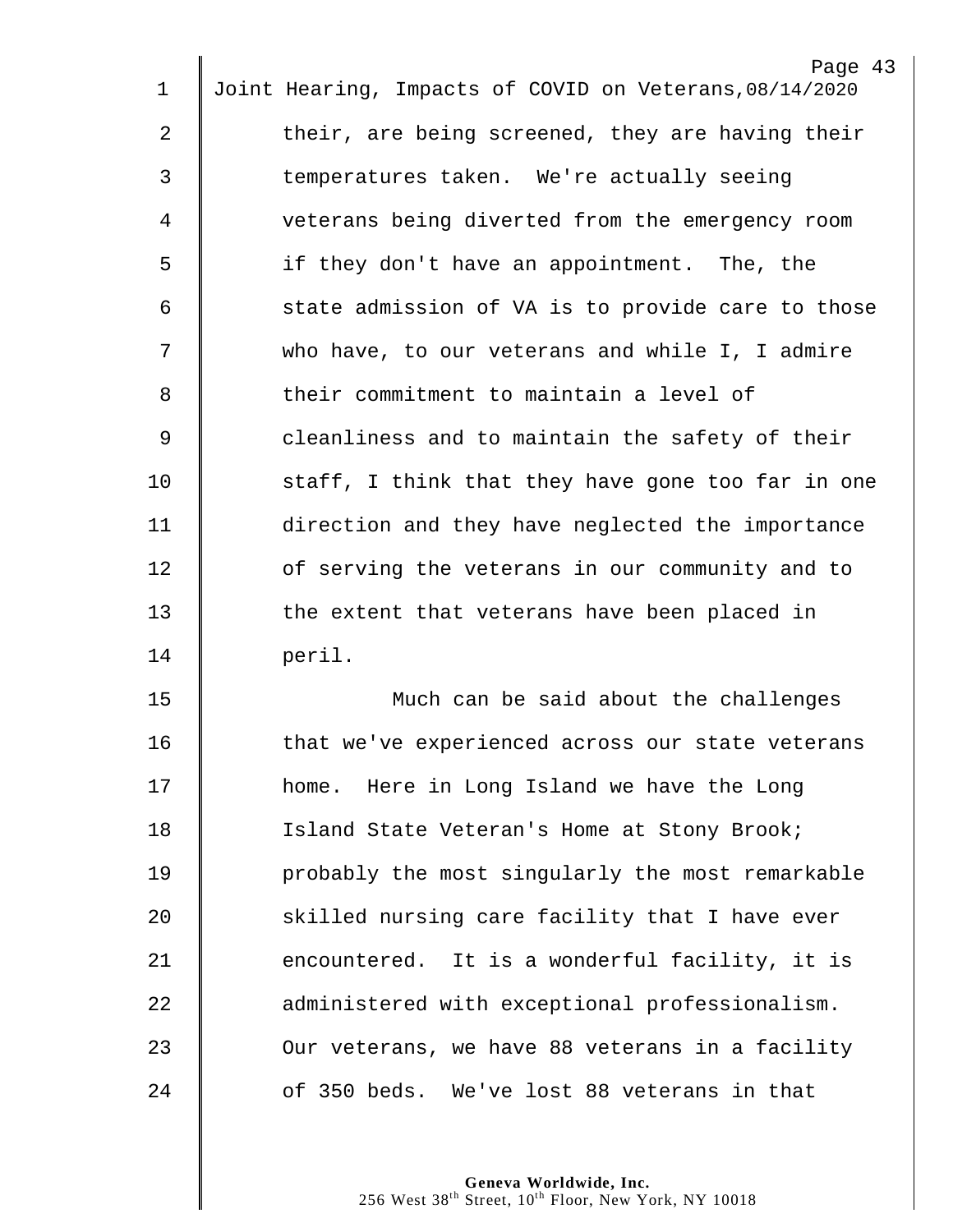|                | Page 44                                                 |
|----------------|---------------------------------------------------------|
| 1              | Joint Hearing, Impacts of COVID on Veterans, 08/14/2020 |
| $\overline{2}$ | facility to COVID, just a horrific number.              |
| 3              | These, these losses are tragically compounded by        |
| 4              | the fact that the remaining, the remaining              |
| 5              | residents of the facility have not had visitation       |
| 6              | since early March and the mental health                 |
| 7              | challenges, the mental health strains that the          |
| 8              | lack of visitation and the lack of contact with         |
| $\overline{9}$ | their loved ones places on them is having a             |
| 10             | deleterious effect on the entire population of          |
| 11             | these facilities.                                       |
| 12             | I will, I will begin to summarize and                   |
| 13             | prepare my close, but what I would like to say is       |
| 14             | over the years, over the past 10 years or so VA         |
| 15             | has placed an increasingly significant burden on        |
| 16             | veteran service officers primarily county veteran       |
| 17             | service agencies and by that, by that what I mean       |
| 18             | is we have been required to enhance and increase        |
| 19             | the nature and the frequency of our trainings.          |
| 20             | We maintain credentials. We are federally               |
| 21             | credentialed by the office of general counsel for       |
| 22             | the Department of Veteran's Affairs and we have         |
| 23             | gone from preparation of claims primarily to            |
| 24             | develop, development of fully developed claims to       |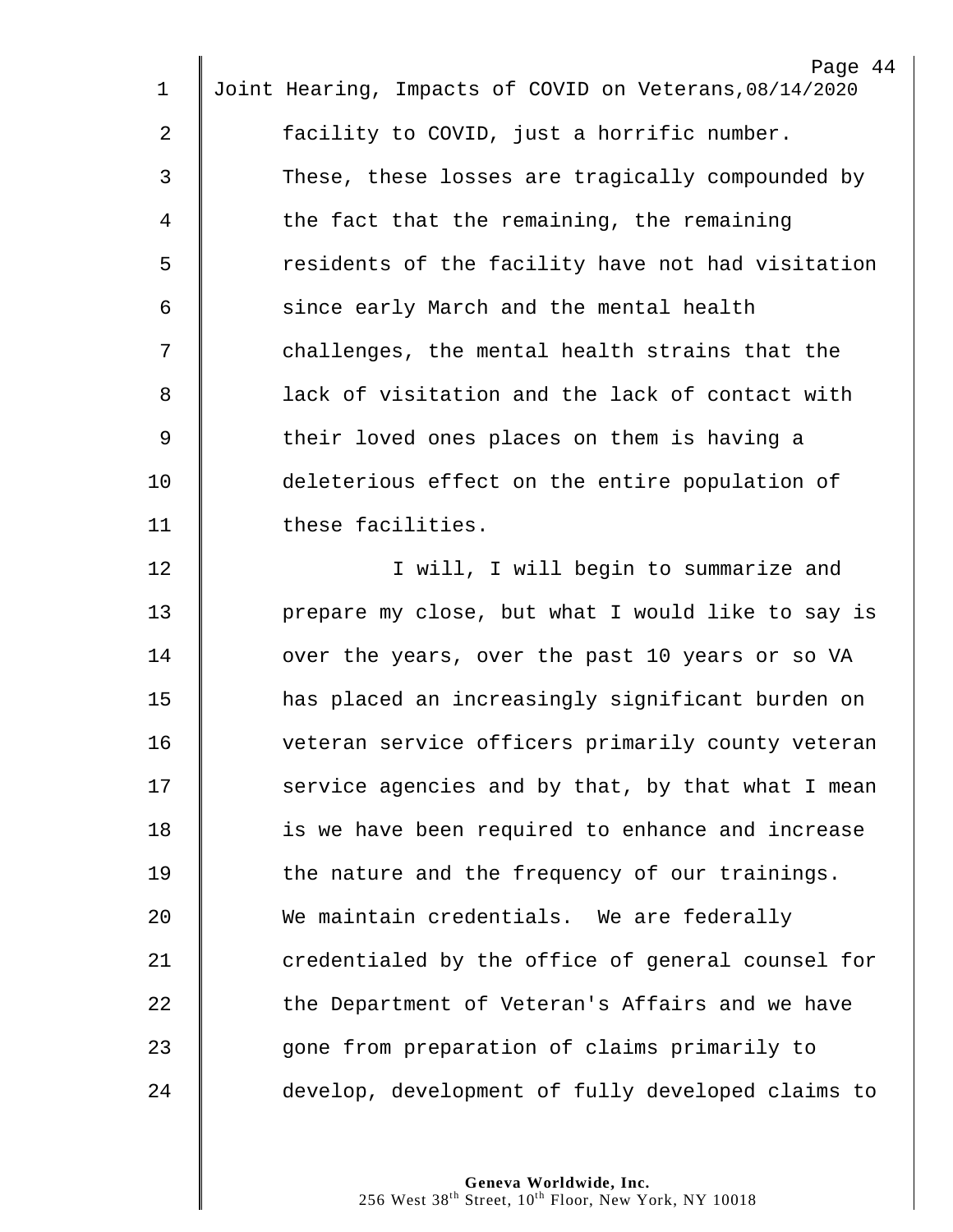|                | Page 45                                                 |
|----------------|---------------------------------------------------------|
| 1              | Joint Hearing, Impacts of COVID on Veterans, 08/14/2020 |
| 2              | now developing claims that are ready to rate and        |
| 3              | while this certainly does serve our veteran             |
| 4              | clients it has drastically increased the                |
| 5              | commitment of time, resources and energy                |
| 6              | necessary to properly develop, prosecute and case       |
| 7              | manage a claim. We receive exactly zero funding         |
| 8              | from the federal government. We receive a very          |
| $\overline{9}$ | small stipend from New York State, but none of          |
| 10             | these have any effect in offsetting the                 |
| 11             | increasingly onerous financial burden on our, on        |
| 12             | our county and our resources.                           |
| 13             | We partner exceptionally well with other                |
| 14             | agencies statewide. We have a relationship with         |
| 15             | many of the people on this call today, but at the       |
| 16             | end of the day if we are going to continue to           |
| 17             | address the COVID related issue of unemployment         |
| 18             | has led to significant increases in the levels of       |
| 19             | housing insecurity and food insecurity that we          |
| 20             | are seeing as veterans present. What we are also        |
| 21             | seeing and this is extremely important is we are        |
| 22             | seeing veterans who are presenting for the first        |
| 23             | time as consumers of either veteran service             |
|                |                                                         |
| 24             | agency services or VA services because they have        |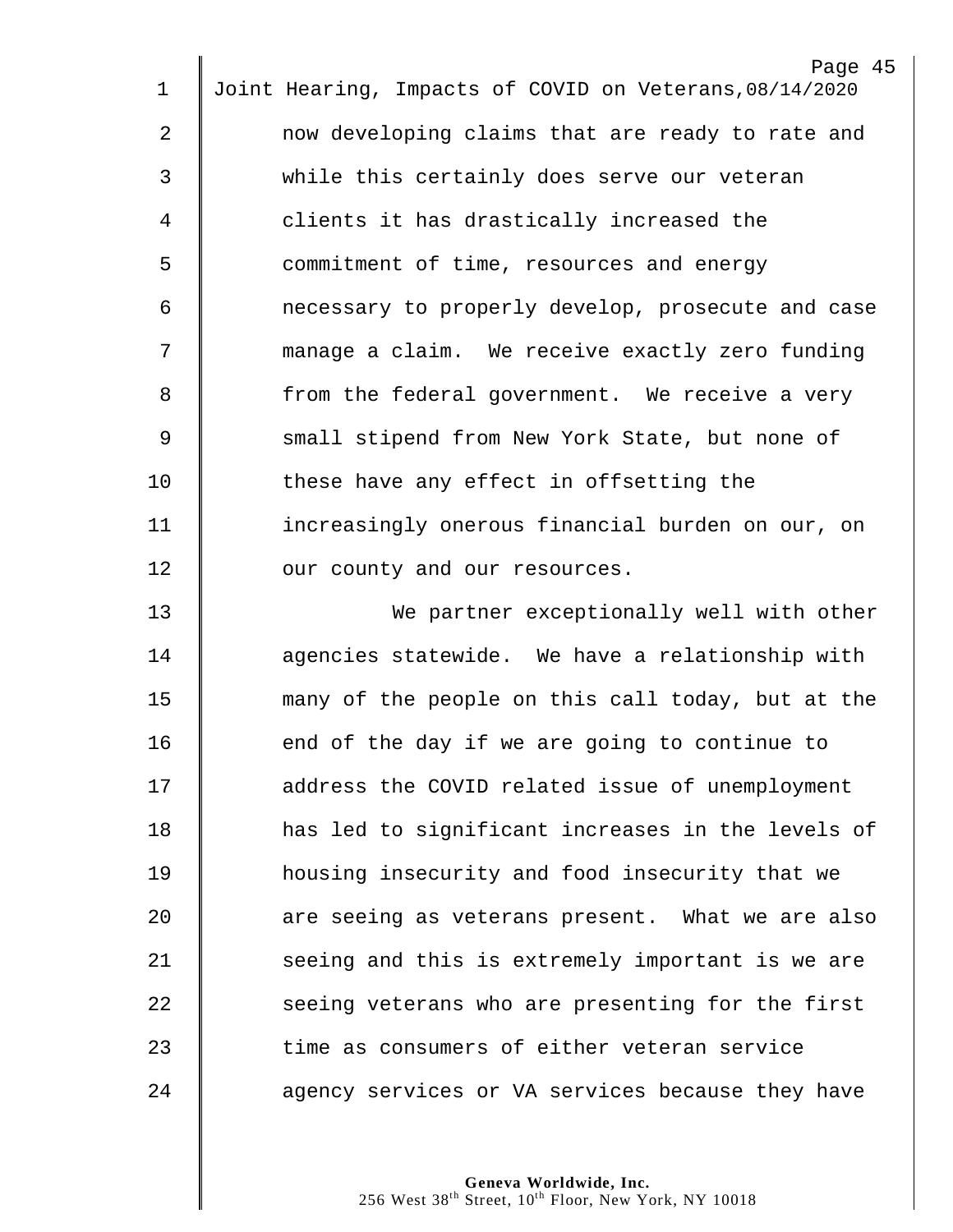|    | Page 46                                                 |
|----|---------------------------------------------------------|
| 1  | Joint Hearing, Impacts of COVID on Veterans, 08/14/2020 |
| 2  | been among the historic two-thirds or 72%               |
| 3  | actually of America's veterans who do not have a        |
| 4  | relationship with VA. These veterans who have           |
| 5  | lost employment, they have lost the healthcare          |
| 6  | and medical benefits typically associated with          |
| 7  | that employment now find themselves in a position       |
| 8  | of having, through necessity presenting for VA          |
| 9  | care and the challenges of accessing VA at this         |
| 10 | time are greater than have been in recent memory.       |
| 11 | We need help senators, assembly members,                |
| 12 | we need, we need your support, we need funding          |
| 13 | terribly not only for veteran services, but as in       |
| 14 | my prepared testimony I outline all of the              |
| 15 | ancillary support services that we partner with         |
| 16 | across our counties and across our state are also       |
| 17 | fiscally challenged. As the resources begin to          |
| 18 | become increasingly limited, we will experience,        |
| 19 | unfortunately, the inability to provide services        |
| 20 | to veterans at the levels that we certainly need.       |
| 21 | New York State Division of Veterans Affairs is an       |
| 22 | extraordinarily helpful organization. They are          |
| 23 | an essential resource to each of our counties,          |
| 24 | but again without, without the appropriate              |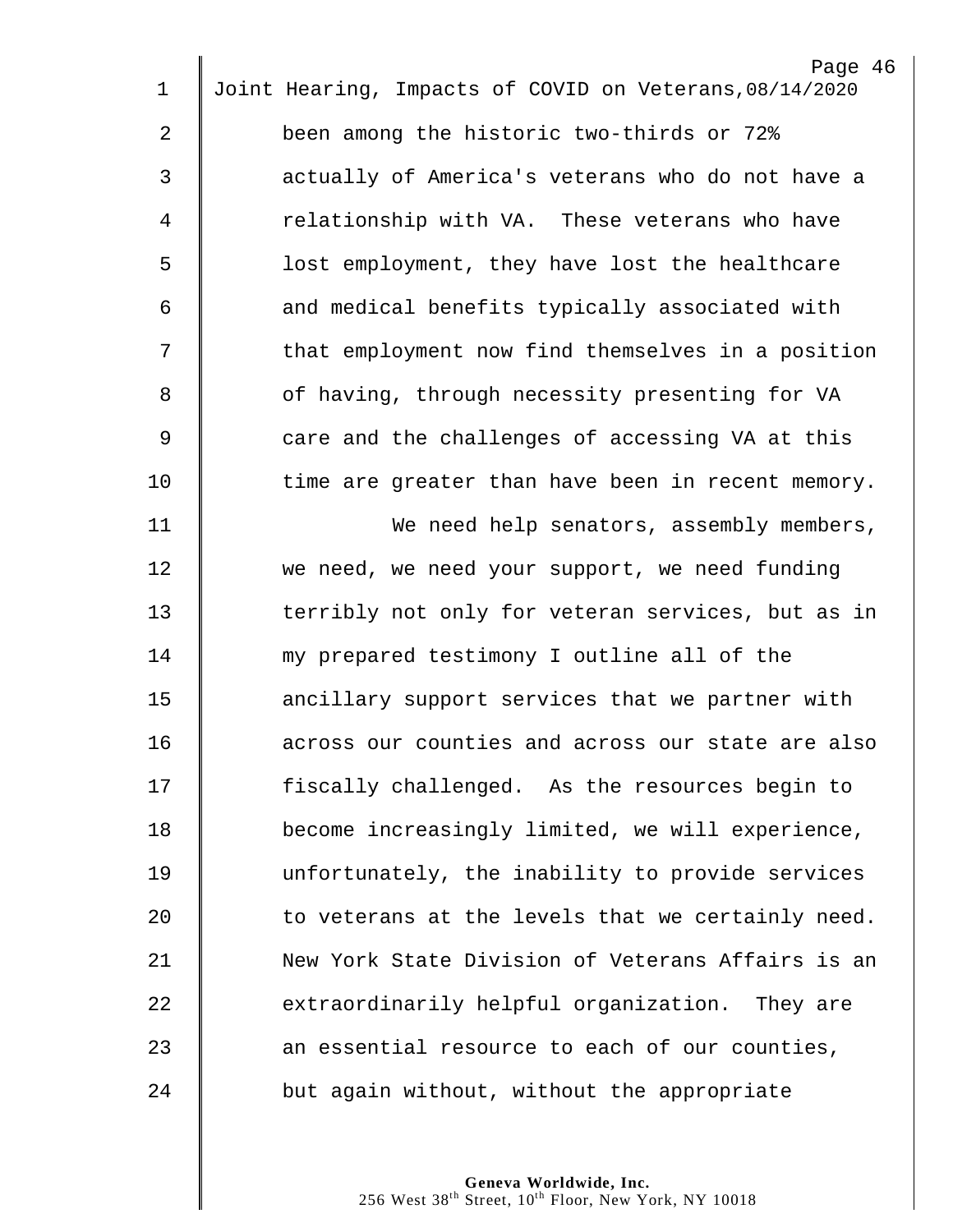| $\mathbf 1$    | Page 47<br>Joint Hearing, Impacts of COVID on Veterans, 08/14/2020 |
|----------------|--------------------------------------------------------------------|
|                |                                                                    |
| $\overline{2}$ | resources we cannot do the job that we are tasked                  |
| 3              | with doing, and for the veterans on this call                      |
| 4              | today I know that you will agree with me that                      |
| 5              | this is not a job, this is a calling. We have an                   |
| 6              | obligation. We have a solemn oath obligation to                    |
| 7              | serve our brother and sisters in uniform. Each                     |
| 8              | of us who wore the flag of this great nation on                    |
| $\mathsf 9$    | our sleeve has a right that when they knock on                     |
| 10             | one of our doors they receive the appropriate                      |
| 11             | level of service and not be turned away or have a                  |
| 12             | reduction services purely because of fiscal                        |
| 13             | constraint. That's simply an unacceptable                          |
| 14             | reason.                                                            |
| 15             | ASSEMBLY MEMBER BARRETT: I completely                              |
| 16             | hear what you're saying and agree and I'm sorry                    |
| 17             | to interrupt you, but you're over the time limit                   |
| 18             | as well and we, you know, I think we have an                       |
| 19             | opportunity during our questioning time to talk                    |
| 20             | further about his and obviously, you know and                      |
| 21             | everyone here knows that the state is not in the                   |
| 22             | position that it would like to be financially.                     |
| 23             | So, you know, as much as we would like to be                       |

 $\mathbf{u}$ 

24  $\parallel$  adding to programs that we support, you know,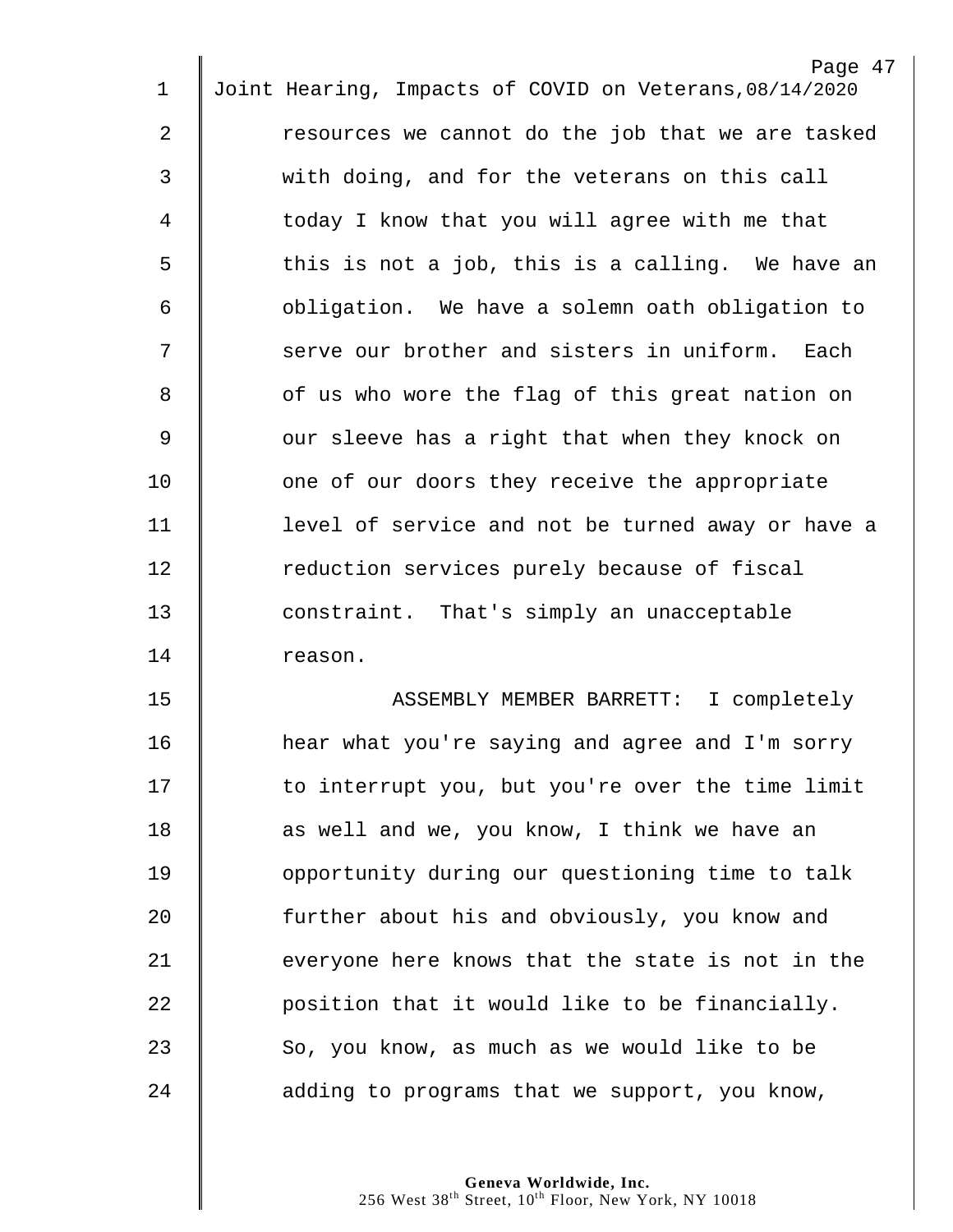|    | Page 48                                                 |
|----|---------------------------------------------------------|
| 1  | Joint Hearing, Impacts of COVID on Veterans, 08/14/2020 |
| 2  | that, that without support from the federal             |
| 3  | government at this point it seems unlikely and          |
| 4  | obviously, we're going to look at revenue sources       |
| 5  | as well, but, but, you know, right now I think          |
| 6  | our focus is to really understand the impact that       |
| 7  | COVID on our veteran community and how we can,          |
| 8  | you know, in the potential second round or, you         |
| 9  | know, just going forward how we can work on             |
| 10 | ensuring that we're protecting our veterans and         |
| 11 | military families. So Senator Brooks you want to        |
| 12 | start with the questioning?                             |
| 13 | SENATOR BROOKS: Okay, thank you and I                   |
| 14 | think all of us as the Chair said, all of us            |
| 15 | recognize that funding is a tremendous challenge,       |
| 16 | going to be even more so as a result of the             |
| 17 | economic impact of the virus and the changed            |
| 18 | economy. I think, I think some very important           |
| 19 | points were made particularly in the funding            |
| 20 | aspects, that we're looking at population instead       |
| 21 | of the number of veterans that, you know, the           |
| 22 | allocation on a per veteran basis is particularly       |
| 23 | disappointing. But again our discussion today is        |
| 24 | related with the COVID and I think one of the           |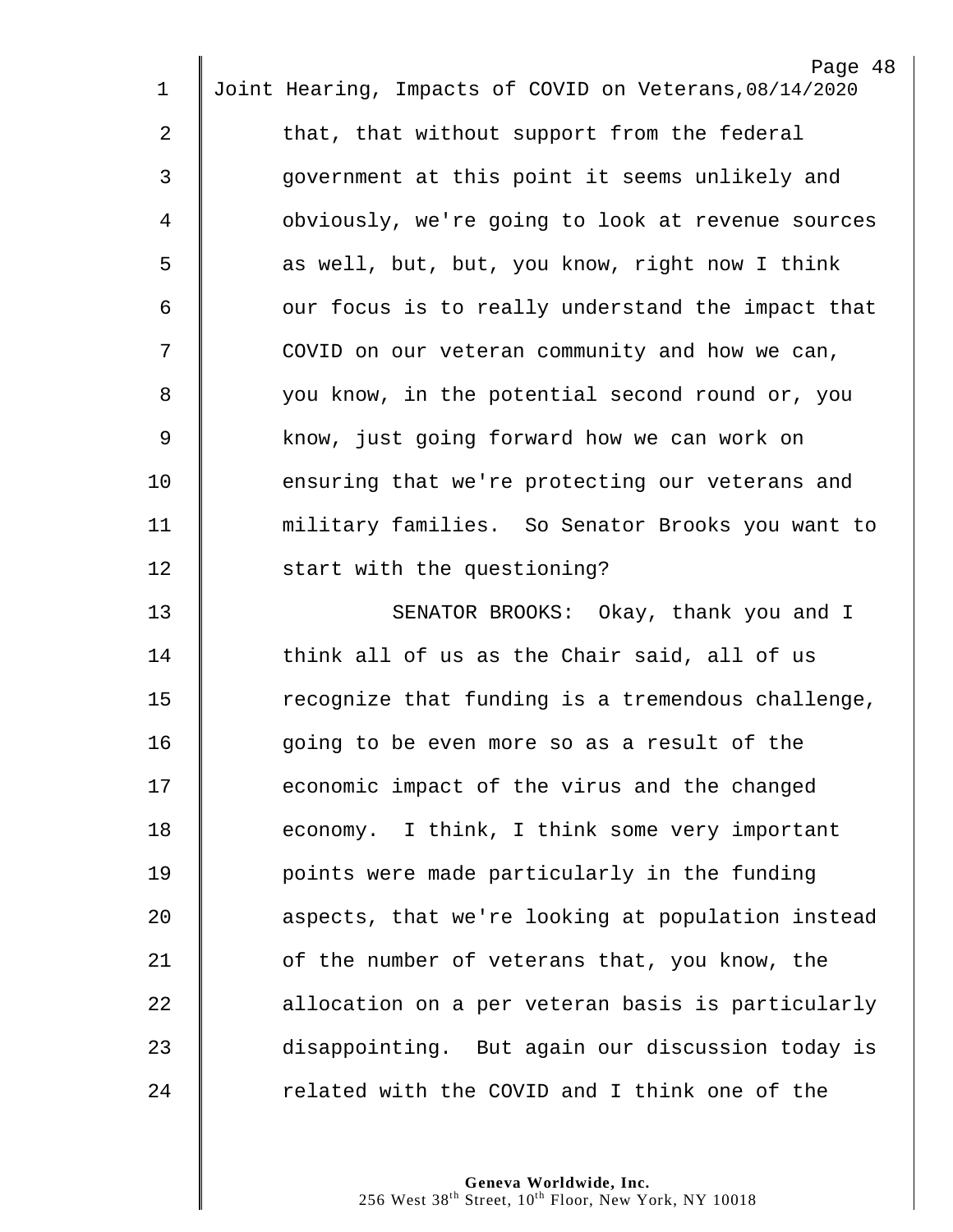| 1           | Page 49<br>Joint Hearing, Impacts of COVID on Veterans, 08/14/2020 |
|-------------|--------------------------------------------------------------------|
|             |                                                                    |
| 2           | important positions or points that were made is                    |
| 3           | visitation in the nursing homes and I believe                      |
| 4           | that $-$ I had an opportunity the other day to                     |
| 5           | visit, it wasn't a veterans home, but it was a                     |
| 6           | nursing home and the families were visiting the                    |
| 7           | guests from the outside window and, and, you                       |
| 8           | know, the closet it came to touching was hand                      |
| $\mathsf 9$ | against the wall. I think that does have a                         |
| 10          | tremendous impact on the mental health of people,                  |
| 11          | that separation.                                                   |
| 12          | So to all of you as we look at the                                 |
| 13          | question of the COVID virus itself and the                         |
| 14          | separation that's been required, the use of masks                  |
| 15          | and protective equipment and the rest, you know,                   |
| 16          | Dan, you made the recommendation that we put                       |
| 17          | people in PPE to make visitations. Do you see                      |
| 18          | anything aside from that idea that from a VA                       |
| 19          | standpoint could have been done differently in                     |
| 20          | this virus in terms of, of visitations of people?                  |
| 21          | You know, we're really in a situation where we're                  |
| 22          | kind of learning more and more about this virus                    |
| 23          | day to day; there's no playbook, and we know that                  |
| 24          | it does spread and we know many of the, many of                    |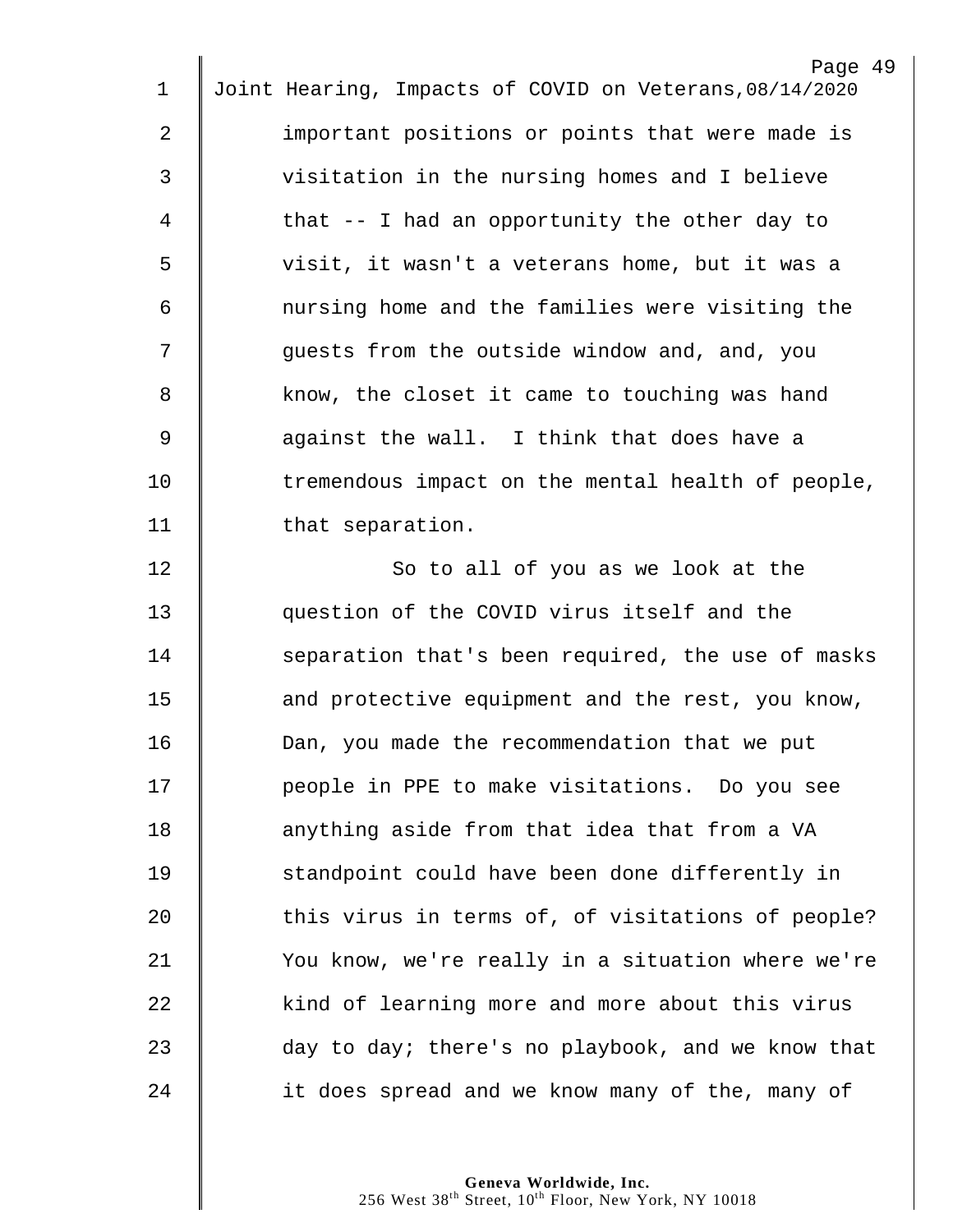| 1           | Page 50<br>Joint Hearing, Impacts of COVID on Veterans, 08/14/2020 |
|-------------|--------------------------------------------------------------------|
|             |                                                                    |
| 2           | the patients that we have in these facilities                      |
| 3           | have multiple medical problems. Any of you see                     |
| 4           | something you think should have been done at the                   |
| 5           | state level to address this issue?                                 |
| 6           | MR. GRIFFIN: I think just again the                                |
| 7           | PPEs, if the medical doctor feels that he's safe                   |
| 8           | from getting it from me and all his other                          |
| $\mathsf 9$ | patients, I think that they could have had the                     |
| 10          | family members with all the precautions with the                   |
| 11          | gloves, the mask, the shield, everything and they                  |
| 12          | should have had visitation right from the                          |
| 13          | beginning. You know, not often, maybe only for a                   |
| 14          | few minutes, but enough -- some of the, some of                    |
| 15          | the residents can't speak, they're bedridden,                      |
| 16          | they might not even know for sure that they are                    |
| 17          | even there, but still that touching, that                          |
| 18          | hugging, that feeling and I think they could have                  |
| 19          | done that once they learned that with the right                    |
| 20          | PPEs they could safely be around somebody that                     |
| 21          | possibly has it, but they're certainly not going                   |
| 22          | to pass it onto them, and that's, that's the main                  |
| 23          | thing.                                                             |
| 24          | MR. SKINNER: Senator can I also address                            |
|             |                                                                    |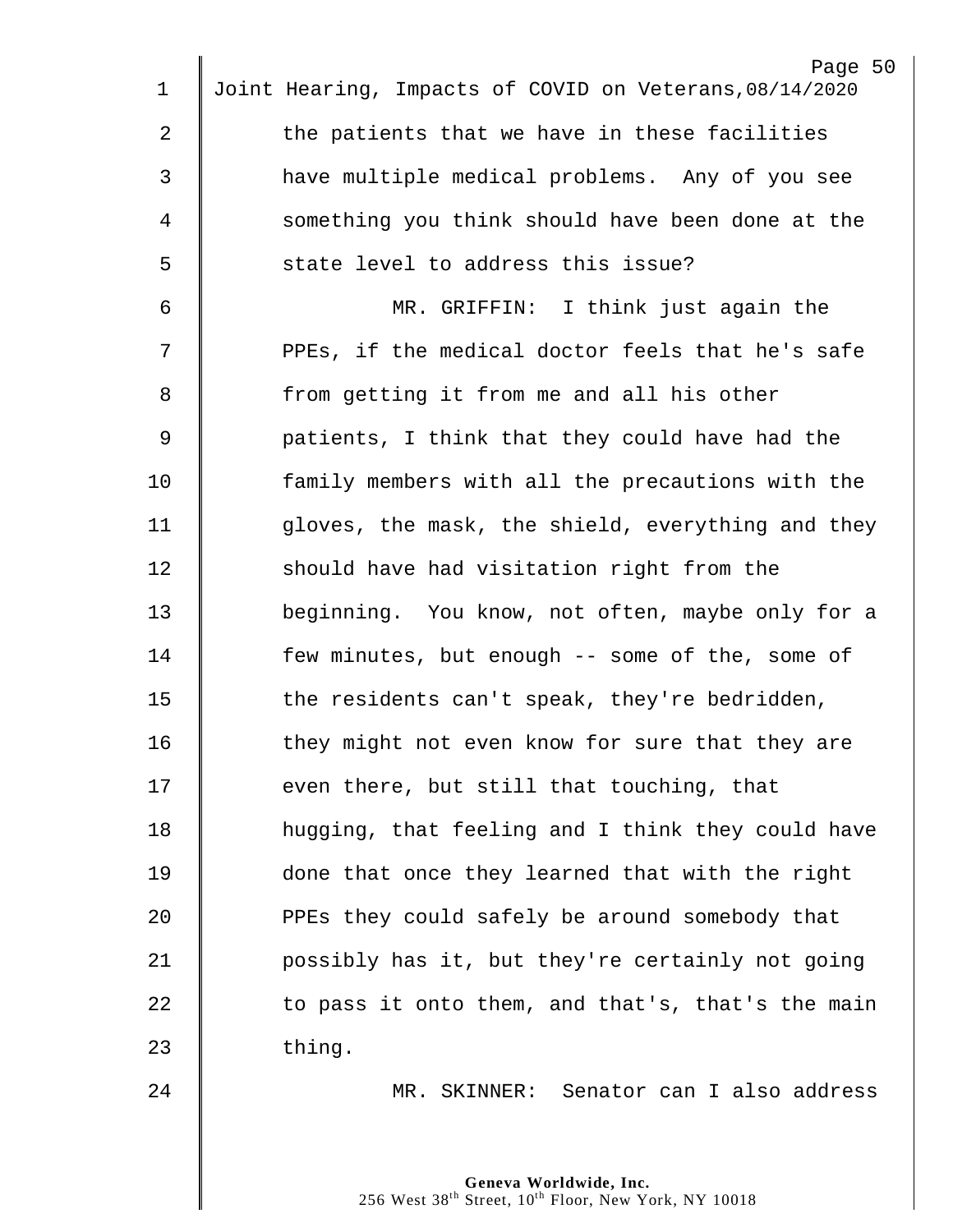|                | Page 51                                                 |
|----------------|---------------------------------------------------------|
| 1              | Joint Hearing, Impacts of COVID on Veterans, 08/14/2020 |
| 2              | -- I guess I've had two instances and we're a           |
| 3              | fairly rural small county and family members will       |
| 4              | call to advocate, you know, to get their veteran        |
| 5              | or loved one out of a hospital or a vet nursing         |
| 6              | home situation because they're anxiety is so            |
| 7              | amped up based on the news and the likelihood           |
| 8              | that they may contract it or pass away in a             |
| $\overline{9}$ | nursing home. So it's very difficult because            |
| 10             | they're asking us to advocate and I had one             |
| 11             | veteran, who happens to have a Vietnam Veteran in       |
| 12             | the Bath, VA as his father and he had made the          |
| 13             | comment, you know, if he dies in there you'll           |
| 14             | have two dead veterans on your hands. That's how        |
| 15             | bad the anxiety is with someone with mental             |
| 16             | health.                                                 |
| 17             | I'm sure you guys are receiving calls                   |
| 18             | from constituents that are similar. Our hands           |
| 19             | are tied when it comes to VA or the state homes         |
| 20             | to advocate in any way for visitation and,              |
| 21             | unfortunately, I think that may be where the            |
| 22             | state can help is to assist our local veteran           |
| 23             | service officers to have means of communication         |
| 24             | to help the administration of the actual nursing        |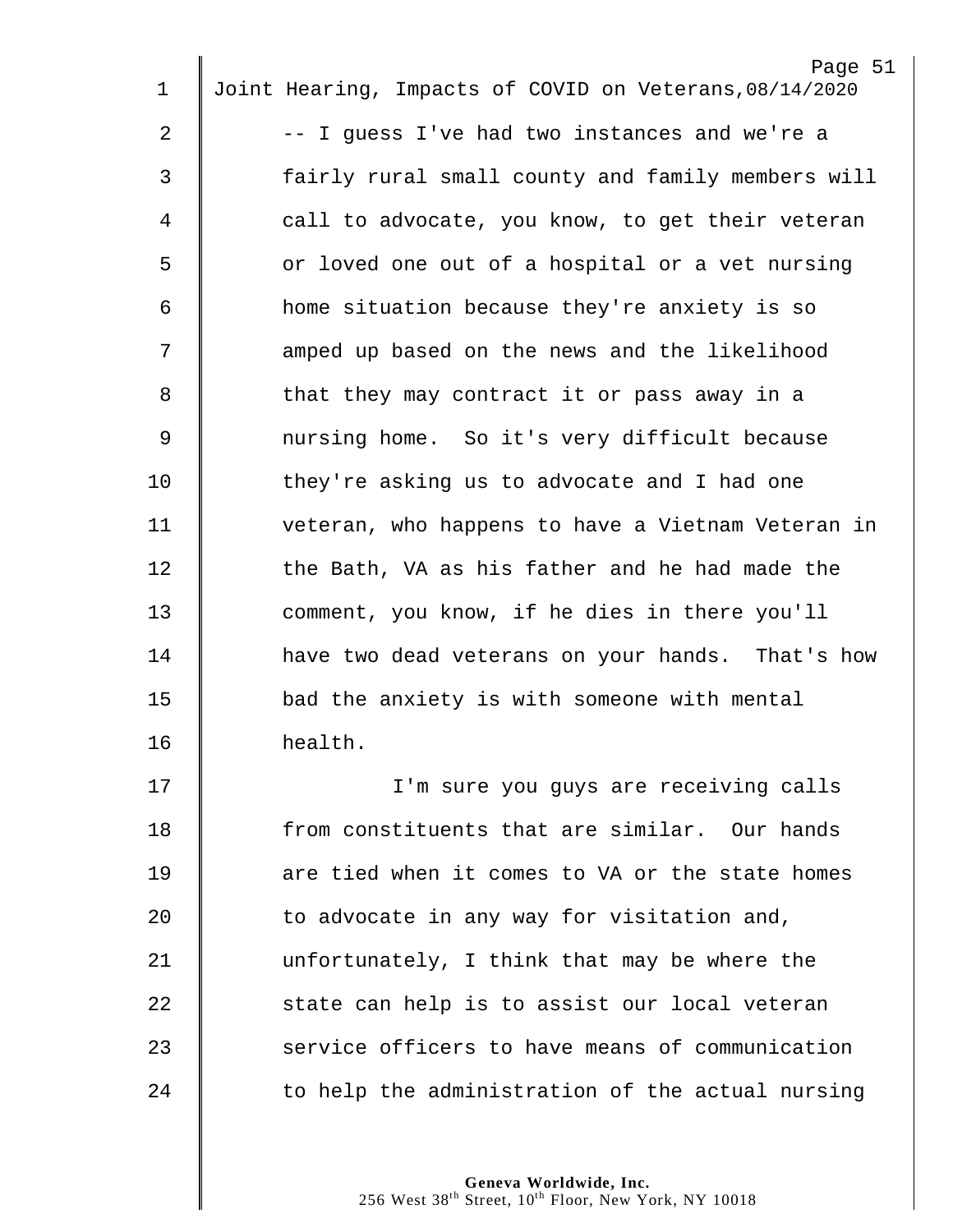|             | Page 52                                                 |
|-------------|---------------------------------------------------------|
| $\mathbf 1$ | Joint Hearing, Impacts of COVID on Veterans, 08/14/2020 |
| 2           | home talk to this person that is having an              |
| 3           | anxiety attack so it doesn't rise to the level of       |
| 4           | a potential suicide, and we don't have to go down       |
| 5           | that route of intervention. Because what I'm            |
| 6           | noticing I guess, is a lack of communication            |
| 7           | between the administration of these hospitals and       |
| 8           | the loved one that, that are wanting to visit.          |
| 9           | SENATOR BROOKS: Okay, any other                         |
| 10          | comments?                                               |
| 11          | MR. RONAYNE: Sir, if I may just                         |
| 12          | piggyback on what Jason said. One, one model            |
| 13          | that we have here in Suffolk County that we're          |
| 14          | very proud of is for many years now we have             |
| 15          | maintained, Suffolk County Veterans Service             |
| 16          | Agency has maintained an office, a full time            |
| 17          | office within the Long Island State Veterans Home       |
| 18          | and we provide counseling. We provide claims            |
| 19          | service. We bring a proficiency that is really          |
| 20          | at a very high level, but one of the, one of the        |
| 21          | ancillary benefits of that is we also bring a           |
| 22          | great deal of money into the state veterans home        |
| 23          | throughout successful advocacy on behalf of the,        |
| 24          | of the veteran residents at these homes and the,        |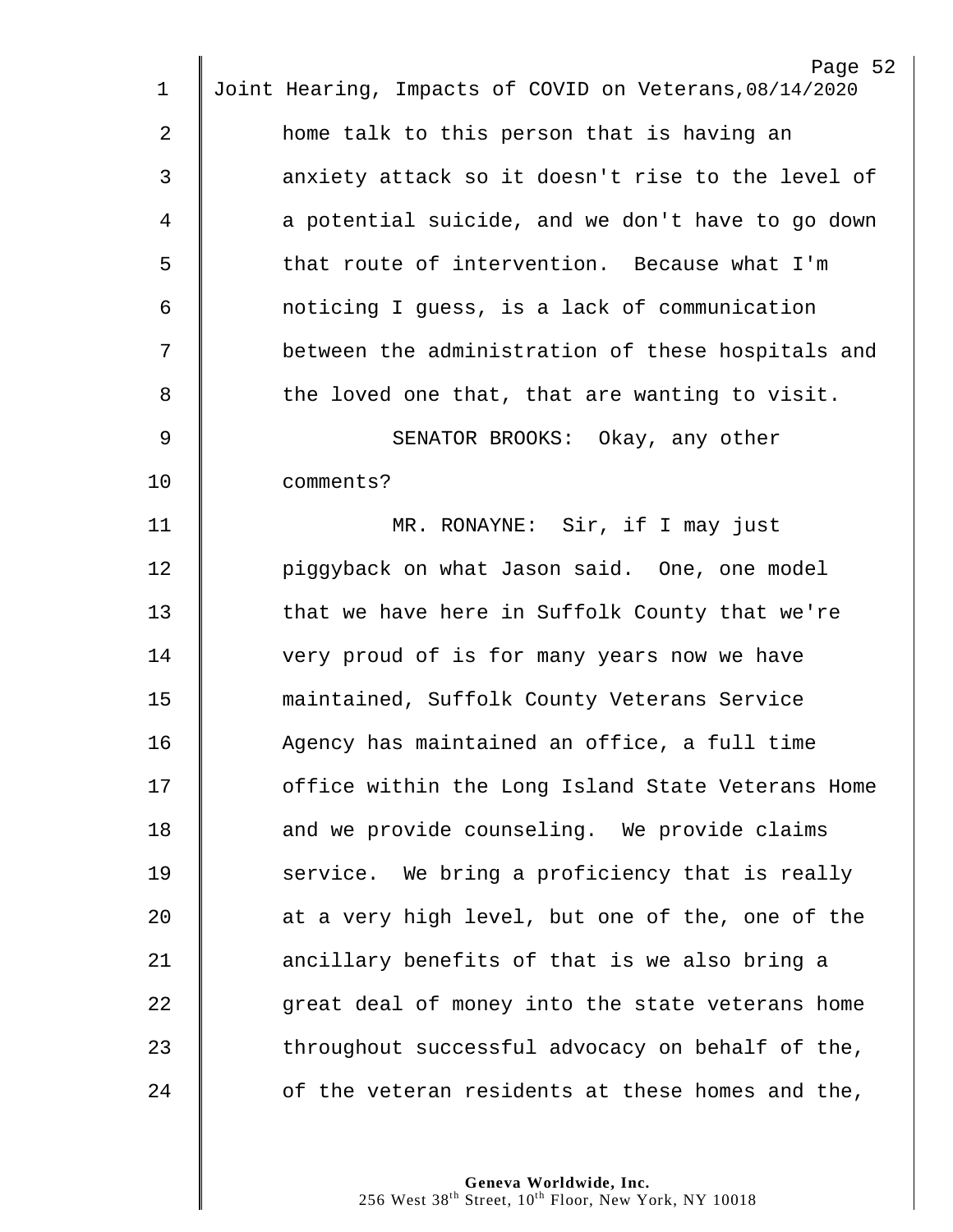|             | Page 53                                                 |
|-------------|---------------------------------------------------------|
| $\mathbf 1$ | Joint Hearing, Impacts of COVID on Veterans, 08/14/2020 |
| 2           | the cost, a supplement $-$ - the cost of maintaining    |
| 3           | an office is negligible, it's barely a rounding         |
| 4           | error when you consider the many tons of millions       |
| 5           | of dollars that we bring into these facilities          |
| 6           | each year. So perhaps that is an investment that        |
| 7           | could be considered as an offset to increase            |
| 8           | state funding. If we have a larger footprint            |
| $\mathsf 9$ | within the veteran's services community that            |
| 10          | directly translates into more revenue coming into       |
| 11          | New York State.                                         |
| 12          | In my county alone we, we annually bring                |
| 13          | well in excess of \$100 million into the county         |
| 14          | through VA compensation, pension and other VA           |
| 15          | revenues, and that is not including the                 |
| 16          | operational budgets of the VA Medical Center. So        |
| 17          | the net positive affect that veteran service            |
| 18          | officers have on the finances of any county             |
| 19          | should be a consideration when you, when you            |
| 20          | deliberate as to how fund our agencies or how to        |
| 21          | support our agencies.                                   |
| 22          | SENATOR BROOKS: Thank you, my time has                  |
| 23          | expired so I'll turn it over to Assemblywoman           |
| 24          | Barrett.                                                |
|             |                                                         |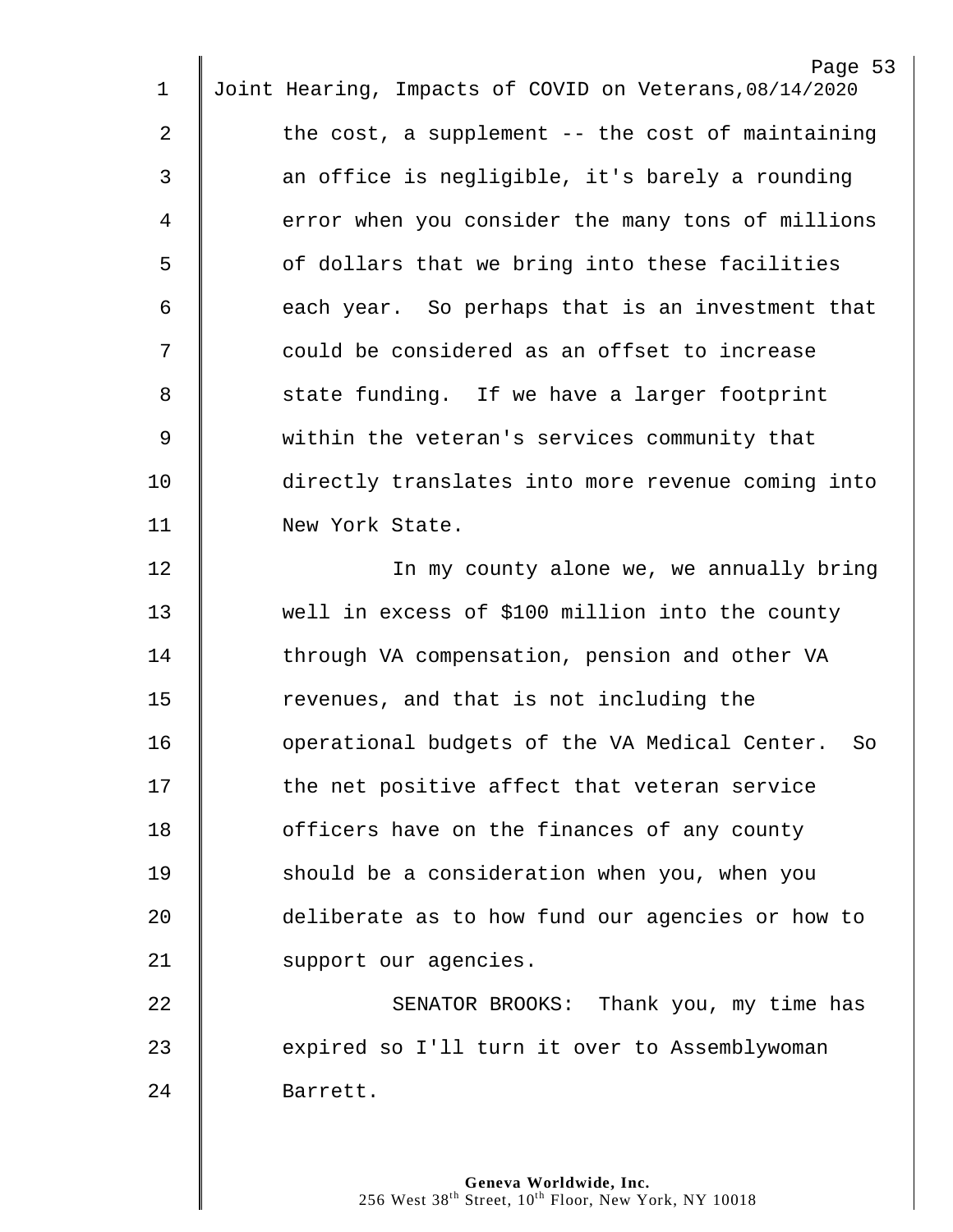|                | Page 54                                                 |
|----------------|---------------------------------------------------------|
| $\mathbf 1$    | Joint Hearing, Impacts of COVID on Veterans, 08/14/2020 |
| $\overline{2}$ | ASSEMBLY MEMBER BARRETT: Thank you                      |
| 3              | senator and thank all of you for your testimony.        |
| 4              | I feel like there's, you know, a panoply of             |
| 5              | subjects that I want to delve into here, but, you       |
| 6              | know, the mental health issue is something that's       |
| 7              | always been a high priority of mine.                    |
| 8              | Communication is something that I, you know, as a       |
| 9              | former journalist that, you know, that just sort        |
| 10             | of is a tool that I feel that we never use well         |
| 11             | enough. In talking about the nursing homes and          |
| 12             | the need for families to be connected, that, you        |
| 13             | know, that kind of ties in with, you know, with         |
| 14             | the issues of communication because if people           |
| 15             | aren't communicating with residents and with the        |
| 16             | family members there's a sense of desperation           |
| 17             | that comes out of that. And then equally                |
| 18             | important is dignity in just keeping the dignity        |
| 19             | of our veterans and other family members foremost       |
| 20             | and throughout this process and, of course,             |
| 21             | there's heartbreaking stories about deaths and,         |
| 22             | you know, waiting for to be able to bury people         |
| 23             | and, you know, where bodies are stored.                 |
| 24             | I guess what I really like to hear from                 |
|                |                                                         |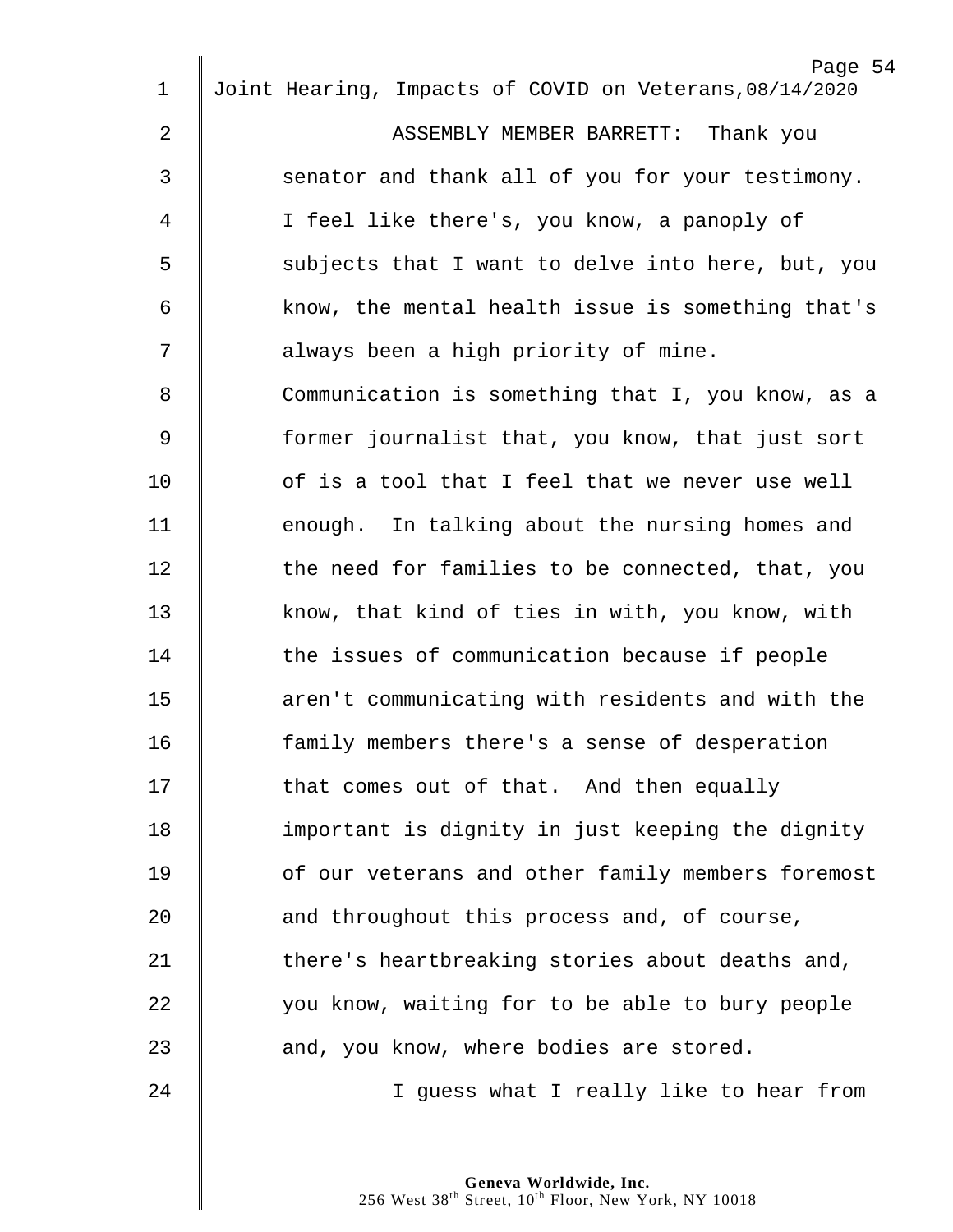|    | Page 55                                                 |
|----|---------------------------------------------------------|
| 1  | Joint Hearing, Impacts of COVID on Veterans, 08/14/2020 |
| 2  | all of you is what role would you like the VS,          |
| 3  | you know, the state division to be playing if           |
| 4  | there is one that would help kind of facilitate         |
| 5  | and communicate, especially with the Veterans           |
| 6  | Service Organizations because they are your, you        |
| 7  | know, links and your, your connection? And is           |
| 8  | there, you know, is there some new functions that       |
| 9  | we learned through this process that Dwyer              |
| 10 | funding should be used for? Is there, you know,         |
| 11 | I heard I think Jason say, you know, the numbers        |
| 12 | have changed, people who never came before are          |
| 13 | now accessing the veteran services? Is there            |
| 14 | something that, some other programming and some         |
| 15 | other function that we should be looking at,            |
| 16 | Dwyer Funds paying for and I completely agree it        |
| 17 | should be across the state, it should not be            |
| 18 | isolated in a county by county way. So in my            |
| 19 | remaining three minutes please, I'd love to hear        |
| 20 | from whoever has any thoughts.                          |
| 21 | MR. TOCCI: Madame Chair.                                |
| 22 | MR. SKINNER: Sorry, Ron.                                |
| 23 | MR. TOCCI: Yeah, I just, real quickly.                  |
| 24 | It's obvious that the frontline services are            |
|    |                                                         |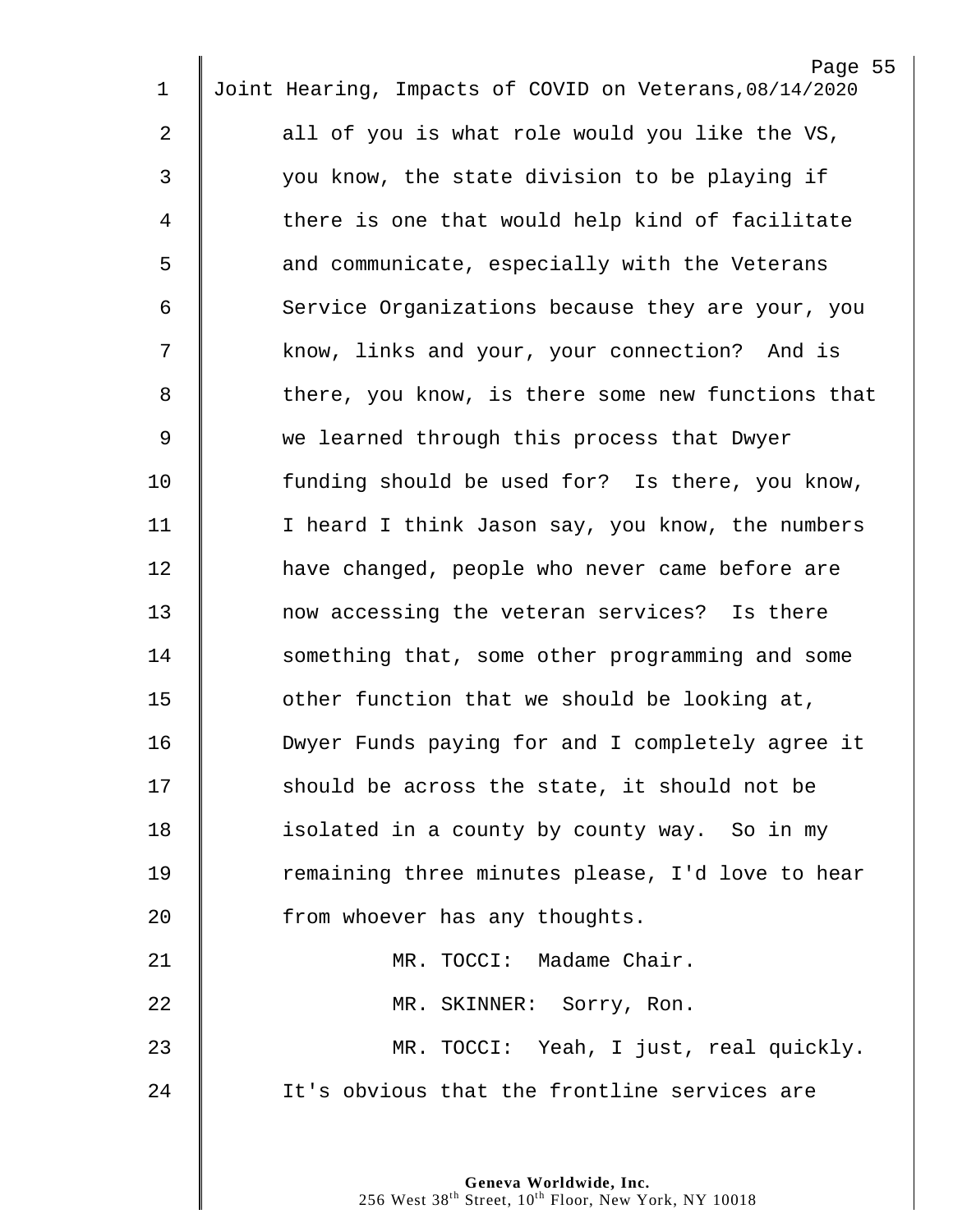|             |                                                         | Page 56 |
|-------------|---------------------------------------------------------|---------|
| $\mathbf 1$ | Joint Hearing, Impacts of COVID on Veterans, 08/14/2020 |         |
| 2           | local veteran service counselors and I think from       |         |
| 3           | our commitment, talking to each other, learning         |         |
| 4           | from each other, it's obvious. The Division of          |         |
| 5           | Veterans Affairs supplements us and we've had           |         |
| 6           | good working relationships. There's some great          |         |
| 7           | people that service, you know, veterans in the          |         |
| 8           | Kingsbridge Center. A lot of veteran nursing            |         |
| 9           | home and so on and I can suggest a review of a          |         |
| 10          | federal grant that goes through the Department of       |         |
| 11          | Labor, which is approximately 8 to \$10 million         |         |
| 12          | for the state veterans program, and that really         |         |
| 13          | is eaten up in part by administrative fees and so       |         |
| 14          | on. It's federal money, I think that money              |         |
| 15          | should go to the Division of Veterans Affairs and       |         |
| 16          | be used more efficiently through our Veterans           |         |
| 17          | Service counselors. It's all federal money and          |         |
| 18          | we had advocated for a change in the merger of          |         |
| 19          | that state veterans program with the Division of        |         |
| 20          | Veterans Affairs, and I think it would be better        |         |
| 21          | spent basically to [unintelligible] [01:02:13]          |         |
| 22          | that they, that program funds is down to around         |         |
| 23          | 50 or 60 and like I said before they're basically       |         |
| 24          | employment reps. We have the same services on           |         |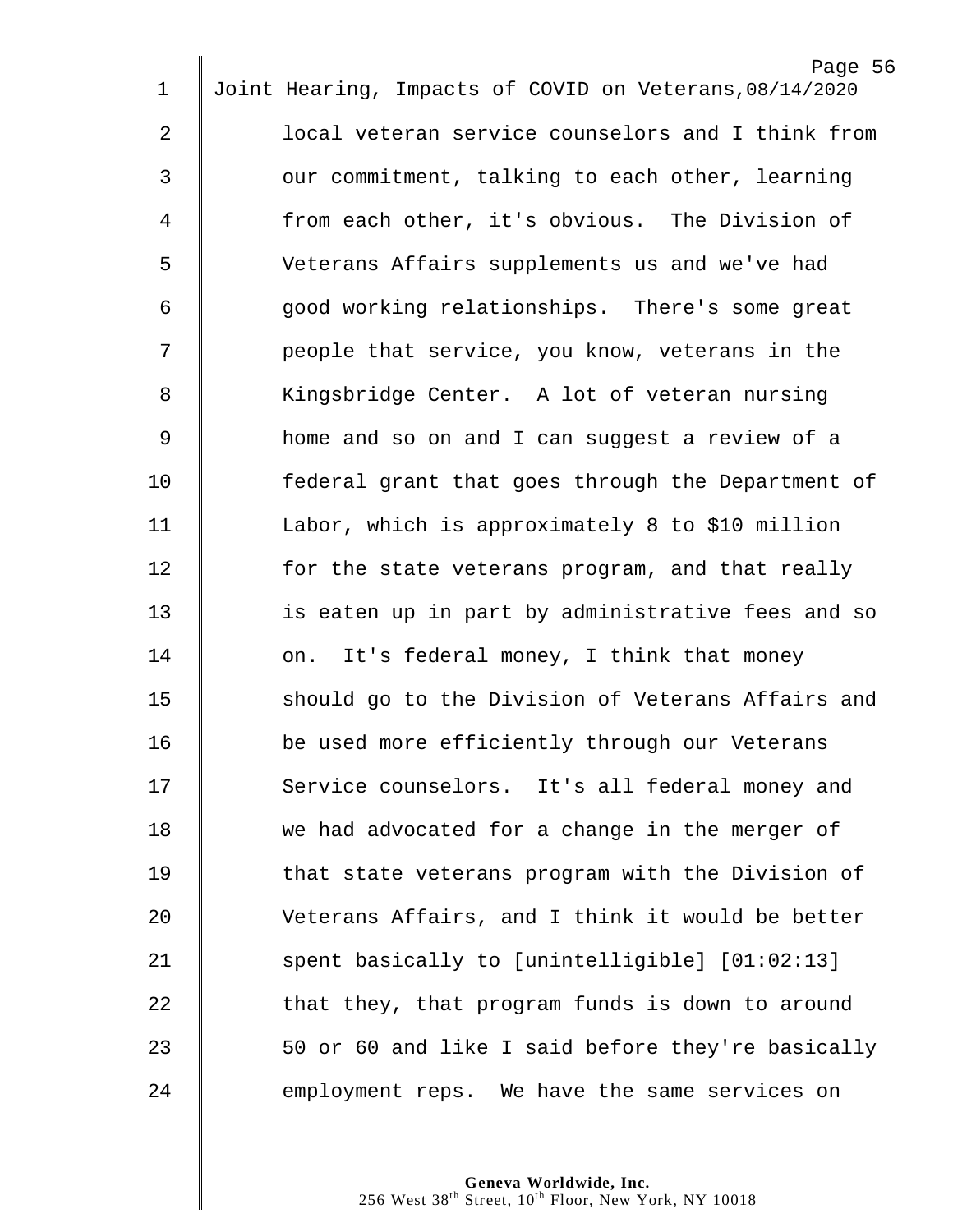| 1           | Page 57<br>Joint Hearing, Impacts of COVID on Veterans, 08/14/2020 |
|-------------|--------------------------------------------------------------------|
| 2           | the local levels and I really think that that                      |
| 3           | should be looked at because it's a possibility of                  |
| 4           | using that money to supplement our frontline                       |
|             |                                                                    |
| 5           | people.                                                            |
| 6           | The last thing I'd like to talk about if                           |
| 7           | I can just real quickly. Now the honors of these                   |
| 8           | people who have died in our nursing homes, a lot                   |
| $\mathsf 9$ | of times the Marines, the Army, the Navy, the Air                  |
| 10          | Force can't get people, I'm wondering if we could                  |
| 11          | ask the National Guard to set aside a certain                      |
| 12          | squad of people throughout the state that might                    |
| 13          | be on call for special people, silver star, medal                  |
| 14          | of honors and so on. I think that that would be                    |
| 15          | very, very helpful to the families. And the last                   |
| 16          | thing I do believe that even with all of the                       |
| 17          | financial stress we have there should be a                         |
| 18          | \$10,000 stipend for supplement burial expenses to                 |
| 19          | those people that died in our nursing homes.                       |
| 20          | These are people --                                                |
| 21          | ASSEMBLY MEMBER BARRETT: Right, no I,                              |
| 22          | I'm going to interrupt you because I'd like to                     |
| 23          | $let --$                                                           |
| 24          |                                                                    |
|             | MR. TOCCI: Oh, that's okay.                                        |
|             |                                                                    |
|             | Geneva Worldwide, Inc.                                             |

West  $38^{\text{th}}$  Street,  $10^{\text{th}}$  Floor, New York, NY 10018

 $\parallel$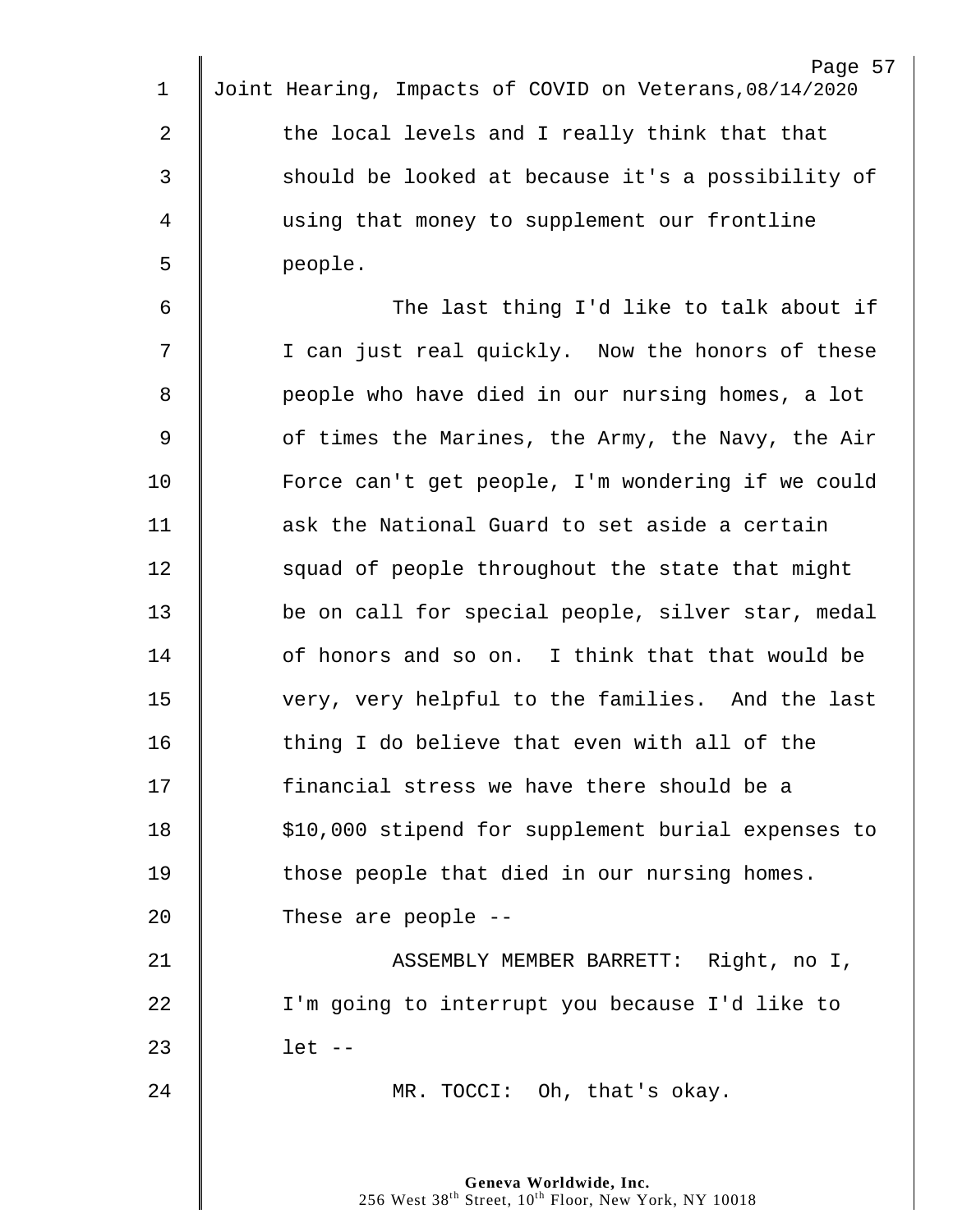|                | Page 58                                                 |
|----------------|---------------------------------------------------------|
| 1              | Joint Hearing, Impacts of COVID on Veterans, 08/14/2020 |
| $\overline{2}$ | ASSEMBLY MEMBER BARRETT: -- Jason                       |
| 3              | answer and I know --                                    |
| 4              | MR. TOCCI: Yeah, sure.                                  |
| 5              | ASSEMBLY MEMBER BARRETT: -- we've                       |
| 6              | talked about that before. So Jason, go ahead.           |
| 7              | MR. SKINNER: Right and there was a lot                  |
| 8              | in that question so and I have a lot, as far as         |
| 9              | communication goes and another issue that               |
| 10             | veterans are facing in rural America is                 |
| 11             | telehealth, without broadband you can't do              |
| 12             | telehealth so that's a barrier. The Division of         |
| 13             | Veterans Services in New York, we respect them,         |
| 14             | we work alongside with them, we train with them.        |
| 15             | They're co-located in VA Medical Centers, and           |
| 16             | they should really be in state facilities like          |
| 17             | the nursing home, that would give us a link to          |
| 18             | This is an awfully easy thing for the<br>them.          |
| 19             | state to do and because of the federal government       |
| 20             | shutting down its access to anyone there's a            |
| 21             | backlog in Board of Veterans Appeals Hearings           |
| 22             | because they have been cancelled and also state         |
| 23             | veteran service officers that are co-located in         |
| 24             | those VAs are not allowed in their offices.<br>So       |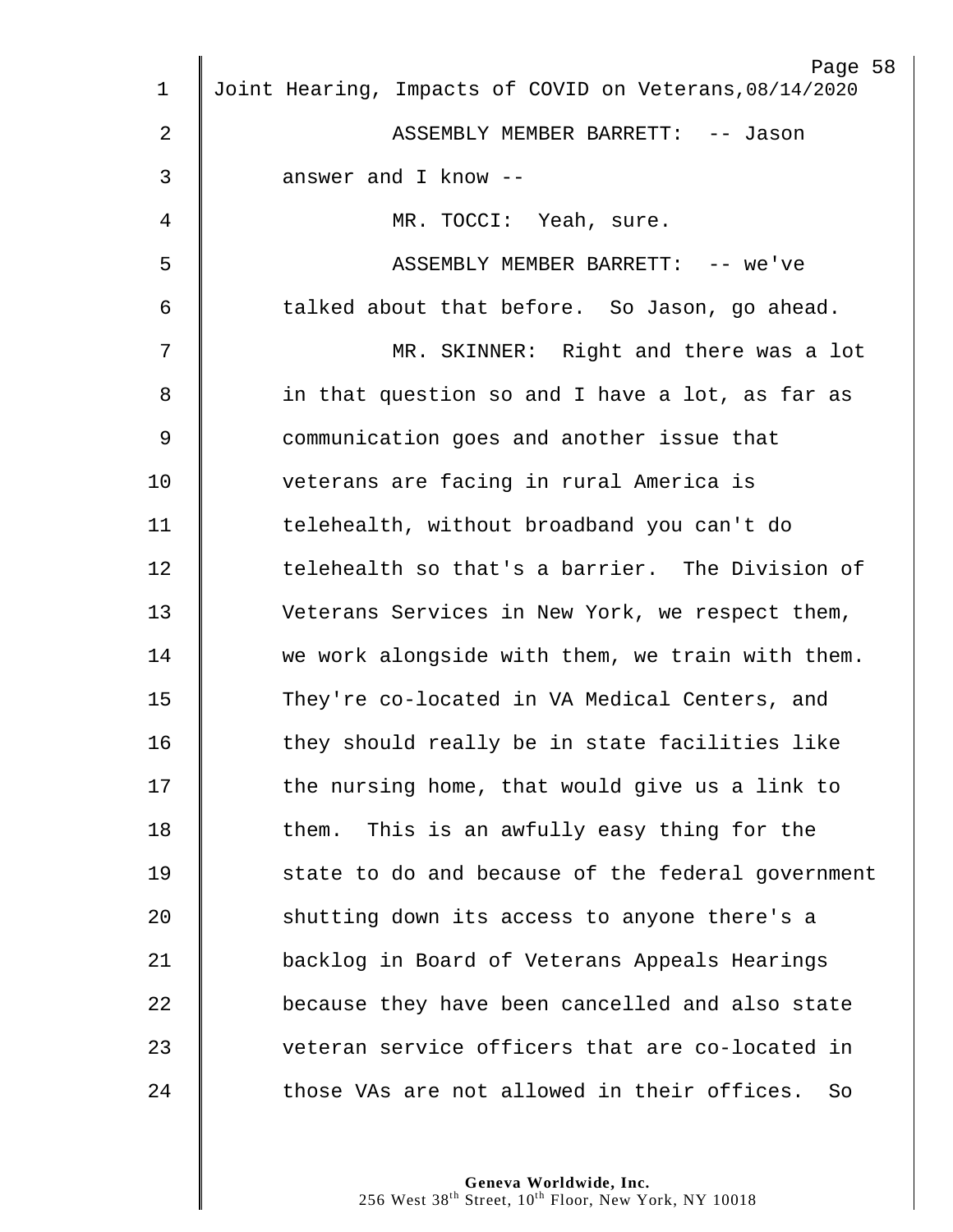|                | Page 59                                                 |
|----------------|---------------------------------------------------------|
| 1              | Joint Hearing, Impacts of COVID on Veterans, 08/14/2020 |
| 2              | they're currently working from home and doing a         |
| 3              | lot of training and, you know, we are in our            |
| 4              | offices co-located with county resources that,          |
| 5              | you know, we would really like to have the              |
| 6              | connection with the state homes through maybe our       |
| 7              | brethren that work [unintelligible] [01:04:41].         |
| 8              | ASSEMBLY MEMBER BARRETT: Okay, thank                    |
| $\overline{9}$ | you, my time is up so I think senator, if you           |
| 10             | want to go to the senate and we'll go back and          |
| 11             | forth between the senate and the assembly.              |
| 12             | SENATOR BROOKS: Alright, that's sounds                  |
| 13             | good. I'll give an opportunity to ranking               |
| 14             | member, if she has any questions to ask first?          |
| 15             | SENATOR RITCHIE: Thank you. I do want                   |
| 16             | to address the nursing home visitation issue,           |
| 17             | specifically, I, unfortunately in the last couple       |
| 18             | months my father passed away in the middle of           |
| 19             | this and I know that we had limited visits. At          |
| 20             | the end we were able to, we were able to see him,       |
| 21             | but I truly cannot imagine the families with            |
| 22             | loved ones at the veterans homes and at our             |
| 23             | nursing homes that haven't had any contact with         |
| 24             | their family, weren't able to say goodbye. So           |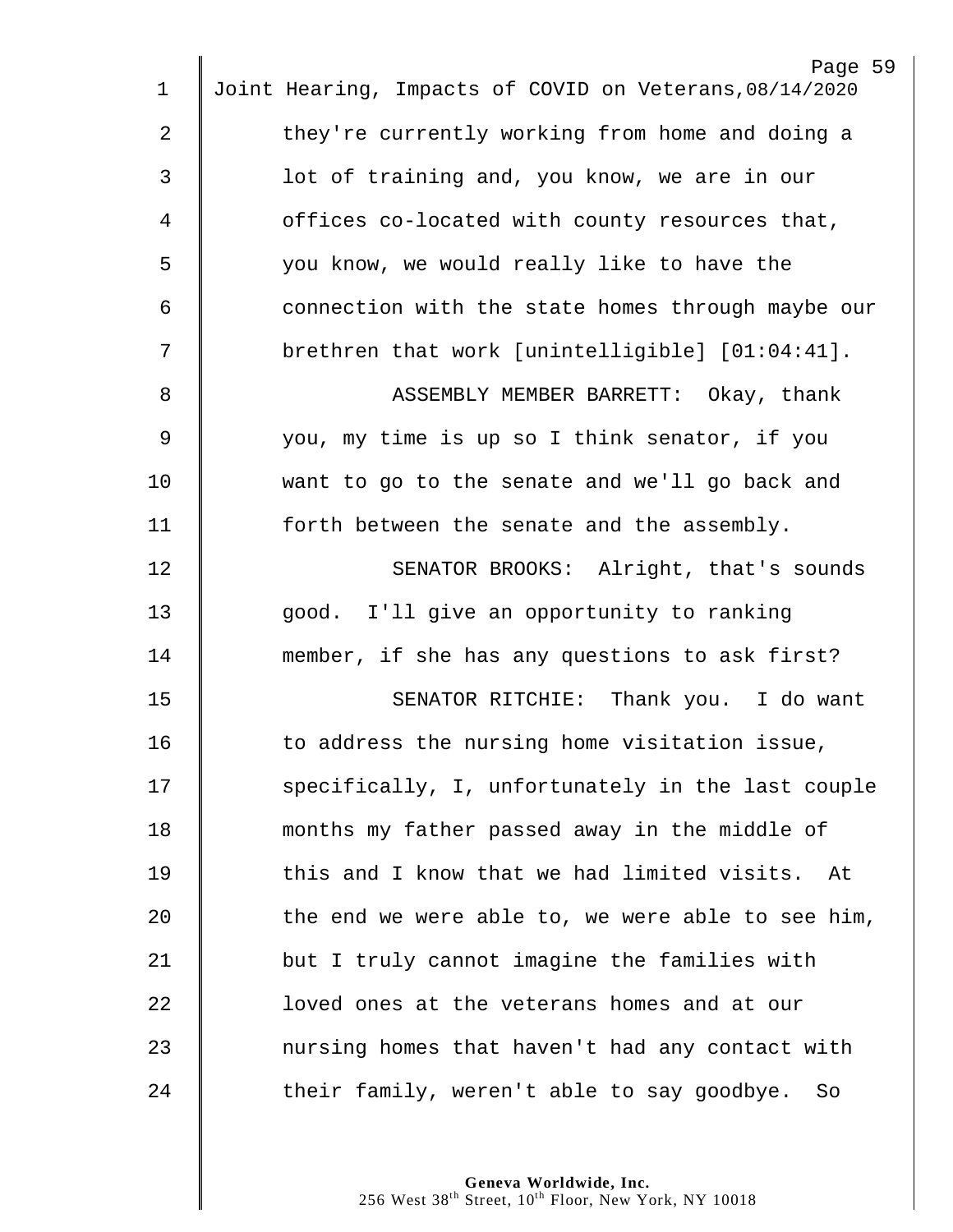|             | Page 60                                                 |
|-------------|---------------------------------------------------------|
| 1           | Joint Hearing, Impacts of COVID on Veterans, 08/14/2020 |
| 2           | that is something that is really, hits home to me       |
| 3           | and I know that one of the other hearings someone       |
| 4           | had mentioned that maybe there was a way for one        |
| 5           | family member to be designated and have a COVID         |
| 6           | test and go in with the appropriate protective          |
| 7           | gear and that at least the veteran at the home          |
| 8           | would have some contact from a loved one. So the        |
| $\mathsf 9$ | two gentleman in particular who addressed the           |
| 10          | nursing home, could you tell me if you think that       |
| 11          | would be something that would be a benefit or not       |
| 12          | enough?                                                 |
| 13          | MR. GRIFFIN: Absolutely, that would be                  |
| 14          | benefit I believe. At least one person yes,             |
| 15          | that's a good start to come in with, you know,          |
| 16          | again, be tested outside, come in with all the          |
| 17          | gear and just have a few minutes with their loved       |
| 18          | one. The co-chair had asked what could the              |
| 19          | committee do or what can, yeah, committee do to         |
| 20          | help -- I mean, you guys go to a lot of meetings,       |
| 21          | but I can only suggest that maybe directors of          |
| 22          | the Veteran Service Agencies meet, you know, on         |
| 23          | Zoom, whatever, with the committees on a monthly        |
| 24          | basis, just to let them know what the problems          |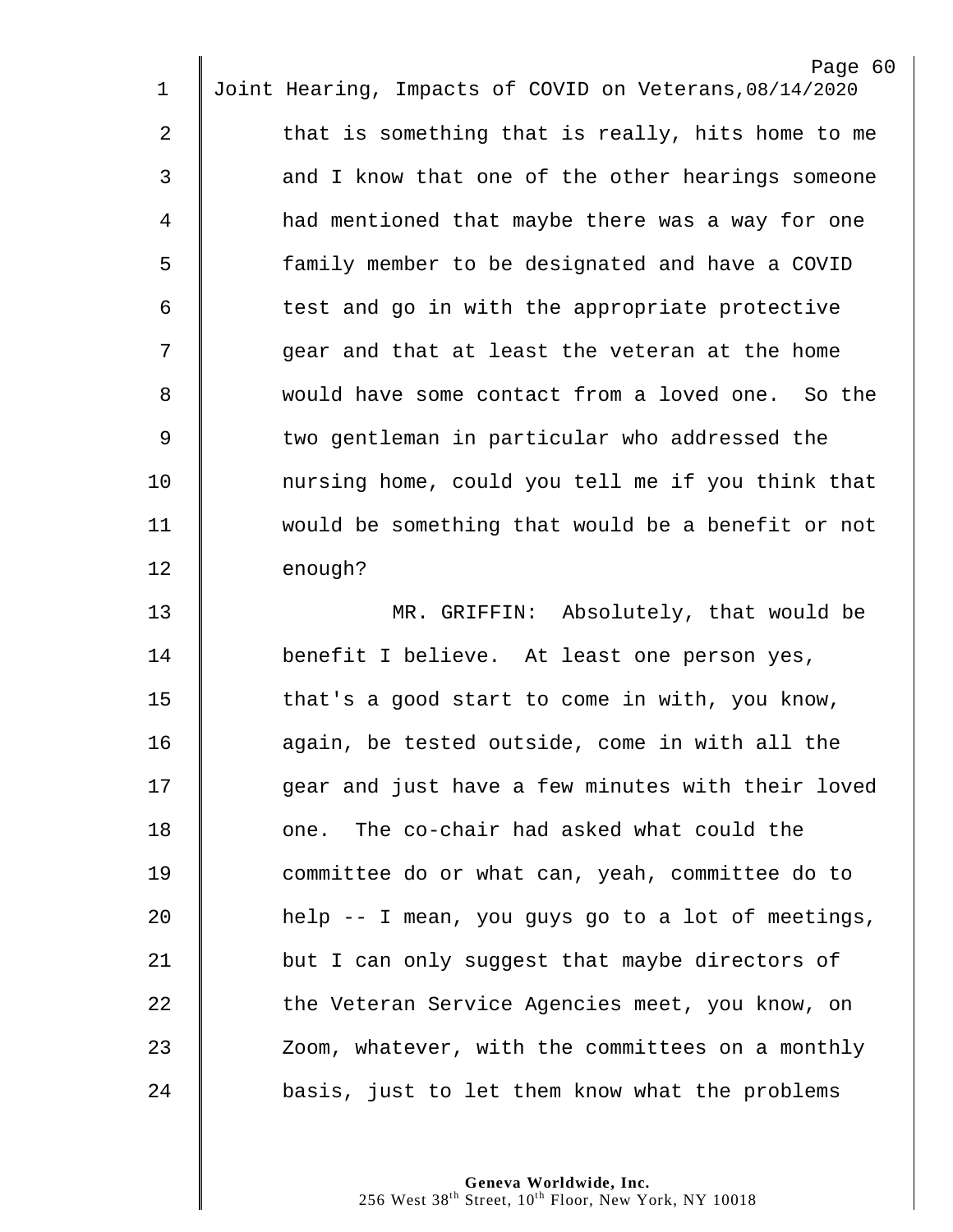| 1              | Page 61<br>Joint Hearing, Impacts of COVID on Veterans, 08/14/2020 |
|----------------|--------------------------------------------------------------------|
|                |                                                                    |
| $\overline{2}$ | are out there. It's just a suggestion.                             |
| 3              | SENATOR RITCHIE: Thank you, that's my                              |
| 4              | only comment.                                                      |
| 5              | ASSEMBLY MEMBER BARRETT: I, I don't                                |
| 6              | know if co-chair of the hearing, Pam Hunter,                       |
| 7              | Assembly Member Hunter is on. Would you like to                    |
| 8              | ask a question?                                                    |
| 9              | ASSEMBLY MEMBER HUNTER: Yes, actually,                             |
| 10             | this is to Mr. Griffin. I had mentioned in my                      |
| 11             | opening statement relative to the effects of                       |
| 12             | toxins, Agent Orange specifically, you know,                       |
| 13             | relating to the folks who could be in the nursing                  |
| 14             | home, the veteran homes and I'm concerned about                    |
| 15             | their care. Obviously, they're concerned with                      |
| 16             | the autoimmune disorders that they may have and I                  |
| 17             | just wanted to know has there been any talk                        |
| 18             | especially with your group or since you're,                        |
| 19             | you're, you know, essentially on here                              |
| 20             | representing the veteran home in some capacity,                    |
| 21             | any kind of discussion relative to a huge                          |
| 22             | population of people who have these presumptive                    |
| 23             | conditions based on toxins. We're not even                         |
| 24             | talking about the people who, you know, could                      |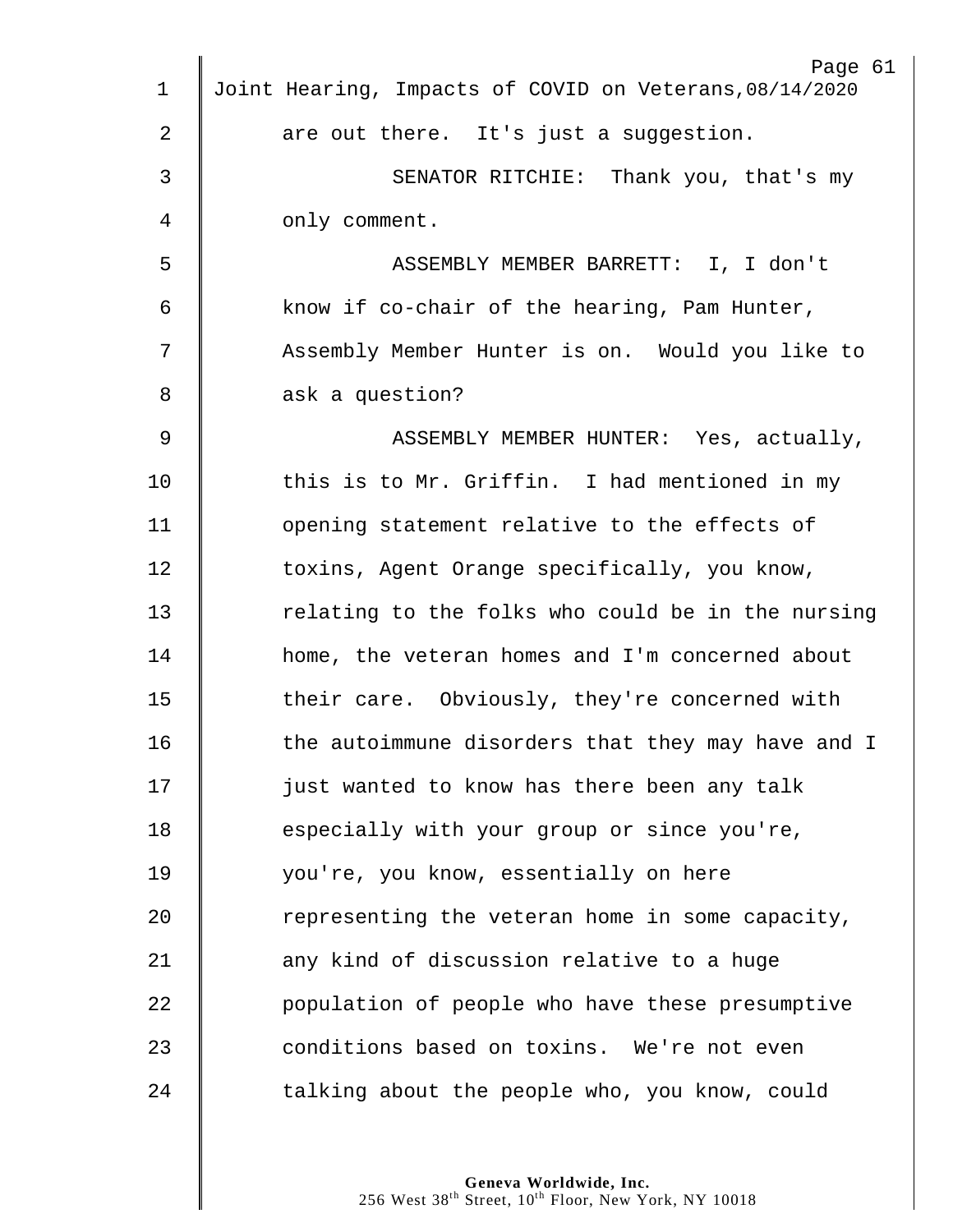| $\mathbf 1$ | Page 62<br>Joint Hearing, Impacts of COVID on Veterans, 08/14/2020 |
|-------------|--------------------------------------------------------------------|
|             |                                                                    |
| 2           | have this concern relative to Afghanistan or                       |
| 3           | other places and how it's going to relate to                       |
| 4           | COVID and, you know, potentially, you know,                        |
| 5           | weather its visiting or the effects because you                    |
| 6           | were saying that people were being turned away                     |
| 7           | for visiting, but people are turned away for                       |
| 8           | medical care as well.                                              |
| 9           | I'm just trying to get a feel for, are                             |
| 10          | any conversations and maybe some of the other,                     |
| 11          | you know, folks who are on the panel as well, any                  |
| 12          | conversations specifically about this and what                     |
| 13          | can we do proactively I guess from a State's                       |
| 14          | perspective to address this issue?                                 |
| 15          | MR. GRIFFIN: Well, no, there hasn't                                |
| 16          | been any talking about that. The population,                       |
| 17          | well, I'm a Vietnam Vet and there's a lot of                       |
| 18          | Vietnam Veterans in these homes, which when I                      |
| 19          | first learned that it kind of shocked me because                   |
| 20          | I kind of think nursing residents is 80 to 90s                     |
| 21          | not 60's, but the fact is there are a lot of                       |
| 22          | vets, Vietnam vets in these homes and they do                      |
| 23          | have several other illnesses that are caused by                    |
| 24          | Agent Orange. Have they discussed anything about                   |

 $\overline{2}$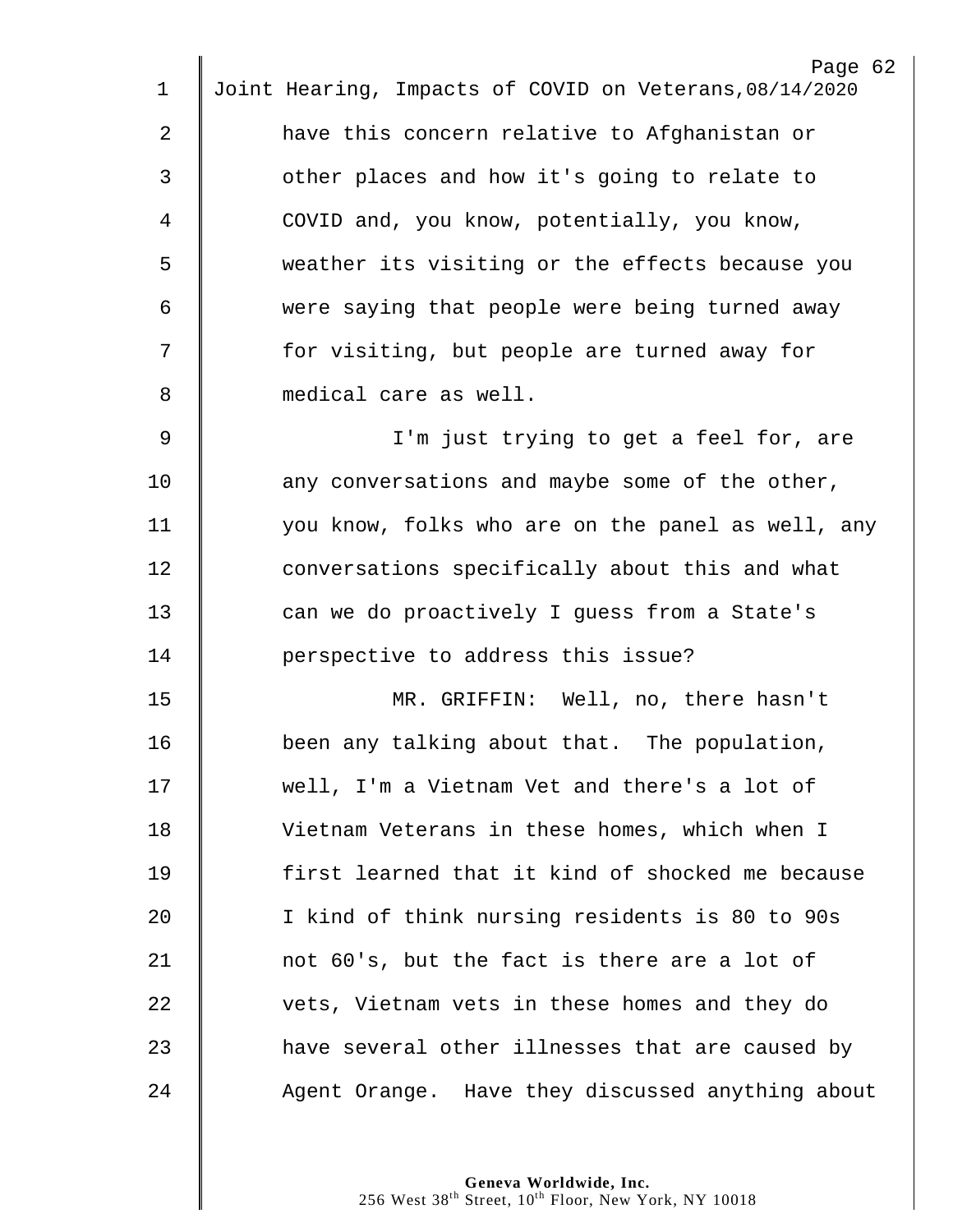|    | Page 63                                                 |  |
|----|---------------------------------------------------------|--|
| 1  | Joint Hearing, Impacts of COVID on Veterans, 08/14/2020 |  |
| 2  | that, no. I believe that they should have               |  |
| 3  | priority to get into the homes if they have these       |  |
| 4  | underlying diseases, but they're not, again,            |  |
| 5  | they're not treating anybody at these homes,            |  |
| 6  | they're just making it for a better place to            |  |
| 7  | live, and they are excellent I have to say.<br>The      |  |
| 8  | New York State Veteran nursing homes are                |  |
| 9  | outstanding, they really are.                           |  |
| 10 | MR. SKINNER: I would echo what he said,                 |  |
| 11 | but I'd also add on what we do for a living             |  |
| 12 | situation. So when it comes to when somebody            |  |
| 13 | passes away with an underlying condition we can         |  |
| 14 | dependent indemnity compensation, which helps the       |  |
| 15 | widow and the family with other ancillary               |  |
| 16 | benefits like education for children and things.        |  |
| 17 | A lot of people don't realize that we do                |  |
| 18 | represent the families as well as veterans when         |  |
| 19 | one passes, and if they are listed as COVID as a        |  |
| 20 | manner of death on their death certificate and          |  |
| 21 | not one of those underlying issues, they may be         |  |
| 22 | denied federal benefit. Now it takes a lot of           |  |
| 23 | education and a lot of practice to appeal enough        |  |
| 24 | times to get the VA to see that light, you know,        |  |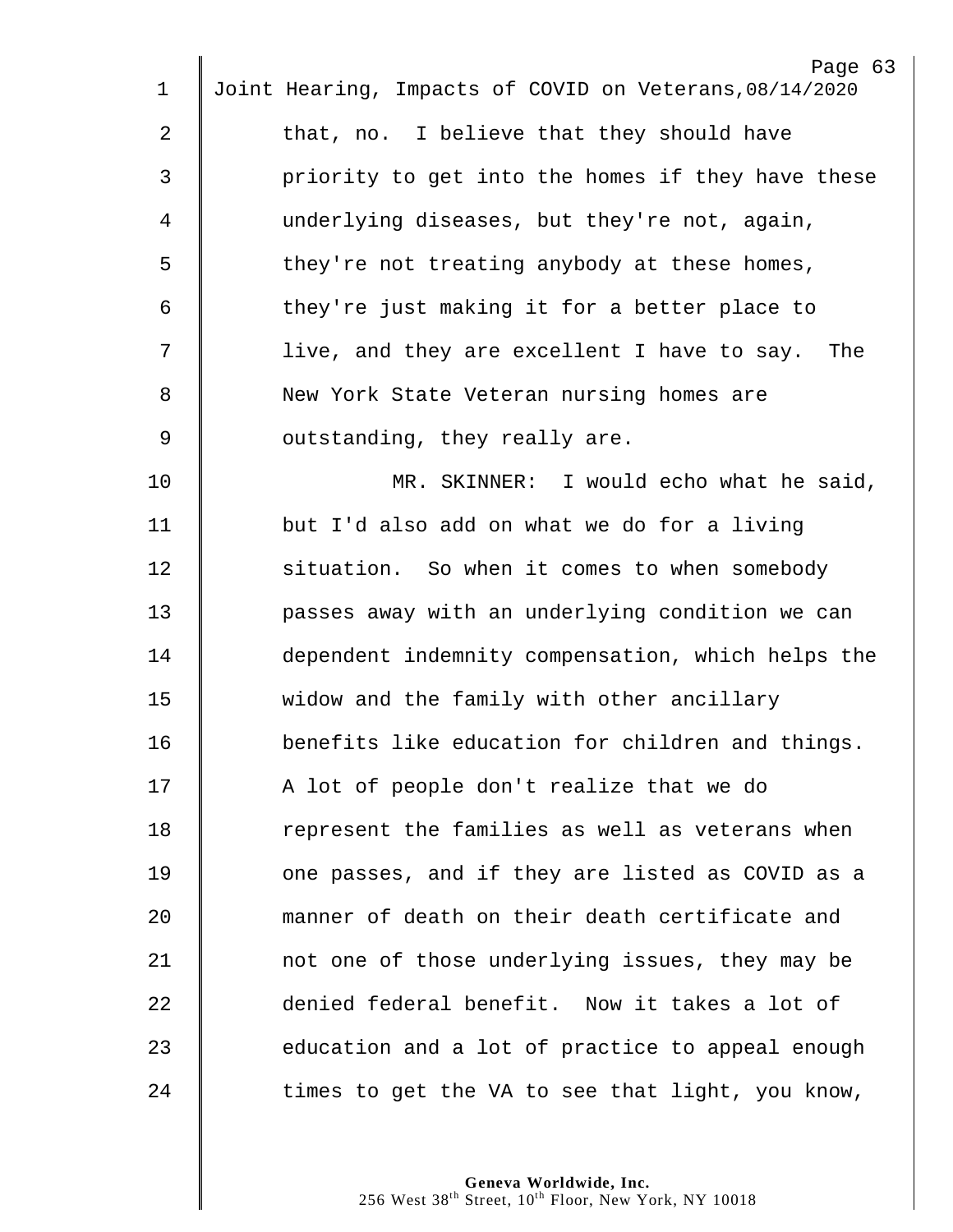|    | Page 64                                                 |
|----|---------------------------------------------------------|
| 1  | Joint Hearing, Impacts of COVID on Veterans, 08/14/2020 |
| 2  | maybe there's an advocacy with coroners, medical        |
| 3  | examiners throughout the state to ensure that           |
| 4  | they are putting the secondary's or things that         |
| 5  | contributed to the death of the veteran in order        |
| 6  | to assist us in the claims process to ensure            |
| 7  | that, you know, COPD or any of those other              |
| 8  | potentially service connected conditions qualify        |
| 9  | that veteran and family for, for death benefits.        |
| 10 | MR. RONAYNE: Now if I might just                        |
| 11 | piggyback on what Jason. Jason is making an             |
| 12 | extremely important point and one of the, one of        |
| 13 | the points to your, your point to you, co-chair,        |
| 14 | most of the deaths related to COVID had                 |
| 15 | comorbidity, there were underlying conditions           |
| 16 | that contributed to the cause of death, yet COVID       |
| 17 | has been listed as the primary on the death             |
| 18 | certificates. Now as Jason said without the COD         |
| 19 | including one of the underlying's the DIC or the        |
| 20 | Defendant's Indemnification Compensation is             |
| 21 | likely to be denied. The appeals process in             |
| 22 | these cases will result in a much more labor            |
| 23 | intensive, much more time consuming process for         |
| 24 | us to argue with VA that those denials should be        |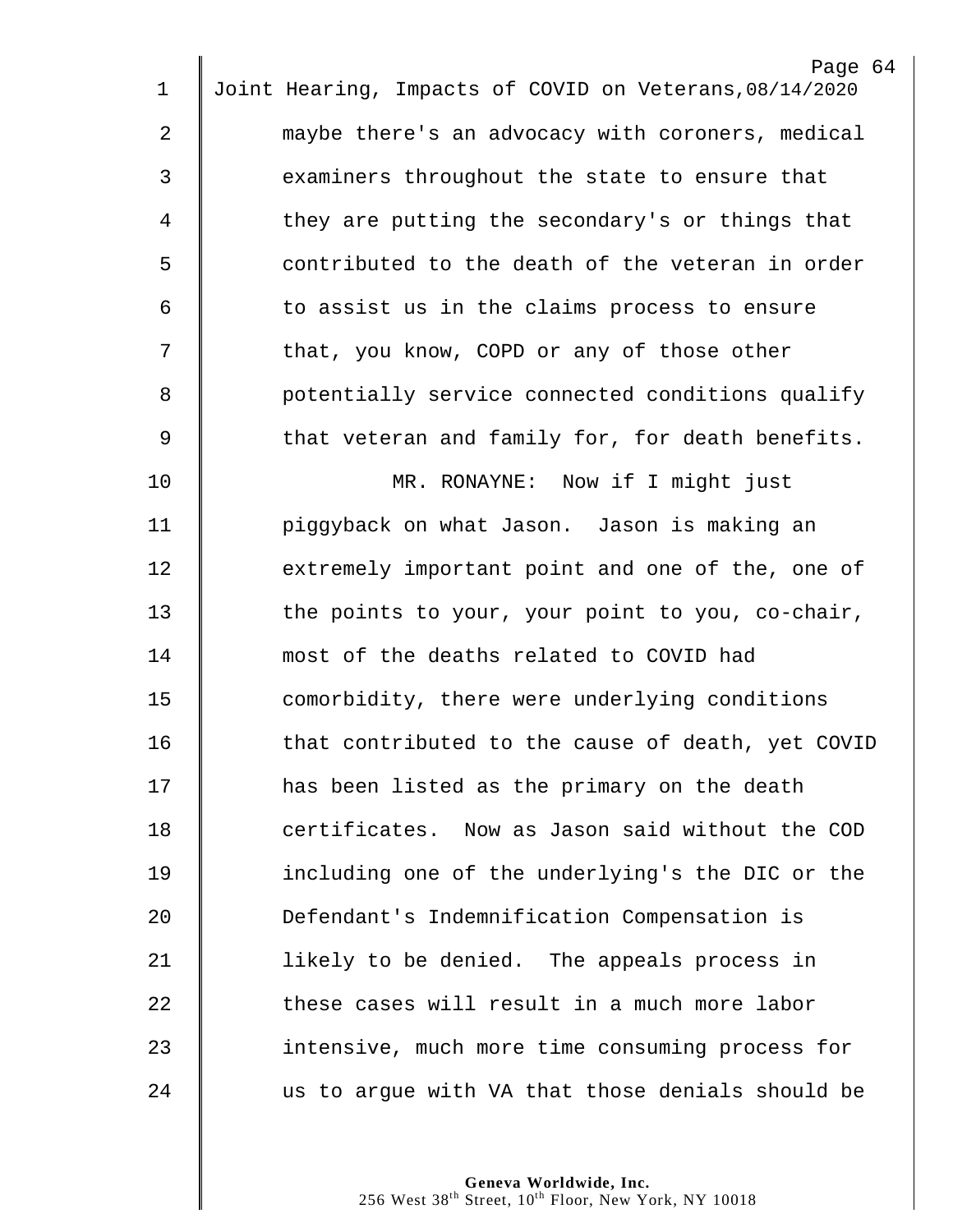|    | Page 65                                                 |
|----|---------------------------------------------------------|
| 1  | Joint Hearing, Impacts of COVID on Veterans, 08/14/2020 |
| 2  | reversed.                                               |
| 3  | Every hour that we spend having to fight                |
| 4  | for inappropriate or erroneous denials are ours         |
| 5  | that were not spent serving veterans and we're          |
| 6  | seeing more veterans coming in to us, to our, to        |
| 7  | seek services through us; also, seeing a much           |
| 8  | more complex presentation of cases that are             |
| 9  | coming to us. Post 911 veterans with multiple           |
| 10 | appointments are presenting with multiple,              |
| 11 | multiple layers of disabilities and claims. Our         |
| 12 | Vietnam veterans are presenting with complex and        |
| 13 | multi, multi-tiered claims. So with the, with           |
| 14 | the financial challenges and the staffing               |
| 15 | difficulties that we all confront the issue of          |
| 16 | these potentially erroneous denials is a very,          |
| 17 | very important point and we need to be very, we         |
| 18 | need to be very clear on that.                          |
| 19 | MR. GRIFFIN: I'd like to piggyback too                  |
| 20 | on that. One thing the state I think can do is          |
| 21 | the death certificates. They're not uniform in          |
| 22 | the state. It is very important to get that             |
| 23 | check coming in for that widow, the veteran had         |
|    |                                                         |

24  $\parallel$  to pass away from a service related condition.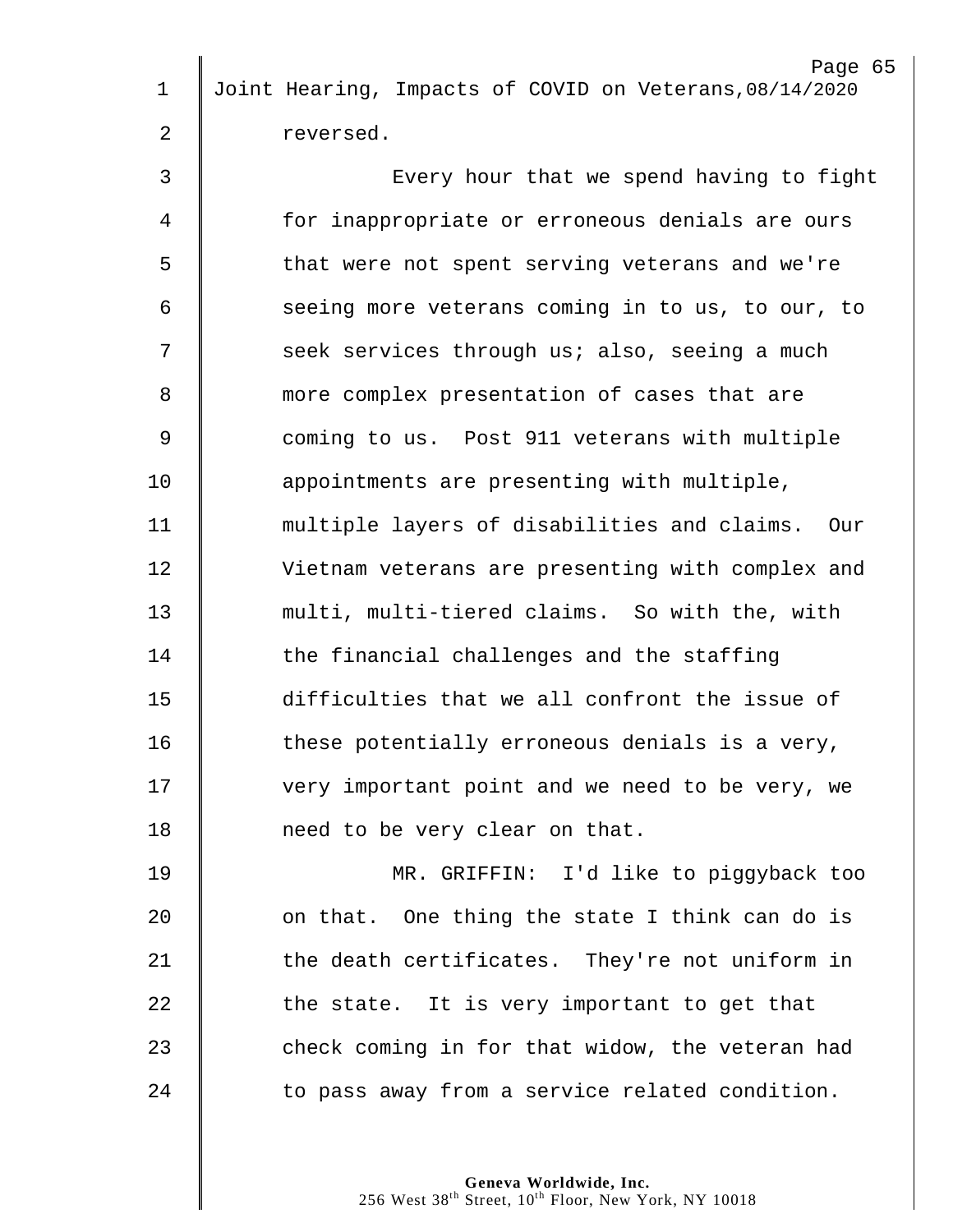|    | Page 66                                                 |
|----|---------------------------------------------------------|
| 1  | Joint Hearing, Impacts of COVID on Veterans, 08/14/2020 |
| 2  | Now some areas on New York State they don't put         |
| 3  | the cause of death on the death certificate and         |
| 4  | the VA won't even accept that. So we have to do         |
| 5  | research to find out what, you know, what that          |
| 6  | person actually die of, get another addended            |
| 7  | death certificate. If just somehow you can get          |
| 8  | it uniform, all death certificates in the State         |
| 9  | of New York must have the cause of death on it.         |
| 10 | Thanks.                                                 |
| 11 | CMDSGT MAJOR FLAHERTY: I would like to                  |
| 12 | go back to something --                                 |
| 13 | ASSEMBLY MEMBER HUNTER: One quick --                    |
| 14 | CMDSGT MAJOR FLAHERTY: -- Jason said                    |
| 15 | concerning the video conferencing and its true a        |
| 16 | lot of veterans don't have the capability of            |
| 17 | doing that and what I've been doing and                 |
| 18 | particularly more so in the future with the Dwyer       |
|    |                                                         |
| 19 | Program, the post exchange system has given me          |
| 20 | two TVs that I have downstairs in the dayroom           |
| 21 | that we're going to be opening and the veterans         |
| 22 | are going to be able to come in and use that to         |
| 23 | be able to video conference in my office. Last          |
| 24 | week I had a female veteran that was going under        |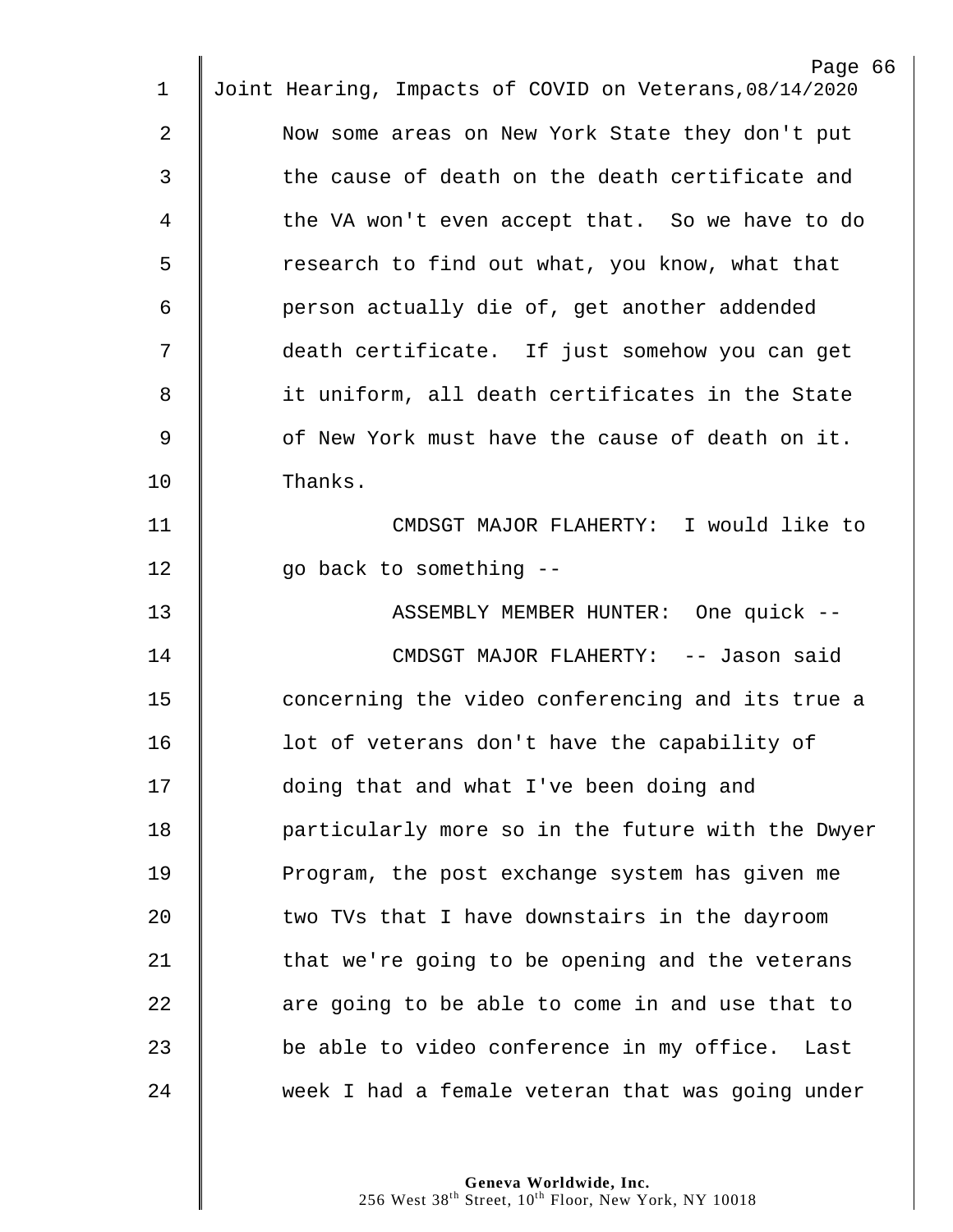|             | Page 67                                                 |
|-------------|---------------------------------------------------------|
| 1           | Joint Hearing, Impacts of COVID on Veterans, 08/14/2020 |
| 2           | her evaluation by her comp and pen based on             |
| 3           | sexual trauma in the military and she, even             |
| 4           | though she had the capability at home, she wanted       |
| 5           | to come in and have me sit on the psychiatric           |
| 6           | evaluation and it worked out perfectly. The             |
| 7           | doctor not only asked her questions, but asked me       |
| 8           | questions because I've been working with her for        |
| $\mathsf 9$ | over five years.                                        |
| 10          | So the video conferencing is really                     |
| 11          | important and that's another example of how we          |
| 12          | can effectively use the Dwyer Program.                  |
| 13          | ASSEMBLY MEMBER HUNTER: I just have a                   |
| 14          | quick follow up question, Chair Barrett, relative       |
| 15          | to the housing. I believe someone had talked            |
| 16          | about evictions relative to, to our veterans and        |
| 17          | obviously, it's a problem statewide, but wanting        |
| 18          | to get any clarity. Is there any way that we're         |
| 19          | actively collecting all of this eviction data so        |
| 20          | that we know across the state how many veterans         |
| 21          | at what point are being effected by evictions and       |
| 22          | the money and the grants that someone mentioned         |
| 23          | that it's supposedly available that's not coming        |
| 24          | to the veterans. How we can facilitate getting          |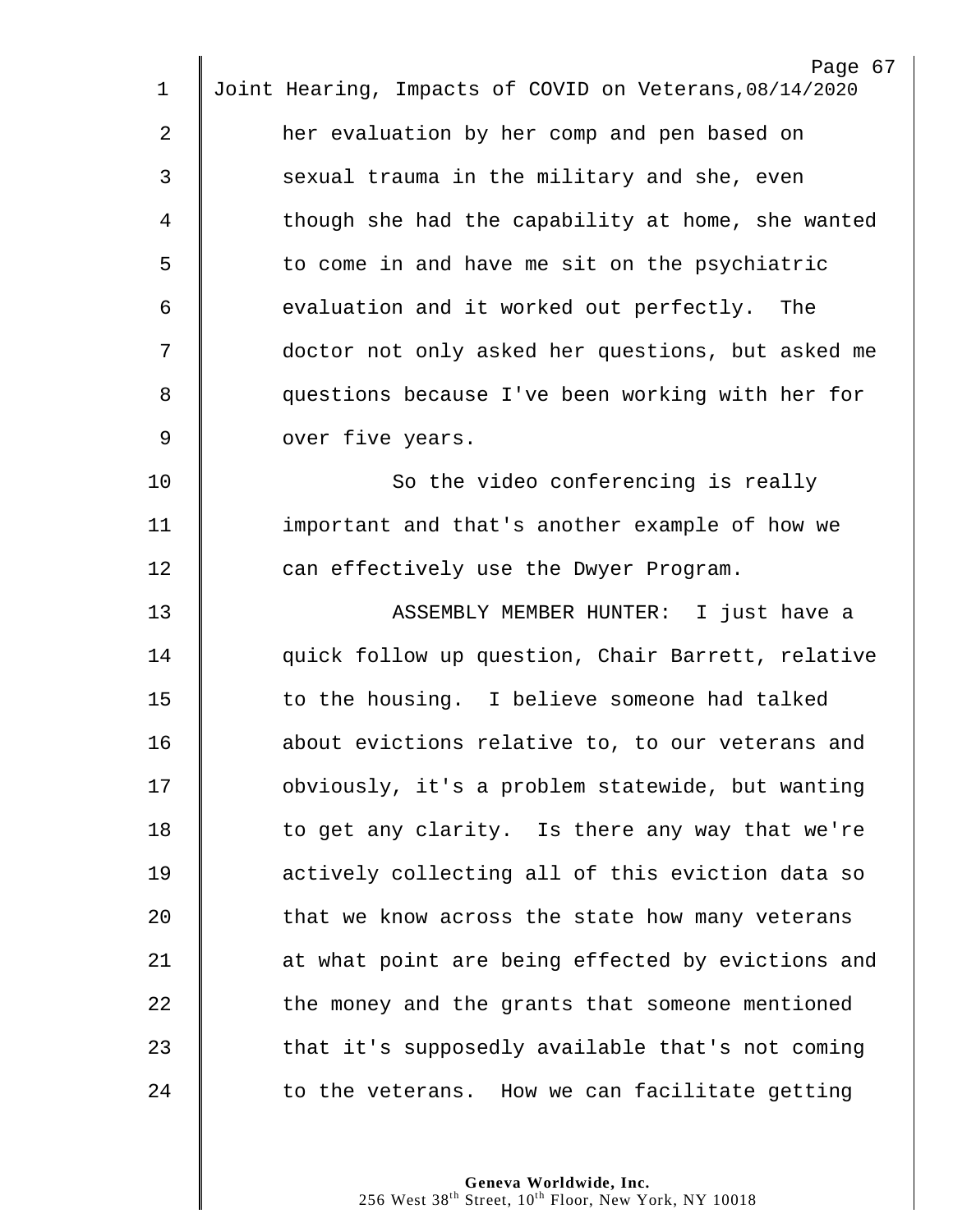| 1  | Page 68<br>Joint Hearing, Impacts of COVID on Veterans, 08/14/2020                                     |
|----|--------------------------------------------------------------------------------------------------------|
| 2  | that money to the veterans? Thank you.                                                                 |
| 3  | ASSEMBLY MEMBER BARRETT: Thank you,                                                                    |
|    |                                                                                                        |
| 4  | yes, I think that I share your concern at that, I                                                      |
| 5  | flagged that myself so I think that's something                                                        |
| 6  | we definitely want to follow up on. Thank you,                                                         |
| 7  | Pam. We go back to the senate.                                                                         |
| 8  | SENATOR BROOKS: Okay, so Senator Liu I                                                                 |
| 9  | can't see whether you raised a hand requesting if                                                      |
| 10 | anyone, does anyone else have a question; John,                                                        |
| 11 | do you have a question?                                                                                |
| 12 | SENATOR JOHN LIU: Mr. Chairman, I don't                                                                |
| 13 | have a question right now, but I'm very                                                                |
| 14 | appreciative of this testimony.                                                                        |
| 15 | SENATOR BROOKS: Okay.                                                                                  |
| 16 | SENATOR DAPHNE JORDAN: I do have one                                                                   |
| 17 | and my hands been up since the beginning.                                                              |
| 18 | SENATOR BROOKS: Okay, I can't see you,                                                                 |
| 19 | unfortunately.                                                                                         |
| 20 | SENATOR JORDAN: Senator Jordan, I'll                                                                   |
| 21 | put myself on.                                                                                         |
| 22 | SENATOR BROOKS: Okay, so go ahead.                                                                     |
|    |                                                                                                        |
| 23 | There you go.                                                                                          |
| 24 | SENATOR JORDAN: Okay, good. Thank you,                                                                 |
|    |                                                                                                        |
|    | Geneva Worldwide, Inc.<br>256 West 38 <sup>th</sup> Street, 10 <sup>th</sup> Floor, New York, NY 10018 |
|    |                                                                                                        |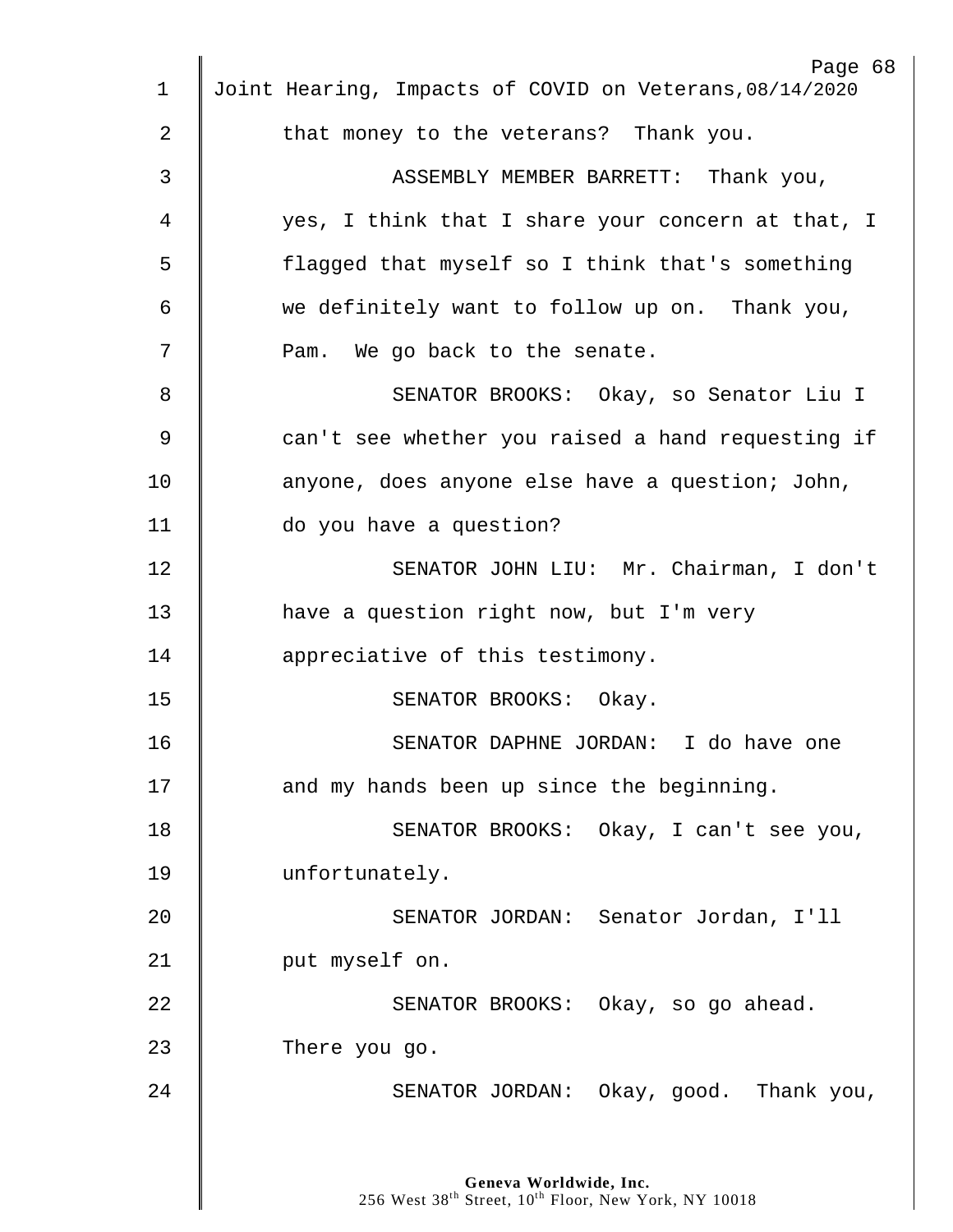|             | Page 69                                                 |
|-------------|---------------------------------------------------------|
| $\mathbf 1$ | Joint Hearing, Impacts of COVID on Veterans, 08/14/2020 |
| 2           | Chairman Brooks and thank you to the co-chairs          |
| 3           | for hosting this public hearing today, it is            |
| 4           | important. I was recently appointed to this             |
| 5           | committee and I'm looking forward to serving you.       |
| 6           | Meeting the needs of our veterans is serious and        |
| 7           | it's a bipartisan responsibility in one that we         |
| 8           | all take seriously and I'm going to just bring up       |
| 9           | a very simple issue that I see in this COVID-19         |
| 10          | problem and that is we talked about the human           |
| 11          | touch, but I believe in my county veterans              |
| 12          | service directors, the human touch is also              |
| 13          | important in our county offices, our veteran            |
| 14          | services offices. And I know that I've had the          |
| 15          | pleasure of knowing Commander Sargent Major Gary        |
| 16          | Flaherty because I do represent all of Columbia         |
| 17          | County and I know that Gary Flaherty, even before       |
| 18          | COVID worked 24/7, 365, round the clock every           |
| 19          | single day to help his veterans and they couldn't       |
| 20          | have a better advocate than him.                        |
| 21          | I know that you're all working very hard                |
| 22          | and able to still provide the services that you         |
| 23          | are supposed to provide to the veterans, but with       |
| 24          | your offices closed to visitors, I'm sure that          |
|             |                                                         |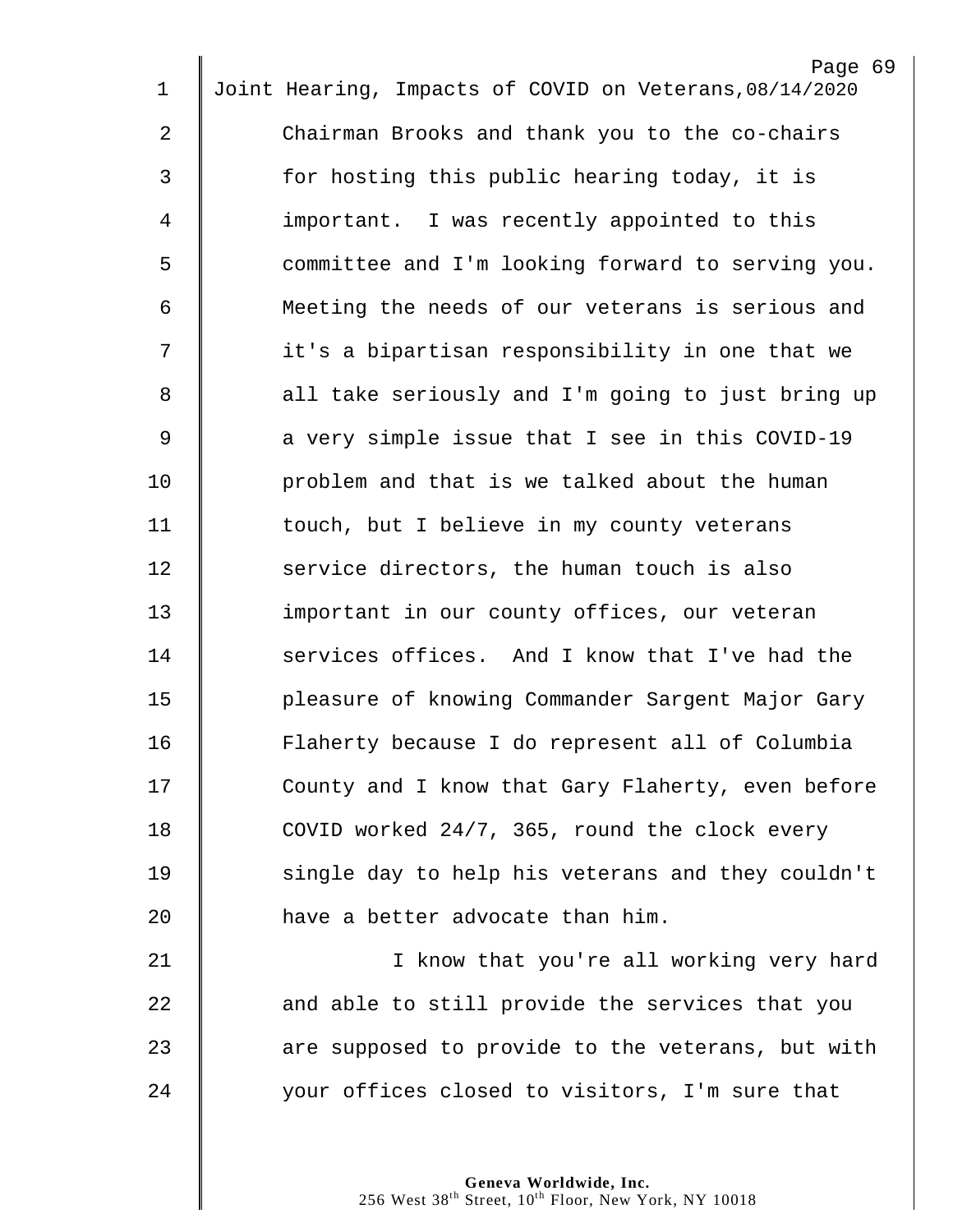|                | Page 70                                                 |  |
|----------------|---------------------------------------------------------|--|
| 1              | Joint Hearing, Impacts of COVID on Veterans, 08/14/2020 |  |
| 2              | that is a hurdle and again that human touch is          |  |
| 3              | lost and when the human touch is lost I know, you       |  |
| 4              | know, people that meet Gary they, they take him         |  |
| 5              | in, I mean, Gary takes them in and they want to         |  |
| 6              | learn from him and they want to know all that he        |  |
| 7              | has to offer. They want to join his Dwyer               |  |
| 8              | Program and peer to peer events because they've         |  |
| $\overline{9}$ | met him, and so I'm wondering do you feel that          |  |
| 10             | your offices should be open? Are you ready to be        |  |
| 11             | able to take the visitors, which are your               |  |
| 12             | veterans in as they always came in?                     |  |
| 13             | MR. SKINNER: Our office is open in                      |  |
| 14             | Livingston County and we are taking appointments        |  |
| 15             | only and then wiping everything down before and         |  |
| 16             | after and wearing PPE for each visit and,               |  |
| 17             | unfortunately, it is by appointment only. I do          |  |
| 18             | wish and I hope for a time where we are able to         |  |
| 19             | engage with just walk-ins, I think it's just a          |  |
| 20             | level of customer service our heroes deserve and        |  |
| 21             | family members as well to be just able to wander        |  |
| 22             | into our office and have somebody available to          |  |
| 23             | answer their questions and also answer the              |  |
| 24             | phones. I'm really not a big fan of the whole           |  |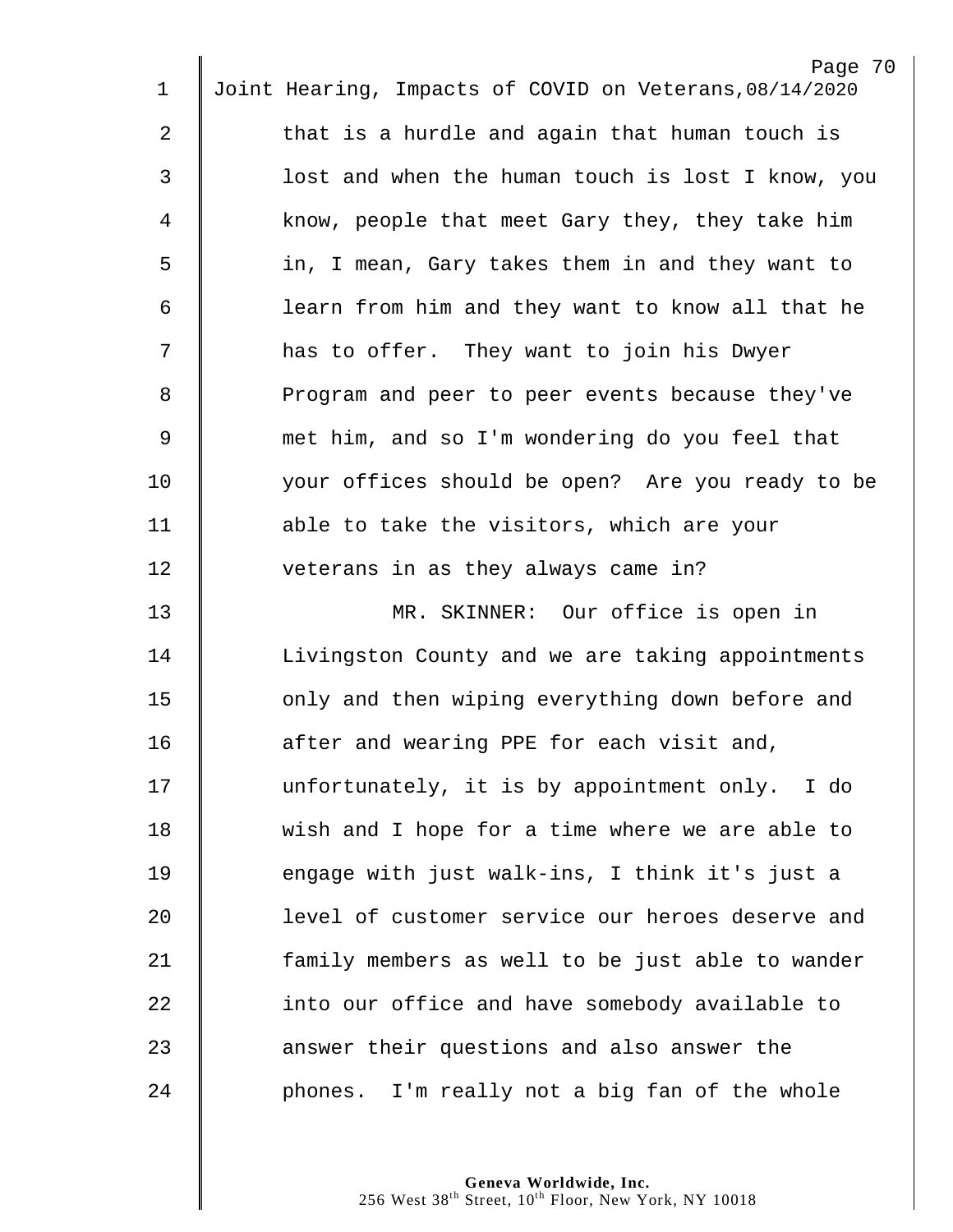| $\mathbf 1$ | Page 71<br>Joint Hearing, Impacts of COVID on Veterans, 08/14/2020 |
|-------------|--------------------------------------------------------------------|
|             |                                                                    |
| 2           | answering machine situation that a lot of offices                  |
| 3           | have, but that's a matter of funding and staffing                  |
| 4           | as well as, you know, a lot of our service                         |
| 5           | officers are either laid off or furloughed right                   |
| 6           | now across the state because of the financial                      |
| 7           | crisis piece, but I'm extremely excited and I                      |
| 8           | can't wait to get out into the community and do                    |
| $\mathsf 9$ | what we do best and why the County Service                         |
| 10          | officer Association prides itself on living in                     |
| 11          | our community and serving in our community                         |
| 12          | because we know where the veterans.                                |
| 13          | We go to them and we do outreach and we,                           |
| 14          | you know, we want to help and reach out, and I                     |
| 15          | think that is one of the major issues that we                      |
| 16          | face and they are facing veterans as it pertains                   |
| 17          | to COVID, is the inability to connect and to                       |
| 18          | reassure that the government is here to assist                     |
| 19          | them when they need us, and that's our role and                    |
| 20          | function, but also because like Mr. Flaherty                       |
| 21          | being one of the greatest I've ever known, you                     |
| 22          | know, we are veterans. We live to do what we do                    |
| 23          | and we do it not because we get paid, but because                  |
| 24          | we love our veterans and we don't want to see                      |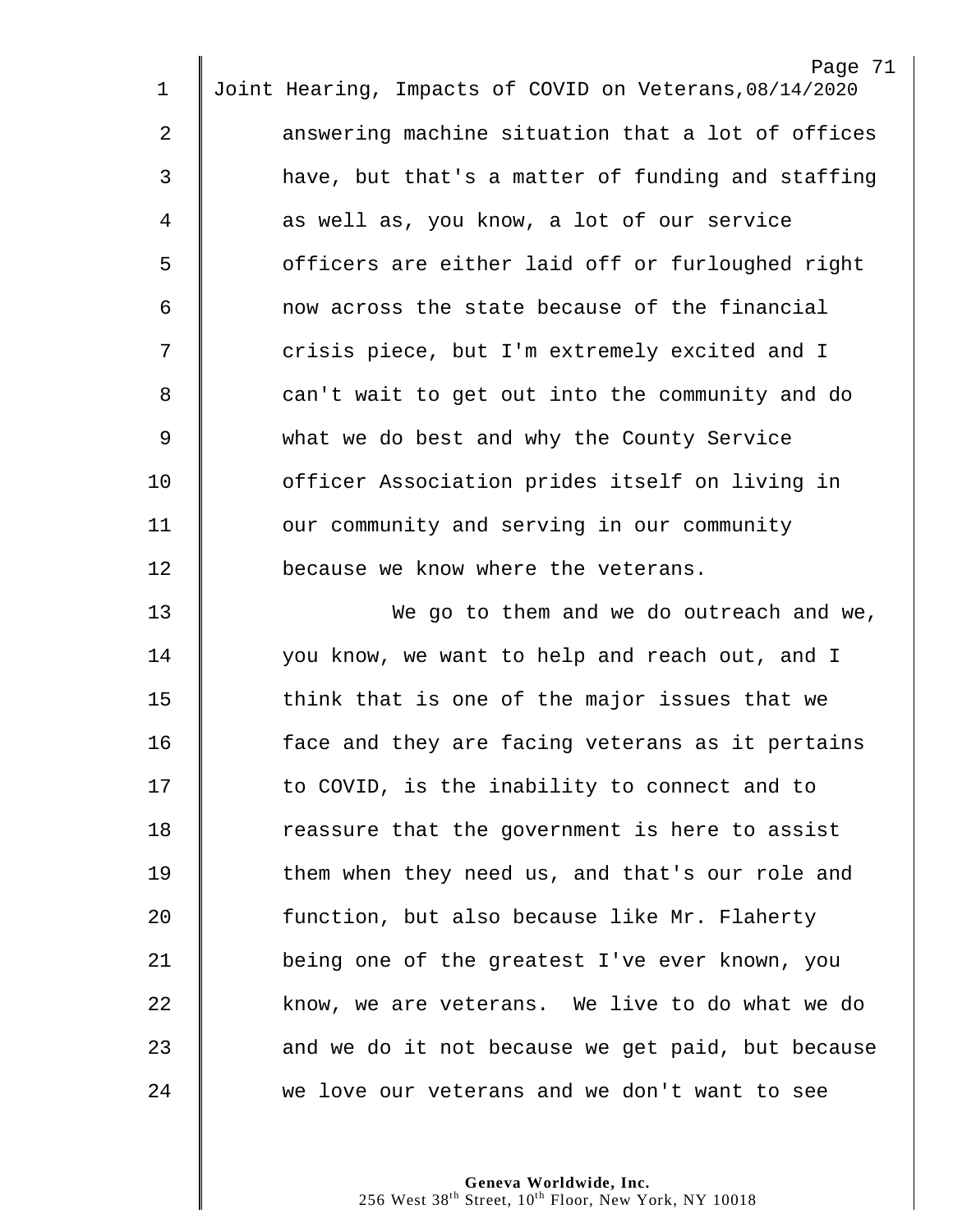| $\mathbf 1$ | Page 72<br>Joint Hearing, Impacts of COVID on Veterans, 08/14/2020 |
|-------------|--------------------------------------------------------------------|
| 2           | anymore take their own lives.                                      |
| 3           | MR. RONAYNE: If I could just add one                               |
| 4           | small point to the nursing home piece. You know,                   |
| 5           | we talk about the human touch and we talk about                    |
| 6           | the importance of the, the value of the residents                  |
| 7           | being able to be in contact with other residents                   |
| 8           | and their loved ones. Perhaps a small step that                    |
| 9           | we could take would be to invite the nursing                       |
| 10          | homes to be allowed to reopen their barber shops                   |
| 11          | and their beautician stations. These are people                    |
| 12          | who are already in the offices, they're already                    |
| 13          | in the buildings, they don't pose a threat                         |
| 14          | because they're already present on site, and the                   |
| 15          | level of dignity that would be restored by                         |
| 16          | allowing the veterans to return and have a, have                   |
| 17          | a haircut, have a shave would be a tremendously                    |
| 18          | valuable mental health boost to these folks, and                   |
| 19          |                                                                    |
|             | a, I don't think it would cost anything. These                     |
| 20          | are people who are already staffed and it would                    |
| 21          | provide a significant boost to their mental                        |
| 22          | wellbeing and provide some dignity to them in an                   |
| 23          | environment where right now, those things are                      |
| 24          | lacking, their challenged.                                         |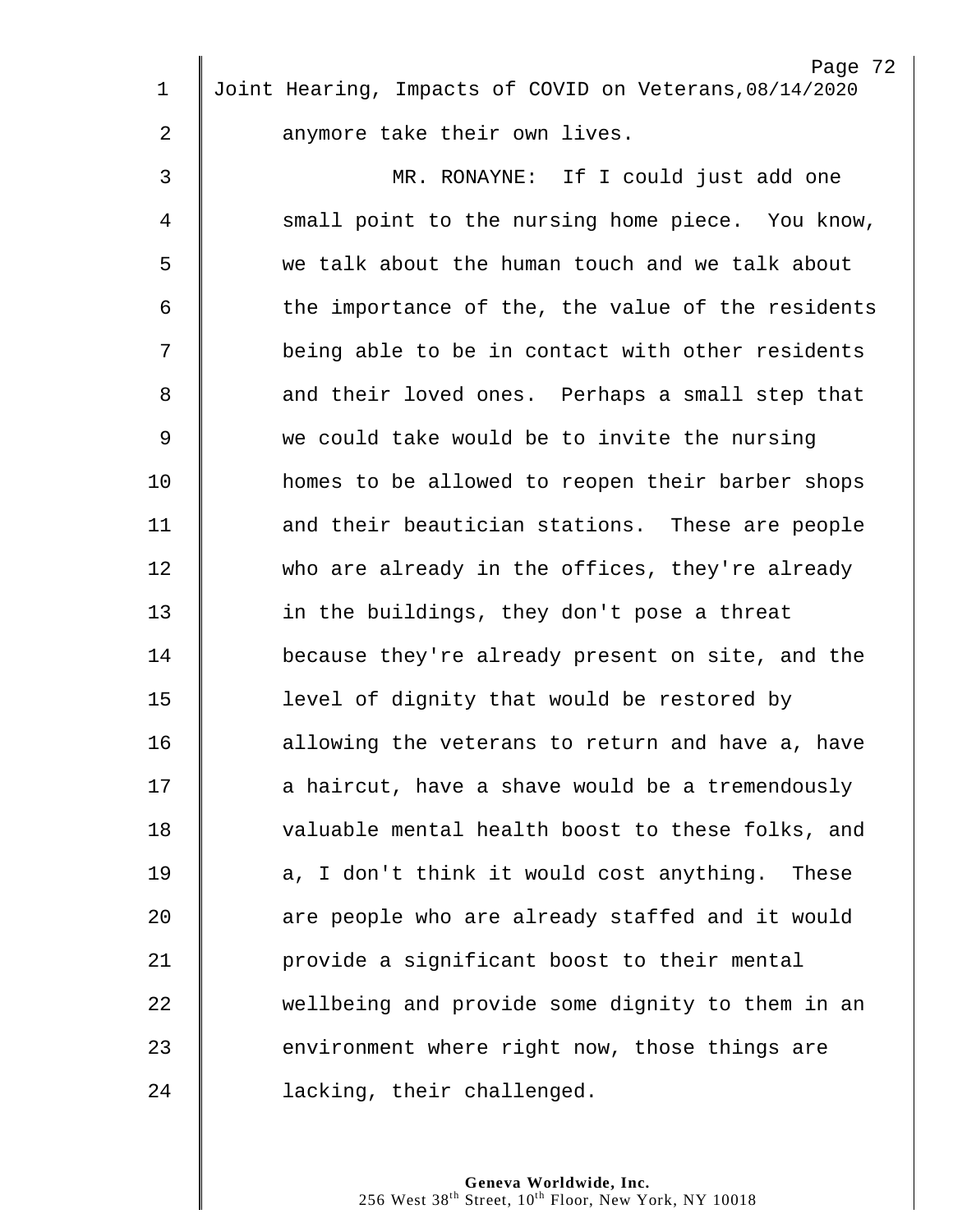|    | Page 73                                                 |
|----|---------------------------------------------------------|
| 1  | Joint Hearing, Impacts of COVID on Veterans, 08/14/2020 |
| 2  | ASSEMBLY MEMBER BARRETT: That actually                  |
| 3  | has come up before and I'm glad you raised it           |
| 4  | because it does seem like a small gesture that          |
| 5  | would go a long way to restoring dignity and            |
| 6  | making people feel. I mean, we heard stories            |
| 7  | even about, about veterans who didn't want to           |
| 8  | Facetime their family members because they didn't       |
| 9  | want to be seen with shaggy hair or, you know,          |
| 10 | not looking the way they like to view themselves.       |
| 11 | So, so thank you for those comments and thank           |
| 12 | you, senator. I think now we will go to our             |
| 13 | ranker, Assembly Member Jake Ashby for a                |
| 14 | question.                                               |
| 15 | ASSEMBLY MEMBER JAKE ASHBY: Thank you,                  |
| 16 | Madam Chair. I've got a few questions here,             |
| 17 | Gary, or Sgt. Major, earlier you actually               |
| 18 | answered one of, partially answered one of the          |
| 19 | questions that I have when you're talking about         |
| 20 | using technology. Now I understand the local vet        |
| 21 | center that we have in the capital district isn't       |
| 22 | seeing people in person yet, and so the option is       |
| 23 | for veterans who are receiving counseling               |
| 24 | services at the vet centers to do so at either          |
|    |                                                         |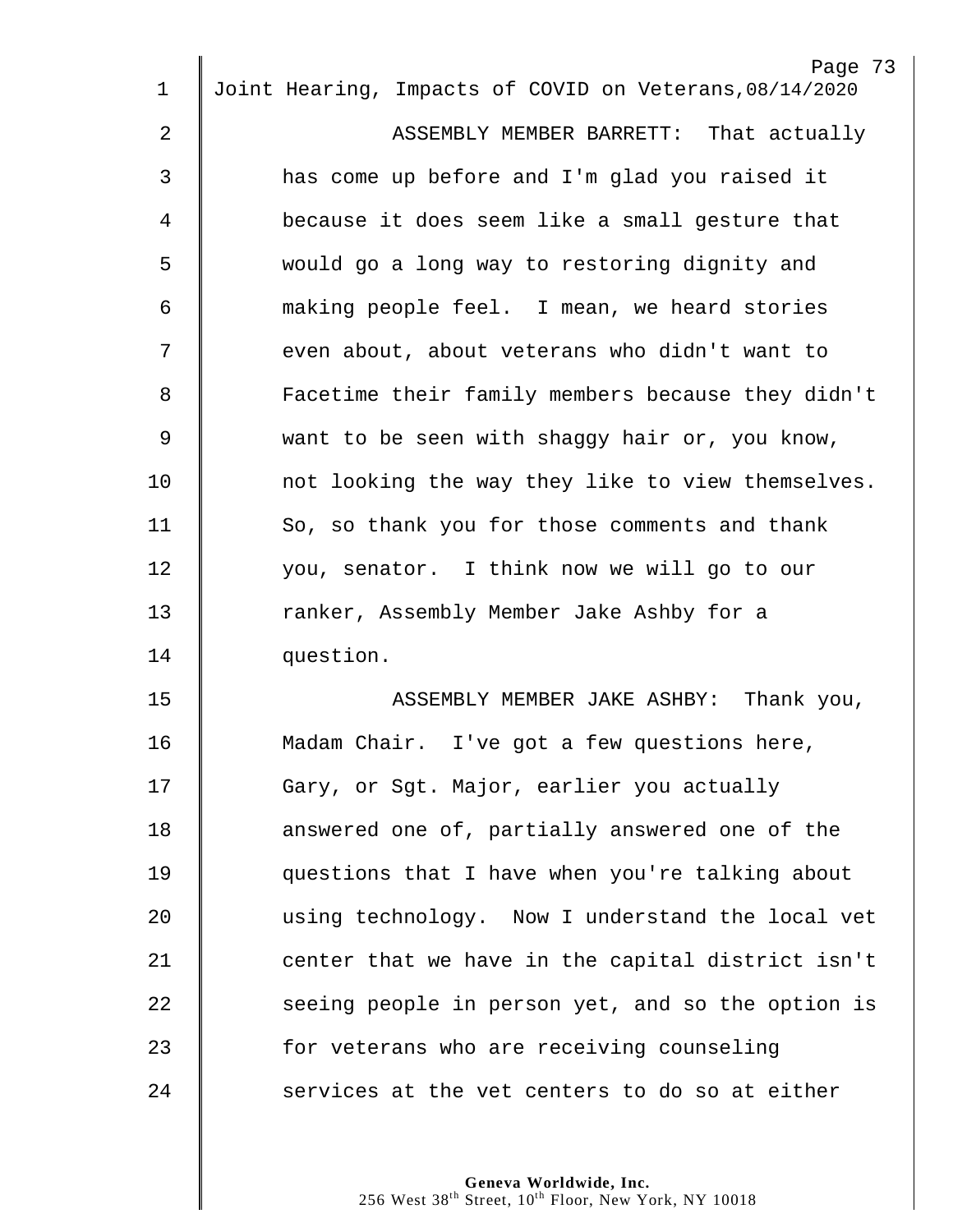|             | Page 74                                                 |
|-------------|---------------------------------------------------------|
| $\mathbf 1$ | Joint Hearing, Impacts of COVID on Veterans, 08/14/2020 |
| 2           | online or over the phone, and I'm wondering if          |
| 3           | that's, if any of you have seen kind of an              |
| 4           | increase in demand because of that. I know that         |
| 5           | a lot of veterans choose to go to vet centers and       |
| 6           | without being able to do that are you seeing them       |
| 7           | come into your offices now. In particular, to           |
| 8           | Gary, how has the response been in terms of using       |
| 9           | technology versus in person counseling?                 |
| 10          | CMDSGT. MAJOR FLAHERTY: I think it's                    |
| 11          | been very positive and not only for our veterans        |
| 12          | in communications with their doctors at the VA, I       |
| 13          | had a cardiology appointment two weeks ago when         |
| 14          | we were standing in the rain at the cemetery for        |
| 15          | Purple Heart Day and the doctor missed me, but          |
| 16          | she continued all day to find me and communicate        |
| 17          | my appointment. I think it's very positive for          |
| 18          | our veterans and for the VA community in general.       |
| 19          | ASSEMBLY MEMBER ASHBY: That's good to                   |
| 20          | hear. I look forward to seeing you tomorrow,            |
| 21          | too.                                                    |
| 22          | CMDSGT. MAJOR FLAHERTY: Oh, thank you.                  |
| 23          | MR. SKINNER: And I would like to add                    |
| 24          | that I do know the people at our vet center and         |
|             |                                                         |
|             |                                                         |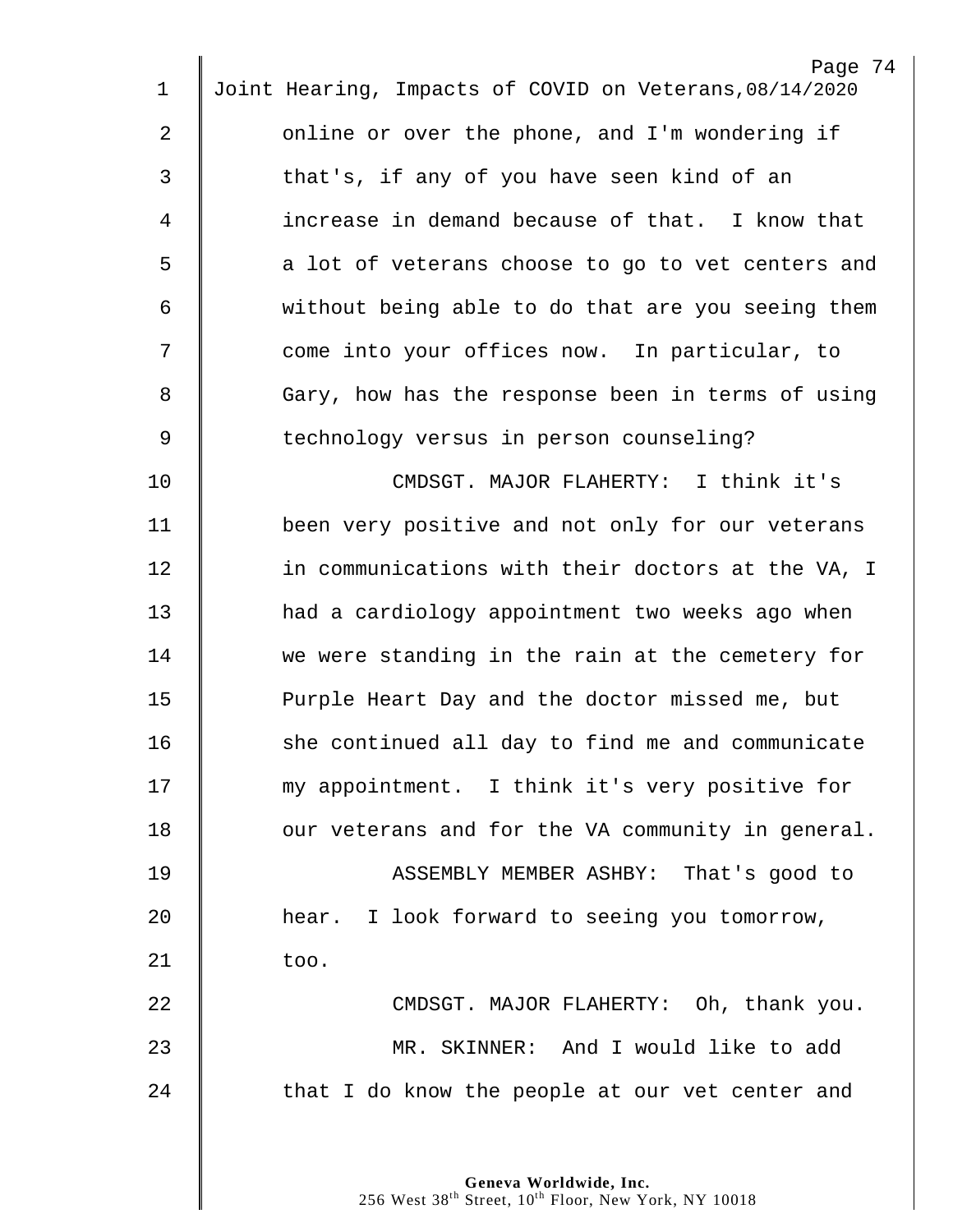|    | Page 75                                                 |
|----|---------------------------------------------------------|
| 1  | Joint Hearing, Impacts of COVID on Veterans, 08/14/2020 |
| 2  | they have said that mental health need and their        |
| 3  | visits via telehealth, via telephone or online          |
| 4  | have increased exponentially and they do an             |
| 5  | amazing job.                                            |
| 6  | MR. TOCCI: As have the calls to suicide                 |
| 7  | crisis lines and mental health crisis lines, 20         |
| 8  | to 25 percent increases.                                |
| 9  | ASSEMBLY MEMBER ASHBY: Wow.                             |
| 10 | MR. TOCCI: That type of access is                       |
| 11 | absolutely essential. That's not even                   |
| 12 | negotiable, we have to have that access points          |
| 13 | available to our veterans.                              |
| 14 | ASSEMBLY MEMBER ASHBY: Yeah, I mean, I                  |
| 15 | wonder about that, you know, the increase in            |
| 16 | suicidal ideations and the access, I know it was        |
| 17 | mentioned earlier to family services as well and        |
| 18 | can be difficult sometimes to connect, you know,        |
| 19 | with, with families, you know, just via, via            |
| 20 | telehealth versus in person. Mr. Tocci, to your         |
| 21 | testimony earlier, the admissions policy that you       |
| 22 | spoke of was that a facility policy or was that a       |
| 23 | state directive that came down? You're muted,           |
| 24 | sir.                                                    |
|    |                                                         |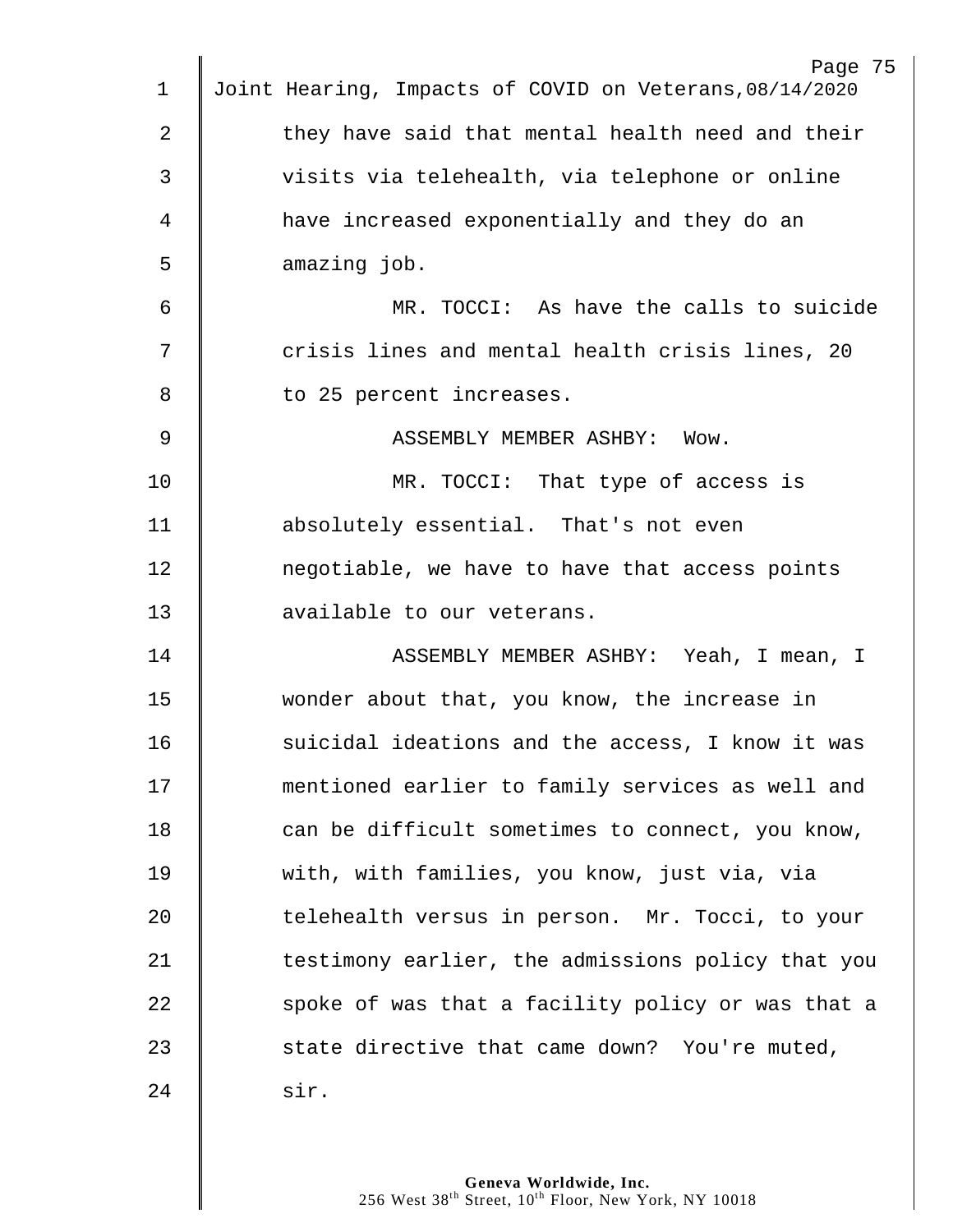|    | Page 76                                                 |
|----|---------------------------------------------------------|
| 1  | Joint Hearing, Impacts of COVID on Veterans, 08/14/2020 |
| 2  | MR. TOCCI: Can you hear me now, I'm                     |
| 3  | sorry?                                                  |
| 4  | ASSEMBLY MEMBER ASHBY: Yes.                             |
| 5  | MR. TOCCI: I think that was a state                     |
| 6  | policy that after they admitted people with a           |
| 7  | COVID and had the problem and, unfortunately, we        |
| 8  | lost in excess of 70 people right here in the           |
| 9  | Montrose State Nursing Home, I heard Tom talk           |
| 10 | about what happened out in Stony Brook also. I          |
| 11 | think they changed the policy, they didn't allow        |
| 12 | anybody in, and that created a real problem for         |
| 13 | us, but we did have in Westchester County, which        |
| 14 | was the Epic Center if you recall going back            |
| 15 | early on when this started. The federal                 |
| 16 | government came in and set up an auxiliary              |
| 17 | hospital there at County Center. They put up            |
| 18 | tents and they did all kinds of things and that         |
| 19 | could have been accommodated, you know, at one of       |
| 20 | our facilities that needed to. So that really           |
| 21 | created a problem.                                      |
| 22 | ASSEMBLY MEMBER ASHBY: That's alarming                  |
| 23 | to hear that. Excuse me, Mr. Ronayne, the               |
| 24 | diverting of patients at the ER, unless they have       |
|    |                                                         |
|    |                                                         |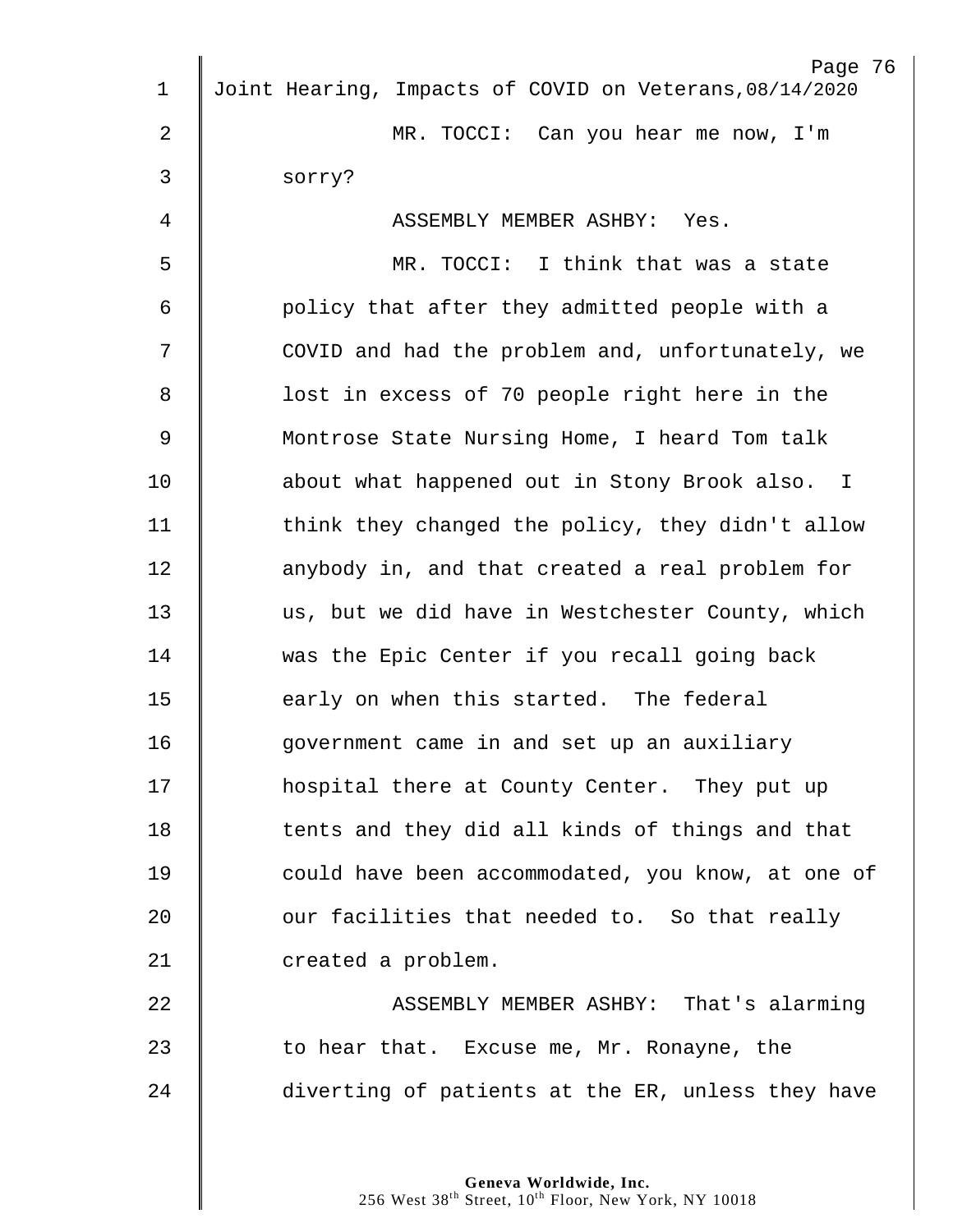|                | Page 77                                                 |
|----------------|---------------------------------------------------------|
| $\mathbf 1$    | Joint Hearing, Impacts of COVID on Veterans, 08/14/2020 |
| $\overline{2}$ | an appointment, do you know if that's occurring         |
| $\mathfrak{Z}$ | at other VA's or is that just exclusive to yours?       |
| 4              | MR. RONAYNE: I would only, I wouldn't                   |
| 5              | risk speaking to what's taking place in areas           |
| 6              | outside of our particular medical center's              |
| 7              | [unintelligible] [01:26:19] area, but I do              |
| 8              | understand that that was the practice at some. I        |
| $\overline{9}$ | believe that has been relaxed at some facilities,       |
| 10             | but it continues to be the case here.                   |
| 11             | ASSEMBLY MEMBER ASHBY: Okay, well, I                    |
| 12             | appreciate the testimony that everybody's given         |
| 13             | on this panel and I know that the resources that        |
| 14             | we have are limited. I would invite you to take         |
| 15             | a look at a piece of legislation that I sponsor         |
| 16             | along with Senator Brooks and the senate that           |
| 17             | would elevate the Division of Veteran Services to       |
| 18             | a fully-fledged state agency. It would make, it         |
| 19             | would give the department the ability to allocate       |
| 20             | federal funding that I think everybody in here is       |
| 21             | talking about. It would make that, increase the         |
| 22             | accessibility for federal funding so that we            |
| 23             | could better prepared for instances like this and       |
| 24             | in terms of increasing the Dwyer, the Dwyer             |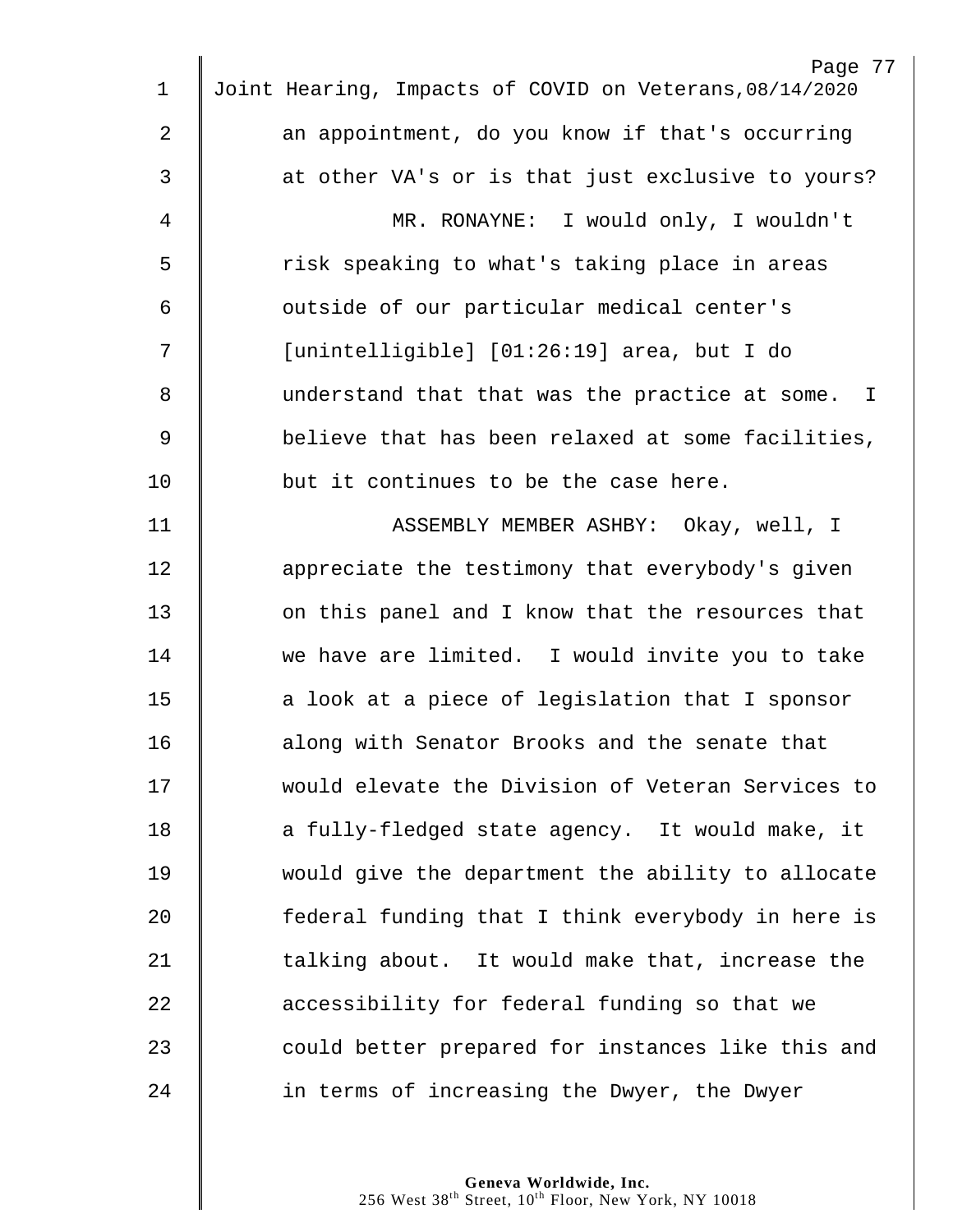| $\mathbf 1$    | Page 78<br>Joint Hearing, Impacts of COVID on Veterans, 08/14/2020 |
|----------------|--------------------------------------------------------------------|
|                |                                                                    |
| $\overline{2}$ | Program across the state. I really hope that the                   |
| 3              | legislation gains traction and my conversation                     |
| $\overline{4}$ | with other states in the northeast including                       |
| 5              | Connecticut, that when they transition to a                        |
| 6              | fully-fledged state agency that their funding                      |
| 7              | went up tremendously and that the services that                    |
| 8              | they were able to provide were greatly augmented.                  |
| $\mathsf 9$    | So thank you all for being here today and I                        |
| 10             | appreciate your testimony, and I think I'll be                     |
| 11             | following up with a few of you afterwards.                         |
| 12             | CMDSGT. MAJOR FLAHERTY: One of the                                 |
| 13             | things I would add that that state can do is when                  |
| 14             | we first started going into this the veterans                      |
| 15             | were considered non-essential and that's a stigma                  |
| 16             | that has really effected the attitude of some of                   |
| 17             | our veterans. Taking care of veterans is more                      |
| 18             | than just essential it's absolutely critical and                   |
| 19             | I don't think we need the stigma of being non-                     |
| 20             | essential. Thank you.                                              |
| 21             | ASSEMBLY MEMBER ASHBY: Thank you, Sgt.                             |
| 22             | Major.                                                             |
| 23             | ASSEMBLY MEMBER BARRETT: Senator.                                  |
| 24             | SENATOR BROOKS: Okay, thank you. Sgt.                              |
|                |                                                                    |
|                |                                                                    |

 $\parallel$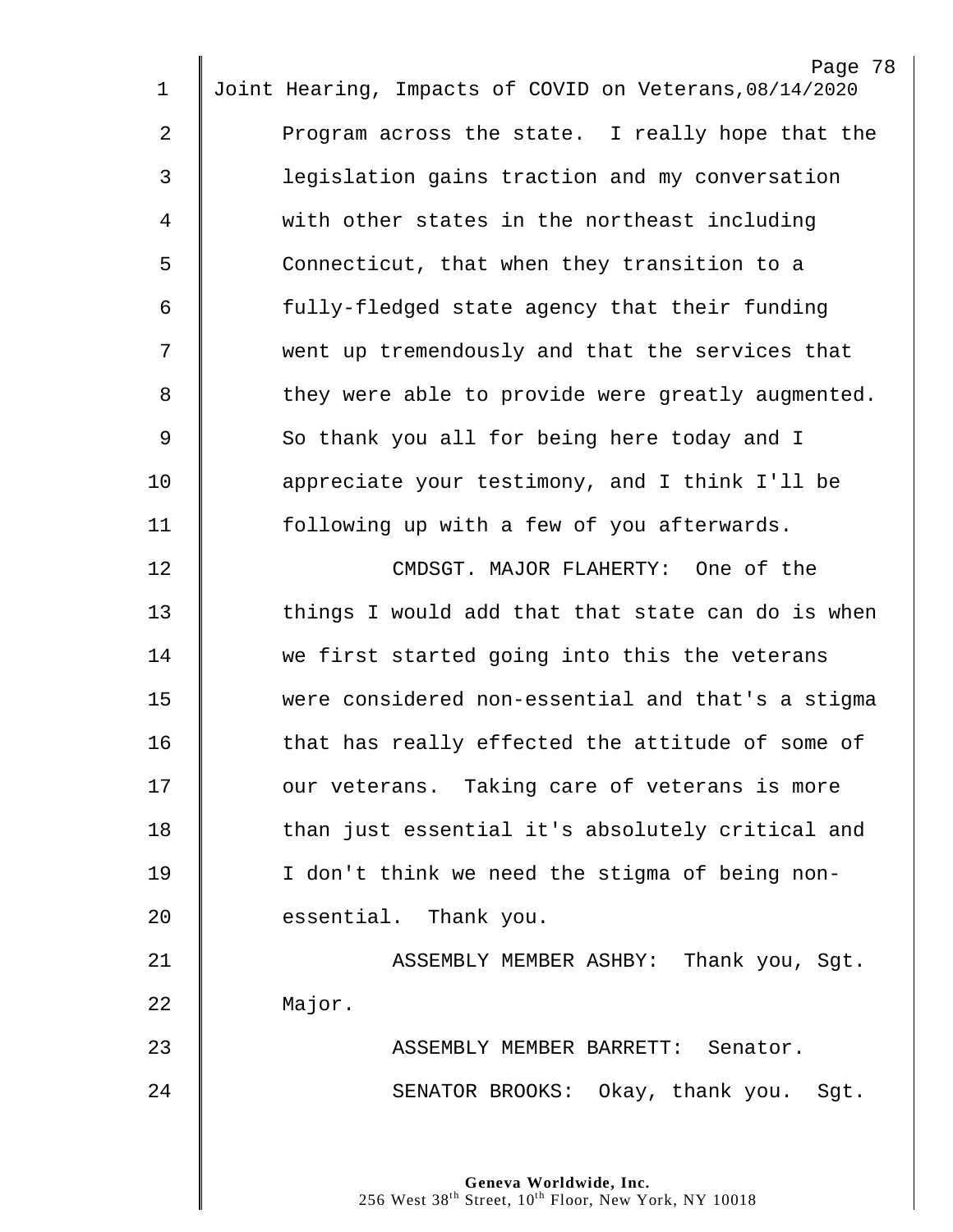|    | Page 79                                                 |
|----|---------------------------------------------------------|
| 1  | Joint Hearing, Impacts of COVID on Veterans, 08/14/2020 |
| 2  | Major, I think all of us share your comment and         |
| 3  | your belief. We think veterans are one of the           |
| 4  | greatest assets that we have and our veterans           |
| 5  | gave us most of the benefits that we enjoy today,       |
| 6  | and we owe all of them more than just a debt of         |
| 7  | gratitude. We owe them the respect that they            |
| 8  | should have and the financial support they need         |
| 9  | and these programs needs to be funded more              |
| 10 | greatly. Pete, I'm assuming you're on because           |
| 11 | you have a question.                                    |
| 12 | SENATOR PETER B. HARCKHAM: Thank you,                   |
| 13 | Mr. Chair. Good afternoon everybody. Thank you          |
| 14 | all for your testimony and for your service,            |
| 15 | especially during this difficult time. Personal         |
| 16 | shout out to Dan and Ron who I know from                |
| 17 | Westchester, thanks for your terrific work. Some        |
| 18 | of this has been touched on already, I'd like to        |
| 19 | take a slightly deeper dive. I'm the chair of           |
| 20 | the Committee on Alcoholism and Substance Abuse,        |
| 21 | co-chair of the Senate Task Force on Opioids.           |
| 22 | Statewide we are seeing a marked increase in            |
| 23 | overdose death and in suicide, often they go            |
| 24 | together, co-occurring disorders and,                   |
|    |                                                         |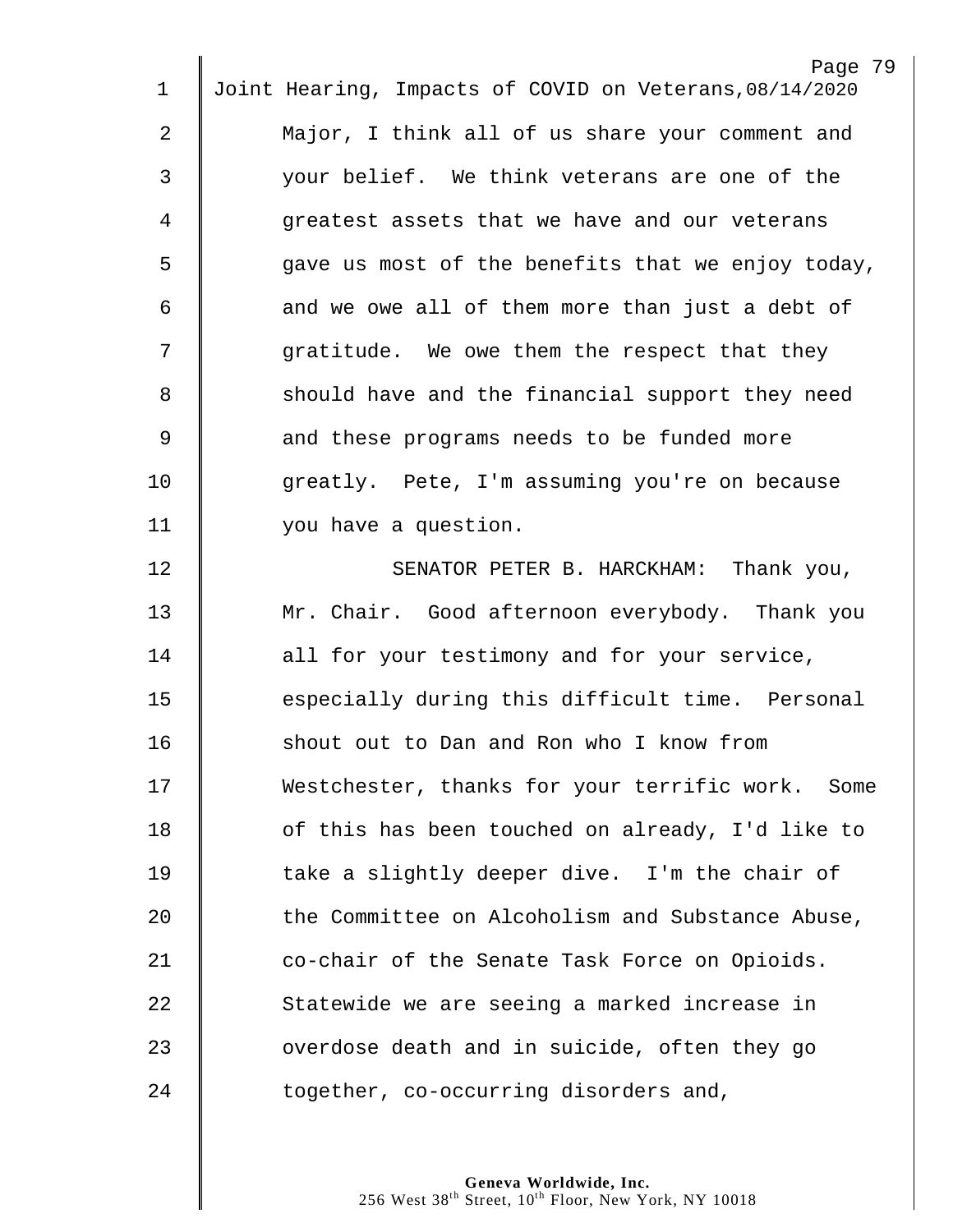| 1           | Page 80<br>Joint Hearing, Impacts of COVID on Veterans, 08/14/2020 |
|-------------|--------------------------------------------------------------------|
| 2           | unfortunately, we know the veteran population is                   |
| 3           | disproportionately impacted by both of these                       |
|             |                                                                    |
| 4           | public health challenges. What are you seeing                      |
| 5           | especially in terms of the delivery of substance                   |
| 6           | use disorder treatment, impacts by Coronavirus.                    |
| 7           | How is this exacerbated and identified weaknesses                  |
| 8           | in the current system and what have you learned                    |
| $\mathsf 9$ | from this moving forward that we can change and                    |
| 10          | strengthen the system?                                             |
| 11          | MR. SKINNER: Can I, can I answer just a                            |
| 12          | portion of that because I can't speak to all of                    |
| 13          | it. I will say that the Bath VA is a substance                     |
| 14          | abuse recovery center that has 165 beds and what                   |
| 15          | has happened because the VA in Canandaigua is                      |
| 16          | undergoing its inpatient population has actually                   |
| 17          | been removed so that they can do construction of                   |
| 18          | new buildings and it may take about three years.                   |
| 19          | They've put those people that are not there for                    |
| 20          | substance abuse, but for mental health and put                     |
| 21          | them at the Bath VA. So it's limited the access                    |
| 22          | in our region for veterans to have inpatient drug                  |
| 23          | rehab. I can tell you in our area we are seeing                    |
| 24          | a spike in overdose deaths. I don't think you're                   |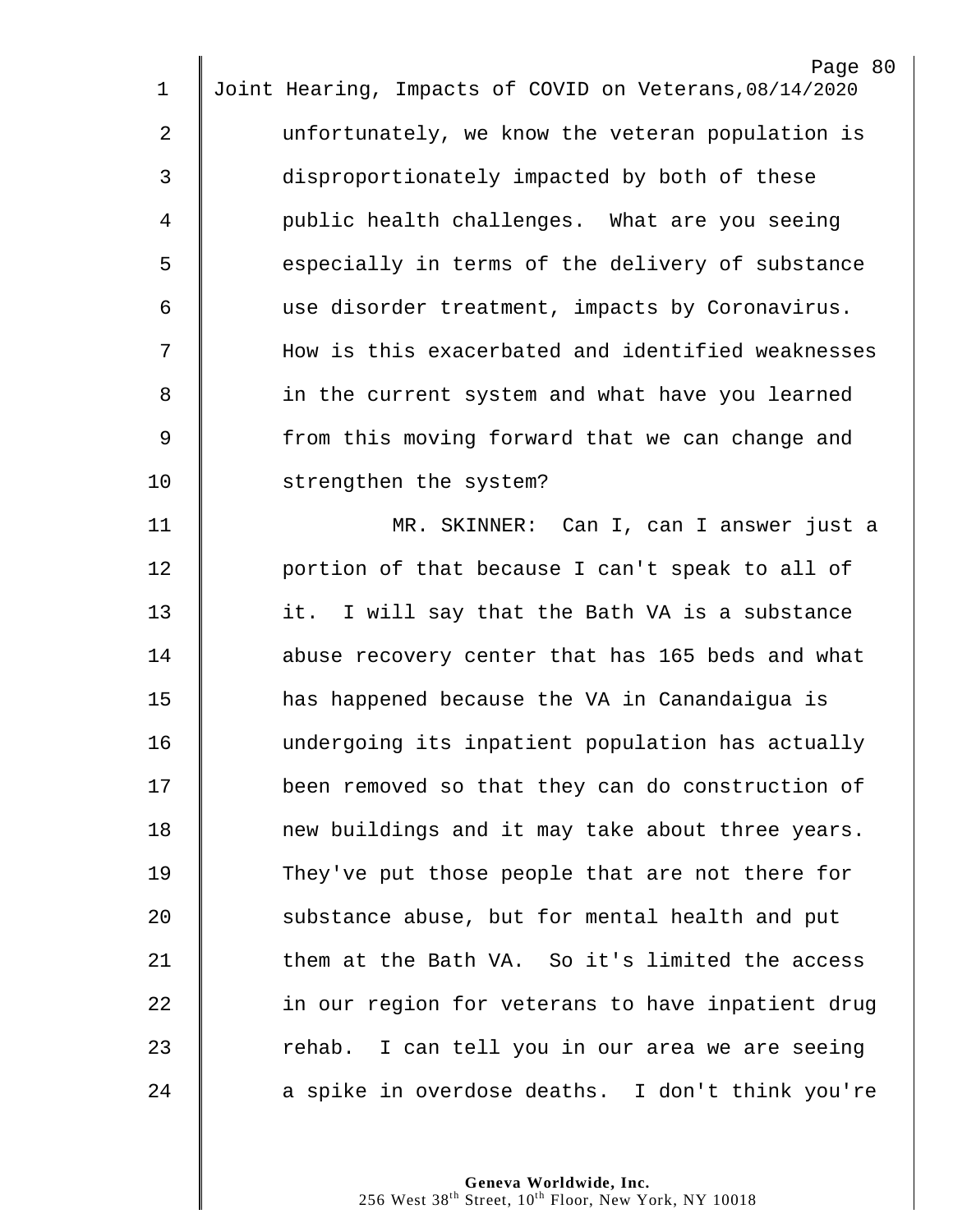| 1           | Page 81<br>Joint Hearing, Impacts of COVID on Veterans, 08/14/2020 |
|-------------|--------------------------------------------------------------------|
|             |                                                                    |
| 2           | a stranger to this statement, but when a death                     |
| 3           | certificate says on there overdose, we don't know                  |
| 4           | if it's a suicide. An unattended death is not                      |
| 5           | typically without a note or obvious modality, you                  |
| 6           | know, called a suicide.                                            |
| 7           | So we kind of lump both of those in, in                            |
| 8           | some of our data to say these are co-occurring                     |
| $\mathsf 9$ | issues with mental health. One is either, you                      |
| 10          | know, self-medicating for the PTSD or whatever                     |
| 11          | mental health situation we have. So yes, we have                   |
| 12          | seen an uptake in deaths related to it and I know                  |
| 13          | the VA is struggling to meet the need because                      |
| 14          | they've had to take their one inpatient                            |
| 15          | population into the other VA facility at Bath.                     |
| 16          | SENATOR HARCKHAM: Thank you.                                       |
| 17          | SENATOR BROOKS: Okay.                                              |
| 18          | ASSEMBLY MEMBER BARRETT: I have three                              |
| 19          | more assembly members, I don't see any more                        |
| 20          | senators. So should I just take it from here?                      |
| 21          | SENATOR BROOKS: Yeah, sure                                         |
| 22          | [unintelligible] [01:32:04]                                        |
| 23          | ASSEMBLY MEMBER BARRETT: Okay, thank                               |
| 24          | you. The next question or assembly member, Billy                   |
|             |                                                                    |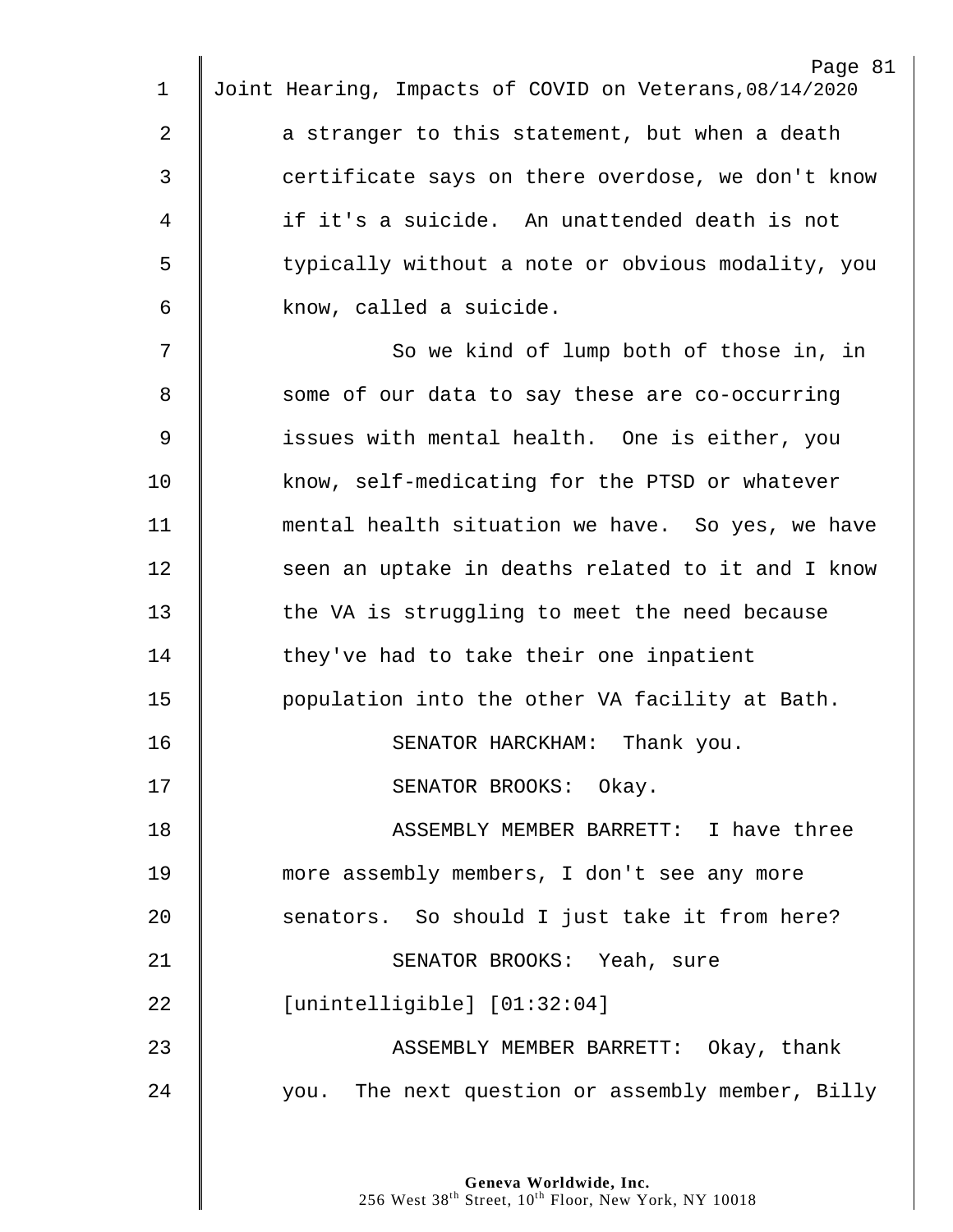|              | Page 82                                                 |
|--------------|---------------------------------------------------------|
| 1            | Joint Hearing, Impacts of COVID on Veterans, 08/14/2020 |
| $\mathbf{2}$ | Jones.                                                  |
| 3            | ASSEMBLY MEMBER BILLY JONES: Hello, hi,                 |
| 4            | sorry, my picture is horrible here, but first of        |
| 5            | all, I want to thank each and every one of you to       |
| 6            | your service or for your service to our country         |
| 7            | and thank you to your service to our veterans. A        |
| 8            | lot of times it's veterans helping veterans and         |
| 9            | thank you so much for that. I just want to touch        |
| 10           | on the nursing home and the veterans home visits.       |
| 11           | I know it's been, it's been said, but many of us        |
| 12           | were on a, in a meeting, hearing the other day          |
| 13           | questioning the Department of Health, Doctor            |
| 14           | Zucker on this. I just think it is appalling            |
| 15           | that we can't figure out a policy so that our           |
| 16           | veterans can see their loved ones in these homes,       |
| 17           | it truly is. We need to do something about this.        |
| 18           | We have visits going on in other densely                |
| 19           | populated facilities, why can't we figure this          |
| 20           | out for our loved ones in these nursing homes and       |
| 21           | to see the veterans. I get calls in my office           |
| 22           | and letters, like many of my colleagues here            |
| 23           | expressing their, their disappointment, they're         |
| 24           | just upset over this. How their loved ones are          |
|              |                                                         |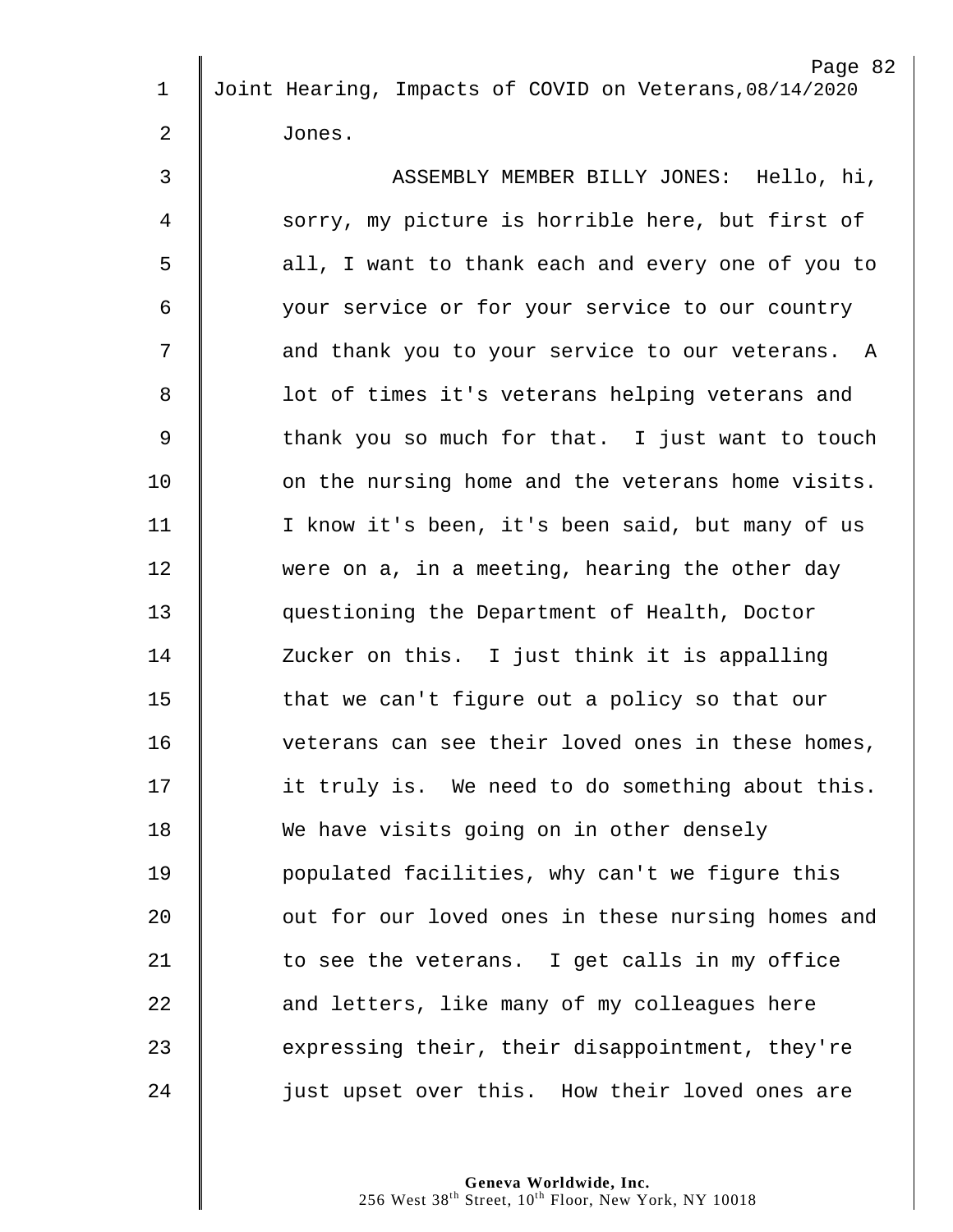| 1              | Page 83<br>Joint Hearing, Impacts of COVID on Veterans, 08/14/2020 |
|----------------|--------------------------------------------------------------------|
|                |                                                                    |
| 2              | deteriorating in these homes and I just wanted to                  |
| 3              | make that a point.                                                 |
| 4              | We need to figure this out, we need to                             |
| 5              | hold DOH accountable to figure something out                       |
| 6              | here. We're doing it on other facilities, we can                   |
| 7              | do it here for loved ones to see their loved ones                  |
| 8              | in these facilities or in these homes I should                     |
| $\overline{9}$ | say. I do have a question and it's kind of                         |
| 10             | piggybacking on Senator Harckham's comments about                  |
| 11             | we see the uptick of mental health issues in our                   |
| 12             | veterans during this time of COVID. Obviously,                     |
| 13             | substance use has gone up. Can you tell us what                    |
| 14             | obstacles are out there that we can eliminate,                     |
| 15             | bureaucratic, I know money is always, always                       |
| 16             | needed for these issues, but what obstacles can                    |
| 17             | we cut back or get rid of bureaucratically to                      |
| 18             | help get these services out the door, mental                       |
| 19             | health and substance use services?                                 |
| 20             | MR. TOCCI: Frankly, just very, very                                |
| 21             | quickly. Access to the facilities where the                        |
| 22             | services are provided and earlier on you heard                     |
| 23             | Dan Griffin talk about protective gear and so and                  |
| 24             | so forth, I think if they provided the necessary                   |
|                |                                                                    |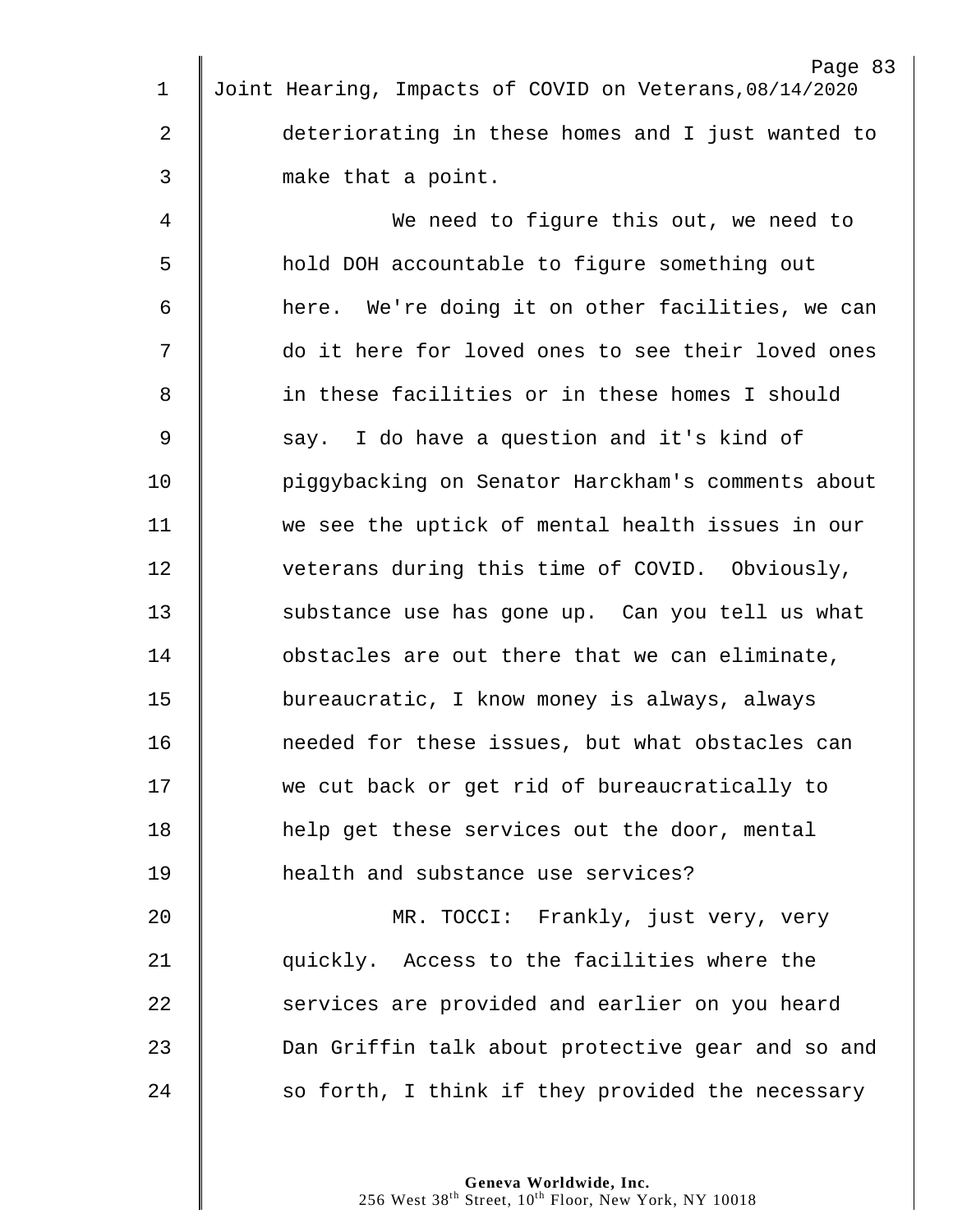|                | Page 84                                                 |
|----------------|---------------------------------------------------------|
| 1              | Joint Hearing, Impacts of COVID on Veterans, 08/14/2020 |
| $\mathbf{2}$   | protection there should not be a cancellation of        |
| 3              | personal visits especially for those experiencing       |
| 4              | depression, potentially suicidal and so on.             |
| 5              | Because they shut down, you know, all personal          |
| 6              | visits and so on, these people can't get to their       |
| 7              | providers, and telecommunications doesn't always        |
| 8              | work. So that would be something that we could          |
| $\overline{9}$ | focus in on I think it would help.                      |
| 10             | MR. SKINNER: A quick thing, just as far                 |
| 11             | as the, all the different committees I'm on from        |
| 12             | SAMSHA, Governor's Challenge to a new committee         |
| 13             | that just stood up with the Center of Excellence        |
| 14             | that studies suicide nationwide for the VA.             |
| 15             | We're doing a Finger Lake study of modality and         |
| 16             | death certificates and accuracy to that for our         |
| 17             | catch man area of like 11 counties. There is so         |
| 18             | many disjointed efforts, so many siloed efforts         |
| 19             | throughout New York State, there's so many              |
| 20             | experts that want to work together, but are             |
| 21             | unaware of the other effort. So there is no             |
| 22             | suicide prevention coordinator at the State             |
| 23             | Division of Veterans Services, but there needs to       |
| 24             |                                                         |
|                | be coordinated efforts, shared information,             |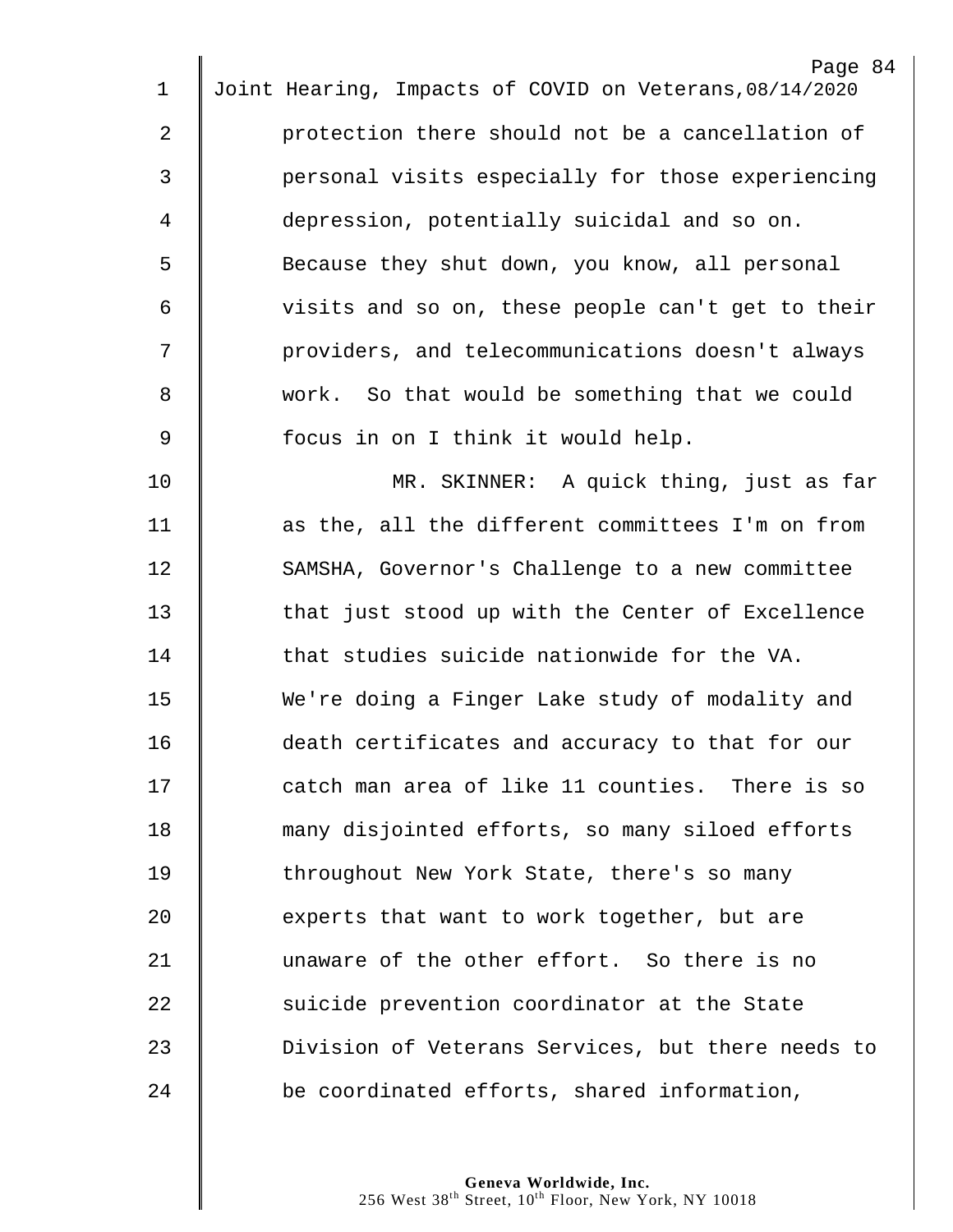|             | Page 85                                                 |
|-------------|---------------------------------------------------------|
| $\mathbf 1$ | Joint Hearing, Impacts of COVID on Veterans, 08/14/2020 |
| 2           | shared work load because all of these disjointed        |
| 3           | efforts throughout the entire state is not              |
| 4           | helping us out, but there are all state funded          |
| 5           | and state programs and state efforts through            |
| 6           | Office of Mental Health and many of these other         |
| 7           | organizations that don't tend to communicate            |
| 8           | well, but they are state agencies. So there may         |
| 9           | be an opportunity there to stand in a position to       |
| 10          | help bring them all together so we're not               |
| 11          | spinning our wheels.                                    |
| 12          | ASSEMBLY MEMBER BARRETT: Thank you,                     |
| 13          | thank you, Jason and thank you Billy. I have to         |
| 14          | just echo because I always have said that if            |
| 15          | you're a veteran who's a Vietnam veteran so             |
| 16          | you're over 65 and you're struggling with               |
| 17          | substance abuse and mental health issues and            |
| 18          | other health issues, there are five different           |
| 19          | state agencies that you have to find your way           |
| 20          | through and that's a challenge for anybody and if       |
| 21          | you're struggling with these issues it even more        |
| 22          | so. So, unfortunately, a lot of that has to do          |
| 23          | with where the federal funding comes from, but          |
| 24          | the silos are just an enormous obstacle for             |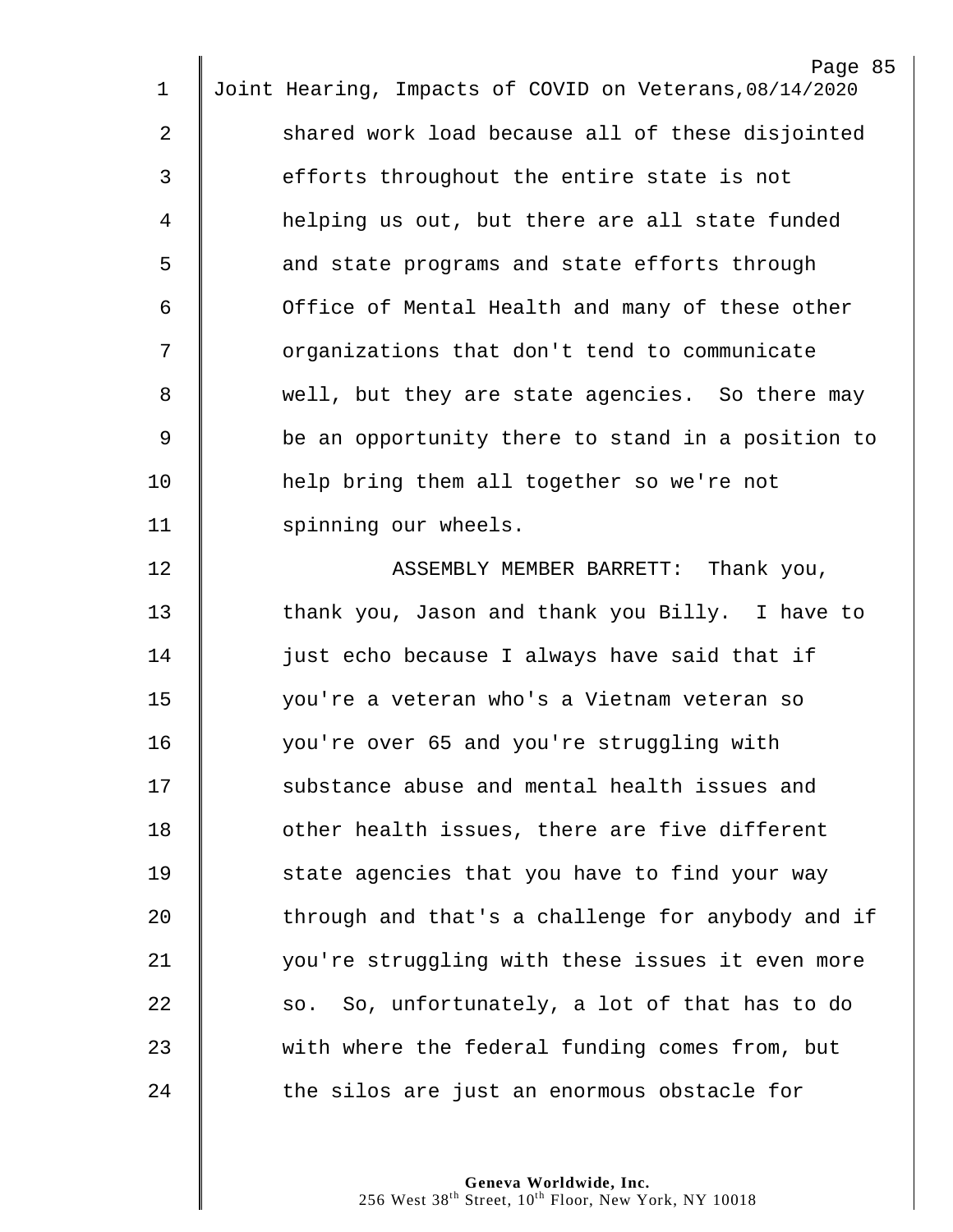|             | Page 86                                                 |
|-------------|---------------------------------------------------------|
| $\mathbf 1$ | Joint Hearing, Impacts of COVID on Veterans, 08/14/2020 |
| 2           | functioning at any level, but certainly agree           |
| 3           | with you on that. Our next question will come           |
| 4           | from Marianne Buttenschon.                              |
| 5           | ASSEMBLY MEMBER MARIANNE BUTTENSCHON:                   |
| 6           | Hello, thank you very much to our hosts as well         |
| 7           | as the panelists. I sincerely appreciate your           |
| 8           | efforts and to all of our veterans, thank you for       |
| $\mathsf 9$ | your service. I just need clarification and I           |
| 10          | believe it was Mr. Skinner that was talking about       |
| 11          | the eviction moratorium in regards to the               |
| 12          | negative effects that it has on our veterans.           |
| 13          | Could you just provide a little insight on that?        |
| 14          | MR. SKINNER: Yes, to elaborate I, you                   |
| 15          | know, time is difficult and I can be very               |
| 16          | [unintelligible] [01:37:41]. So straight to the         |
| 17          | point, the SSVF grant or Soldiers and Sailors           |
| 18          | Veterans Families grant is administered by many         |
| 19          | different not-for-profit through the state; the         |
| 20          | largest one I believe is Soldier On. It is              |
| 21          | federal funds that are there to help make the           |
| 22          | first payment of someone's rent getting a new           |
| 23          | place or to pay for someone who is in arrears to        |
| 24          | keep them from being homeless. And,                     |
|             |                                                         |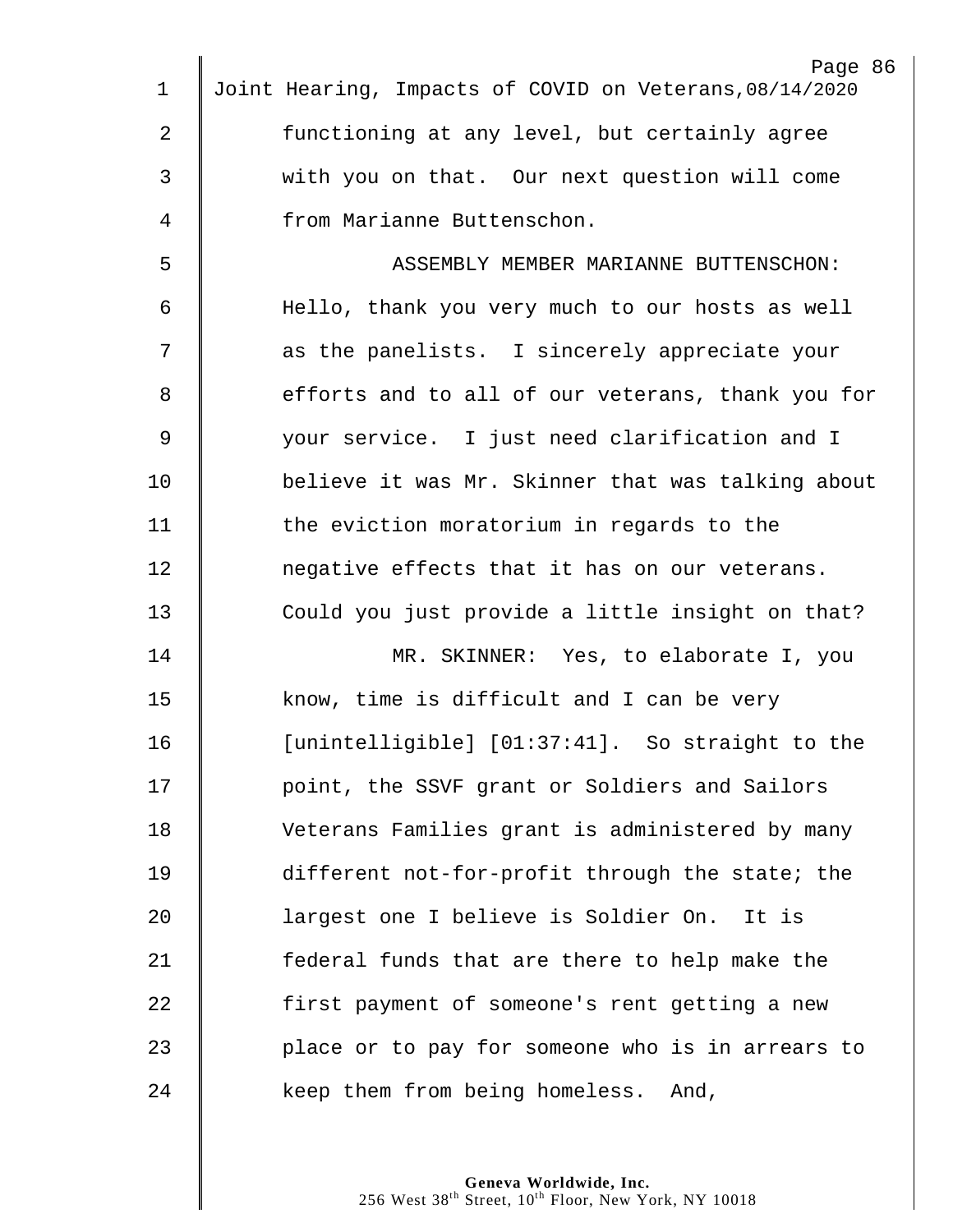|    | Page 87                                                 |
|----|---------------------------------------------------------|
| 1  | Joint Hearing, Impacts of COVID on Veterans, 08/14/2020 |
| 2  | unfortunately, the one thing that most of these         |
| 3  | providers hinge on is you're not homeless or at         |
| 4  | risk of homeless until you have an actual               |
| 5  | eviction notice. And so without that they're            |
| 6  | disqualified from the, from being a grantee, and        |
| 7  | again, the longer we go the bigger this wave of         |
| 8  | requests for any SSVF grantor is going to deal          |
| 9  | with this onslaught and so will we. So we're            |
| 10 | just waiting for that to come and I know there's        |
| 11 | several vets that have reached out, but, you            |
| 12 | know, they're going through the Department of           |
| 13 | Social Services for SNAP benefits and other             |
| 14 | financial situations, they're trying to get their       |
| 15 | unemployment, things of that nature, but again          |
| 16 | without the eviction notice they're disqualified        |
| 17 | from being a grantee.                                   |
| 18 | MR. RONAYNE: We also find among the                     |
| 19 | SSVF providers that there is disparate                  |
| 20 | application of the rule across different                |
| 21 | providers of SSVF. We have several here in              |
| 22 | downstate where if we have a veteran who has been       |
| 23 | denied supports from one SSVF program they              |
| 24 | literally go to a different SSVF provider and           |
|    |                                                         |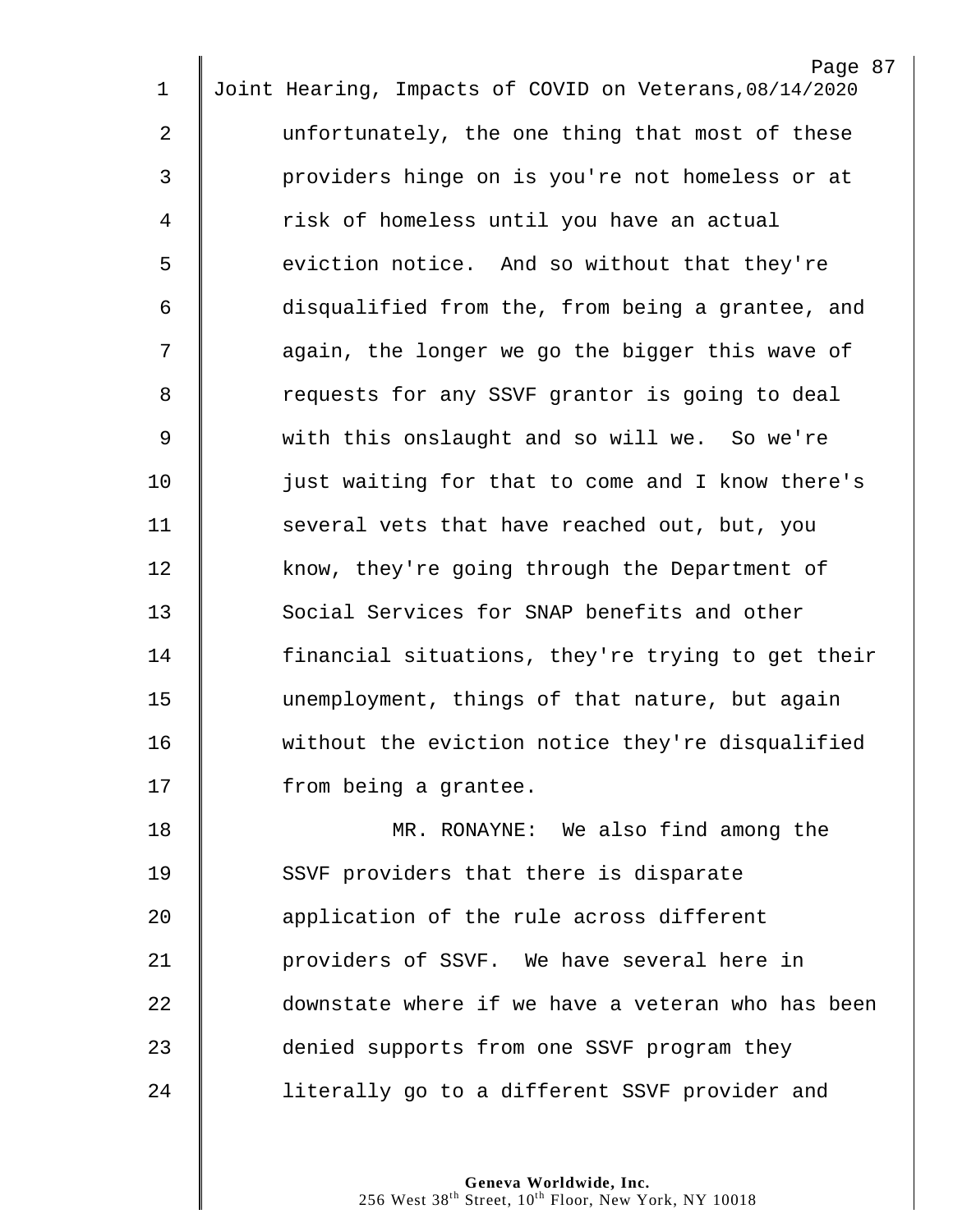|             | Page 88                                                 |
|-------------|---------------------------------------------------------|
| 1           | Joint Hearing, Impacts of COVID on Veterans, 08/14/2020 |
| 2           | receive a different result, a different outcome.        |
| 3           | That doesn't make any; it doesn't make any sense        |
| 4           | at all to me.                                           |
| 5           | MR. SKINNER: At Veterans Outreach                       |
| 6           | Center in Monroe County when they had SSVF grant        |
| 7           | we were extremely successful with them and now          |
| 8           | that it's changed hands I think five veterans           |
| $\mathsf 9$ | have slipped through the cracks.                        |
| 10          | ASSEMBLY MEMBER BUTTENSCHON:<br>Okay,                   |
| 11          | thank you very much and just one more quick             |
| 12          | question in regards to the executive order and          |
| 13          | the nonpayment from your, for vendors. How is           |
| 14          | that impacting you?                                     |
| 15          | MR. SKINNER: I can tell you that I'm                    |
| 16          | receiving calls from extremely anxious veterans         |
| 17          | that may reach the point of suicidal ideation           |
| 18          | that may require, you know, public health               |
| 19          | intervention and police intervention because            |
| 20          | we're just waiting for that order to lift and all       |
| 21          | of these landlords saying here you go, you got 30       |
| 22          | days to pay up or get out. And that's anxious           |
| 23          | for me knowing that these veterans at some point        |
| 24          | will be at that point of okay, I cannot pay this        |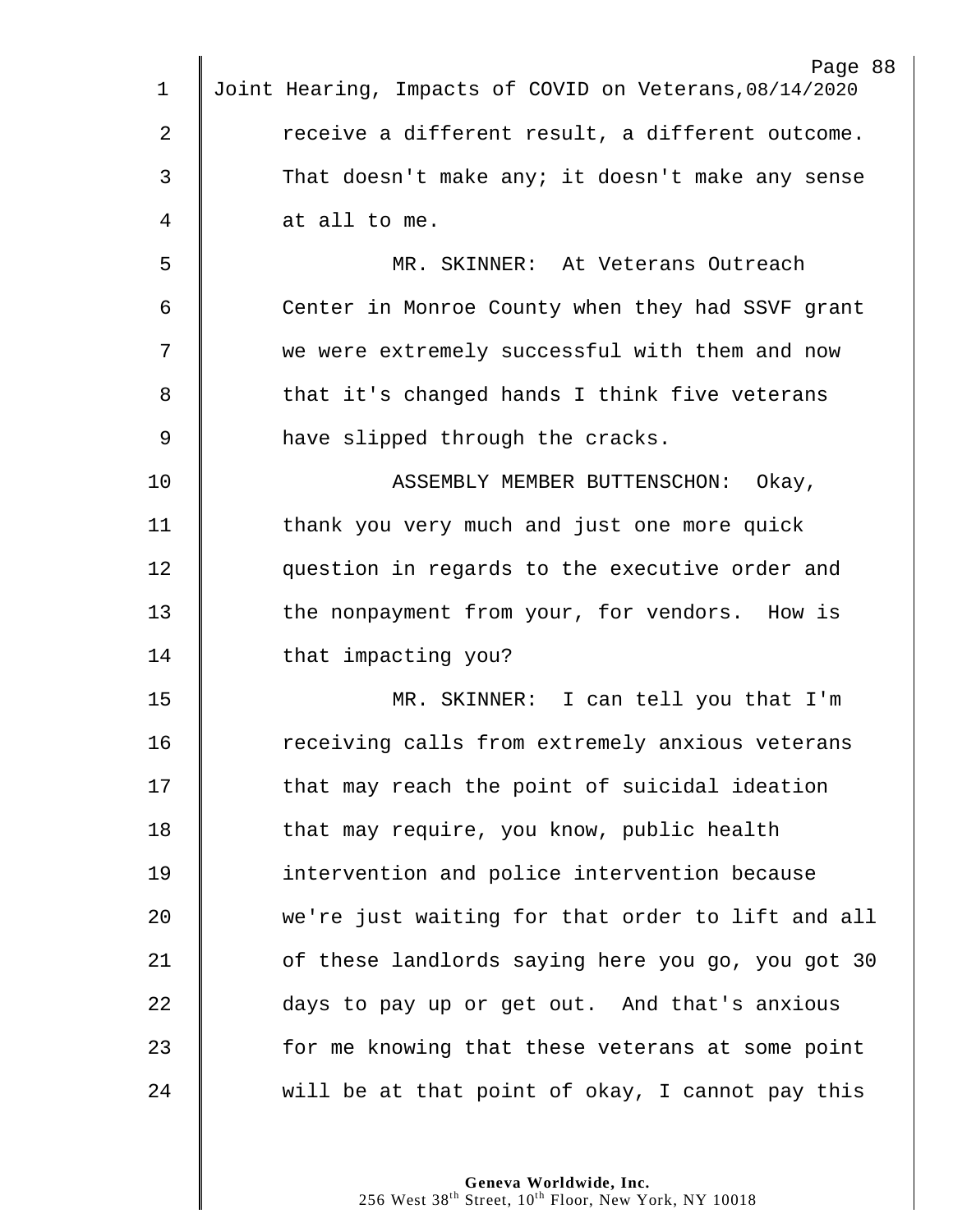|                | Page 89                                                 |
|----------------|---------------------------------------------------------|
| 1              | Joint Hearing, Impacts of COVID on Veterans, 08/14/2020 |
| $\overline{2}$ | back, and then dealing with the grant process in        |
| 3              | that 30 day period is not going to be ideal             |
| 4              | because again, you're going to flood the grantor        |
| 5              | with applications and so Soldier On specifically,       |
| 6              | covers several states with very few staff. So I         |
| 7              | got a feeling there will be more crisis and             |
| 8              | they'll be because of financial means.                  |
| $\mathcal{G}$  | ASSEMBLY MEMBER BUTTENSCHON: Thank you,                 |
| 10             | Chairs.                                                 |
| 11             | ASSEMBLY MEMBER BARRETT:<br>Thank you,                  |
| 12             | thank you and our final questioner will be              |
| 13             | Michael Cusick.                                         |
| 14             | ASSEMBLY MEMBER MICHAEL CUSICK: Hi, hi                  |
| 15             | everyone, good to see, good to see my colleagues.       |
| 16             | I want to thank my colleagues for taking part in        |
| 17             | having this important hearing. I want to thank          |
| 18             | the Chairs both of the assembly and the senate          |
| 19             | for having this. Also, to the panelists, thank          |
| 20             | you for your service to our veterans. It is very        |
| 21             | much appreciated by all of us in the legislature        |
| 22             | and we know the hard work we do and I just want         |
| 23             | to say a quick hello to my good friend and former       |
| 24             | colleague, Ron Tocci; it's good to see you, Toch,       |
|                |                                                         |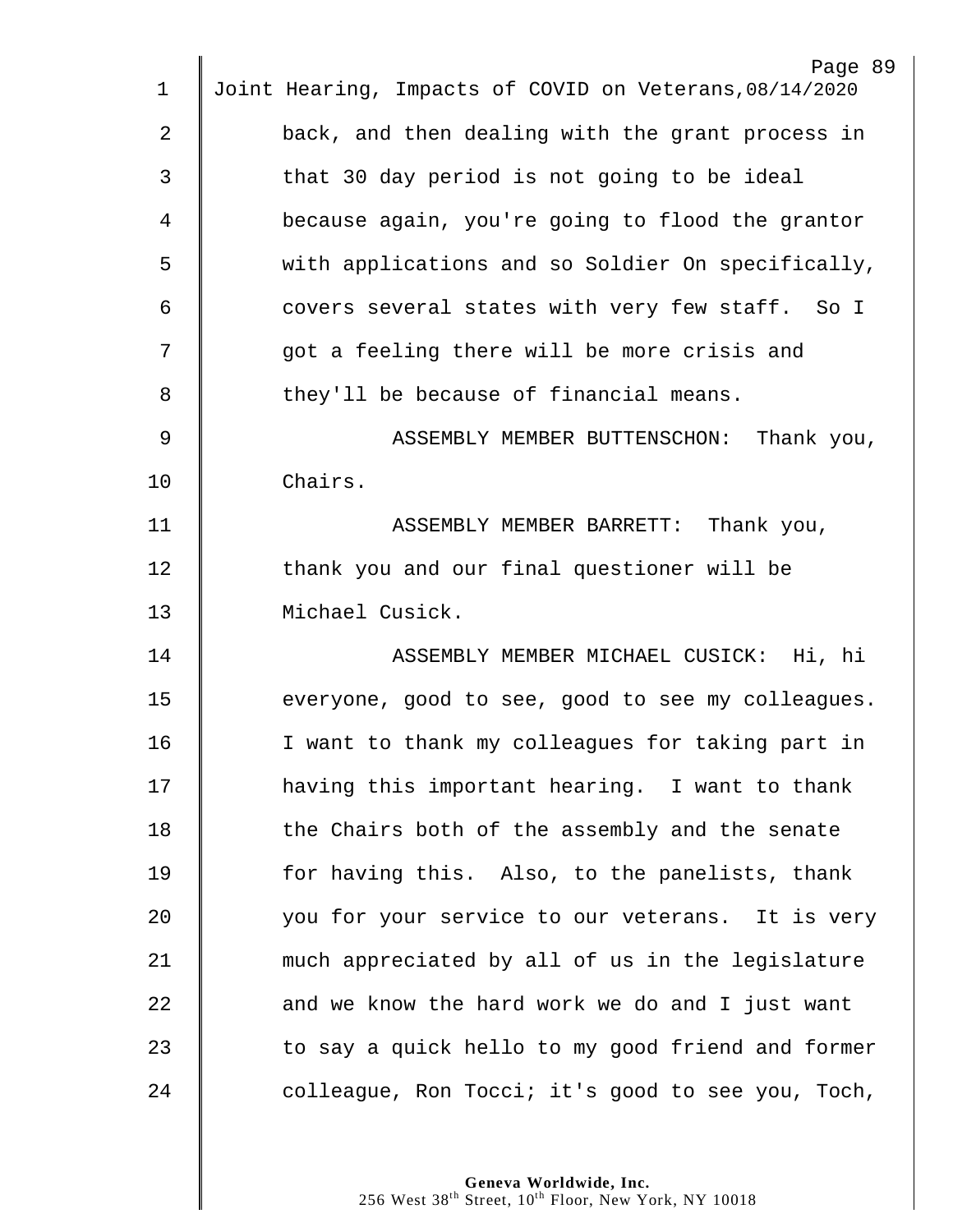|             | Page 90                                                 |
|-------------|---------------------------------------------------------|
| $\mathbf 1$ | Joint Hearing, Impacts of COVID on Veterans, 08/14/2020 |
| 2           | and I hope everybody's doing well. I just have a        |
| 3           | general question for the panelists. You know,           |
| 4           | again, thank you for your information and your          |
| 5           | input on the veteran's nursing homes and the            |
| 6           | visits. Many of us have been on these Zoom              |
| 7           | meetings on nursing homes and the visitations and       |
| 8           | we now can pinpoint areas that we can focus on as       |
| $\mathsf 9$ | legislatures.                                           |
| 10          | But a question I have for the panelists                 |
| 11          | is this might be the new normal for us for a            |
| 12          | while with COVID, with the technology that we now       |
| 13          | use with Zoom and other ways to get in contact          |
| 14          | with people, I would believe that you are now,          |
| 15          | you know, I think Mr. Skinner talked about how          |
| 16          | one of the biggest requirements of your job is          |
| 17          | reaching out and getting out there and contacting       |
| 18          | with the veterans. Do you think any of the              |
| 19          | things we're doing now, you know, any of this           |
| 20          | technology, maybe it needs to be streamlined,           |
| 21          | maybe are these tools that we as a legislature          |
| 22          | could help you as the advocates in fine tuning          |
| 23          | and maybe reaching more veterans or is there, can       |
| 24          | we fine tune to get veterans more help because,         |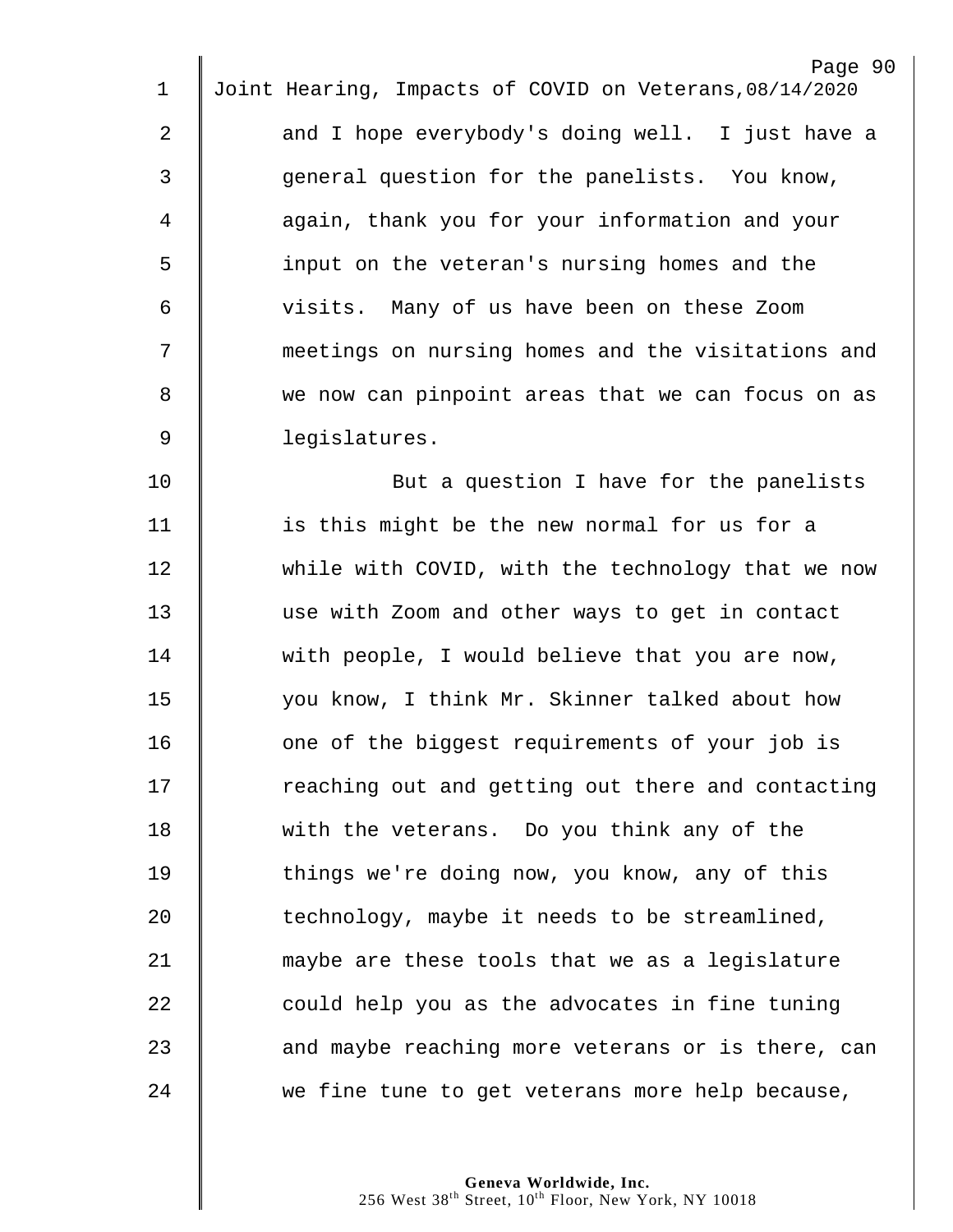|                | Page 91                                                 |
|----------------|---------------------------------------------------------|
| 1              | Joint Hearing, Impacts of COVID on Veterans, 08/14/2020 |
| $\overline{2}$ | you know, again, this might be our new normal and       |
| 3              | this might be the opportunity for us to work with       |
| 4              | the tools we have to make your jobs maybe a             |
| 5              | little bit easier?                                      |
| 6              | MR. SKINNER: I would advocate for rural                 |
| 7              | broadband access as a --                                |
| 8              | ASSEMBLY MEMBER CUSICK: There you go.                   |
| 9              | MR. SKINNER: -- option that if I could                  |
| 10             | get to the point.                                       |
| 11             | ASSEMBLY MEMBER CUSICK: There you go,                   |
| 12             | yep.                                                    |
| 13             | MR. RONAYNE: There is work being done                   |
| 14             | with regard to the legal ability of the New York        |
| 15             | State Division of Veterans Affairs being                |
| 16             | permitted to share discharge documents, DD214s          |
| 17             | with county veteran service agencies. And that          |
| 18             | in a COVID and going in hopefully to a very soon        |
| 19             | to a post-COVID world that becomes extremely            |
| 20             | important for the following reason. VA, while           |
| 21             | they are an indispensable and irrefutably vital         |
| 22             | partner in all that we do only serves 32% of            |
| 23             | America's veterans. The rest of America's               |
| 24             | veterans have no relationship with VA and in many       |
|                |                                                         |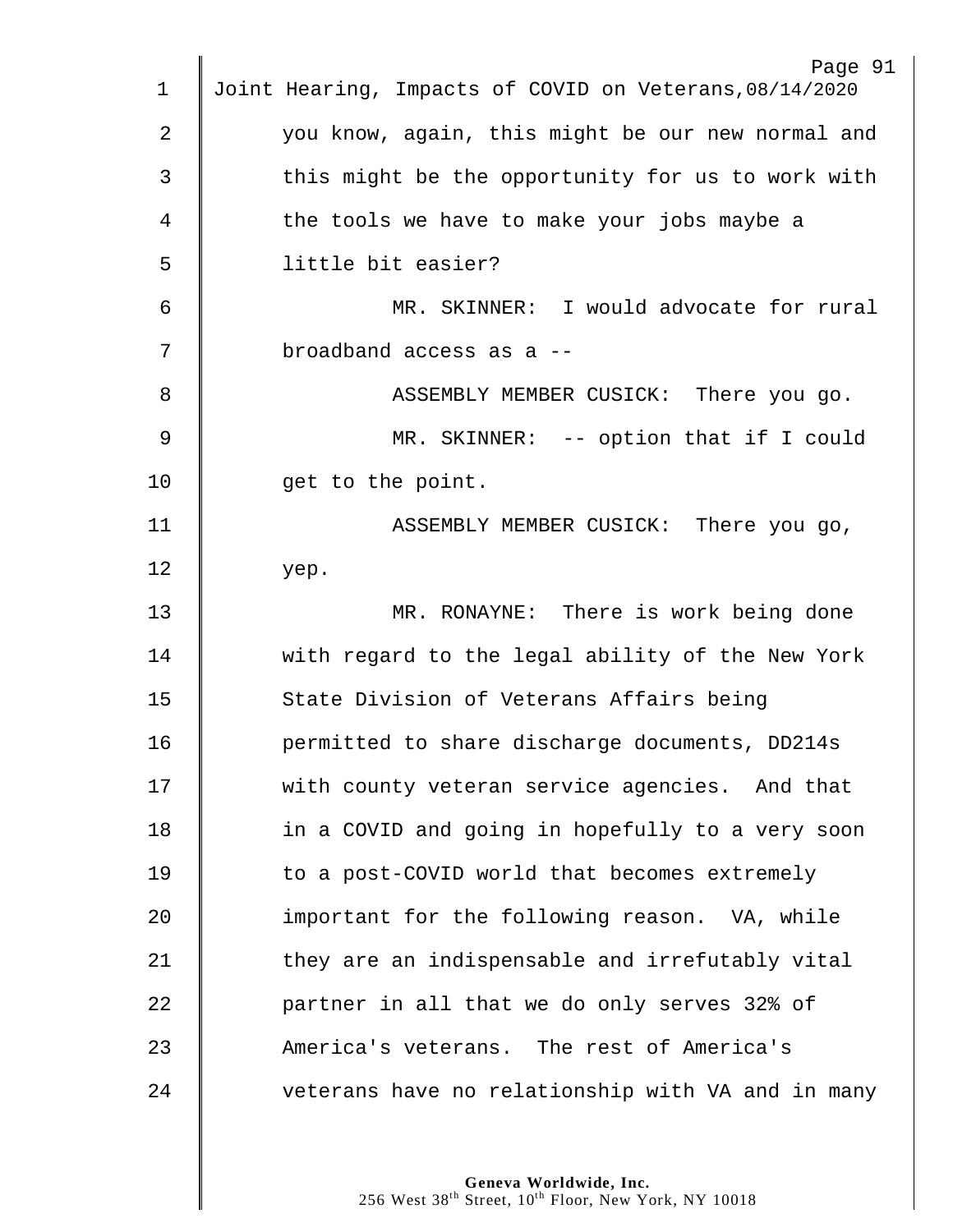|    | Page 92                                                 |
|----|---------------------------------------------------------|
| 1  | Joint Hearing, Impacts of COVID on Veterans, 08/14/2020 |
| 2  | instances that is for good reason. Veterans may         |
| 3  | have no need for those services. Veterans may           |
| 4  | have private healthcare insurance that doesn't          |
| 5  | necessitate them using VA services, but whenever        |
| 6  | we talk to VA about outreach and communications,        |
| 7  | contacting with veterans generally, when you get        |
| 8  | the response that we are outreaching, we are            |
| 9  | making contact with the community, we are out           |
| 10 | there, the folks that they're communicating with        |
| 11 | are the veterans who they're already aware of;          |
| 12 | the veterans who are already in contact with VA         |
| 13 | and who they have contact information with, e-          |
| 14 | mail, telephone, etc.                                   |
| 15 | Those other two-thirds their contact                    |
| 16 | information resides at the various state veterans       |
| 17 | services divisions across the nation. When a            |
| 18 | service member is separated that discharge              |
| 19 | document, that DD214 is transmitted to that             |
| 20 | agency, but those agencies, at least in New York,       |
| 21 | are not permitted to share them at the county           |
| 22 | level and that outrage really should be occurring       |
| 23 | at the county level. Were we to have access to          |
| 24 | that information we could directly, we can              |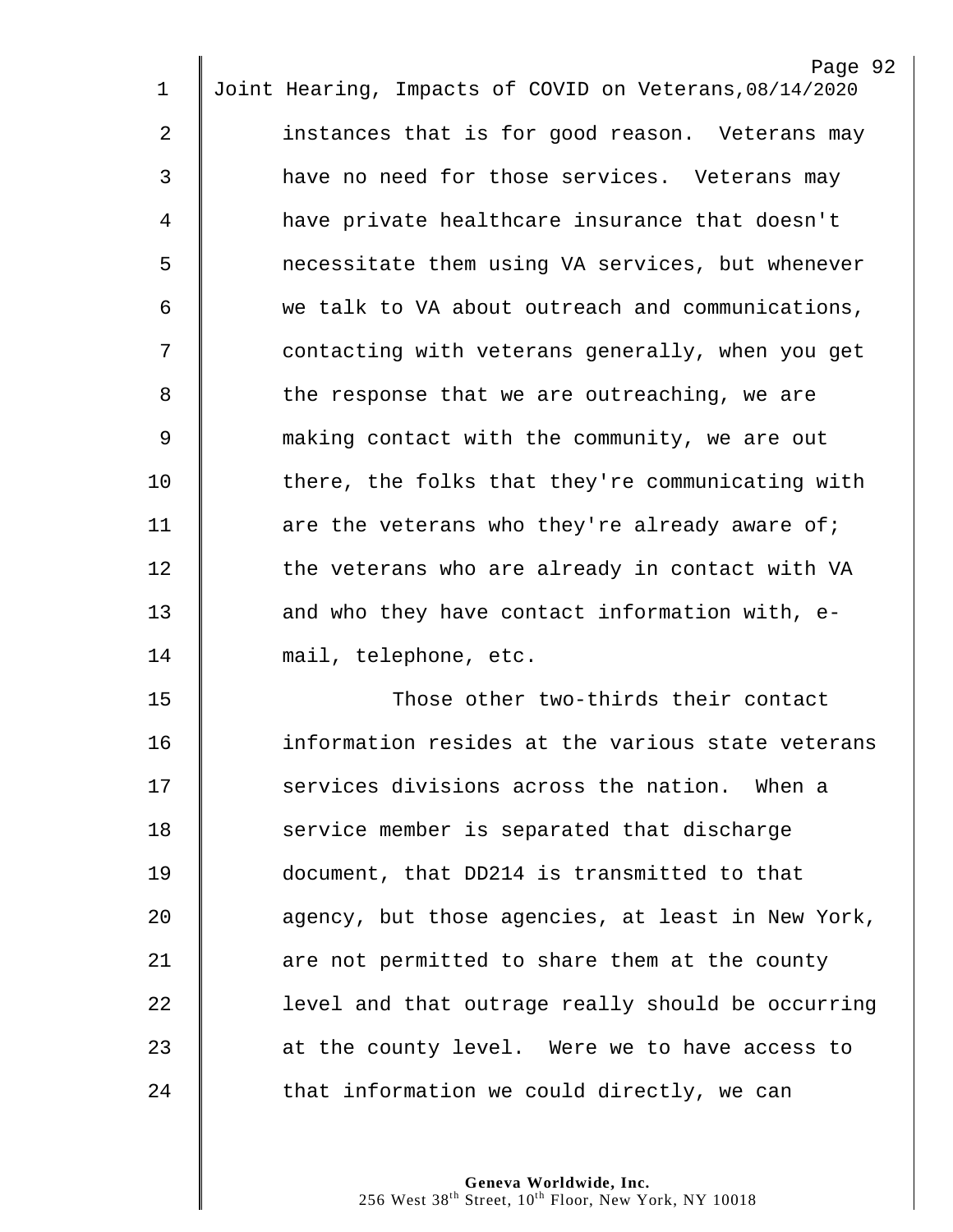|    | Page 93                                                 |
|----|---------------------------------------------------------|
| 1  | Joint Hearing, Impacts of COVID on Veterans, 08/14/2020 |
| 2  | directly outreach to the veterans who have              |
| 3  | returned to our counties who may or may not have        |
| 4  | elected to establish a relationship with VA. So         |
| 5  | the ability for us to access data that provides         |
| 6  | contact and identifying information for veterans        |
| 7  | is vitally important for us to be able to               |
| 8  | complete our mission here.                              |
| 9  | ASSEMBLY MEMBER BARRETT: So let me, let                 |
| 10 | me point that we in the assembly have just passed       |
| 11 | that bill to do exactly that and I hope that our        |
| 12 | colleagues in the senate will pass it. It passed        |
| 13 | through my committee, we passed it a week ago, or       |
| 14 | so ago on the floor of the assembly. So we heard        |
| 15 | that at a prior hearing and we're getting it done       |
| 16 | so.                                                     |
| 17 | MR. RONAYNE: Thank you, ma'am.                          |
| 18 | MR. SKINNER: Can I, I just want to add                  |
| 19 | even though I'm advocating broadband access for         |
| 20 | rural communities, I will have to say that as the       |
| 21 | director of this office I never want to see face        |
| 22 | to face meetings go away with our veterans.             |
| 23 | Often times people don't understand how difficult       |
| 24 | it is to sit down with an 80 plus year old              |
|    |                                                         |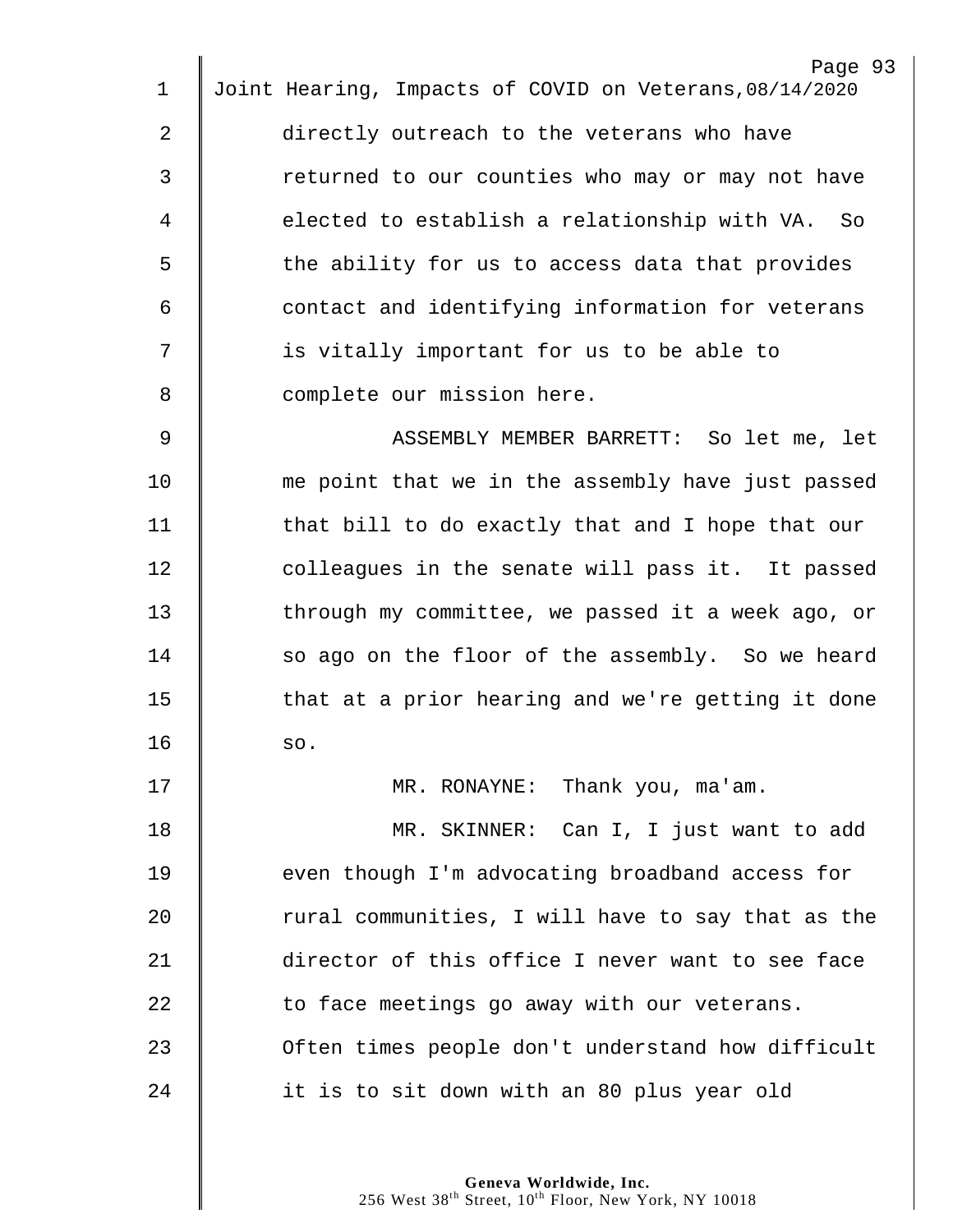|                | Page 94<br>Joint Hearing, Impacts of COVID on Veterans, 08/14/2020 |
|----------------|--------------------------------------------------------------------|
| 1              |                                                                    |
| $\mathbf{2}$   | veteran and their family and discuss what a                        |
| 3              | pension is. Pensions are more difficult than                       |
| 4              | applying for Medicaid. There's a three year look                   |
| 5              | back, there's a lot of asset information,                          |
| 6              | sometimes the application can be a thousand pages                  |
| 7              | or more, and it's laborious, but there's too many                  |
| 8              | nuances that you cannot explain to an elderly                      |
| $\overline{9}$ | individual or someone with, you know, different                    |
| 10             | cognitive abilities and it really does take that                   |
| 11             | personal touch to sit one on one with a veteran                    |
| 12             | to explain a lot that we do.                                       |
| 13             | ASSEMBLY MEMBER BARRETT: Right, thank                              |
| 14             | you, I agree. I think we have run out of time                      |
| 15             | here and we now have another, a late entry, Brian                  |
| 16             | Manktelow, who wants to ask a question, thank                      |
| 17             | you.                                                               |
| 18             | ASSEMBLY MEMBER BRIAN MANKTELOW: Yes,                              |
| 19             | Jason, first of all thank you panelists for being                  |
| 20             | on today and thank you all for your service and                    |
| 21             | your dedication to our veterans. As a veteran                      |
| 22             | and as my son is a veteran as well, its most                       |
| 23             | appreciated. Jason, back to the broadband, I                       |
| 24             | absolutely agree with you that one on one, face                    |
|                |                                                                    |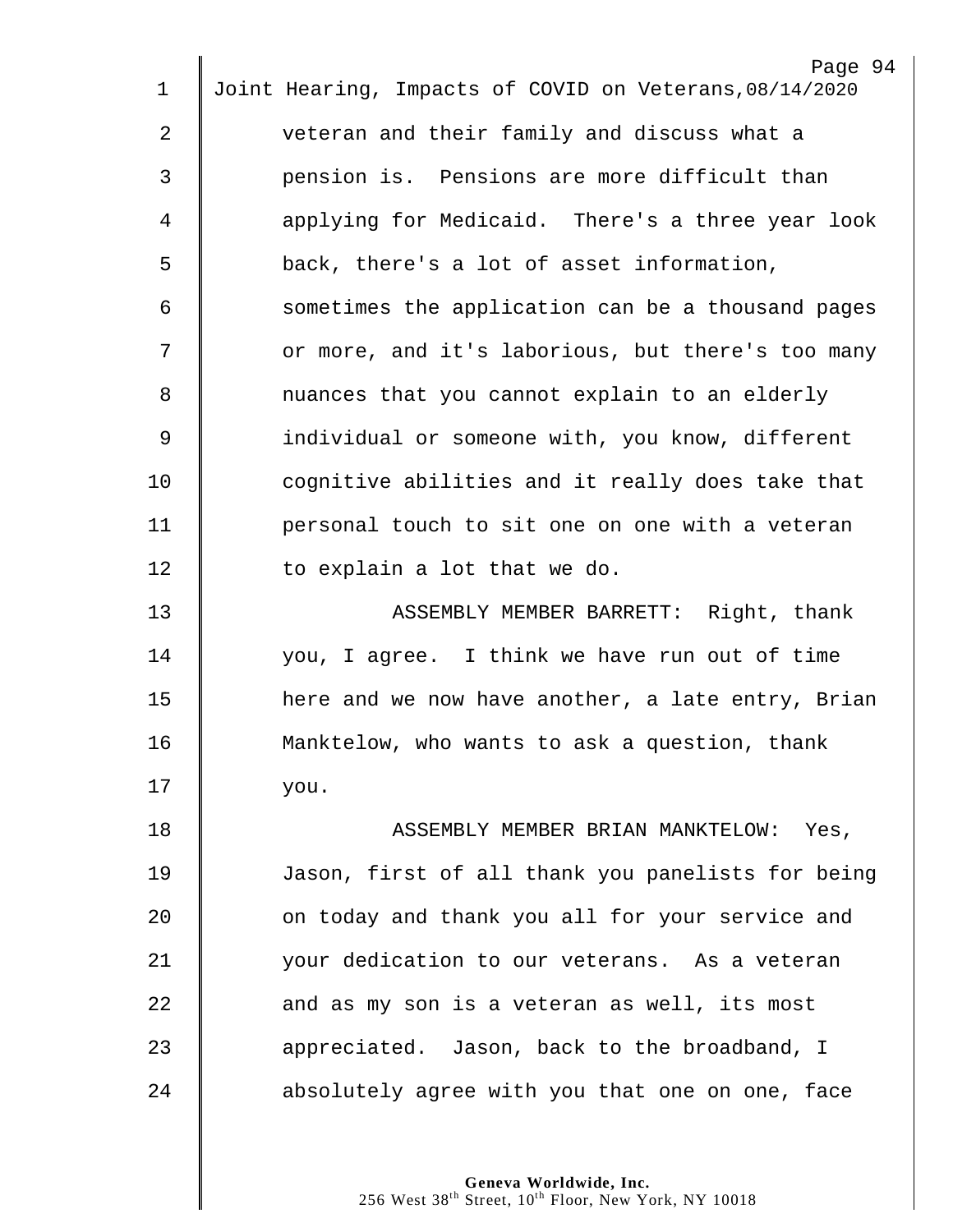|             | Page 95                                                 |
|-------------|---------------------------------------------------------|
| 1           | Joint Hearing, Impacts of COVID on Veterans, 08/14/2020 |
| 2           | to face, that peer groups together is so vital to       |
| 3           | our veterans, but at the same time in a situation       |
| 4           | like this with COVID, and moving forward                |
| 5           | hopefully, we won't see anything like this again,       |
| 6           | but we could.                                           |
| 7           | Broadband is that, should that be a                     |
| 8           | priority as for [unintelligible] [01:47:43], a          |
| $\mathsf 9$ | problem.                                                |
| 10          | ASSEMBLY MEMBER BARRETT: Seems like                     |
| 11          | we're having -- speaking of broadband.                  |
| 12          | MR. SKINNER: I would have to say yes,                   |
| 13          | based on his freezing up, that he needs                 |
| 14          | broadband. So yes, you know, I didn't get the           |
| 15          | last part of it because you did freeze, but I           |
| 16          | think it does eliminate the need for it.                |
| 17          | ASSEMBLY MEMBER MANKTELOW: Can you hear                 |
| 18          | me now, Jason?                                          |
| 19          | MR. SKINNER: Yes.                                       |
| 20          | ASSEMBLY MEMBER MANKTELOW: No, I know                   |
| 21          | that we need to have the one on one, absolutely.        |
| 22          | CMDSGT. MAJOR FLAHERTY: And I would to                  |
| 23          | that as an example, is that I have seven, I have        |
| 24          | seven cases of military sexual trauma. One of           |
|             |                                                         |
|             |                                                         |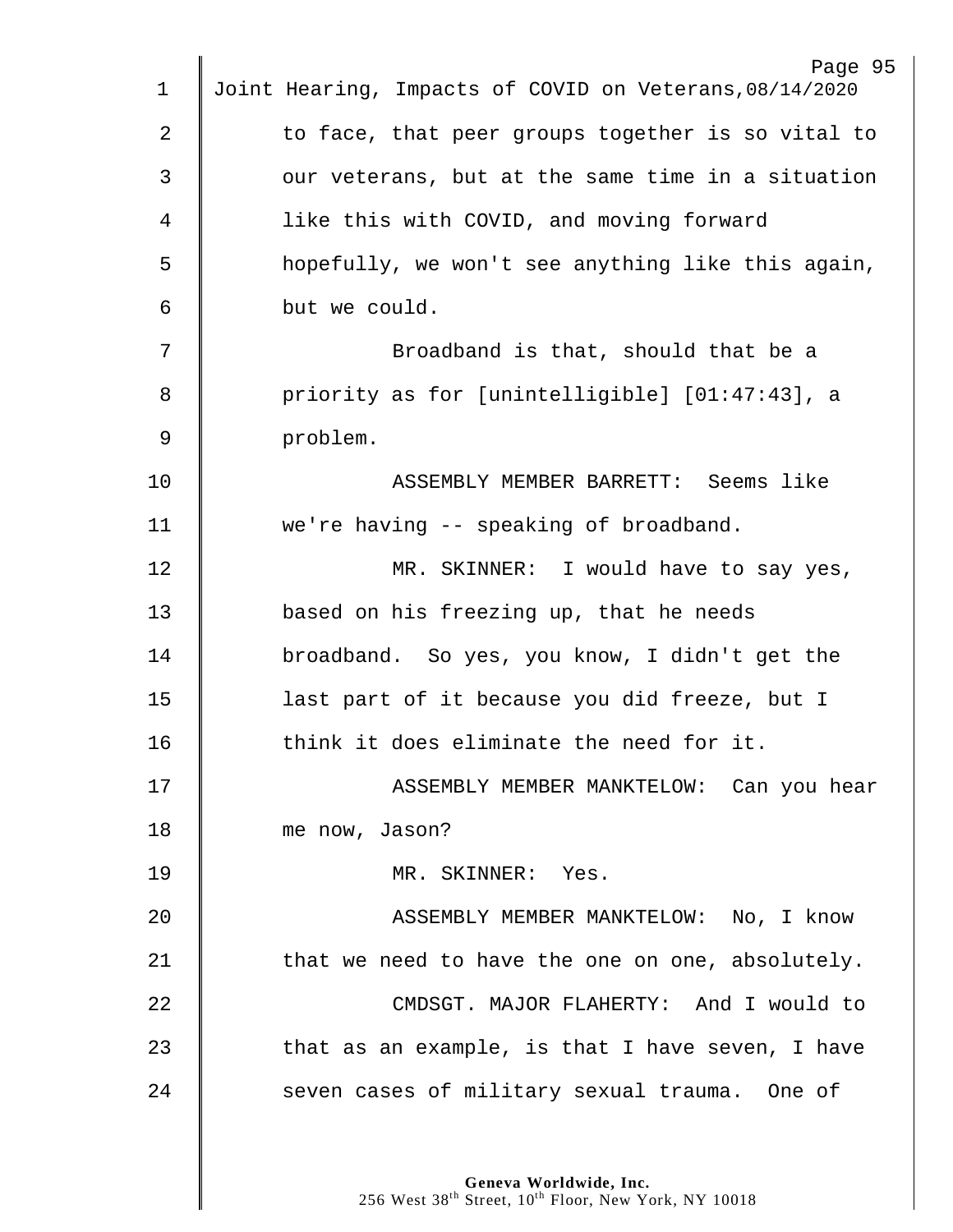|                | Page 96                                                 |
|----------------|---------------------------------------------------------|
| $\mathbf 1$    | Joint Hearing, Impacts of COVID on Veterans, 08/14/2020 |
| 2              | the females that I have she had to come back,           |
| 3              | this was before the COVID, she came back four           |
| 4              | times before she'd even tell me what was her            |
| 5              | problem just to make sure the touchy feeling was        |
| 6              | there and the honesty of being able to open up          |
| 7              | and tell her story. So the one on one would, you        |
| 8              | know, could never be substituted. Thank you.            |
| $\overline{9}$ | MR. SKINNER: Actually, when it comes to                 |
| 10             | military sexual trauma cases, because, you know,        |
| 11             | a lot of people don't realize the statistics are        |
| 12             | 51% reported by female, but 50% also reported by        |
| 13             | males that serve and I myself have done male            |
| 14             | military sexual trauma cases and for anyone to          |
| 15             | divulge that it takes a relationship, it takes a        |
| 16             | bedside manner and for them to open up and              |
| 17             | actually finally go forward and be recognized and       |
| 18             | get the benefits they deserve.                          |
| 19             | ASSEMBLY MEMBER MANKTELOW: Absolutely,                  |
| 20             | I totally agree. I just wanted that question out        |
| 21             | there as we look at broadband for so many               |
| 22             | different areas, I just want to make sure our           |
| 23             | veterans will be covered and we keep them on the        |
| 24             | forefront. So thank you again for your time and         |
|                |                                                         |

Page 96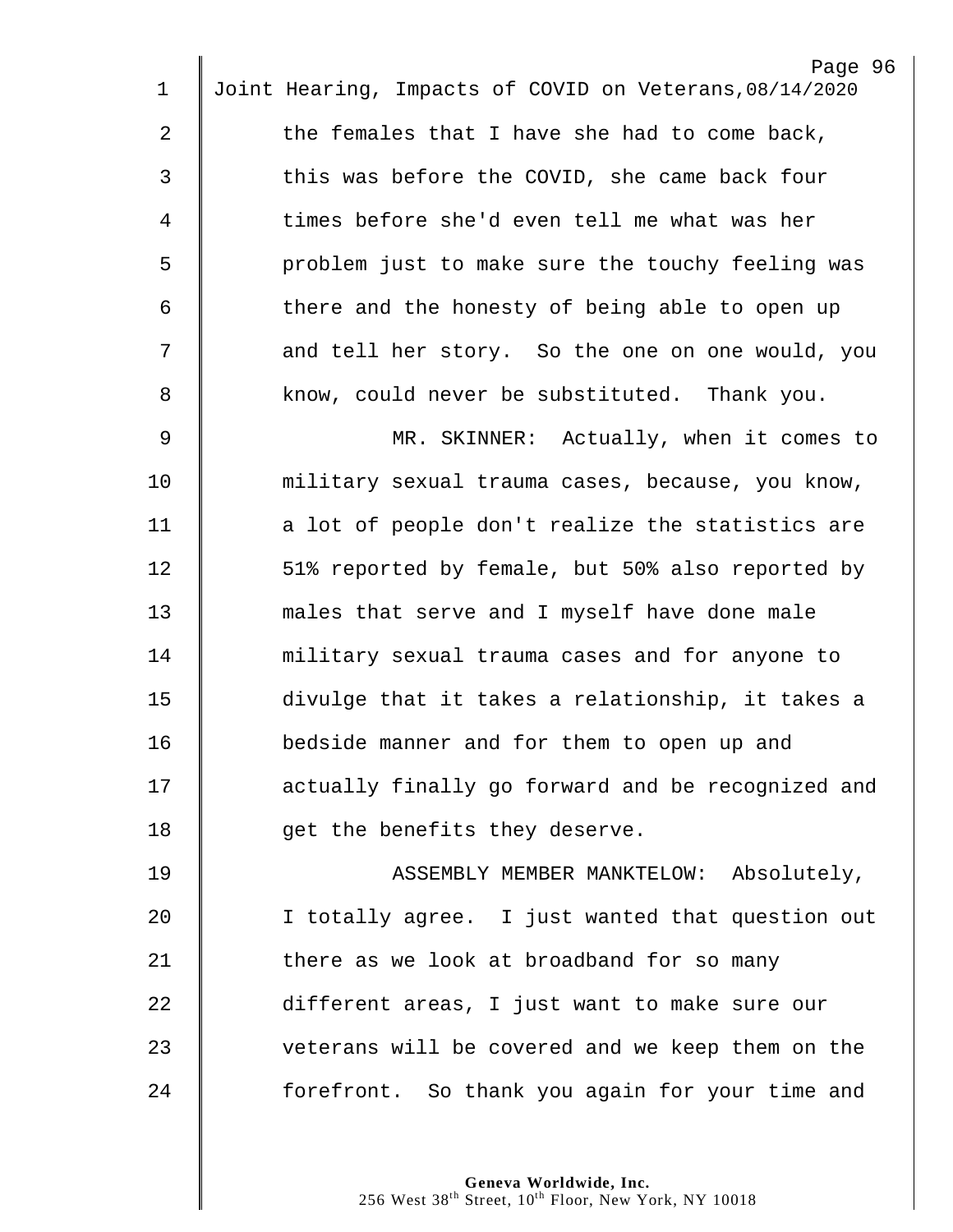| 1           | Page 97<br>Joint Hearing, Impacts of COVID on Veterans, 08/14/2020 |
|-------------|--------------------------------------------------------------------|
|             |                                                                    |
| 2           | again, thank you for your service.                                 |
| 3           | MR. SKINNER: Thank you for all the                                 |
| 4           | great questions.                                                   |
| 5           | ASSEMBLY MEMBER BARRETT: I think that                              |
| 6           | wraps up this panel. Thank you all. This was a                     |
| 7           | great conversation and I thank you all for your                    |
| 8           | service and for the work you're doing and for                      |
| $\mathsf 9$ | giving us the time and the benefit of your                         |
| 10          | insights and senator, you want to say anything?                    |
| 11          | SENATOR BROOKS: I just want to echo the                            |
| 12          | Chair's remarks about, you know, the benefits we                   |
| 13          | have here today, but most importantly what each                    |
| 14          | of you are doing day in and day out for that's                     |
| 15          | the absolute dedication you all have and                           |
| 16          | commitment. We have to do a better job for our                     |
| 17          | vets collectively. Certainly, we recognize with                    |
| 18          | the COVID situation there are very unique                          |
| 19          | challenges and I think I share with remarks of                     |
| 20          | many of you that hopefully we don't see an                         |
| 21          | escalation of this in the coming months. We have                   |
| 22          | to find better ways to fund these programs.<br>We                  |
| 23          | have an absolute necessity to recognize the needs                  |
| 24          | of these people who and you who have given so                      |
|             |                                                                    |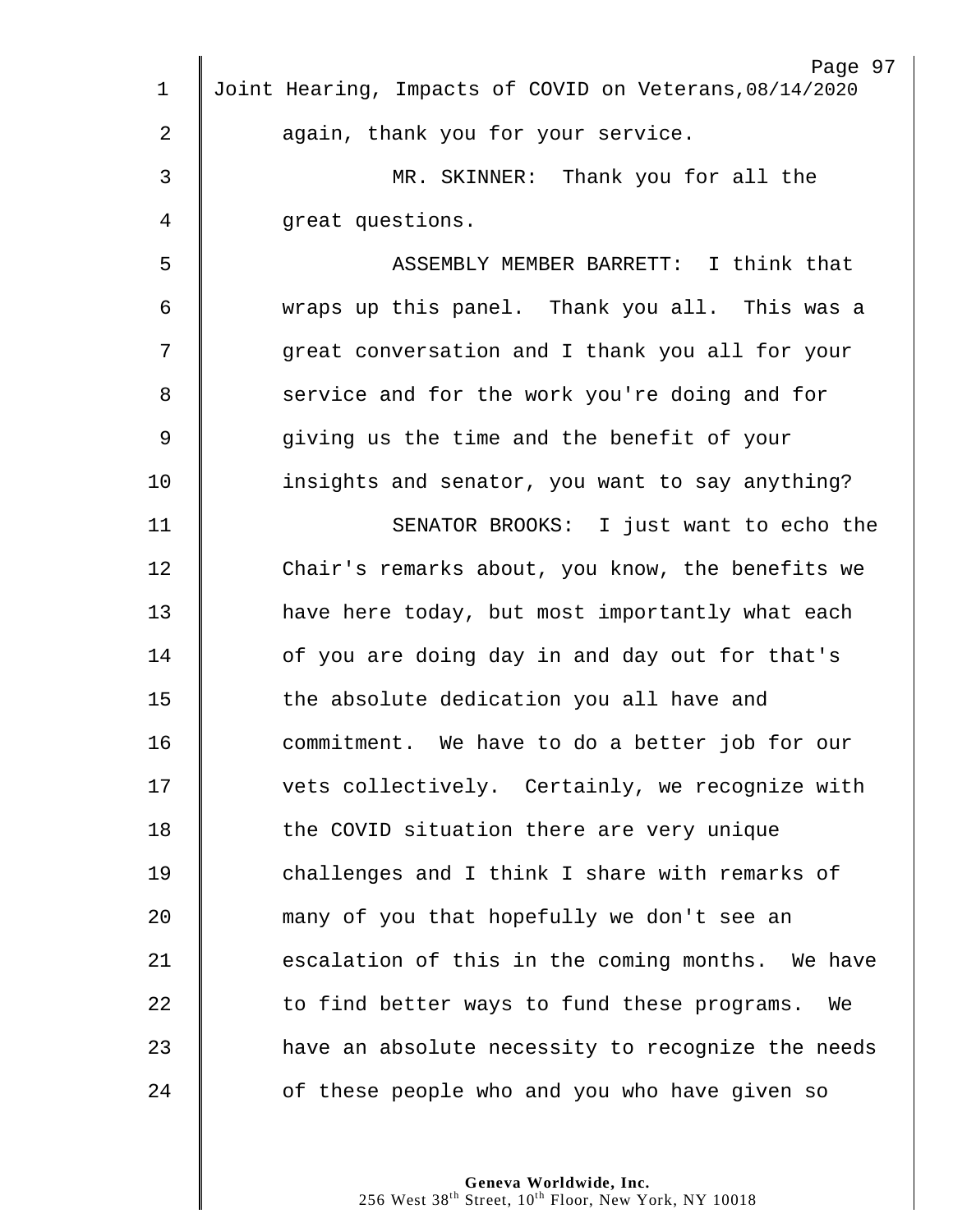|    | Page 98                                                 |
|----|---------------------------------------------------------|
| 1  | Joint Hearing, Impacts of COVID on Veterans, 08/14/2020 |
| 2  | much to preserve and protect our country. You           |
| 3  | know, uniquely right now we're seeing some              |
| 4  | challenges in terms of access to the ballot,            |
| 5  | perhaps this year. It's you, all of you, all of         |
| 6  | the veterans that made sure we had the right to         |
| 7  | exercise that right to vote. We've got to make          |
| 8  | sure we protect that.                                   |
| 9  | To the virus, it's been a real challenge                |
| 10 | across all planes, but we thank you for the             |
| 11 | information you've given us today and we'll be          |
| 12 | reaching out to you further, but God bless each         |
| 13 | of you for what you give to all of those who            |
| 14 | serve. Thank you all very much.                         |
| 15 | ASSEMBLY MEMBER BARRETT:<br>Thank you and               |
| 16 | stay well and stay safe.                                |
| 17 | MR. SKINNER: Thank you very much for                    |
| 18 | this opportunity, it's an honor.                        |
| 19 | ASSEMBLY MEMBER BARRETT: Our honor.                     |
| 20 | SENATOR BROOKS: Everybody have a great                  |
| 21 | day, please.                                            |
| 22 | ASSEMBLY MEMBER BARRETT: Thank you.                     |
| 23 | SENATOR BROOKS: Okay, can we, we bring                  |
| 24 | in the next party? Are the individuals for the          |
|    |                                                         |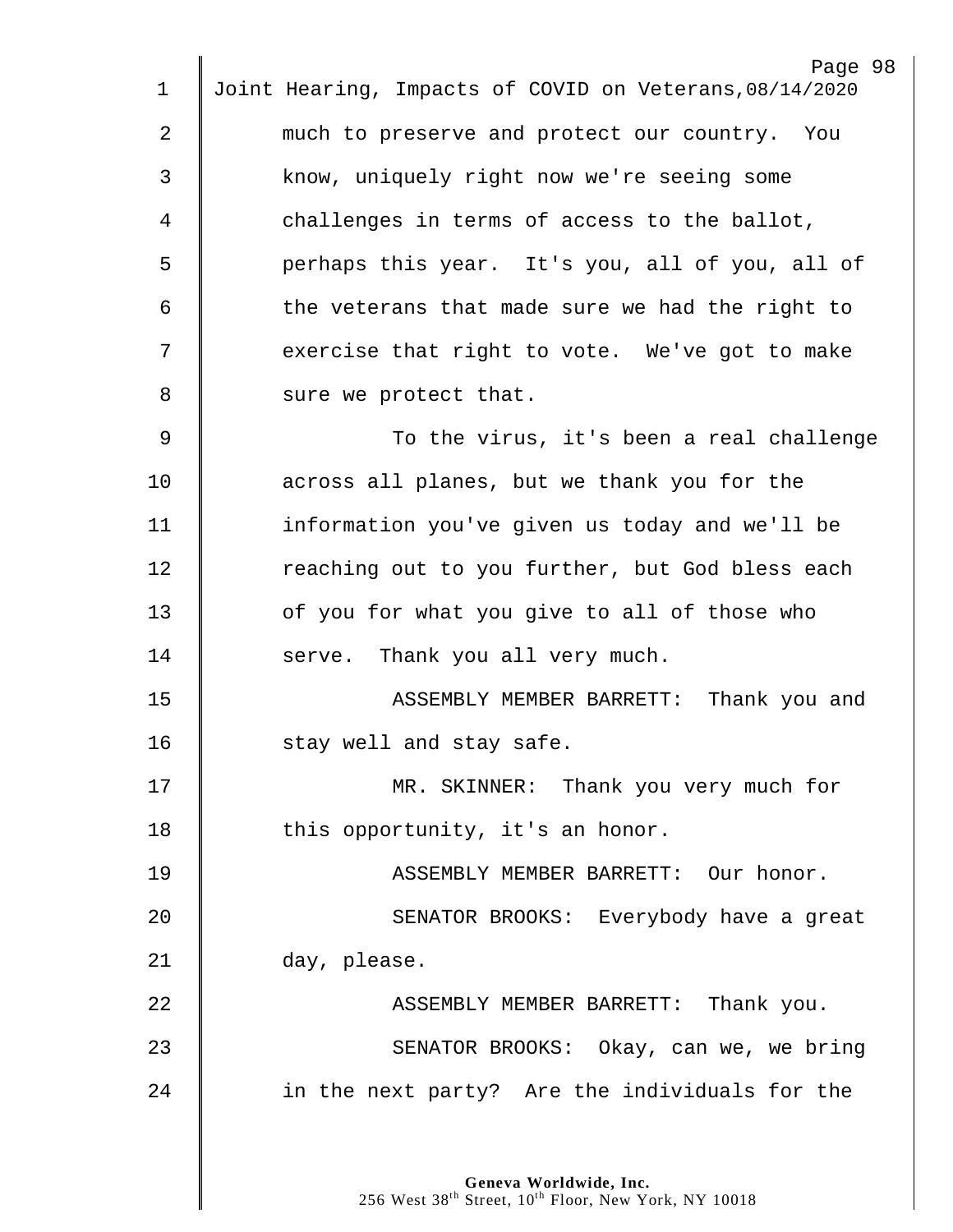| Page 99<br>Joint Hearing, Impacts of COVID on Veterans, 08/14/2020 |
|--------------------------------------------------------------------|
| Panel 3 in the, they're coming in now.                             |
| FEMALE STAFF: Panel 3 is in.                                       |
| SENATOR BROOKS: Okay, good, thank you                              |
| very much and good afternoon everyone. We want                     |
| to welcome you to what will be our third panel                     |
| discussion on the impact of the COVID violence,                    |
| virus, excuse me and our veterans programs. We                     |
| want to thank you for participating; we've had                     |
| some good discussions in the first group. We                       |
| anticipate seeing more from you or hearing more                    |
| from you. So we appreciate you being here. I                       |
| want to give my co-Chair, Assemblywoman Barrett,                   |
|                                                                    |
| an opportunity to say a few words and then we'll,                  |
| we'll get into what you all have to say.                           |
| ASSEMBLY MEMBER BARRETT: I just wanted                             |
| to echo the senators, welcome and thank you so                     |
| much for making time to be here and thank you for                  |
| the work that you do in this field and we look                     |
| forward to hearing your testimony, thank you.                      |
| SENATOR BROOKS: Okay, so Coco, if we                               |
| can start with you and give you an opportunity to                  |
| address the group. The way you'll do this is you                   |
| will all give your presentations and then we'll                    |
|                                                                    |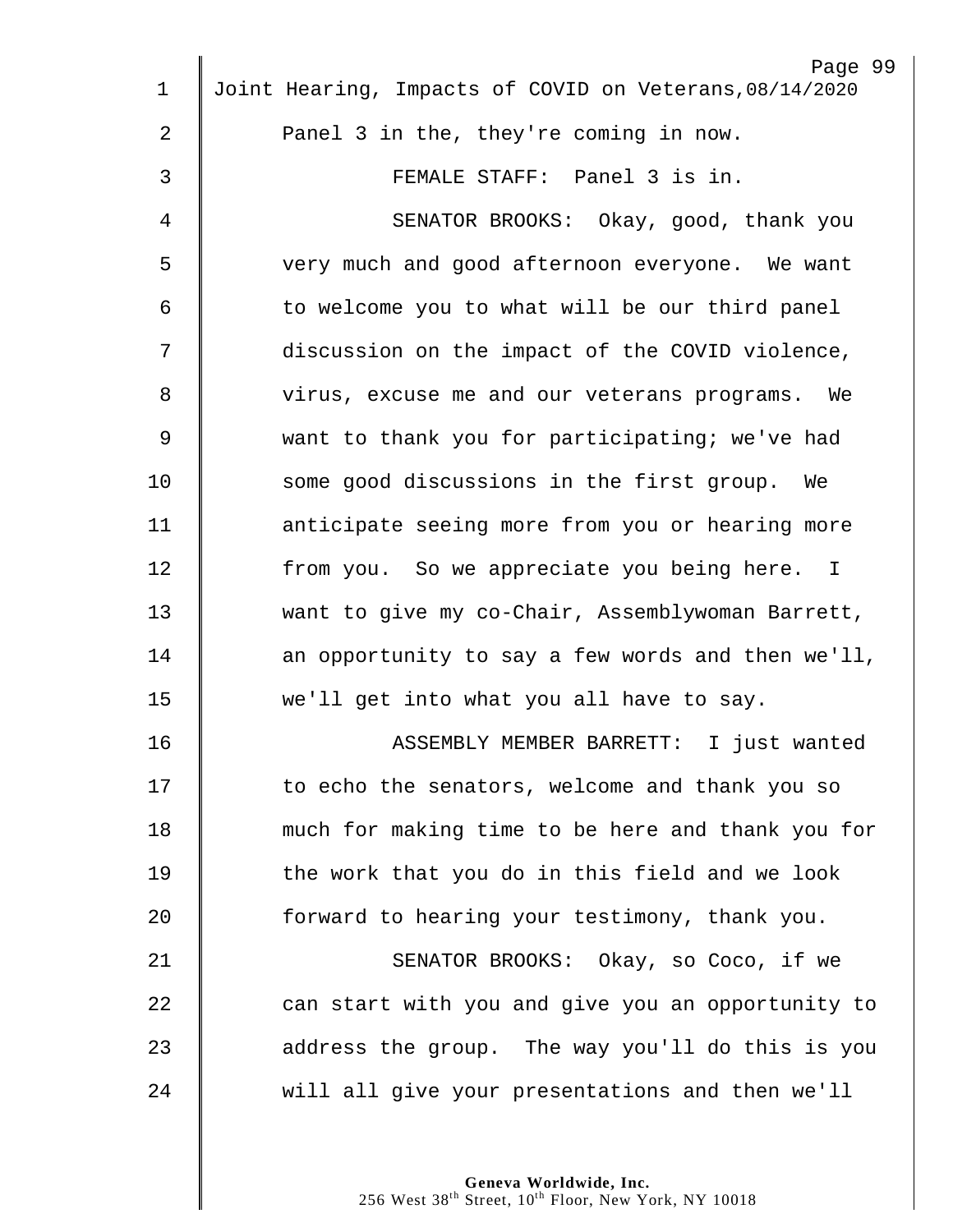|                | Page 100                                                |
|----------------|---------------------------------------------------------|
| 1              | Joint Hearing, Impacts of COVID on Veterans, 08/14/2020 |
| $\overline{2}$ | give it an opportunity for questions to be asked.       |
| 3              | Remember, you each have five minutes assigned for       |
| 4              | your presentation. We ask that you try to stay          |
| 5              | within those time constraints so that we can move       |
| 6              | the program along and get to hear from everybody.       |
| 7              | Thank you and Coco if [unintelligible] [01:53:50]       |
| 8              | MS. COCO CULHANE, EXECUTIVE DIRECTOR,                   |
| 9              | VETERANS ADVOCACY PROJECT: Good afternoon.              |
| 10             | Thank you Chair Brooks, Chair Barrett and Chair         |
| 11             | Hunter. My name is Coco Culhane and I'm the             |
| 12             | executive director of the Veteran Advocacy              |
| 13             | Project or VAT for short. We provide free legal         |
| 14             | services to veterans and their families with a          |
| 15             | focus on those living with posttraumatic stress         |
| 16             | and other mental health conditions. Our practice        |
| 17             | ranges from, everything from to food stamps to          |
| 18             | Department of Defense cases to death row. Thank         |
| 19             | you so much for the opportunity to speak today.         |
| 20             | As Assembly Member Barrett said there                   |
| 21             | are so, way too many issues to effectively              |
| 22             | address in such a short time, you know, crippling       |
| 23             | budgets and the looming tsunami of evictions so         |
| 24             | I'm going to focus on what VAT specializes in           |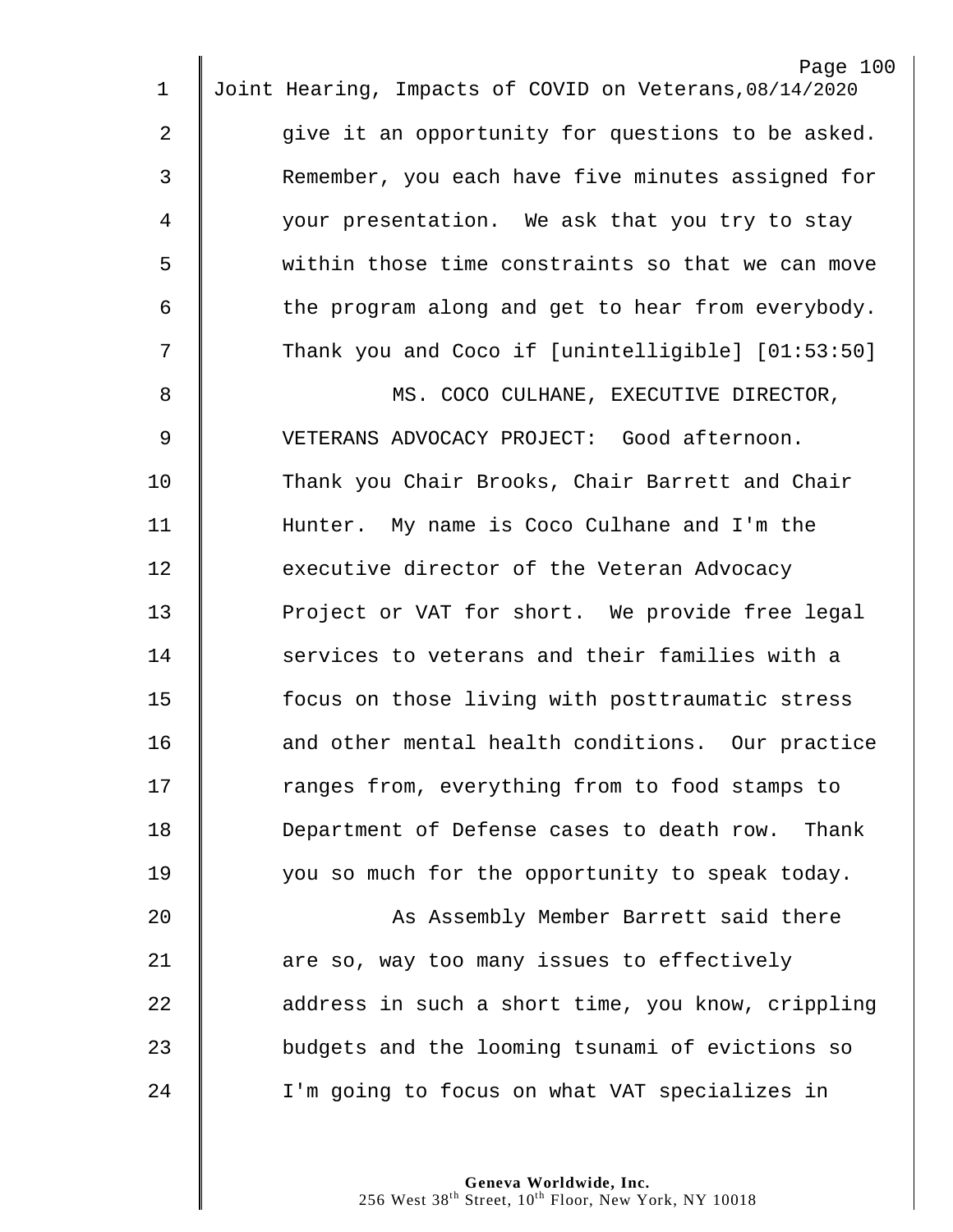| $\mathbf 1$ | Page 101<br>Joint Hearing, Impacts of COVID on Veterans, 08/14/2020 |
|-------------|---------------------------------------------------------------------|
|             |                                                                     |
| 2           | working with and that's veterans living with                        |
| 3           | mental health conditions and I really want to                       |
| 4           | focus on how so many veterans are being left                        |
| 5           | behind. I make recommendations regarding the                        |
| 6           | challenges they're facing namely isolation from                     |
| 7           | information, disconnection from treatment and a                     |
| 8           | lack of access to the VA in a number of ways.                       |
| 9           | We've all adapted or are adapting to this virtual                   |
| 10          | world and the vast numbers of individuals who are                   |
| 11          | living in a kind of darkness, no access to the                      |
| 12          | internet. One of our attorneys has been making                      |
| 13          | house calls because e-signature software that we                    |
| 14          | purchased is no use to a veteran without a                          |
| 15          | smartphone or a computer.                                           |
| 16          | In April the FCC relaxed the                                        |
| 17          | documentation standards in order to access                          |
| 18          | Lifeline, which is the discount program where low                   |
| 19          | income individuals can get phones and internet                      |
| 20          | access, but where that was announced the FCC                        |
| 21          | announced it online and if you go to the website                    |
| 22          | for the entity that administers these plans you                     |
| 23          | click on training and outreach they offer                           |
| 24          | webinars, instructional videos online and                           |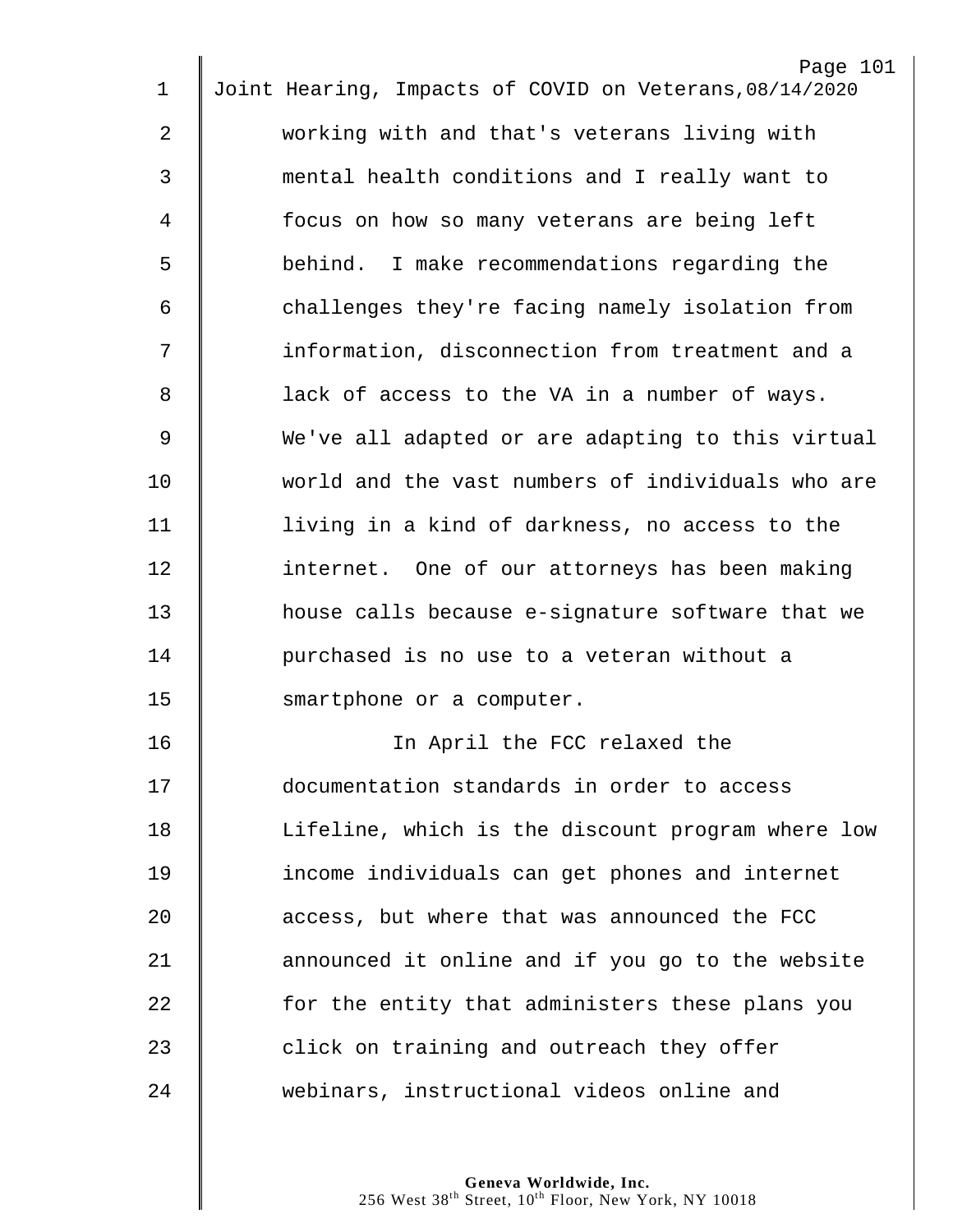|                | Page 102                                                |
|----------------|---------------------------------------------------------|
| $\mathbf 1$    | Joint Hearing, Impacts of COVID on Veterans, 08/14/2020 |
| $\overline{2}$ | newsletters via e-mail. So, you know, while we          |
| $\mathfrak{Z}$ | know there are some other ways that outreach is         |
| 4              | being conducted it's a clear glaring gap there.         |
| 5              | And another way that these veterans are isolated        |
| 6              | is that as everyone is turning to telehealth, if        |
| 7              | you don't have, again if you don't have                 |
| 8              | broadband, this was mentioned earlier you don't         |
| 9              | have a laptop, you know, there's no way to do it        |
| 10             | and even if you do what we are seeing amongst our       |
| 11             | client population is frustration in trying to           |
| 12             | figure out new technology and people giving up          |
| 13             | and it just dissuades them from continuing their        |
| 14             | care.                                                   |
| 15             | You know, these things seem sort of                     |
| 16             | annoying and like small challenges to us, but it        |
| 17             | really is a very serious jeopardy to the                |
| 18             | wellbeing of the vulnerable subset of veterans          |
| 19             | who are taking their lives at twice the rate of         |
| 20             | the general population. You know, whether or not        |
| 21             | the number is 17 a day or 22, it just doesn't           |
| 22             | matter. The reason that they come to suicide            |
| 23             | does and most susceptible among this group of           |

24  $\parallel$  veterans are those who are involuntarily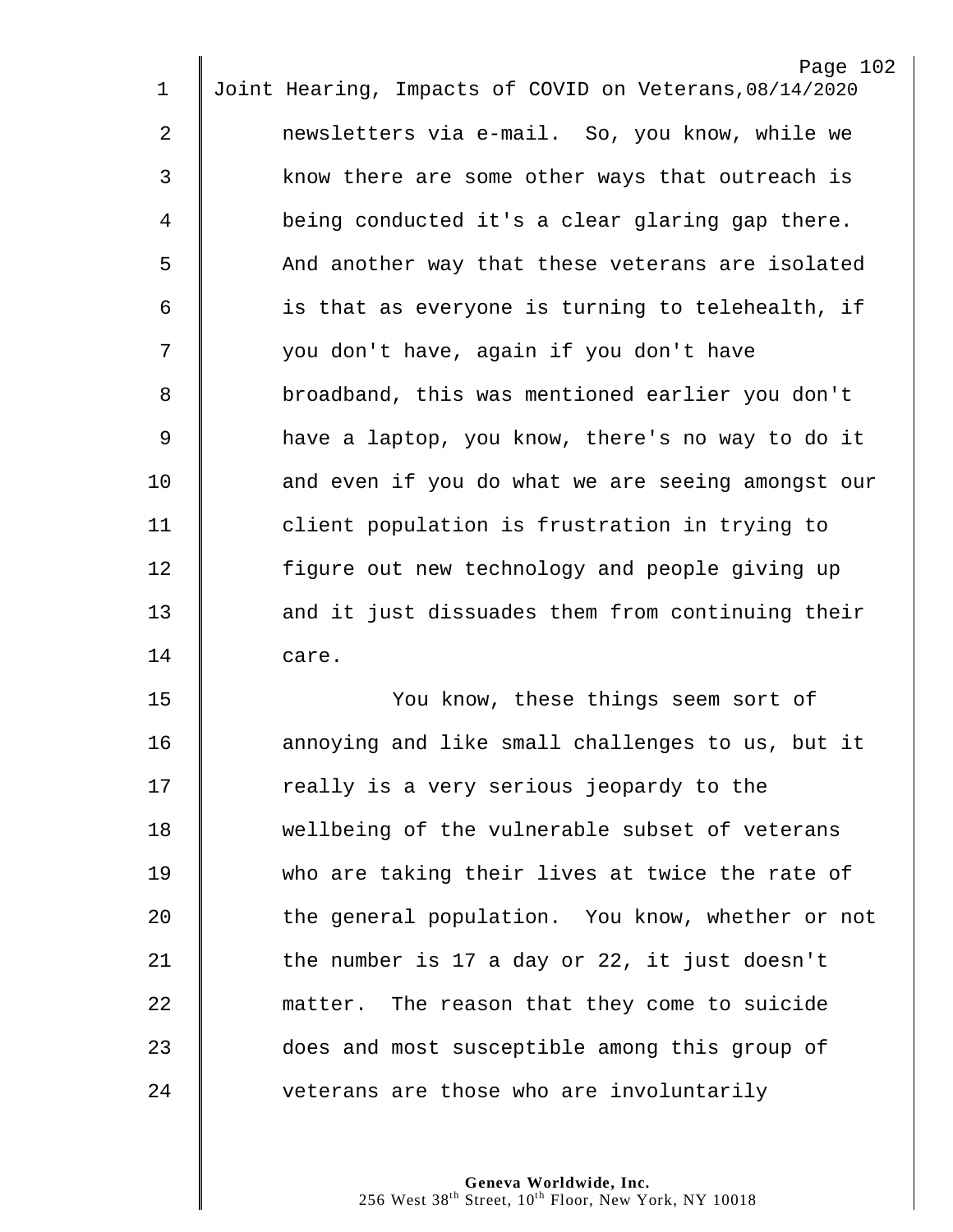| $\mathbf 1$ | Page 103<br>Joint Hearing, Impacts of COVID on Veterans, 08/14/2020 |
|-------------|---------------------------------------------------------------------|
| 2           | discharged based on misconduct, and the                             |
|             |                                                                     |
| 3           | statistics show that these men and women die by                     |
| 4           | suicide at nearly three times the rate of other                     |
| 5           | veterans. So just not three times the rate of                       |
| 6           | the civilian population, but other veterans, and                    |
| 7           | a less than honorable discharge has been found to                   |
| 8           | be the second highest predictor of homelessness                     |
| $\mathsf 9$ | just behind substance use and now you add a                         |
| 10          | pandemic where I know in New York City there's an                   |
| 11          | estimated one quarter of the population that                        |
| 12          | can't pay rent and you know, the devastating                        |
| 13          | effects are overwhelming, what is looming. And                      |
| 14          | when we look also at the population we serve                        |
| 15          | they've really been hit double hard because the                     |
| 16          | systemic problems that are making certain                           |
| 17          | populations more vulnerable to COVID-19 are the                     |
| 18          | same systemic issues that lead to less than                         |
| 19          | honorable discharges.                                               |
| 20          | You know, one study showed that black                               |
| 21          | service members are twice as likely to face                         |
| 22          | disciplinary action and court martial than white                    |
| 23          | service members. You know, mental health                            |
| 24          | conditions cause disproportionately negative                        |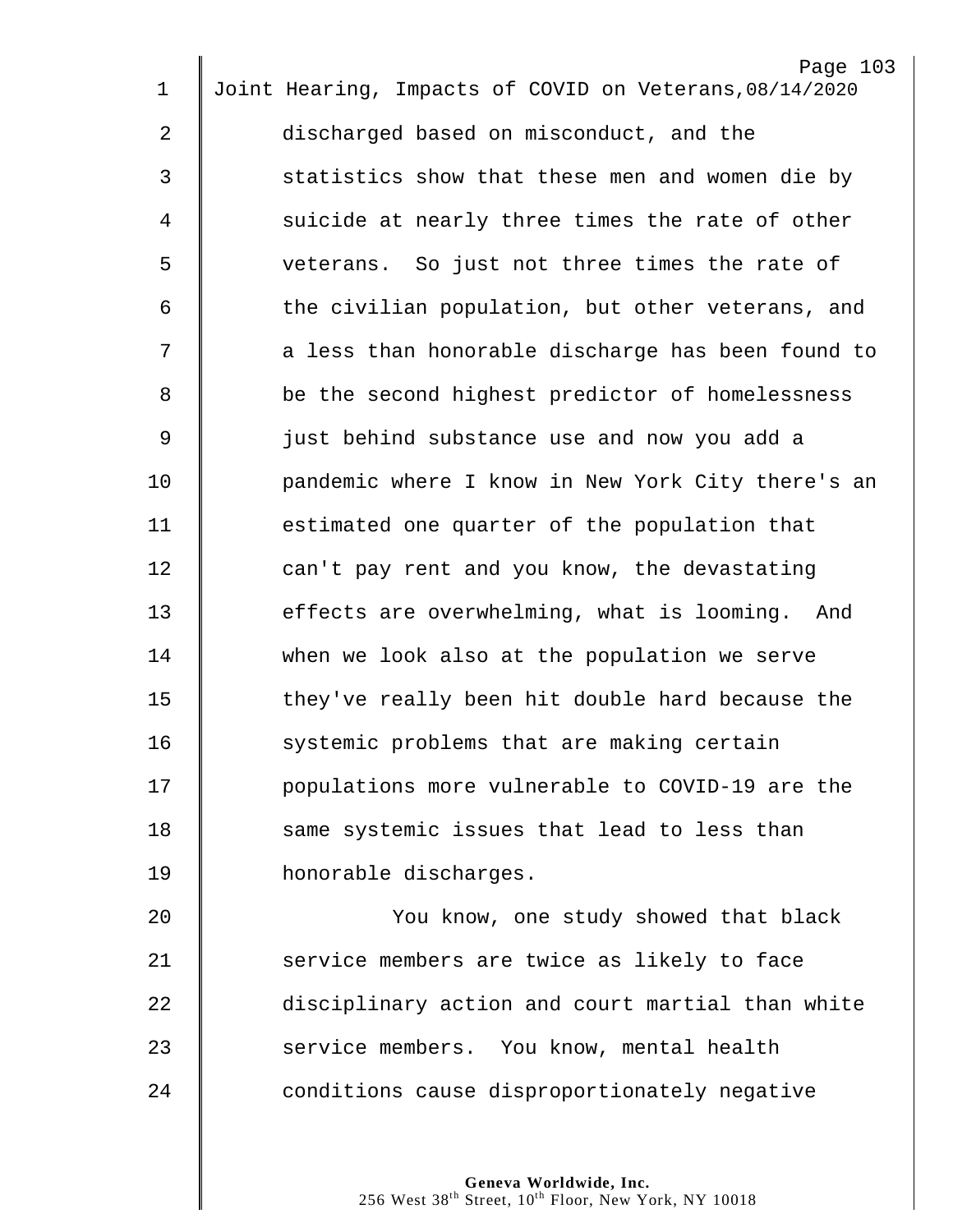|                | Page 104                                                |
|----------------|---------------------------------------------------------|
| 1              | Joint Hearing, Impacts of COVID on Veterans, 08/14/2020 |
| $\overline{2}$ | outcomes in service the same as in the civilian         |
| $\mathfrak{Z}$ | world. A government accountability office report        |
| 4              | showed that from 2011 to 2015 of the veterans who       |
| 5              | were discharged for misconduct 62% already had a        |
| 6              | PTSD diagnosis or a related condition. So we            |
| 7              | already knew they were suffering from a mental          |
| 8              | health condition and we're punishing that.              |
| $\mathsf 9$    | Survivors of military sexual trauma are 50% more        |
| 10             | likely to have a misconduct discharge. And what         |
| 11             | all this amounts to is an injustice compounding         |
| 12             | another injustice, you know, first during service       |
| 13             | and then when they get out of service and they're       |
| 14             | cut off from the VA and they're also saddled with       |
| 15             | this stigma, this branding when they're trying to       |
| 16             | get a job, you know, and the struggling every day       |
| 17             | to get by.                                              |
| 18             | And then as a part of low-income                        |
| 19             | communities with higher mortality rates, more           |
| 20             | criminal justice involvement and just wildly            |
| 21             | unequal access to healthcare. So the effects of         |
| 22             | the pandemic hit them again and I want to just          |
|                |                                                         |

 $\parallel$  but just this really I think, puts a face on some

**Geneva Worldwide, Inc.** West  $38^{\text{th}}$  Street,  $10^{\text{th}}$  Floor, New York, NY 10018

23 give one client story, I know I'm out of town,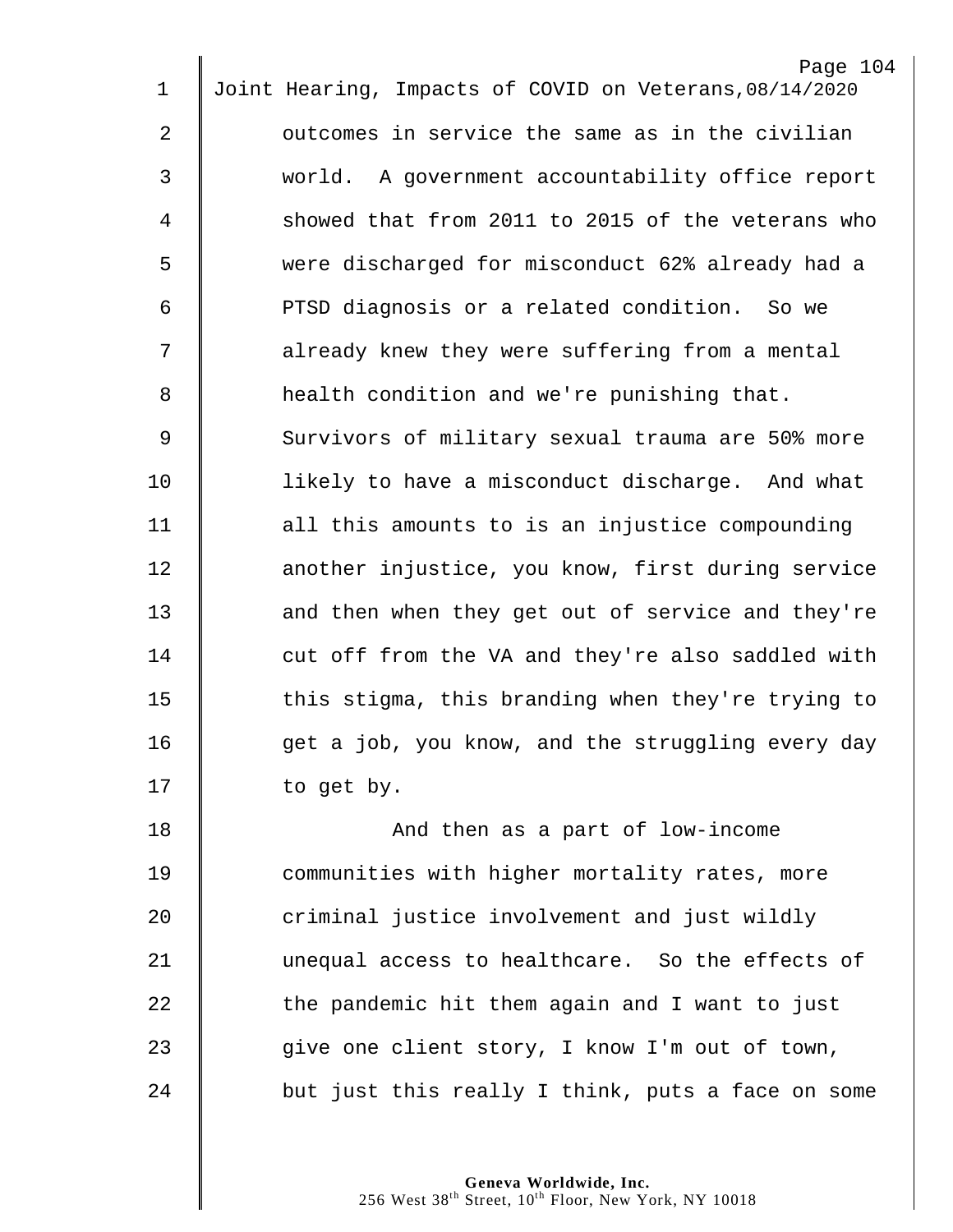|                | Page 105                                                |  |
|----------------|---------------------------------------------------------|--|
| $\mathbf 1$    | Joint Hearing, Impacts of COVID on Veterans, 08/14/2020 |  |
| $\mathbf{2}$   | of these issues. We have a Marine who served in         |  |
| 3              | Vietnam and I called him two nights ago, he's a         |  |
| 4              | client of mine, and I asked how he was doing and        |  |
| 5              | he said, there's a lot of pain, and he was              |  |
| 6              | referring to the Black Lives Matter                     |  |
| 7              | demonstrations that he's been a part of. He was         |  |
| 8              | referring to his mental health and he was               |  |
| $\overline{9}$ | referring to his service and he said to me, you         |  |
| 10             | know, as a black man in the south you got to            |  |
| 11             | understand back then I couldn't report anything.        |  |
| 12             | There are only two secrets I've carried my entire       |  |
| 13             | life, my discharge and my rape. And he explained        |  |
| 14             | to me how his whole life, his buddies will ask          |  |
| 15             | well, why aren't you at the VA, why aren't you          |  |
| 16             | getting benefits, and he says, well I don't need        |  |
| 17             | that, but he got Coronavirus in May and couldn't        |  |
| 18             | say those words any more, and so the weight of          |  |
| 19             | all of this really has hit him. He, when I asked        |  |
| 20             | him what about the PTSD program we connected you        |  |
| 21             | with, he said, you know, figuring out that camera       |  |
| 22             | thing was just too much, and so he has stopped          |  |
| 23             | going to his therapy and I'm the only person he's       |  |
| 24             | talking to and as a lawyer I shouldn't be, right.       |  |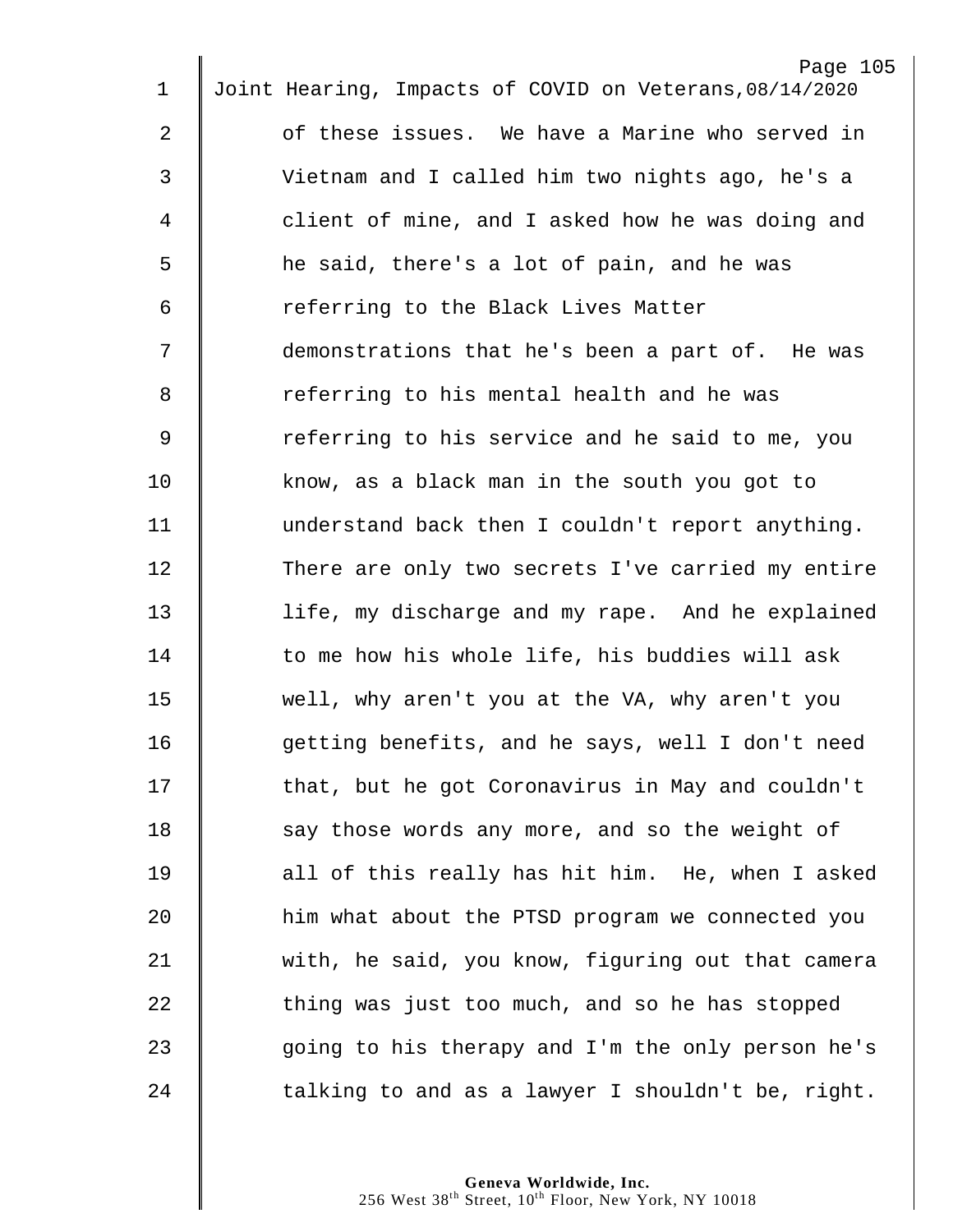| 1           | Page 106<br>Joint Hearing, Impacts of COVID on Veterans, 08/14/2020 |
|-------------|---------------------------------------------------------------------|
|             |                                                                     |
| 2           | So I know out of time, I will just say                              |
| 3           | that that I think that if we invest more in, and                    |
| 4           | I think the previous panel stated this as well,                     |
| 5           | that if you invest more in working on VA claims                     |
| 6           | not only for those who need digital access, who                     |
| 7           | need those benefits, compensation claims with                       |
| 8           | those who need character of discharge where the                     |
| $\mathsf 9$ | federal dollars that come in are exponentially                      |
| 10          | worth the investment, is worth the investment in                    |
| 11          | terms of mental health, housing subsidies, all of                   |
| 12          | the things that come with that and also resources                   |
| 13          | for this digital divide as well, and thank you                      |
| 14          | for the opportunity. I'm sorry, I went over                         |
| 15          | time.                                                               |
| 16          | SENATOR BROOKS: Okay, thank you very                                |
| 17          | much. Solomon, if we could hear from you.                           |
| 18          | MR. SOLOMON CHOUICHA, STAFF ATTORNEY,                               |
| 19          | LEGAL SERVICES OF THE HUDSON VALLEY: I'm Solomon                    |
| 20          | Chouicha, I'm a staff attorney at the Legal                         |
| 21          | Services of the Hudson Valley. We provide free                      |
| 22          | civil legal assistance to moderate and low income                   |
| 23          | individuals including veterans throughout the                       |
| 24          | [unintelligible] [02:01:26] to lower Hudson                         |
|             |                                                                     |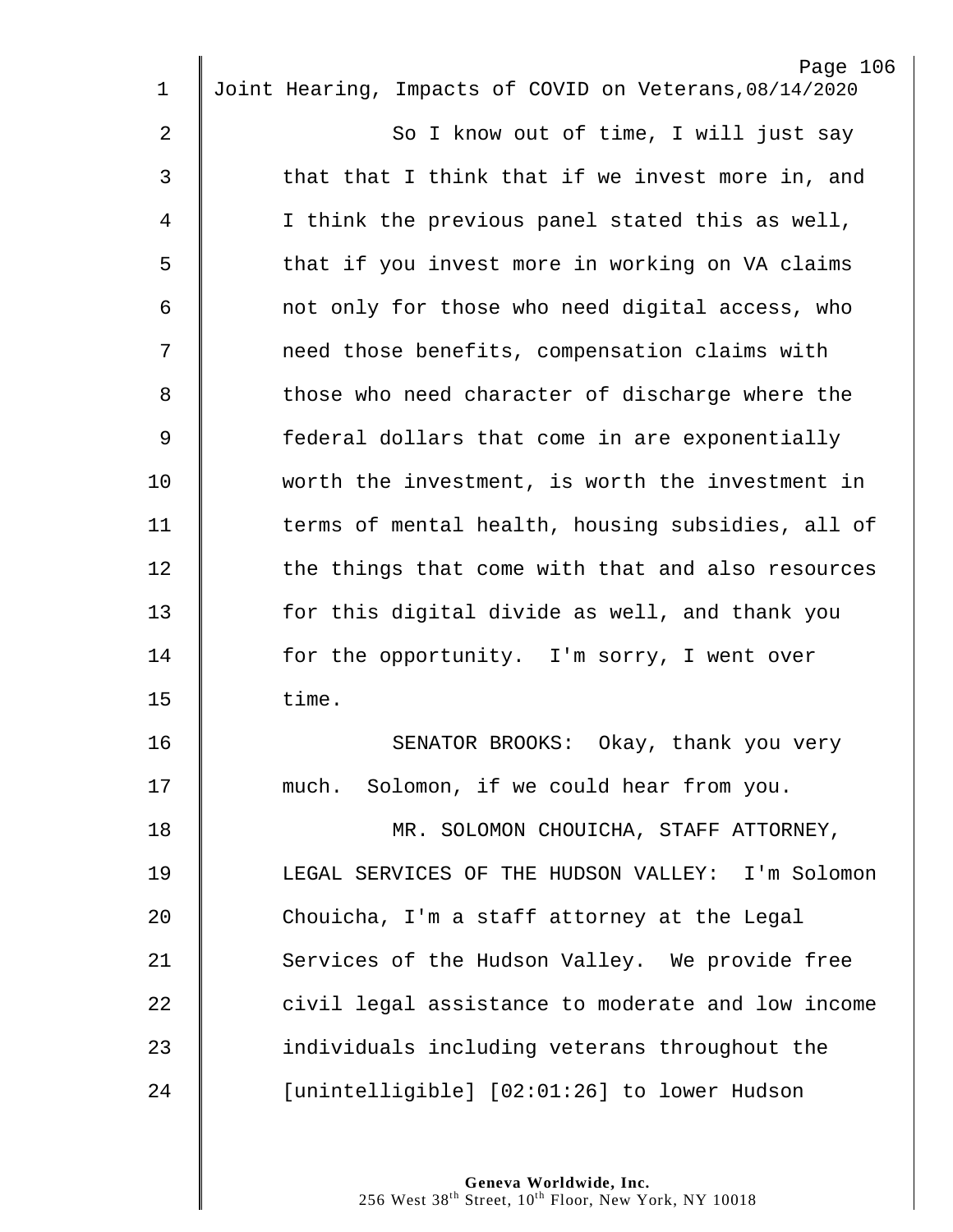| 1           | Page 107<br>Joint Hearing, Impacts of COVID on Veterans, 08/14/2020 |
|-------------|---------------------------------------------------------------------|
| 2           | Valley region. I would like to thank Karen                          |
|             |                                                                     |
| 3           | Brooke, Chairwoman Barrett, Chairwoman Hunter as                    |
| 4           | well as ranking members Ritchie and Ashby for                       |
| 5           | allowing me to speak this morning. I would like                     |
| 6           | to highlight a few areas of concern with the                        |
| 7           | secular veteran populations that we assist                          |
| 8           | veterans with. One is income maintenance, the                       |
| $\mathsf 9$ | other is housing.                                                   |
| 10          | Among the work that we do at Legal                                  |
| 11          | Services of Hudson Valley is assist veterans with                   |
| 12          | VA disability, appeals, including                                   |
| 13          | [unintelligible] [02:02:06] to that work is                         |
| 14          | assisting veterans with discharge upgrade like                      |
| 15          | Ms. Culhane had stated, helping veterans who have                   |
| 16          | other than honorable discharges or was known as                     |
| 17          | bad paper, [unintelligible] [02:02:17] serves a                     |
| 18          | barrier to getting VA benefits or VA healthcare.                    |
| 19          | And housing especially in the Hudson Valley                         |
| 20          | region has become more critical as rents are                        |
| 21          | rising. As, you know, the individuals have been                     |
| 22          | moving north from New York City area, landlords                     |
| 23          | have been increasing rents as often, putting                        |
| 24          | significant pressure on our veterans to our off                     |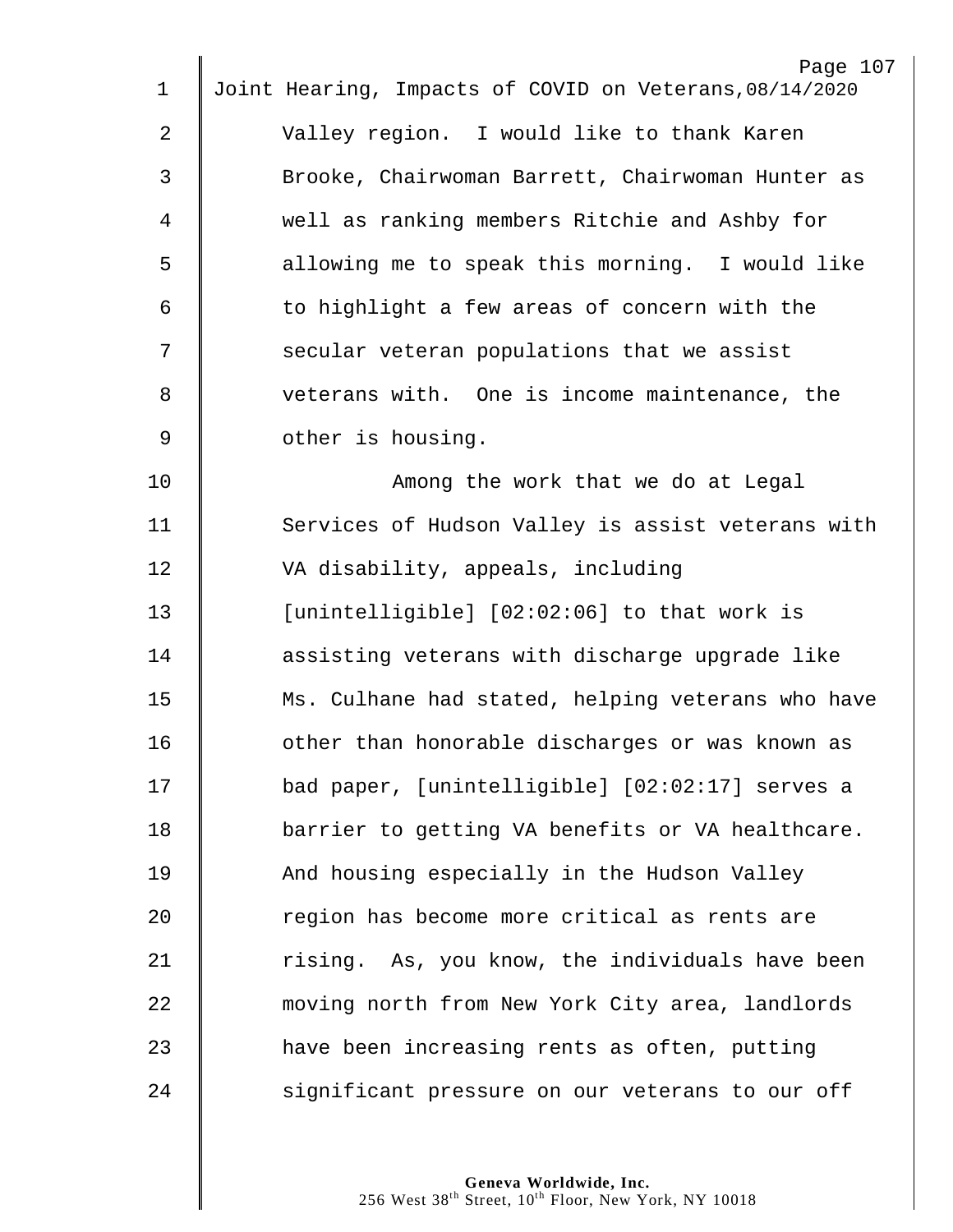| $\mathbf 1$ | Page 108<br>Joint Hearing, Impacts of COVID on Veterans, 08/14/2020 |
|-------------|---------------------------------------------------------------------|
| 2           | and on [unintelligible] [02:02:47] income often,                    |
| 3           |                                                                     |
|             | disabled veterans all their benefits, all their                     |
| 4           | income is solely sometimes only from VA, from VA                    |
| 5           | disability benefits, disability benefits or                         |
| 6           | sometimes a combination Social Security as well                     |
| 7           | as VA disability benefits.                                          |
| 8           | This, you know, recently I had a veteran                            |
| 9           | contact me who lived in the Fishtail, Lofenger                      |
| 10          | [phonetic] in [unintelligible] [02:03:13] county.                   |
| 11          | His landlord, he was paying about \$950 in rent,                    |
| 12          | his landlord recently increased his rent to                         |
| 13          | \$1200, which now comprises 50% of his income.                      |
| 14          | Again, all his income is, is veteran's disability                   |
| 15          | benefits. This past week, we had another                            |
| 16          | disabled veteran contact our organization. He                       |
| 17          | lived in a mobile home park. His family had been                    |
| 18          | assisting him with paying the lot rent at the                       |
| 19          | park, unfortunately, due to the pandemic is                         |
| 20          | family is no longer able to provide him that                        |
| 21          | financial assistance. Now currently, he's paying                    |
| 22          | about 67% of his income, which comprises solely                     |
| 23          | of veteran's disability benefits on his housing.                    |
| 24          | I would like, you know, I know in the                               |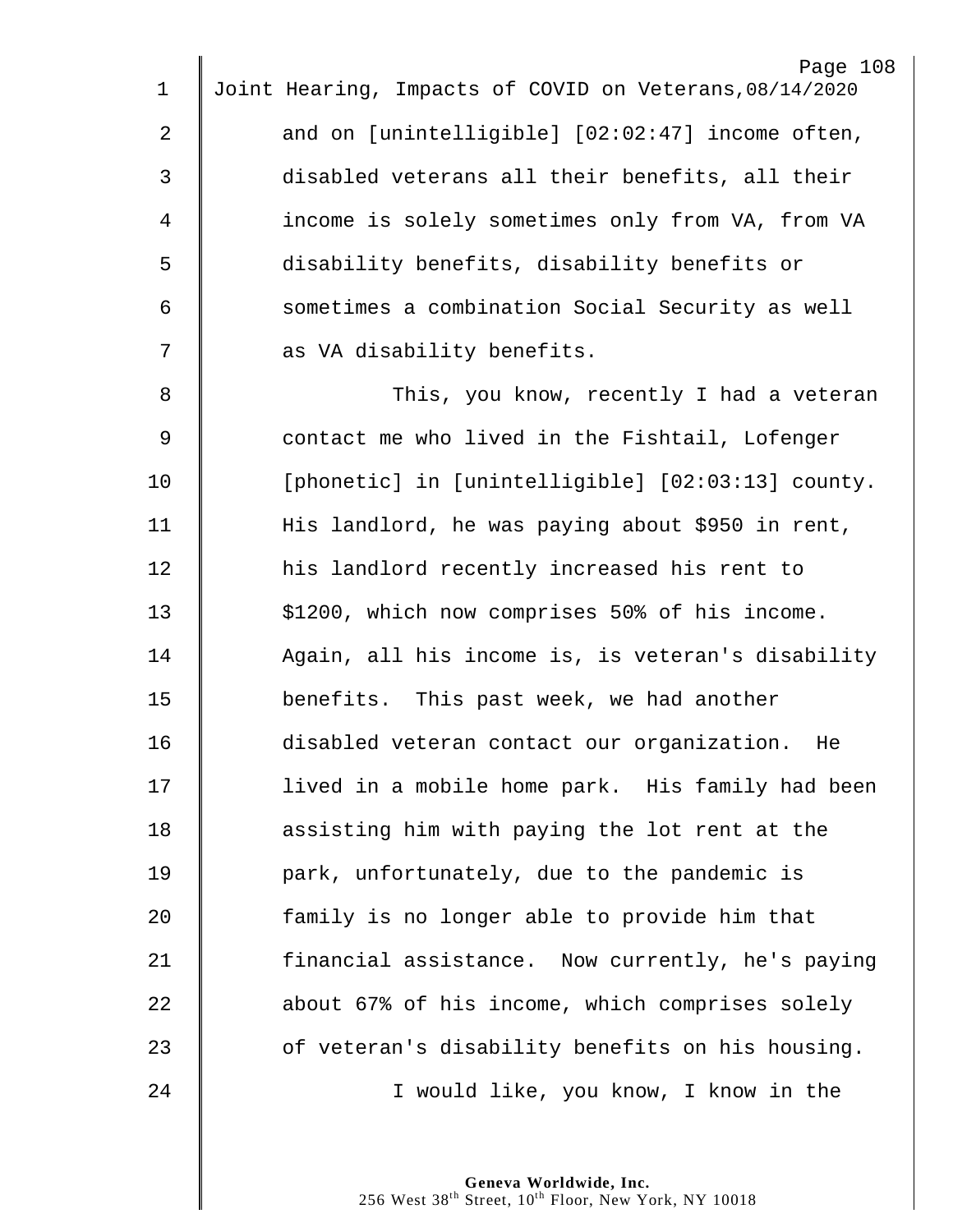| $\mathbf 1$ | Page 109<br>Joint Hearing, Impacts of COVID on Veterans, 08/14/2020 |
|-------------|---------------------------------------------------------------------|
|             |                                                                     |
| 2           | prior panel it was talked about the SSVF grant                      |
| 3           | program, which is a federal program that provides                   |
| 4           | assistance to veterans who face imminent risk of                    |
| 5           | homelessness when, you know, which is a great                       |
| 6           | program in the Hudson Valley area administered by                   |
| 7           | a nonprofit organization called [unintelligible]                    |
| 8           | $[02:04:25]$ , but the, unfortunately, the                          |
| 9           | [unintelligible] [02:04:29] federal program is                      |
| 10          | needs tested and there are strict income                            |
| 11          | guidelines with, you know, to qualify for that                      |
| 12          | assistance. So often if the veterans, let's say                     |
| 13          | 100% service connected disabled that might put                      |
| 14          | him or her over the income when they qualify for                    |
| 15          | SSVF assistance. There are some nonprofits,                         |
| 16          | veterans charities [unintelligible] [02:05:00].                     |
| 17          | One, I would echo [unintelligible] [02:05:04]                       |
| 18          | Dwyer vet program we have back here in Dutchess                     |
| 19          | County where I work, it's a phenomenal program.                     |
| 20          | They receive some funding from the state as well                    |
| 21          | as from the county, but given, you know, the                        |
| 22          | looming eviction crises, unemployment crisis, I'm                   |
| 23          | finally, you know, working with the spouse of a                     |
| 24          | veteran who recently lost her job, that was out                     |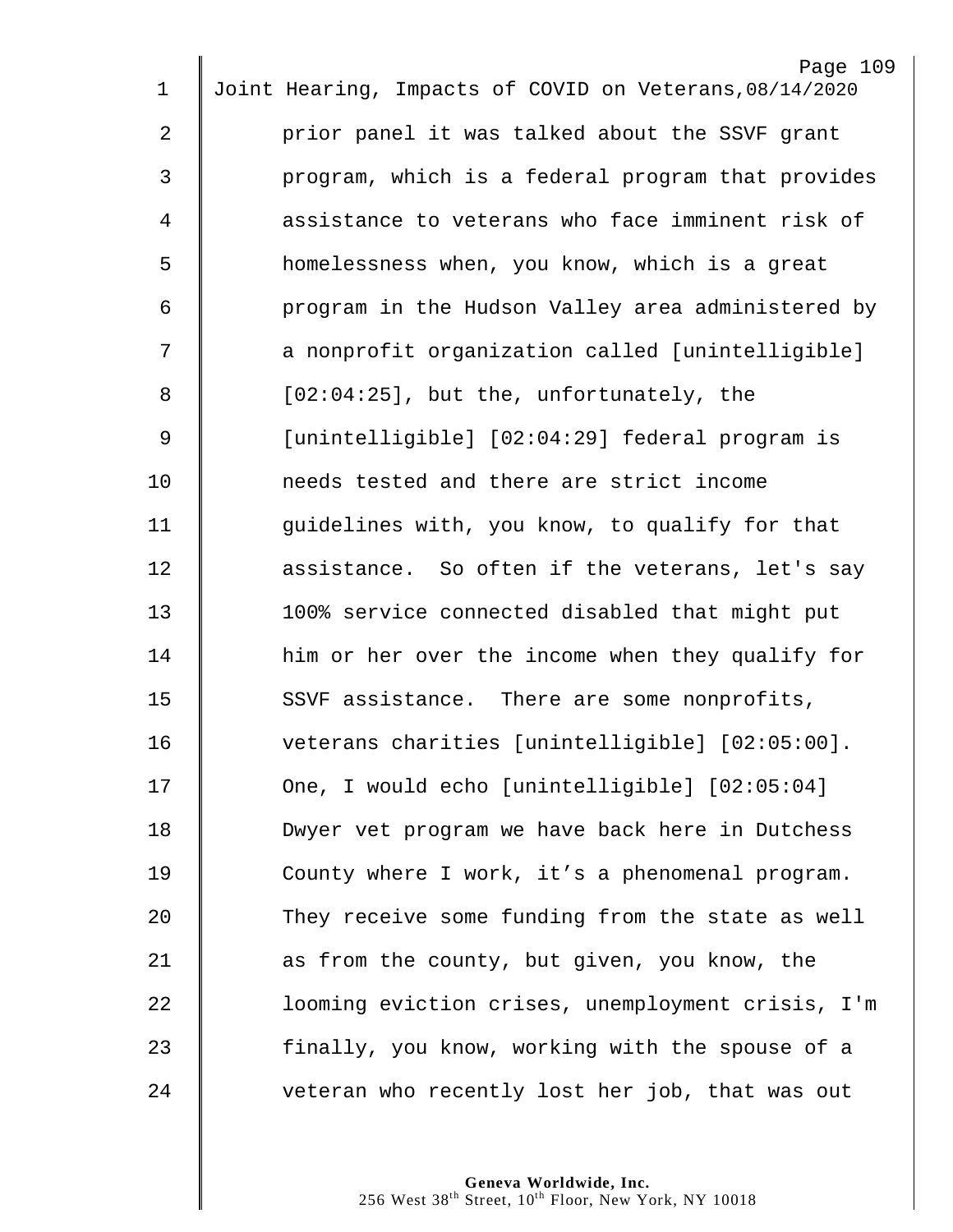|                | Page 110                                                |
|----------------|---------------------------------------------------------|
| $\mathbf 1$    | Joint Hearing, Impacts of COVID on Veterans, 08/14/2020 |
| $\overline{2}$ | in Ulster County.                                       |
| 3              | I think there is [unintelligible]                       |
| 4              | [02:05:34] a significant need for both affordable       |
| 5              | housing, some [unintelligible] [02:05:39] housing       |
| 6              | for veterans as well as for providing them with         |
| 7              | free legal assistance to help them with their           |
| 8              | eviction [unintelligible] [02:05:46], appeal            |
| $\mathsf 9$    | their disability denials and help protect their         |
| 10             | rights and help them secure all the benefits that       |
| 11             | they've earned through their service. Thank you         |
| 12             | for your time.                                          |
| 13             | SENATOR BROOKS: Thank you. Dao, if                      |
| 14             | you'll take an opportunity to make your                 |
| 15             | presentation, please.                                   |
| 16             | MR. DAO SUN, SENIOR STAFF ATTORNEY,                     |
| 17             | LEGAL SERVICES NEW YORK CITY: Yes, Chair, thank         |
| 18             | you. Good afternoon everyone, my name is Dao            |
| 19             | Sun. I am a senior staff attorney with the              |
| 20             | Veterans Justice Project at Legal Services New          |
| 21             | York City. I want to thank the committee for            |
| 22             | allowing us to testify at this hearing. I also          |
| 23             | want to thank the committee as a veteran, all you       |
| 24             | do for veterans across the state. We also wanted        |
|                |                                                         |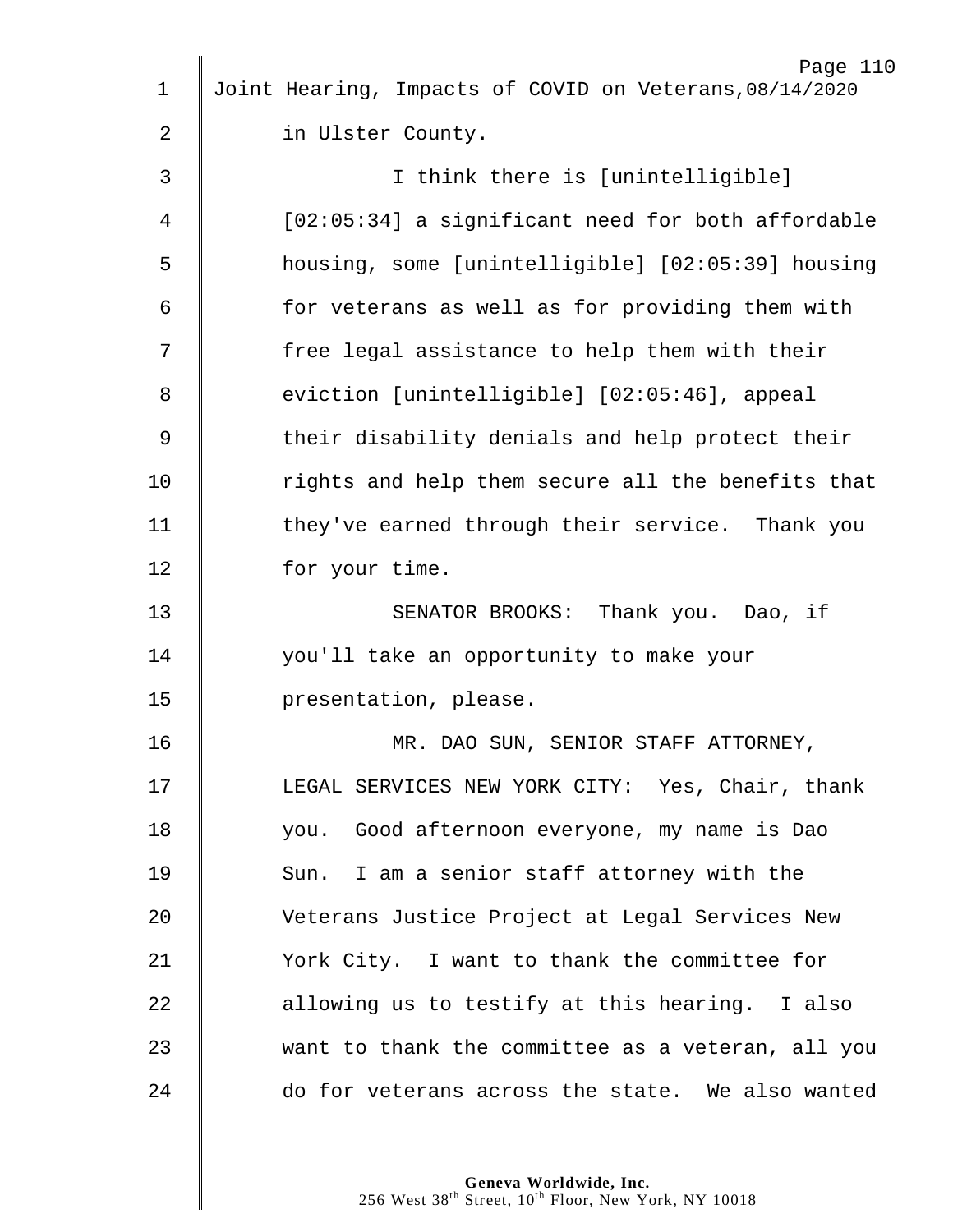| $\mathbf 1$ | Page 111<br>Joint Hearing, Impacts of COVID on Veterans, 08/14/2020 |
|-------------|---------------------------------------------------------------------|
|             |                                                                     |
| 2           | to thank Chair Barrett and the veterans committee                   |
| 3           | for your support with our Veterans Justice                          |
| 4           | Project. Without the funding that we received we                    |
| 5           | would not be able to serve over 3000 veterans and                   |
| 6           | their family members over the past year. This                       |
| 7           | equates to around half a million dollars' worth                     |
| 8           | of benefits to our clients.                                         |
| 9           | The Legal Service NYC is the largest                                |
| 10          | free legal services provider in the nation. We                      |
| 11          | serve over 110,000 New Yorkers every year. We                       |
| 12          | have offices across all five boroughs. Legal                        |
| 13          | services, Legal Service NYC created the Veterans                    |
| 14          | Justice Project to serve low income veterans,                       |
| 15          | active duty service members and their family                        |
| 16          | members with any civil legal matters that they                      |
| 17          | may have. One major civil legal issue that we                       |
| 18          | see with veterans during this pandemic has been                     |
| 19          | income security. To address this need we have                       |
| 20          | been helping veterans and their family members                      |
| 21          | with applications for government benefits. This                     |
| 22          | includes Social Security applications as well as                    |
| 23          | public assistance applications and food stamps.                     |
| 24          | Another major need that we see for                                  |
|             |                                                                     |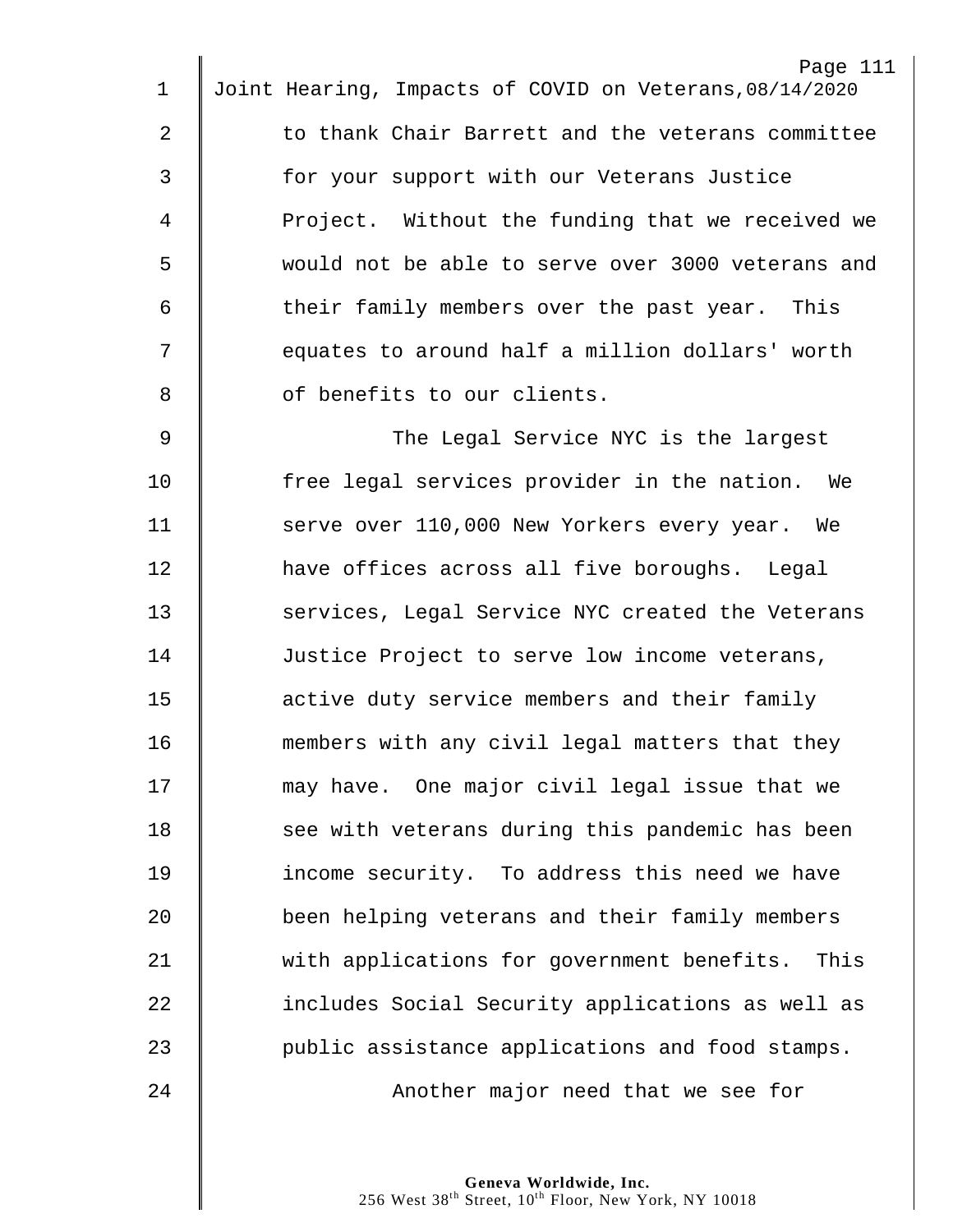|             | Page 112                                                |
|-------------|---------------------------------------------------------|
| $\mathbf 1$ | Joint Hearing, Impacts of COVID on Veterans, 08/14/2020 |
| 2           | veterans during this pandemic is housing.               |
| 3           | Housing Court in New York has been closed for the       |
| 4           | past few months, but they are slowly opening back       |
| 5           | up and as housing court opens back up there will        |
| 6           | be more nonpayment cases and holdover proceedings       |
| 7           | filed by landlords against veterans, just due to        |
| 8           | the backlog. So we anticipate an uptick in the          |
| 9           | need for housing assistance for veterans in New         |
| 10          | York City and we're working with our community          |
| 11          | partners to address that anticipated uptick.            |
| 12          | During this pandemic LSNY has also seen an              |
| 13          | increase in cost from veterans that request who         |
| 14          | are requesting assistance which has support             |
| 15          | modifications. This could be downward child             |
| 16          | support modifications or upward child support           |
| 17          | modifications.                                          |
| 18          | As many of you may know child support                   |
| 19          | arrearage [unintelligible] [02:08:49] child             |
| 20          | support arrearage have adverse effects on               |
| 21          | veterans, which could mean that their driver's          |
| 22          | license could be suspended, their passport could        |
| 23          | be suspended. Without a driver's license a lot          |
| 24          | of veterans will have a difficult time going to         |
|             |                                                         |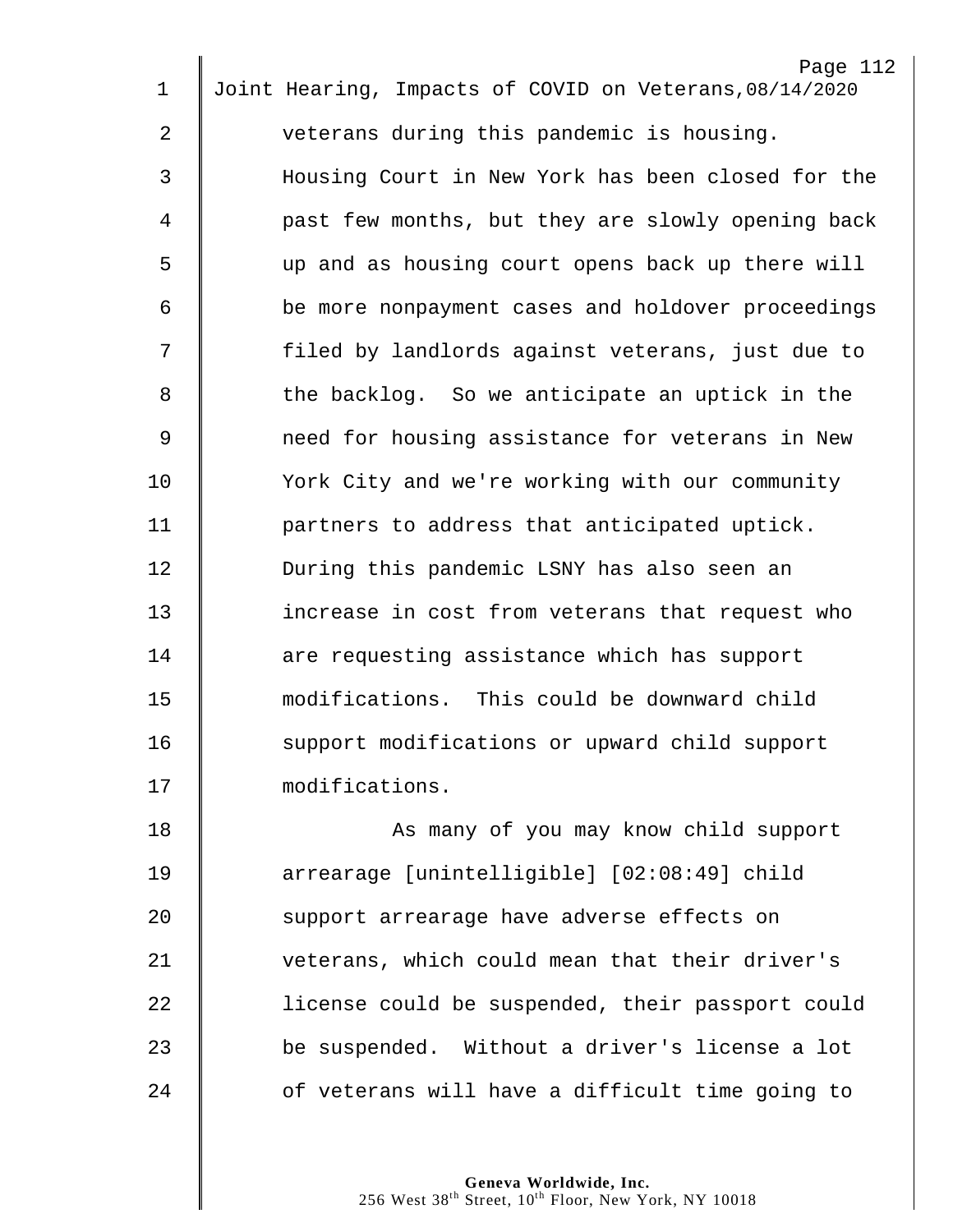| 1           | Page 113<br>Joint Hearing, Impacts of COVID on Veterans, 08/14/2020 |
|-------------|---------------------------------------------------------------------|
|             |                                                                     |
| 2           | their daily appointments or even going to their                     |
| 3           | employment, which will even more reduce their                       |
| 4           | income. COVID-19 has had a tremendous adverse                       |
| 5           | impact on the veteran's community and we're doing                   |
| 6           | all we can on the civil legal side to assist                        |
| 7           | veterans with those issues. Of the veterans who                     |
| 8           | contact LSNY for help during this pandemic, 70%                     |
| $\mathsf 9$ | have been people of color, 50% of these vets have                   |
| 10          | been disabled vets.                                                 |
| 11          | Veterans have sacrificed so much for us                             |
| 12          | the very least we can do, the very least we can                     |
| 13          | do as a community to ensure that they free access                   |
| 14          | to justice. This means assistance with housing,                     |
| 15          | with income security, family law matters. A                         |
| 16          | criminal defendant has a right to an attorney, I                    |
| 17          | believe being a veteran myself that veterans who                    |
| 18          | need assistance with any civil legal matter                         |
| 19          | should be able to have the same kind of                             |
| 20          | representation. Thank you again for the                             |
| 21          | opportunity to testify before this committee.<br>We                 |
| 22          | look forward to working with the committee to                       |
| 23          | ensure that the veterans, veterans get the                          |
| 24          | support to meet their civil legal needs. Thank                      |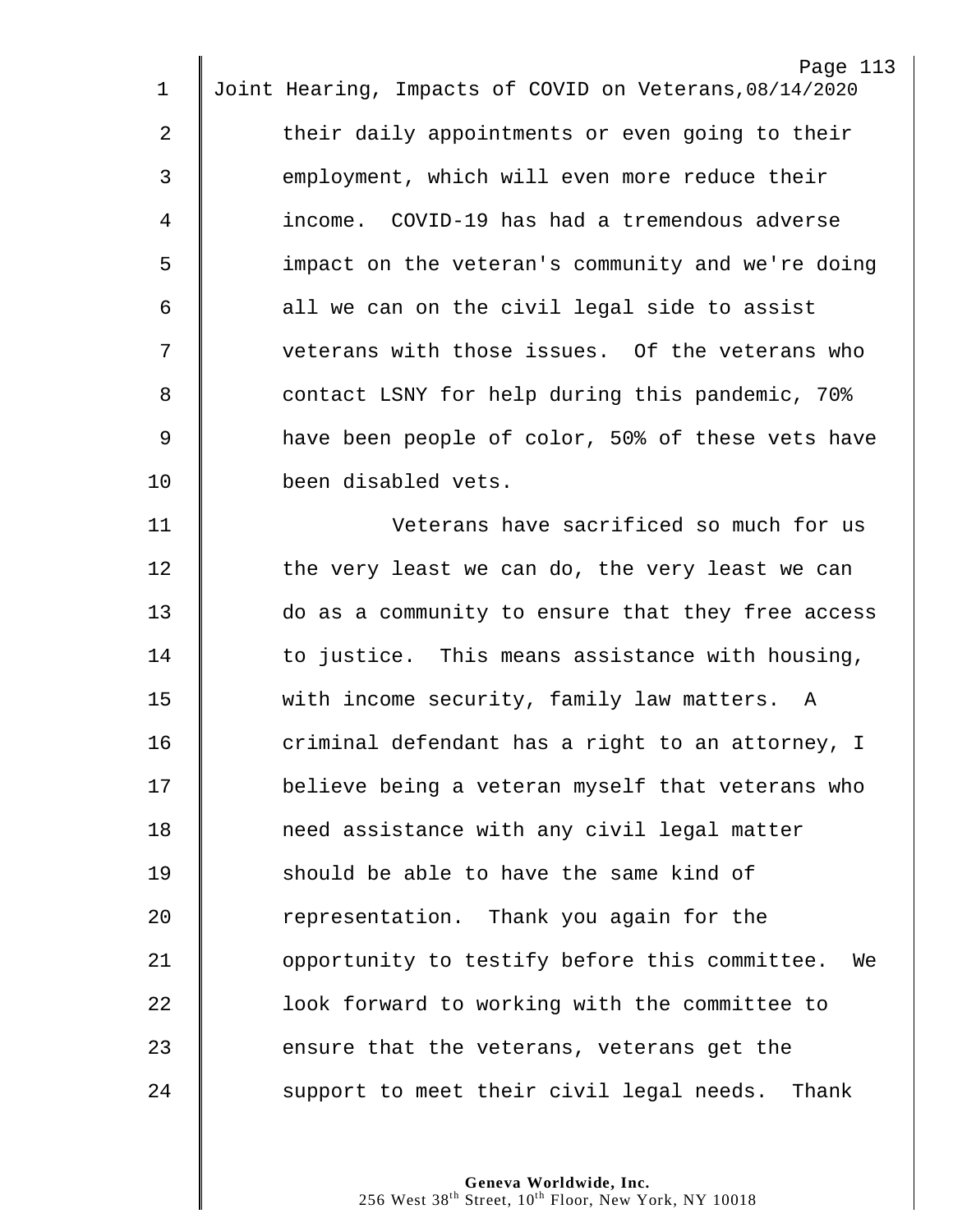|             | Page 114                                                |
|-------------|---------------------------------------------------------|
| $\mathbf 1$ | Joint Hearing, Impacts of COVID on Veterans, 08/14/2020 |
| 2           | you.                                                    |
| 3           | SENATOR BROOKS: Thank you all for your                  |
| 4           | comments and your presentation. Collectively,           |
| 5           | we'll have a series of questions for you, try to        |
| 6           | drill down a little bit further on some of the          |
| 7           | information and concerns that everyone has. You         |
| 8           | know, while we're centering on COVID related            |
| 9           | problems, one question that I would have as we          |
| 10          | look and so many times we have people who have          |
| 11          | been discharged, separated from service that run        |
| 12          | into many different types of problems getting           |
| 13          | back into, if you will, civilian life. One of           |
| 14          | the questions I have, a little bit away from the        |
| 15          | COVID aspect, but maybe it should be something          |
| 16          | we're considering what's going on. Do we do a           |
| 17          | good job preparing people for separation from           |
| 18          | service and what they're going to face in the           |
| 19          | outside world? And in particular now where some         |
| 20          | folks are being discharged during a time of such        |
|             |                                                         |
| 21          | significant economic and health challenges should       |
| 22          | we be doing more as someone is about to separate        |
| 23          | from service to avoid some of the challenges that       |
| 24          | they're facing right now?                               |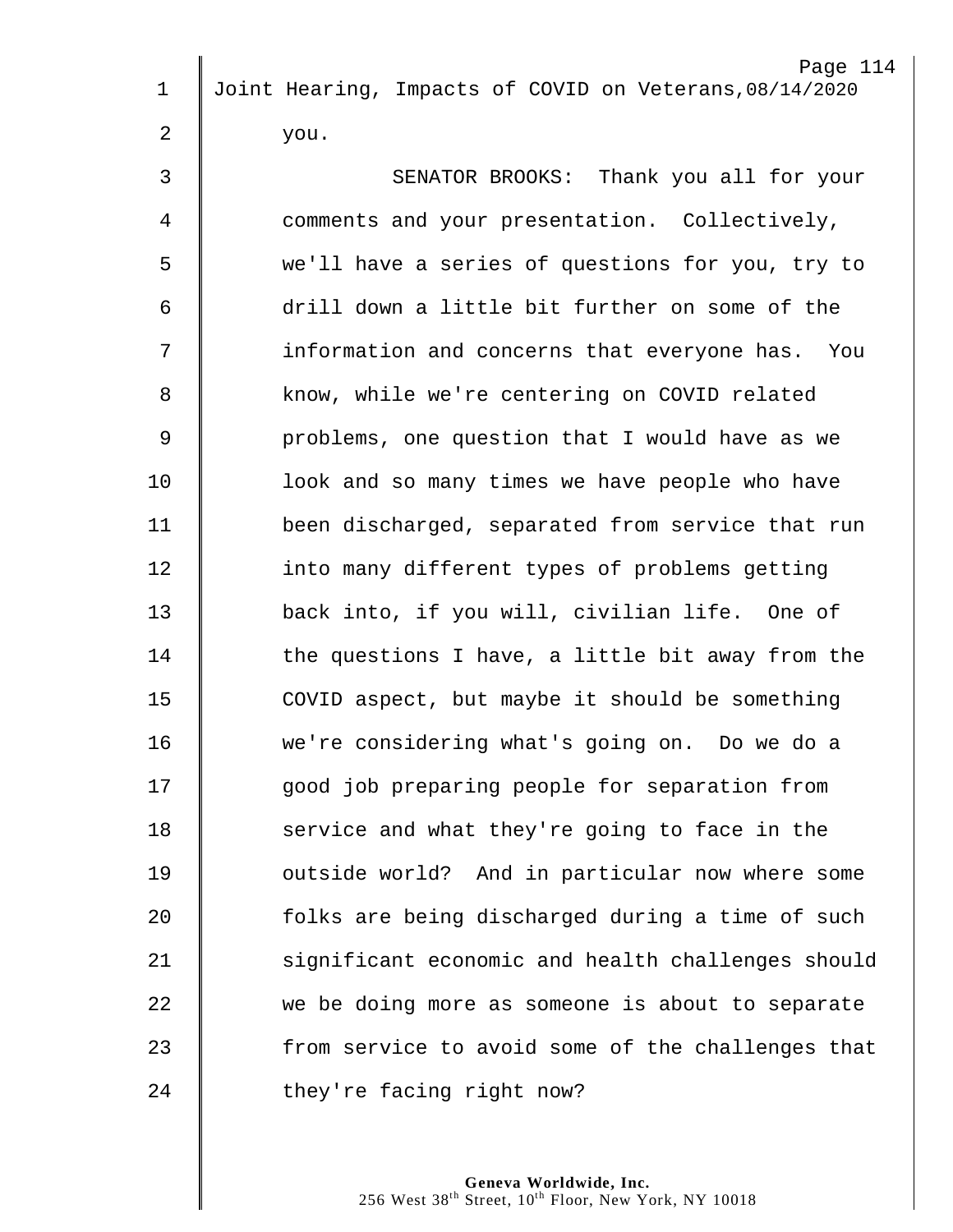| $\mathbf 1$    | Page 115<br>Joint Hearing, Impacts of COVID on Veterans, 08/14/2020 |
|----------------|---------------------------------------------------------------------|
| $\overline{2}$ | MR. SUN: Being a veteran myself I can                               |
|                |                                                                     |
| $\mathfrak{Z}$ | tell you that when I was, when I separated from                     |
| 4              | the Navy I wasn't provided with a lot of                            |
| 5              | information. The only information I was given                       |
| 6              | was the GI bill, to use it, but they didn't                         |
| 7              | provide any guidance they need, Navy didn't                         |
| 8              | provide me guidance on how to use it, other                         |
| $\overline{9}$ | benefits I might have to the VA. So I would say                     |
| 10             | that service members are not well prepared when                     |
| 11             | they leave the military. Also, they're not given                    |
| 12             | training on how to adjust to the civilian world.                    |
| 13             | A lot of service members been in the military for                   |
| 14             | at least four years so that's a very long time in                   |
| 15             | military culture, and civilian culture is                           |
| 16             | different. And the military doesn't provide that                    |
| 17             | kind of training on how to transition from the                      |
| 18             | military to the civilian world, and I think                         |
| 19             | that's something that we can work on to help                        |
| 20             | service members who are coming home.                                |
| 21             | SENATOR BROOKS: Anyone else? Okay, I'd                              |
| 22             | like to give our co-chair Barrett an opportunity                    |
| 23             | to ask some questions.                                              |
| 24             | ASSEMBLY MEMBER BARRETT: Thank you,                                 |
|                |                                                                     |
|                |                                                                     |

 $\parallel$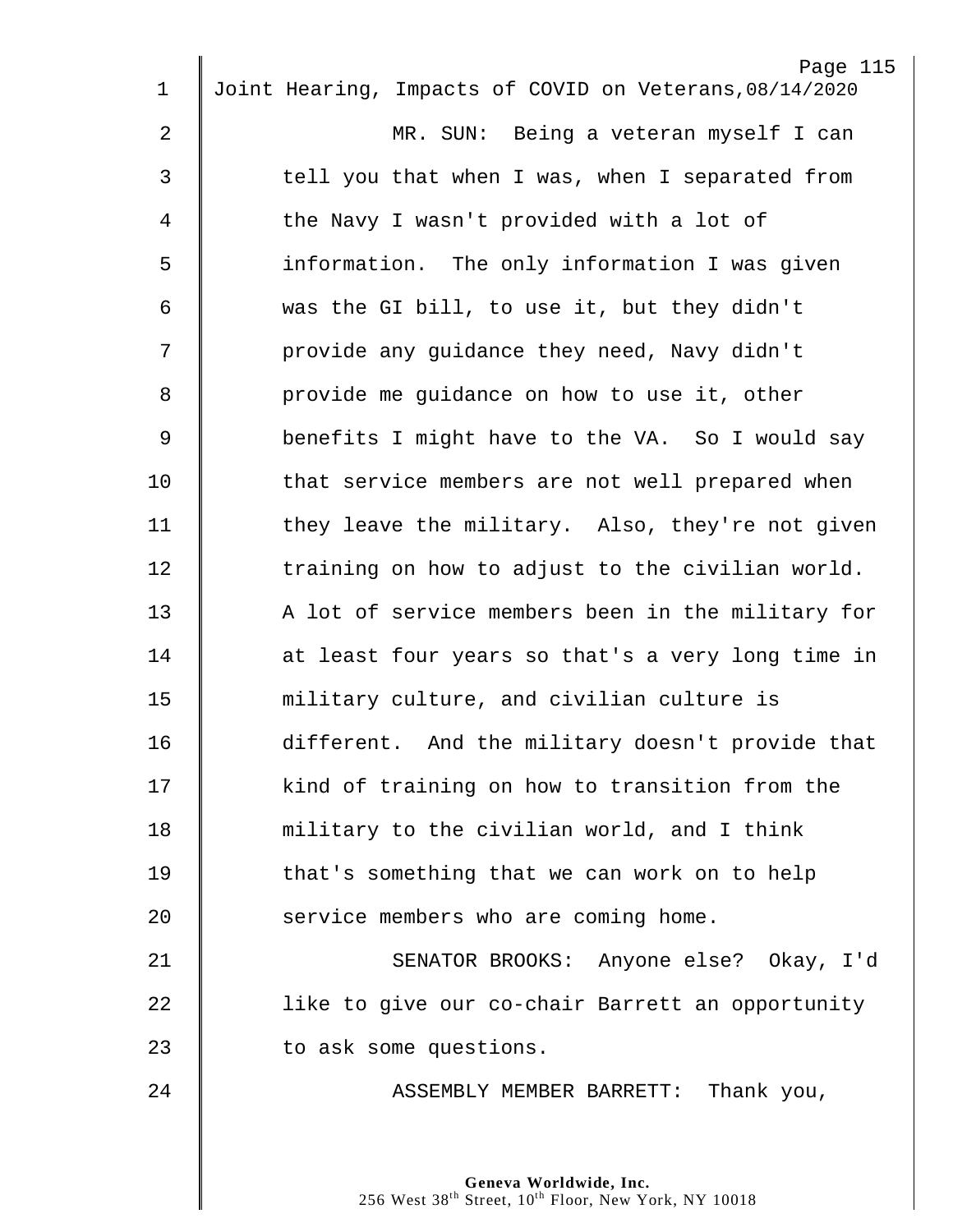|             | Page 116                                                |
|-------------|---------------------------------------------------------|
| $\mathbf 1$ | Joint Hearing, Impacts of COVID on Veterans, 08/14/2020 |
| 2           | senator; thank you panelists. I wanted to just          |
| 3           | sort of address, I want to ask Coco a particular        |
| 4           | question about the resources for the work that          |
| 5           | she does, which is just so profound and tense and       |
| 6           | whether at, you know, New York State is doing an        |
| 7           | adequate job of, and, you know, the other               |
| 8           | resources to allow you to do that and then I want       |
| $\mathsf 9$ | to shift over to Dao and Solomon and ask you if         |
| 10          | you could talk to us a little bit about the             |
| 11          | differences in upstate and downstate as both            |
| 12          | legal services providers, if you, you know, have        |
| 13          | a sense of are the needs different or, you know,        |
| 14          | are we looking at, you know, different ways to          |
| 15          | address things in these different parts of the          |
| 16          | state. So let's start with Coco.                        |
| 17          | MS. CULHANE: Hi, yeah thank you. So as                  |
| 18          | far as I'm aware there are no state services. I         |
| 19          | mean, I think, you know, New York State Division        |
| 20          | of Veterans Services has started doing some             |
| 21          | discharge work. You know, I did a training              |
| 22          | yesterday for their annual training session with        |
| 23          | both, I think DVS and some county service               |
| 24          | officers on character of discharge work, but we         |
|             |                                                         |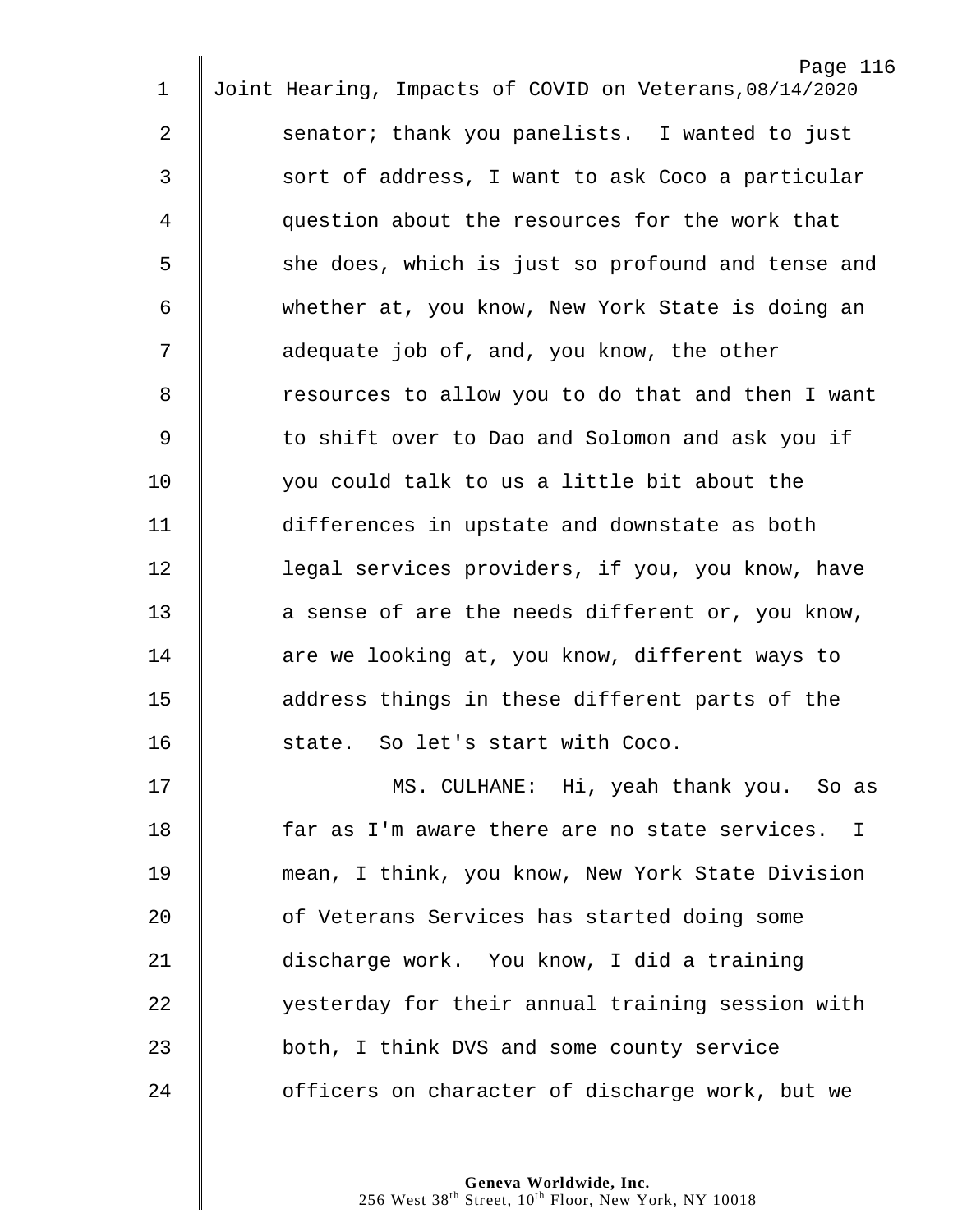|             | Page 117                                                |
|-------------|---------------------------------------------------------|
| $\mathbf 1$ | Joint Hearing, Impacts of COVID on Veterans, 08/14/2020 |
| 2           | have a wait list that we've now paired down to          |
| 3           | 330 names because we are screening and we only          |
| 4           | take cases connected to a traumatic experience.         |
| 5           | But, you know, if we took every case I think            |
| 6           | we've had 1300 people call us because there's           |
| 7           | really nowhere else to go. You know, there are          |
| 8           | law school clinics throughout the state but they        |
| $\mathsf 9$ | can take one or two cases a year, including mine.       |
| 10          | It's just not an effective means.                       |
| 11          | New York City did announce a discharge                  |
| 12          | upgrade grant, a contract last year on Veterans         |
| 13          | Day and we're waiting to hear what's going on           |
| 14          | with that, where the funding is at. So I just, I        |
| 15          | think the return on investment if we can train          |
| 16          | more advocates, if we can get more people doing         |
| 17          | this, you know, it's well over \$3 million over a       |
| 18          | lifetime of benefits, housing and, you know,            |
| 19          | education benefits can change a life psychology,        |
| 20          | right, you're making a profound impact. So I            |
| 21          | think it's something that is worth the state            |
| 22          | investing in and in just in terms of statewide,         |
| 23          | you know, I get calls from every county. I was          |
| 24          | e-mailing this morning someone from Yates County,       |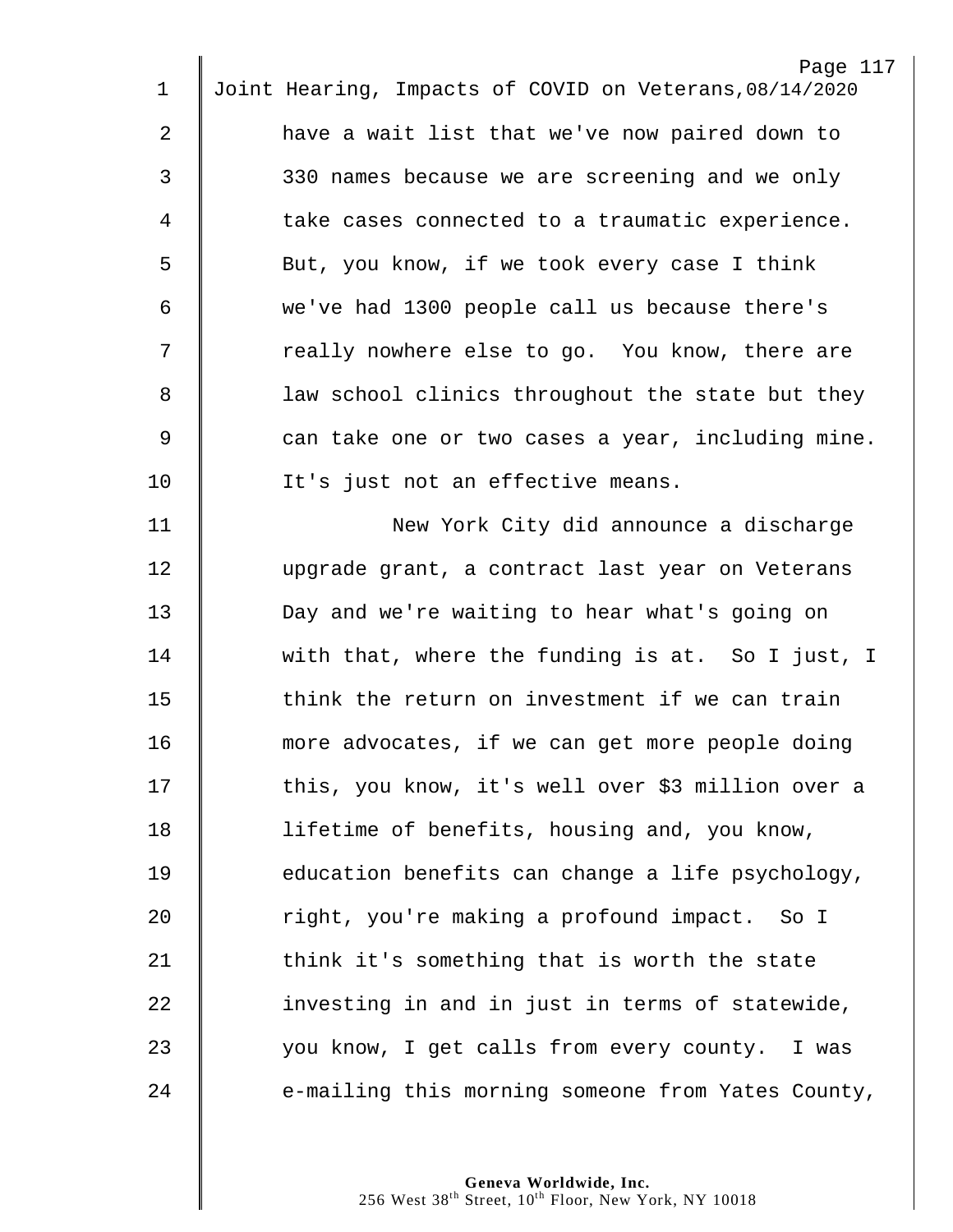|             | Page 118                                                |
|-------------|---------------------------------------------------------|
| $\mathbf 1$ | Joint Hearing, Impacts of COVID on Veterans, 08/14/2020 |
| 2           | you know, it's a problem that is not about              |
| 3           | geographic location at all and there, you know,         |
| 4           | New York City is obviously very lucky in terms of       |
| 5           | the resources we have, so many programs that we         |
| 6           | connect our veterans to. And something that             |
| 7           | we're actually launching soon is actually just          |
| 8           | going around to community health clinics around         |
| 9           | the state and talking to them about serving             |
| 10          | veterans and about working, you know, creating          |
| 11          | more medical legal partnerships and addressing          |
| 12          | these issues so that more veterans can get access       |
| 13          | to care. So it's something that we're hoping we         |
| 14          | can have a small impact on in the coming year.          |
| 15          | Thank you,<br>ASSEMBLY MEMBER BARRETT:                  |
| 16          | thank you. Now Solomon, you want to talk about          |
| 17          | upstate and compared to what Dao says about             |
| 18          | downstate.                                              |
| 19          | MR. CHOUICHA: Sure, I think one of the                  |
| 20          | big differences between perhaps individual living       |
| 21          | in the New York City area versus living in the          |
| 22          | mid-Hudson area, is there's a probably a lot,           |
| 23          | there is probably a lot more resources                  |
| 24          | organizations, charitable organizations, you            |
|             |                                                         |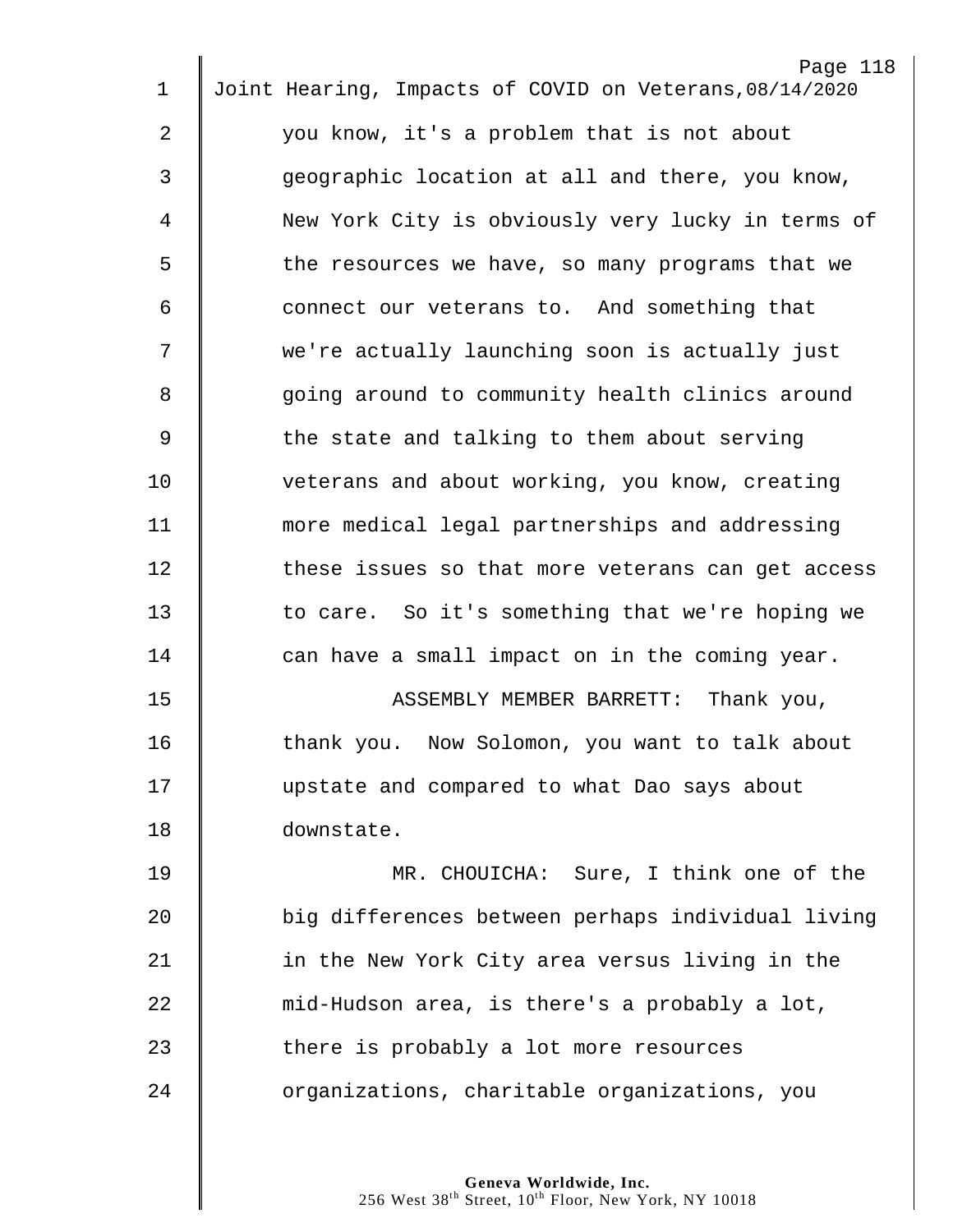|                |                                                         | Page 119 |
|----------------|---------------------------------------------------------|----------|
| $\mathbf 1$    | Joint Hearing, Impacts of COVID on Veterans, 08/14/2020 |          |
| $\mathbf{2}$   | know, legal service organizations in the New York       |          |
| 3              | City area whereas opposed to up in the mid-Hudson       |          |
| 4              | regions in terms, there's a lot fewer charitable        |          |
| 5              | organizations that can help with rent arrears.          |          |
| 6              | Legal Services of the Hudson Valley is the only         |          |
| 7              | provider of free civil legal assistance in the          |          |
| 8              | mid-Hudson region. I would say also a big               |          |
| $\overline{9}$ | difference between the New York City area and           |          |
| 10             | mid-Hudson is dealing with transportation issues.       |          |
| 11             | I was just in Brooklyn and did I know there were        |          |
| 12             | issues, you know, with the MTA, but it's, you           |          |
| 13             | know, for a system that runs 24/7 it covers, you        |          |
| 14             | know, five boroughs, you know, you can get around       |          |
| 15             | pretty easily whereas opposed to in Dutchess            |          |
| 16             | County you have some urban areas like the City of       |          |
| 17             | Poughkeepsie [unintelligible] [02:18:13] you go         |          |
| 18             | to northern or eastern Dutchess it's sometimes          |          |
| 19             | rural, the buses that don't work that well and          |          |
| 20             | trying to navigate sort of bus system, we're            |          |
| 21             | relying on friends or neighbors to give you a           |          |
| 22             | lift if you have to go meet with a legal aid            |          |
| 23             | attorney or meet with a veterans counselor, it's        |          |
| 24             | a lot more challenging.                                 |          |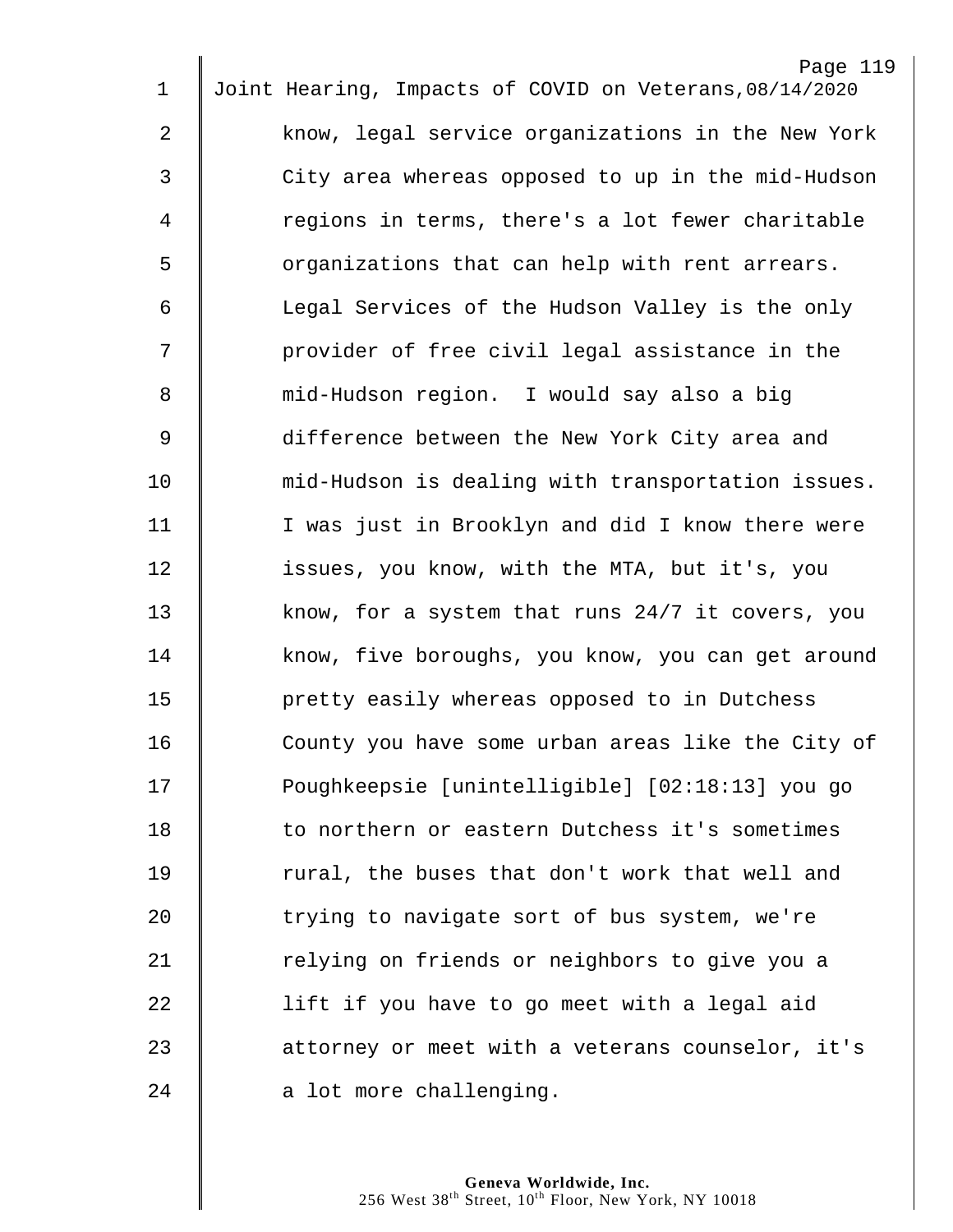|    | Page 120                                                |
|----|---------------------------------------------------------|
| 1  | Joint Hearing, Impacts of COVID on Veterans, 08/14/2020 |
| 2  | Where even, even if you just have a                     |
| 3  | court appearance in town village or I've had some       |
| 4  | clients sometimes tell me that they, you know,          |
| 5  | they didn't have [unintelligible] [02:18:46] they       |
| 6  | couldn't, both veterans and our veterans they           |
| 7  | just, you know, have to walk a mile or two just         |
| 8  | to get to the county village courthouse if they,        |
| 9  | for whatever appearance they had.                       |
| 10 | ASSEMBLY MEMBER BARRETT: I'm afraid                     |
| 11 | we're out of time, but thank you all for those          |
| 12 | answers and I think Dao you talked a lot about          |
| 13 | the challenges just in New York City so I think         |
| 14 | we have a point of comparison there. Senator?           |
| 15 | SENATOR BROOKS: If given an                             |
| 16 | opportunity, co-chair Hunter, if she has any            |
| 17 | questions?                                              |
| 18 | ASSEMBLY MEMBER HUNTER: Thank you,                      |
| 19 | senator. I just wanted Coco, I guess, and the           |
| 20 | rest of you as we're talking about the legal            |
| 21 | services, but other than honorable discharge            |
| 22 | veterans are they included in all of the veterans       |
| 23 | statistic information that we receive? So if            |
| 24 | you're talking about 20 veterans who commit             |
|    |                                                         |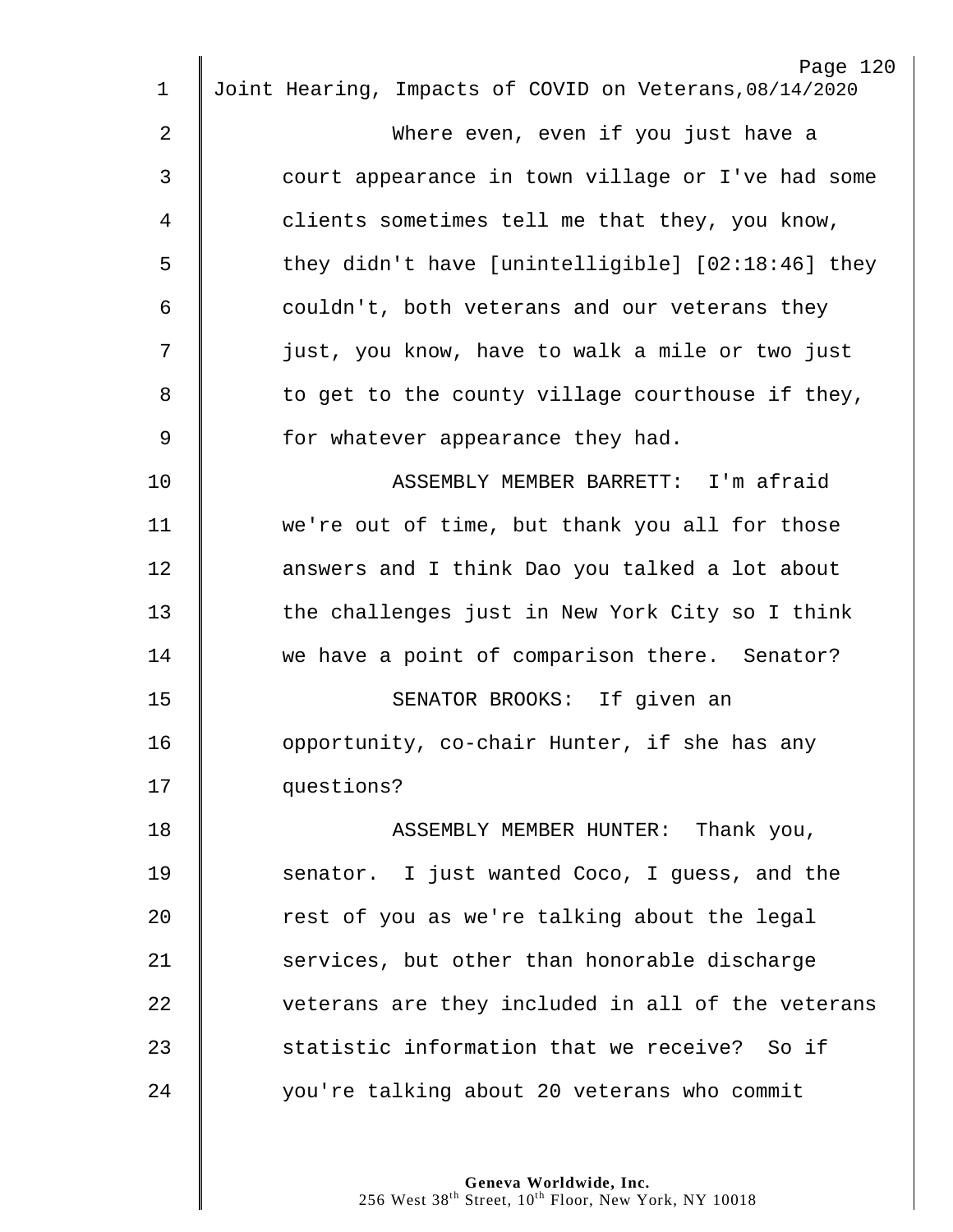|             | Page 121                                                |
|-------------|---------------------------------------------------------|
| $\mathbf 1$ | Joint Hearing, Impacts of COVID on Veterans, 08/14/2020 |
| 2           | suicide per day does that include those veterans        |
| 3           | as well?                                                |
| 4           | MS. CULHANE: Yes, it does. I think                      |
| 5           | some its, it depends on the source, right? And          |
| 6           | they change the way they measure these things,          |
| 7           | which is why the VA has changed it now to 17 per        |
| 8           | day, and the other problem is, you know, the VA         |
| $\mathsf 9$ | has their data and then states have entirely            |
| 10          | different ways of collecting data and so it's           |
| 11          | difficult to get a reliable number.                     |
| 12          | ASSEMBLY MEMBER HUNTER: Does New York                   |
| 13          | State include other than in their numbers, other        |
| 14          | than honorable in their numbers?                        |
| 15          | MS. CULHANE: I don't actually know, I                   |
| 16          | would assume so, but I don't actually know who is       |
| 17          | responsible for collecting that data in New York        |
| 18          | State.                                                  |
| 19          | ASSEMBLY MEMBER HUNTER: And you all                     |
| 20          | were talking about there's obviously a                  |
| 21          | significant housing rental crisis and I know just       |
| 22          | from where I live many of the people when you see       |
| 23          | them panhandling are, many of the people are            |
| 24          | veterans and when you have conversations with           |
|             |                                                         |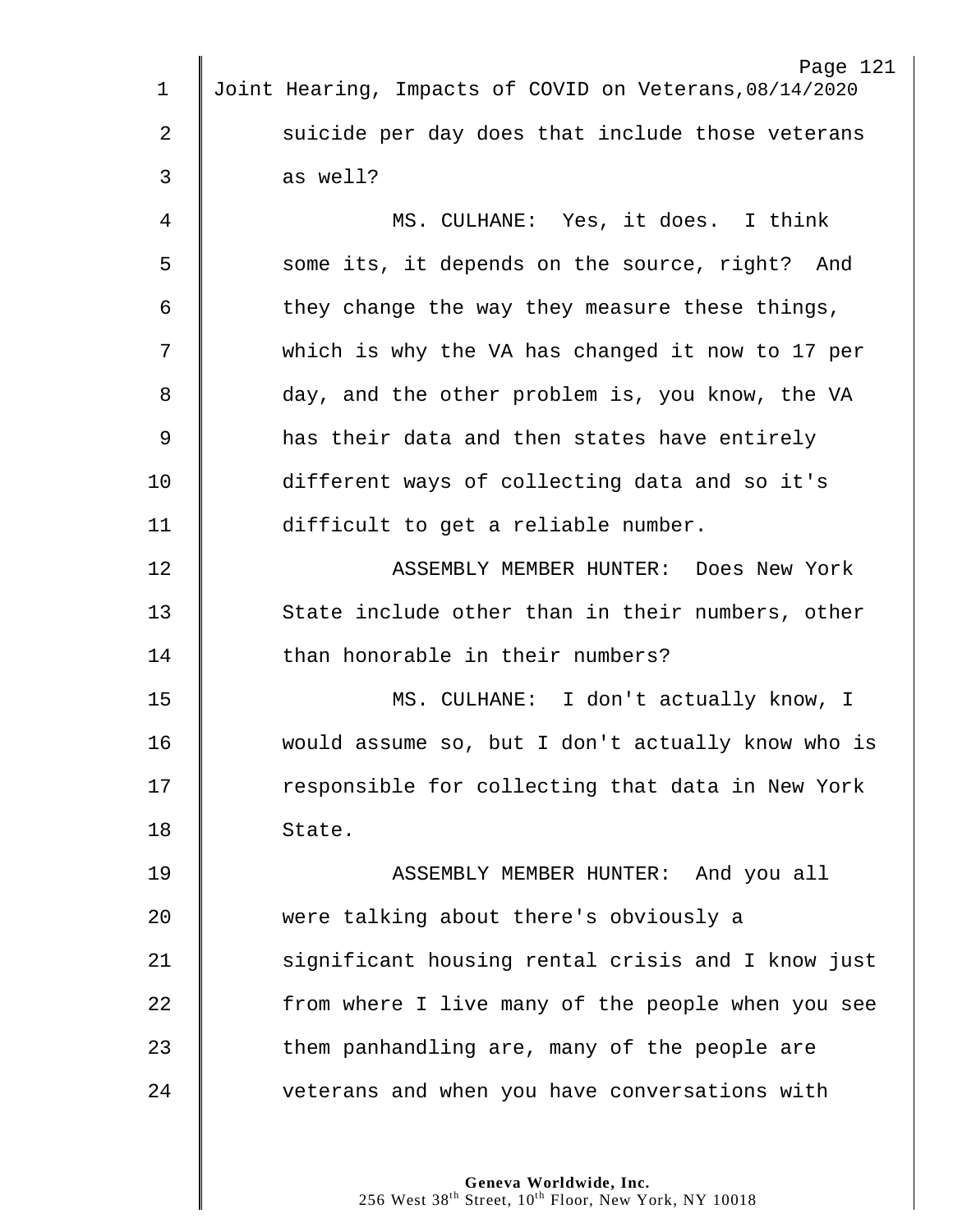| 1  | Page 122<br>Joint Hearing, Impacts of COVID on Veterans, 08/14/2020 |
|----|---------------------------------------------------------------------|
|    |                                                                     |
| 2  | them, many of them are other than honorable                         |
| 3  | discharge veterans and they are locked out of                       |
| 4  | many veteran's services, housing, you know,                         |
| 5  | obviously some of the hospital, you know, VA                        |
| 6  | services and so their need is actually more than                    |
| 7  | just a regular indigent person because they're                      |
| 8  | locked out of many of the services. So I know we                    |
| 9  | always talk about what piece of legislation can                     |
| 10 | help and, you know, what are some of the                            |
| 11 | challenges, but we're talking about crisis now                      |
| 12 | that impact veterans relative, whether they're                      |
| 13 | honorable discharged or not, what specifically                      |
| 14 | can we do today to help the folks, you know, that                   |
| 15 | are on the edge? You're talking about, you know,                    |
| 16 | the folks who are on the edge with suicide,                         |
| 17 | they're on the edge of eviction and I know maybe                    |
| 18 | you're going to say money, which is very sparse,                    |
| 19 | you know, but really at this point what is it                       |
| 20 | that we can specifically do to help someone not                     |
| 21 | be evicted, not, you know, be on the verge of                       |
| 22 | suicide because I'm very, very concerned that                       |
| 23 | there's this lost maybe invisible population that                   |
| 24 | we're not even having conversations about. Thank                    |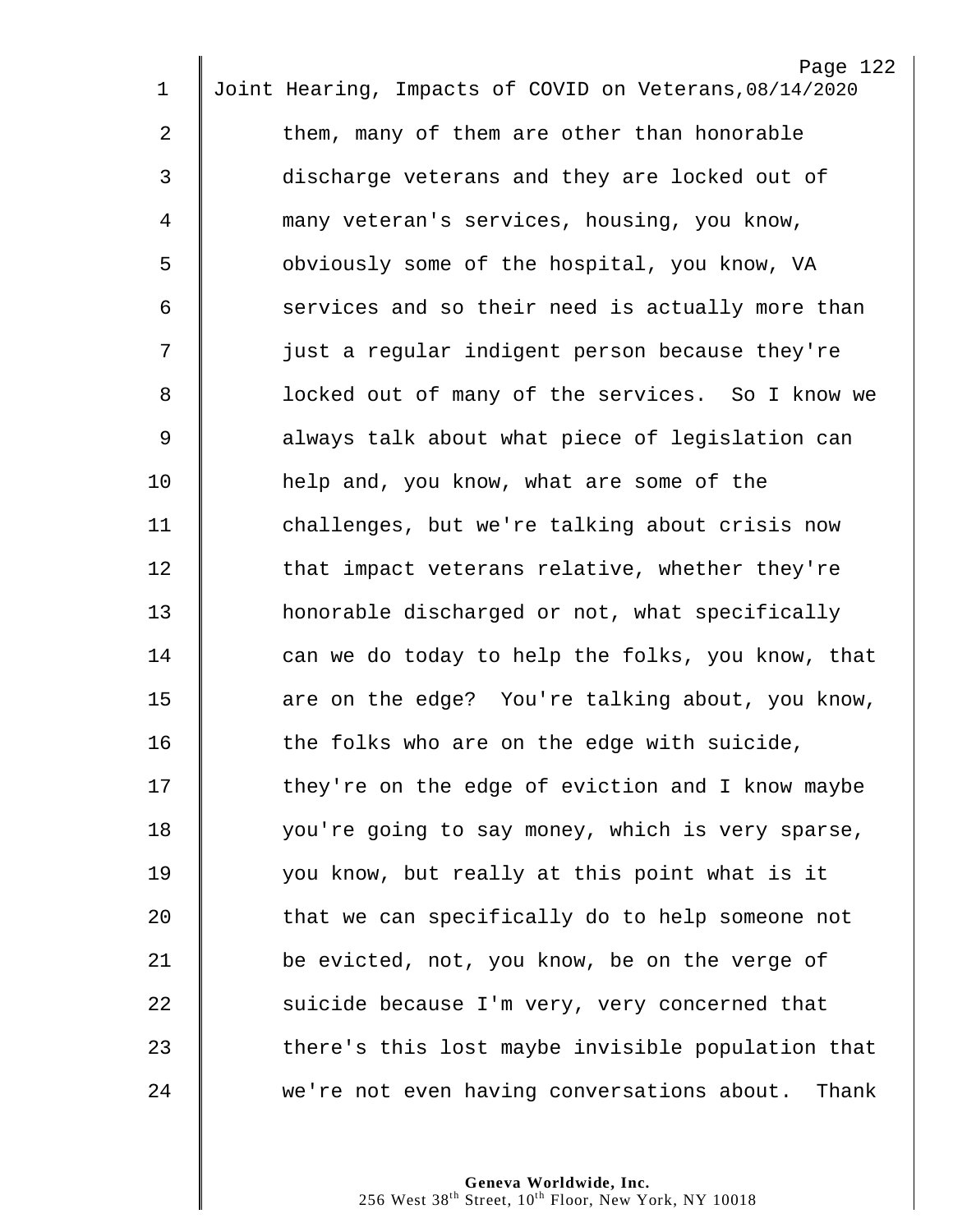|             | Page 123                                                |
|-------------|---------------------------------------------------------|
| $\mathbf 1$ | Joint Hearing, Impacts of COVID on Veterans, 08/14/2020 |
| 2           | you.                                                    |
| 3           | MS. CULHANE: Yeah, I mean, I will say                   |
| 4           | one good thing and this is a good news about            |
| 5           | money. So we subcontract with a couple of the           |
| 6           | SSVF providers in New York City and so I know           |
| 7           | that OTH is eligible for these arrears and these        |
| 8           | different funds. So they've really over the             |
| 9           | years with some advocacy, they've really opened         |
| 10          | up those definitions and that allows a lot of           |
| 11          | veterans. The other thing is the VA has come in         |
| 12          | with emergency funds during COVID and has done          |
| 13          | really a phenomenal job of helping to relocate          |
| 14          | veterans out of shelters because, you know, the         |
| 15          | first veteran died in the veterans program              |
| 16          | [unintelligible] [02:22:46] shelter in the last         |
| 17          | week of March and then our clients fled. So in          |
| 18          | my mind and this, you know, everything takes            |
| 19          | money, but communication to go back to like there       |
| 20          | are resources out there and it's true that              |
| 21          | veterans with less than honorable discharges are        |
| 22          | much more limited. They face so much stigma, so         |
| 23          | much, they carry a lot of shame, many of them,          |
| 24          | but I think that if we do a better job talking          |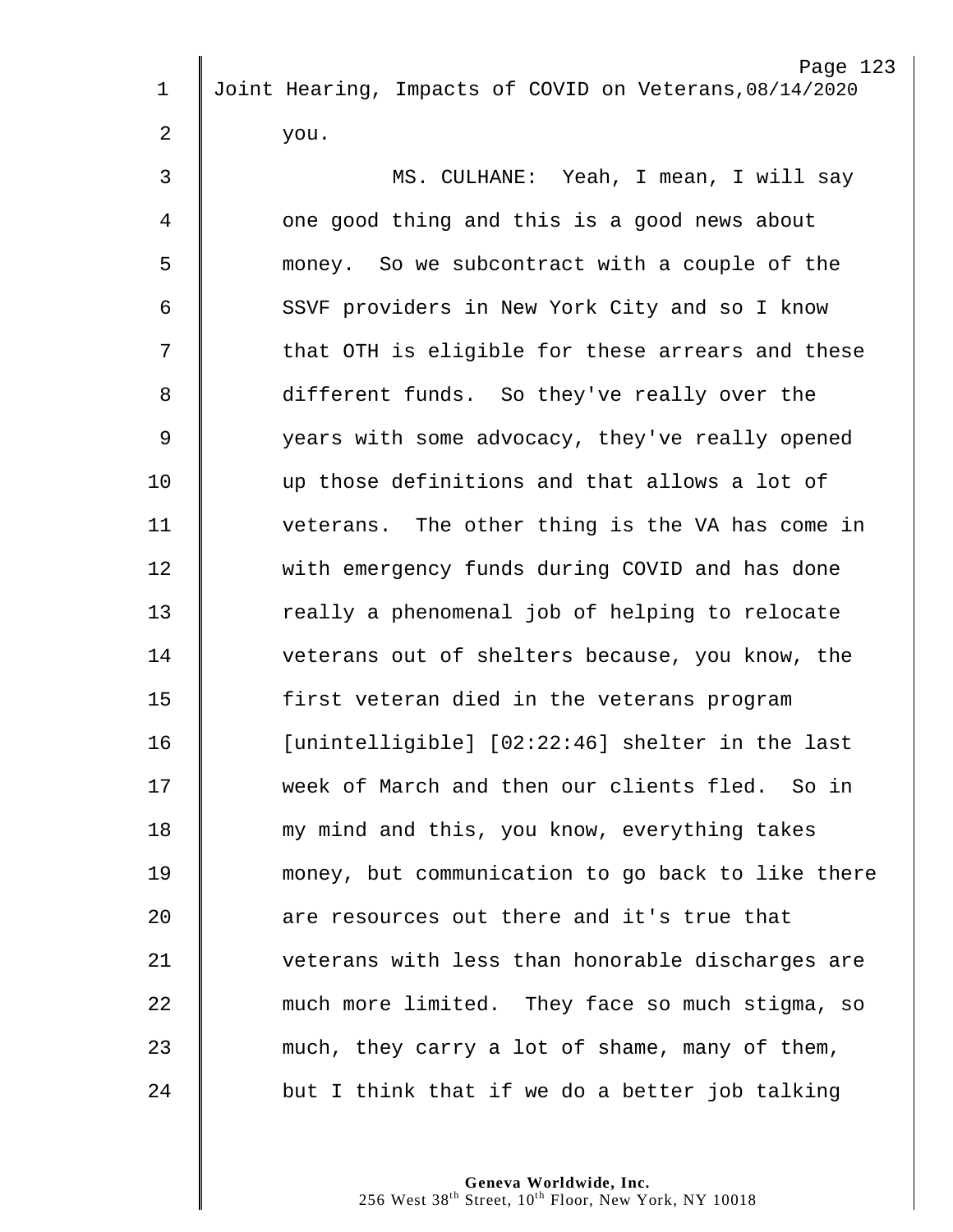| 1           | Page 124<br>Joint Hearing, Impacts of COVID on Veterans, 08/14/2020 |
|-------------|---------------------------------------------------------------------|
|             |                                                                     |
| 2           | about the resources that already exist that we                      |
| 3           | can, we can have an impact on those suicide                         |
| 4           | numbers and we can change lives.                                    |
| 5           | MR. SUN: I agree with everything Coco                               |
| 6           | said and I would just add that, you know, having                    |
| 7           | representation matters whether its housing court                    |
| 8           | or whether it's before the VA or Social Security                    |
| $\mathsf 9$ | or any federal or state agency when you're                          |
| 10          | fighting for your benefits. So that's why I                         |
| 11          | believe, you know, every veteran who needs                          |
| 12          | representation in a civil legal matter should be                    |
| 13          | able to get it regardless of their discharge                        |
| 14          | character, honorable or non-honorable, it                           |
| 15          | shouldn't matter, and it shouldn't matter where                     |
| 16          | they live or what their income is. If they need                     |
| 17          | assistance and representation with these civil                      |
| 18          | legal matters they should get it just like they                     |
| 19          | would receive representation in a criminal                          |
| 20          | matter.                                                             |
| 21          | MR. CHOUICHA: I would echo what my                                  |
| 22          | fellow panelist said as well. The efficacy                          |
| 23          | program that the, that is administered in the                       |
| 24          | Hudson Valley region they'll provide assistance                     |
|             |                                                                     |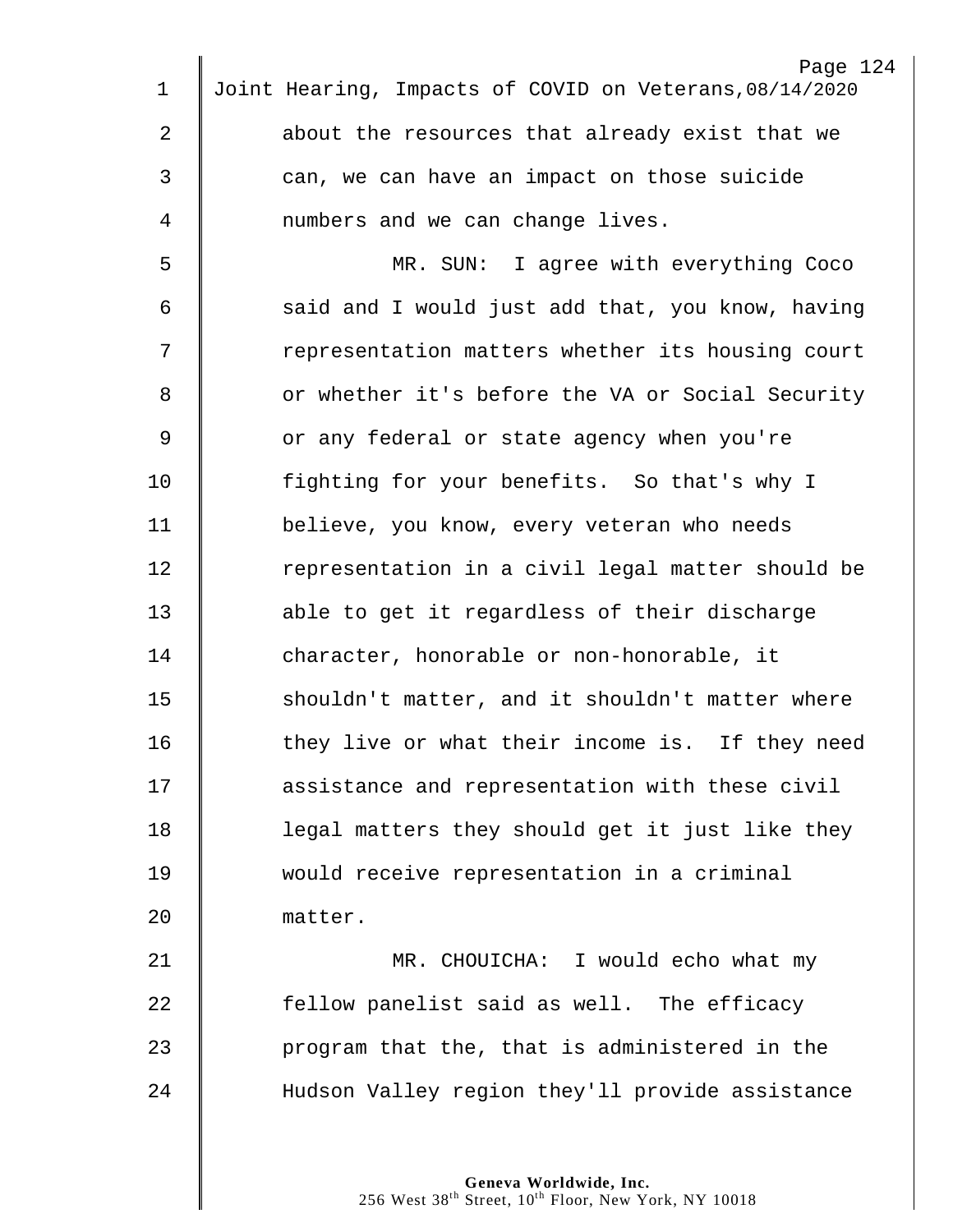| $\mathbf 1$ | Page 125<br>Joint Hearing, Impacts of COVID on Veterans, 08/14/2020 |
|-------------|---------------------------------------------------------------------|
|             |                                                                     |
| 2           | to veterans so long as their character of                           |
| 3           | discharge is not dishonorable, if they have some                    |
| 4           | other discharge that could be general or other                      |
| 5           | than honorable, we would provide assistance with                    |
| 6           | that on administering the program. So I would                       |
| 7           | echo what Mr. Sun said about [unintelligible]                       |
| 8           | [02:24:47] I think it's also critical especially                    |
| 9           | more in the upstate regions where you have town                     |
| 10          | and village courts where sometimes the judges                       |
| 11          | presiding over an eviction proceeding is not an                     |
| 12          | attorney at all and is not really versed in the                     |
| 13          | law or versed in the procedures. You know,                          |
| 14          | housing law can be very complex, there's                            |
| 15          | different rules and regulations applying to                         |
| 16          | mobile home parks, applying to federally subsided                   |
| 17          | housing, applying to private rentals. Often                         |
| 18          | times, you know, because we'll defer to the                         |
| 19          | landlord's attorney and you know, 90% of the time                   |
| 20          | or 99% of the time the landlord [unintelligible]                    |
| 21          | [02:25:35] an attorney while the tenants are not.                   |
| 22          | So I definitely echo what, about providing                          |
| 23          | representation for tenants in housing court and                     |
| 24          | I've actually been doing more training for the                      |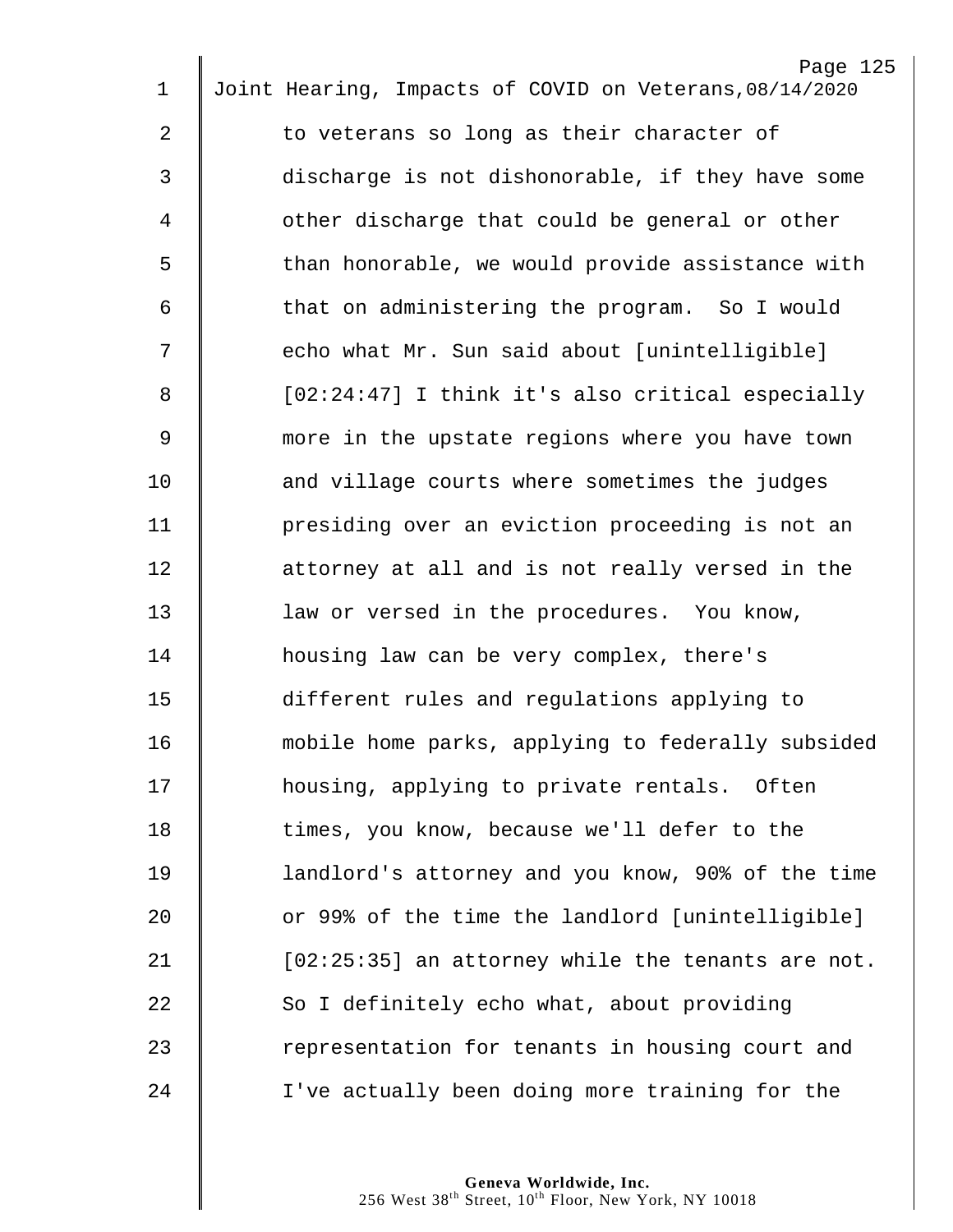| 1           | Page 126<br>Joint Hearing, Impacts of COVID on Veterans, 08/14/2020 |
|-------------|---------------------------------------------------------------------|
|             |                                                                     |
| 2           | non-attorney judges that are presiding over those                   |
| 3           | proceedings in the town and village court.                          |
| 4           | ASSEMBLY MEMBER HUNTER: Thank you.                                  |
| 5           | SENATOR BROOKS: Okay, now we'll hear                                |
| 6           | from ranker in the senate, Senator Ritchie, any                     |
| 7           | questions?                                                          |
| 8           | SENATOR RITCHIE: Just one question,                                 |
| $\mathsf 9$ | quick question on broadband. Can you just                           |
| 10          | explain, you probably don't have the numbers,                       |
| 11          | especially statewide, but it's, I represent a                       |
| 12          | pretty rural area and on a daily basis I hear                       |
| 13          | about broadband questions and really the veteran                    |
| 14          | part of that issue has not come up. So if you                       |
| 15          | could just address how far and wide that is, that                   |
| 16          | would be helpful for me.                                            |
| 17          | MS. CULHANE: Sure, I would not claim to                             |
| 18          | be an expert on this, if you go to the, the                         |
| 19          | program is called Lifeline and it's administered                    |
| 20          | by I think its Universal Administration                             |
| 21          | something, I can get the information to you.                        |
| 22          | It's oh, Universal Service Administration Company                   |
| 23          | and you can find a lot of data there and they                       |
| 24          | work, you know, a part of their working with the                    |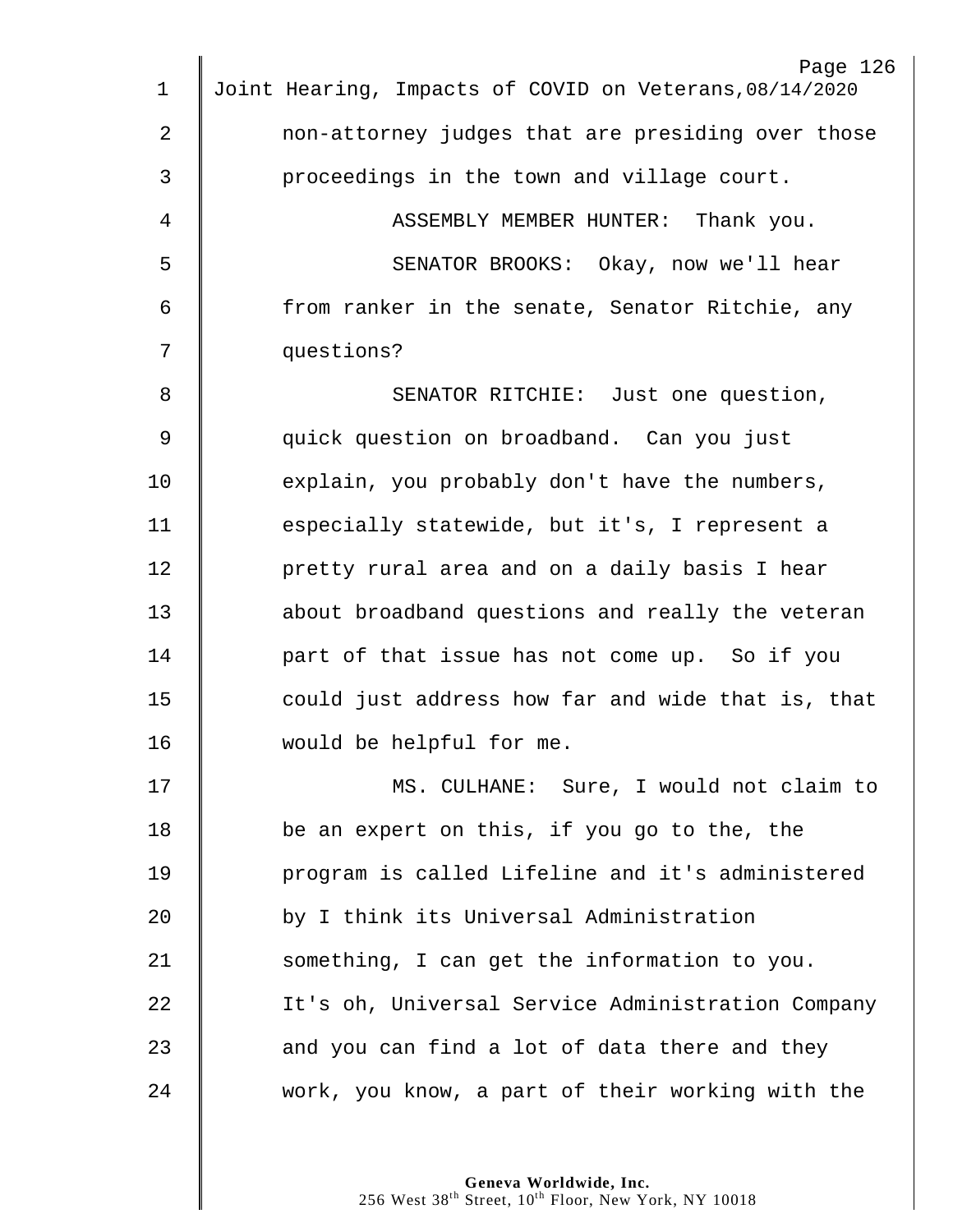| $\mathbf 1$ | Page 127<br>Joint Hearing, Impacts of COVID on Veterans, 08/14/2020 |
|-------------|---------------------------------------------------------------------|
| 2           | FCC to provide these and you'll hear sometimes                      |
| 3           | it's also, I think it's also tied to phones that                    |
| 4           | individuals get through Medicaid, people call                       |
| 5           | them Obama phones, you know, in our area. But                       |
| 6           | they also provide internet access and are working                   |
| 7           | on rural issues and working on that. So I                           |
| 8           |                                                                     |
| 9           | apologize, I'm not an expert, but I can send you<br>information.    |
|             |                                                                     |
| 10          | SENATOR RITCHIE: Thank you very much,                               |
| 11          | thank you Chair.                                                    |
| 12          | SENATOR BROOKS: Okay and giving an                                  |
| 13          | opportunity to our ranker in the assembly,                          |
| 14          | Assemblyman Ashby.                                                  |
| 15          | ASSEMBLY MEMBER ASHBY: No questions at                              |
| 16          | this time, all of them were answered                                |
| 17          | SENATOR BROOKS: If there are any other                              |
| 18          | members on the committees that are interested in                    |
| 19          | asking a question, if they could turn their video                   |
| 20          | screen on so we could see them that would be                        |
| 21          | great.                                                              |
| 22          | ASSEMBLY MEMBER ASHBY: None at this                                 |
| 23          | time, senator.                                                      |
| 24          | SENATOR BROOKS: Okay, thank you all                                 |
|             |                                                                     |
|             |                                                                     |
|             | Geneva Worldwide, Inc.                                              |

West  $38^{\text{th}}$  Street,  $10^{\text{th}}$  Floor, New York, NY 10018

 $\parallel$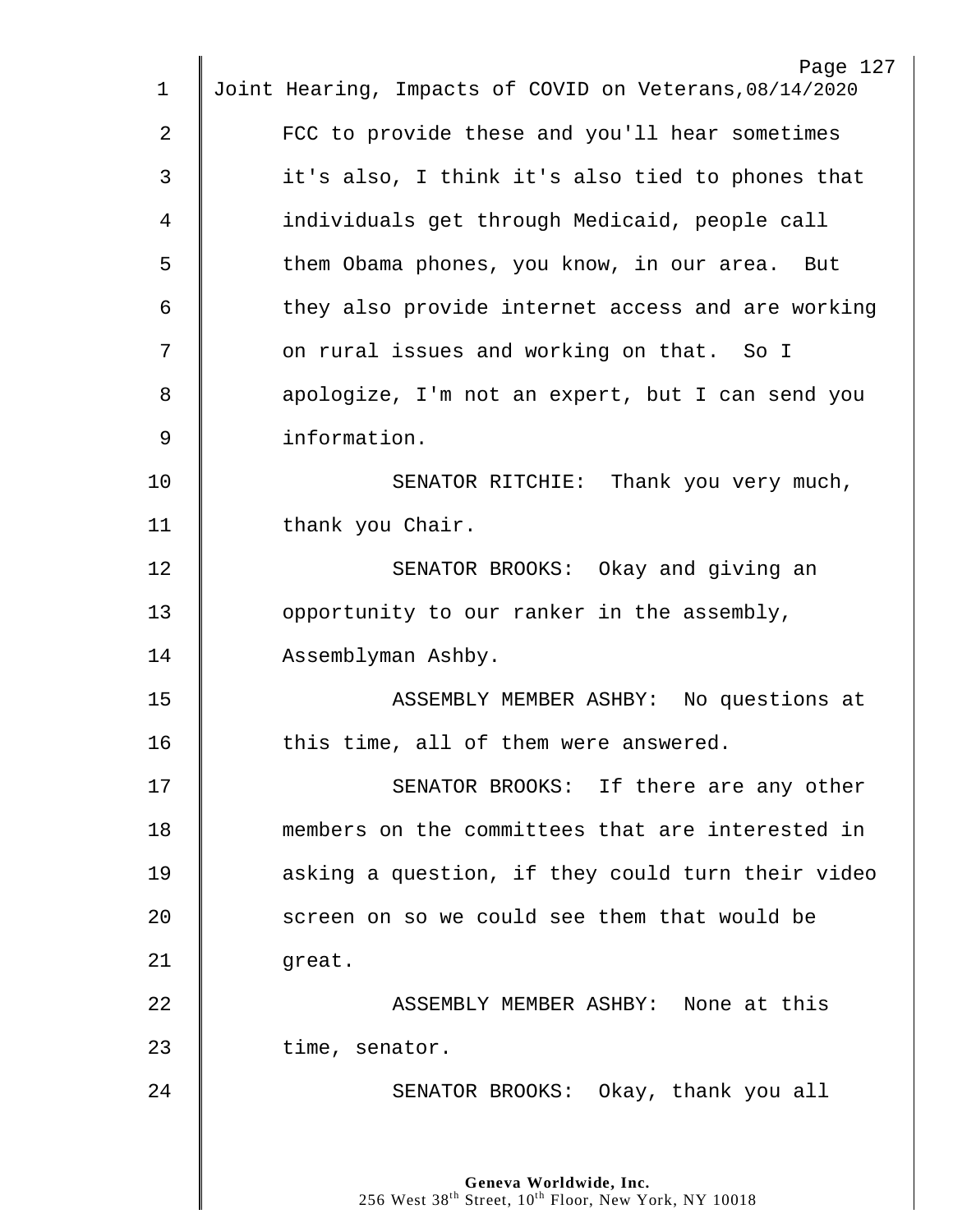| 1  | Page 128<br>Joint Hearing, Impacts of COVID on Veterans, 08/14/2020 |
|----|---------------------------------------------------------------------|
|    |                                                                     |
| 2  | very much. We wish to thank each of you for your                    |
| 3  | presentation. The information you provided I                        |
| 4  | think that this is an ongoing discussion for the                    |
| 5  | needs of funding. I think we all recognize that,                    |
| 6  | that's something we have to look hard at. I give                    |
| 7  | co-chair Barrett an opportunity if she has any                      |
| 8  | closing remarks.                                                    |
| 9  | ASSEMBLY MEMBER BARRETT: Just no, I                                 |
| 10 | want to thank you all for the work that you do                      |
| 11 | and thank you for making the time to be with us                     |
| 12 | and I think we're ready to move onto to the next                    |
| 13 | panel, thank you.                                                   |
| 14 | SENATOR BROOKS: Okay so --                                          |
| 15 | MS. CULHANE: Thank you.                                             |
| 16 | SENATOR BROOKS: -- again, we thank you                              |
| 17 | all very much and if the folks associated with                      |
| 18 | panel 4 could be brought into the room that would                   |
| 19 | be great. It looks like we're missing one more                      |
| 20 | individual, not sure if they're available.                          |
| 21 | MALE STAFF: We're waiting for her to                                |
| 22 | turn on her camera. We can start as we wait for                     |
| 23 |                                                                     |
|    | that, senator.                                                      |
| 24 | SENATOR BROOKS: Okay, very good. Good                               |
|    |                                                                     |
|    |                                                                     |

 $\parallel$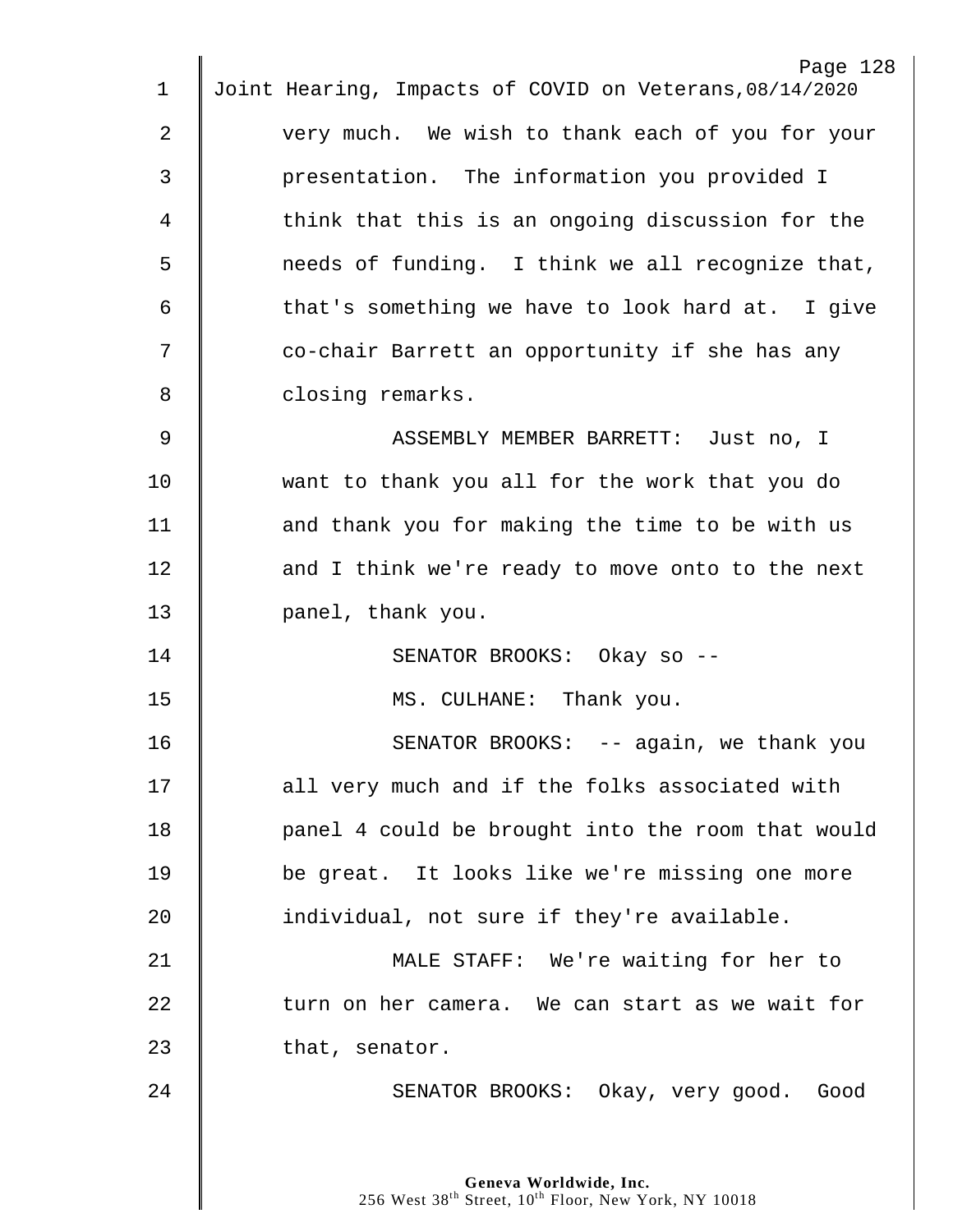|                | Page 129                                                |
|----------------|---------------------------------------------------------|
| $\mathbf 1$    | Joint Hearing, Impacts of COVID on Veterans, 08/14/2020 |
| 2              | afternoon, everyone and we want to welcome you to       |
| 3              | this hearing by the Veterans Committees of both         |
| 4              | the Senate and the Assembly as well as well as          |
| 5              | the Women's Veterans Committee. We're exploring         |
| 6              | issues associated with the COVID virus and how it       |
| 7              | impacted the various services that you provide to       |
| 8              | our veterans. We thank you for the work you do          |
| $\overline{9}$ | and the contribution you make to these                  |
| 10             | outstanding individuals. We'll try to move this         |
| 11             | along at a good rate. We'll ask each of you to          |
| 12             | make a five minute presentation and then when           |
| 13             | everybody is completed we'll open up to questions       |
| 14             | from the participants in the hearing and if you         |
| 15             | can keep close to that five minutes it makes            |
| 16             | things a little bit easier. I'd like to start           |
| 17             | with Mr. Haynie and begin with his presentation.        |
| 18             | MR. J. MICHAEL HAYNIE, VICE CHANCELLOR                  |
| 19             | OF STRATEGIC INITIATIVES AND INNOVATION, SYRACUSE       |
| 20             | UNIVERSITY, INSTITUTE FOR VETERANS AND MILITARY         |
| 21             | FAMILIES: Thank you so much, Major Brooks, Chair        |
| 22             | Barrett, Chair Hunter, committee members, thank         |
| 23             | you for the opportunity to present today and            |
| 24             | thank you for your efforts on behalf of New York        |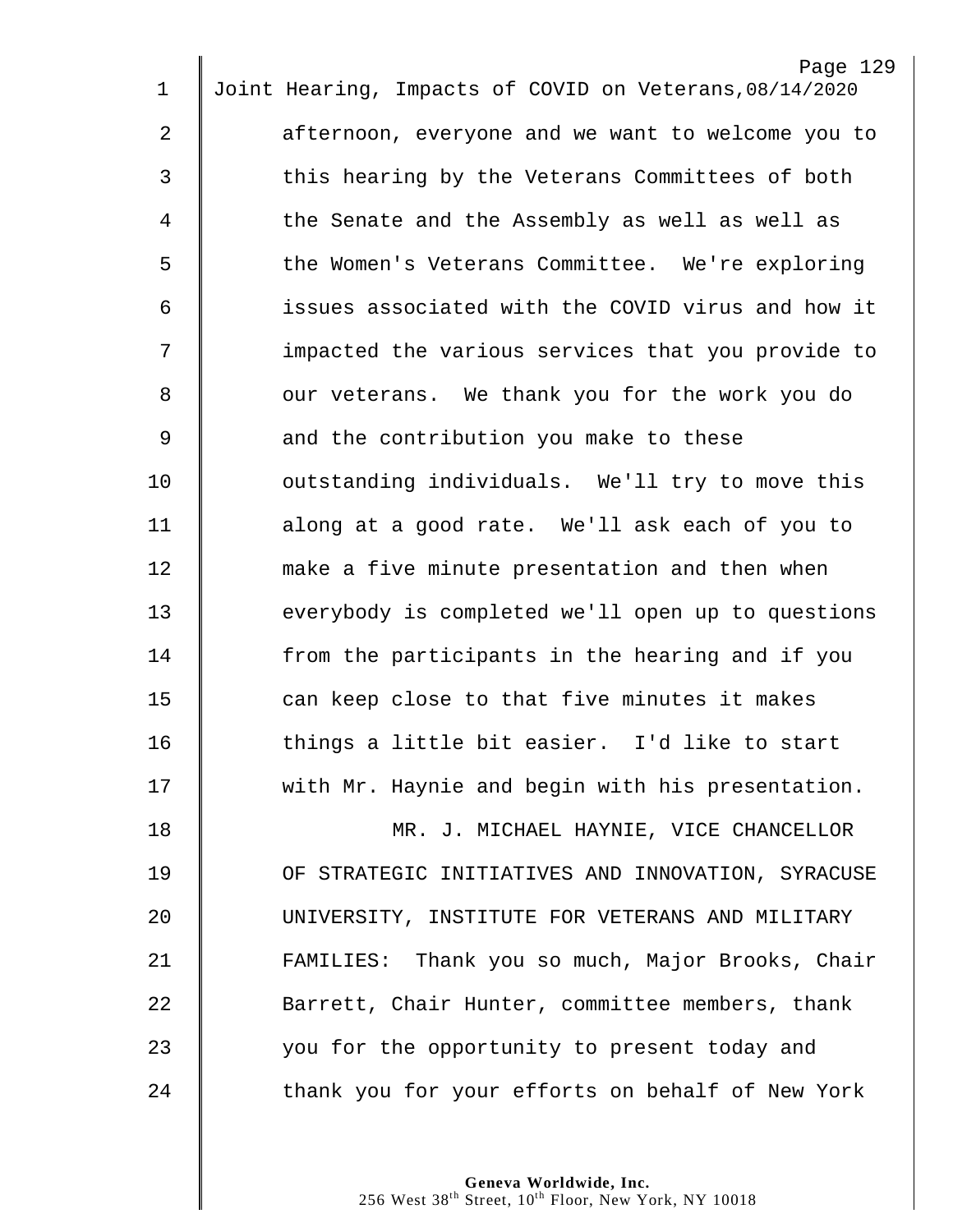|             | Page 130                                                |
|-------------|---------------------------------------------------------|
| $\mathbf 1$ | Joint Hearing, Impacts of COVID on Veterans, 08/14/2020 |
| 2           | City's veterans and military families. As often         |
| 3           | happens in the face of economic and social              |
| 4           | disruption, the veteran and military connected          |
| 5           | community has been harder hit than others during        |
| 6           | the COVID emergency. The, as evidence of that           |
| 7           | the veteran unemployment rate in New York State         |
| 8           | in July was nearly 15%, that's twice the national       |
| $\mathsf 9$ | average of veteran unemployment across the United       |
| 10          | States.                                                 |
| 11          | Over the course of the summer in                        |
| 12          | partnership with the military times publications        |
| 13          | the Institute for Veterans and Military Families        |
| 14          | here at Syracuse University launched a series of        |
| 15          | national polls among veterans and military              |
| 16          | connected family members to understand                  |
| 17          | specifically the effects of COVID on the veteran        |
| 18          | and military connected community. And the trends        |
| 19          | we are seeing we believe then form our efforts          |
| 20          | here in [unintelligible] [02:32:15]. I'd like to        |
| 21          | share a couple of those key findings with you.          |
| 22          | First, our polling indicates that women veterans        |
| 23          | are much more likely to indicate pressing needs         |
| 24          | related to social service and economic supports         |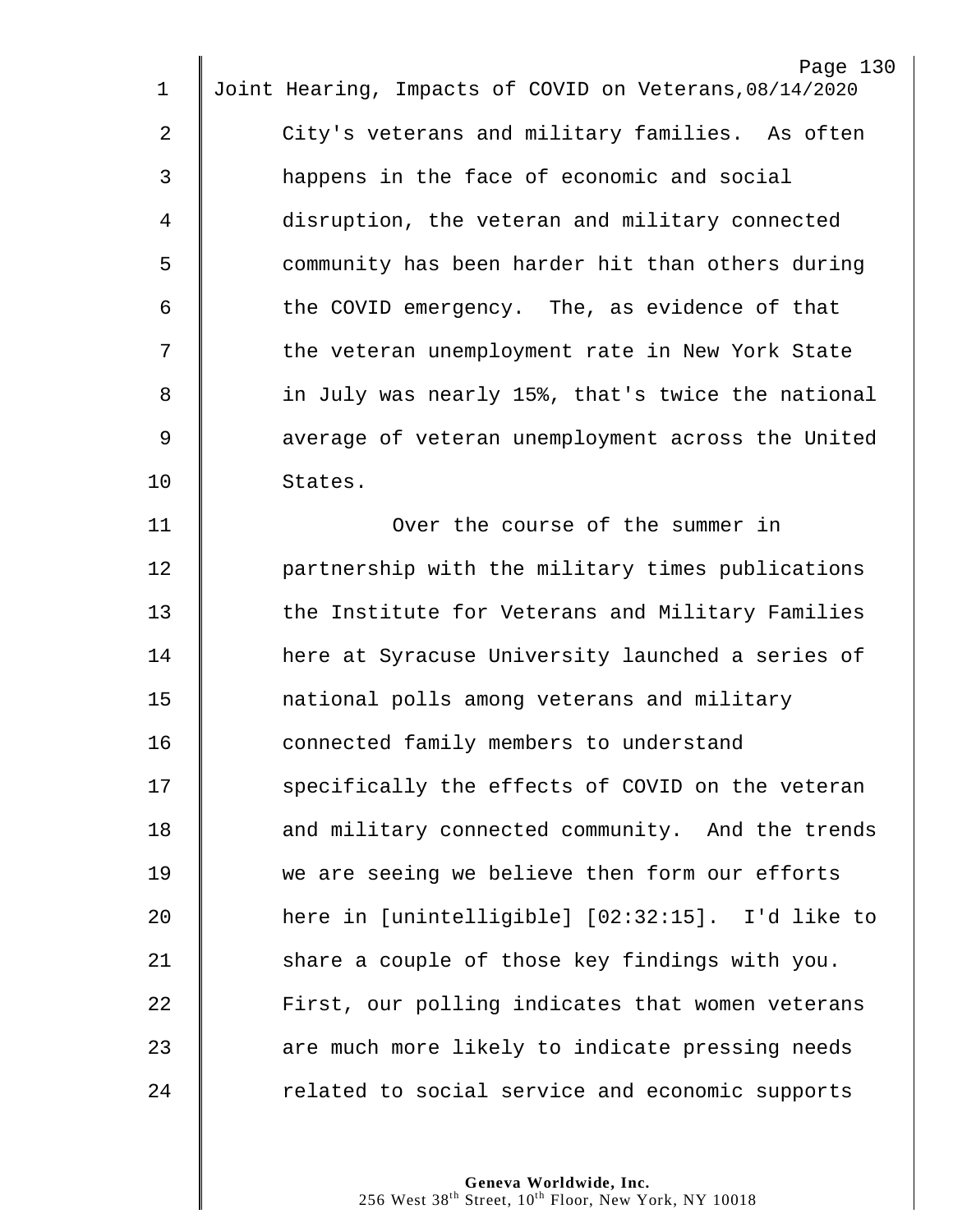| $\mathbf 1$ | Page 131<br>Joint Hearing, Impacts of COVID on Veterans, 08/14/2020 |
|-------------|---------------------------------------------------------------------|
| 2           | in the context of the COVID health emergency.                       |
| 3           | Over half of the women veterans that responded to                   |
| 4           | the series of polls indicate inadequate mental                      |
| 5           | health support at a rate nearly twice that of                       |
| 6           | male veterans as one example. Initially,                            |
|             |                                                                     |
| 7           | veterans of color represented or reported higher                    |
| 8           | percentages of social and economic need in every                    |
| $\mathsf 9$ | single resource category that we polled on,                         |
| 10          | that's compared to white veterans. Veterans of                      |
| 11          | color were more likely to report needing support                    |
| 12          | in areas of food, nutrition, housing benefits,                      |
| 13          | claims assistance and mental health.                                |
| 14          | You know, so all of this together we                                |
| 15          | were asking what do we do with this information.                    |
| 16          | What we did with it at the [unintelligible]                         |
| 17          | [02:33:14] really transitioned the structure of                     |
| 18          | our efforts in response to COVID in four key                        |
| 19          | areas. That the coordination of services within                     |
| 20          | communities here in New York State and outside of                   |
| 21          | New York State. Careers and skills training                         |
| 22          | preparation programs to support the employment                      |
| 23          | situation of veterans, support for veteran                          |
| 24          | entrepreneurs. Veteran business owners have been                    |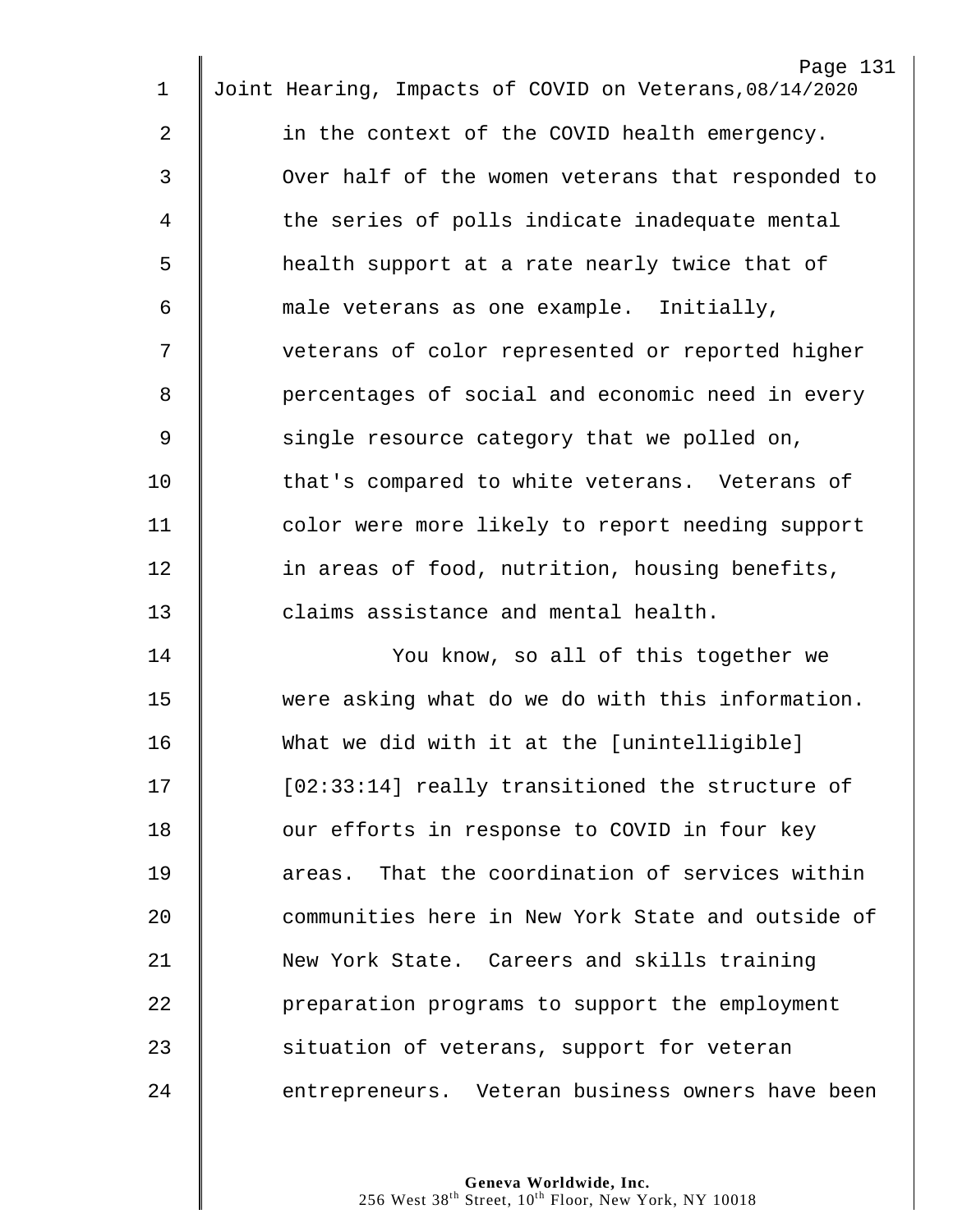| $\mathbf 1$ | Page 132<br>Joint Hearing, Impacts of COVID on Veterans, 08/14/2020 |
|-------------|---------------------------------------------------------------------|
|             |                                                                     |
| 2           | hit hard by the COVID crisis many of them create                    |
| 3           | businesses that are consumer based and that                         |
| 4           | retail and service industry, you know, read of                      |
| 5           | failure of veteran business owners during this                      |
| 6           | crisis has been significant.                                        |
| 7           | And then also doing what I'm doing                                  |
| 8           | today, engaging with leaders across New York                        |
| $\mathsf 9$ | State to advocate on behalf of veterans and                         |
| 10          | [unintelligible] [02:34:01] crisis.                                 |
| 11          | Specifically, communities will play a critical                      |
| 12          | role. Our America Serves networks across the                        |
| 13          | country and in New York State are seeing a                          |
| 14          | shifting need from clients, veterans and their                      |
| 15          | families requesting more tangible services, food,                   |
| 16          | clothing, income support as opposed to what we                      |
| 17          | usually see, which is more focused on housing and                   |
| 18          | employment support. Our career skill training                       |
| 19          | program for [unintelligible] [02:34:29] we moved                    |
| 20          | all of those online to meet the ongoing                             |
| 21          | employment needs of transitioning service                           |
| 22          | members, military members who have labor market                     |
| 23          | connected credentials and certifications. We've                     |
| 24          | also worked to create virtual environments to                       |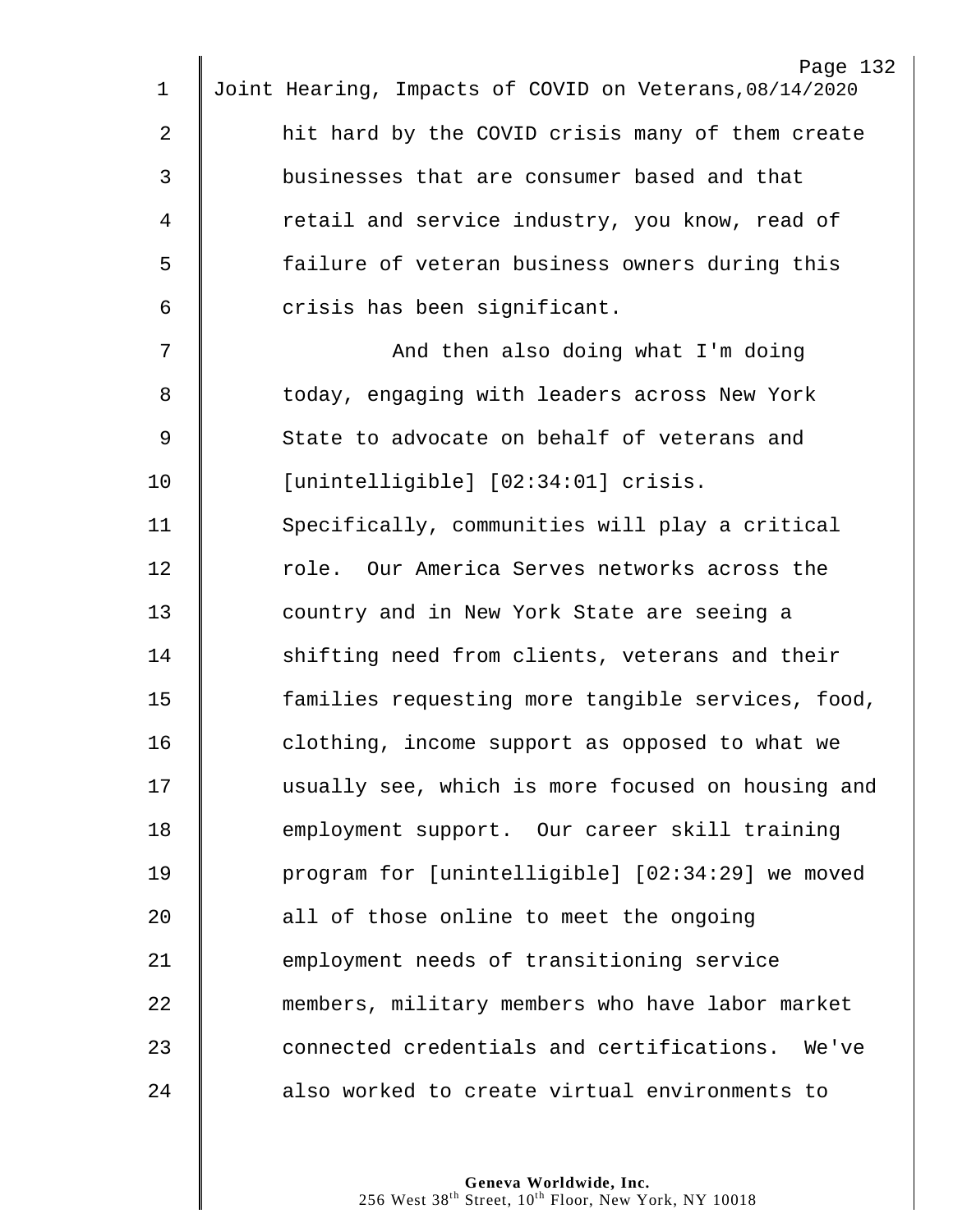| $\mathbf 1$  | Page 133<br>Joint Hearing, Impacts of COVID on Veterans, 08/14/2020 |
|--------------|---------------------------------------------------------------------|
|              |                                                                     |
| 2            | help veterans find ways to connect with new                         |
| $\mathsf{3}$ | opportunities.                                                      |
| 4            | Finally, we've also been heavily engaged                            |
| 5            | with leaders throughout New York State and our                      |
| 6            | participation in the governor's challenged and                      |
| 7            | veteran's suicide. Today with high unemployment                     |
| 8            | and tense social isolation and other stressors                      |
| $\mathsf 9$  | this work is as critical as ever. So to wrap                        |
| 10           | this up, all of this is to say the underlying or                    |
| 11           | under [unintelligible] [02:35:07] theme what                        |
| 12           | we've learned about the veterans community from                     |
| 13           | this crisis is the need for tailored and systems                    |
| 14           | level of coordination of services and policies.                     |
| 15           | State government helping human services, labor,                     |
| 16           | veteran's affairs must work together with local                     |
| 17           | governments, nonprofits and [unintelligible]                        |
| 18           | [02:35:26] community across the state around the                    |
| 19           | common agenda.                                                      |
| 20           | Again, initiatives like the governors                               |
| 21           | challenge to end veteran suicide or a good model                    |
| 22           | for driving this sort of necessary of                               |
| 23           | collaboration, the legislation should help                          |

24  $\parallel$  sustain those solutions proposed throughout that,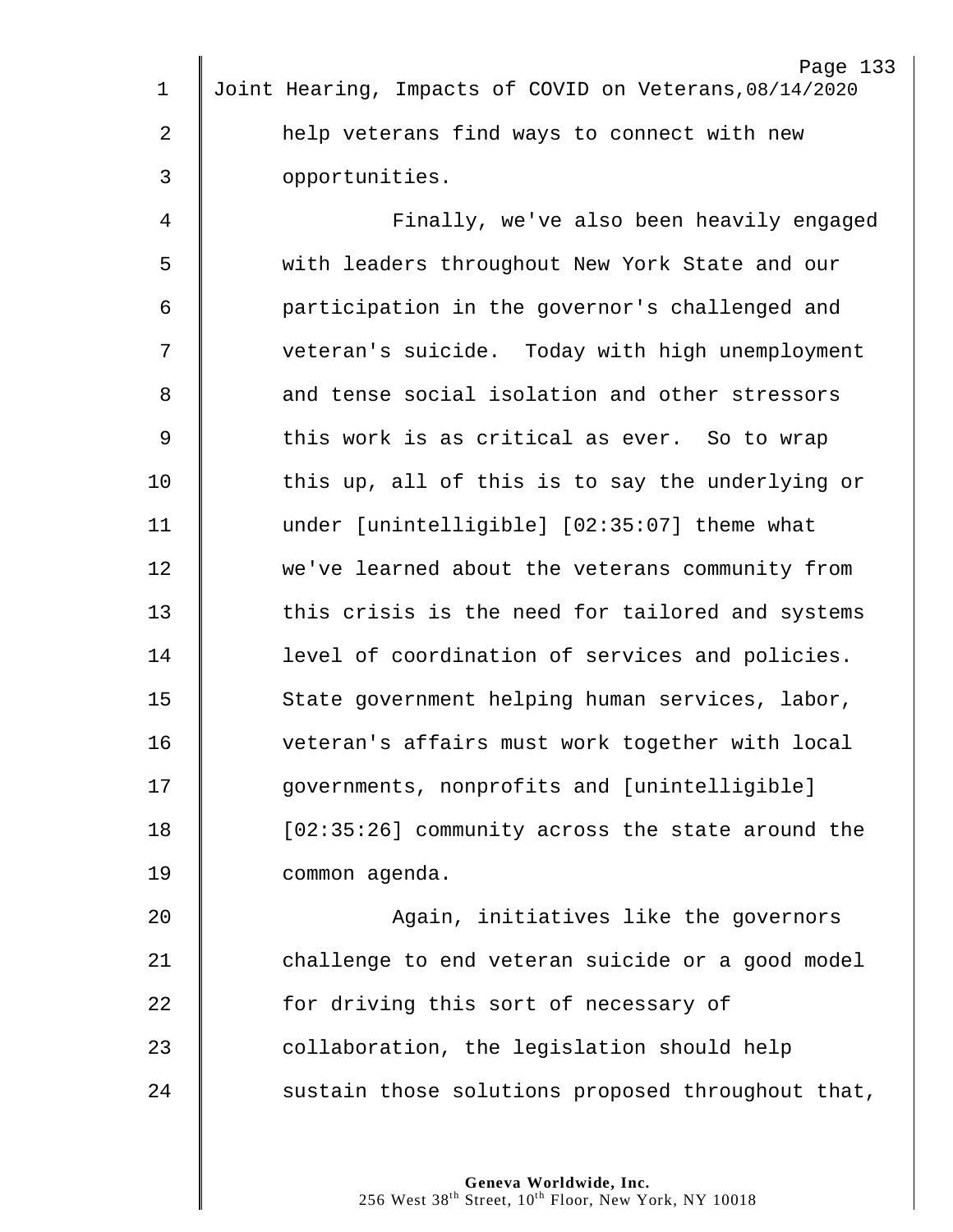|             | Page 134                                                |
|-------------|---------------------------------------------------------|
| $\mathbf 1$ | Joint Hearing, Impacts of COVID on Veterans, 08/14/2020 |
| 2           | through that effort and I think in my final point       |
| 3           | is that I think we all do well to remember that         |
| 4           | this virus and the collateral damage that it is         |
| 5           | causing is effecting many veterans in many ways,        |
| 6           | but not all veterans equally. Our solutions must        |
| 7           | be coordinated and tailored in response to that         |
| 8           | fact. Thank you very much and I look forward to         |
| $\mathsf 9$ | the rest of the panel.                                  |
| 10          | SENATOR BROOKS: Thank you very much.                    |
| 11          | Staff Sergeant Fitzgerald.                              |
| 12          | STAFF SERGEANT JAMES FITZGERALD,                        |
| 13          | EXECUTIVE DIRECTOR, NYC VETERANS ALLIANCE: I            |
| 14          | appreciate being able to join you today. Thank          |
| 15          | you to the Chairs and committees for this               |
| 16          | opportunity to testify today. My name is James          |
| 17          | Fitzgerald, I'm a 9 year veteran of the United          |
| 18          | States Army, achieving the rank of staff                |
| 19          | sergeant. My military career, my military               |
| 20          | service career spans combat deployments to Iraq         |
| 21          | and Afghanistan with various assignments with           |
| 22          | well-renowned military units such as the 101st          |
| 23          | Airborne. While deployed to Afghanistan with the        |
| 24          | 101st Airborne, I was seriously injured during          |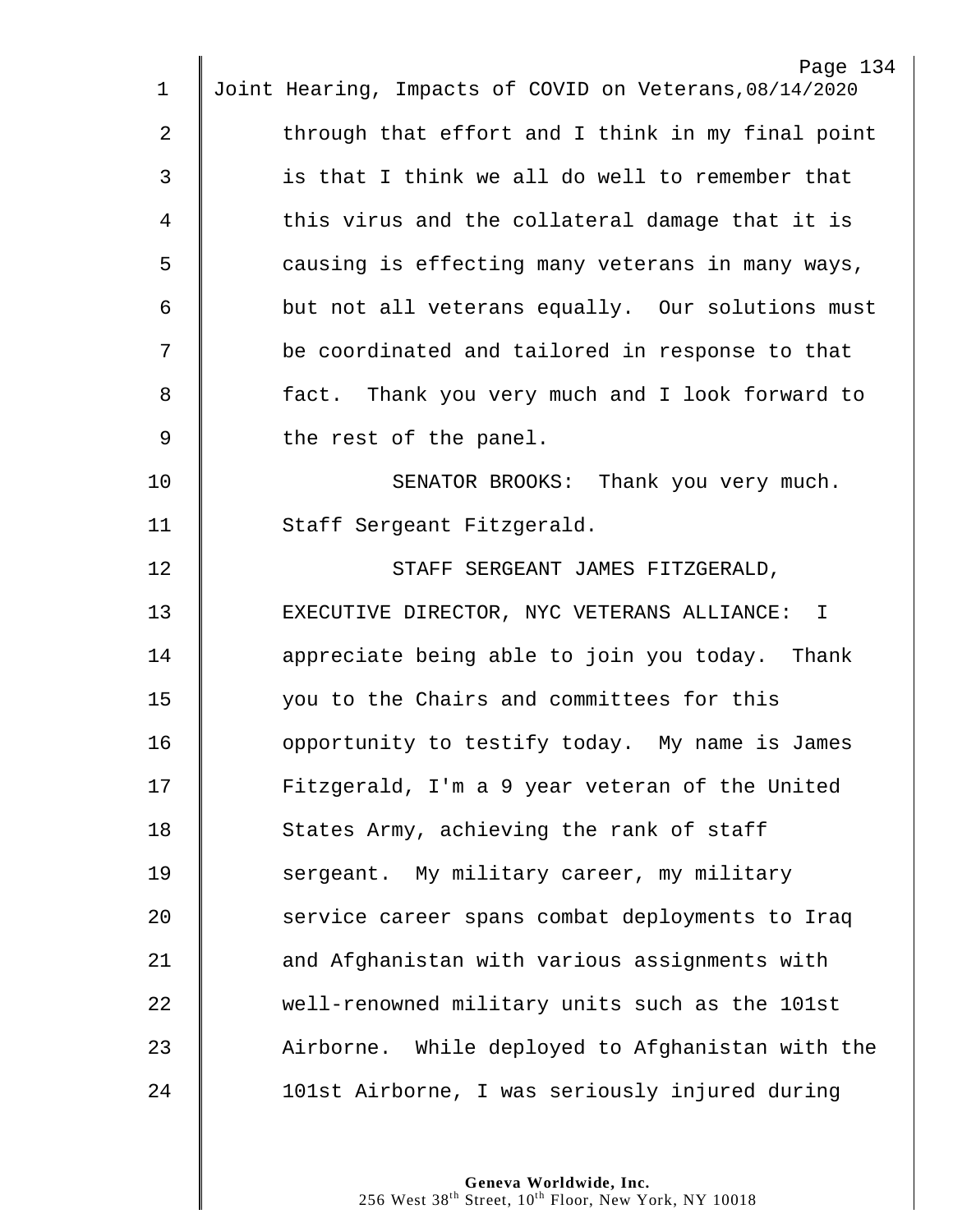|             | Page 135                                                |
|-------------|---------------------------------------------------------|
| $\mathbf 1$ | Joint Hearing, Impacts of COVID on Veterans, 08/14/2020 |
| 2           | combat operations and after a hard felt recovery,       |
| 3           | was medically discharged from active duty in            |
| 4           | 2014.                                                   |
| 5           | Experiencing many of the hardships and                  |
| 6           | obstacles firsthand, I was activated to stay with       |
| 7           | my fellow veterans as they navigated many of the        |
| 8           | same circumstances during their transition              |
| 9           | journey. I live in Brooklyn and I'm proud to            |
| 10          | call New York my home. I'm the Deputy Director          |
| 11          | of NYC Veterans Alliance, a member driven,              |
| 12          | grassroots advocacy and community building              |
| 13          | organization that connects, advocates for and           |
| 14          | empowers veterans and their family members to           |
| 15          | make change as civic leaders. We work with more         |
| 16          | than 150 different organizations serving                |
| 17          | veterans, military members and their families in        |
| 18          | the New York City metro area to consolidate             |
| 19          | events and resources online at our veterans.nyc.        |
| 20          | We advocate for veterans and families locally in        |
| 21          | New York City and our members were instrumental         |
| 22          | in the creation of the New York City Department         |
| 23          | of Veteran Services as well as spear heading the        |
| 24          | addition of protection for veterans and service         |
|             |                                                         |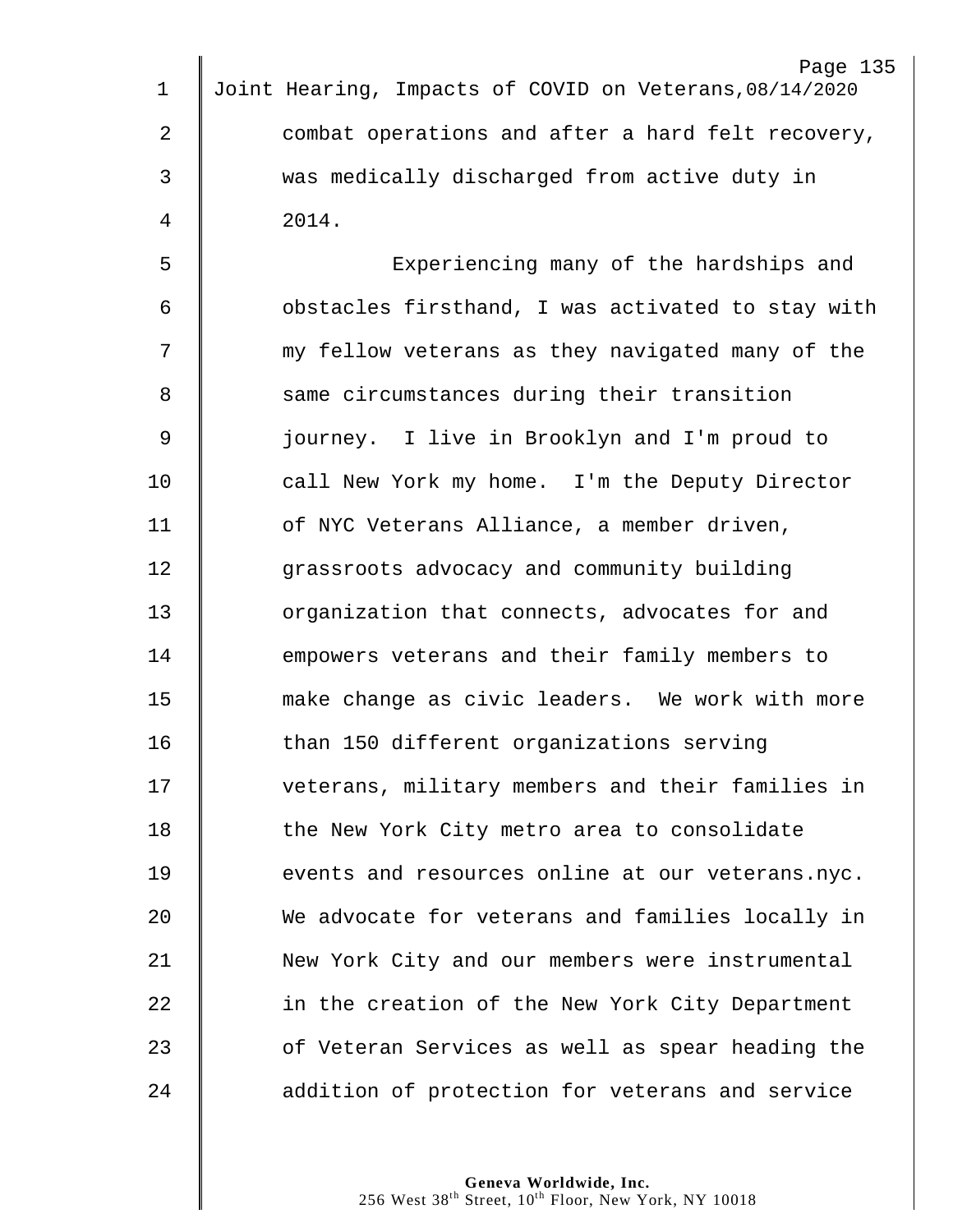| $\mathbf 1$ | Page 136<br>Joint Hearing, Impacts of COVID on Veterans, 08/14/2020 |
|-------------|---------------------------------------------------------------------|
|             |                                                                     |
| 2           | members in New York City's Human Rights Law.                        |
| 3           | The COVID-19 pandemic has resulted in                               |
| 4           | extraordinary impacts to the New York veteran                       |
| 5           | community since initial cases were reported in                      |
| 6           | early March 2020. A slowed government response                      |
| 7           | demanded community organizations pick up an                         |
| 8           | increased burden in order to feel essential                         |
| 9           | support gaps and provide the key resources needed                   |
| 10          | by families during the pandemic. On March 19                        |
| 11          | through 21st, NYC Veterans Alliance asked                           |
| 12          | veterans and family members for their feedback in                   |
| 13          | an online survey on how the COVID-19 emergency                      |
| 14          | was effecting them and what type of help they                       |
| 15          | required. The survey results from 208                               |
| 16          | respondents, spoke to wide array of growing                         |
| 17          | concerns with top responses being preventing the                    |
| 18          | spread of the Coronavirus to the their loved ones                   |
| 19          | and continuing to maintain food resources in                        |
| 20          | their household after losing their financial                        |
| 21          | security.                                                           |
| 22          | To manage these overwhelming community                              |
| 23          | needs, NYC Veterans Alliance launched the                           |
| 24          | Veterans Mutual Aid NYC Metro Program; a network                    |
|             |                                                                     |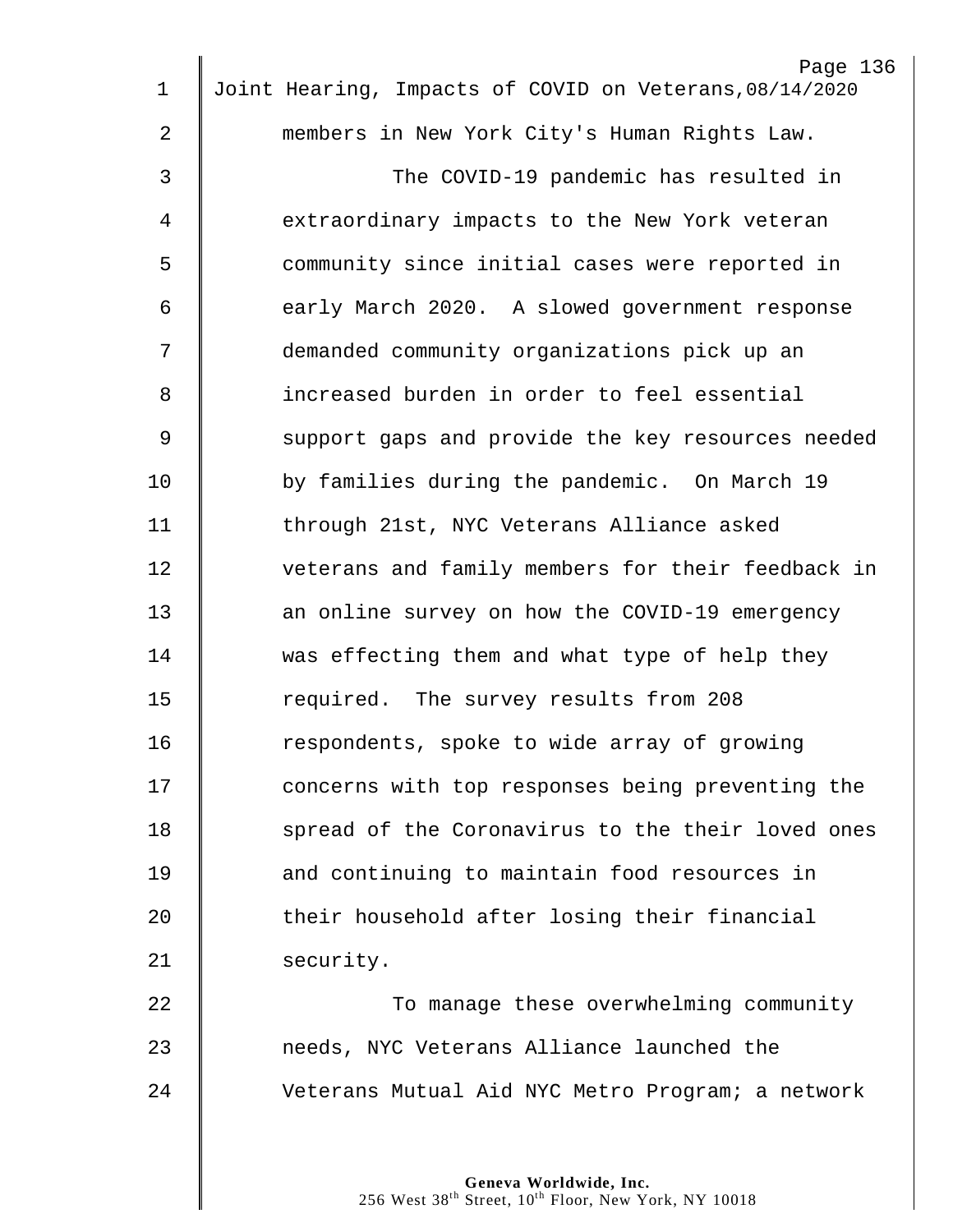| 1              | Page 137<br>Joint Hearing, Impacts of COVID on Veterans, 08/14/2020 |
|----------------|---------------------------------------------------------------------|
|                |                                                                     |
| $\overline{2}$ | for in taking coordination of incoming request                      |
| $\mathfrak{Z}$ | from veterans and families and other members in                     |
| 4              | need. Veterans, military members and their                          |
| 5              | spouses and family members and gold star families                   |
| 6              | were able to receive the help that was notably                      |
| 7              | lacking from city agencies tasked with that                         |
| 8              | responsibility. To date over \$15,000 in direct                     |
| 9              | assistance has been provided to over 140 veteran                    |
| 10             | families throughout the New York City metro area.                   |
| 11             | This aid includes over \$6100 in groceries to                       |
| 12             | veteran families in need and over \$7200 spent on                   |
| 13             | housing assistance for at risk homeless veterans.                   |
| 14             | Social isolation remained at high levels                            |
| 15             | during the pandemic also as a large portion of                      |
| 16             | the veteran community especially older veterans                     |
| 17             | lived alone or did not have immediate family                        |
| 18             | available. Our Veterans Mutual Aid Program                          |
| 19             | activated to perform the vital outreach to                          |
| 20             | distribute key information and provide a lifeline                   |
| 21             | to each veteran in need. With over 1800 recorded                    |
| 22             | veteran interactions, the pandemic has displayed                    |
| 23             | how fundamental social contact is to our lives                      |
| 24             | and how important it is to maintain open                            |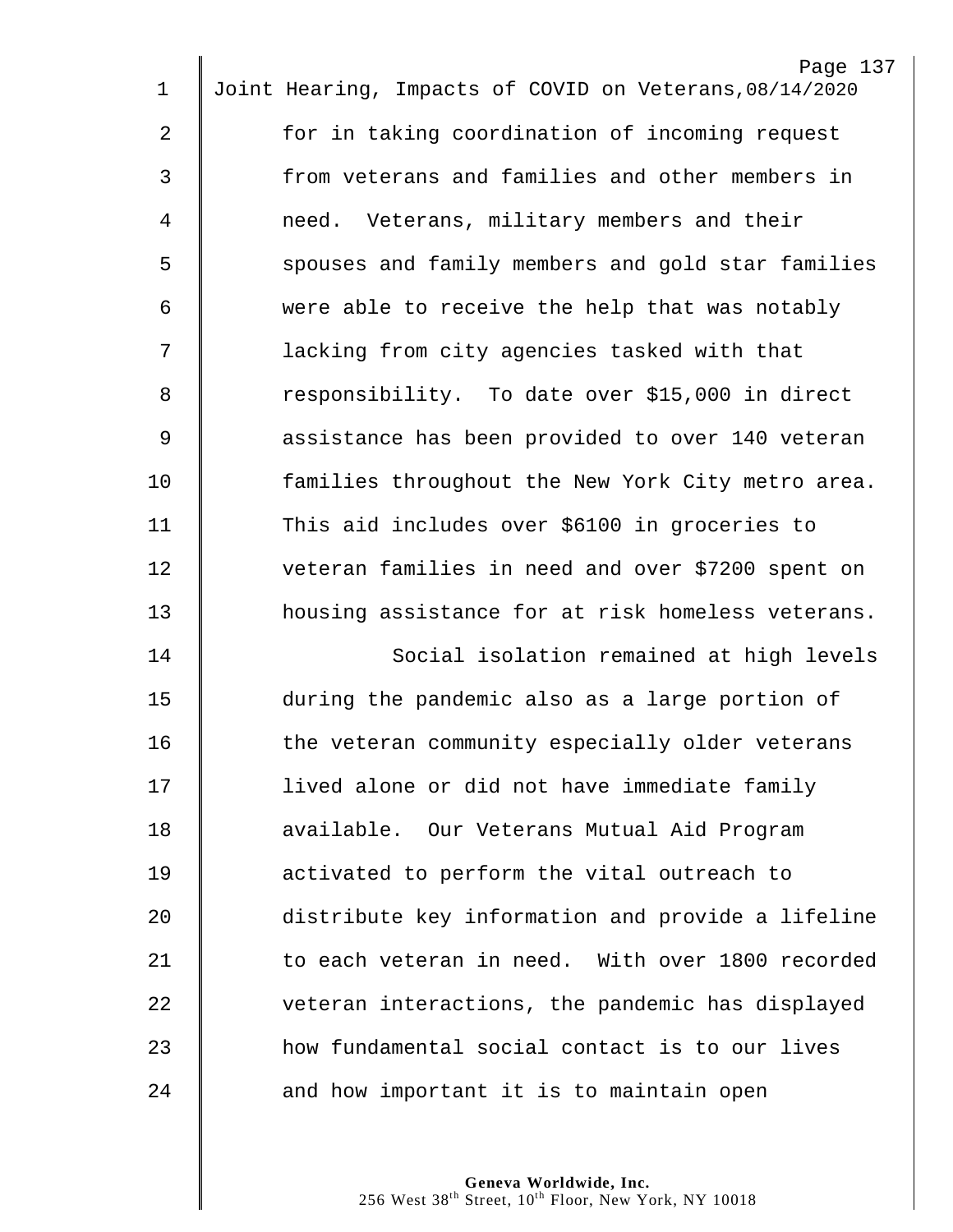|    | Page 138                                                |
|----|---------------------------------------------------------|
| 1  | Joint Hearing, Impacts of COVID on Veterans, 08/14/2020 |
| 2  | communications channels to stay informed of             |
| 3  | current community needs. COVID-19 underscores           |
| 4  | the necessity of strengthening our city and state       |
| 5  | outreach efforts to rebuild and sustain the             |
| 6  | social needs of the veteran population, a task          |
| 7  | that will be critical to our recovery from the          |
| 8  | pandemic.                                               |
| 9  | In order to gain a full understanding of                |
| 10 | the impacts, I recommend a detailed study be            |
| 11 | conducted and presented to the public addressing        |
| 12 | COVID-19 related social isolation and loneliness        |
| 13 | effects to identify working solutions from long         |
| 14 | term and short term models. We created NYC              |
| 15 | Veterans Mutual Aid to serve a community in             |
| 16 | crisis. We've had more than 18 volunteer                |
| 17 | veterans who are members of our organization            |
| 18 | volunteering to make phone calls to coordinate          |
| 19 | grocery deliveries, to talk to veterans worried         |
| 20 | and in need and they've spent hours of their time       |
| 21 | helping others with tasks that otherwise no one         |
| 22 | would help with. Our program has been a last            |
| 23 | resort. When we started up this program in March        |
| 24 | NYC Department of Veterans Services wasn't              |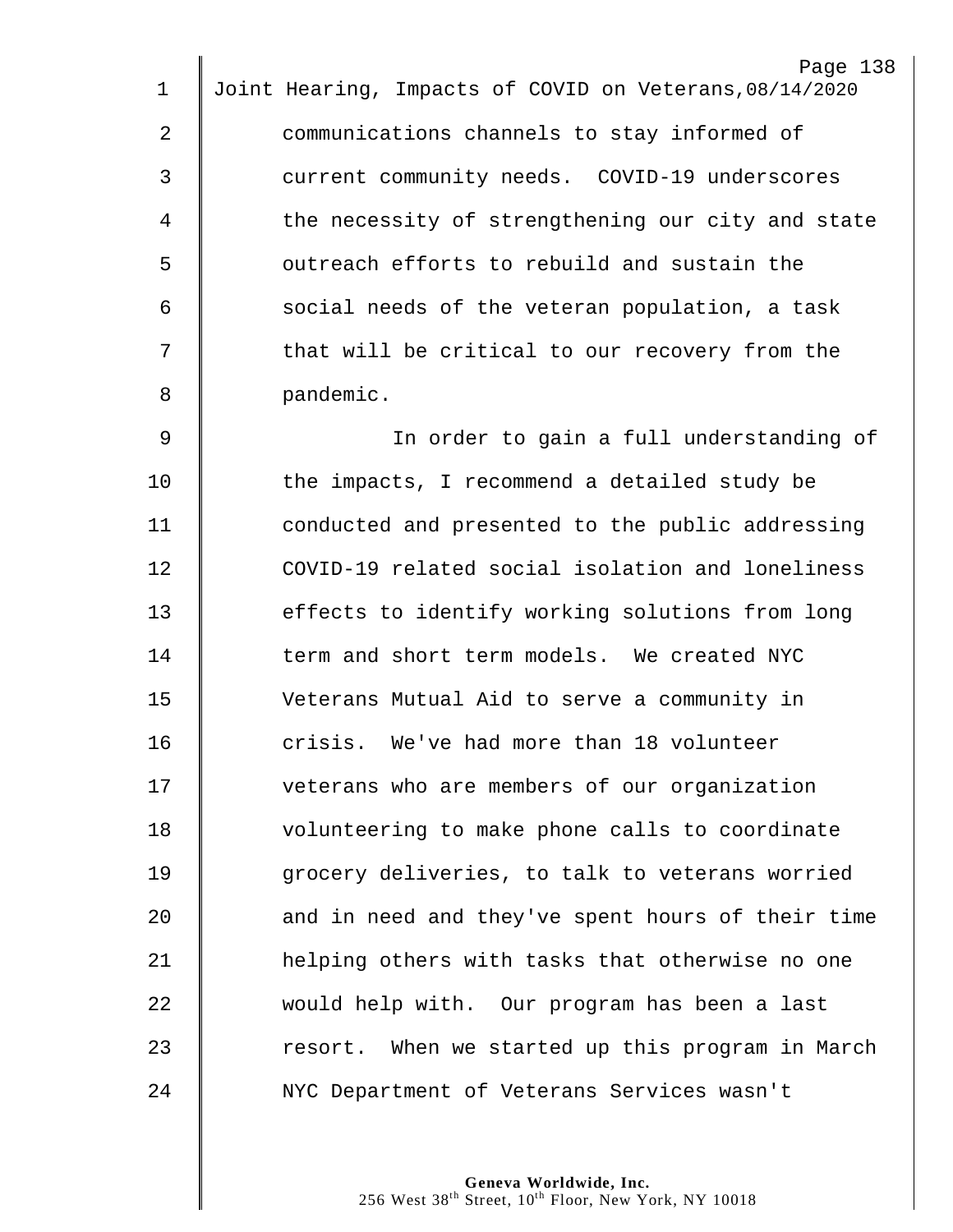|             | Page 139                                                |
|-------------|---------------------------------------------------------|
| 1           | Joint Hearing, Impacts of COVID on Veterans, 08/14/2020 |
| 2           | communicating directly with veterans about the          |
| 3           | pandemic and veterans expressed to us that it was       |
| 4           | difficult to get in touch, in touch with staff.         |
| 5           | Meanwhile, veterans were telling us they were           |
| 6           | jobless, hungry, worried about their health and         |
| 7           | in some cases barely hanging on their housing.          |
| 8           | We heard from one veteran that was                      |
| $\mathsf 9$ | trying to get out of homelessness that NYCHA had        |
| 10          | effectively stopped appointments for housing,           |
| 11          | leaving him in limbo with no government agency          |
| 12          | giving him and answers. He was left with no             |
| 13          | options or financial means to safely shelter in         |
| 14          | place until he connected with our volunteers.           |
| 15          | Our Veteran Mutual Aid Program placements with          |
| 16          | secure locations so we can safely shelter in            |
| 17          | place; our support was needed for 25 nights             |
| 18          | before additional support was available to move         |
| 19          | him into more permanent housing. The need for           |
| 20          | our extended support was due to the lack and            |
| 21          | resources available to quickly and effectively          |
| 22          | house our at risk homeless veterans. Without our        |
| 23          | support this veteran would not have received the        |
| 24          | necessary housing support for them to make it           |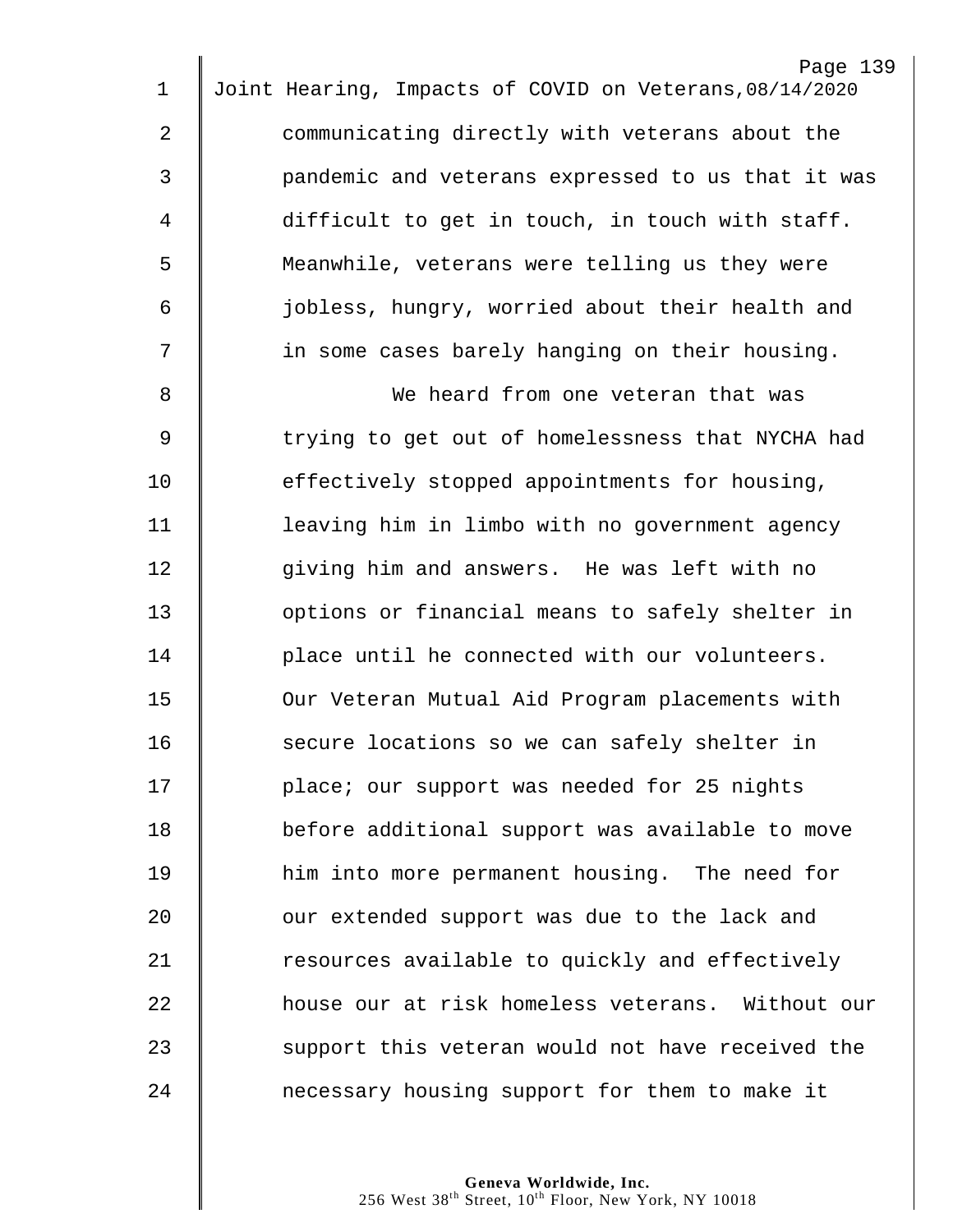| 1              | Page 140<br>Joint Hearing, Impacts of COVID on Veterans, 08/14/2020 |
|----------------|---------------------------------------------------------------------|
|                |                                                                     |
| 2              | through the pandemic. We also heard from a                          |
| 3              | disabled veteran who needed to move himself and                     |
| 4              | his children from one NYCHA apartment into                          |
| 5              | another at the height of the horrific death toll                    |
| 6              | in New York City with no resources at all offered                   |
| 7              | from the city. He cannot afford the expenses and                    |
| 8              | he was not physically able to even do the packing                   |
| $\overline{9}$ | he needed to make the move. We raised the funds,                    |
| 10             | coordinated with veteran movers, a local company                    |
| 11             | staffed by veterans and we paid them a very fair                    |
| 12             | price to do the job of helping this veteran get                     |
| 13             | his family and service dog moved into a new                         |
| 14             | place.                                                              |
| 15             | He said our assistance was invaluable to                            |
| 16             | his family and without our vital support he did                     |
| 17             | not know how he would get his family into their                     |
| 18             | home. This family needed additional resources to                    |
| 19             | ensure all household goods were transported                         |
| 20             | safely, but can find that additional support                        |
| 21             | through government services.                                        |
| 22             | SENATOR BROOKS: Okay, we've exceeded                                |
| 23             | the time. I don't mean to interrupt you, but we                     |
| 24             | want to give an opportunity to give a                               |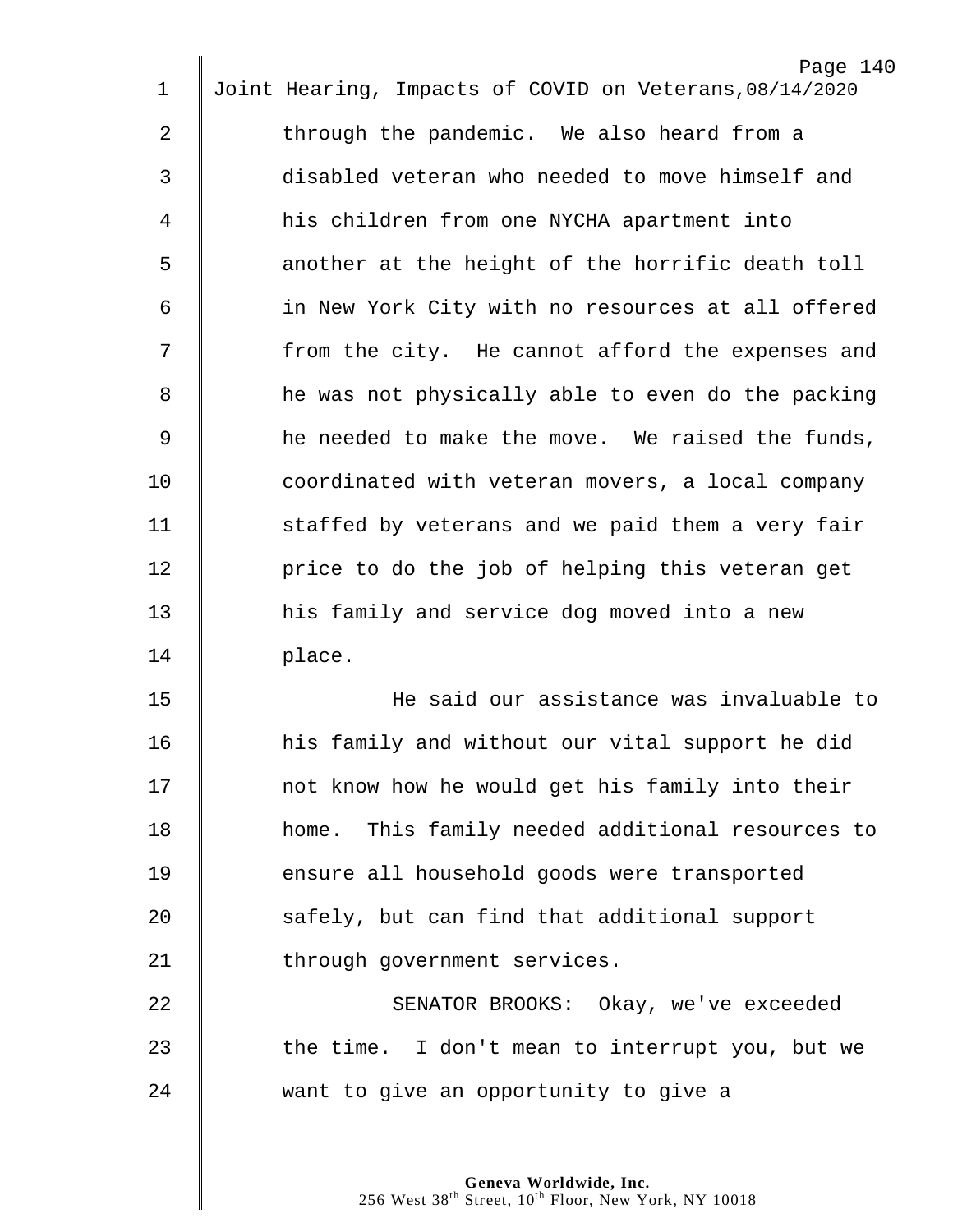| 1           | Page 141<br>Joint Hearing, Impacts of COVID on Veterans, 08/14/2020 |
|-------------|---------------------------------------------------------------------|
| 2           | presentation and the question and answer period                     |
|             |                                                                     |
| 3           | we can, we can extend an opportunity for you to                     |
| 4           | address any issues if you want to do that.                          |
| 5           | Ashton?                                                             |
| 6           | MR. ASHTON STEWART, MANAGER, SAGE                                   |
| 7           | VETERANS PROGRAM: Thank you Senator Brooks.                         |
| 8           | Thank you Assembly Member Barrett and also thank                    |
| $\mathsf 9$ | you so much Senator Ritchie. I'm so sorry about                     |
| 10          | the loss of your father, my thoughts go out to                      |
| 11          | you for healing and peace for you and your                          |
| 12          | family. And I also wanted to take the                               |
| 13          | opportunity to thank you for your office giving                     |
| 14          | me a wonderful introduction to the 10th Mountain                    |
| 15          | Division this year at Fort Drum and we                              |
| 16          | participated in our very first pride month event                    |
| 17          | with the base and it was wonderful. They were                       |
| 18          | honoring the patriotism of the U.S. military for                    |
| 19          | LGBT members past and present who have fought                       |
| 20          | bravely to protect our nation and ensure equality                   |
| 21          | for all who call America home.                                      |
| 22          | My name is Ashton Stewart,                                          |
| 23          | [unintelligible] [02:44:16], I'm the SAGE Vets                      |
| 24          | program manager and SAGE Vets is a program that                     |
|             |                                                                     |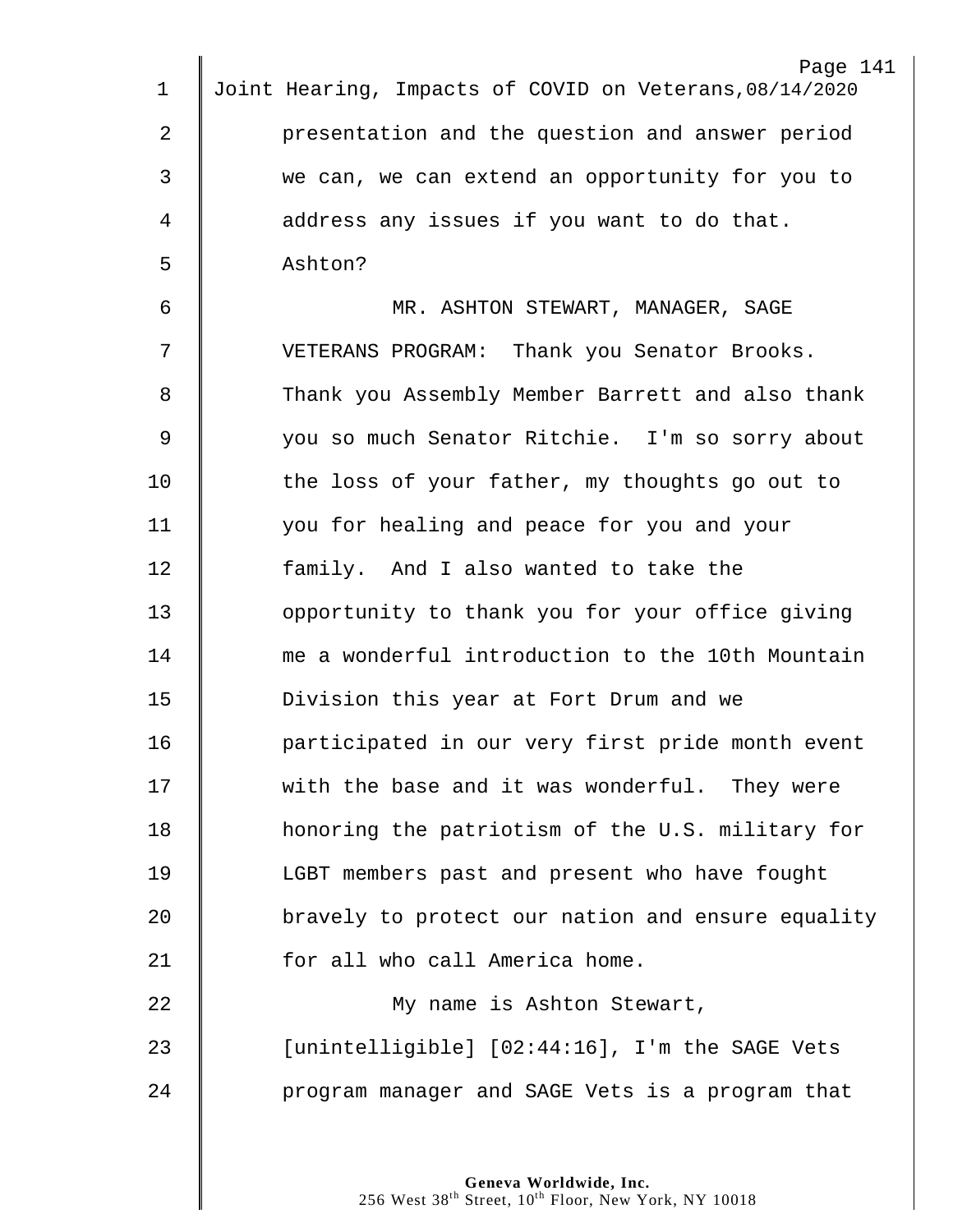| 1              | Page 142<br>Joint Hearing, Impacts of COVID on Veterans, 08/14/2020 |
|----------------|---------------------------------------------------------------------|
|                |                                                                     |
| 2              | exists thanks to the support from the legislature                   |
| 3              | and we help elder LGBT veterans get access to                       |
| 4              | programs to improve their lives and we also work                    |
| 5              | with veteran service providers to help them                         |
| 6              | address some of the unique challenges faced by                      |
| 7              | this group. Breaking down discrimination and                        |
| 8              | prejudice has always been a challenge in this                       |
| $\overline{9}$ | role working with SAGE and SAGE Vets, but it                        |
| 10             | seems like it's been kicked up a notch due to the                   |
| 11             | pandemic. I would attribute it to just people's                     |
| 12             | stress, people have been pushed to their limits                     |
| 13             | with this thing and there's just a little bit                       |
| 14             | more desperation out there.                                         |
| 15             | So in order to address that, we've been                             |
| 16             | very careful to always let people share their                       |
| 17             | voices and I've always been open to hearing                         |
| 18             | comments about why people feel discriminated                        |
| 19             | against, LGBT veterans is okay or anybody in                        |
| 20             | general, but you know, I feel like it's important                   |
| 21             | to keep that dialogue going because what usually                    |
| 22             | happens is they start to say well I do have a                       |
| 23             | friend that's LGBT or a neighbor or a family                        |
| 24             | member and then suddenly you have that                              |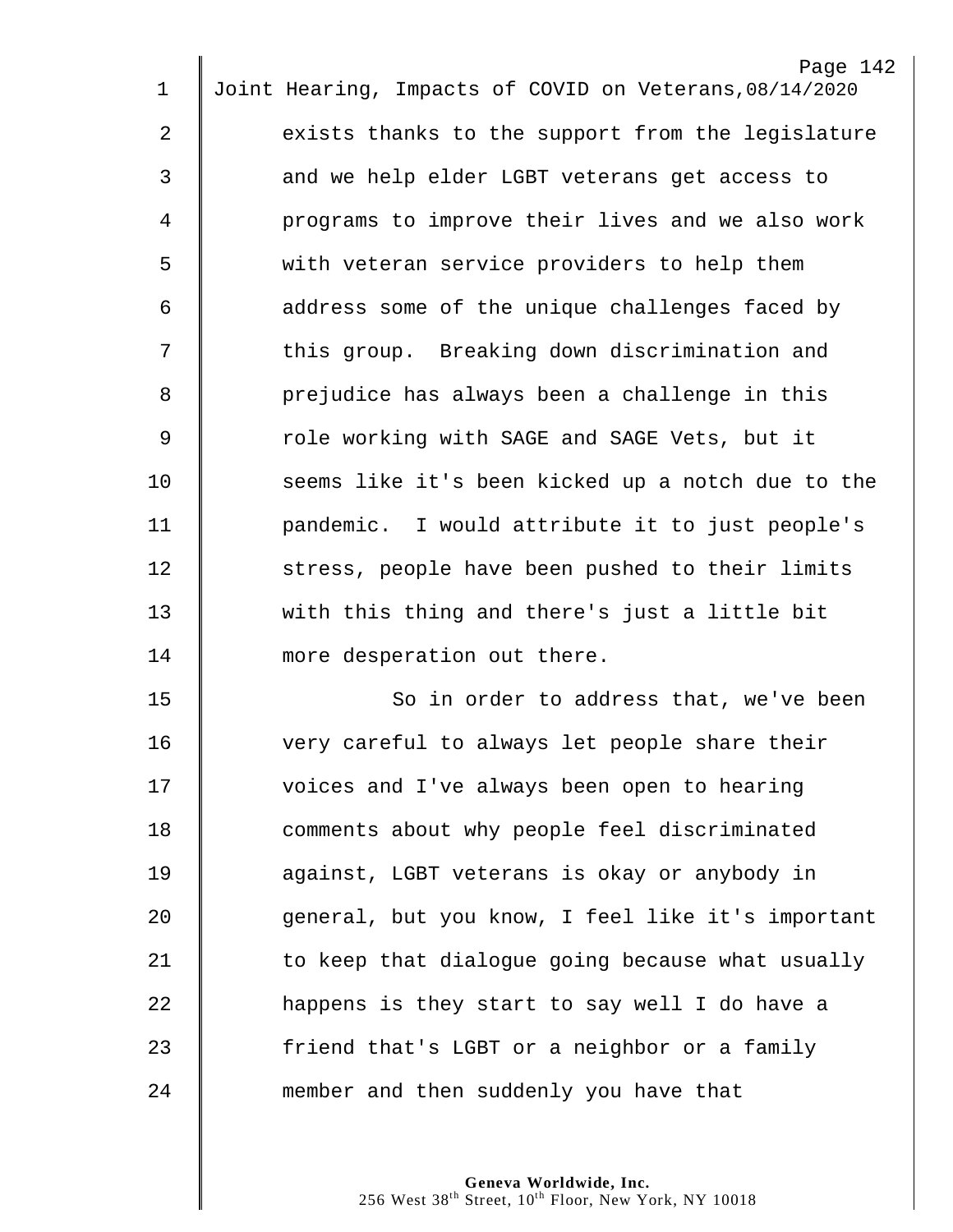| $\mathbf 1$ | Page 143<br>Joint Hearing, Impacts of COVID on Veterans, 08/14/2020 |
|-------------|---------------------------------------------------------------------|
|             |                                                                     |
| 2           | opportunity to create change. A lots going on                       |
| 3           | with COVID, a lot of the speakers talking today                     |
| 4           | addressed a lot of these issues and yes,                            |
| 5           | isolation is key to all of this. It's something                     |
| 6           | that's effected elder LGBT adults historically,                     |
| 7           | but we're seeing it permeate into the whole                         |
| 8           | veteran service safety net. It's making                             |
| $\mathsf 9$ | everything a little bit more challenging, the                       |
| 10          | whole thing of quarantining, working remotely has                   |
| 11          | really put a lot of agencies and service                            |
| 12          | providers in a whole new spotlight to try to                        |
| 13          | figure out how to deliver these services.                           |
| 14          | And in the meantime, we're seeing an                                |
| 15          | increase in anxiety and depression and certainly                    |
| 16          | suicide ideation. In fact, I was helping                            |
| 17          | somebody this week get enrolled in the VA, a                        |
| 18          | Marine who served in the first gulf war, he tried                   |
| 19          | to take his life last week and fortunately he did                   |
| 20          | not, so I've been working with him, I consider                      |
| 21          | him a friend, and the VA is most equipped at                        |
| 22          | dealing with depression and mental health issues                    |
| 23          | with the veterans and as also addressed today a                     |
| 24          | lot of veterans don't pursue health from the VA                     |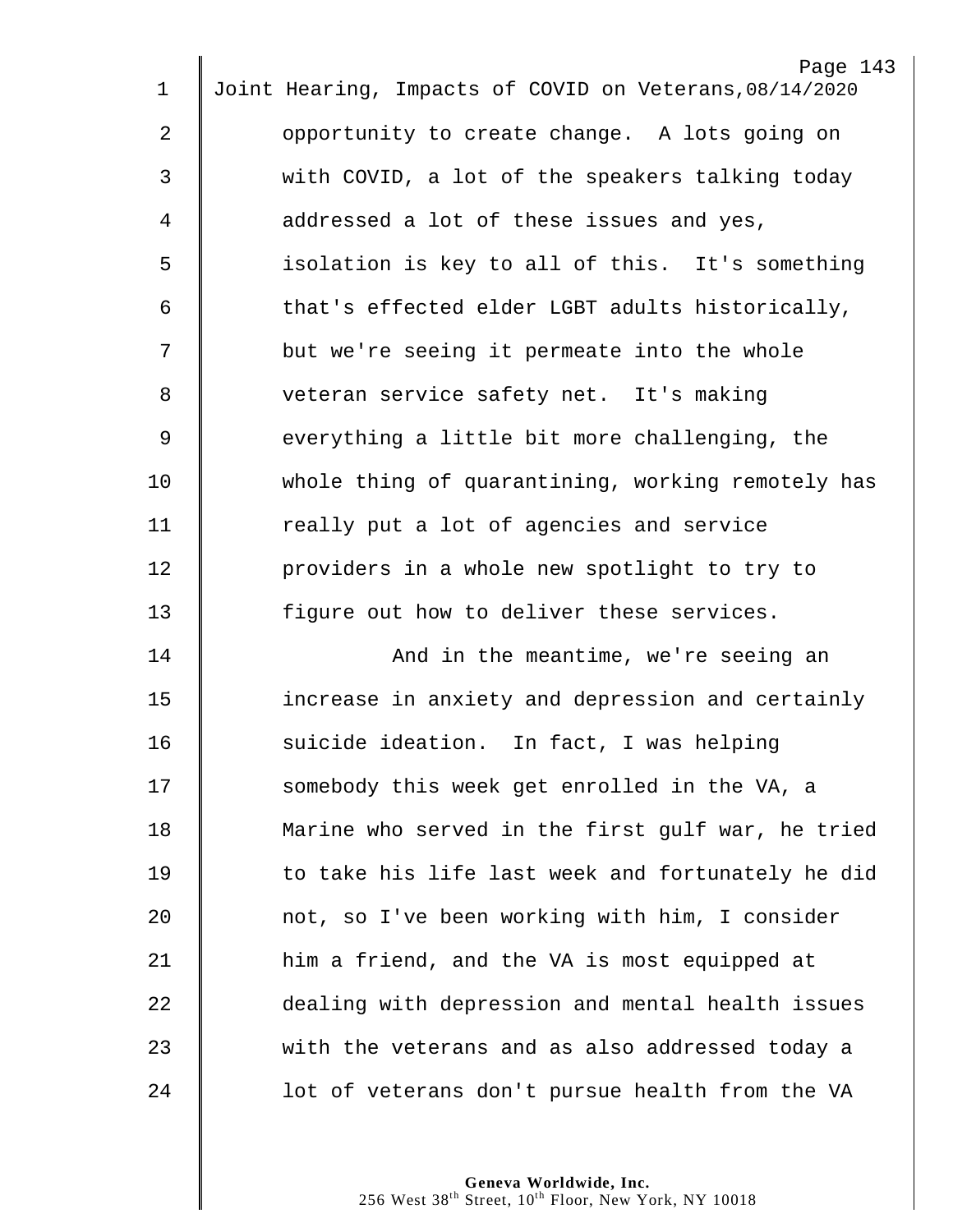| 1              | Page 144<br>Joint Hearing, Impacts of COVID on Veterans, 08/14/2020 |
|----------------|---------------------------------------------------------------------|
|                |                                                                     |
| 2              | for, for one reason or another. I'll get into                       |
| 3              | that a little bit more, and also they're not as                     |
| 4              | available to check in on veterans. So like the                      |
| 5              | Veterans Alliance we at SAGE have also been                         |
| 6              | reaching out individually to veterans, a Seige                      |
| 7              | Connect is the new SAGE initiative that links                       |
| 8              | volunteers to LGBT elders for phone support.                        |
| $\overline{9}$ | We also have made our veteran support                               |
| 10             | group available via telephone. We've lost                           |
| 11             | several veterans over the last few months, a lot                    |
| 12             | of them COVID related. Housing hasn't been that                     |
| 13             | big of an issue, but like I said mental health is                   |
| 14             | really up there. There are some tele-therapy                        |
| 15             | programs available but it would be nice to see if                   |
| 16             | that could become a little bit more so, a little                    |
| 17             | bit more available. The VA has struggled, the                       |
| 18             | home based primary care system the program there,                   |
| 19             | has been put on hold. They're still doing like                      |
| 20             | intakes and evaluations over the telephone, but                     |
| 21             | that was a big part of our program because a lot                    |
| 22             | of our veterans are elder and frail, in frail                       |
| 23             | health and they can't travel to the VA. And                         |
| 24             | somebody else also mentioned that the USPS is                       |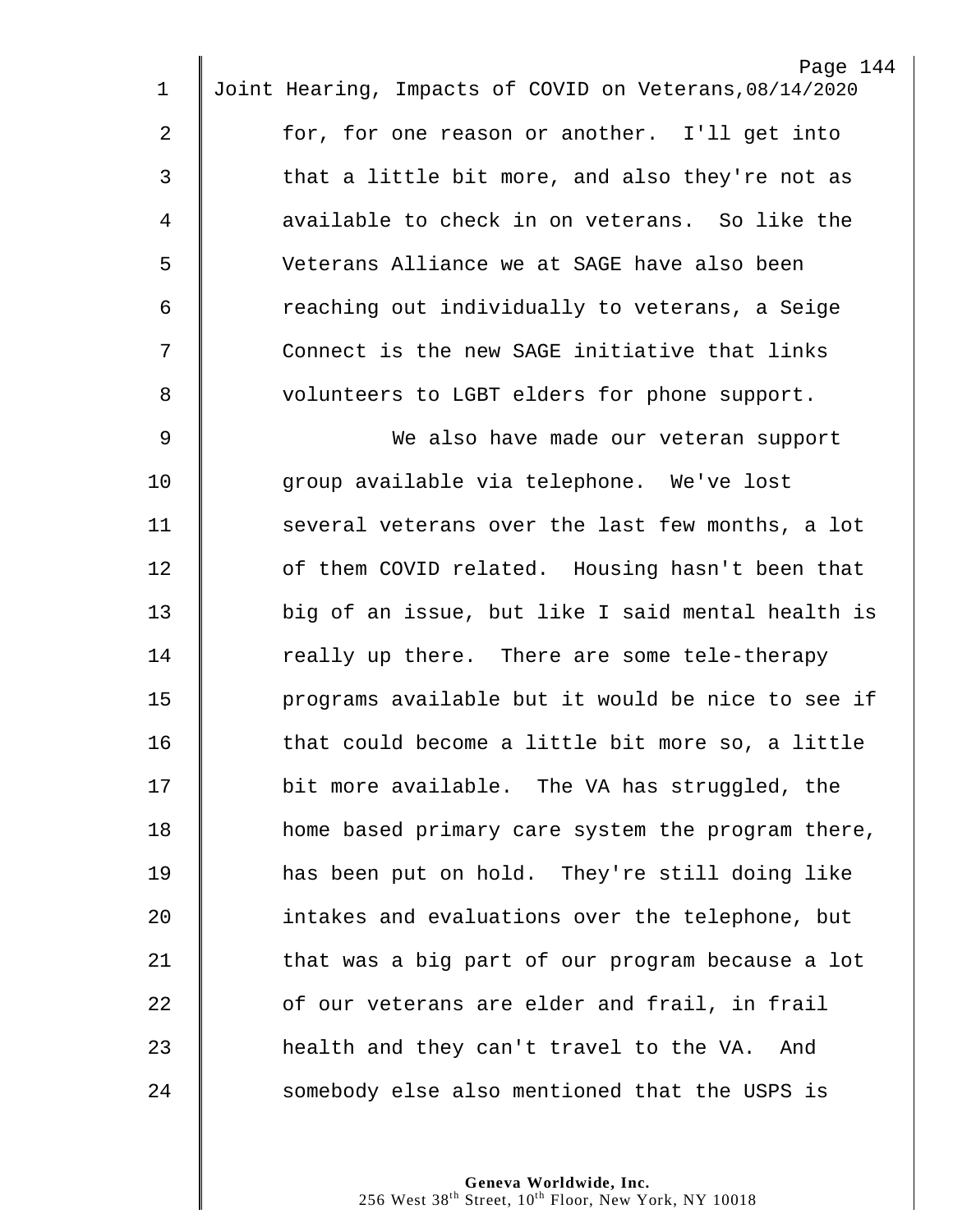|    | Page 145                                                |
|----|---------------------------------------------------------|
| 1  | Joint Hearing, Impacts of COVID on Veterans, 08/14/2020 |
| 2  | causing medications to be delayed, yes, we're           |
| 3  | seeing that as well.                                    |
| 4  | Getting things notarized, we had to file                |
| 5  | a case with the New York State Supreme Court for        |
| 6  | a guardianship case and trying to get a notary          |
| 7  | done was challenging, but we did it on line. And        |
| 8  | the whole delay in the court systems is                 |
| 9  | appalling, this guardianship case is like a             |
| 10 | priority. This veteran has no money and because         |
| 11 | his current guardian hasn't been able to figure         |
| 12 | out how to get him his money, so we're waiting          |
| 13 | for that. The glory here right now is the               |
| 14 | restoration of Honor Act, which we cannot thank         |
| 15 | you enough for your support and hard work getting       |
| 16 | this passed. It's just so inclusive, it's for           |
| 17 | veterans with other than honorable discharge for        |
| 18 | sexual orientation and gender identity, but it's        |
| 19 | broader than that as you know, it's for people          |
| 20 | with PTSD, MST or TBI, all who have other than          |
| 21 | honorable discharge related to any of those             |
| 22 | This is a huge opportunity for us.<br>issues.           |
| 23 | We've been hearing from more veterans                   |
| 24 | because of this legislation and we want to              |
|    |                                                         |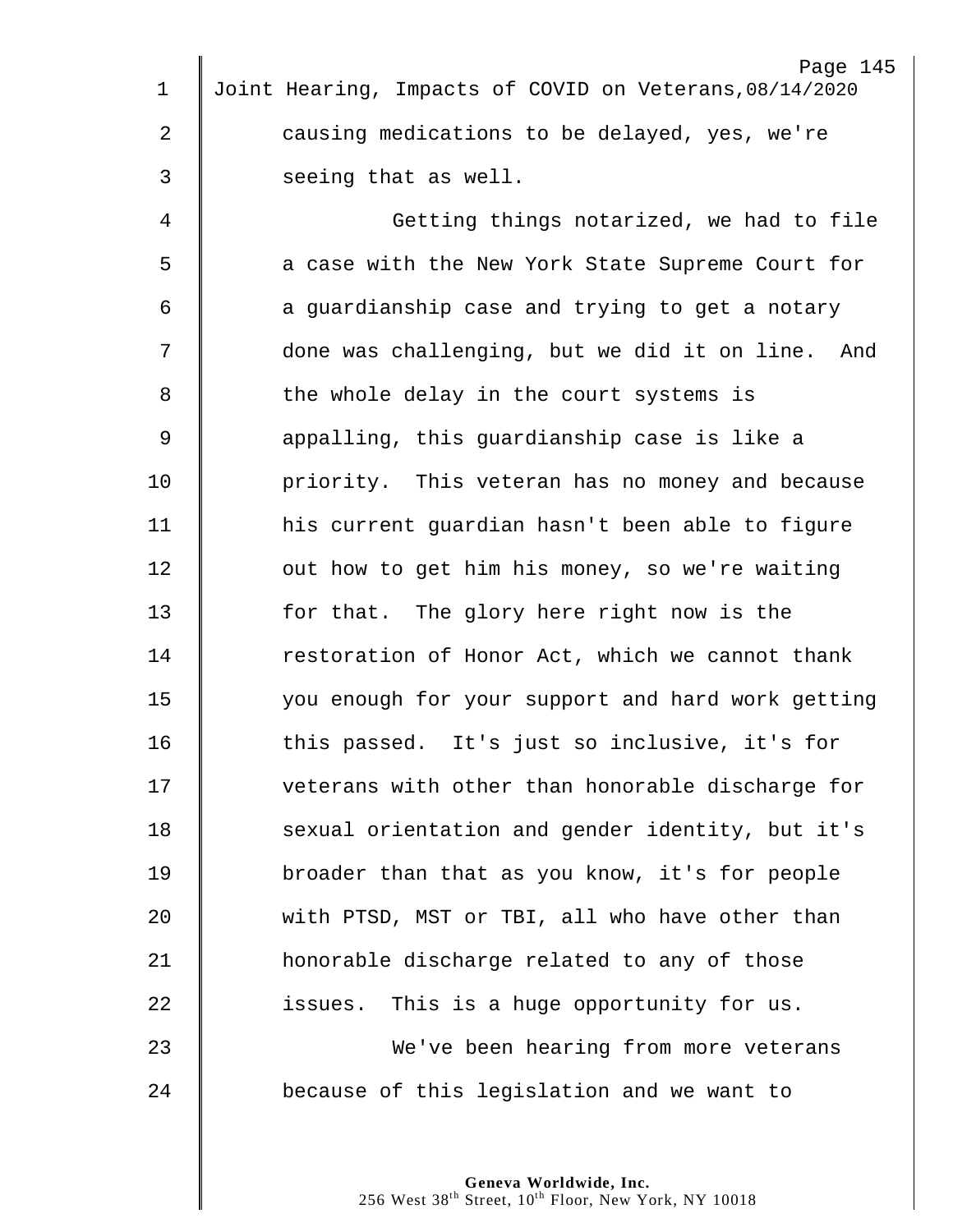|             | Page 146                                                |
|-------------|---------------------------------------------------------|
| 1           | Joint Hearing, Impacts of COVID on Veterans, 08/14/2020 |
| 2           | continue that. I think focus first on finding           |
| 3           | the veterans who have slipped through the cracks,       |
| 4           | get them started and finding them services and          |
| 5           | then figure out where we need to provide more           |
| 6           | funding support to try to like broaden what needs       |
| 7           | to be broadened at that time. I see I've gone           |
| 8           | over my time, thank you so much for the                 |
| $\mathsf 9$ | opportunity.                                            |
| 10          | SENATOR BROOKS: Okay, thank you.                        |
| 11          | Laura?                                                  |
| 12          | MS. LAURA STRADLEY, EXECUTIVE DIRECTOR,                 |
| 13          | VETERANS OUTREACH CENTER: Well, good afternoon          |
| 14          | everyone and thank you for inviting me to speak         |
| 15          | today. As members of the veterans affairs               |
| 16          | committees I imagine that you're all very               |
| 17          | familiar with the term presumptive conditions and       |
| 18          | I know that we discussed it a little bit earlier        |
| 19          | this morning. This is important to talk about           |
| 20          | though, because there's a correlation between           |
| 21          | presumptive conditions and those who are at             |
| 22          | higher risk for serious complications from COVID-       |
| 23          | 19. Vietnam veterans were exposed to Agent              |
| 24          | Orange, Desert Storm veterans were required to          |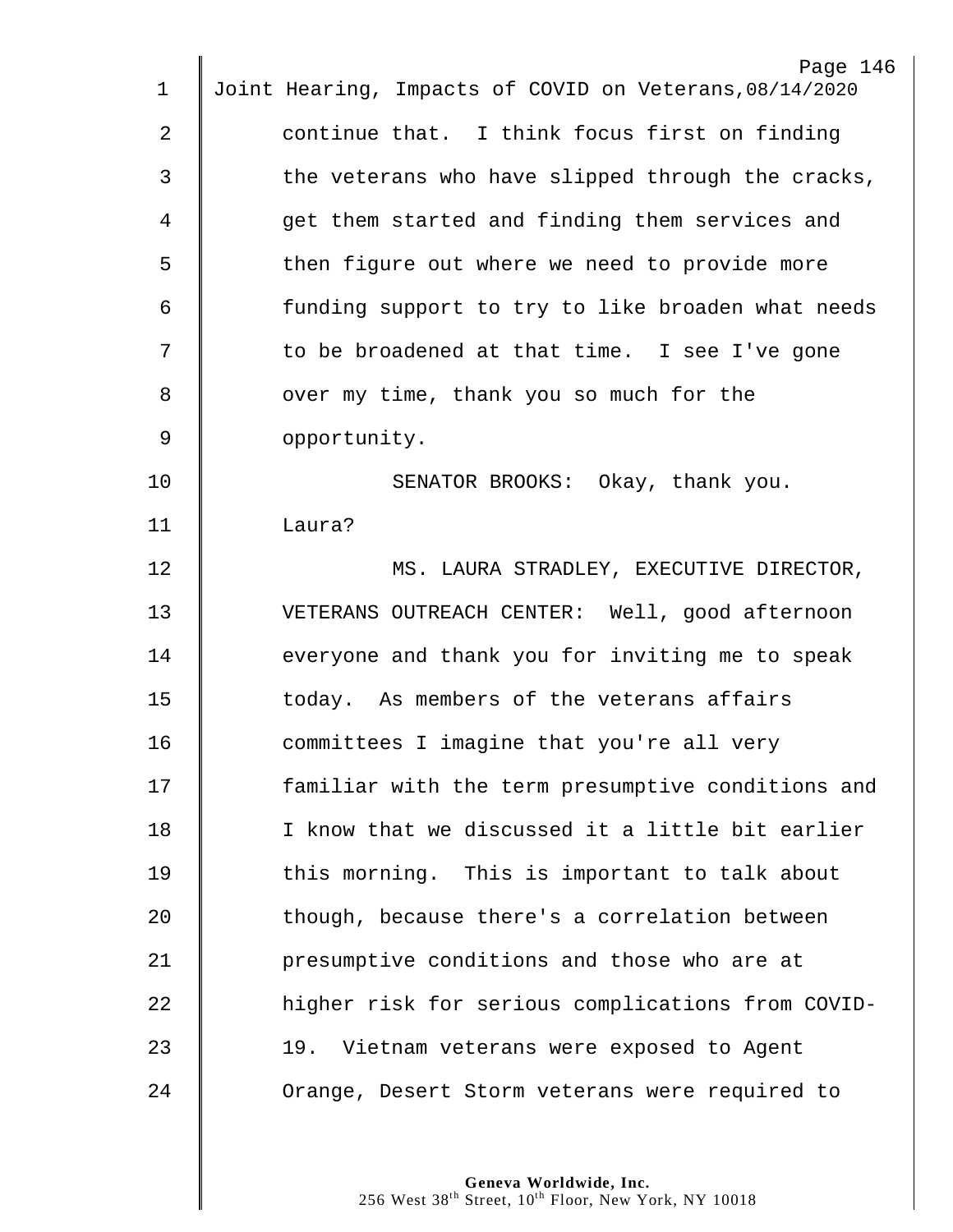| 1              | Page 147<br>Joint Hearing, Impacts of COVID on Veterans, 08/14/2020 |
|----------------|---------------------------------------------------------------------|
|                |                                                                     |
| $\overline{2}$ | take anti-nerve agent bromide pills, which has                      |
| $\mathfrak{Z}$ | been linked to a series of conditions called the                    |
| 4              | Gulf War Syndrome. Post 911 vets were exposed to                    |
| 5              | burn pits in Iraq and Afghanistan and Marine Corp                   |
| 6              | veterans who served at Camp Lagune had                              |
| 7              | contaminated drinking water from 1957 to 1987.                      |
| 8              | So all of these exposures have led to                               |
| $\mathsf 9$    | cancer, respiratory conditions, heart issues,                       |
| 10             | diabetes and other things that would put somebody                   |
| 11             | who test positive for COVID at very high risk for                   |
| 12             | serious complications. So veterans are                              |
| 13             | collectively in jeopardy of not being able to                       |
| 14             | recover from the physical effects of COVID-19 and                   |
| 15             | with that being said we're all also I think, too                    |
| 16             | keenly aware of the veteran suicide rate in our                     |
| 17             | country. We know that veterans are taking their                     |
| 18             | own life, you know, the figures vary, but between                   |
| 19             | 20 to 22 veterans a day, which is nearly double                     |
| 20             | the rate of non-veterans in the United States.                      |
| 21             | And when we look at the risk factors for suicide                    |
| 22             | we can see again that the impacts of COVID-19 can                   |
| 23             | and will have a catastrophic impact on many in                      |
| 24             | our veteran population.                                             |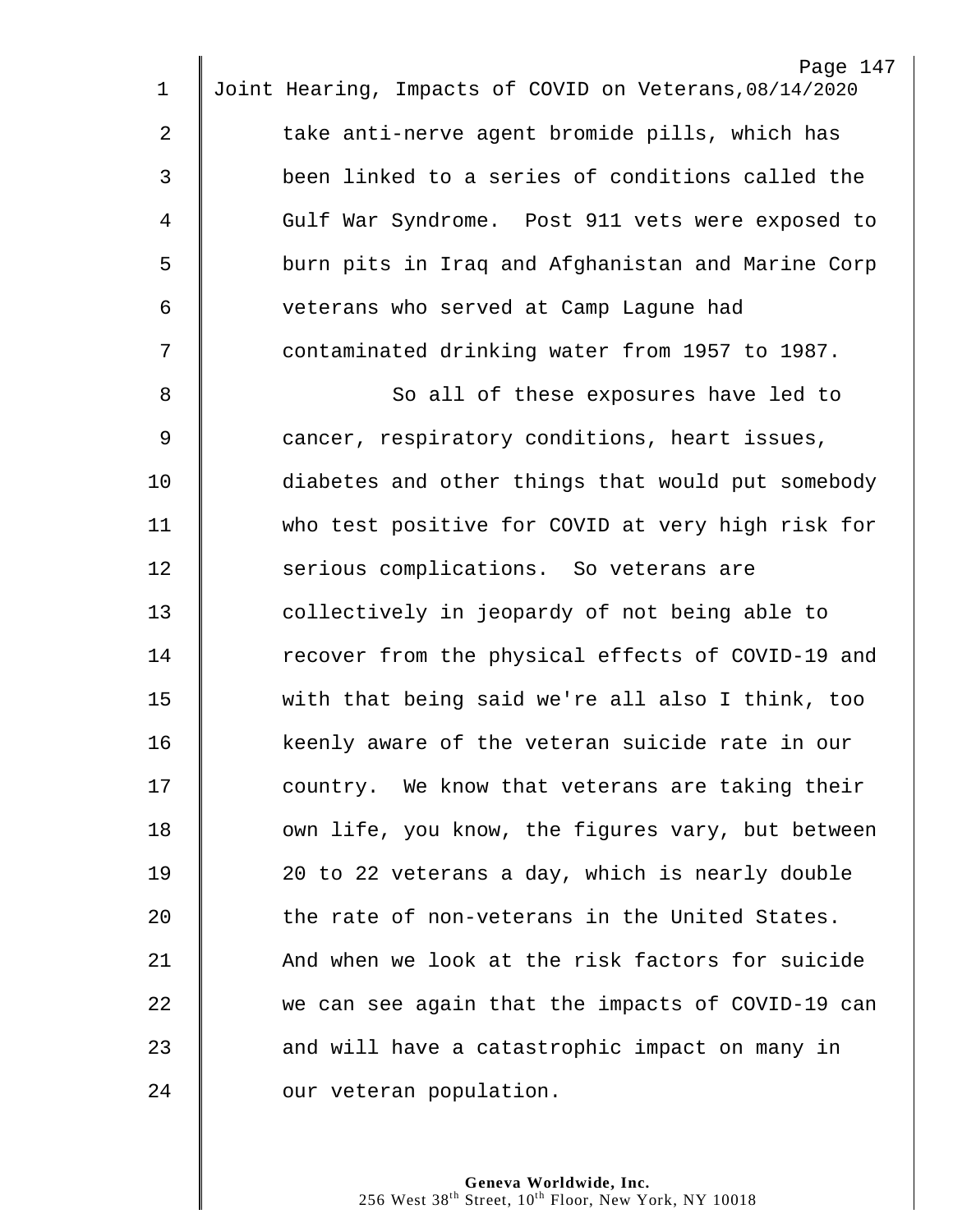|             | Page 148                                                |
|-------------|---------------------------------------------------------|
| $\mathbf 1$ | Joint Hearing, Impacts of COVID on Veterans, 08/14/2020 |
| 2           | So I'd like to share a little bit about                 |
| 3           | what we've seen at Veterans Outreach Center             |
| 4           | regarding the mental health impacts of this             |
| 5           | virus. We've operated a homeless shelter for            |
| 6           | male veterans since 2001 and we typically have          |
| 7           | maybe one physical altercation between the              |
| 8           | residents per year. Since March of 2020, we've          |
| $\mathsf 9$ | had 12 altercations and one of which resulted in        |
| 10          | a veteran needing to go to the hospital. In             |
| 11          | addition, our residents have been unable to see         |
| 12          | family members for many months, of course, we've        |
| 13          | talked about that as well. In an effort to avoid        |
| 14          | the spread of the virus throughout our shelter we       |
| 15          | had to make that decision, too. But the                 |
| 16          | reunification of families and the healing of            |
| 17          | relationships is a really key element for those         |
| 18          | in recover and so, therefore, forward progress          |
| 19          | has been quite slow for many of our homeless            |
| 20          | veterans.                                               |
| 21          | Relapses were kept at bay during the                    |
| 22          | strictly followed initial quarantine period from        |
| 23          | March through June, but they rose almost                |
| 24          | immediately when the quarantine began to lift.          |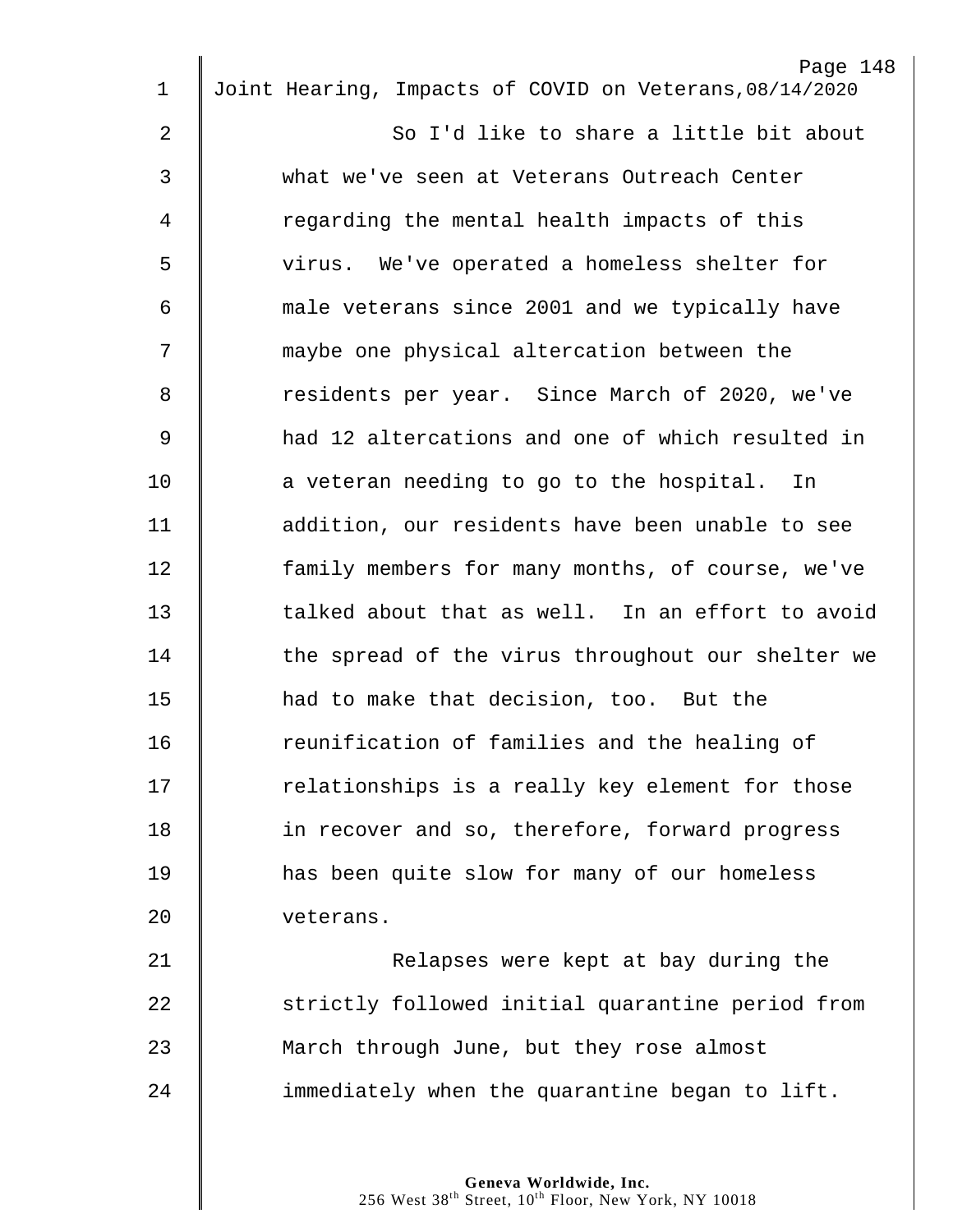| 1           | Page 149<br>Joint Hearing, Impacts of COVID on Veterans, 08/14/2020 |
|-------------|---------------------------------------------------------------------|
|             |                                                                     |
| 2           | Substantial back payments of unemployment and                       |
| 3           | stimulus checks resulted in a handful of our                        |
| 4           | residents going from having no financial                            |
| 5           | resources to having tens of thousands of dollars,                   |
| 6           | which is generally not healthy for people in                        |
| 7           | recovery.                                                           |
| 8           | Finally, in all of our years in                                     |
| $\mathsf 9$ | operation we've had only a couple of attempted                      |
| 10          | suicides thankfully, but one of them was this                       |
| 11          | year in April, and thankfully, the veterans                         |
| 12          | attempt was unsuccessful and he continues to                        |
| 13          | recover now with inpatient psychiatric care.<br>But                 |
| 14          | as for our employment and training programs, I                      |
| 15          | can tell you that pre-pandemic we anticipated                       |
| 16          | serving approximately 60 veterans who were in                       |
| 17          | need of work between April and June, instead we                     |
| 18          | only served 33 and that was done virtually. Our                     |
| 19          | numbers are picking up for July and August, but                     |
| 20          | finding both available jobs and permanent housing                   |
| 21          | for many of these vets is even more challenging.                    |
| 22          | Rent prices remain high, many people are not                        |
| 23          | moving and landlords are on hold with evictions.                    |
| 24          | Then, of course, many companies are reluctant or                    |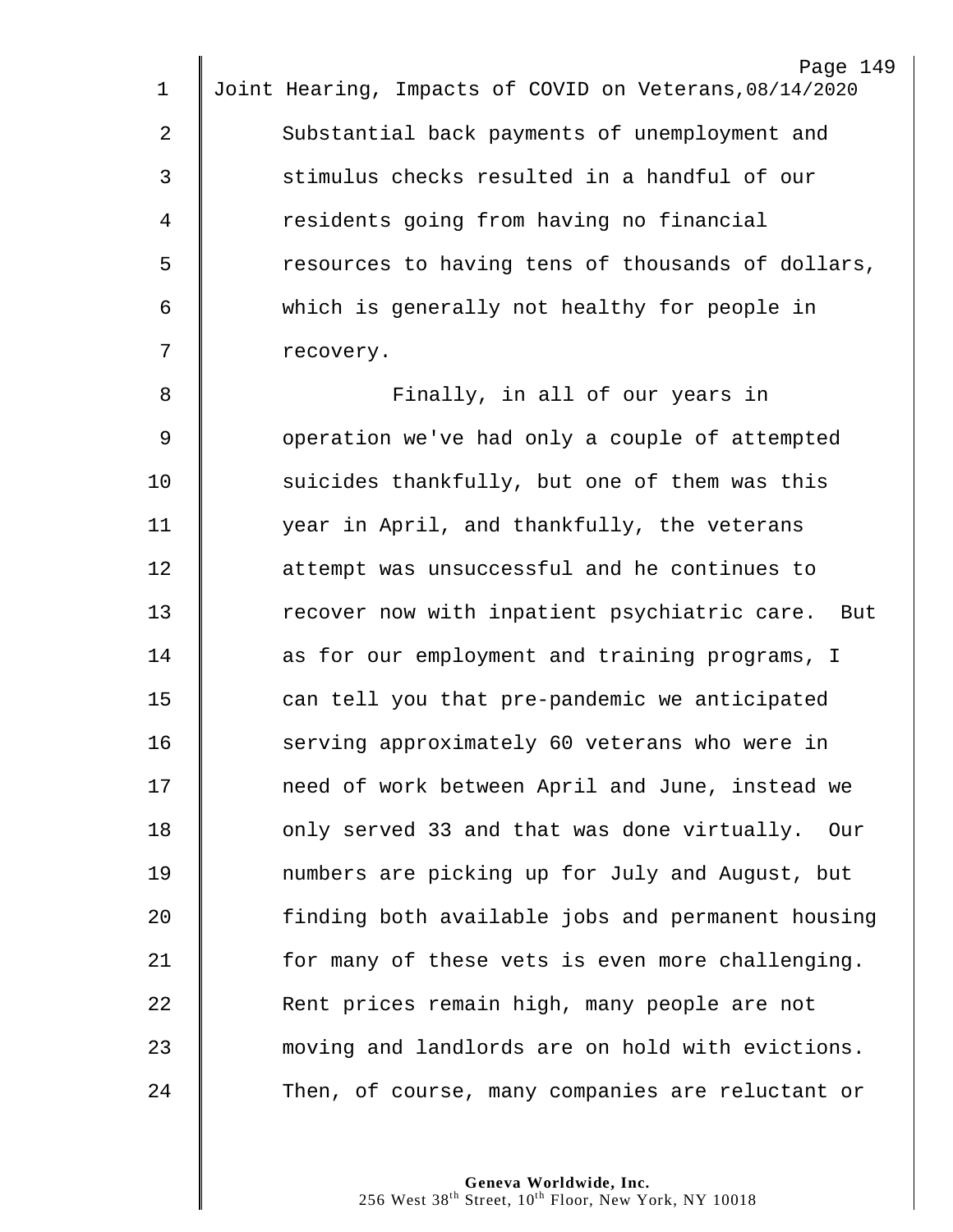|                | Page 150                                                |
|----------------|---------------------------------------------------------|
| $\mathbf 1$    | Joint Hearing, Impacts of COVID on Veterans, 08/14/2020 |
| $\overline{2}$ | unable to start hiring again at this point in the       |
| 3              | pandemic.                                               |
| 4              | So I'd like to just add also the                        |
| 5              | additional \$600 per week of unemployment support       |
| 6              | really seemed to have a discouraging effect on          |
| 7              | workers from wanting to return to work.                 |
| 8              | Moreover, the lack of childcare remains an issue        |
| $\overline{9}$ | and again, many veteran job seekers lack                |
| 10             | computers and internet access, which I know we've       |
| 11             | also discussed, to complete those online                |
| 12             | applications and do virtual interviews.                 |
| 13             | Now I wanted to share a little bit about                |
| 14             | what VOC has done to mitigate some of those             |
| 15             | issues. We began offering and facilitating              |
| 16             | virtual networking sessions for employers and           |
| 17             | veterans. We've assisted clients without the            |
| 18             | proper technology to complete virtual interviews        |
| 19             | at VOC now that we're reopened and have                 |
| 20             | implemented a number of safety precautions.             |
| 21             | We've also purchased cameras to give veterans who       |
| 22             | have their own computers at home. We've linked          |
| 23             | directly with the State Division of Veteran             |
| 24             | Services to help veterans with unemployment             |
|                |                                                         |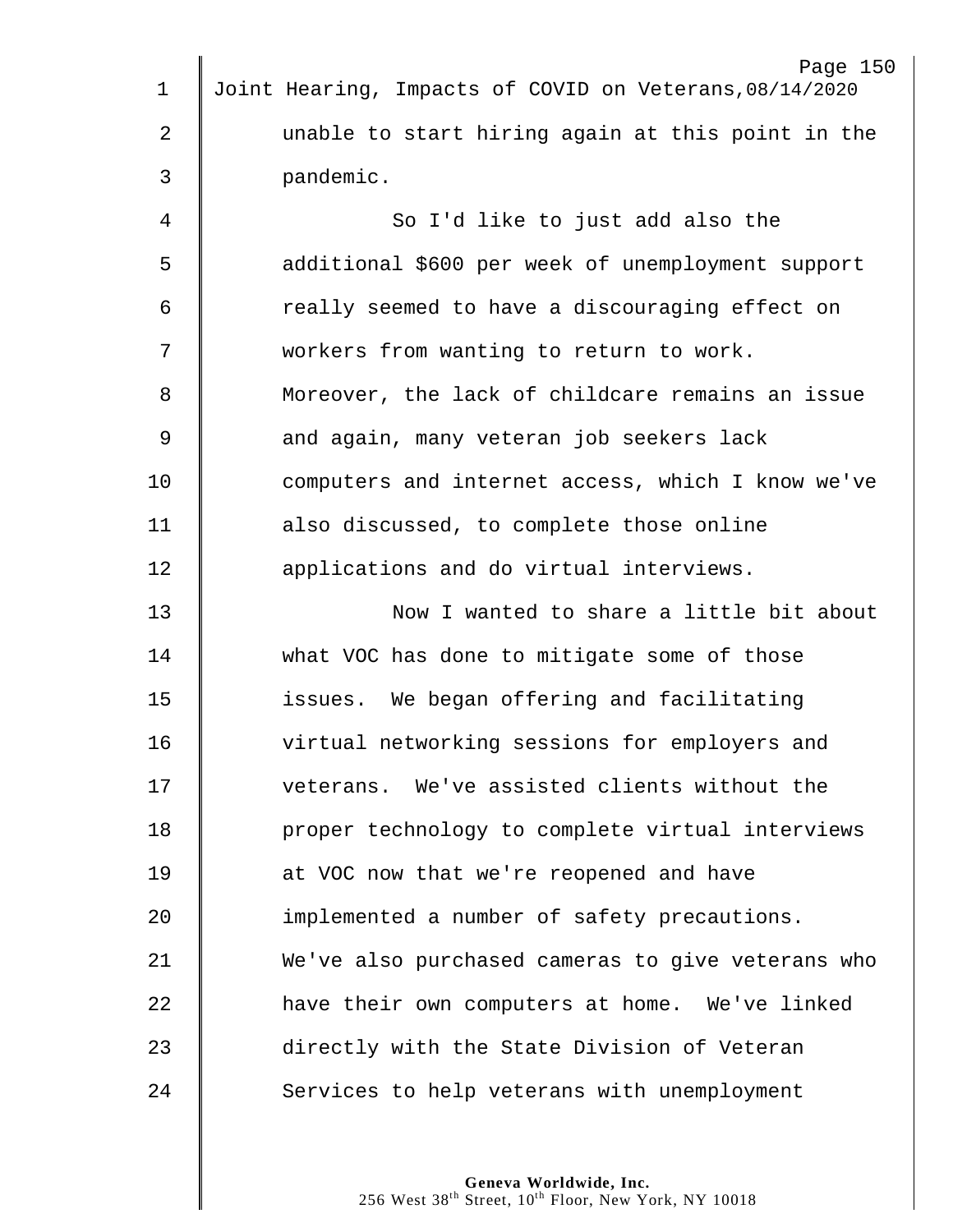| $\mathbf 1$    | Page 151<br>Joint Hearing, Impacts of COVID on Veterans, 08/14/2020 |
|----------------|---------------------------------------------------------------------|
|                |                                                                     |
| $\overline{2}$ | issues. Many vets ended up making dozens if not                     |
| 3              | hundreds of phone calls to the DOL themselves and                   |
| 4              | we're not able to get resolution, but through our                   |
| 5              | partnership with the Division of Veteran Services                   |
| 6              | we were able get those issues resolved                              |
| 7              | immediately.                                                        |
| 8              | We conducted 3200 buddy checks, which                               |
| $\mathsf 9$    | entailed phone calls, texts and e-mails to check                    |
| 10             | on the welfare of our clients from March through                    |
| 11             | August. By way of comparison, all of 2019 we had                    |
| 12             | only a total of 2800 buddy checks. Our staff                        |
| 13             | created over 600 handmade cards and mailed them                     |
| 14             | to clients in March and April. We created                           |
| 15             | virtual peer support groups, some specifically                      |
| 16             | for men, some for women, even a book club.                          |
| 17             | Between March and August of 2019 we served 168                      |
| 18             | veterans with food baskets, hygiene items and                       |
| 19             | other essentials, but in the same time period of                    |
| 20             | 2020 we served 317 vets, many of these service                      |
| 21             | episodes involved VOC staff delivering the food                     |
| 22             | directly to veteran's homes. We applied for a                       |
| 23             | grant and received funding to purchase 50 tablets                   |
| 24             | with two years of internet connection to provide                    |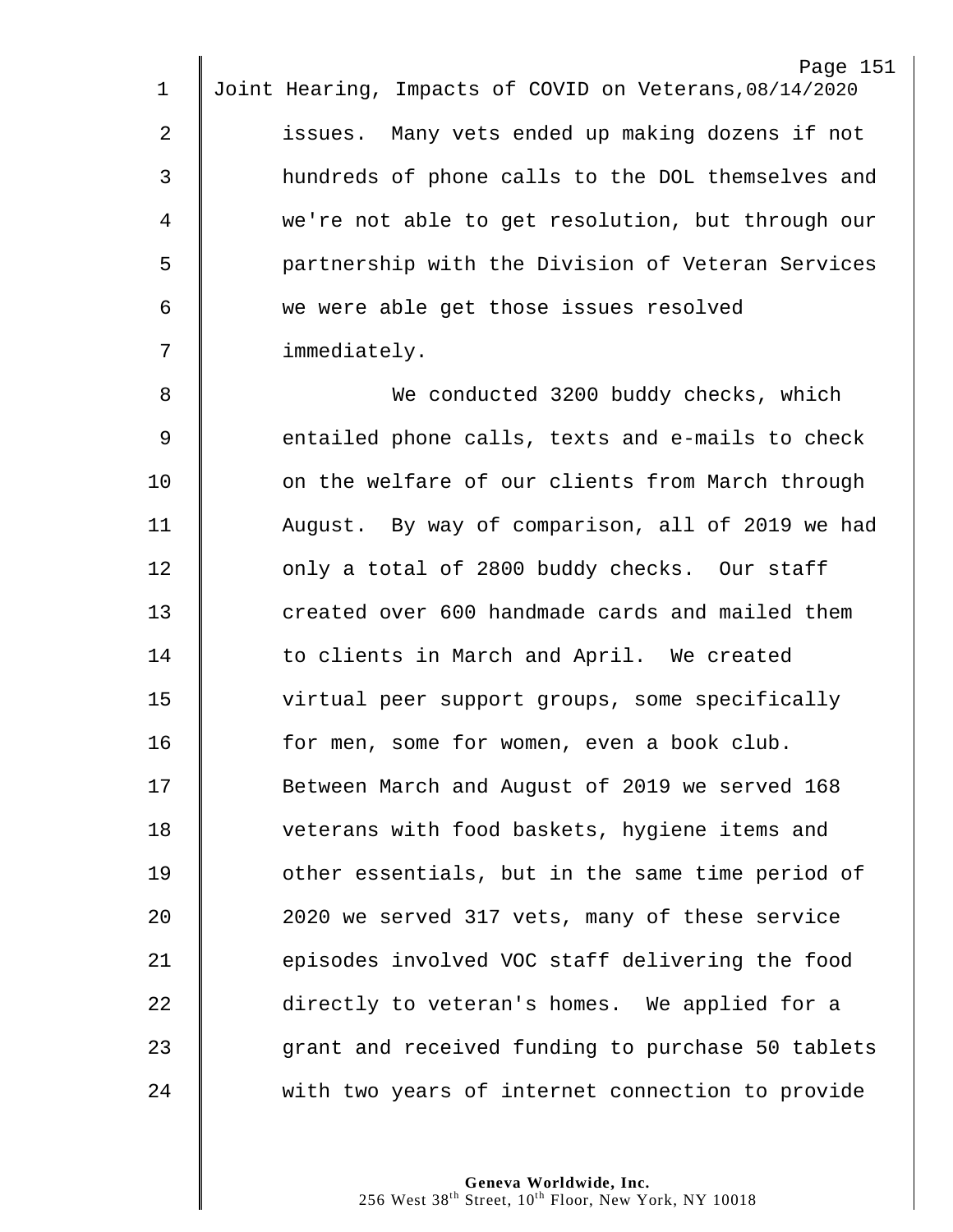| $\mathbf 1$ | Page 152<br>Joint Hearing, Impacts of COVID on Veterans, 08/14/2020 |
|-------------|---------------------------------------------------------------------|
|             |                                                                     |
| 2           | to our most vulnerable clients, this way they'll                    |
| 3           | be able to connect with their VOC case manager,                     |
| 4           | conduct telehealth appointments, attend substance                   |
| 5           | abuse groups online and connect with family and                     |
| 6           | friends.                                                            |
| 7           | We purchased two sound proof booths                                 |
| 8           | under the same grant for our homeless shelters.                     |
| 9           | These booths are outfitted with a tablet for the                    |
| 10          | same functionality that I just described so that                    |
| 11          | vets can do those things with privacy, which                        |
| 12          | would otherwise be impossible in a community                        |
| 13          | living setting. And lastly, we created a number                     |
| 14          | of videos for our website and social media apps                     |
| 15          | that include tips for healthy eating on a budget,                   |
| 16          | fitness routines that can be done at home,                          |
| 17          | meditation ideas and more. So I'd like to share                     |
| 18          | with you if time allows in the question, how we                     |
| 19          | view the way ahead at VOC, but again I thank you                    |
| 20          | for your time and thank you for allowing me to                      |
| 21          | share today.                                                        |
| 22          | SENATOR BROOKS: Okay, thank you, thank                              |
| 23          | you all. Let me first apologize to my co-chairs                     |
| 24          | and rankers, I neglected to give you an                             |
|             |                                                                     |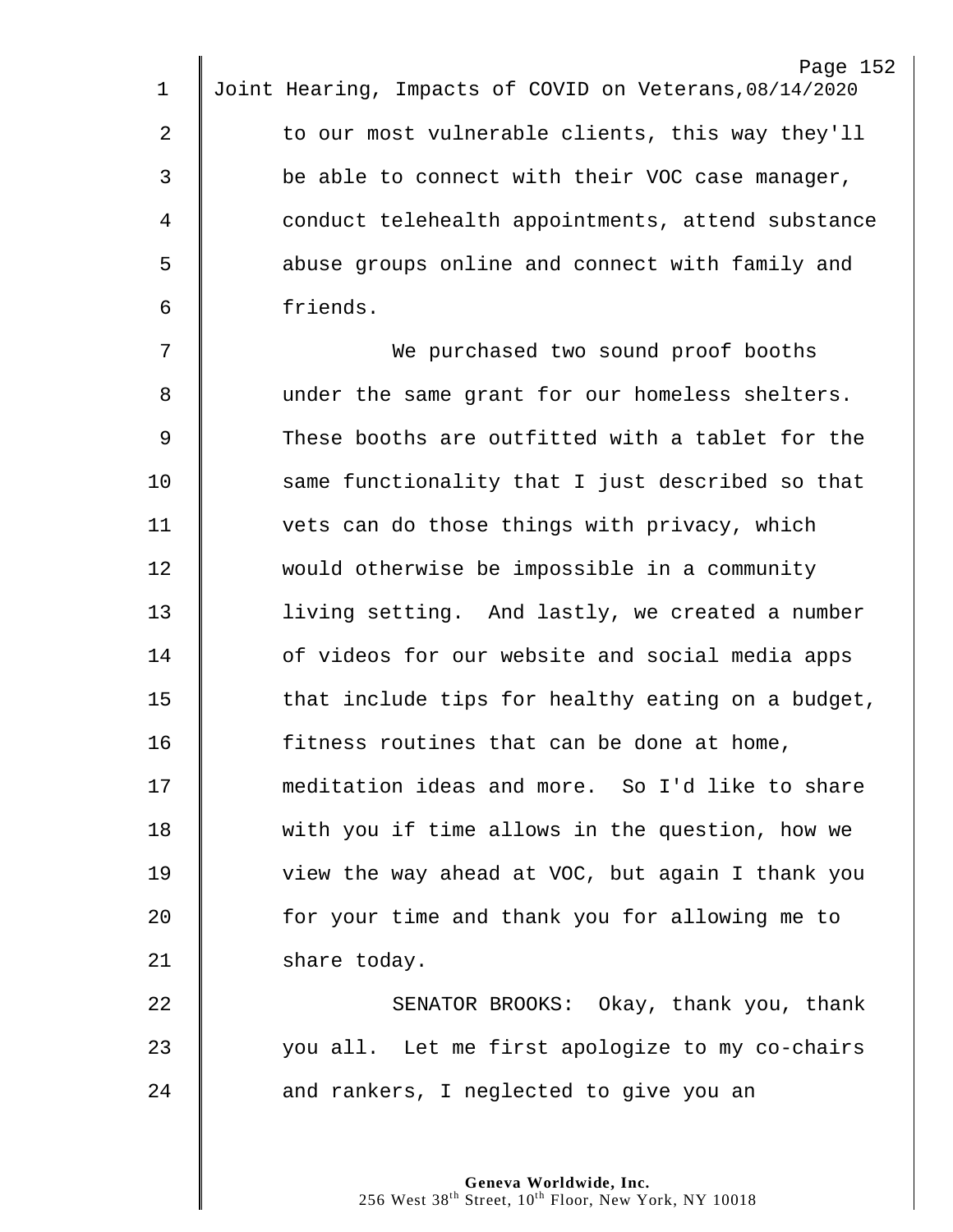|             | Page 153                                                |
|-------------|---------------------------------------------------------|
| 1           | Joint Hearing, Impacts of COVID on Veterans, 08/14/2020 |
| 2           | opportunity to say any opening remarks before we        |
| 3           | began this panel discussion. So if there's              |
| 4           | things you want to say additionally to the              |
| 5           | questions, please free to do that and we'll begin       |
| 6           | with co-chair, pardon me, Barrett.                      |
| 7           | ASSEMBLY MEMBER BARRETT:<br>Thank you,                  |
| 8           | senator. No, I, I want to thank these panelists.        |
| $\mathsf 9$ | It's an outstanding group, all of whom I have the       |
| 10          | privilege of working with before this and I'm           |
| 11          | really am moved and touched by the particularly         |
| 12          | from Ashton and James and Laura the very hands on       |
| 13          | grassroots work that you've done and, you know,         |
| 14          | then listening to Mike in sort of contrast, I           |
| 15          | found myself thinking do we operate micro or do         |
| 16          | we operate macro, do we look for, you know,             |
| 17          | really local hands on solutions and fund at the         |
| 18          | grassroots level or do we need to do, you know,         |
| 19          | what sort of Mike suggested and systems                 |
| 20          | addressing things where we break down silos and         |
| 21          | work across the for profit, not-for-profit and          |
| 22          | government sectors and I just wondered, you know,       |
| 23          | if any of you have some thoughts on that                |
| 24          | listening to each other at this point?                  |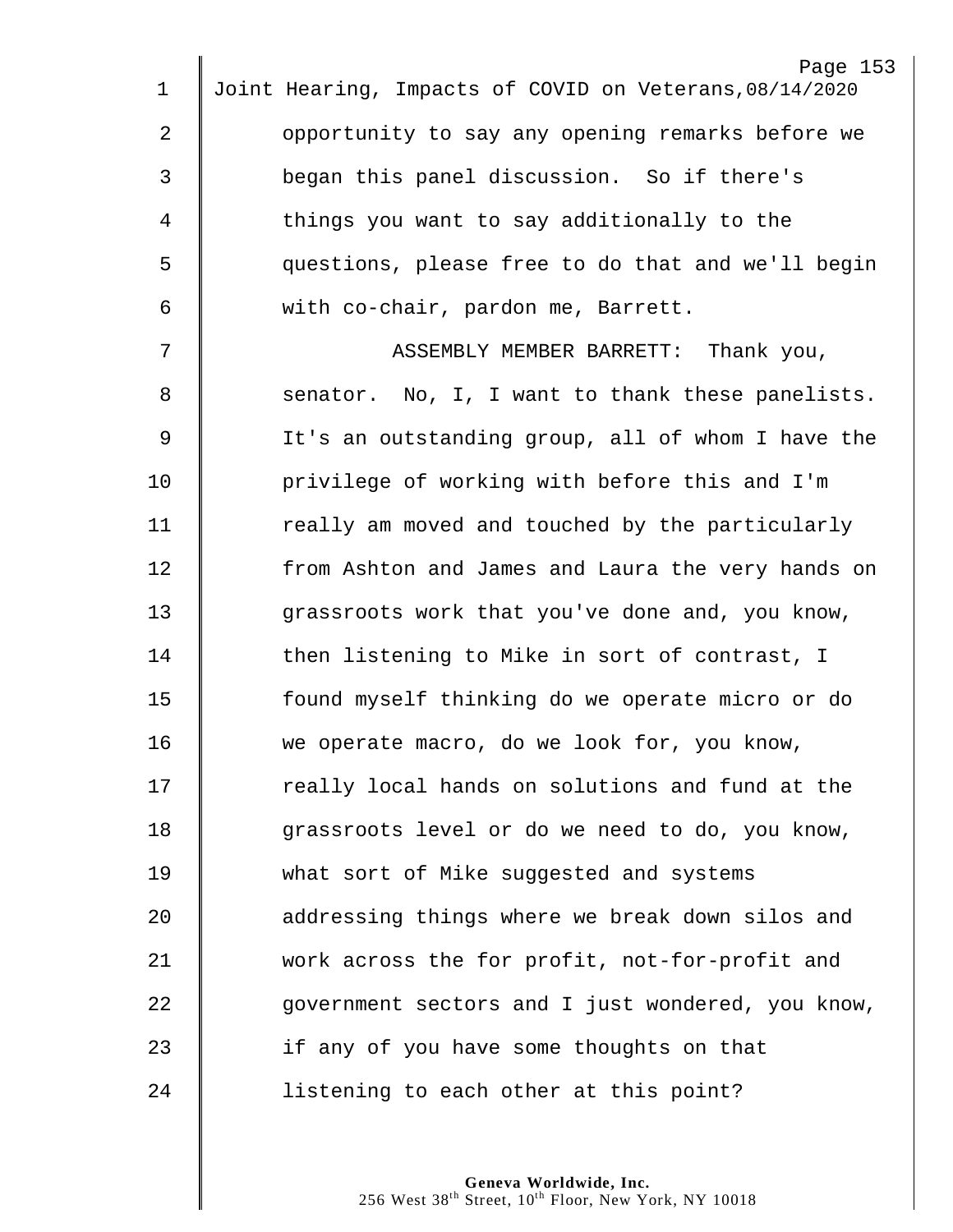| $\mathbf 1$    | Page 154<br>Joint Hearing, Impacts of COVID on Veterans, 08/14/2020 |
|----------------|---------------------------------------------------------------------|
| $\overline{2}$ | MR. STEWART: Thank you, Assembly Member                             |
| 3              | Barrett. I would like to take a crack at that.                      |
| 4              | I think community is the best place to start,                       |
|                |                                                                     |
| 5              | grassroots in a sense. Communities are coming                       |
| 6              | together, we're hearing about parents starting to                   |
| 7              | form pods or bubbles or whatever you want to call                   |
| 8              | it to try to address the shortcomings of safety                     |
| 9              | with the schools reopening, being with people in                    |
| 10             | the streets protesting civil rights. There's a                      |
| 11             | lot of talk on the street about people coming                       |
| 12             | together and I think that that would be a really                    |
| 13             | good place to focus on, but as far as the macro                     |
| 14             | part the WiFi and providing some broadband in                       |
| 15             | some of the smaller communities is a wonderful                      |
| 16             | idea, too and I think that to me is more macro as                   |
| 17             | well, but then again it comes to the communities                    |
| 18             | right, it's still on a smaller scale.                               |
| 19             | ASSEMBLY MEMBER BARRETT: Great, thank                               |
| 20             | you.                                                                |
| 21             | MS. STRADLEY: I'd also like to add --                               |
| 22             | oh, I'm sorry.                                                      |
| 23             | MR. FITZGERALD: Like I'd like to                                    |
| 24             | continue with that note, but also emphasize that                    |
|                |                                                                     |
|                |                                                                     |
|                | Geneva Worldwide, Inc.                                              |

West  $38^{\text{th}}$  Street,  $10^{\text{th}}$  Floor, New York, NY 10018

 $\parallel$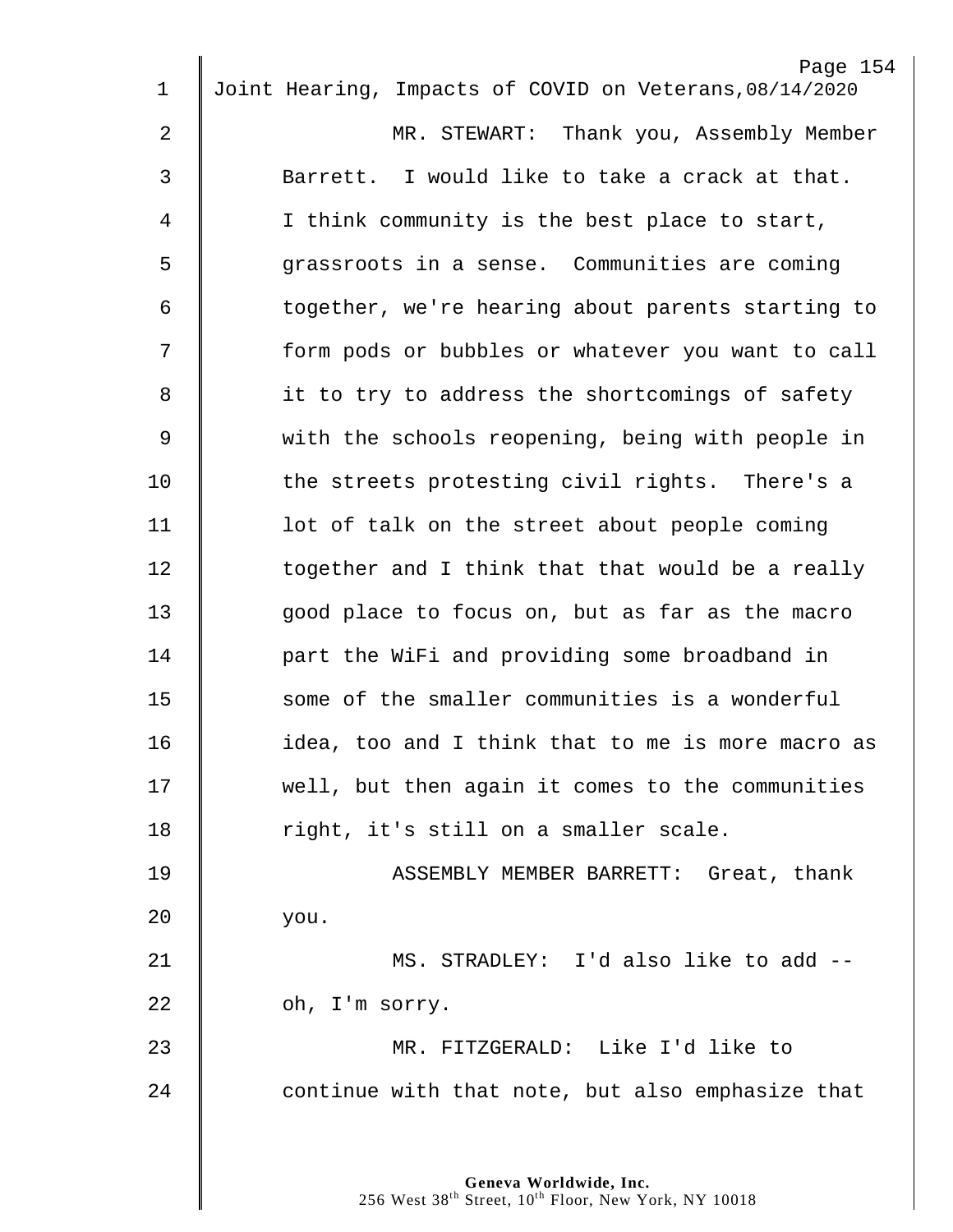| $\mathbf 1$ | Page 155<br>Joint Hearing, Impacts of COVID on Veterans, 08/14/2020 |
|-------------|---------------------------------------------------------------------|
|             |                                                                     |
| 2           | I feel that both approaches are worthwhile to                       |
| 3           | take on. Community organizations will never not                     |
| 4           | be needed, so it's for us to, you know, continue                    |
| 5           | to have our finger on the pulse of the community                    |
| 6           | so we can better advise some of the government                      |
| 7           | agencies in, you know, forming these larger                         |
| 8           | systems, to approach the issues that are                            |
| $\mathsf 9$ | currently facing the veteran community now. So                      |
| 10          | it's a continual partnership and no different                       |
| 11          | than we're having to close the gap between our                      |
| 12          | military and civilian divide.                                       |
| 13          | We also need to do that same approach                               |
| 14          | when it comes to closing the divide between our                     |
| 15          | community organizations and our government                          |
| 16          | partners.                                                           |
| 17          | MS. STRADLEY: And I'd like to add to                                |
| 18          | that actually, that's a perfect lead in for what                    |
| 19          | I was going to say anyway about the divide                          |
| 20          | between the government agencies and the community                   |
| 21          | organizations. One of the things that VOC is                        |
| 22          | doing is we're partnering with our local veteran                    |
| 23          | service agencies and the county surrounding                         |
| 24          | Monroe County, the more rural counties in the                       |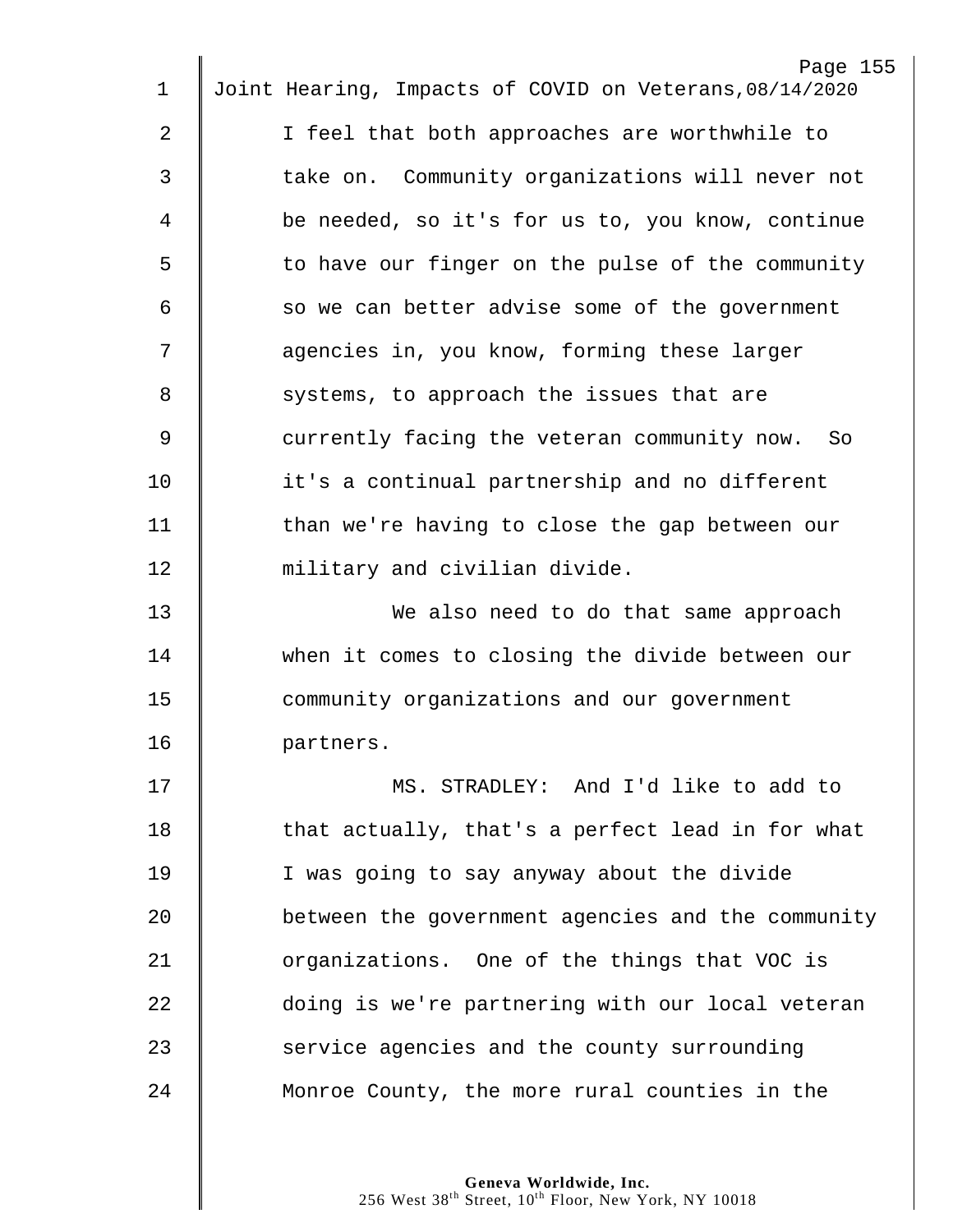| 1  | Page 156<br>Joint Hearing, Impacts of COVID on Veterans, 08/14/2020 |
|----|---------------------------------------------------------------------|
| 2  | Finger Lakes. And we are going to be delivering                     |
|    |                                                                     |
| 3  | some case management services and other                             |
| 4  | programming on site in their agencies on a                          |
| 5  | rotating basis with the staff that we have at VOC                   |
| 6  | because our staff are trained and they understand                   |
| 7  | all the ins and outs of case management and                         |
| 8  | mental health and all those kinds of issues, and                    |
| 9  | I think our veteran service agencies are                            |
| 10 | phenomenal at filing benefits claims and many,                      |
| 11 | many other things, but they're kind of being                        |
| 12 | inundated these days with the challenges of                         |
| 13 | trying to become case managers at the same time.                    |
| 14 | And so we're partnering up with them and                            |
| 15 | we're really excited about the ability to, you                      |
| 16 | know, take all of the work we do virtually into                     |
| 17 | some of those surrounding counties.                                 |
| 18 | ASSEMBLY MEMBER BARRETT: Thank you,                                 |
| 19 | Mike, oh okay, sorry.                                               |
| 20 | MR. FITZGERALD: No, I apologize Chair,                              |
| 21 | I wanted to, you know, I had one small piece,                       |
| 22 | which is emphasizing the partnership that we've                     |
| 23 | currently been having with our government                           |
| 24 | partners. So New York State Division of Veterans                    |
|    |                                                                     |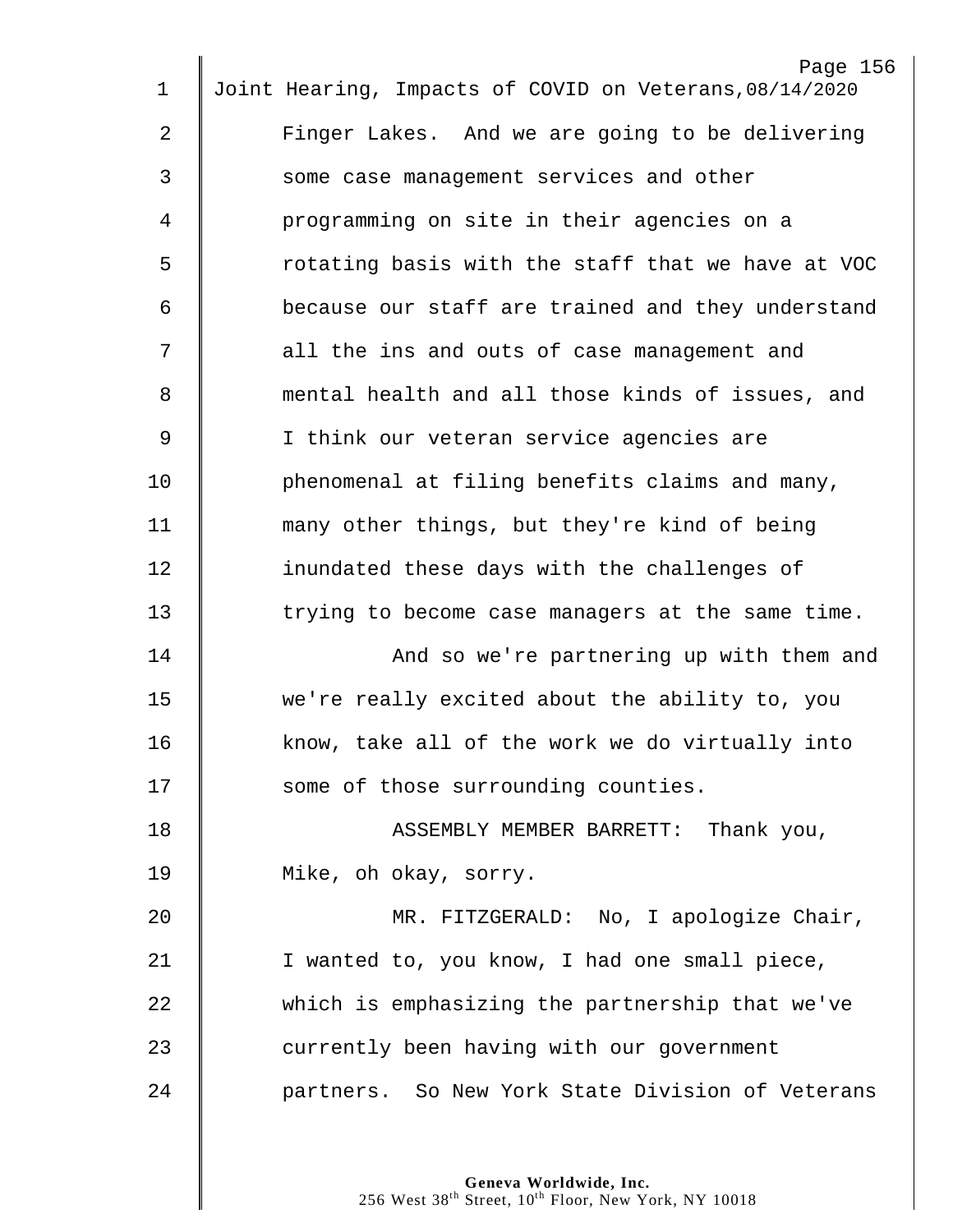| 1  | Page 157<br>Joint Hearing, Impacts of COVID on Veterans, 08/14/2020 |
|----|---------------------------------------------------------------------|
| 2  | Services has been amazing at, you know,                             |
|    |                                                                     |
| 3  | connecting with us so we can provide referrals                      |
| 4  | for veterans to receive consideration for their                     |
| 5  | VA service connected conditions and have a                          |
| 6  | sustained kind of support through those                             |
| 7  | mechanisms. So if we can continue to strengthen                     |
| 8  | those partnerships through not only our state                       |
| 9  | agencies, but our city agencies then I feel that                    |
| 10 | that's the best, the best path moving forward to                    |
| 11 | long term sustainable solutions to connect our                      |
| 12 | veterans with those types of services.                              |
| 13 | ASSEMBLY MEMBER BARRETT:<br>Thank you,                              |
| 14 | James and Mike.                                                     |
| 15 | MR. HAYNIE: And I agree with all my                                 |
| 16 | panelists, co-panelists. I do believe at the                        |
| 17 | community is where we're going to fight the                         |
| 18 | battle and win the war if you will. That said I                     |
| 19 | do want to make a point though, what I was                          |
| 20 | describing that macro sort of systems level                         |
| 21 | change that that I believe after 15 years of                        |
| 22 | doing this work that needs to happen, it isn't                      |
| 23 | just about the veterans serving community and                       |
| 24 | government. It is about engaging broadly, for                       |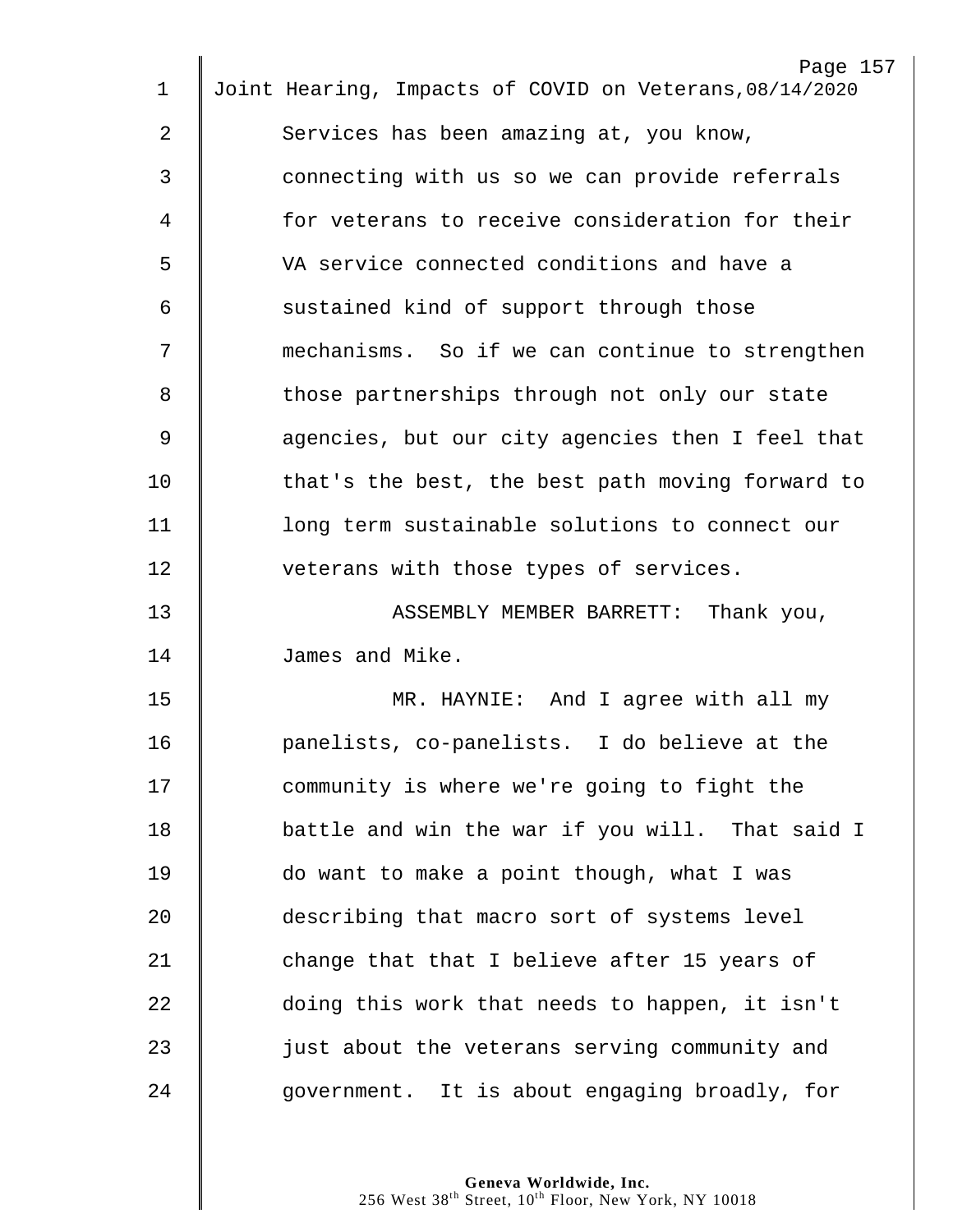| $\mathbf 1$    | Page 158<br>Joint Hearing, Impacts of COVID on Veterans, 08/14/2020 |
|----------------|---------------------------------------------------------------------|
|                |                                                                     |
| 2              | example, the state's employer community, it is                      |
| 3              | not engaging broadly the [unintelligible]                           |
| 4              | $[03:00:27]$ using in the state. I would be                         |
| 5              | willing to bet that that all of my community                        |
| 6              | service partners, co-panelist here would                            |
| 7              | highlight that they operate at a resource                           |
| 8              | constraint environment. The extent to which we                      |
| $\overline{9}$ | can create diverse ways to bring resources to                       |
| 10             | community organizations such that it's not just                     |
| 11             | government, but it's all the citizens and                           |
| 12             | institutions that benefit from military service                     |
| 13             | in an era of an all volunteer force. It                             |
| 14             | shouldn't just be about government. It should be                    |
| 15             | about all of us collectively [unintelligible]                       |
| 16             | $[03:01:05]$ the opportunity, the challenges that                   |
| 17             | are representing in this community that we're all                   |
| 18             | committed to serve.                                                 |
| 19             | ASSEMBLY MEMBER BARRETT: My times up,                               |
| 20             | but thank you all very much for your thoughtful                     |
| 21             | comments and for the work that you're doing. You                    |
| 22             | know, we really, we couldn't be doing this                          |
| 23             | without all of us doing our part, so thank you.                     |
| 24             | Pam, do you want to take over?                                      |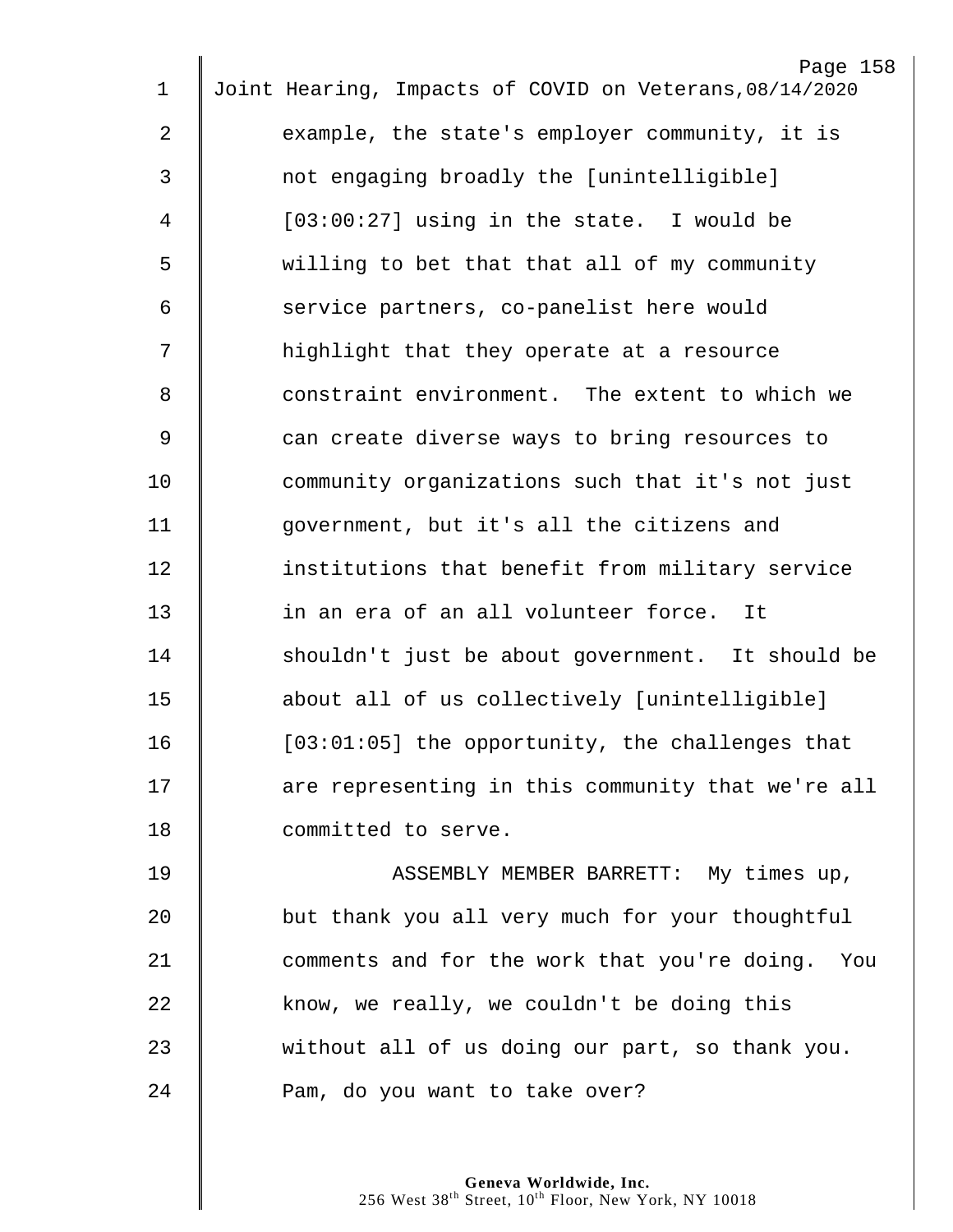| 1              | Page 159<br>Joint Hearing, Impacts of COVID on Veterans, 08/14/2020 |
|----------------|---------------------------------------------------------------------|
|                |                                                                     |
| $\overline{2}$ | ASSEMBLY MEMBER HUNTER: Yes, thank you.                             |
| $\mathfrak{Z}$ | I have two questions, I guess, one for Mike and                     |
| 4              | one for Laura and I'm just going to ask the                         |
| 5              | questions and then you guys can answer when I'm                     |
| 6              | done. First Mike, in your statement you had made                    |
| 7              | mention relative to the work that you have                          |
| 8              | partnered with, Military Times, and I was                           |
| $\overline{9}$ | wondering relative to how the information rolls                     |
| 10             | out, it was a survey I guess, that folks had done                   |
| 11             | and I find it interesting because the buddy check                   |
| 12             | program that we instituted at my American Legion                    |
| 13             | was based on something I read on Military Times                     |
| 14             | and kind of sent it forward. And since IVMF does                    |
| 15             | a great job with best practices and gathering                       |
| 16             | information, how can we get a lot of that                           |
| 17             | information that you all are compiling down to                      |
| 18             | the grassroots level, to a lot of the not-for-                      |
| 19             | profit or maybe the state or government agencies                    |
| 20             | that could use that valuable information that you                   |
| 21             | all are gathering to be able to send out?                           |
| 22             | And then, Laura, you had talked about                               |
| 23             | the situation with the unemployment and the folks                   |
| 24             | getting the, I guess the additional \$600 and your                  |
|                |                                                                     |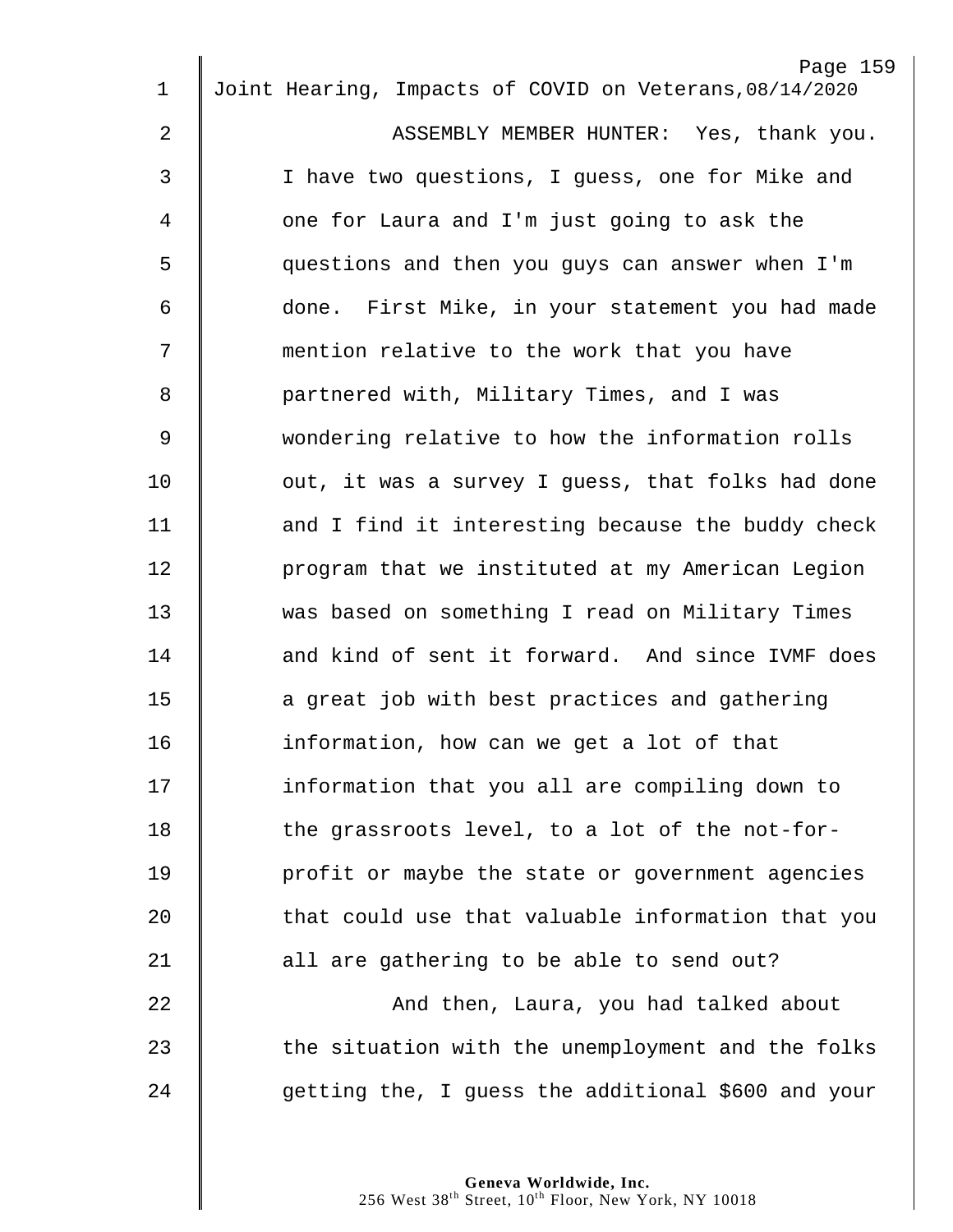| 1              | Page 160<br>Joint Hearing, Impacts of COVID on Veterans, 08/14/2020 |
|----------------|---------------------------------------------------------------------|
|                |                                                                     |
| 2              | homeless veterans, I was wondering if they had to                   |
| 3              | pay anything for where they live and also it's                      |
| 4              | interesting because you made mention about having                   |
| 5              | all this extra money and that's not necessarily,                    |
| 6              | you know, a good situation especially for people                    |
| 7              | in recovery. And I just wanted to kind of like                      |
| 8              | get a feel for, how does that work? Because if                      |
| $\overline{9}$ | they're not able to now find employment and you                     |
| 10             | have all this money it's like how are you working                   |
| 11             | through that process knowing that that \$600 is no                  |
| 12             | longer there, maybe the money that they're                          |
| 13             | getting from employment is limited, they're not                     |
| 14             | able to find jobs. It seems to me, you know,                        |
| 15             | being able to have some sort of structured                          |
| 16             | financial management, it's concerning to me                         |
| 17             | because then the last panel we had huge, you                        |
| 18             | know, housing/tenant, you know, problems with                       |
| 19             | evictions. So I'm just trying to get a little                       |
| 20             | better feel for how is that working through.<br>- So                |
| 21             | I don't know if Mike, you wanted to go first.                       |
| 22             | MR. HAYNIE: Thank you, Chair Hunter,                                |
| 23             | it's good to see you and I'll answer quickly so I                   |
| 24             | can leave a bit amount of time for Laura. We're                     |
|                |                                                                     |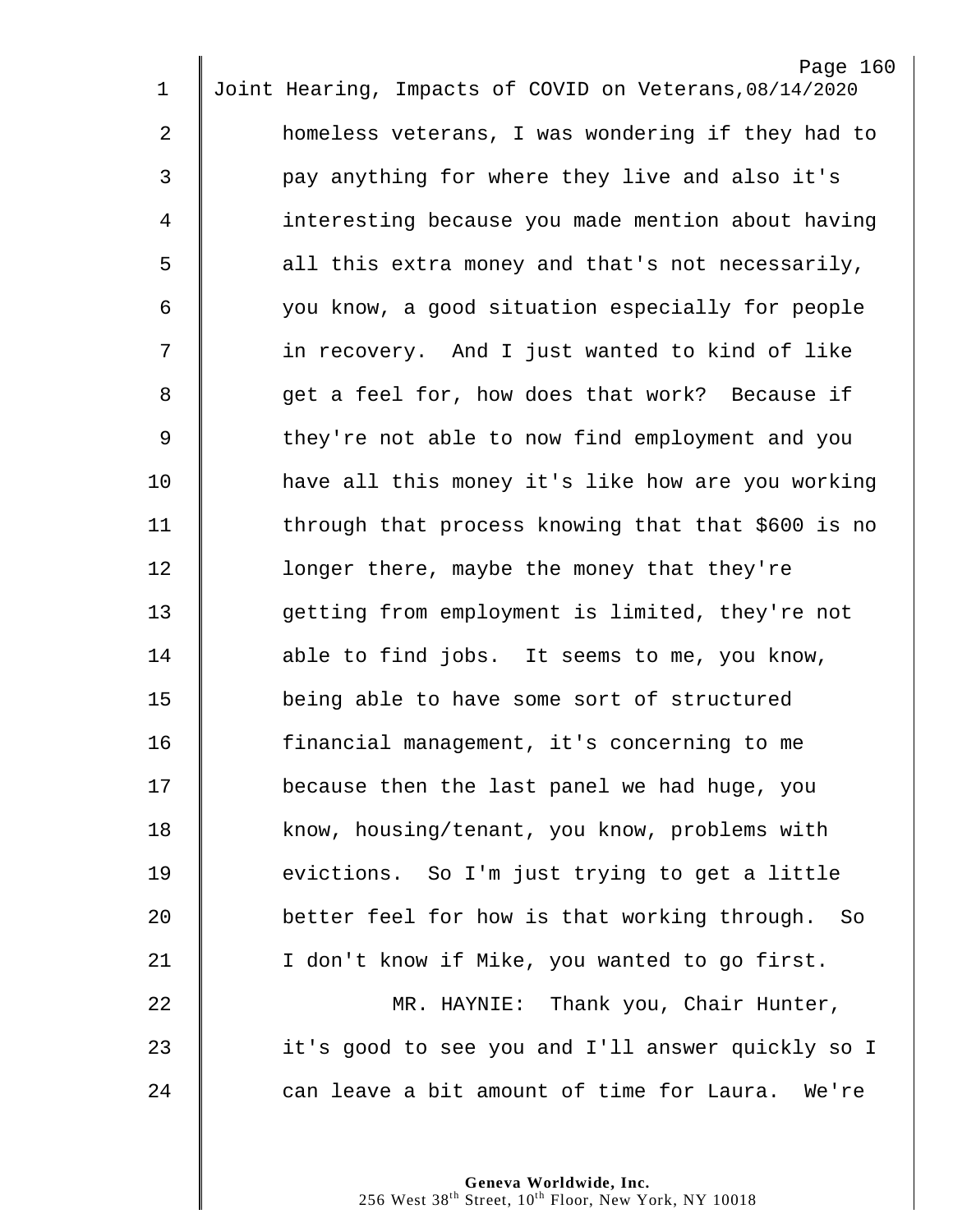| $\mathbf 1$    | Page 161<br>Joint Hearing, Impacts of COVID on Veterans, 08/14/2020 |
|----------------|---------------------------------------------------------------------|
| 2              | publishing all of the snap shot polls on that                       |
|                |                                                                     |
| 3              | data what Military Times. We do the analysis,                       |
| 4              | Military Times publishes some of it, what they                      |
| 5              | don't publish we push out in these snap shot                        |
| 6              | briefings. I will provide all of that data and                      |
| 7              | all of those briefings to your office and you can                   |
| 8              | certainly share with the rest of the committee.                     |
| $\overline{9}$ | ASSEMBLY MEMBER HUNTER: Thank you.                                  |
| 10             | MS. STRADLEY: Thanks Mike, I appreciate                             |
| 11             | that, too. So our homeless veterans do not pay                      |
| 12             | for housing. They, we have partnerships with the                    |
| 13             | VA and we receive reimbursement on a nightly                        |
| 14             | basis for veterans who are eligible under a                         |
| 15             | couple of different funding streams through the                     |
| 16             | VA or through our local county DSS. So our vets                     |
| 17             | don't pay for their housing while they're in our                    |
| 18             | homeless shelters. For veterans who are, you                        |
| 19             | know, obviously living in their own permanent                       |
| 20             | housing, of course, they would have to be                           |
| 21             | responsible for their rent payments. But, you                       |
| 22             | know, with regard to the, having that kind of big                   |
| 23             | lump sum of money, I think that what happens, you                   |
| 24             | know, again is if you do have a veteran who's                       |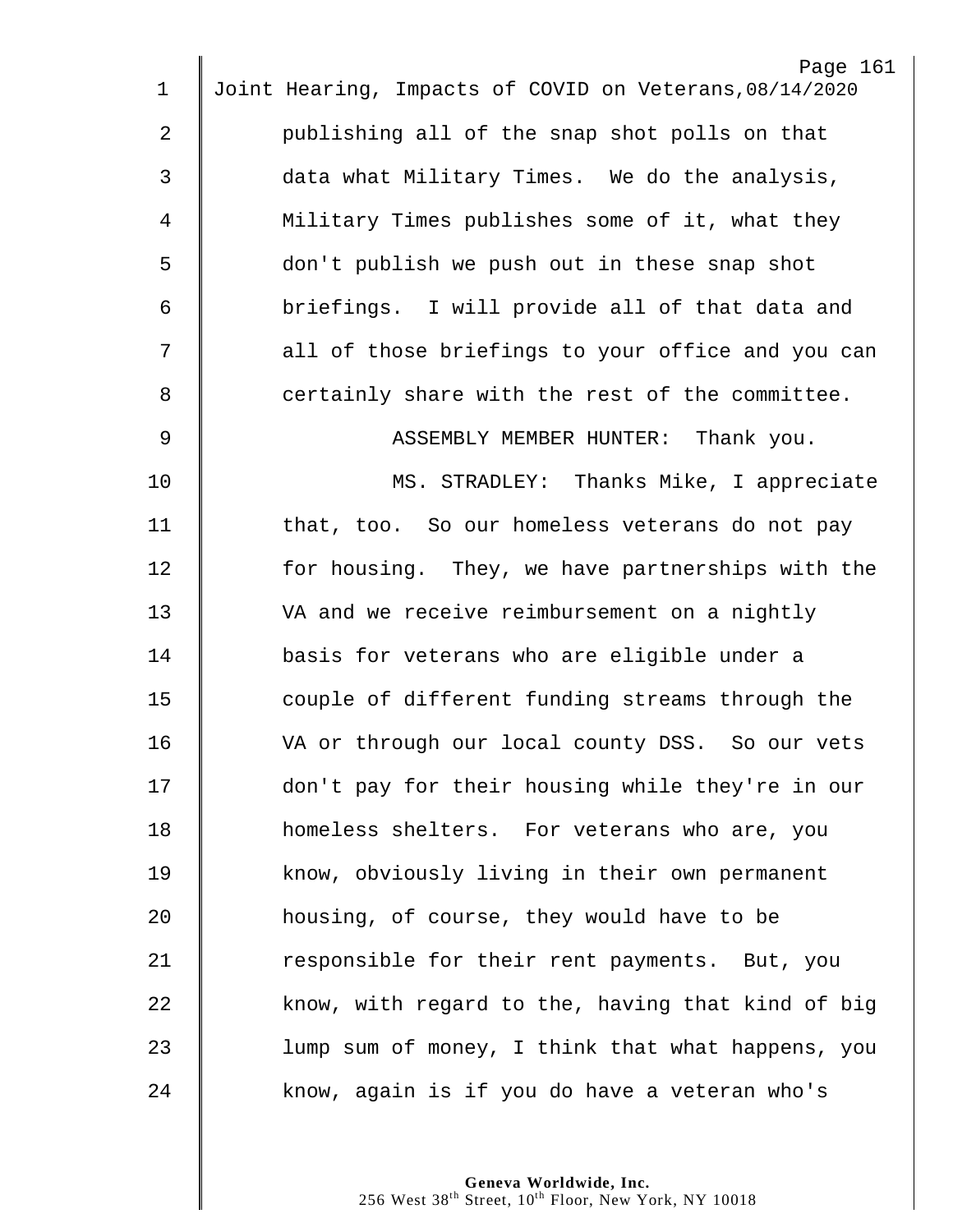|    | Page 162                                                |
|----|---------------------------------------------------------|
| 1  | Joint Hearing, Impacts of COVID on Veterans, 08/14/2020 |
| 2  | living in, you know, our shelter for example and        |
| 3  | really all their needs are being taken care of          |
| 4  | during that time, but they're trying to get back        |
| 5  | into employment, they're trying to get their life       |
| 6  | back on track and then they get this big, you           |
| 7  | know, back paycheck, it can really be damaging.         |
| 8  | I mean, you know, somebody who doesn't have good        |
| 9  | money management skills you can imagine many,           |
| 10 | many ways that that's going to go, you know,            |
| 11 | wrong. And so I know one of the things that the         |
| 12 | VA does when veterans are applying for service          |
| 13 | connected disability compensation, if it takes          |
| 14 | the VA, you know, six or eight months to make a         |
| 15 | decision that veteran is going to get a retro           |
| 16 | check with all the back pay in there. But if            |
| 17 | there's a question about the veteran's mental           |
| 18 | health than typically they will require a               |
| 19 | fiduciary to help oversee that big lump sum check       |
| 20 | when it comes in.                                       |
| 21 | The veteran won't get held up on getting                |
| 22 | their monthly check when the VA makes a decision,       |
| 23 | but they won't get that big retro paycheck until        |
| 24 | they've got a fiduciary to oversee that. So I           |
|    |                                                         |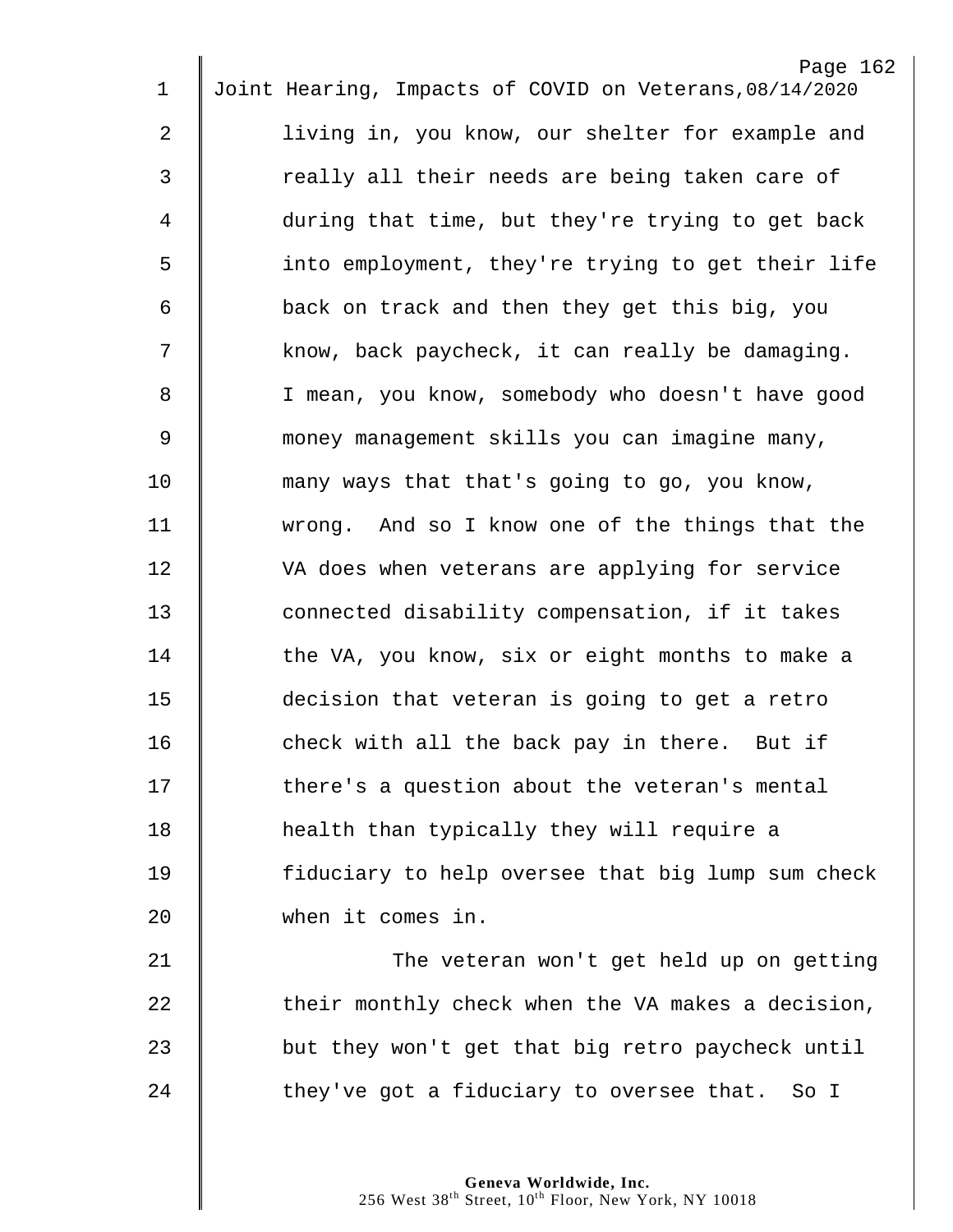| 1           | Page 163<br>Joint Hearing, Impacts of COVID on Veterans, 08/14/2020 |
|-------------|---------------------------------------------------------------------|
|             |                                                                     |
| 2           | don't know if that's an option, you know, moving                    |
| 3           | forward for folks that, but I don't even know how                   |
| 4           | you would even, you know, really regulate                           |
| 5           | something like that because, just because a                         |
| 6           | person has lost their job and they're collecting                    |
| 7           | unemployment, there's not necessarily any                           |
| 8           | indicator that they also have mental health                         |
| $\mathsf 9$ | issues. You know, so I'm not sure how you would                     |
| 10          | legislate something like that if you even could.                    |
| 11          | But it's just, I guess it's just something to                       |
| 12          | consider, maybe there's some thought behind the                     |
| 13          | size of a retro payment that gets, you know, sent                   |
| 14          | to somebody just in general. You know, how                          |
| 15          | that's organized I don't know.                                      |
| 16          | ASSEMBLY MEMBER HUNTER:<br>Thank you.                               |
| 17          | MS. STRADLEY: You're welcome.                                       |
| 18          | SENATOR BROOKS: Okay, Senator Ritchie.                              |
| 19          | SENATOR RITCHIE: Just a question for                                |
| 20          | Mike and I'm not sure this is exactly what you                      |
| 21          | said. So first for clarification, did you say                       |
| 22          | that for women veterans that there was an                           |
| 23          | increase in the request for help for mental                         |
| 24          | health services?                                                    |
|             |                                                                     |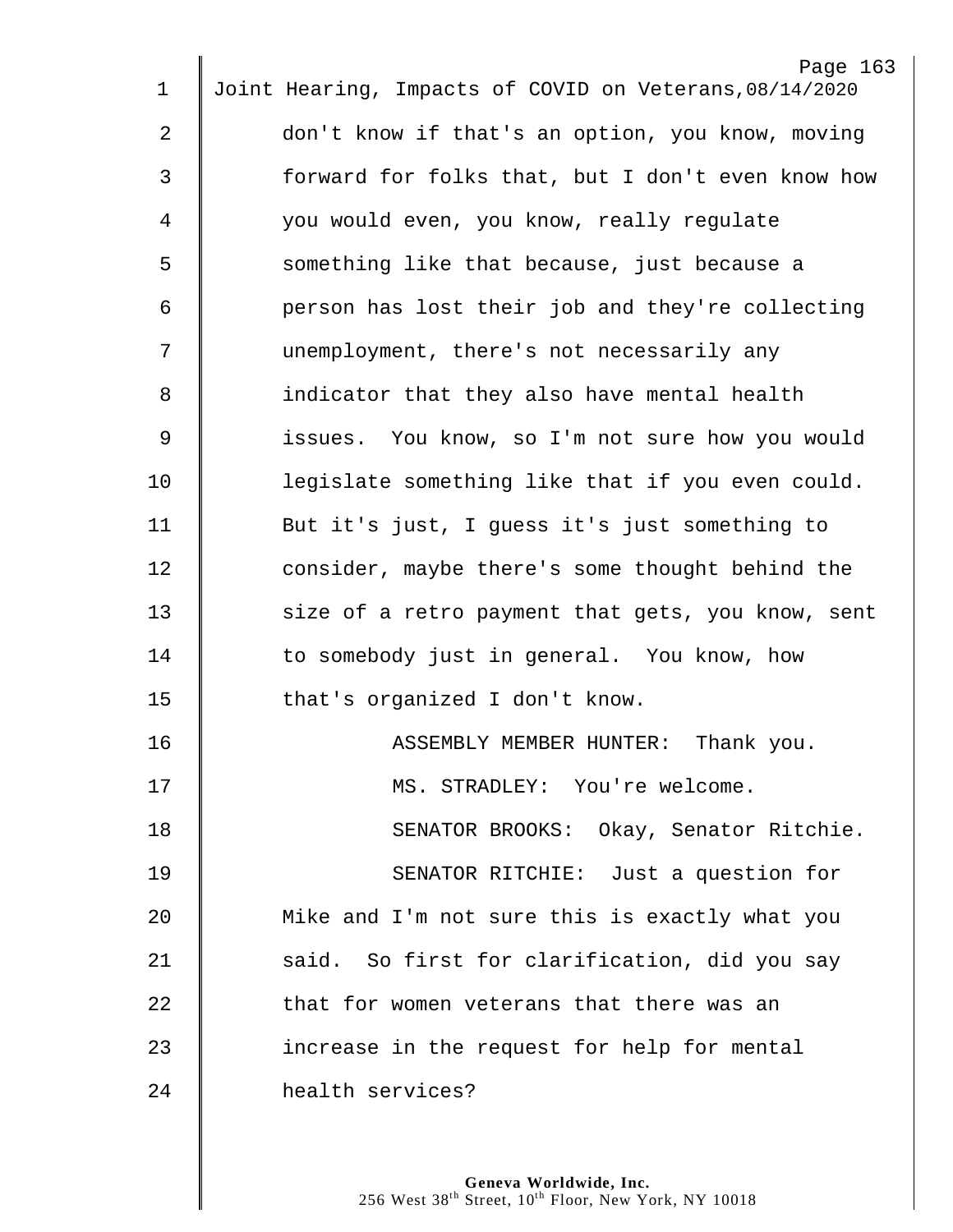|                | Page 164                                                |
|----------------|---------------------------------------------------------|
| $\mathbf 1$    | Joint Hearing, Impacts of COVID on Veterans, 08/14/2020 |
| $\overline{2}$ | MR. HAYNIE: I did, at a significantly                   |
| 3              | higher rate than from male veterans during the,         |
| 4              | this COVID health emergency.                            |
| 5              | SENATOR RITCHIE: So my question would                   |
| 6              | be I've heard from so many women who are just           |
| 7              | dealing with childcare issues and trying to make        |
| 8              | their way through online learning with regards to       |
| $\mathsf 9$    | their children's education, is that part of what        |
| 10             | has driven the increase or, or do you know what         |
| 11             | the reason is?                                          |
| 12             | MR. HAYNIE: Yeah, you're intuition is                   |
| 13             | exactly right, you know, so when we look at other       |
| 14             | data, complementary data that we collected during       |
| 15             | this period when, when a very significant               |
| 16             | difference between men and women with regard to         |
| 17             | how they prioritize the needs that they're              |
| 18             | identifying also is at the top of the list and I        |
| 19             | think we found it and compliment it, if you will,       |
| 20             | the mental health issue is childcare and                |
| 21             | generally therapeutic if you will. Because in           |
| 22             | many of these families that responsibility is           |
| 23             | falling to women and I think there's a, there is        |
| 24             | a correlation between the increase expressing for       |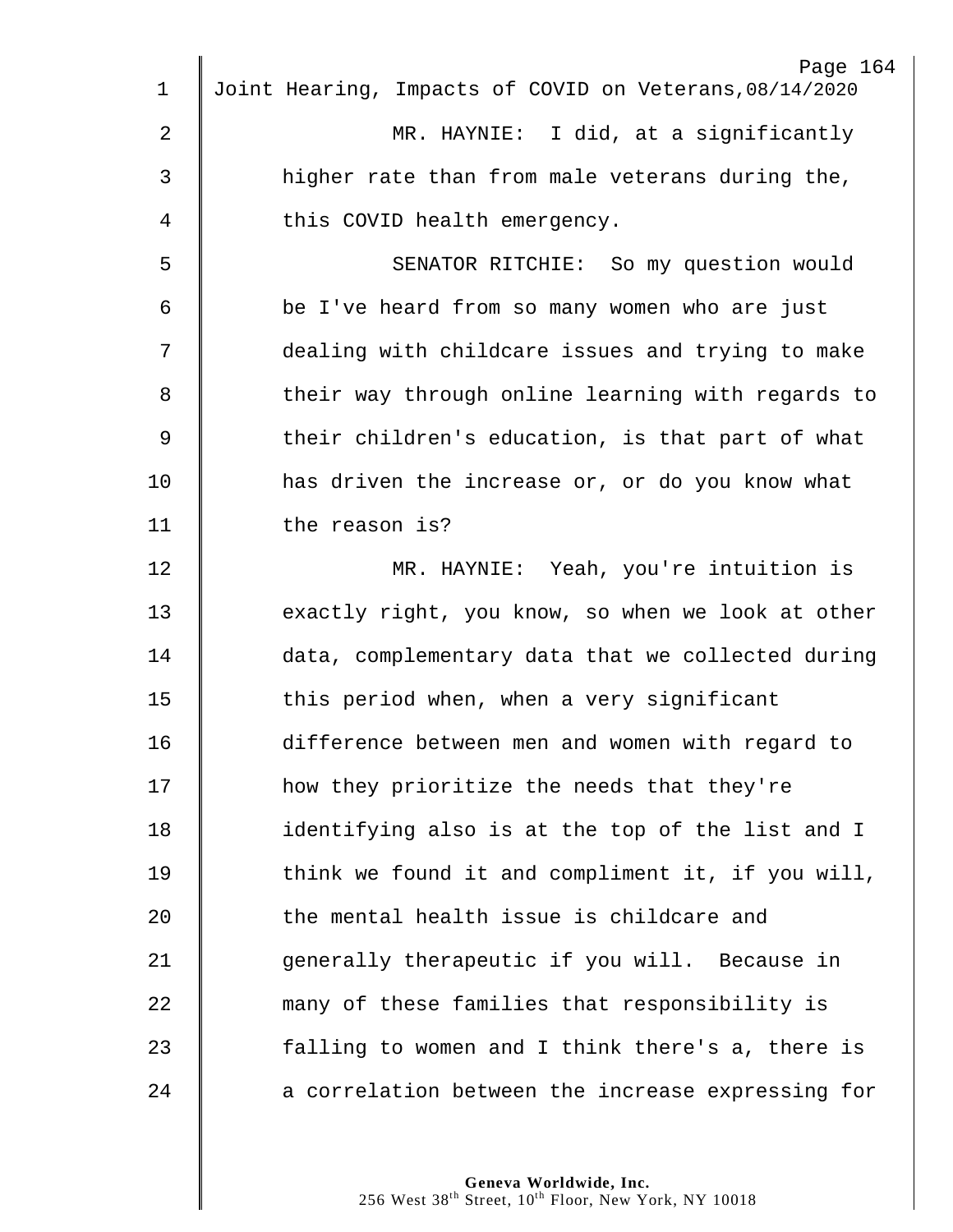| 1  | Page 165<br>Joint Hearing, Impacts of COVID on Veterans, 08/14/2020 |
|----|---------------------------------------------------------------------|
| 2  | mental healthcare and increased burden at this                      |
|    |                                                                     |
| 3  | time as related to childcare in particular and                      |
| 4  | given that so many childcare supports nationally                    |
| 5  | and around the state have shut down as a                            |
| 6  | consequence of COVID. A lot of this has been has                    |
| 7  | pushed into the huddle, if you will, so I think                     |
| 8  | there is a strong [unintelligible] $[03:08:36]$ .                   |
| 9  | SENATOR RITCHIE: Thank you and I just                               |
| 10 | want to say thank you to all the witnesses,                         |
| 11 | appreciate the information. Thank you, Chair.                       |
| 12 | SENATOR BROOKS: Thank you. Assembly                                 |
| 13 | Member Ashby. Oh, there we go, okay, good,                          |
| 14 | sorry.                                                              |
| 15 | ASSEMBLY MEMBER ASHBY: Thank you,                                   |
| 16 | senator. Just a couple quick questions, the                         |
| 17 | first for Laura; when you were talking about the                    |
| 18 | job interviews that you've had kind of success                      |
| 19 | with setting up, you know, recently, can you get                    |
| 20 | into a little bit more detail in what that                          |
| 21 | entailed?                                                           |
| 22 | MS. STRADLEY: Sure, so we have operated                             |
| 23 | a program called Vet Net for years and typically                    |
| 24 | what that is, is we bring in employers once a                       |
|    |                                                                     |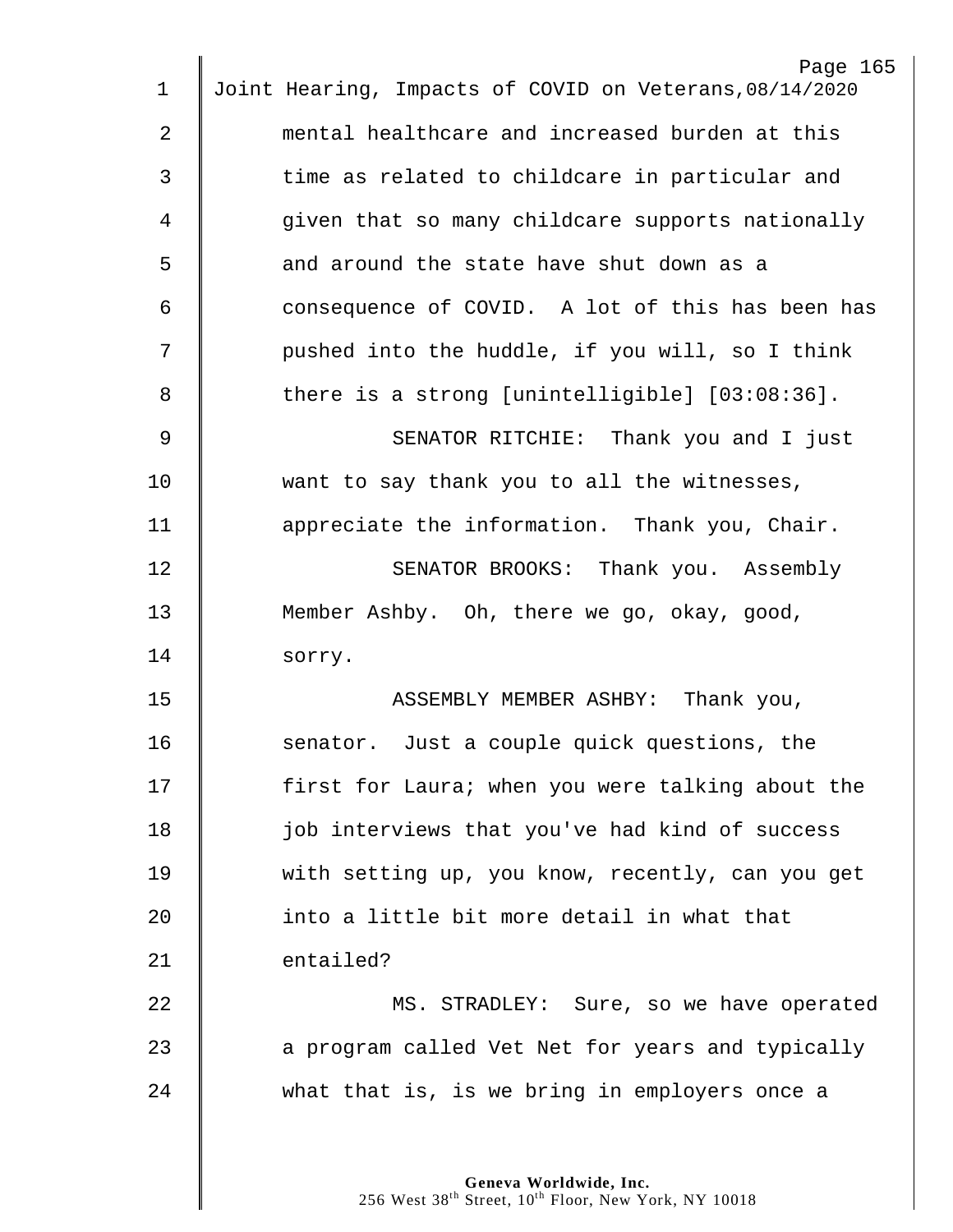|                | Page 166                                                |
|----------------|---------------------------------------------------------|
| 1              | Joint Hearing, Impacts of COVID on Veterans, 08/14/2020 |
| $\overline{2}$ | week on site to VOC and then job seekers who are,       |
| 3              | you know, would be a good fit for those employers       |
| 4              | for any open position those employers would have        |
| 5              | and that's a requirement of, of what employers we       |
| 6              | have come in. You know, we would have basically         |
| 7              | a networking session and then from there, you           |
| 8              | know, often times a veteran is encouraged to then       |
| $\overline{9}$ | apply for the job that, you know, they've               |
| 10             | discussed. We had to obviously put that on hold         |
| 11             | during the initial shutdown in March and so we          |
| 12             | tried to get that back up and running as quickly        |
| 13             | as possible doing a virtual version of that. So,        |
| 14             | you know, much like we are all here today on            |
| 15             | Zoom, and that was successful. And then, you            |
| 16             | know, similar to that we purchased a number of          |
| 17             | cameras for veterans who had, you know, some type       |
| 18             | of computer equipment at home, but just didn't          |
| 19             | have the ability to do a virtual connection with        |
| 20             | an employer. So that now they can do those job          |
| 21             | interviews online as needed and then for veterans       |
| 22             | who didn't have, you know, enough of the                |
| 23             | equipment at home, but or maybe not internet            |
| 24             | access either, we have them coming into our             |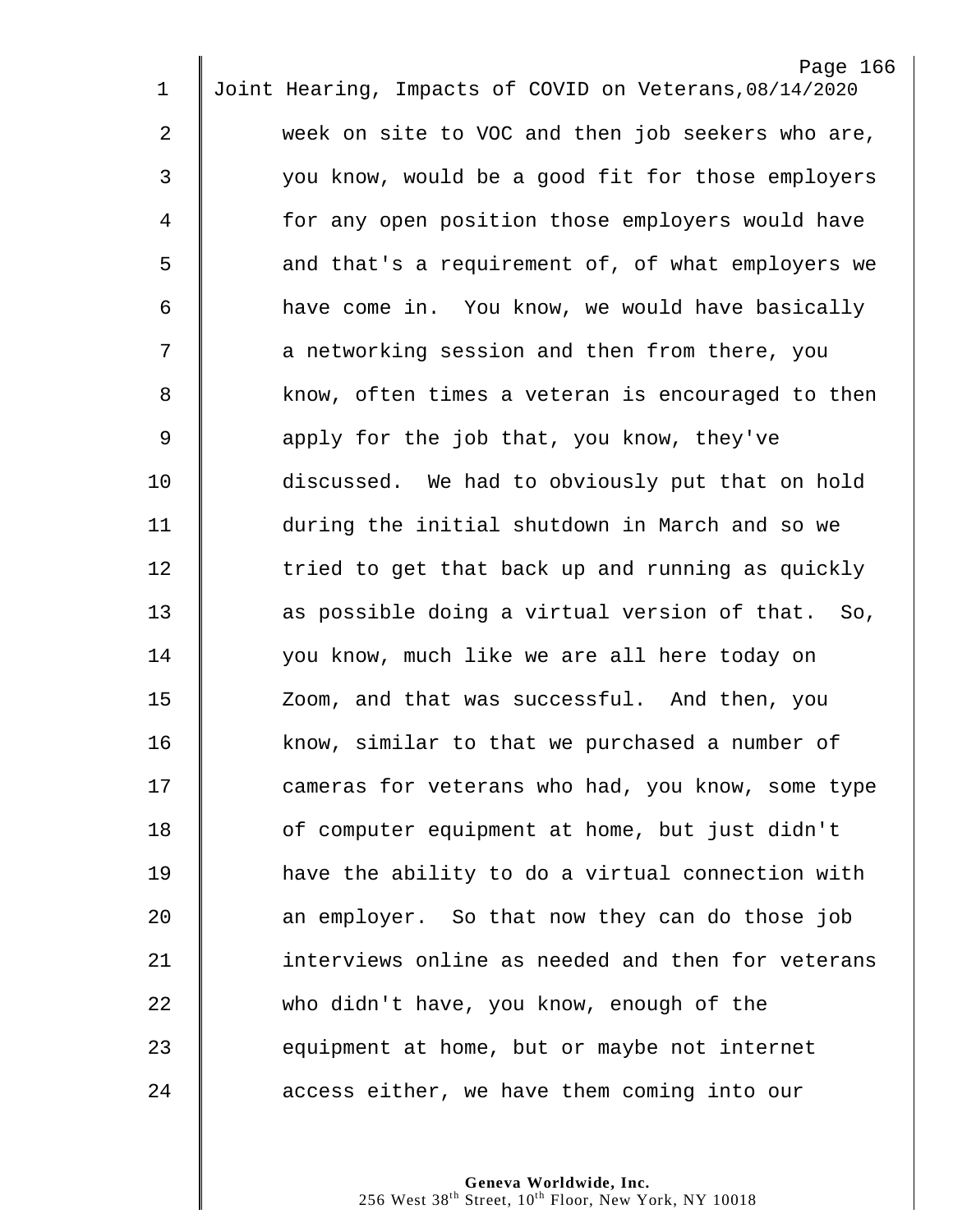| 1  | Page 167<br>Joint Hearing, Impacts of COVID on Veterans, 08/14/2020 |
|----|---------------------------------------------------------------------|
| 2  | computer lab and they can do those interviews,                      |
|    |                                                                     |
| 3  | you know, at VOC on the premises there.                             |
| 4  | And as I mentioned towards the end we                               |
| 5  | did purchase about 50 tablets so that again                         |
| 6  | veterans who didn't have internet access or                         |
| 7  | connectivity now have that and they can use those                   |
| 8  | as well and we've really set those aside for the                    |
| 9  | veterans we feel are most vulnerable in terms of                    |
| 10 | the social isolation and the, you know, mental                      |
| 11 | health issues. I don't know if that answered                        |
| 12 | your question.                                                      |
| 13 | ASSEMBLY MEMBER ASHBY: Was there, is                                |
| 14 | there a specific industry or trend that you're                      |
| 15 | seeing over the last couple months that veterans                    |
| 16 | have had more success entering?                                     |
| 17 | MS. STRADLEY: Boy, that's a tough                                   |
| 18 | question, I bet if I asked my employment and                        |
| 19 | training manger, she could probably get you some                    |
| 20 | information so I can follow up with you on that.                    |
| 21 | I think that, you know, we, our largest                             |
| 22 | employment and training grant funded program is                     |
| 23 | for homeless veterans. So we, of course, see a                      |
| 24 | lot of barriers to employment typically with that                   |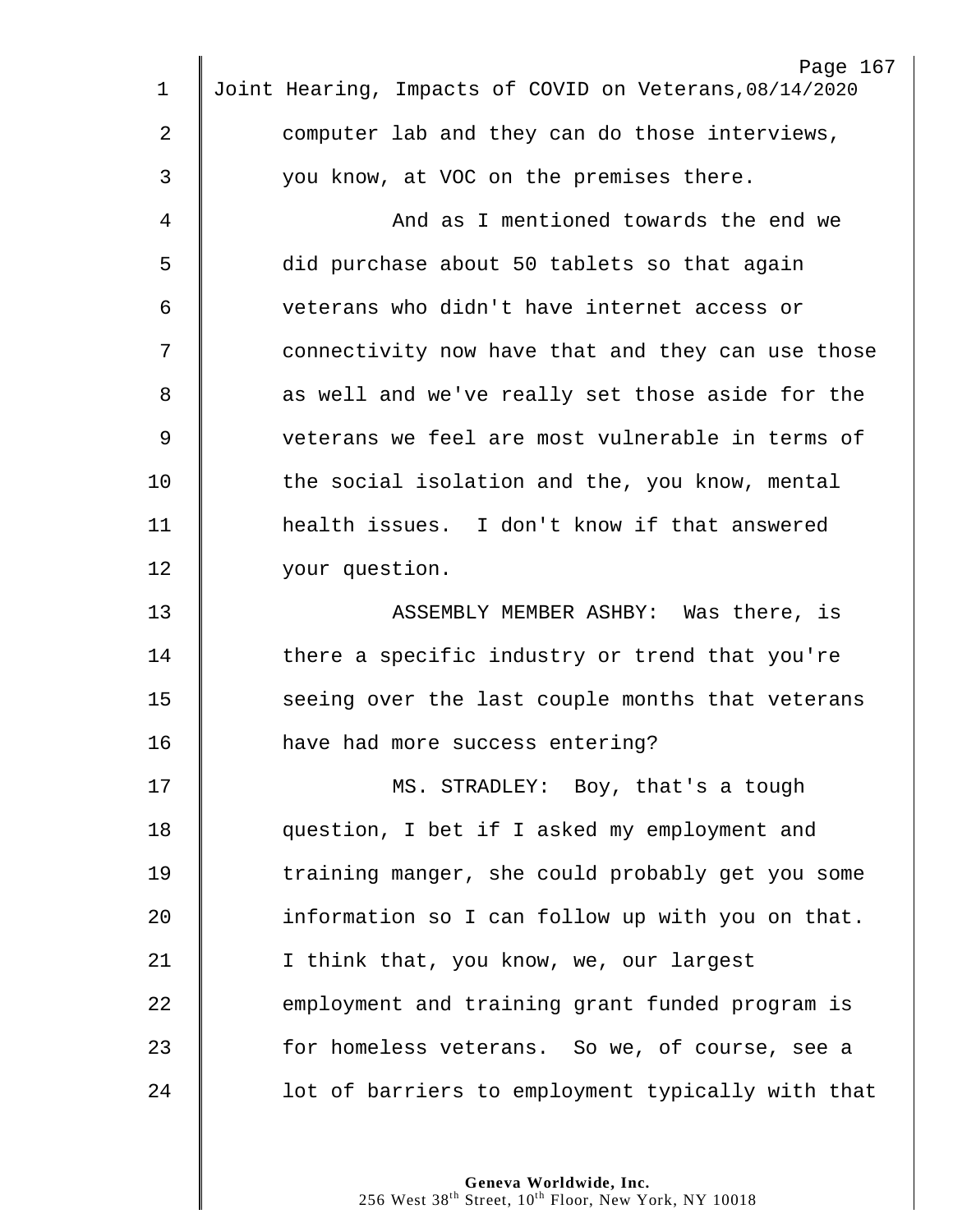| $\mathbf 1$ | Page 168<br>Joint Hearing, Impacts of COVID on Veterans, 08/14/2020 |
|-------------|---------------------------------------------------------------------|
|             |                                                                     |
| 2           | population where, you know, they may not have                       |
| 3           | driver's license, transportation. There may be                      |
| 4           | felony convictions on their record and other                        |
| 5           | issues, you know, lack of college degrees and                       |
| 6           | things that would sometimes be a barrier. So I'm                    |
| 7           | not sure how that, you know, has really morphed                     |
| 8           | into which industries are, we're finding better                     |
| 9           | success with at this point than others, but I                       |
| 10          | can, I can certainly get back to you on that.                       |
| 11          | ASSEMBLY MEMBER ASHBY: I'd appreciate                               |
| 12          | that. And then this question for the panel as a                     |
| 13          | whole and I understand that, you know, some, many                   |
| 14          | of the individuals that you're working with, you                    |
| 15          | know, these veterans may not have family                            |
| 16          | connections at this point and, or great social                      |
| 17          | support and maybe a big part of the reason of why                   |
| 18          | they're finding themselves in the position that                     |
| 19          | they're in and why you're working with them.<br>But                 |
| 20          | the ones that do have family and a support                          |
| 21          | system, so a significant other or friends, in                       |
| 22          | your experience have you gotten feedback from                       |
| 23          | them regarding the use of virtual support and its                   |
| 24          | effectiveness?                                                      |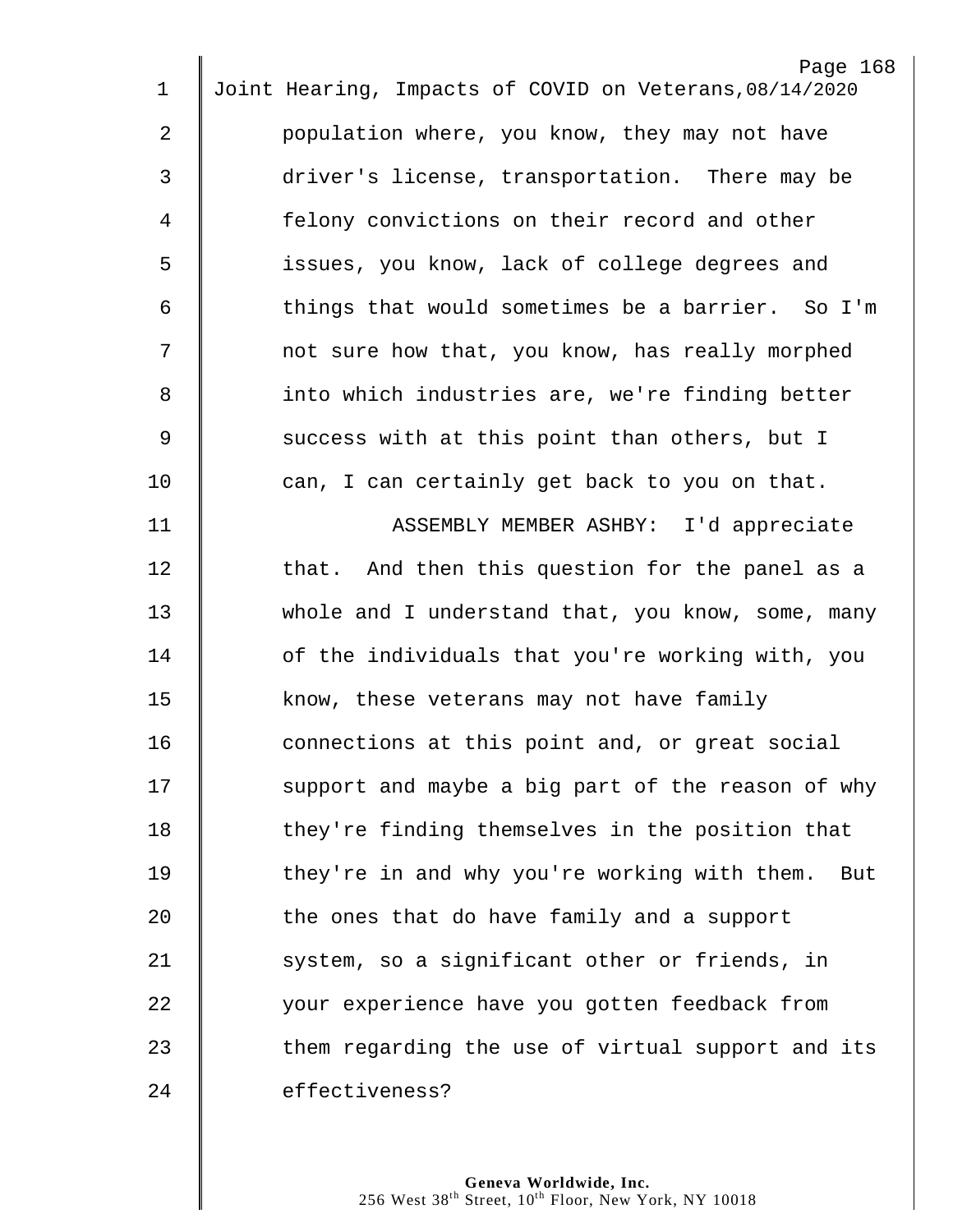| $\mathbf 1$    | Page 169<br>Joint Hearing, Impacts of COVID on Veterans, 08/14/2020 |
|----------------|---------------------------------------------------------------------|
| $\overline{2}$ | MR. FITZGERALD: So like we've gotten                                |
|                |                                                                     |
| 3              | quite a bit of feedback from our client load                        |
| 4              | about, you know, them being able to successfully                    |
| 5              | access broadband internet and also have the                         |
| 6              | technology tools available to perform telehealth                    |
| 7              | and stay communicated, but the issue that remains                   |
| 8              | kind of prevalent is having to spread that around                   |
| 9              | to, you know, additional family members because                     |
| 10             | those resources are in such short supply. So                        |
| 11             | like being able to identify those minority                          |
| 12             | communities more efficiently so we can give them                    |
| 13             | the support needed. So not only can they connect                    |
| 14             | with our medical professionals and the resources                    |
| 15             | in the city government that are needed, but also                    |
| 16             | so they can stay connected to their families and                    |
| 17             | not be overextended technology wise.                                |
| 18             | ASSEMBLY MEMBER ASHBY: Thank you, Staff                             |
| 19             | Sergeant.                                                           |
| 20             | SENATOR BROOKS: Okay, thank you. If                                 |
| 21             | any of the other members have, would like to ask                    |
| 22             | a question if they could turn their video screen                    |
| 23             | on that would be helpful. Okay, Senator                             |
| 24             | Harckham.                                                           |
|                |                                                                     |
|                |                                                                     |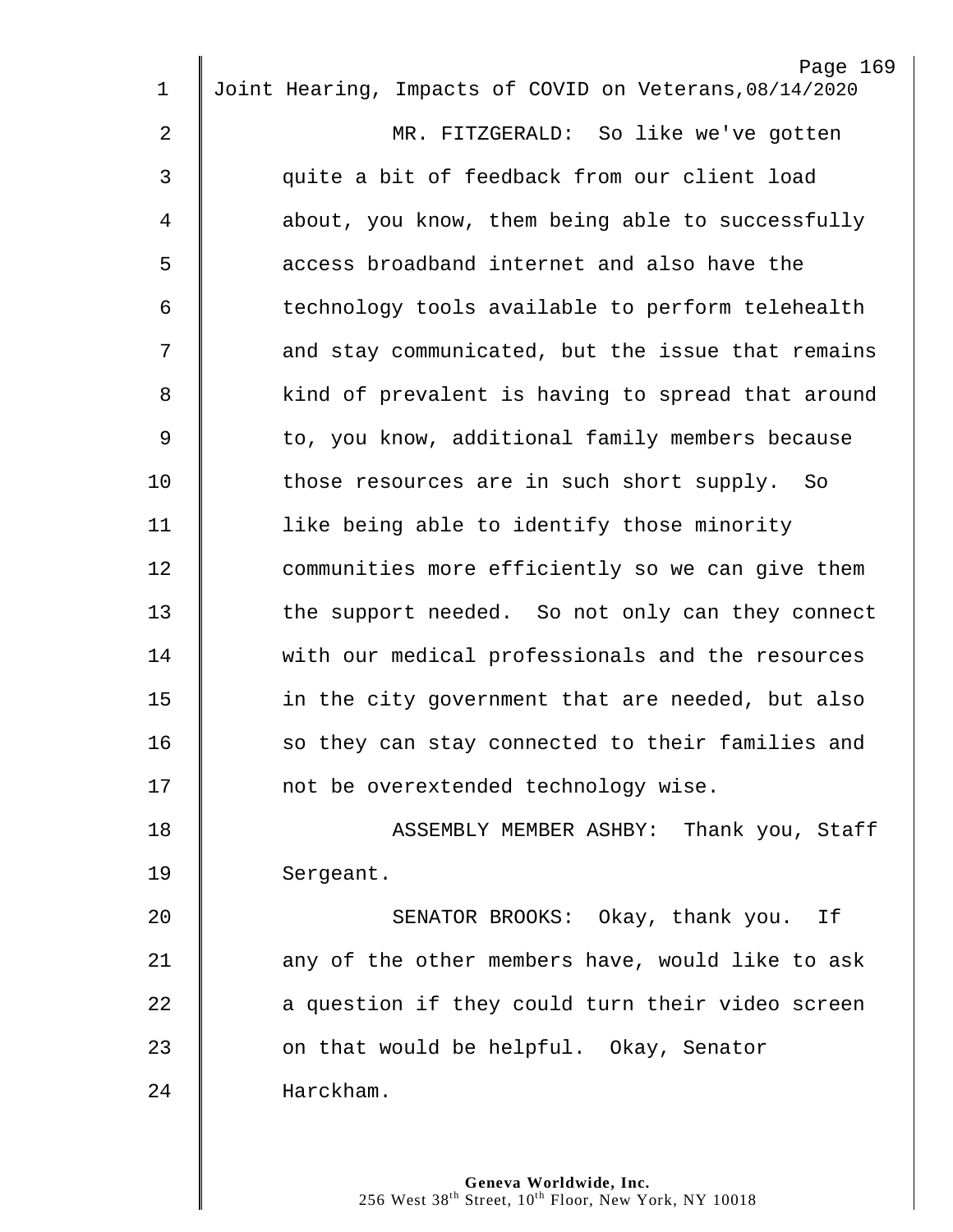| $\mathbf 1$    | Page 170<br>Joint Hearing, Impacts of COVID on Veterans, 08/14/2020 |
|----------------|---------------------------------------------------------------------|
|                |                                                                     |
| $\overline{2}$ | SENATOR HARCKHAM: Thank you, Mr. Chair,                             |
| 3              | Madam Chair. Thank you panelists, this is, this                     |
| 4              | is very informative. A lot of what I was going                      |
| 5              | to ask about has been discussed, but I just want                    |
| 6              | to go into it in a little more depth about                          |
| 7              | telehealth. Earlier, with the first panel we                        |
| 8              | were talking in depth about suicide prevention,                     |
| $\overline{9}$ | overdose, substance use disorder and I know from                    |
| 10             | my work on, on my committee, which oversees OASIS                   |
| 11             | and we work with OMH, the state agencies and                        |
| 12             | their partners have been able to transition                         |
| 13             | somewhat successfully to a telehealth model                         |
| 14             | depending on how we can get technology as you've                    |
| 15             | been saying into the hands of the people who need                   |
| 16             | it. Can any of you speak to whether the VA has                      |
| 17             | been able to make the same kinds of adjustments                     |
| 18             | that you've been making and state agencies have                     |
| 19             | been making? Has the VA changed its provider                        |
| 20             | model to telehealth and has it been successful                      |
| 21             | for your clients?                                                   |
| 22             | MS. STRADLEY: I'm going to speak to                                 |
| 23             | that one if you don't mind, because I can give                      |
| 24             | you some personal experience on that. So the VA                     |
|                |                                                                     |
|                |                                                                     |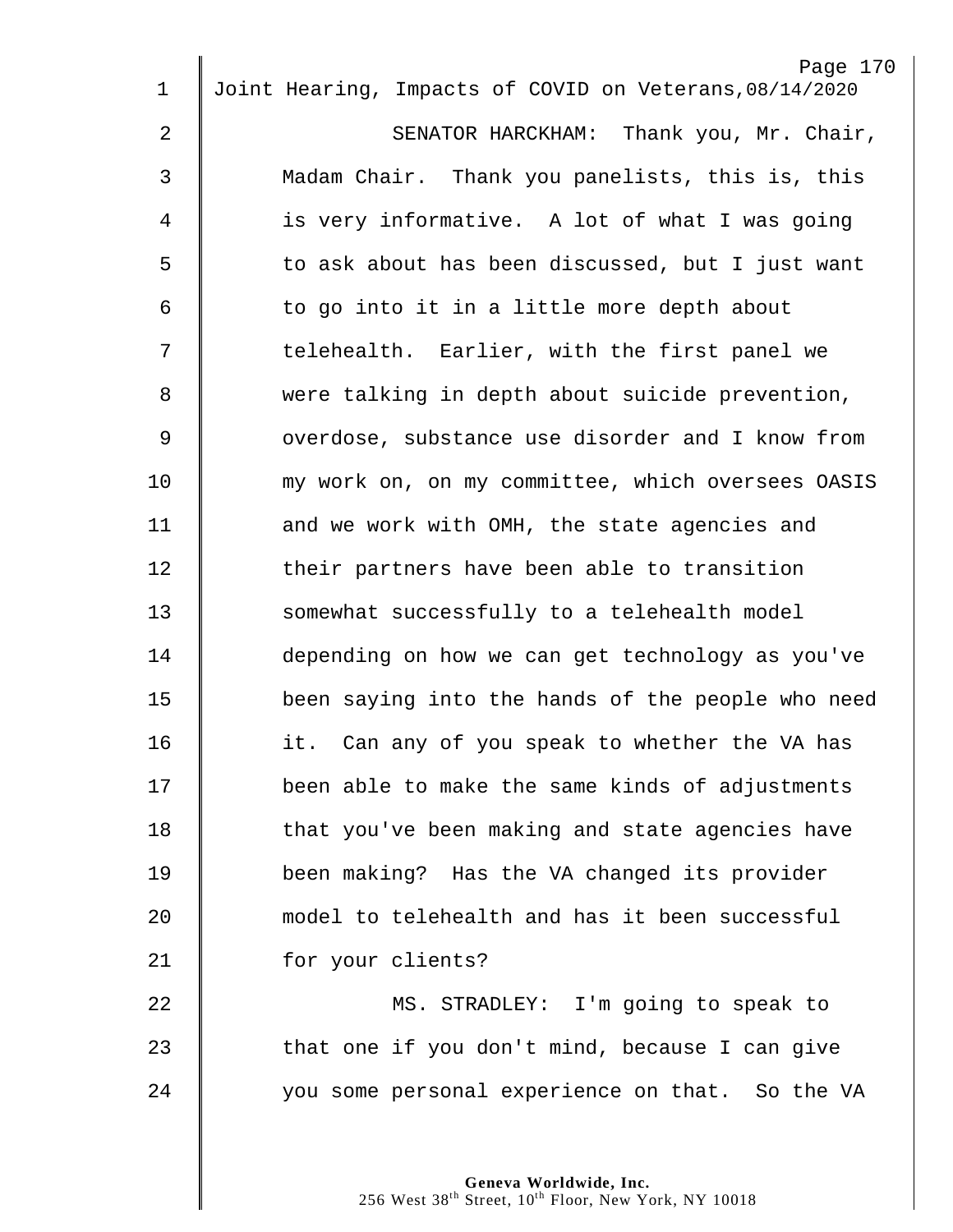| $\mathbf 1$ | Page 171<br>Joint Hearing, Impacts of COVID on Veterans, 08/14/2020 |
|-------------|---------------------------------------------------------------------|
|             |                                                                     |
| 2           | has had telehealth for many years actually and                      |
| 3           | they have had a great deal of success with it,                      |
| 4           | but I will just mention it, you know, on a                          |
| 5           | personal note, I'm a veteran myself and I                           |
| 6           | contacted the VA in April and May regarding what                    |
| 7           | I felt like was possibly either some, you know,                     |
| 8           | asthma or maybe even anxiety stress because my                      |
| 9           | heart was pounding a lot. And so I didn't have                      |
| 10          | an opportunity to see an in person provider and                     |
| 11          | the result was yes, you know, this is probably                      |
| 12          | asthma, we'll send you a nebulizer, and then in                     |
| 13          | July I collapsed on my back deck, actually,                         |
| 14          | because I have a heart condition I wasn't aware                     |
| 15          | that I had, the result is I broke three bones in                    |
| 16          | my face, you can still them healing a little bit,                   |
| 17          | they're on my cheek bone. And when I contacted                      |
| 18          | the VA after I got out of the hospital I was told                   |
| 19          | that, you know, my provider wasn't seeing people                    |
| 20          | in person until the middle of August. And I said                    |
| 21          | well that's not acceptable, I need somebody to                      |
| 22          | listen to my heart and somebody to listen to my                     |
| 23          | vitals because I have a more serious condition                      |
| 24          | and I ended up having to, unfortunately, go, you                    |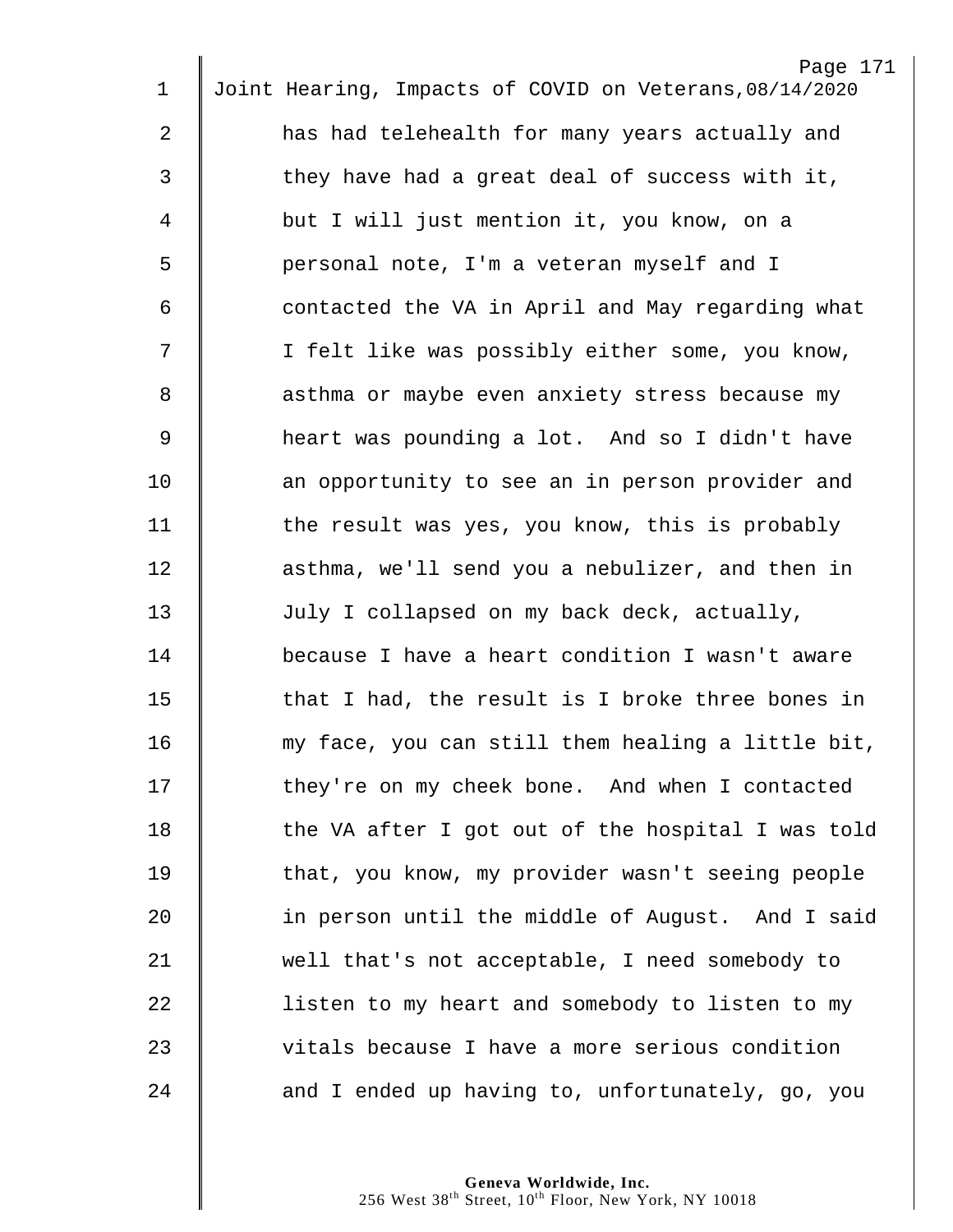|    | Page 172                                                |
|----|---------------------------------------------------------|
| 1  | Joint Hearing, Impacts of COVID on Veterans, 08/14/2020 |
| 2  | know, up the chain of command and ultimately the        |
| 3  | medical center director and I spoke directly and        |
| 4  | he was incredibly supportive and they got me in.        |
| 5  | But the unfortunate thing I think is and                |
| 6  | I've heard this from many of my clients as well         |
| 7  | and our veterans they have shifted so fully to          |
| 8  | the telehealth model as much as they possibly can       |
| 9  | in an effort to protect veterans who maybe at           |
| 10 | high risk for COVID, that they're I think,              |
| 11 | starting to kind of miss the boat on some things        |
| 12 | that they really can't do by telehealth very            |
| 13 | successfully. And so, you know, I am concerned          |
| 14 | about that and we are having some conversations         |
| 15 | with the VA about that, and I know they're              |
| 16 | starting to bring some of their providers back a        |
| 17 | little more frequently but it's still very hard         |
| 18 | to get one of those in person appointments and I        |
| 19 | think that the front line staff at the VA are           |
| 20 | really putting up a stop sign on those, on those        |
| 21 | in person appointments whenever possible. So            |
| 22 | that's my view on that situation.                       |
| 23 | SENATOR HARCKMAN: Wow, well best, best                  |
| 24 | luck in your, your recovery and thank you for           |
|    |                                                         |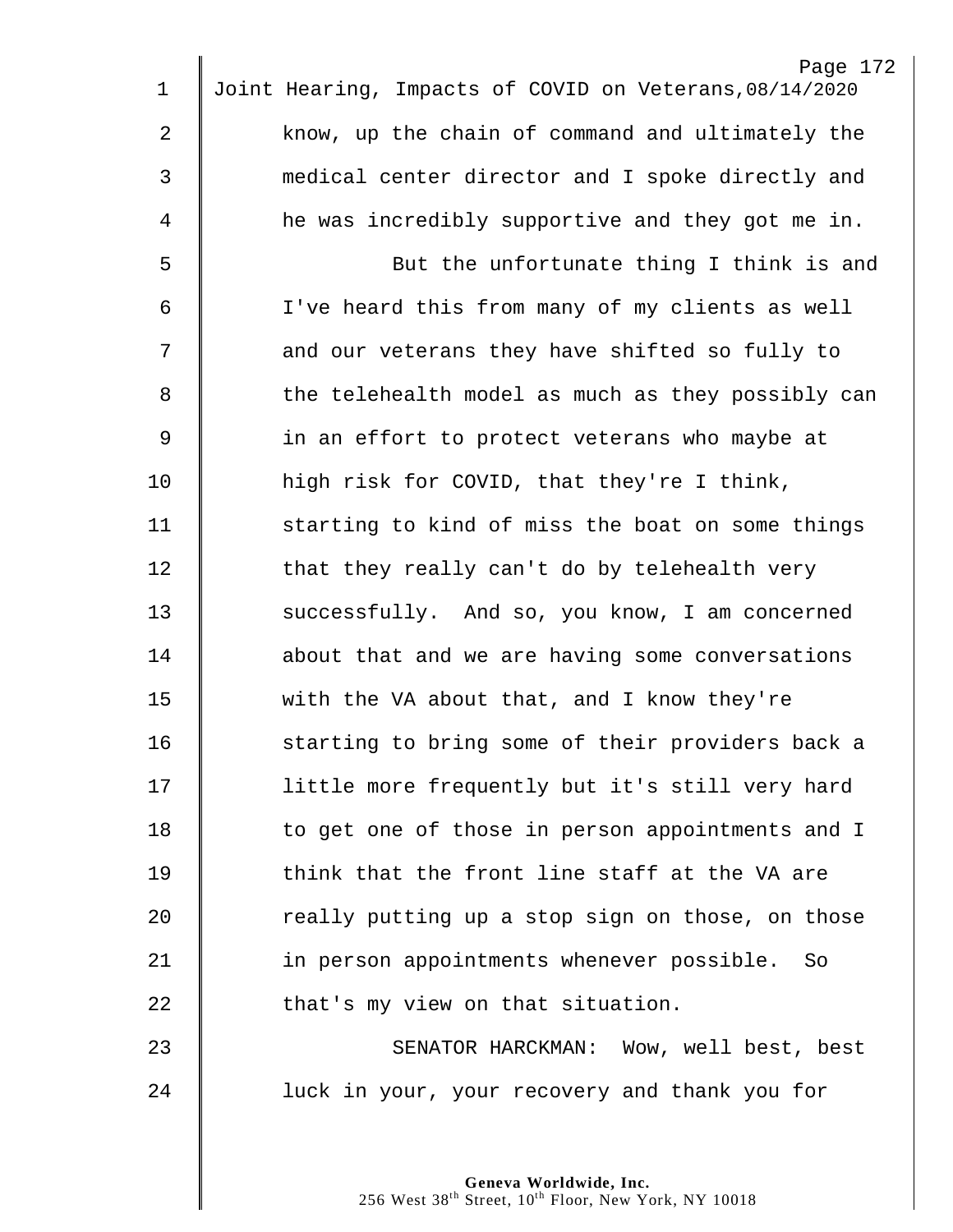| Page 173                                                |
|---------------------------------------------------------|
| Joint Hearing, Impacts of COVID on Veterans, 08/14/2020 |
| that.                                                   |
| MS. STRADLEY: Oh, thank you, appreciate                 |
| it.                                                     |
| MR. FITZGERALD: Senator, just very                      |
| quickly I'd like to, you know, add a small piece        |
| onto that. The vast majority of veteran                 |
| population is over the age of 55. So with this          |
| humungous transition of the VA to telehealth, I         |
| think we did miss the mark in providing adequate        |
| training to those older veterans that may not be        |
| as familiar with this technology, and has put           |
| them in a detrimental position to where they have       |
| lost that consistent connection to their medical        |
| team and their, you know, care professionals that       |
| are invested in their wellbeing, but not having         |
| them adequately knowledgeable how to make those         |
| connections or how to, you know, follow up and go       |
| up that chain of command has been one of the            |
| missteps that I feel that the large organization        |
| of the VA's missed, but it is for community             |
| organizations such as NYC Veterans Alliance who         |
| continues to bring up those issues and support          |
| our veterans until the larger system can                |
|                                                         |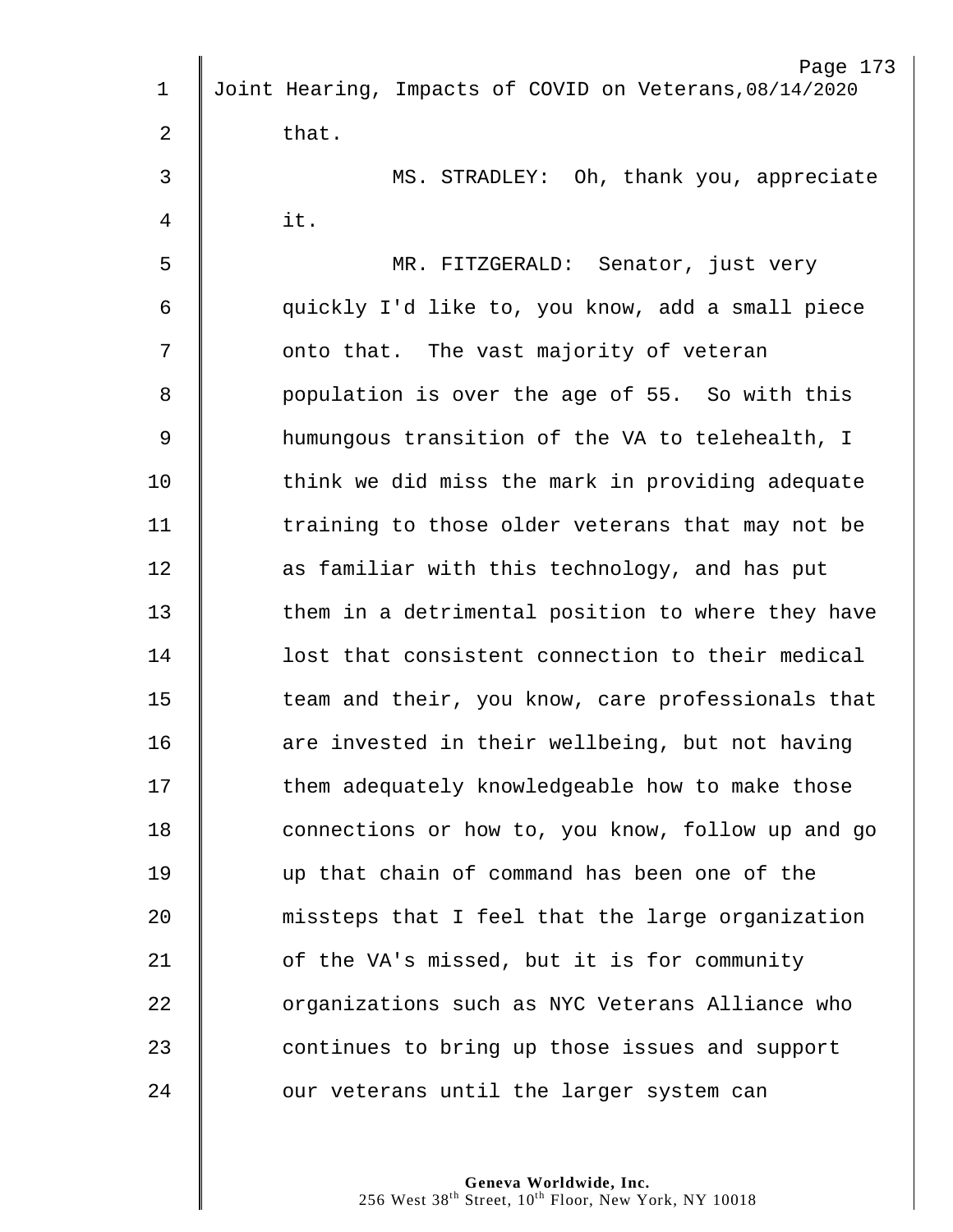|                | Page 174                                                |
|----------------|---------------------------------------------------------|
| $\mathbf 1$    | Joint Hearing, Impacts of COVID on Veterans, 08/14/2020 |
| $\overline{2}$ | accommodate them.                                       |
| 3              | SENATOR HARCKMAN: Thank you.                            |
| 4              | SENATOR BROOKS: Assembly Member                         |
| 5              | Mantkelow.                                              |
| 6              | ASSEMBLY MEMBER MANTKELOW: Thank you,                   |
| 7              | Senator. Laura, good to see you today.                  |
| 8              | MS. STRADLEY: You, too.                                 |
| $\overline{9}$ | ASSEMBLY MEMBER MANTKELOW: I pray for                   |
| 10             | your recovery and your healing.                         |
| 11             | MS. STRADLEY: Thank you.                                |
| 12             | ASSEMBLY MEMBER MANTKELOW: I only have                  |
| 13             | three minutes so I'll make this quick and I'll          |
| 14             | get my questions out to you. You talked about 12        |
| 15             | altercations when you first came on compared to,        |
| 16             | I think, one or two previously, that's my first         |
| 17             | question, you know, what's driving that? Is it          |
| 18             | because they were locked up, you know, being held       |
| 19             | inside is that part of the reason why?                  |
| 20             | MS. STRADLEY: I think so, you know, we                  |
| 21             | serve 28 males vets in our shelter at any given         |
| 22             | time and you know, when you take away the ability       |
| 23             | for them to get those, those supports that they         |
| 24             | have outside the shelter because family members         |
|                |                                                         |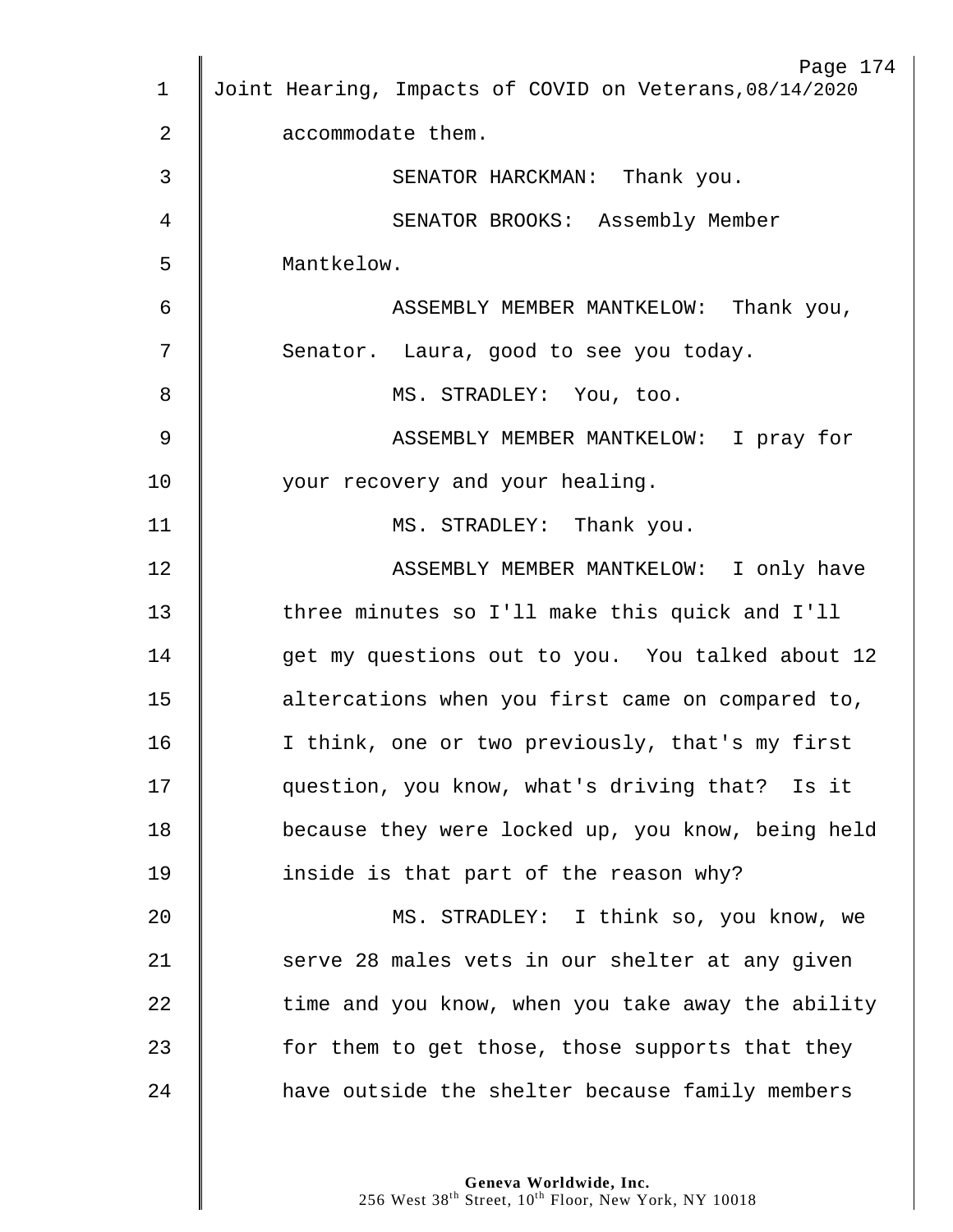|                | Page 175                                                |
|----------------|---------------------------------------------------------|
| $\mathbf 1$    | Joint Hearing, Impacts of COVID on Veterans, 08/14/2020 |
| $\overline{c}$ | now cannot come in, they're, you know, not able         |
| 3              | to go see family members. For many of them there        |
| 4              | was job loss involved as well and for others I          |
| 5              | think we just, you know, we had to put a lot of         |
| 6              | new rules in place. You have to wear masks, you         |
| 7              | know, we can't have everybody eating in the             |
| 8              | dining room at the same time and all these things       |
| 9              | together when you've got a challenged population,       |
| 10             | it's just an awful lot for them to absorb. And,         |
| 11             | of course, you know, it took a little while I           |
| 12             | think for a lot of different systems to get             |
| 13             | everything up and running and so, you know, some        |
| 14             | of the online substance abuse recovery groups           |
| 15             | weren't immediate and so you had some other             |
| 16             | measures of support that, you know, kind of got         |
| 17             | taken away. So tension was just very high and           |
| 18             | tough, you know.                                        |
| 19             | ASSEMBLY MEMBER MANTKELOW: So my                        |
| 20             | question is, you know, I am absolutely concerned        |
| 21             | about the mental health of our veterans that we         |
| 22             | as a state are not doing enough for our veterans        |

23  $\parallel$  and I know going into the winter months here in 24 upstate New York, it can somewhat be depressing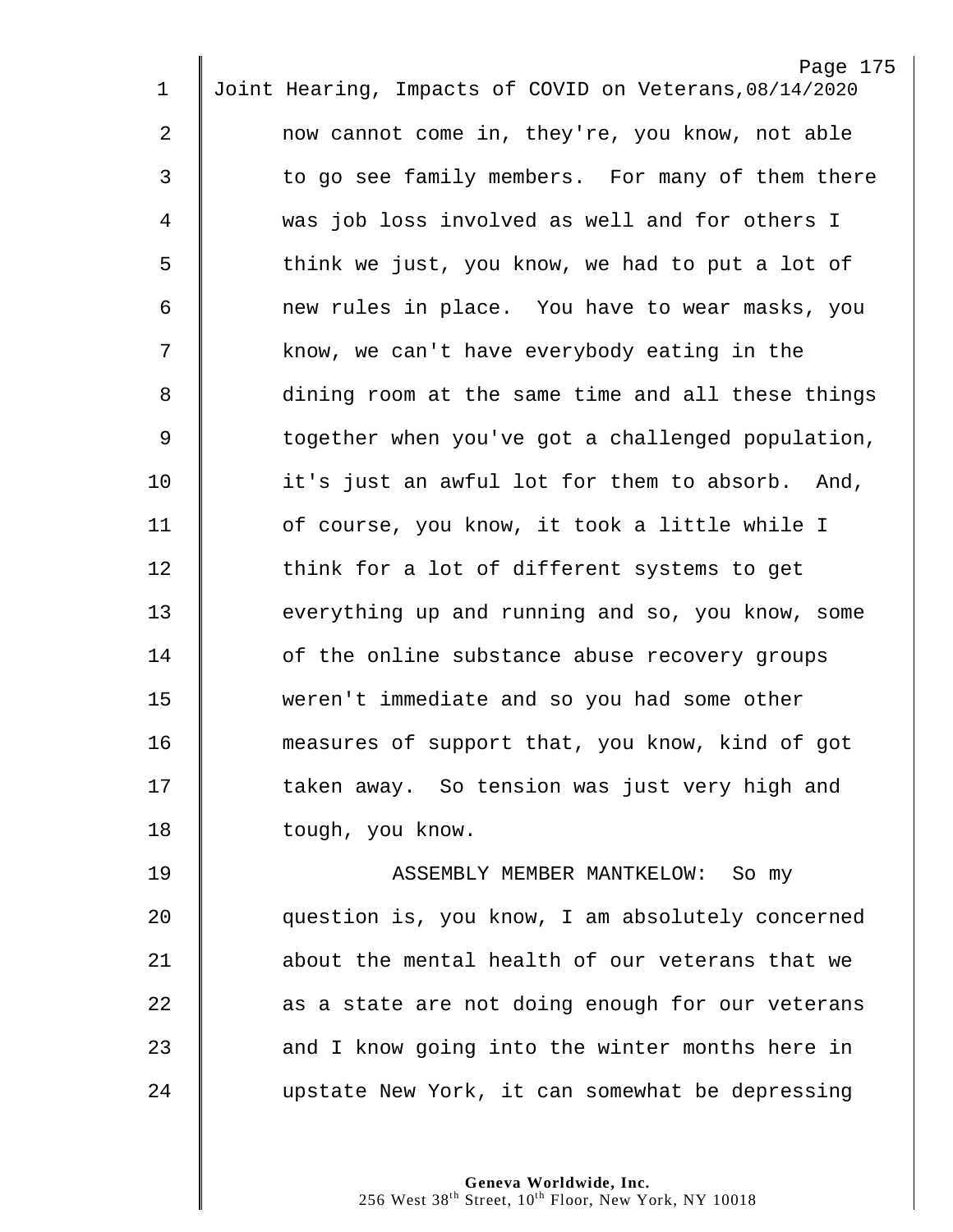| $\mathbf 1$ | Page 176<br>Joint Hearing, Impacts of COVID on Veterans, 08/14/2020 |
|-------------|---------------------------------------------------------------------|
|             |                                                                     |
| 2           | as well, with just the cloudiness and the way the                   |
| 3           | weather is and we're also talking about a                           |
| 4           | possible second wave. What can we do from the                       |
| 5           | stateside at this point to catch you geared up to                   |
| 6           | help you in everything that you do at your                          |
| 7           | center? I mean, your center is remarkable, I've                     |
| 8           | been there on many occasions and the work you do                    |
| 9           | there is just awesome.                                              |
| 10          | MS. STRADLEY: Oh, thank you so much, I                              |
| 11          | appreciate that. You know, I know one concern                       |
| 12          | that is always in the back of my mind is hoping                     |
| 13          | that we'll be able to receive that support that                     |
| 14          | was approved in the state's budget this year.                       |
| 15          | You know, at this point we, of course, have not                     |
| 16          | received it and so in order for us to be able to                    |
| 17          | continue doing the work with the staff that we                      |
| 18          | have, you know, we count on that operationally.                     |
| 19          | So obviously, that's one thing and I know                           |
| 20          | everybody is saying, you know, finances are tight                   |
| 21          | and we all need support, but so that would be                       |
| 22          | something and I guess, you know, just as we                         |
| 23          | continue to move forward, I mean, we've                             |
| 24          | identified a number of things that have helped                      |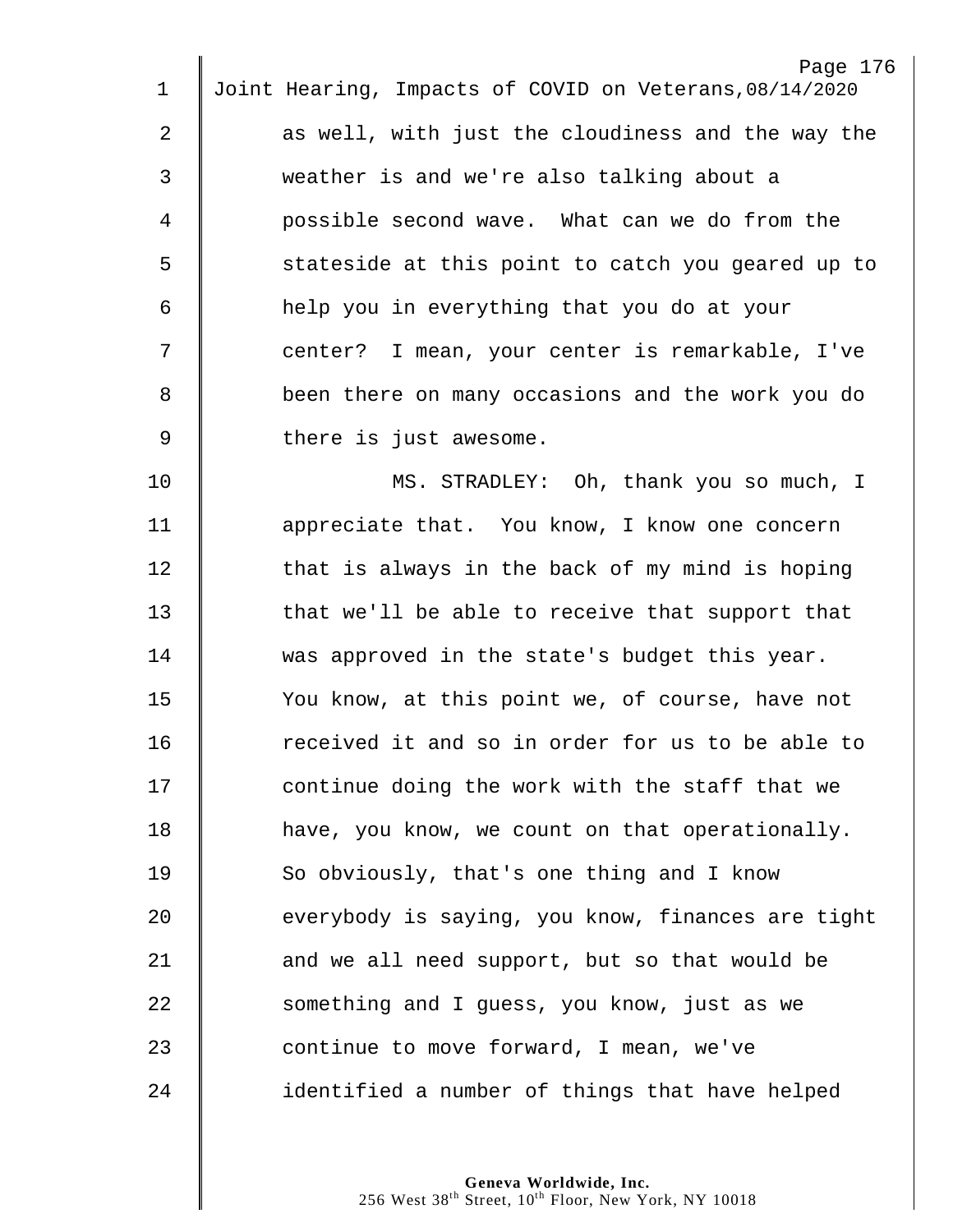| 1  | Page 177<br>Joint Hearing, Impacts of COVID on Veterans, 08/14/2020 |
|----|---------------------------------------------------------------------|
|    |                                                                     |
| 2  | this situation we have converted some spaces                        |
| 3  | outside of the shelter, but on that same campus                     |
| 4  | into zones where families can come in and we can,                   |
| 5  | you know, have immediate family, you know, only                     |
| 6  | or whatever. They meet with the veteran, they                       |
| 7  | spend maybe an hour and then we have cleaning                       |
| 8  | processes and things like that. So, you know, I                     |
| 9  | think we're identifying some of those ourselves                     |
| 10 | at this point, but, your continued support, yeah,                   |
| 11 | thank you.                                                          |
| 12 | ASSEMBLY MEMBER MANKTELOW: Alright,                                 |
| 13 | thank you, thank you all for your service and                       |
| 14 | dedication to our veterans and may God bless and                    |
| 15 | please stay safe.                                                   |
| 16 | MS. STRADLEY: Thank you, you too.                                   |
| 17 | SENATOR BROOKS: Okay, thank you all for                             |
| 18 | your participation. I know we've all                                |
| 19 | collectively recognize there are many challenges                    |
| 20 | ahead for us in dealing with the veterans. We                       |
| 21 | appreciate your time. To the hearing, to the                        |
| 22 | hearing group we're a little more than half way                     |
| 23 | through. We're going to take a 15 minute break                      |
| 24 | to give you an opportunity to take care of                          |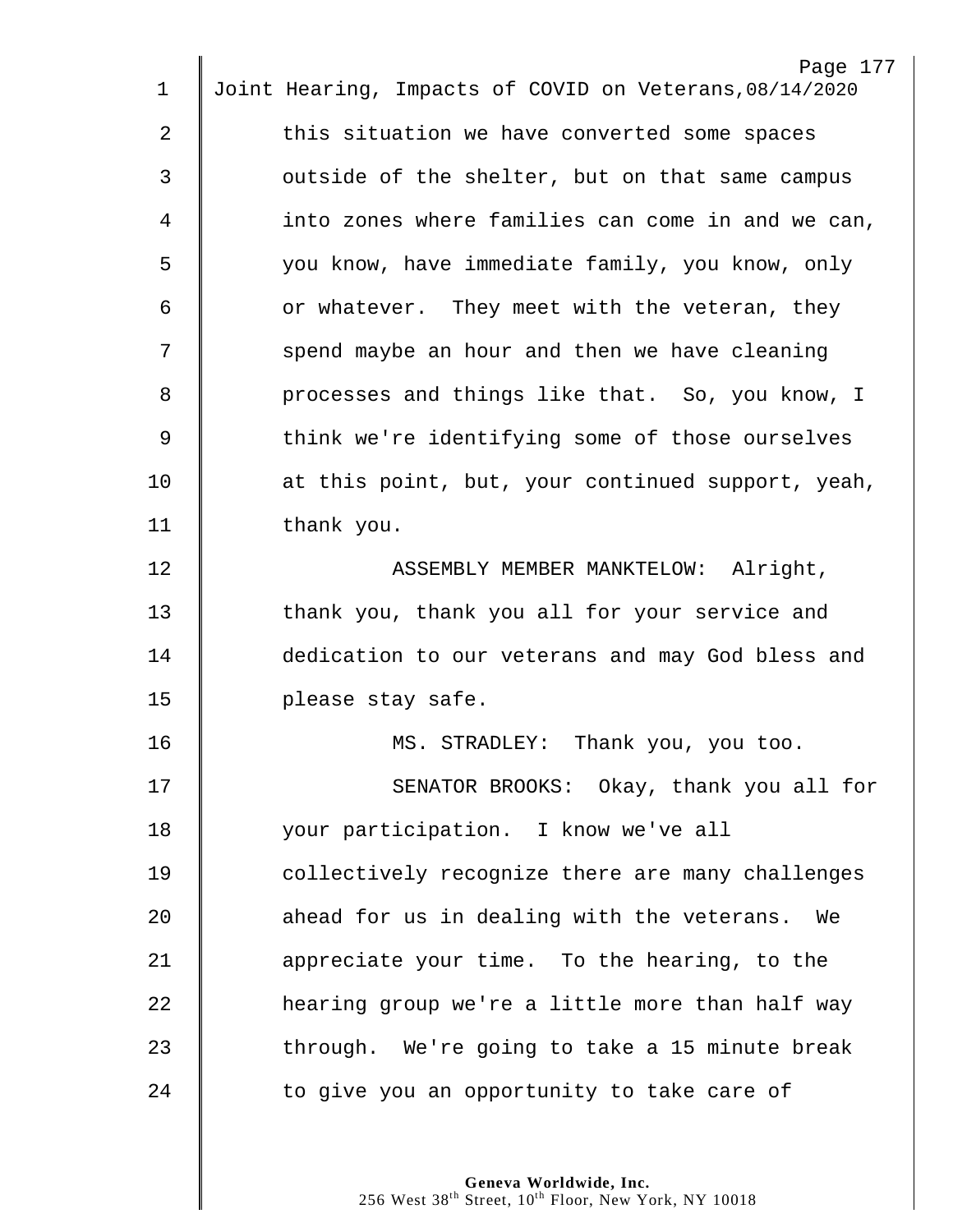|             | Page 178                                                |
|-------------|---------------------------------------------------------|
| $\mathbf 1$ | Joint Hearing, Impacts of COVID on Veterans, 08/14/2020 |
| 2           | whatever you need to take care of and we'll,            |
| 3           | we'll re-adjourn in 15 minutes, thank you. We           |
| 4           | all good?                                               |
| 5           | ASSEMBLY MEMBER BARRETT: Yes and thank                  |
| 6           | you, thank you senator and thank you all.               |
| 7           | SENATOR BROOKS: Okay, good afternoon                    |
| 8           | everybody. We're going to open with originally          |
| $\mathsf 9$ | first panel discussion. Benjamin, we welcome you        |
| 10          | here and I want to give each of our members an          |
| 11          | opportunity say a few words. I'll start with co-        |
| 12          | Chair from and ranker from the, I'm sorry. Chair        |
| 13          | from the assembly, co-Chair Barrett, if you want        |
| 14          | to have some remarks?                                   |
| 15          | ASSEMBLY MEMBER BARRETT: I just want to                 |
| 16          | welcome Benjamin and thank you for accommodating        |
| 17          | us, I know you had a busy day today with training       |
| 18          | and it's just really important that we have an          |
| 19          | opportunity to hear from the Division. I hope           |
| 20          | you had a chance to hear from maybe some staff          |
| 21          | that on listening some of the issues that were          |
| 22          | raised, but you know, there, there, we have had         |
| 23          | some great panelists already and look forward to        |
| 24          | hearing your testimony.                                 |
|             |                                                         |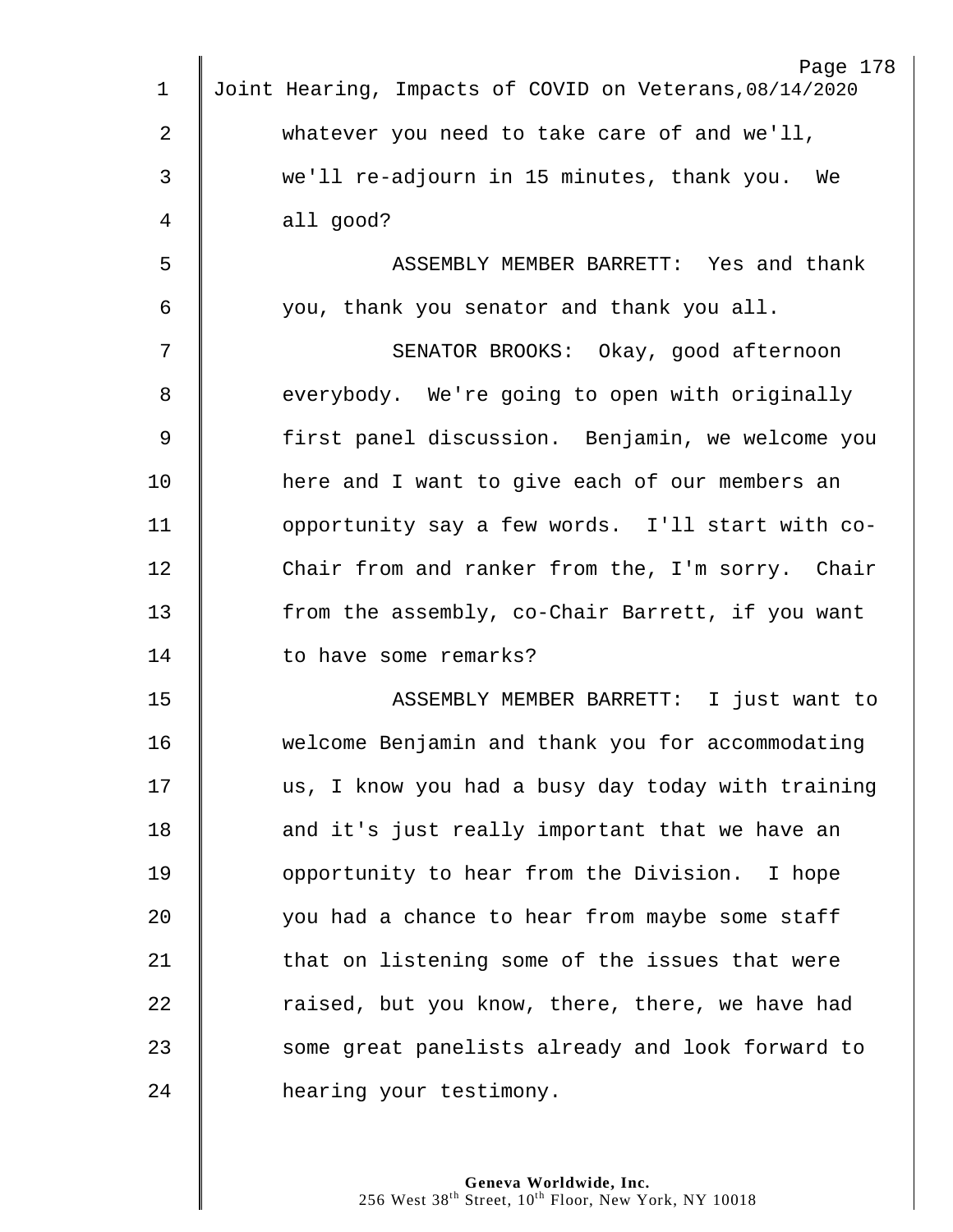| 1              | Page 179<br>Joint Hearing, Impacts of COVID on Veterans, 08/14/2020 |
|----------------|---------------------------------------------------------------------|
| $\overline{2}$ | SENATOR BROOKS: Assemblywoman Hunter.                               |
| 3              | ASSEMBLY MEMBER HUNTER: Yes, thank you,                             |
|                |                                                                     |
| 4              | senator. I'd just like to, you know, offer to                       |
| 5              | Benjamin as you're the, I guess, sole                               |
| 6              | representative here today from the Division. The                    |
| 7              | panels that we've had today actually have been                      |
| 8              | very exemplary, you know, not having had some of                    |
| $\overline{9}$ | the other folks that maybe would have been able                     |
| 10             | to answer a little bit more specific questions                      |
| 11             | that we would have related to, you know, health                     |
| 12             | or COVID. And obviously, now the Division is                        |
| 13             | here that really if you have an opportunity to                      |
| 14             | speak with your staff or speak with Division                        |
| 15             | staff who were able to be on the call to listen                     |
| 16             | to the hearing. There's definitely been pleas                       |
| 17             | for assistance and help and hopefully, that                         |
| 18             | translates back to the Division to really hear                      |
| 19             | what's happening to Veterans during COVID and,                      |
| 20             | you know, I feel like sometimes they're a really                    |
| 21             | bit under represented and unheard especially                        |
| 22             | during COVID. And so we have really have had an                     |
| 23             | opportunity to get very specific information                        |
| 24             | relative to how COVID is effecting veterans so I                    |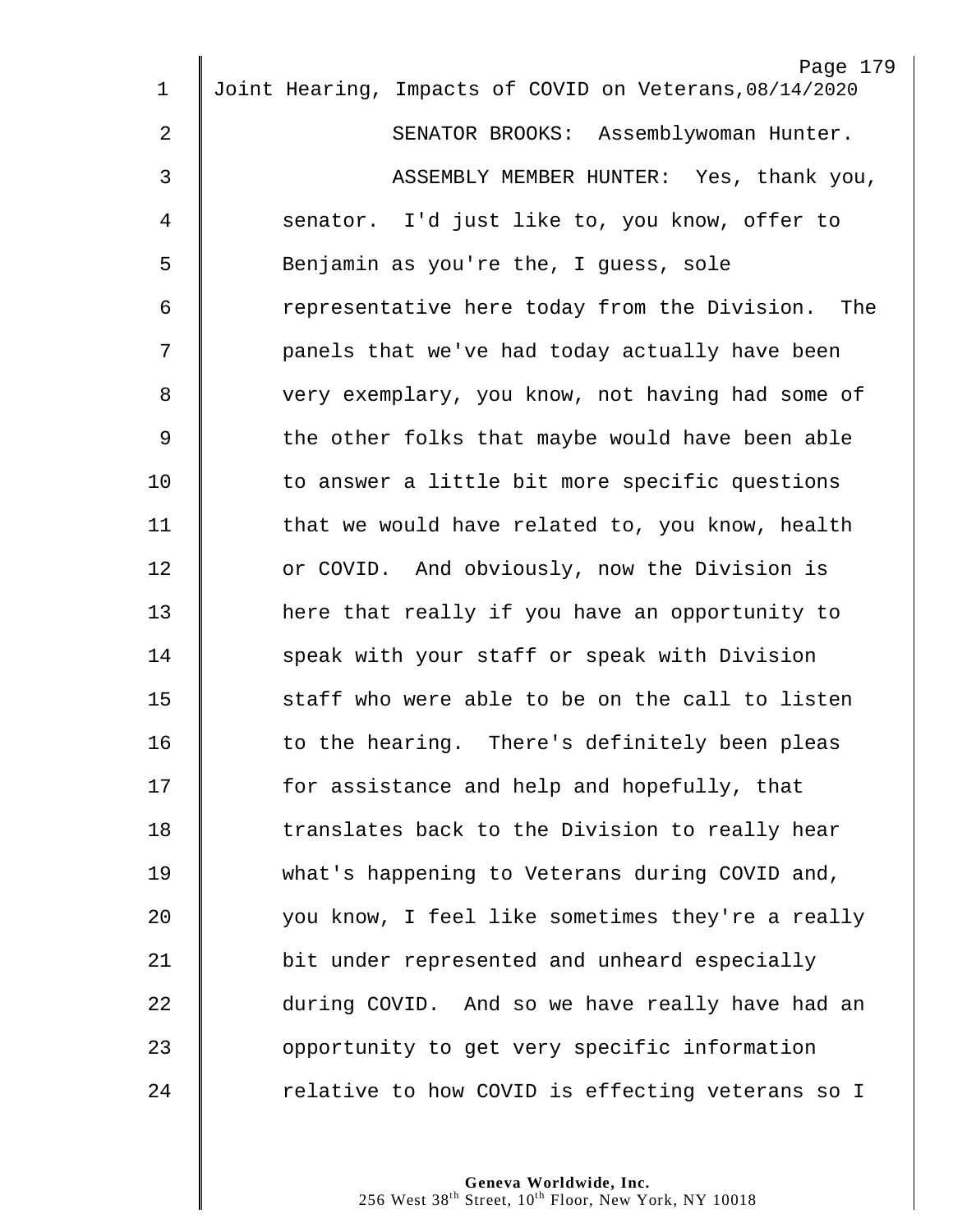| $\mathbf 1$    | Page 180<br>Joint Hearing, Impacts of COVID on Veterans, 08/14/2020 |
|----------------|---------------------------------------------------------------------|
| $\overline{2}$ | look forward to hearing your testimony and maybe                    |
| $\mathfrak{Z}$ | some of the questions that we were not able to                      |
| $\overline{4}$ | get answered you may have answers to or                             |
|                |                                                                     |
| 5              | definitely be able to relay that back up the                        |
| 6              | chain. So thank you.                                                |
| 7              | SENATOR BROOKS: Senator Ritchie.                                    |
| 8              | SENATOR RITCHIE: Just that I appreciate                             |
| $\mathsf 9$    | you being here. There are a number of questions                     |
| 10             | that I had for the Division of Military Naval                       |
| 11             | Affairs and some that you may not be able to                        |
| 12             | answer, but during the portion where we do ask                      |
| 13             | questions I probably will proceed just so you can                   |
| 14             | take them back and pass the on because they are,                    |
| 15             | they are important questions that it would be                       |
| 16             | very helpful to get some response to. Thank you.                    |
| 17             | SENATOR BROOKS: Assembly Member Ashby.                              |
| 18             | ASSEMBLY MEMBER ASHBY: Thank you for                                |
| 19             | being here today. I know that it's been an                          |
| 20             | uphill battle for the division to connect with so                   |
| 21             | many municipalities and counties out there to                       |
| 22             | serve our veterans and I look forward to hearing                    |
| 23             | your testimony.                                                     |
| 24             | SENATOR BROOKS: Thank you. Ben,                                     |
|                |                                                                     |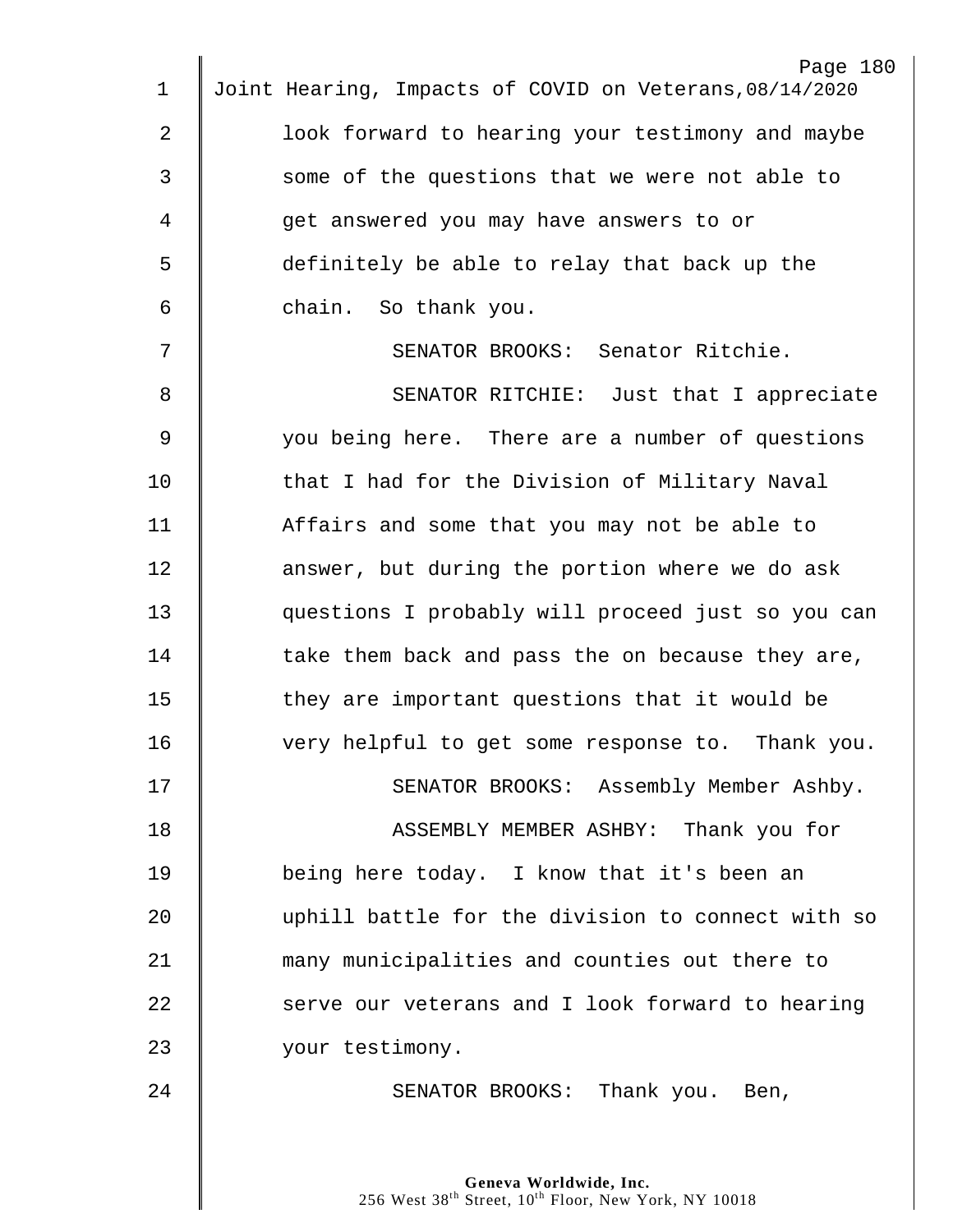| $\mathbf 1$ | Page 181<br>Joint Hearing, Impacts of COVID on Veterans, 08/14/2020 |
|-------------|---------------------------------------------------------------------|
|             |                                                                     |
| 2           | welcome, we appreciate you being here and we'll                     |
| 3           | run the operation, we'll give you five minutes                      |
| 4           | for presentation and then we'll open it to                          |
| 5           | questions from members. You know, we've had a                       |
| 6           | lot of good discussions so far, of course,                          |
| 7           | everybody's looking for money and that's going to                   |
| 8           | be one of the big challenges, but collectively,                     |
| 9           | we all recognize how critical the veteran                           |
| 10          | community is to all of us and the support that we                   |
| 11          | have an obligation to provide it. So we'll let                      |
| 12          | you begin your presentation.                                        |
| 13          | MR. BENJAMIN POMERANCE, DEPUTY DIRECTOR                             |
| 14          | FOR PROGRAM DEVELOPMENT & LEARNING, NYS DIVISION                    |
| 15          | OF VETERANS' SERVICES: Thank you and good                           |
| 16          | afternoon. Thank you for having me here today                       |
| 17          | and thank you for accommodating the scheduling so                   |
| 18          | we can finish up this morning's training.<br>To                     |
| 19          | those who spoke before me who have served in our                    |
| 20          | military, thank you for your service to our state                   |
| 21          | and our country and to all of the great advocates                   |
| 22          | from whom you've already heard, thank you for                       |
| 23          | your continued service to veterans and their                        |
| 24          | families. A lot of familiar names on that list                      |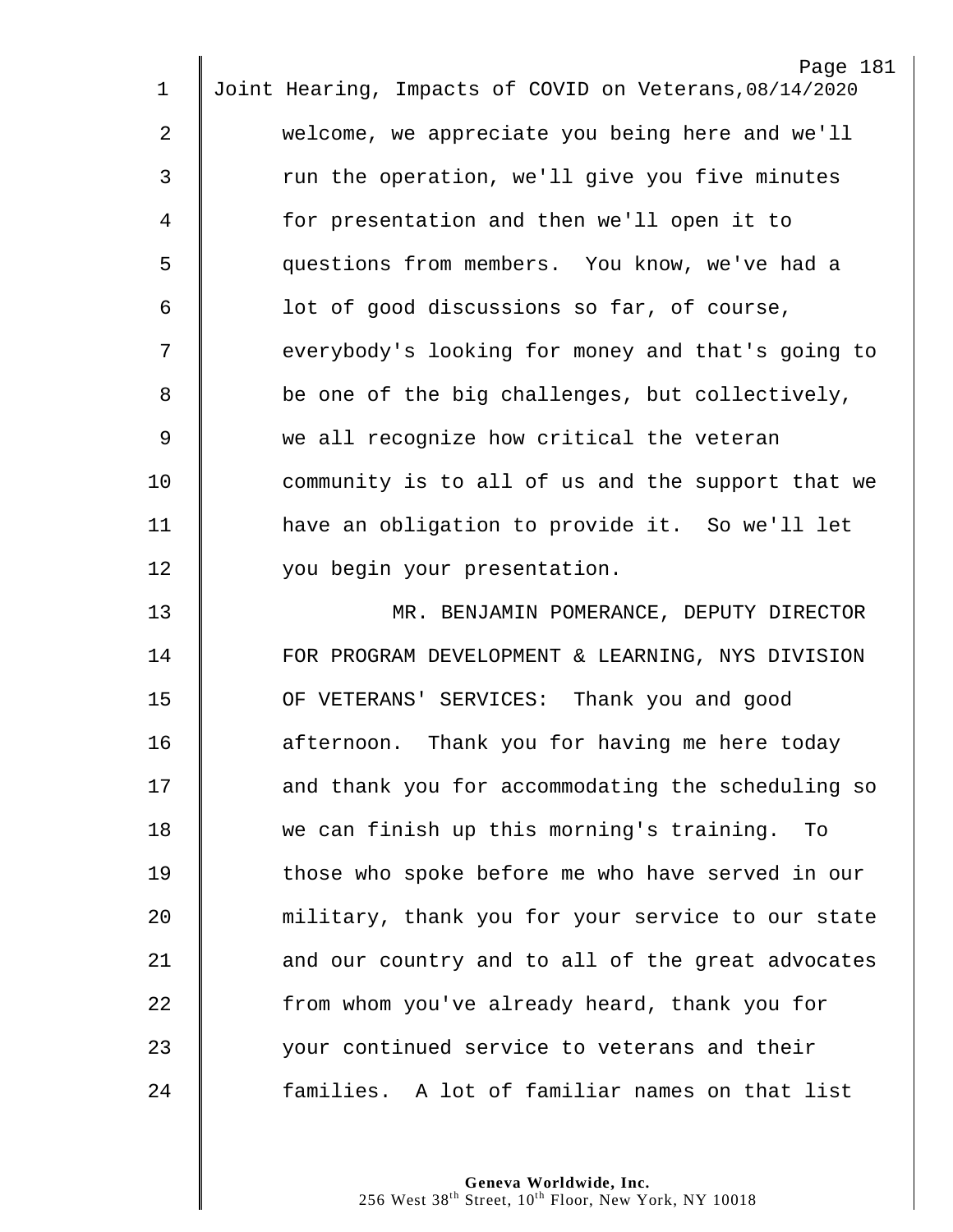| 1              | Page 182<br>Joint Hearing, Impacts of COVID on Veterans, 08/14/2020 |
|----------------|---------------------------------------------------------------------|
|                |                                                                     |
| $\overline{a}$ | and so I'm sure the panelists have been                             |
| 3              | fantastic. The past 75 years the mission of our                     |
| 4              | State Division of Veterans' Services has been and                   |
| 5              | remains to assist all veterans, members of the                      |
| 6              | military and their families, with access from the                   |
| 7              | local, state and federal benefits that they have                    |
| 8              | earned by virtue of their military service. I'm                     |
| $\mathsf 9$    | proud to share with you that in the face of an                      |
| 10             | unprecedented health and economic crisis and the                    |
| 11             | ensuing logistical challenges, our staff still                      |
| 12             | works tirelessly on behalf of New York 680,000                      |
| 13             | veterans and their families.                                        |
| 14             | In fact, our division still brings in                               |
| 15             | more than \$63 million per month in recurring                       |
| 16             | federal benefits, which comes to more than three                    |
| 17             | quarters of billion dollars annually towards New                    |
| 18             | York's veterans and their families, and we have                     |
| 19             | ensured that the veterans of our state still get                    |
| 20             | these benefits throughout the COVID-19 crisis.                      |
| 21             | This money is important more so than ever in                        |
| 22             | these current circumstances. It is a lifeline as                    |
| 23             | you've already heard today to veterans and                          |
| 24             | families facing an uncertain economy as well as                     |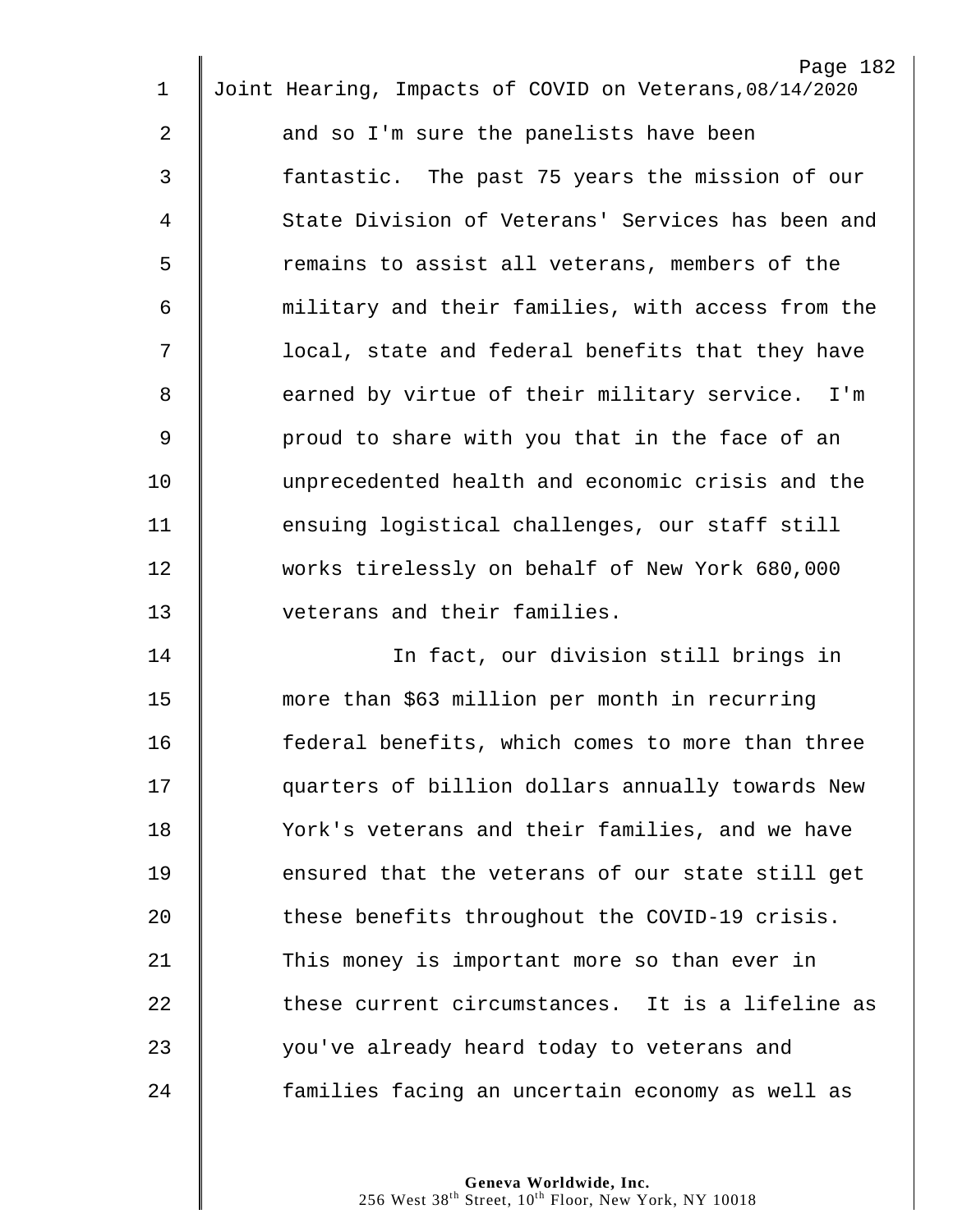| $\mathbf 1$ | Page 183<br>Joint Hearing, Impacts of COVID on Veterans, 08/14/2020 |
|-------------|---------------------------------------------------------------------|
|             |                                                                     |
| 2           | their communities, businesses, schools and the                      |
| 3           | state economy as a whole.                                           |
| 4           | Since the COVID pandemic began our staff                            |
| 5           | kept on service New York's veterans community                       |
| 6           | through virtual benefits advising sessions and                      |
| 7           | where safe and appropriate in office visits.                        |
| 8           | Even during these times of uncertainty we stay                      |
| 9           | steadfast in our mission to ensure that all New                     |
| 10          | York's veterans, military members and their                         |
| 11          | families are accessing the benefits that they                       |
| 12          | have earned. All division employees have kept on                    |
| 13          | working remotely and performing their normal job                    |
| 14          | duties during the COVID-19 crisis, which means                      |
| 15          | that services have kept on without interruption.                    |
| 16          | For veterans who are not linked with VA                             |
| 17          | healthcare we keep assisting them in accessing                      |
| 18          | healthcare through our digital benefits                             |
| 19          | advisement. We can do this because early in 2020                    |
| 20          | the division established New York State's first                     |
| 21          | ever digital pathway to submit claims and appeals                   |
| 22          | for veterans services to the Federal Department                     |
| 23          | of Veterans Affairs. This permits us to serve                       |
| 24          | clients remotely and to ensure that claims are                      |
|             |                                                                     |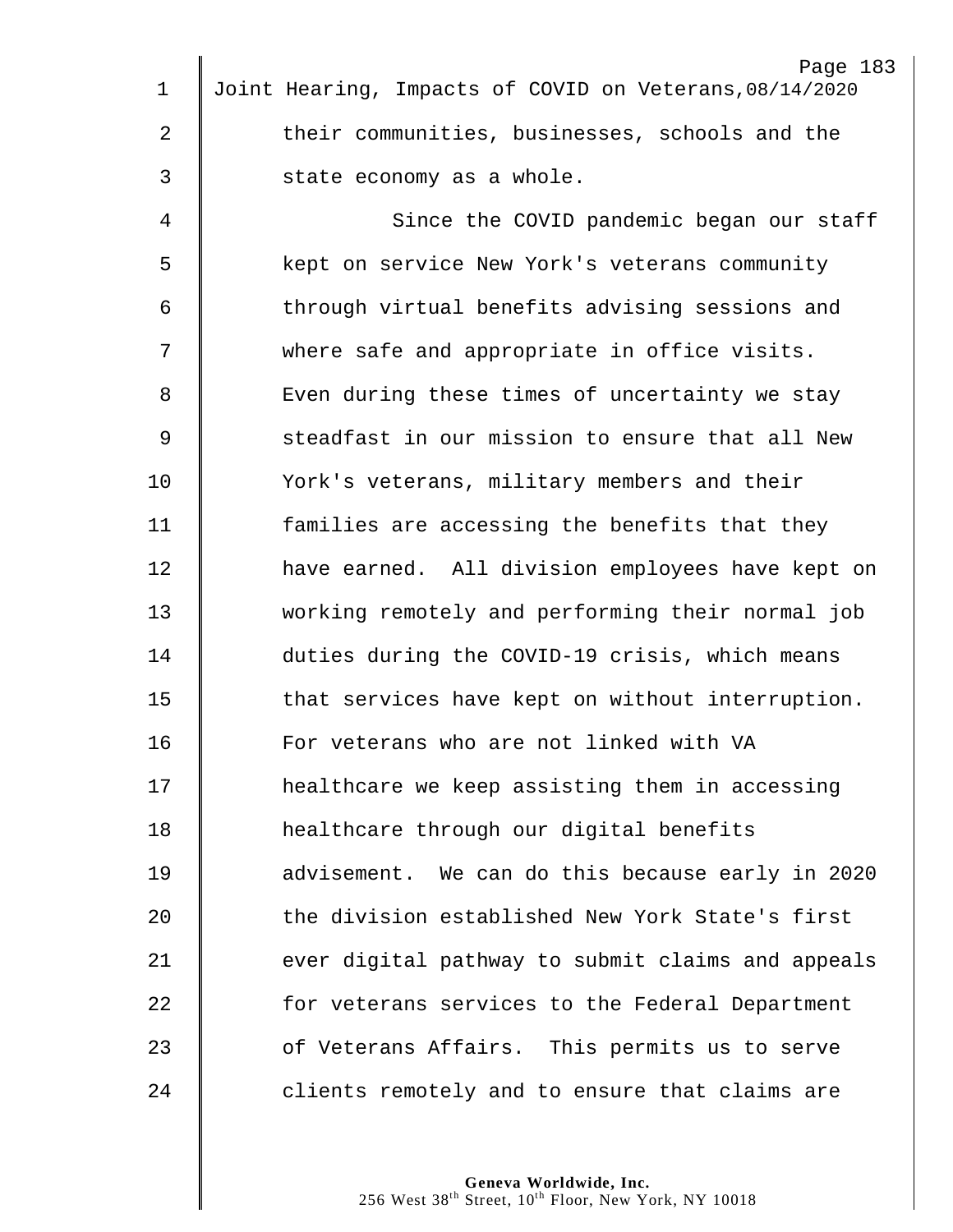| 1           | Page 184<br>Joint Hearing, Impacts of COVID on Veterans, 08/14/2020 |
|-------------|---------------------------------------------------------------------|
| 2           | submitted in a timely manner despite the VA                         |
|             |                                                                     |
| 3           | regional offices is closed to the public, and it                    |
| 4           | allow DVS to complete claim now for benefits                        |
| 5           | without printing a single sheet of paper, which                     |
| 6           | of course, reduces our environmental footprint as                   |
| 7           | well. So we keep on finding creative solutions                      |
| 8           | to meet the needs of veterans and their families                    |
| $\mathsf 9$ | during these times.                                                 |
| 10          | We also keep on investing in our                                    |
| 11          | partners abilities and county government and city                   |
| 12          | governments to keep on serving veterans during                      |
| 13          | these difficult times. During the COVID-19                          |
| 14          | pandemic, the division has led trainings not only                   |
| 15          | for our own staff, but also for county and city                     |
| 16          | veteran service officers across New York State.                     |
| 17          | These trainings have increased the knowledge base                   |
| 18          | and the resources and connections of the veteran                    |
| 19          | service officers who assist veterans and their                      |
| 20          | families. In fact, I just finished administering                    |
| 21          | our semi-annual training with 162 attendees right                   |
| 22          | before this testimony. These have included semi-                    |
| 23          | annual trainings with 141 who have taken part in                    |
| 24          | the first, the 162 for this one and then three                      |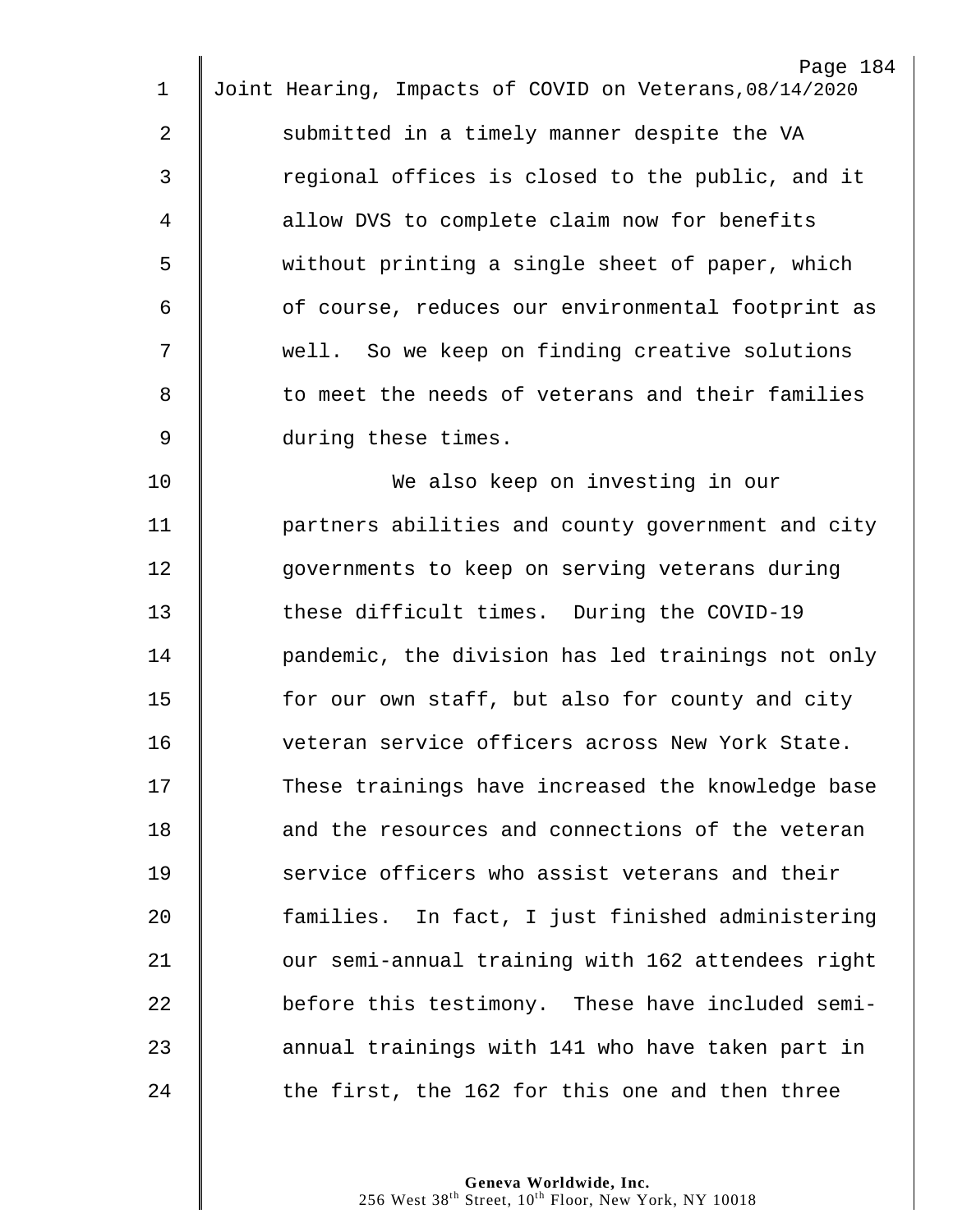| 1              | Page 185<br>Joint Hearing, Impacts of COVID on Veterans, 08/14/2020 |
|----------------|---------------------------------------------------------------------|
|                |                                                                     |
| $\overline{a}$ | weeks ago a week long accreditation training for                    |
| $\mathfrak{Z}$ | county partners with 12 counties taking part, all                   |
| 4              | of them receiving accreditation under the state's                   |
| 5              | POA, with more to come.                                             |
| 6              | Beyond ensuring that veterans receive                               |
| 7              | the benefits that they are owed in the wake of                      |
| 8              | the pandemic, division helped out veterans and                      |
| $\overline{9}$ | their families who are facing food insecurity                       |
| 10             | during these challenging times. We engaged in a                     |
| 11             | collaboration arrangement with the Hello Fresh                      |
| 12             | Corporation, USDA's Farmers to Families Food Box                    |
| 13             | program, the Campaign Against Hunger in Brooklyn,                   |
| 14             | Black Veterans for Social Justice in New York                       |
| 15             | City and Western New York Heroes near Buffalo to                    |
| 16             | utilize resources from Governor Cuomo's COVID-19                    |
| 17             | philanthropic fund to deliver nourishing food to                    |
| 18             | veterans and their families. This endeavor has                      |
| 19             | delivered more than 50,000 healthy meals to                         |
| 20             | veterans and their families across New York and                     |
| 21             | is designed to continue until at least the end of                   |
| 22             | September.                                                          |
| 23             | We also see that during these difficult                             |
| 24             | times personal outreach is more necessary than                      |
|                |                                                                     |
|                |                                                                     |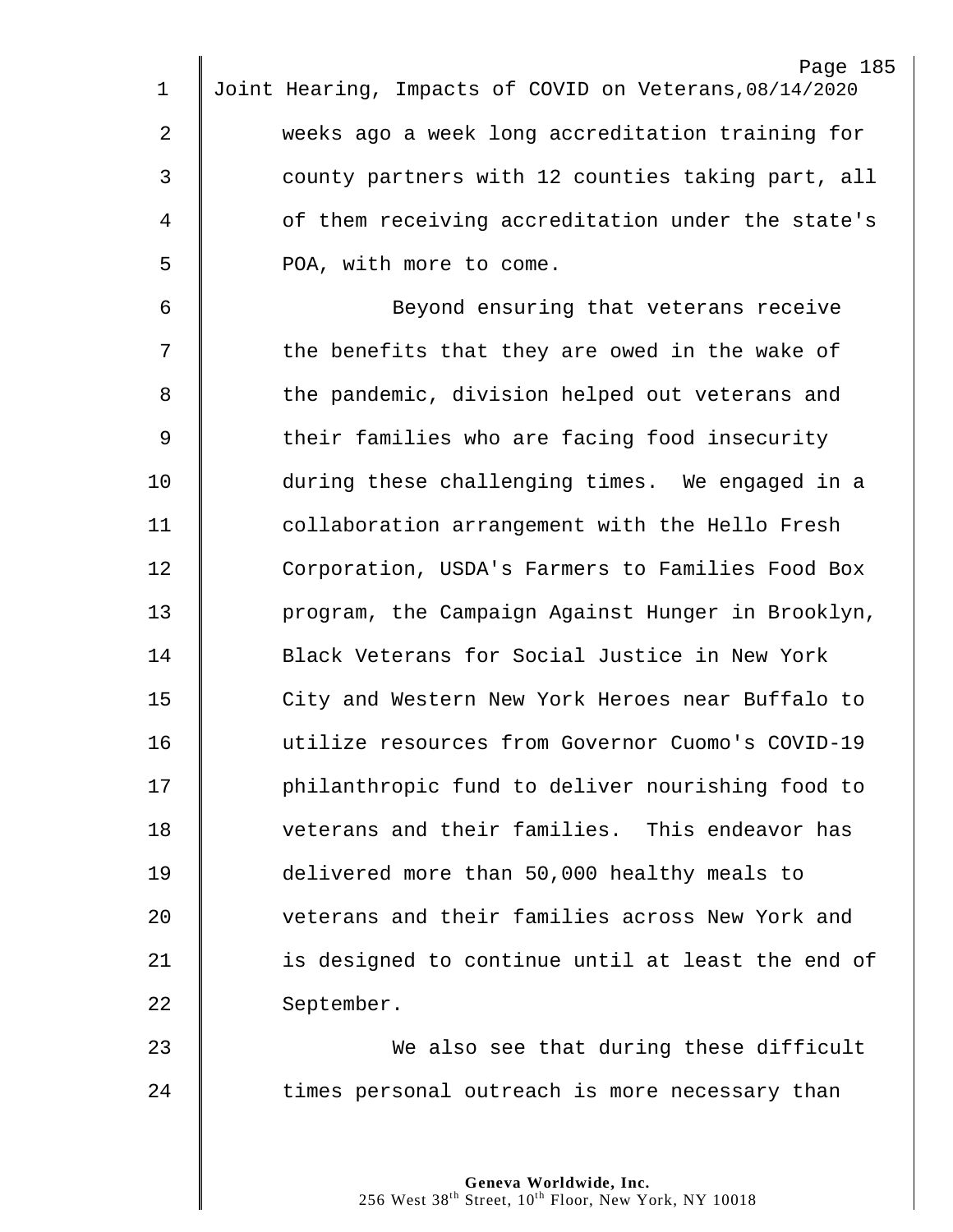|    | Page 186<br>Joint Hearing, Impacts of COVID on Veterans, 08/14/2020 |
|----|---------------------------------------------------------------------|
| 1  |                                                                     |
| 2  | ever. While we could not meet in person, the                        |
| 3  | division contacted more than 30,000 veterans                        |
| 4  | online since the COVID-19 period began to conduct                   |
| 5  | buddy checks during the pandemic. We used these                     |
| 6  | check-ins to provide needed comfort to those who                    |
| 7  | were socially isolated as well as using it as a                     |
| 8  | chance to assist them in accessing their                            |
| 9  | previously untapped benefits. We also led an                        |
| 10 | online gathering for gold star families on                          |
| 11 | Memorial Day providing these families who have                      |
| 12 | lost ones in military service to this country a                     |
| 13 | much needed gathering place where they could be                     |
| 14 | in community with one another.                                      |
| 15 | As a result, some of these gold star                                |
| 16 | families were linked with benefits and services                     |
| 17 | about which they previously were unaware or had                     |
| 18 | applied for before and been denied. In a time                       |
| 19 | that makes it difficult to feel like a community,                   |
| 20 | the division has bridged the gap for those who                      |
| 21 | sacrificed and lost so much on behalf of our                        |
| 22 | state and nation. These are just some of the                        |
| 23 | initiative and corrective steps we have taken to                    |
| 24 | support veterans and their families in these                        |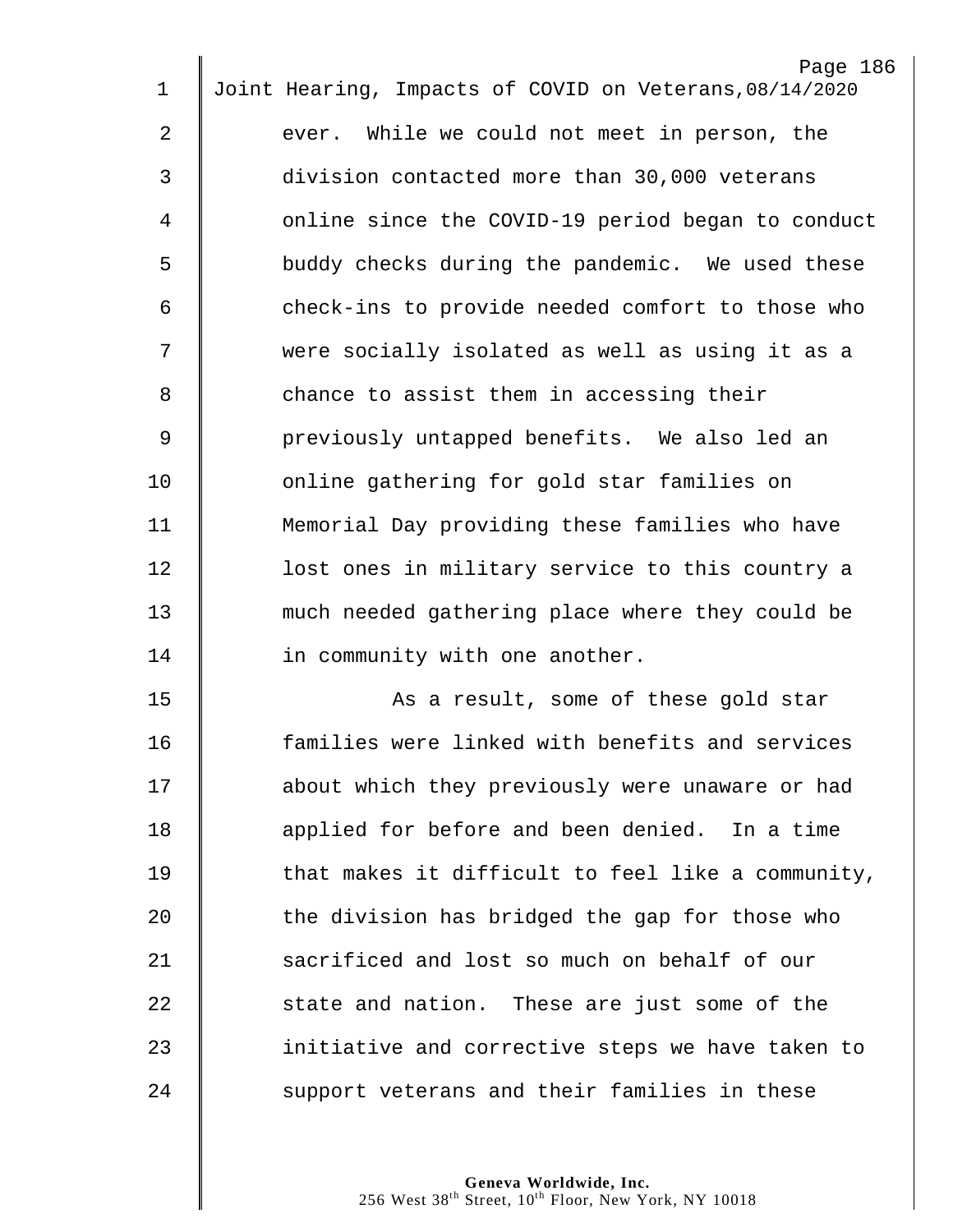| $\mathbf 1$    | Page 187<br>Joint Hearing, Impacts of COVID on Veterans, 08/14/2020 |
|----------------|---------------------------------------------------------------------|
|                |                                                                     |
| 2              | difficult times. The staff of Division of                           |
| $\mathfrak{Z}$ | Veterans Services remains proud of the work that                    |
| 4              | we do each and every day. In support of the                         |
| 5              | governor, the legislature and our many community                    |
| 6              | partners, we will keep on working tirelessly to                     |
| 7              | fulfill the promise we made to those who've                         |
| 8              | served by taking care of them upon their return                     |
| 9              | to New York State. And I'm happy to pause for                       |
| 10             | any questions you might have.                                       |
| 11             | SENATOR BROOKS: Thank you very much.                                |
| 12             | I'd like to give co-chair, pardon me, excuse me,                    |
| 13             | Barrett an opportunity to ask the first question.                   |
| 14             | Thank you,<br>ASSEMBLY MEMBER BARRETT:                              |
| 15             | senator and thank you Benjamin for your testimony                   |
| 16             | and for all of the wonderful things that the,                       |
| 17             | that the division has been doing under                              |
| 18             | challenging circumstances. You have this sort of                    |
| 19             | dubious role of being the only person here                          |
| 20             | representing, you know, the state offices and                       |
| 21             | the, you know, the governor's office and so I                       |
| 22             | know, and you also, we heard from, you know, many                   |
| 23             | other people and organizations before. So even                      |
| 24             | though the wonderful numbers that you gave are                      |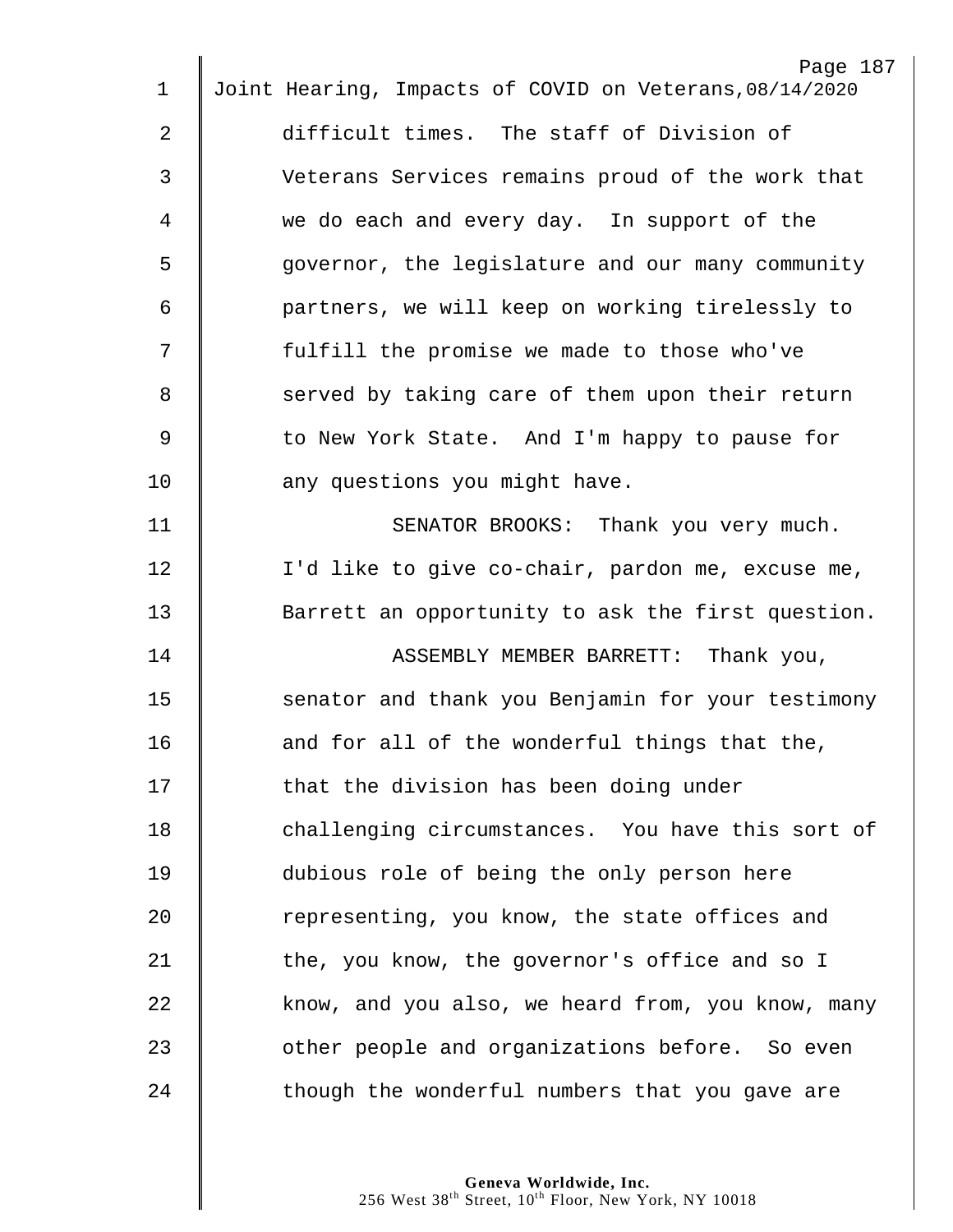| 1              | Page 188<br>Joint Hearing, Impacts of COVID on Veterans, 08/14/2020 |
|----------------|---------------------------------------------------------------------|
|                |                                                                     |
| $\overline{2}$ | impressive, we know that there are huge parts of                    |
| 3              | our veteran communities in the state that were                      |
| 4              | going hungry, that don't have housing, that are                     |
| 5              | struggling with mental health despite all of the                    |
| 6              | efforts of the division.                                            |
| 7              | I just want to ask a couple pointed                                 |
| 8              | questions because I know that that and I know                       |
| $\mathsf 9$    | that you're not the, it's, the division is not                      |
| 10             | responsible for the nursing homes, the veterans                     |
| 11             | nursing homes and I'm sure you'll hear from                         |
| 12             | others about this, but the one takeaway that I,                     |
| 13             | you know, every time I hear this and maybe you                      |
| 14             | can use some influence on this, is why do we not                    |
| 15             | let people in our veterans nursing homes get                        |
| 16             | their hair done and get their hair cut? This,                       |
| 17             | this sense of dignity that comes from that and                      |
| 18             | they've got people right there on their on the                      |
| 19             | staff, if there's any way that you can have that                    |
| 20             | conversation, you know, with the Department of                      |
| 21             | Health or with the, the forces that be I think                      |
| 22             | that that would go a long way to, you know, maybe                   |
| 23             | making people feel good about, about themselves                     |
| 24             | in a very challenging time. So I ask you that                       |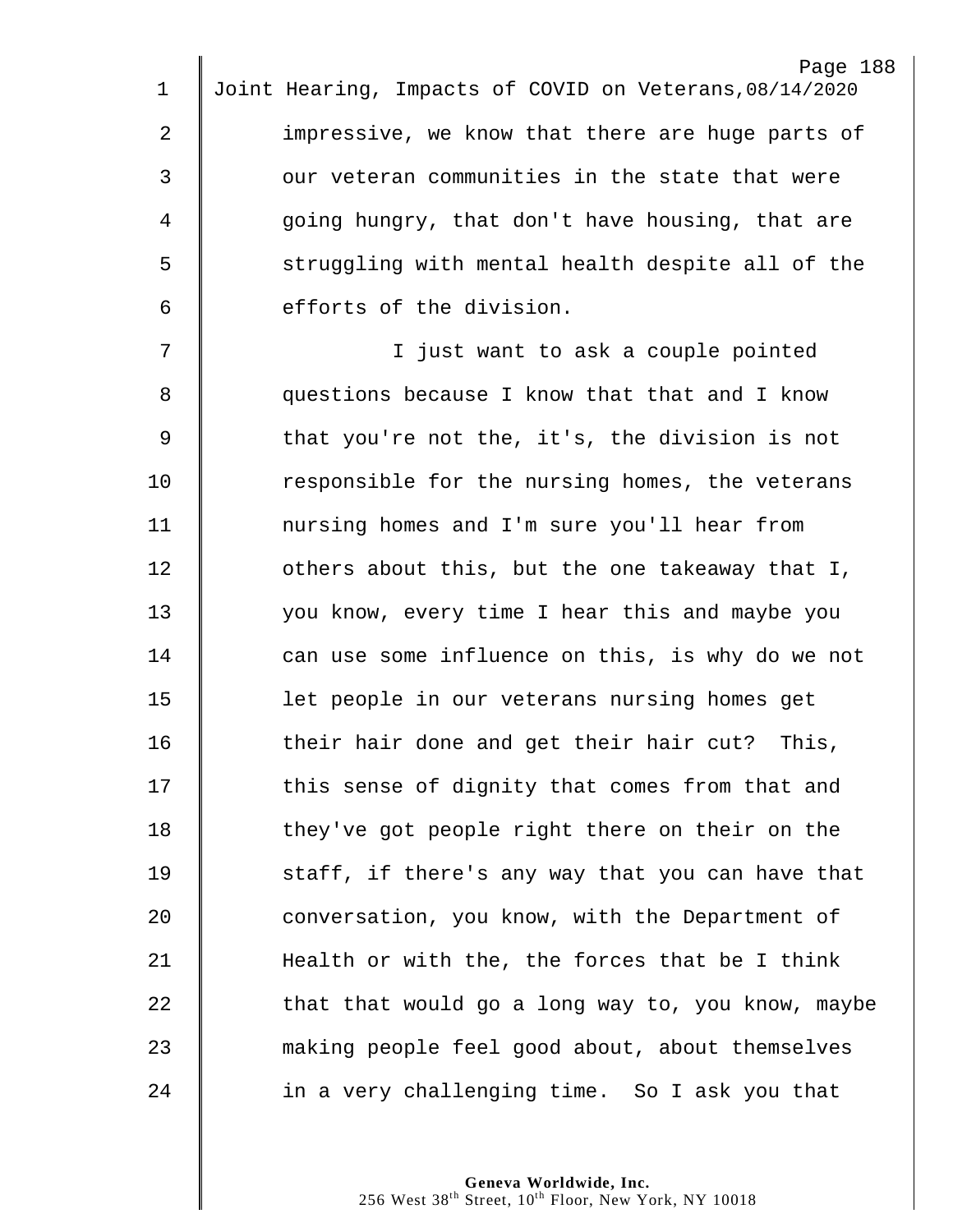|             | Page 189                                                |
|-------------|---------------------------------------------------------|
| 1           | Joint Hearing, Impacts of COVID on Veterans, 08/14/2020 |
| 2           | and then the other piece that I would say is we         |
| 3           | have heard a lot about the need and I know it           |
| 4           | personally in my district for adequate broadband        |
| 5           | when so many of the things as you said you're           |
| 6           | doing, you know, remotely and you know, we have         |
| 7           | other challenges where, you know, where people          |
| 8           | are not necessarily tech savvy, but we don't have       |
| $\mathsf 9$ | adequate broadband in our state so I, I ask you         |
| 10          | to join forces with others. And I said this to          |
| 11          | the state education department as well, in this         |
| 12          | state we've got to get this done, this is like          |
| 13          | electrification arose in New York State, but to         |
| 14          | make our veterans, you know, depend on inadequate       |
| 15          | service and, and not be able, you know, to access       |
| 16          | remote programs or telehealth or things like that       |
| 17          | is, you know, is really rubbing salt into the           |
| 18          | wound. So I'll stop there and let you respond.          |
| 19          | MR. POMERANCE: Sure, I'll take those                    |
| 20          | two questions in the order they presented, if           |
| 21          | that's okay. With the state's veterans homes            |
| 22          | exactly as you said the best answers and the            |
| 23          | referral of that question would go to our partner       |
| 24          | agencies, would it be the State Department of           |
|             |                                                         |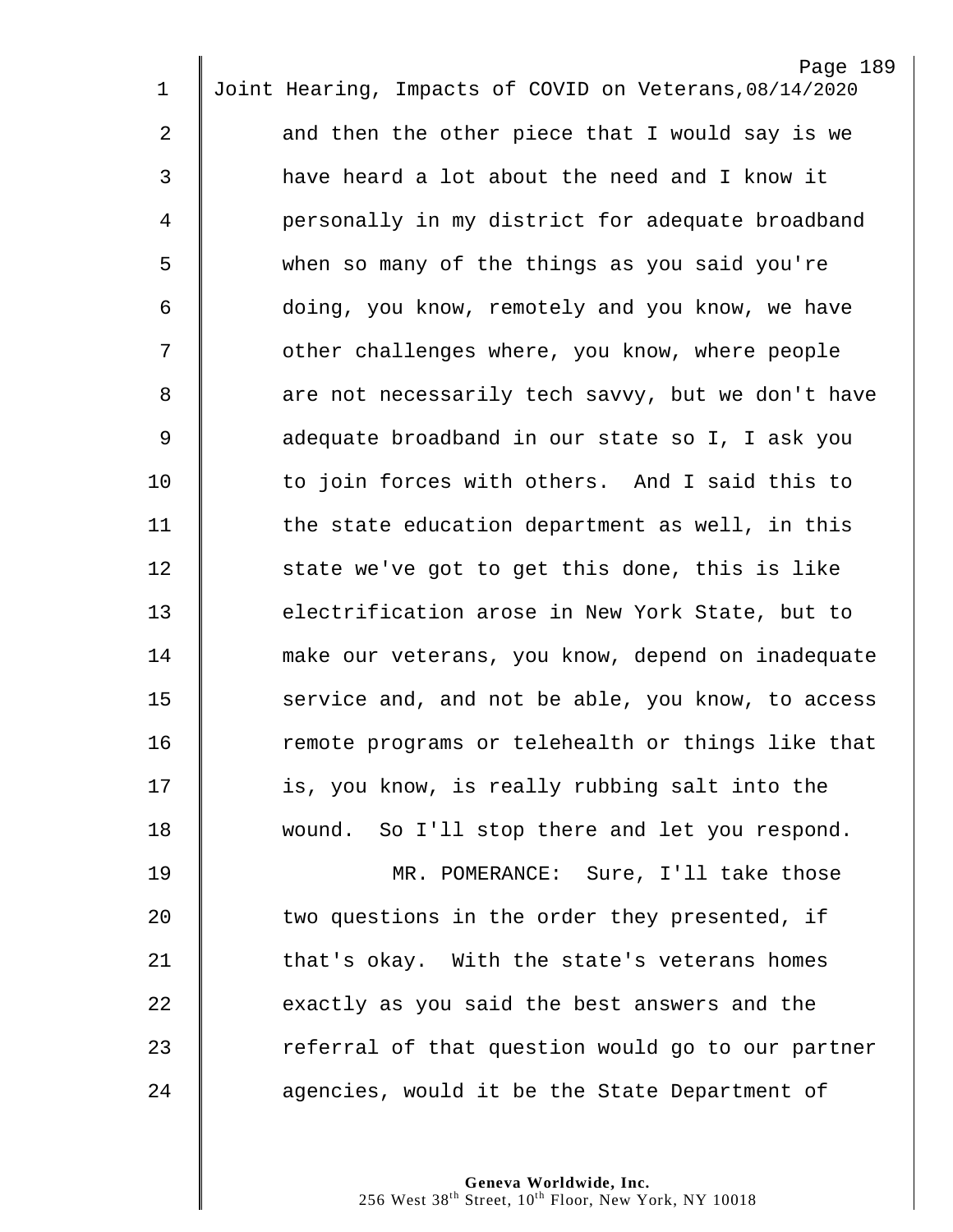|    | Page 190                                                |
|----|---------------------------------------------------------|
| 1  | Joint Hearing, Impacts of COVID on Veterans, 08/14/2020 |
| 2  | Health and then the State University of New York        |
| 3  | who oversees the state veterans homes. We are,          |
| 4  | of course, committed to working with our partners       |
| 5  | at those homes to ensure the veterans within them       |
| 6  | and the veterans' spouses within them are able to       |
| 7  | access all of their veteran's benefits, we              |
| 8  | frequently interact with the residents of the           |
| 9  | state's veterans home to ensure that the benefit        |
| 10 | side of the house is being served and with regard       |
| 11 | to your question, we can absolutely pass it up          |
| 12 | the ladder to our partners in state governments         |
| 13 | over at DOH and SUNY for the homes that they            |
| 14 | oversee.                                                |
| 15 | With regard to broadband and really more                |
| 16 | broadly veterans in highly rural areas of the           |
| 17 | state, one piece of good news that I can offer          |
| 18 | with regard to broadband, is the last numbers           |
| 19 | that we have seen from the FCC, The Federal             |
| 20 | Communications Commission, you say that in New          |
| 21 | York State there are 96% of veterans living in          |
| 22 | the state to have broadband access, which               |
| 23 | certainly seems to be a good news piece; however,       |
| 24 | there's still that 4%, right and you want to make       |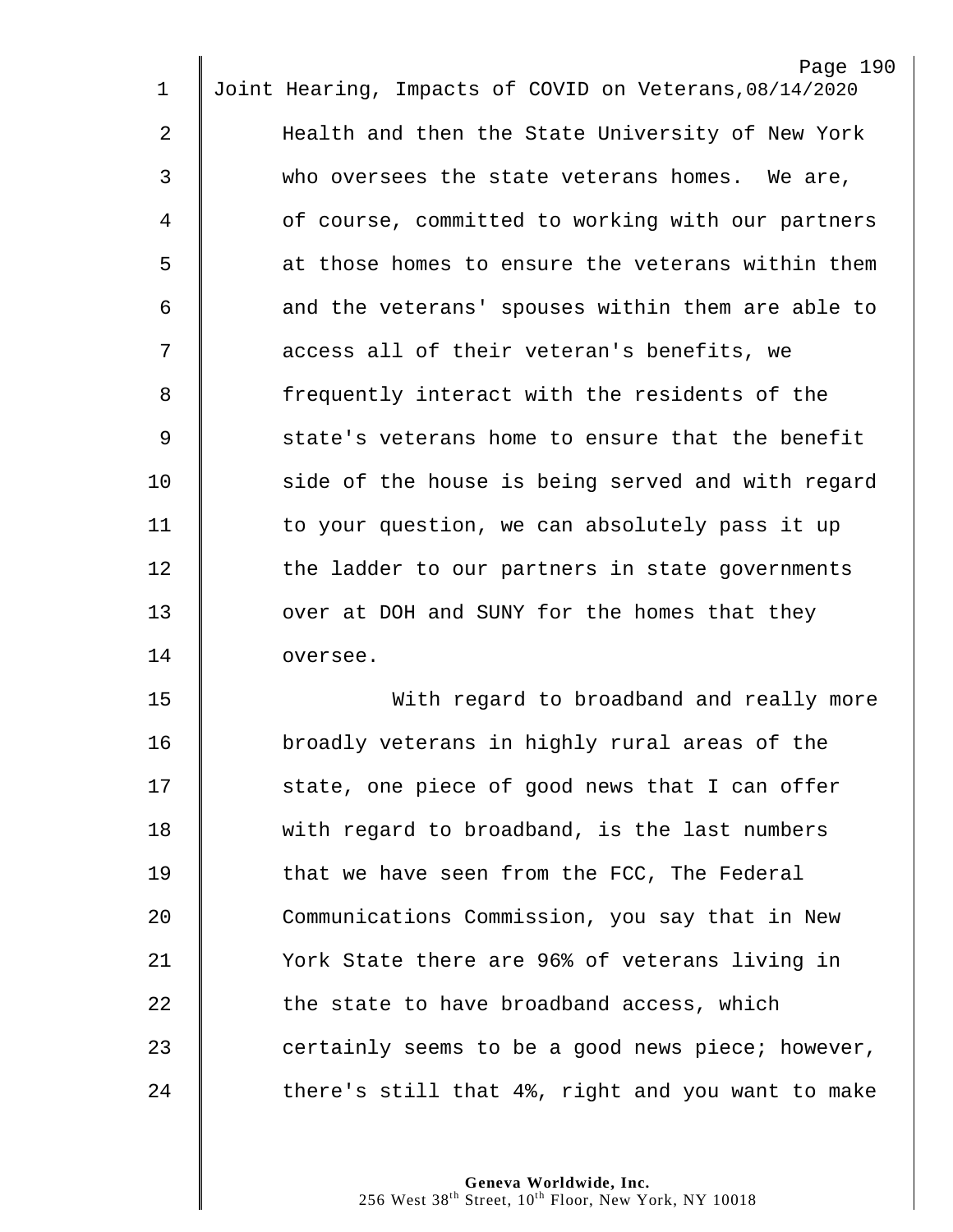| 1              | Page 191<br>Joint Hearing, Impacts of COVID on Veterans, 08/14/2020 |
|----------------|---------------------------------------------------------------------|
|                |                                                                     |
| $\overline{2}$ | certain that no one is without access to benefits                   |
| $\mathfrak{Z}$ | and services. One of the things that our                            |
| 4              | division has done, certainly as long as I've been                   |
| 5              | there, which is since 2013, I think for a long                      |
| 6              | time before that is we have put structures in                       |
| 7              | place to find alternative ways to get to veterans                   |
| 8              | and their families. We have offices in rural                        |
| $\overline{9}$ | areas, when save and when able we can do home                       |
| 10             | visits, there's a process for that, which of                        |
| 11             | course, now there's certain measures due to                         |
| 12             | COVID-19 that might be required, but certainly it                   |
| 13             | could be on the table as an option.                                 |
| 14             | We can go through the traditional postal                            |
| 15             | system if need be, you know, we'll take the extra                   |
| 16             | steps and go the extra mile to make certain that                    |
| 17             | veterans are able to get access to the benefits                     |
| 18             | they've earned. Broadband or no broadband, but                      |
| 19             | the numbers from the FCC certainly are                              |
| 20             | encouraging with regard to broadband access                         |
| 21             | specifically for the veterans population of the                     |
| 22             | state.                                                              |
| 23             | ASSEMBLY MEMBER BARRETT: I hate to sort                             |
| 24             | of pop your bubble there, but unfortunately, that                   |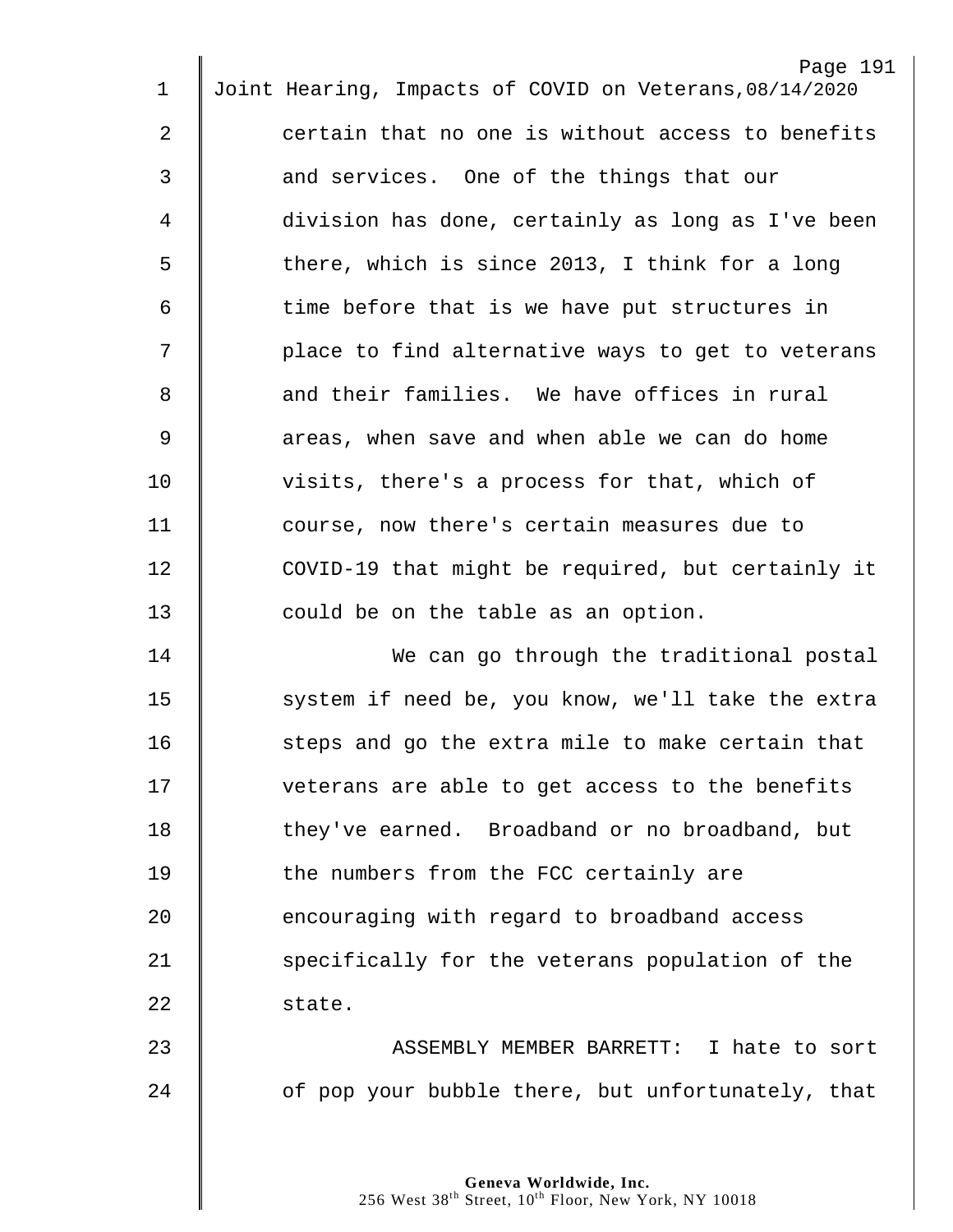| $\mathbf 1$    | Page 192<br>Joint Hearing, Impacts of COVID on Veterans, 08/14/2020 |
|----------------|---------------------------------------------------------------------|
|                |                                                                     |
| $\overline{a}$ | FCC information is really misrepresentative of                      |
| 3              | the actual coverage because if there's even one                     |
| 4              | home in a census block that is served the FCC has                   |
| 5              | it as fully served. So, unfortunately, and, you                     |
| 6              | know, I've spoken to several congress members                       |
| 7              | offices and they're, you know, they're equally                      |
| 8              | frustrated about this because it doesn't -- I                       |
| 9              | mean, I think we are under the false impression                     |
| 10             | that more people have coverage than actually do                     |
| 11             | because of the way these census blocks work. And                    |
| 12             | obviously, we're also now challenged with a                         |
| 13             | threat to the post office as another way that                       |
| 14             | veterans are receiving information and                              |
| 15             | medications and jobs, with so many, highest, one                    |
| 16             | of the highest employers for veterans and veteran                   |
| 17             | families is the U.S. Post Office. So, I mean, I                     |
| 18             | think we have a number of different areas that we                   |
| 19             | need your advocacy to support our veterans on.                      |
| 20             | So thank you.                                                       |
| 21             | MR. POMERANCE: Thank you.                                           |
| 22             | SENATOR BROOKS: Assemblywoman Hunter.                               |
| 23             | ASSEMBLY MEMBER HUNTER: Thank you so                                |
| 24             | much. I, just looking back through my notes and                     |
|                |                                                                     |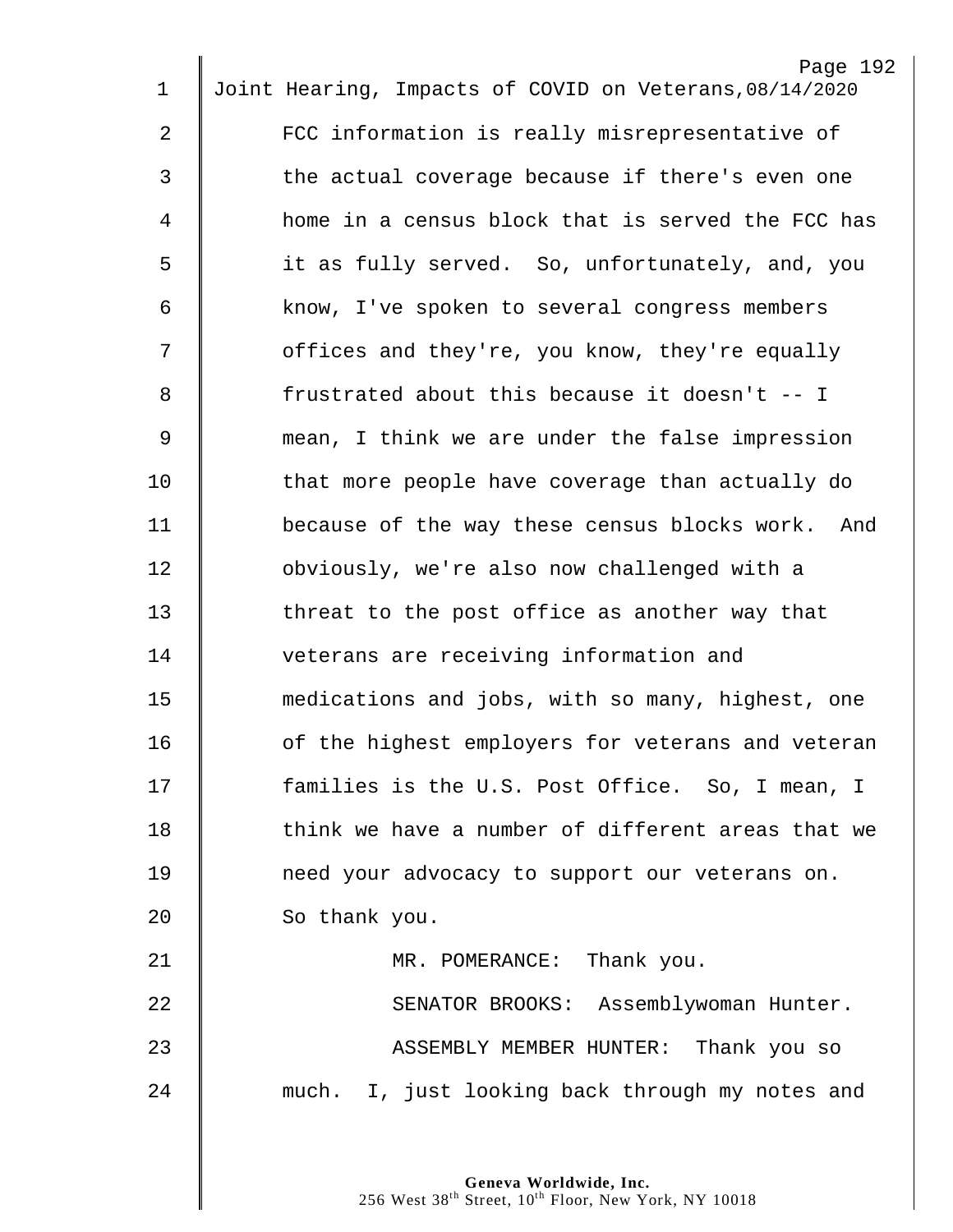| 1  | Page 193<br>Joint Hearing, Impacts of COVID on Veterans, 08/14/2020 |
|----|---------------------------------------------------------------------|
|    |                                                                     |
| 2  | just want to make sure that we get this on the                      |
| 3  | record. So one of the first panelist we had an                      |
| 4  | extensive conversation relative to comorbidities                    |
| 5  | and then people who have been effected by Agent                     |
| 6  | Orange and they have service related                                |
| 7  | disabilities, and then we heard high numbers of                     |
| 8  | people who had died in the veterans homes, I                        |
| 9  | guess, 70 in Montrose and over 80 in Suffolk                        |
| 10 | County. And one of the things that they had                         |
| 11 | brought forward was that there's not a universal                    |
| 12 | death certificate across the state and so because                   |
| 13 | of that if, if COVID is, is put on the death                        |
| 14 | certificate as the cause of death that service                      |
| 15 | related benefit, death benefits aren't paid                         |
| 16 | because they didn't die from Agent Orange or the                    |
| 17 | health related issues because of these toxins,                      |
| 18 | the death is related to COVID.                                      |
| 19 | And so, you know, that's a lot of                                   |
| 20 | appeals process that our service members have to                    |
| 21 | go through, or actually their family members have                   |
| 22 | to go through because there is no universal death                   |
| 23 | certificate. So I wanted to bring that up and                       |
| 24 | for you to be able to maybe comment on that.                        |
|    |                                                                     |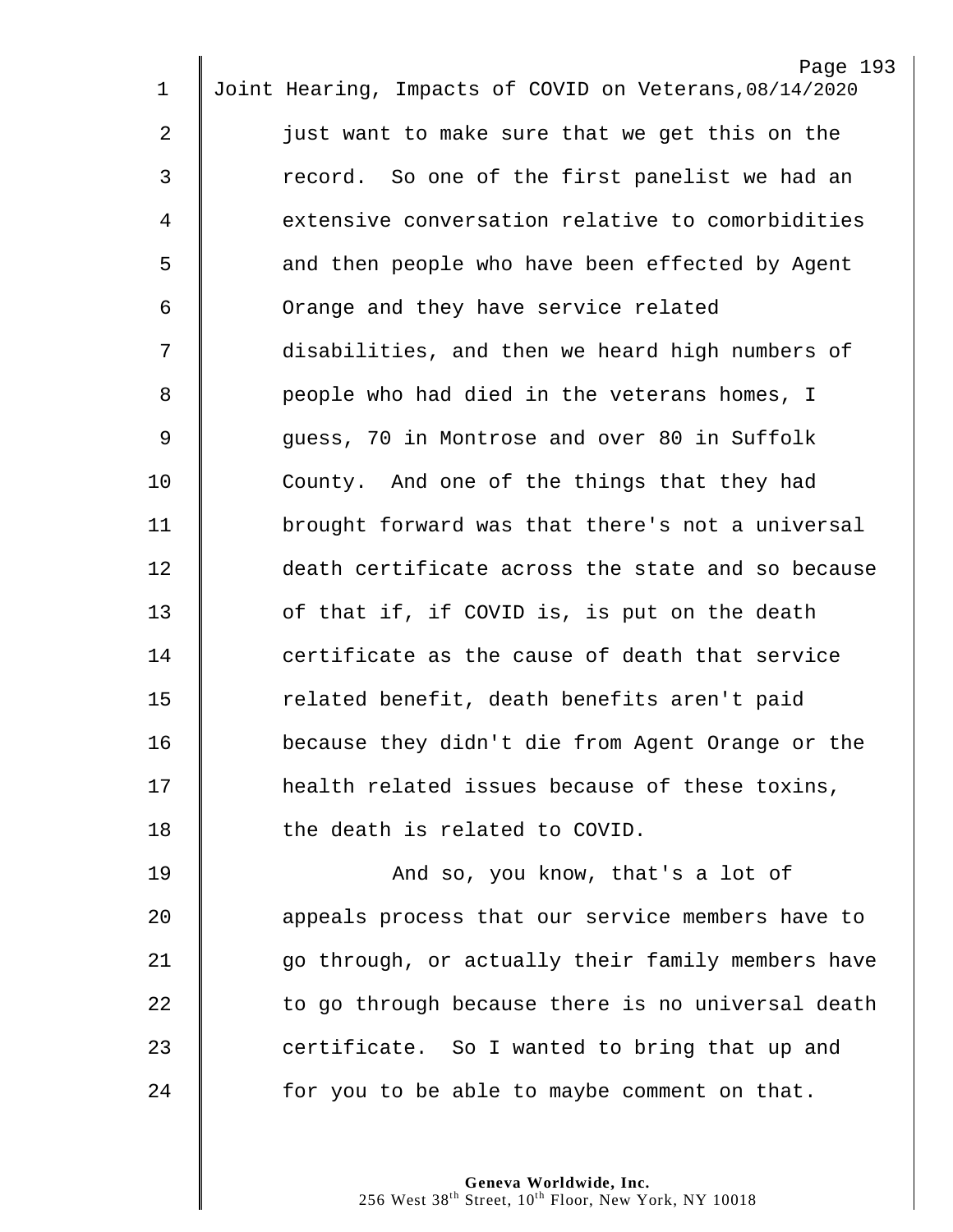|             | Page 194                                                |
|-------------|---------------------------------------------------------|
| $\mathbf 1$ | Joint Hearing, Impacts of COVID on Veterans, 08/14/2020 |
| 2           | Another thing that had been brought forward and I       |
| 3           | thought this was really good because especially         |
| 4           | if you are talking about training, one of the           |
| 5           | people from the VSOs had mentioned that in some         |
| 6           | of these smaller areas especially in some of the        |
| 7           | towns and rural areas, many of the judges are not       |
| 8           | lawyers and that there's been huge eviction cases       |
| $\mathsf 9$ | where people have unemployment or evictions or,         |
| 10          | you know, lots of different issues and especially       |
| 11          | that they're not versed in the law and so if            |
| 12          | there is any training mechanisms that maybe the         |
| 13          | Department can send down to, you know, local            |
| 14          | municipalities to work them through, especially         |
| 15          | how it works with veterans in front of them.            |
| 16          | And I'm going to just give my                           |
| 17          | impassioned plea, I know with the division of           |
| 18          | budget that they are not releasing funds, but if        |
| 19          | we're talking about a financial burden one of the       |
| 20          | VSO's was saying just the minimal \$10,000 and I        |
| 21          | know if hundreds of agencies are saying well,           |
| 22          | it's only \$10,000 that eats up, you know, adds up      |
| 23          | to a lot of money, but we're talking about people       |
| 24          | who served our country and you know, basically          |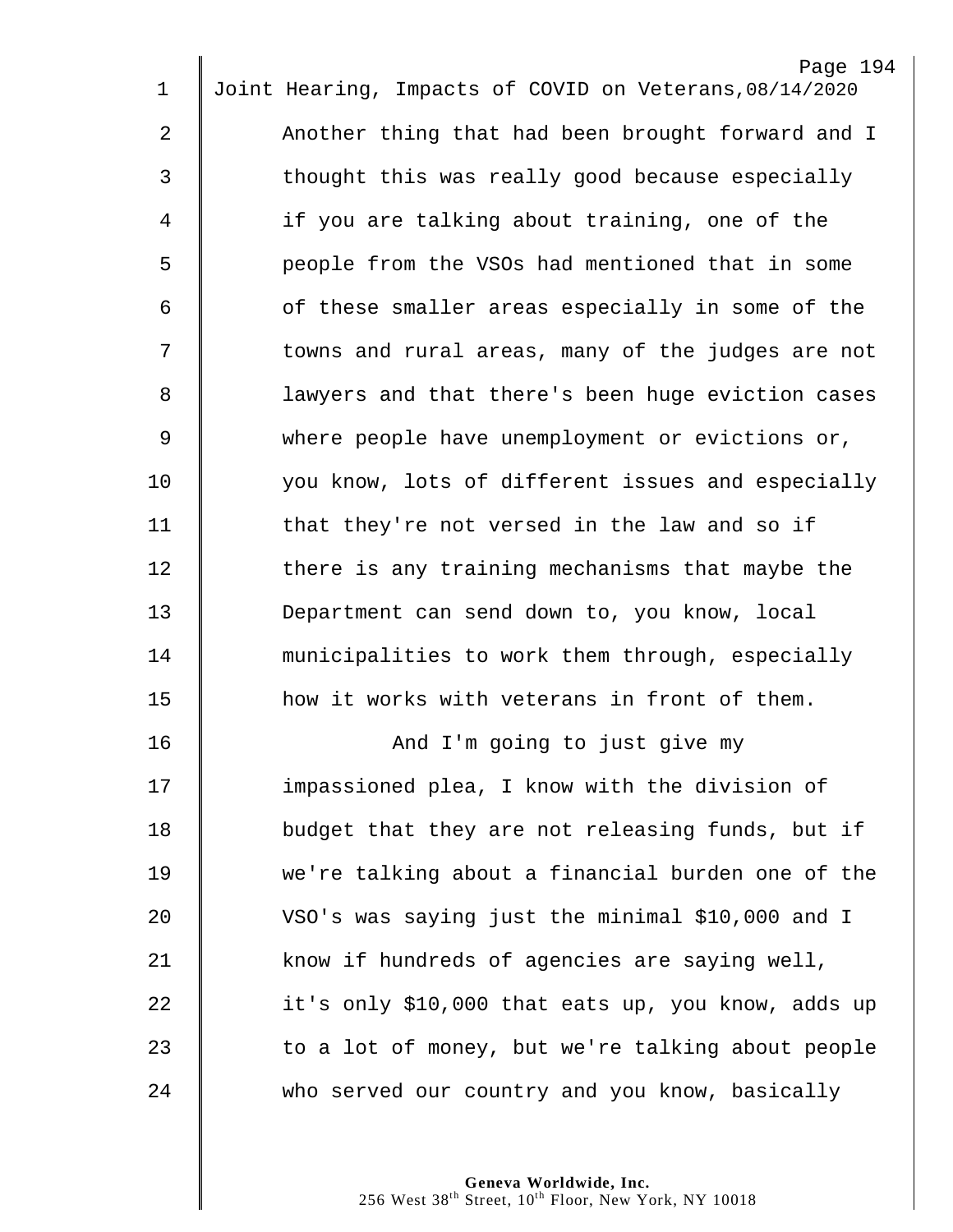| 1           | Page 195<br>Joint Hearing, Impacts of COVID on Veterans, 08/14/2020 |
|-------------|---------------------------------------------------------------------|
|             |                                                                     |
| 2           | the foundation of our freedoms are from these,                      |
| 3           | these folks that clearly if there are any                           |
| 4           | agencies who, who deserve to get the first kind                     |
| 5           | of release of money is definitely is our veteran                    |
| 6           | service organizations. So if you could speak to                     |
| 7           | the death certificates and maybe comment on                         |
| 8           | training since that is in your area I would                         |
| $\mathsf 9$ | appreciate that.                                                    |
| 10          | MR. POMERANCE: Certainly, very                                      |
| 11          | important points, I'm glad you raised them. With                    |
| 12          | the death certificates and the cause of death                       |
| 13          | issue more generally; I led a training on this                      |
| 14          | right after the COVID-19 outbreak happened.                         |
| 15          | There is case law from the U.S. Court of Appeals                    |
| 16          | for Veterans Claims on point here saying that                       |
| 17          | even though the primary cause of death listed on                    |
| 18          | a death certificate might be, for instance,                         |
| 19          | COVID-19, not a service connected condition, that                   |
| 20          | there is still a pathway for showing that, for                      |
| 21          | example, that Agent Orange condition, right, that                   |
| 22          | ischemic heart disease, that respiratory                            |
| 23          | condition; that was a contributory cause of                         |
| 24          | death, whether or not it's listed on a death                        |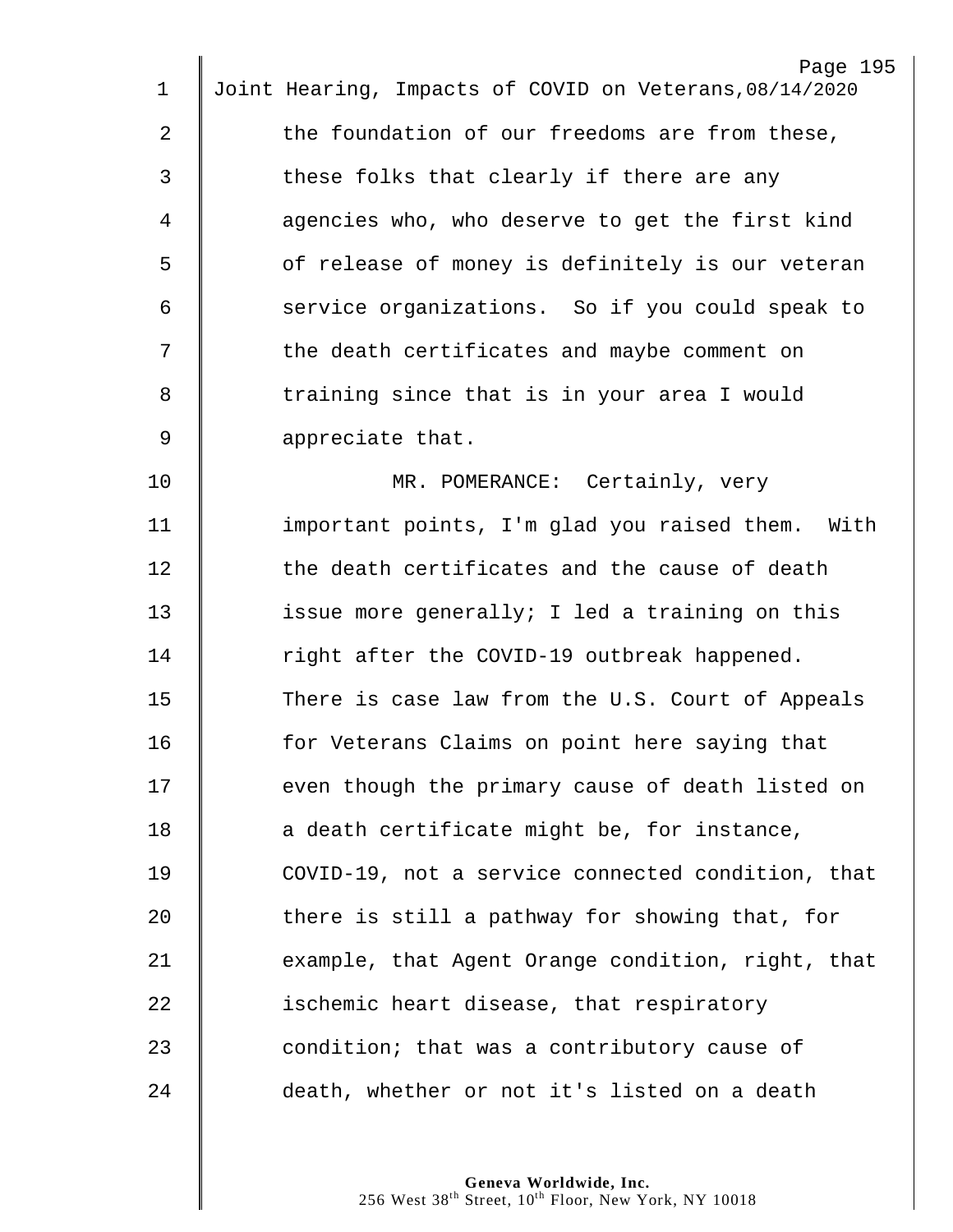|                | Page 196                                                |
|----------------|---------------------------------------------------------|
| $\mathbf 1$    | Joint Hearing, Impacts of COVID on Veterans, 08/14/2020 |
| $\overline{2}$ | certificate. And so the work that we do in our          |
| 3              | agency, the work that our county colleagues, our        |
| 4              | city colleagues do, we prepare his applications         |
| 5              | for these survivor's benefits even if it says           |
| 6              | COVID-19 on the death certificate, we do our            |
| 7              | detective work to make certain that we get the          |
| 8              | evidence in place to show, okay, yeah, it says          |
| $\mathsf 9$    | COVID-19 here. However, this person had ischemic        |
| 10             | heart disease due to Agent Orange exposure and          |
| 11             | [unintelligible] [03:42:48]                             |
| 12             | ASSEMBLY MEMBER HUNTER: Right, I just                   |
| 13             | want to interrupt you for one second because the        |
| 14             | folks who were on before actually made mention of       |
| 15             | doing the exact same thing that you're talking          |
| 16             | about as far as like going through the process,         |
| 17             | you know, with the process with family members of       |
| 18             | saying, you know, they do have a pathway,               |
| 19             | obviously, to getting their benefits, but that          |
| 20             | takes a while. We're talking about the                  |
| 21             | bureaucracy of government where if there was some       |
| 22             | mechanism when someone perishes, that, you know,        |
| 23             | on the front end that there could be something          |
| 24             | related to on the death certificate this person         |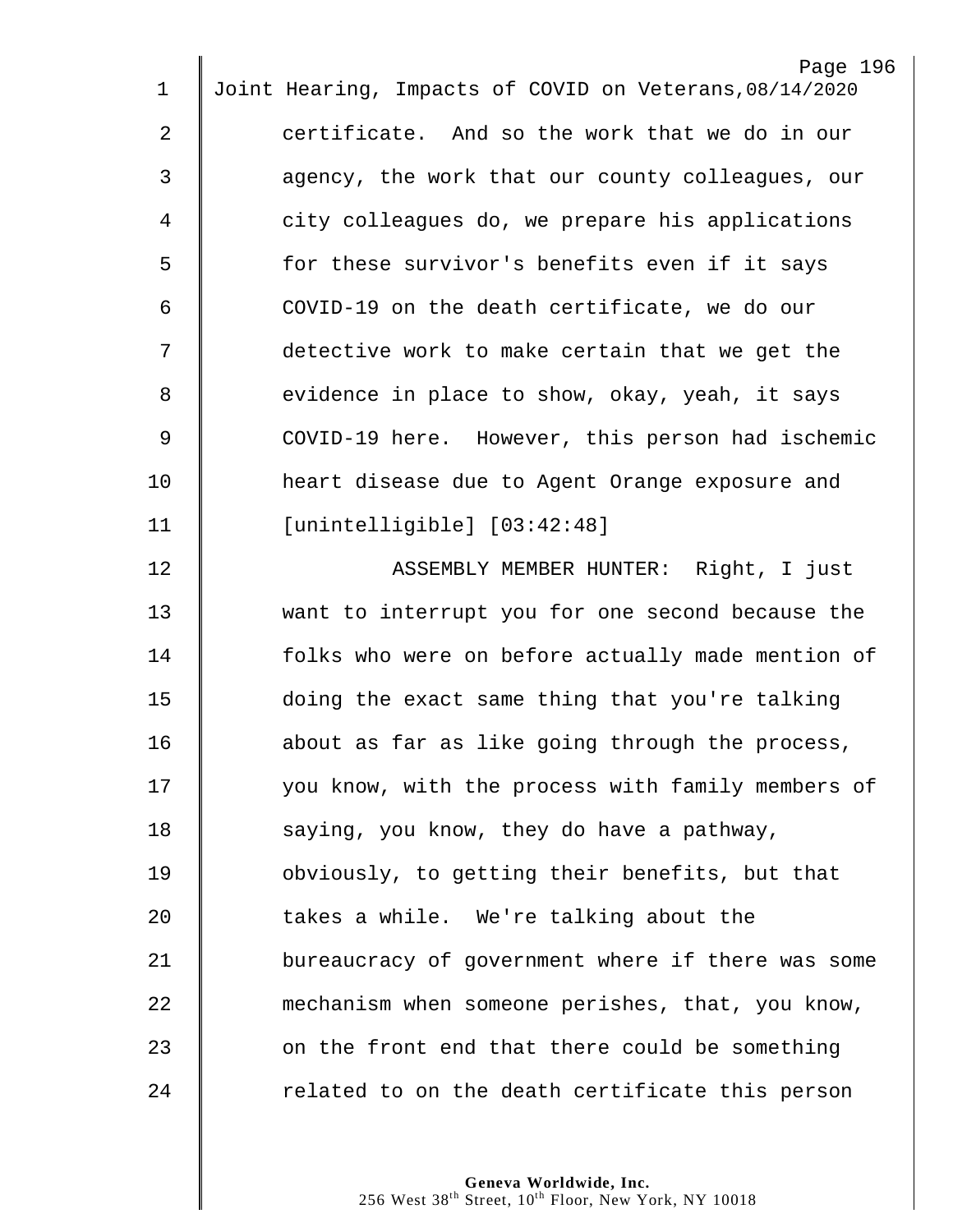| $\mathbf 1$    | Page 197<br>Joint Hearing, Impacts of COVID on Veterans, 08/14/2020 |
|----------------|---------------------------------------------------------------------|
| $\overline{2}$ | has a service related issue, something. I'm not                     |
| 3              | a doctor, I'm not a lawyer, but it seems like                       |
| 4              | even though there is a pathway to get to that                       |
| 5              | point, putting family members through the ringer                    |
| 6              | for months and months in order to get there seems                   |
| 7              | excessive.                                                          |
| 8              | MR. POMERANCE: That definitely would be                             |
| $\overline{9}$ | a concern. I guess the good news piece I can                        |
| 10             | offer to that is by filing the claim up front                       |
| 11             | that shows how those dots are connected, right,                     |
| 12             | how that, for example, the Agent Orange condition                   |
| 13             | is connected to the increased likelihood of                         |
| 14             | morbidity from COVID. We've had good success in                     |
| 15             | getting those claims through without it taking                      |
| 16             | months and months by doing it sort of right the                     |
| 17             | first time, making certain the evidence gets up                     |
| 18             | front in the original claim for dependency and                      |
| 19             | indemnity compensation and not waiting for the VA                   |
| 20             | to deny and then to appeal.                                         |
| 21             | So I think there is a pathway there that                            |
| 22             | we are able to utilize even in absence of any                       |
| 23             | change to the vital documents.                                      |
| 24             | ASSEMBLY MEMBER HUNTER: And the                                     |
|                |                                                                     |
|                | Canava Worldwide, Inc.                                              |

 $\mathbb I$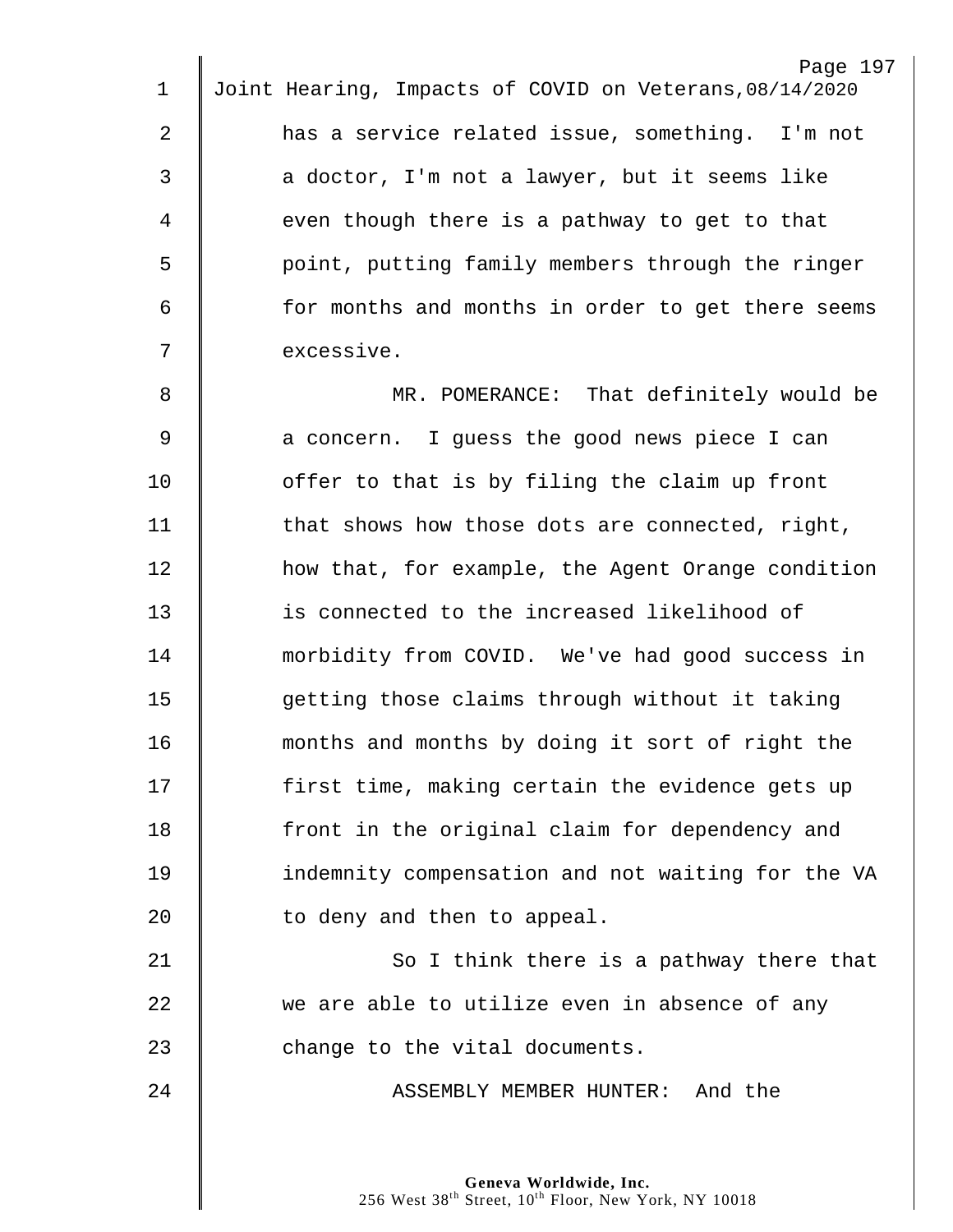| $\mathbf 1$    | Page 198<br>Joint Hearing, Impacts of COVID on Veterans, 08/14/2020 |
|----------------|---------------------------------------------------------------------|
| 2              | training for the judges?                                            |
|                |                                                                     |
| $\mathfrak{Z}$ | MR. POMERANCE: Yes, I'm glad you                                    |
| 4              | mention that as well because I do serve on the                      |
| 5              | New York State Bar Association's Committee on                       |
| 6              | Veterans and one of the things that we've been                      |
| 7              | talking about with the chair of that committee,                     |
| 8              | Jessica Parker, is linking judges and attorneys                     |
| $\mathsf 9$    | with trainings through an online based program                      |
| 10             | called Syke Armor [phonetic]; maybe the panelist                    |
| 11             | this morning mentioned it. Syke Armor is an                         |
| 12             | excellent online training initiative where you                      |
| 13             | have really short burst videos, not an all day                      |
| 14             | thing, but short snippets of information about                      |
| 15             | military cultural compensate. And that's what it                    |
| 16             | comes down to, right, and not just in the                           |
| 17             | practice of law, but in every profession, making                    |
| 18             | certain that people are as equipped as they                         |
| 19             | possibly can be to engage meaningful dialogs with                   |
| 20             | veterans; to understand veterans experiences                        |
| 21             | better; to know what to ask, what not to ask; to                    |
| 22             | have a better working knowledge of the benefits                     |
| 23             | spectrum out there.                                                 |
| 24             | Syke Armor provides that and they do it                             |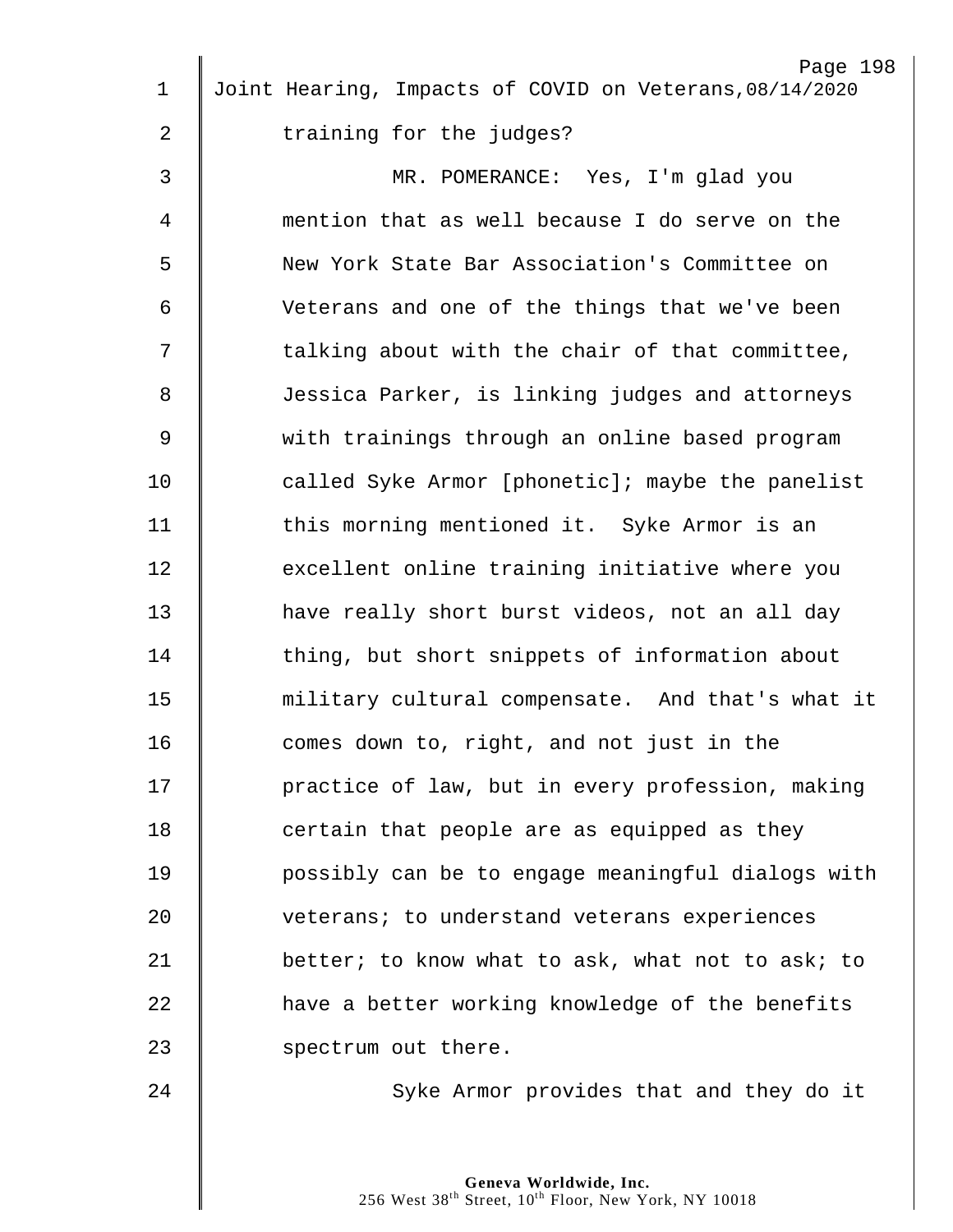|                | Page 199                                                |
|----------------|---------------------------------------------------------|
| $\mathbf 1$    | Joint Hearing, Impacts of COVID on Veterans, 08/14/2020 |
| $\overline{2}$ | in an online format so you can be in the comfort        |
| 3              | of your home, you know, in your bathroom and            |
| 4              | slippers and take those trainings. So more on           |
| 5              | that to hopefully come soon, but it's definitely        |
| 6              | a topic of interest that we are in discussions          |
| 7              | about right now. I'm glad you brought it up.            |
| 8              | ASSEMBLY MEMBER HUNTER: Thank you.                      |
| 9              | SENATOR BROOKS: Okay, Assemblyman                       |
| 10             | Ashby, Ashby.                                           |
| 11             | ASSEMBLY MEMBER ASHBY: Thank you, Mr.                   |
| 12             | Chairman. Thanks for being here today, Ben. My          |
| 13             | questions, I know that DVS works hand in hand           |
| 14             | with the state nursing homes in a limited               |
| 15             | capacity in some way with the state veteran homes       |
| 16             | and I know that there's not, may not be direct          |
| 17             | oversight with them, but I know that they partner       |
| 18             | in different, in different ways. And so I was           |
| 19             | just wondering the administrators that I had the        |
| 20             | opportunity to speak with said that some of the         |
| 21             | limitations that they faced were in relation to         |
| 22             | PPE initially, and it sounded like they ended up        |
| 23             | getting enough PPE later on. Obviously, the             |
| 24             | visitations we've heard from many people today          |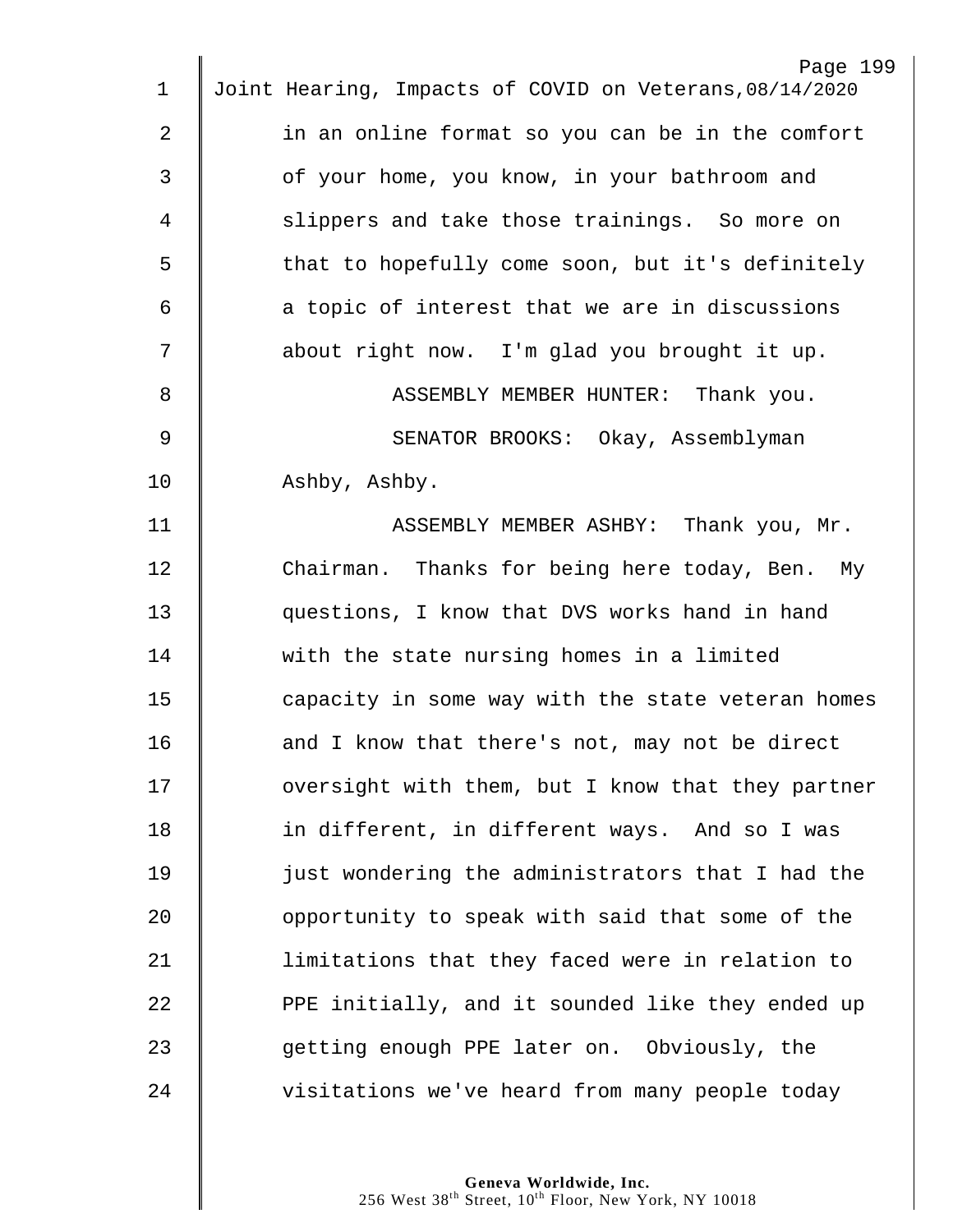|                | Page 200<br>Joint Hearing, Impacts of COVID on Veterans, 08/14/2020 |
|----------------|---------------------------------------------------------------------|
| 1              |                                                                     |
| $\overline{a}$ | stating that this is still an issue, and staffing                   |
| $\mathfrak{Z}$ | as well. I'm wondering in terms of the                              |
| 4              | visitations and what DVS does in terms of veteran                   |
| 5              | outreach and connecting people to so many                           |
| 6              | different resources out there and families, in                      |
| 7              | particular. Is there, is there a way or is                          |
| 8              | there, maybe something DVS could be doing an                        |
| $\mathsf 9$    | initiative to help initiate visitations, whether                    |
| 10             | its online, you know, through a virtual setting                     |
| 11             | or in person in some way that the division could                    |
| 12             | be working on with our state nursing homes?                         |
| 13             | MR. POMERANCE: So, of course, any kind                              |
| 14             | of frontline question on that for state veterans                    |
| 15             | home is best suited for Department of Health or                     |
| 16             | for SUNY given their oversight rule of those                        |
| 17             | facilities. However, I can tell you that we do                      |
| 18             | have a limited partnership on the benefit side                      |
| 19             | especially with the state veterans homes. We do                     |
| 20             | remain in contact with directors of those homes,                    |
| 21             | with Medicaid coordinators at those homes and                       |
| 22             | remain in touch with them throughout the COVID-19                   |
| 23             | pandemic. For example, this past week in our                        |
| 24             | training, one of our speakers is based in Queens                    |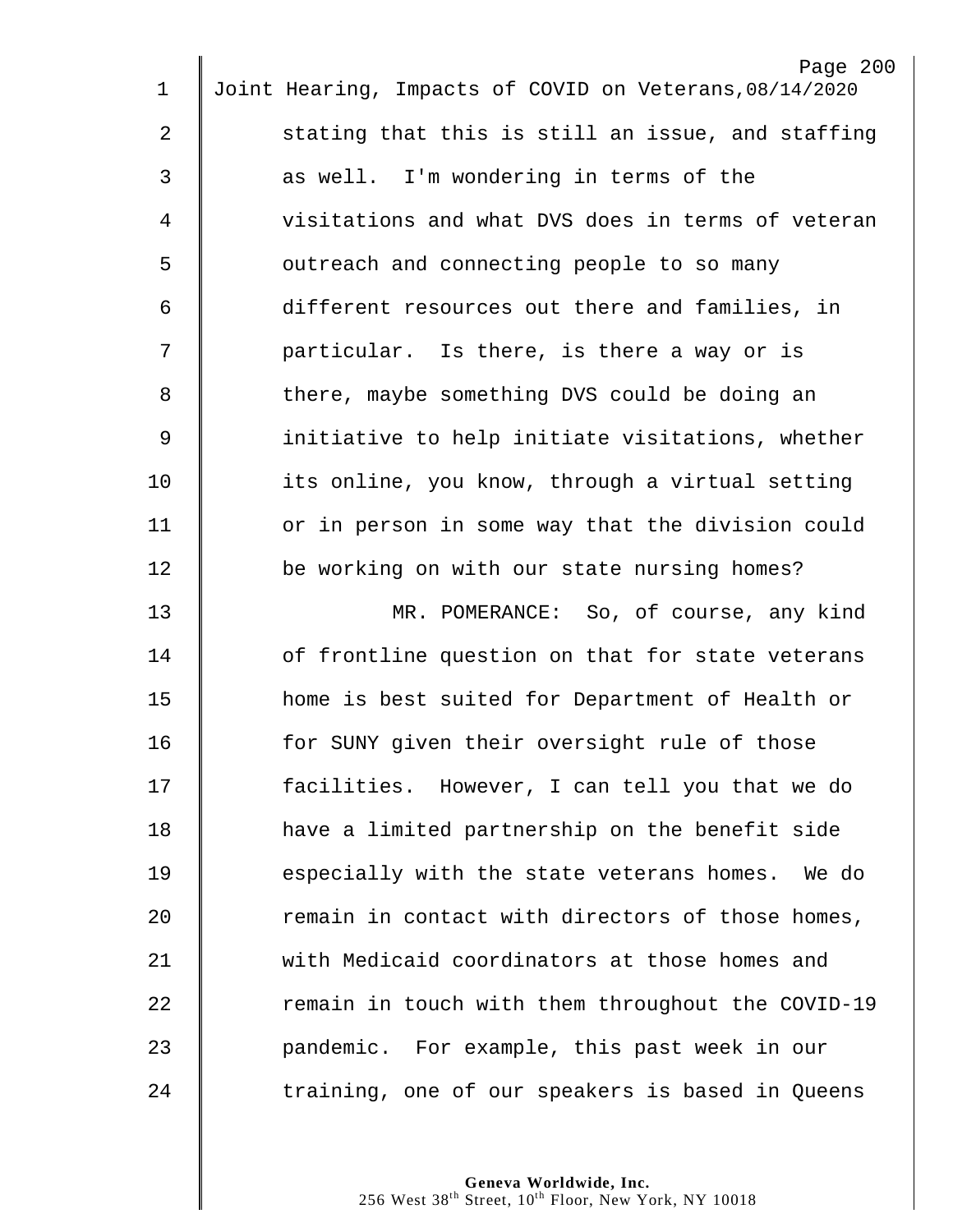| 1  | Page 201<br>Joint Hearing, Impacts of COVID on Veterans, 08/14/2020 |
|----|---------------------------------------------------------------------|
|    |                                                                     |
| 2  | at our St. Aubin's Queen's office and he was                        |
| 3  | talking about work that he has done to make                         |
| 4  | certain that benefits continue flowing to                           |
| 5  | veterans who are eligible for them who are in the                   |
| 6  | states veterans home, and that same level of work                   |
| 7  | and advocacy applies statewide. As far as the                       |
| 8  | visitation piece, specifically, again that would                    |
| 9  | be best suited for DOH for pursuing; however, if                    |
| 10 | there's anything that, you know, the division can                   |
| 11 | do to get materials into homes or anything like                     |
| 12 | that, to get the information out there about our                    |
| 13 | services we're always ready and willing to do                       |
| 14 | that.                                                               |
| 15 | ASSEMBLY MEMBER ASHBY: I'm not asking                               |
| 16 | it, I'm not asking in consideration of revising                     |
| 17 | policy or anything like that, but in terms of                       |
| 18 | outreach, I mean, these residents are veterans,                     |
| 19 | right?                                                              |
| 20 | MR. POMERANCE: Absolutely.                                          |
| 21 | ASSEMBLY MEMBER ASHBY: And DVS                                      |
| 22 | coordinates with veterans whether they're in a                      |
| 23 | nursing home or not and it would make sense to me                   |
| 24 | and I think many other people out there that                        |
|    |                                                                     |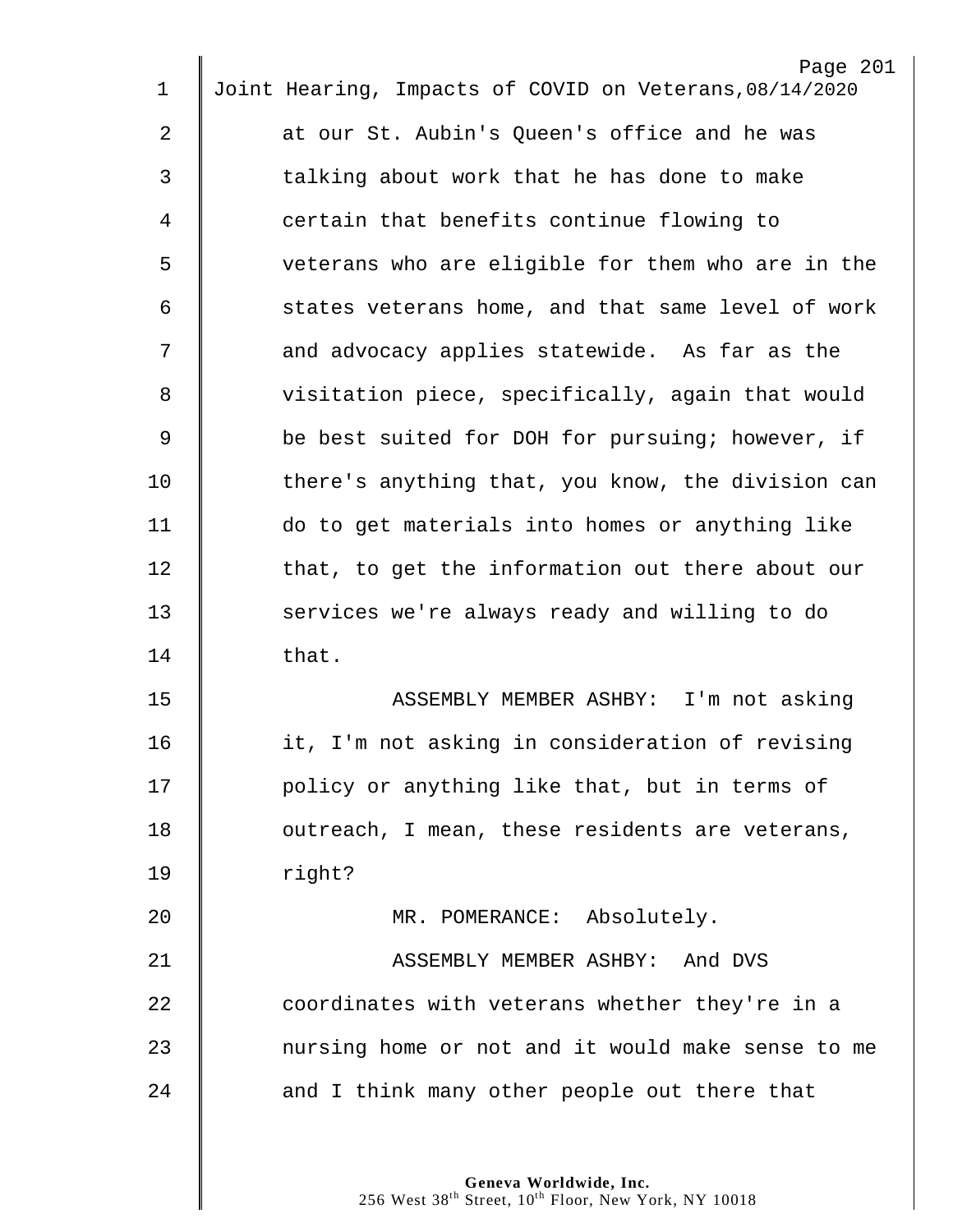|              | Page 202                                                |
|--------------|---------------------------------------------------------|
| 1            | Joint Hearing, Impacts of COVID on Veterans, 08/14/2020 |
| $\mathbf{2}$ | these are veterans, they're in a state veterans         |
| 3            | nursing home and I, and we've heard over and over       |
| 4            | again today and, you know, really for many people       |
| 5            | each day that, you know, the visitations are            |
| 6            | really a big issue right now and I think it's an        |
| 7            | opportunity for the division to maybe put an            |
| 8            | extra effort in there to connecting veterans with       |
| $\mathsf 9$  | support systems, right. We have all these               |
| 10           | nonprofits and other agencies out there trying to       |
| 11           | connect people, you know, who don't have a good         |
| 12           | support system.                                         |
| 13           | Well, here we have a number of veterans                 |
| 14           | who are in state run veterans nursing homes and I       |
| 15           | think the division could maybe take a harder look       |
| 16           | at trying to connect these veterans to their            |
| 17           | family members right now, and I'm wondering if          |
| 18           | you would be willing to do that?                        |
| 19           | MR. POMERANCE: We would do anything to                  |
| 20           | improve connections between veterans and their          |
| 21           | families and that goes beyond the nursing home          |
| 22           | context, and one of the things I've been                |
| 23           | grabbling with as a division during the COVID-19        |
| 24           | pandemic has been the issue of isolation.<br>You        |
|              |                                                         |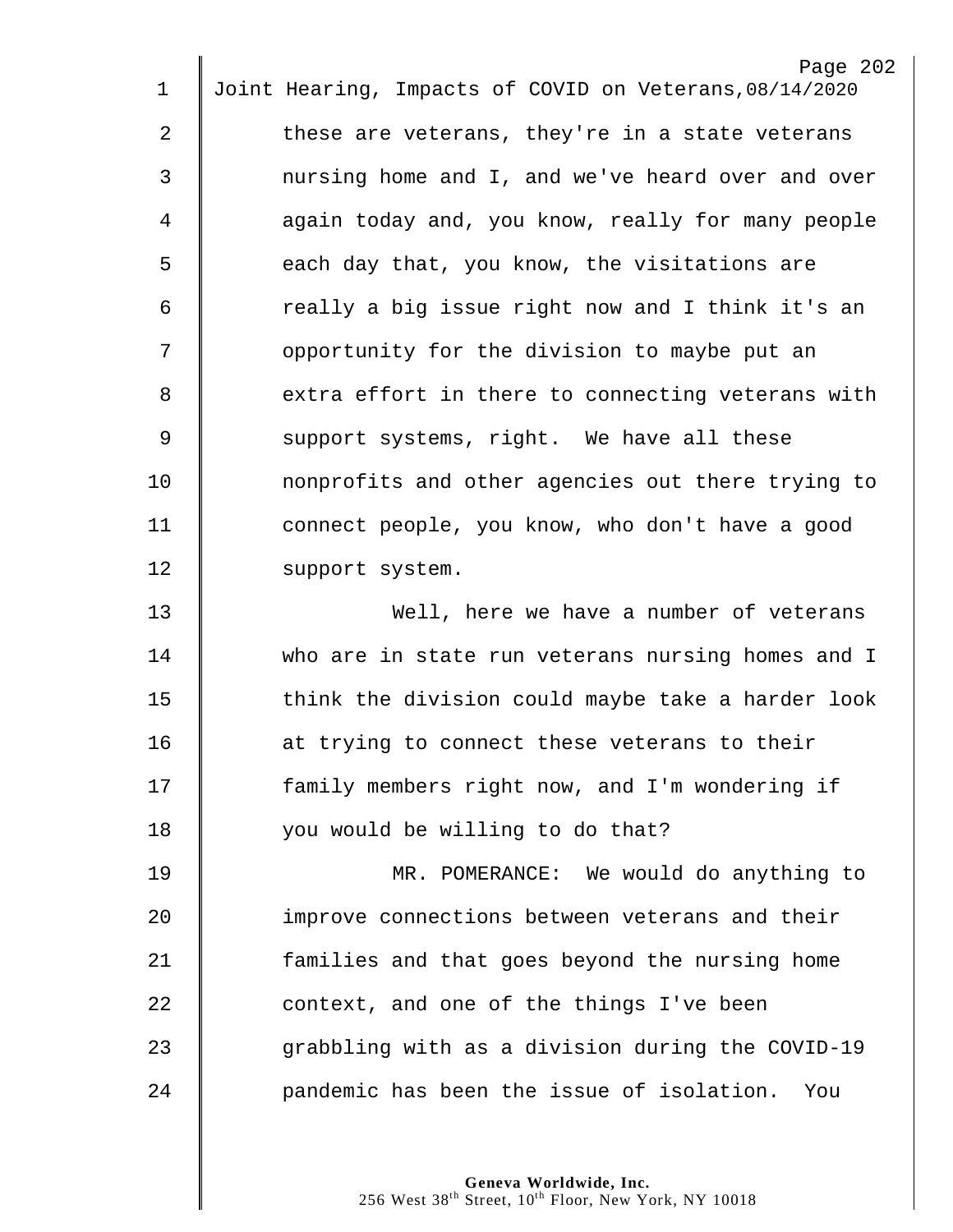|             | Page 203                                                |
|-------------|---------------------------------------------------------|
| 1           | Joint Hearing, Impacts of COVID on Veterans, 08/14/2020 |
| 2           | know, one of the things we've done during this          |
| 3           | time is we're now part of SAMSHA's governor's           |
| 4           | challenge focusing on suicide prevention among          |
| 5           | veterans and their families, and probably the           |
| 6           | most frequent issue discussed in those meetings         |
| 7           | has been isolation for veterans in nursing homes        |
| 8           | or not in nursing homes during the COVID-19             |
| $\mathsf 9$ | period. You know, isolation, loneliness, not            |
| 10          | having the same level of social interaction that        |
| 11          | one is used to, that can be a predictor,                |
| 12          | unfortunately, of suicide or self-harm, and             |
| 13          | anything that we can do as a division to try and        |
| 14          | avoid isolating circumstances from occurring, we        |
| 15          | are happy to take a look at and to do whatever we       |
| 16          | can to make that happen.                                |
| 17          | Again, the clinical decisions, I'm not a                |
| 18          | doctor, I don't play one on TV, but that's              |
| 19          | [unintelligible] [03:50:37] to DOH and SUNY with        |
| 20          | regard to running their homes. The broader              |
| 21          | question of isolation and our division's                |
| 22          | commitment to outreach to avoid isolating               |
| 23          | circumstances from occurring, we absolutely are         |
| 24          | happy to do whatever we can in that regard.             |
|             |                                                         |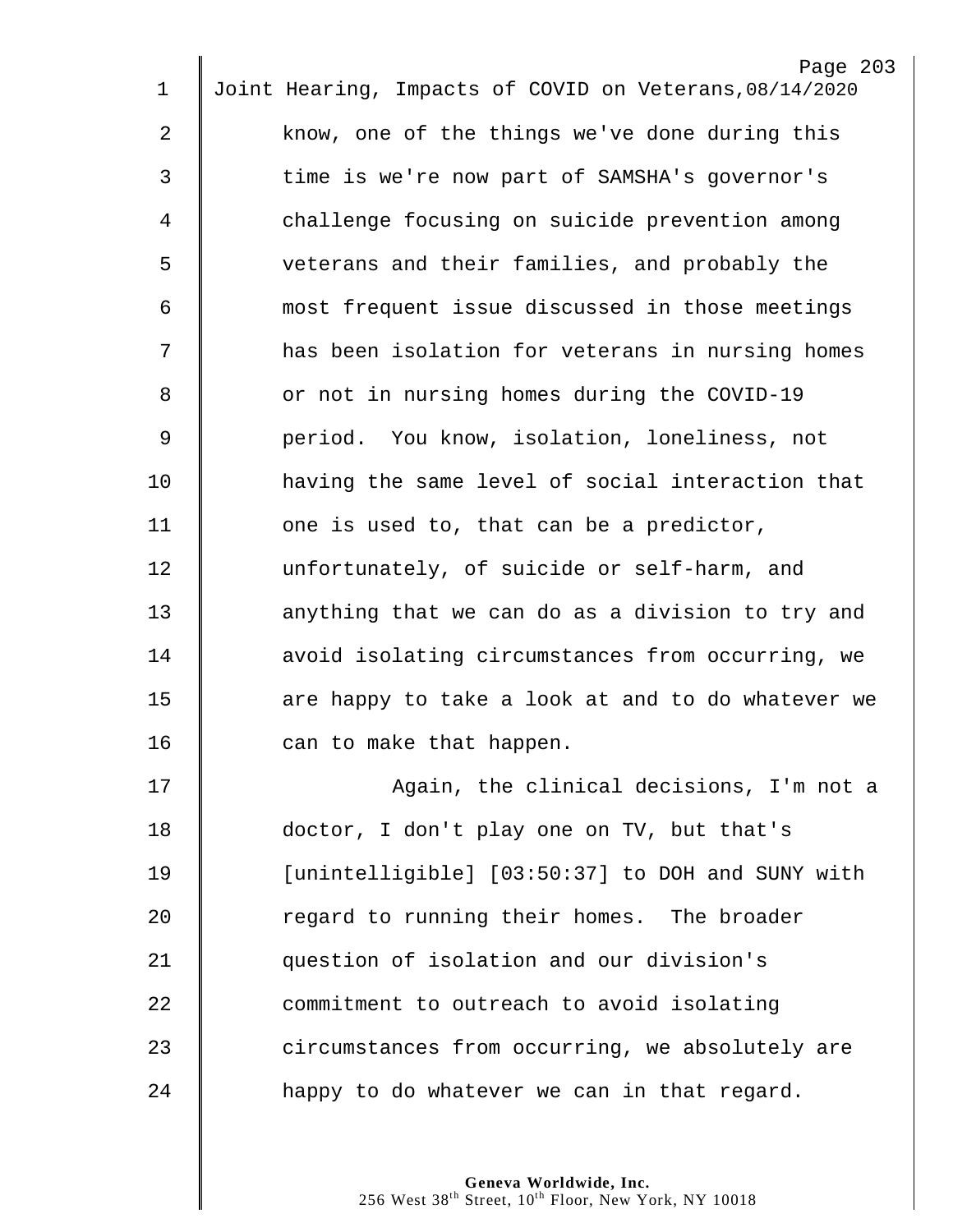|                | Page 204                                                |
|----------------|---------------------------------------------------------|
| $\mathbf 1$    | Joint Hearing, Impacts of COVID on Veterans, 08/14/2020 |
| $\overline{2}$ | ASSEMBLY MEMBER ASHBY: I appreciate                     |
| 3              | that and I will relay that to the administrators        |
| 4              | that I have been in contact with that the               |
| 5              | division plans on helping with that, with best          |
| 6              | effort. Thank you.                                      |
| 7              | SENATOR BROOKS: Senator Ritchie.                        |
| 8              | SENATOR RITCHIE: Thank you, I'd just                    |
| $\mathsf 9$    | like to follow up with the assemblyman's                |
| 10             | comments. I think that visitation, we're at a           |
| 11             | dire time and that someone has to step up to the        |
| 12             | plate and look for a solution there and I would         |
| 13             | hope that your office would be a champion for           |
| 14             | that. Like I said earlier, I can't imagine              |
| 15             | families being apart that long and I certainly          |
| 16             | can't imagine the families who didn't get to say        |
| 17             | goodbye to their loved ones. So someone's going         |
| 18             | to have to step up to the plate. I would also           |
| 19             | like to comment on Assemblywoman Barrett's              |
| 20             | comment on broadband. I understand the numbers,         |
| 21             | but I can tell you each and every day I have            |
| 22             | multiple calls to my office, especially now with        |
| 23             | school online that broadband it's certainly not         |
| 24             | 97% or the numbers that appear on that report are       |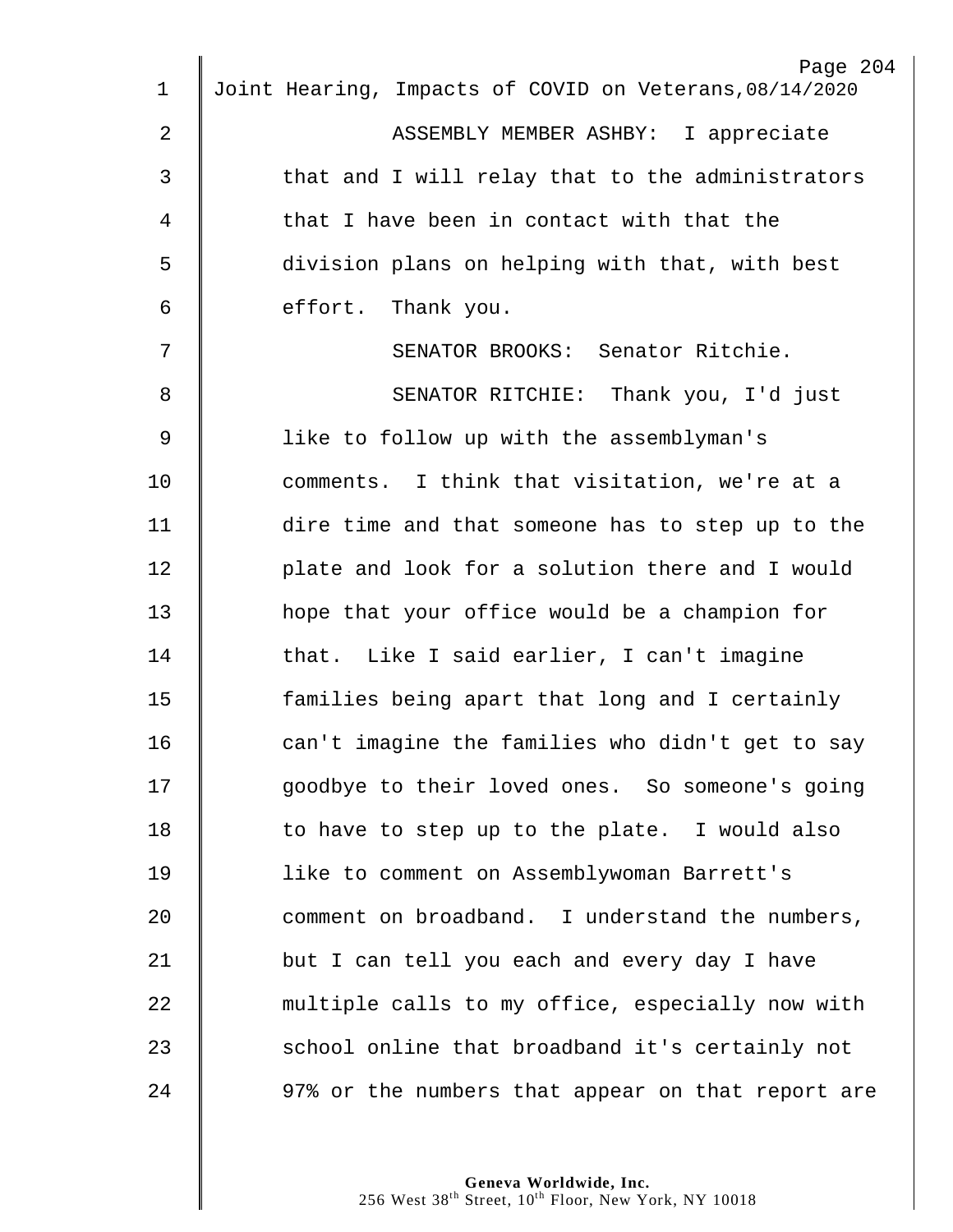|              | Page 205                                                |
|--------------|---------------------------------------------------------|
| $\mathbf 1$  | Joint Hearing, Impacts of COVID on Veterans, 08/14/2020 |
| $\mathbf{2}$ | not accurate at least in my district. So that's         |
| 3            | something else I'd like you to take back.               |
| 4            | The next questions, unfortunately, for                  |
| 5            | you you're the only representative here from the        |
| 6            | executive so they have to do with the quarantine        |
| 7            | and our military and the National Guard. I've           |
| 8            | heard from a number of individuals who have not         |
| 9            | been able to come home because of the quarantine,       |
| 10           | even one whose wife was having serious surgery,         |
| 11           | even though I would deem them essential. Some of        |
| 12           | the guards have not been able to go back to work        |
| 13           | because they were told even though they were            |
| 14           | essential they still had to quarantine even             |
| 15           | though they were serving the state, so that's an        |
| 16           | issue. There's been a question about how many           |
| 17           | missions have they been on, has anyone been             |
| 18           | infected, did they have enough personal                 |
| 19           | protection equipment? So that's something else I        |
| 20           | would hope that you could pass on and get the           |
| 21           | information.                                            |
| 22           | And finally with the pandemic going on                  |
| 23           | there's a real concern that the guard number has        |
| 24           | dropped from 3600 to 2812 and that's something I        |
|              |                                                         |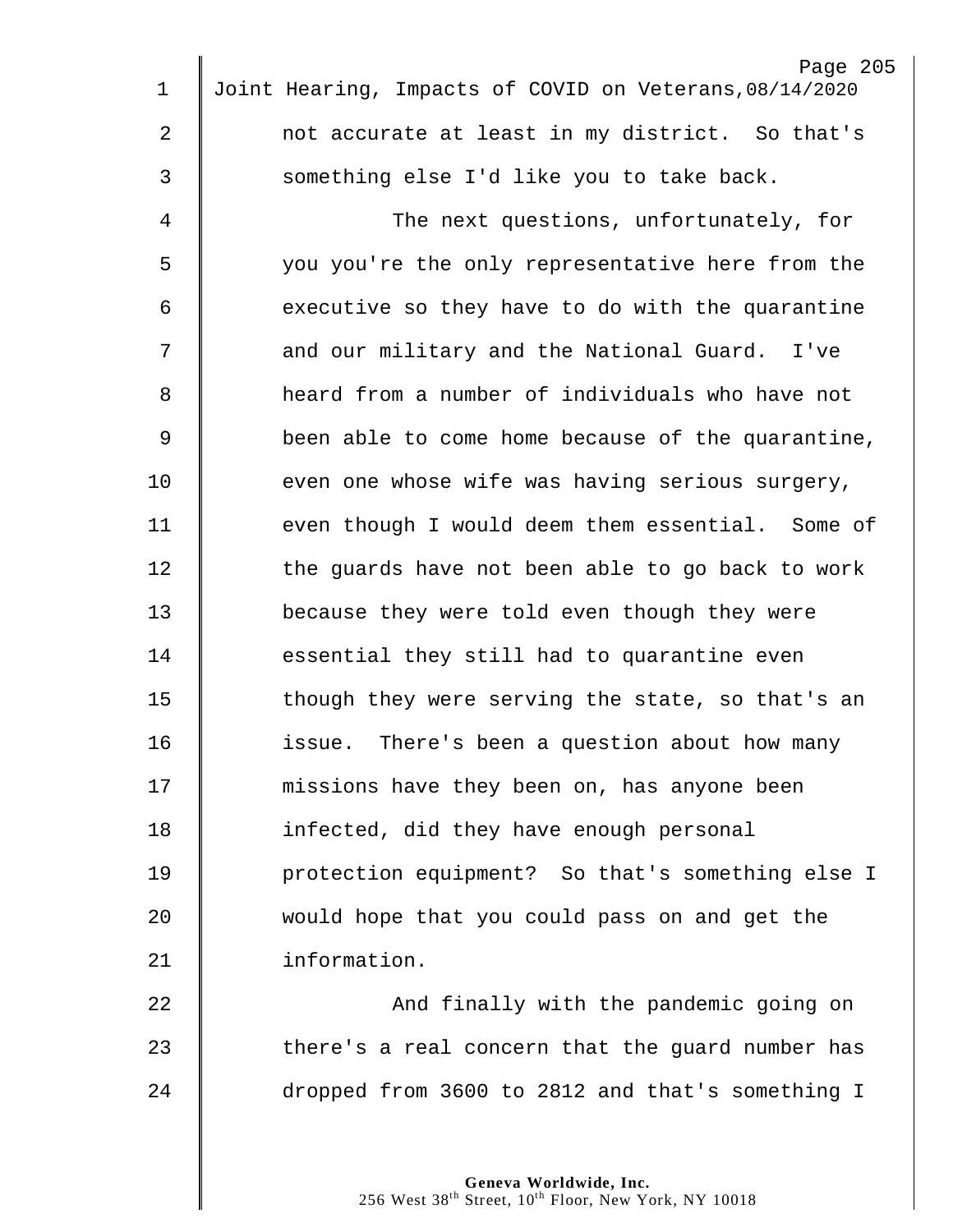| $\mathbf 1$ | Page 206<br>Joint Hearing, Impacts of COVID on Veterans, 08/14/2020 |
|-------------|---------------------------------------------------------------------|
|             |                                                                     |
| 2           | hope someone to speak to. And then the last                         |
| 3           | question as you have said earlier is best                           |
| 4           | directed at the Department of Health, they're not                   |
| 5           | here. There is a real concern over the veterans                     |
| 6           | and the number of deaths at nursing homes and the                   |
| 7           | difference between our veteran homes and also                       |
| 8           | the, the nursing homes at large. So that is                         |
| 9           | something that I wish that you could take back                      |
| 10          | and get some information for us. Those are                          |
| 11          | questions that I came prepared to ask, they're                      |
| 12          | questions that I've heard from people not only in                   |
| 13          | my district, but across the state and questions                     |
| 14          | that I hope at some point will get an answer too.                   |
| 15          | MR. POMERANCE: And I apologize that I                               |
| 16          | cannot answer them for you. I'm not a doctor or                     |
| 17          | a general officer of the National Guard I'm                         |
| 18          | afraid and so to speak on their behalf as far as                    |
| 19          | military personnel decisions would be not only                      |
| 20          | improper, but also inaccurate, and I would not                      |
| 21          | want to give you information that is not correct                    |
| 22          | and on point. But certainly I can take those                        |
| 23          | questions back as best as I can.                                    |
| 24          | SENATOR RITCHIE: And certainly I                                    |
|             |                                                                     |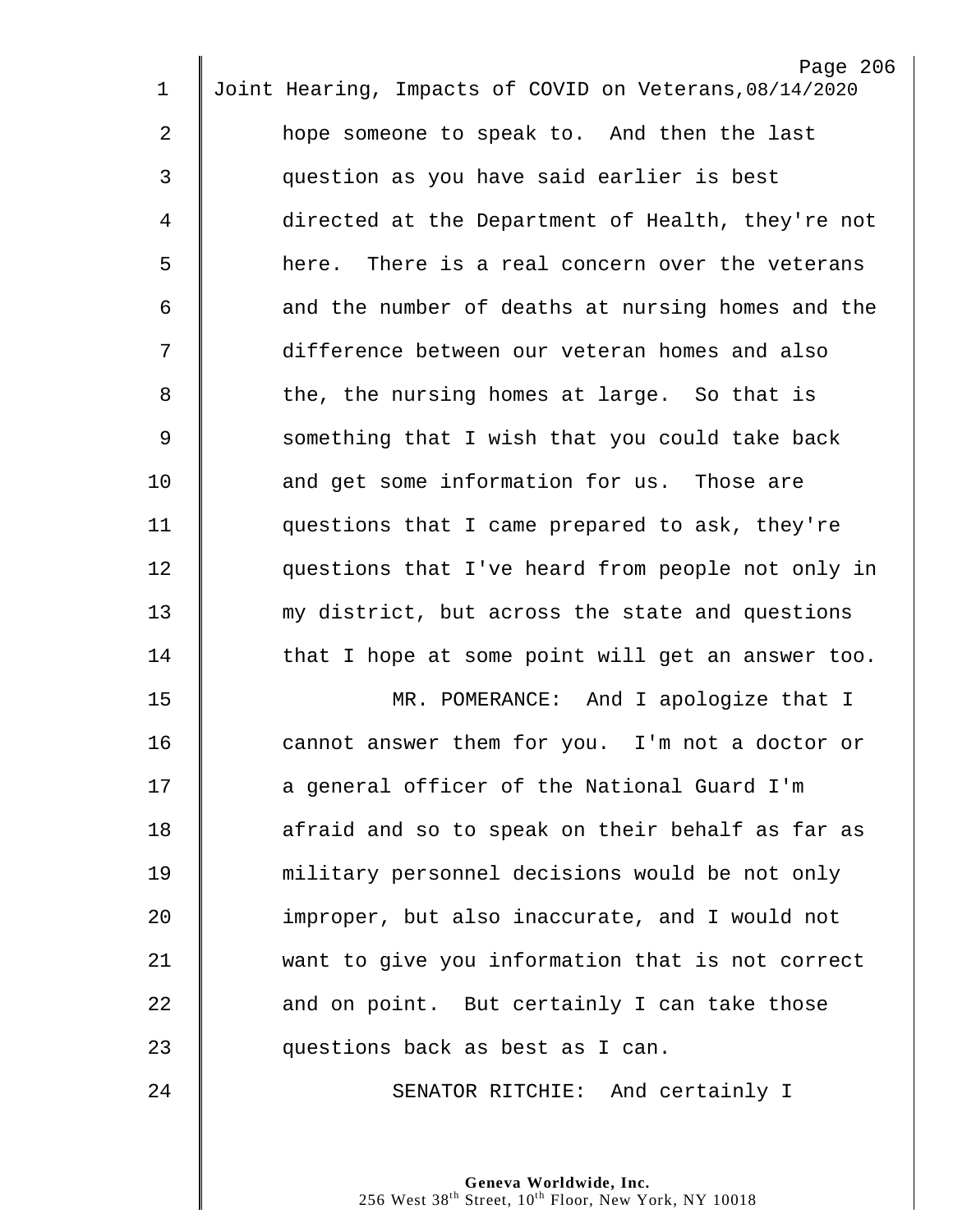|             | Page 207                                                |
|-------------|---------------------------------------------------------|
| $\mathbf 1$ | Joint Hearing, Impacts of COVID on Veterans, 08/14/2020 |
| 2           | understand that, but I also wanted to make sure         |
| 3           | that they were on the record because these are          |
| 4           | questions that I continually have been asked, so        |
| 5           | thank you.                                              |
| 6           | MR. POMERANCE: Understood and thank                     |
| 7           | you.                                                    |
| 8           | SENATOR BROOKS: Thank you and first if                  |
| $\mathsf 9$ | there's any other participants in the hearing           |
| 10          | that has a question please turn on your video           |
| 11          | screen. Ben, we've talked in the past about a           |
| 12          | number of issues. I agree with all of the points        |
| 13          | that have been made just now in this conversation       |
| 14          | and I think we do have to get the broadband up to       |
| 15          | speed. And the death certificates is a critical         |
| 16          | issue, too and visitation is a critical issue. I        |
| 17          | wonder if we recognize what's happened here and         |
| 18          | our ability to suddenly do distance functioning         |
| 19          | of different types, learning and everything else,       |
| 20          | if this doesn't open up an opportunity from a           |
| 21          | training standpoint and from veterans programs          |
| 22          | standpoint, to reach some of the areas in the           |
| 23          | state in the past that it was a little more             |
| 24          | difficult. If we're not in a situation where,           |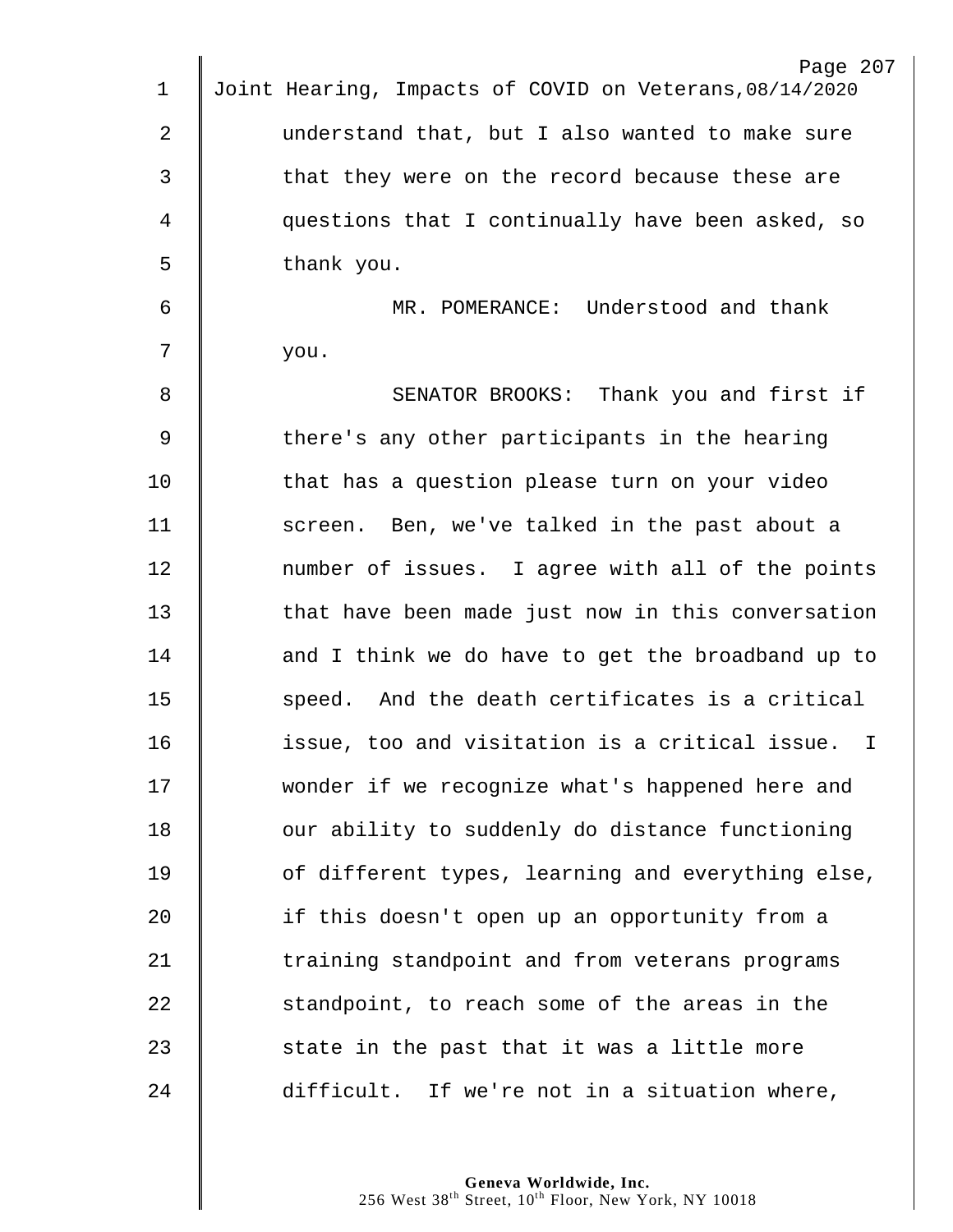|                | Page 208                                                |
|----------------|---------------------------------------------------------|
| 1              | Joint Hearing, Impacts of COVID on Veterans, 08/14/2020 |
| $\overline{2}$ | you know, sometimes at the end of the dark tunnel       |
| $\mathfrak{Z}$ | there is a little bit of light and maybe the            |
| 4              | opportunity to do distance programs through the         |
| 5              | internet can start, you know, if someone could          |
| 6              | touch someone if you will, visually at least that       |
| 7              | we haven't touched in the past. So my question          |
| 8              | to you is do you see the opportunity to change          |
| $\overline{9}$ | some programs to capture, if you will, the              |
| 10             | benefit of distance, distance activity via the          |
| 11             | internet?                                               |
| 12             | MR. POMERANCE: Senator, I would say if                  |
| 13             | there's not only a little bit of light, but             |
| 14             | actually a lot of light at the end of that              |
| 15             | tunnel. We've been doing that since the COVID-19        |
| 16             | outbreak began. We have shifted to a far more           |
| 17             | virtual agency than we ever have been before and        |
| 18             | we have worked with our partners in county              |
| 19             | government, in New York City's government, in the       |
| 20             | not-for-profit sphere to find ways to partner           |
| 21             | with them in doing the same. The training from          |
| 22             | this past week is a perfect example. There are          |
| 23             | 162 people taking part in that training from            |
| 24             | their homes, obviously safe, obviously socially         |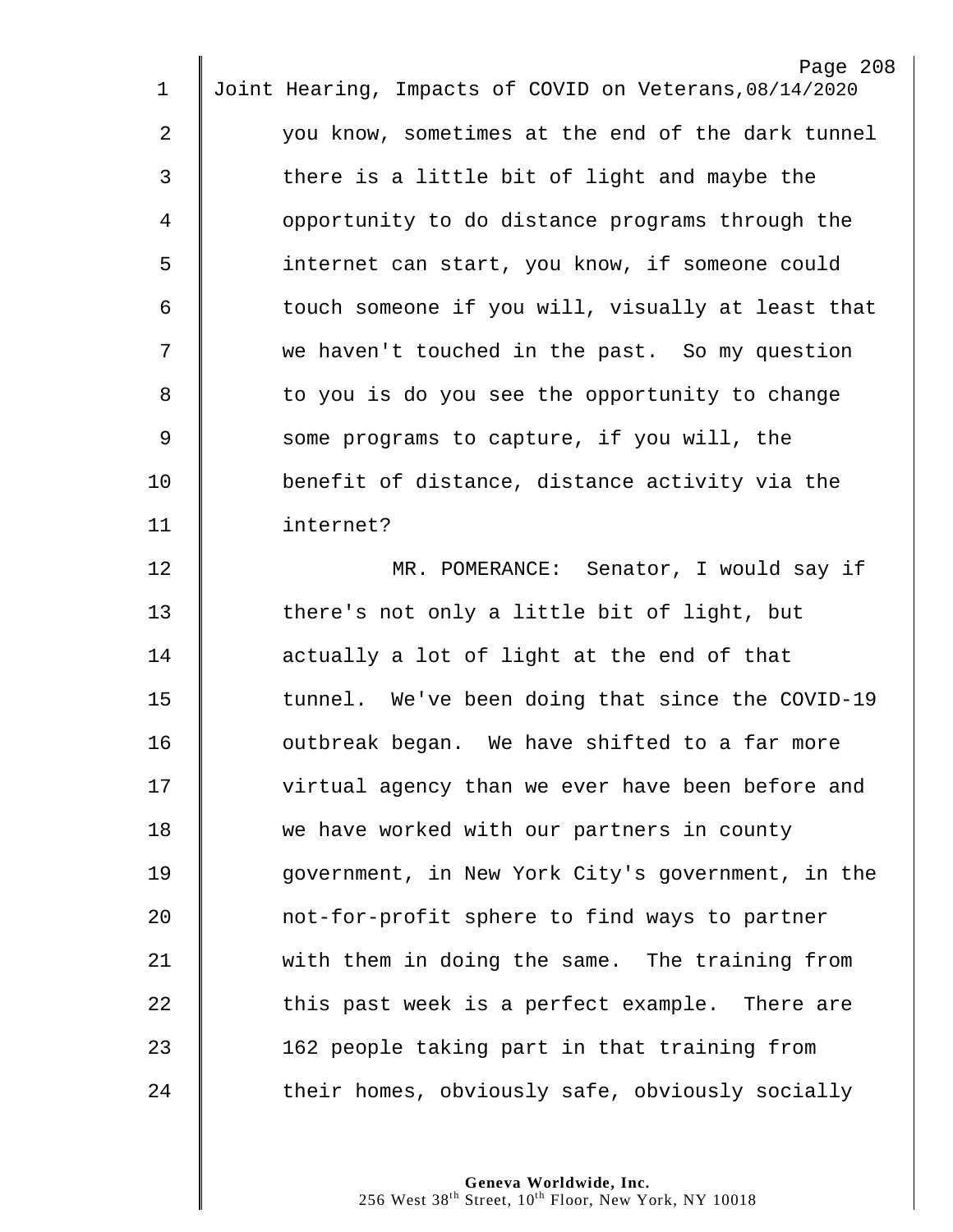| $\mathbf 1$ | Page 209<br>Joint Hearing, Impacts of COVID on Veterans, 08/14/2020 |
|-------------|---------------------------------------------------------------------|
| 2           | distant, but still getting the information across                   |
|             |                                                                     |
| 3           | to them. Not only that you were able to bring in                    |
| 4           | speakers for the trainings that we've had during                    |
| 5           | the COVID period who are national experts. We                       |
| 6           | probably couldn't have been able to pay for                         |
| 7           | travel and hotel and everything else to bring to                    |
| 8           | New York State, but through distance learning we                    |
| $\mathsf 9$ | were successful in having people like the chief                     |
| 10          | judge of the Court of Appeals for Veterans claims                   |
| 11          | and the chairman of the U.S. Board of Veterans                      |
| 12          | Appeals, and just today, probably the leading                       |
| 13          | pension attorney in the country training us as a                    |
| 14          | group about how do to our jobs better and more                      |
| 15          | effectively for the veterans of our state.                          |
| 16          | Same goes for our work with the veterans                            |
| 17          | themselves, you know, the traditional model of                      |
| 18          | sitting across the table in the office is a                         |
| 19          | little bit different now than it used to be,                        |
| 20          | obviously, we've had some office that have                          |
| 21          | reopened when it's been deemed safe to do so with                   |
| 22          | the proper precautions in place, we're talking                      |
| 23          | Plexiglas, we're talking PPE, we're talking                         |
| 24          | social distancing, all those measures to keep                       |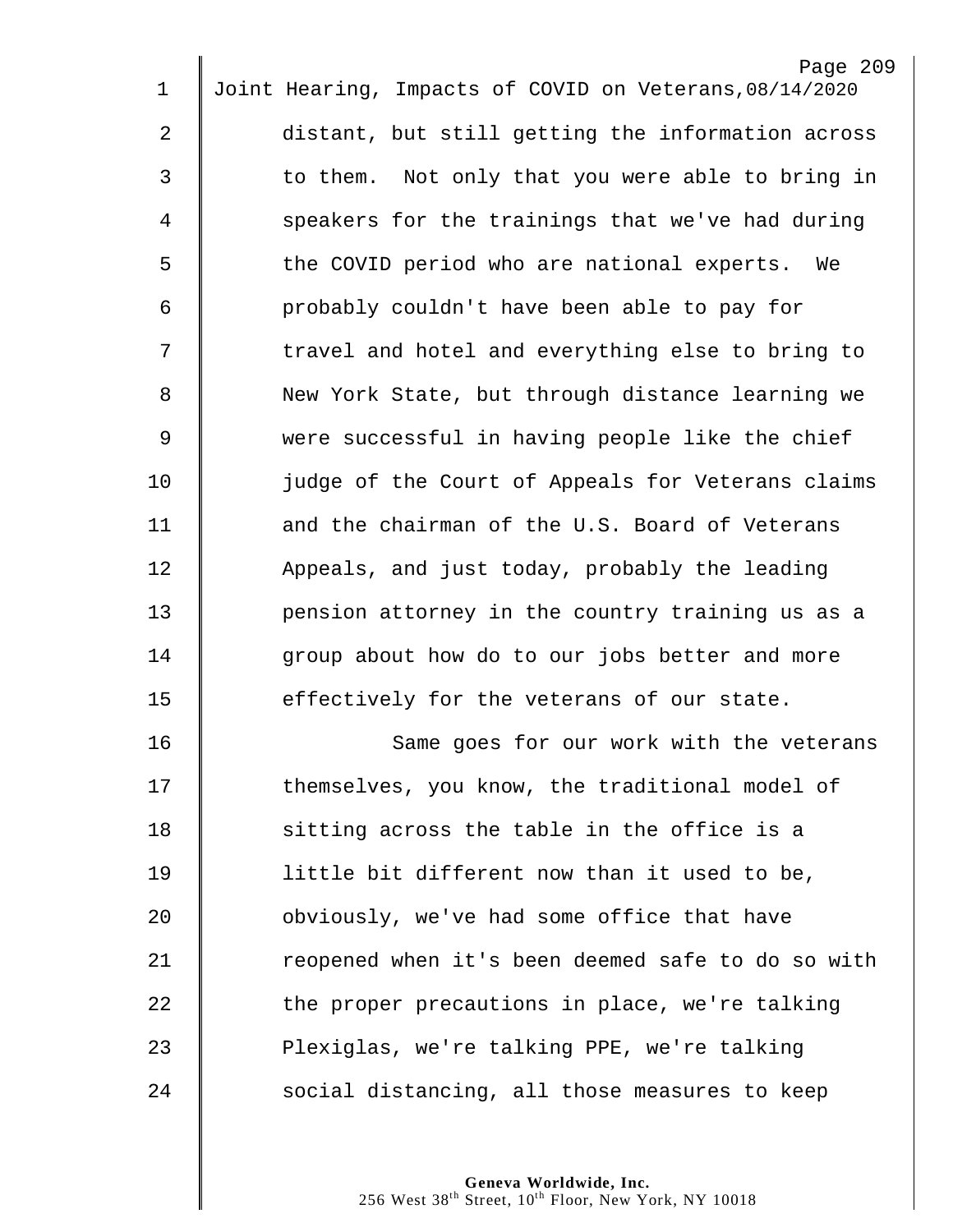|    | Page 210                                                |
|----|---------------------------------------------------------|
| 1  | Joint Hearing, Impacts of COVID on Veterans, 08/14/2020 |
| 2  | safety for our own colleagues and for the               |
| 3  | clients, but those areas that we have not been          |
| 4  | able to reopen fully yet, we have improved our          |
| 5  | digital work tremendously, starting with that           |
| 6  | outreach by e-mail. Those buddy checks, you             |
| 7  | know, 30,000 e-mails going out saying hey, we           |
| 8  | know you're a client of ours, you gave us your e-       |
| 9  | mail, just checking in. How are you doing? What         |
| 10 | are your needs? What are things that we can             |
| 11 | assist with? And we got a lot of feedback from          |
| 12 | that.                                                   |
| 13 | One example that comes to mind right                    |
| 14 | away was there was a veteran's widow in the             |
| 15 | Albany area who had never applied for a benefit,        |
| 16 | financial benefit for tax free monthly dollars          |
| 17 | from the federal government that she was eligible       |
| 18 | for and had been for some time, but never had,          |
| 19 | you know, reached to anyone about it. That e-           |
| 20 | mail, that connection with her opened the doors         |
| 21 | for our veterans benefits advisor in that county        |
| 22 | to work with her virtually, remotely, get the           |
| 23 | paperwork together, file the claim to the VA and        |
| 24 | get that benefit approved. And the last piece of        |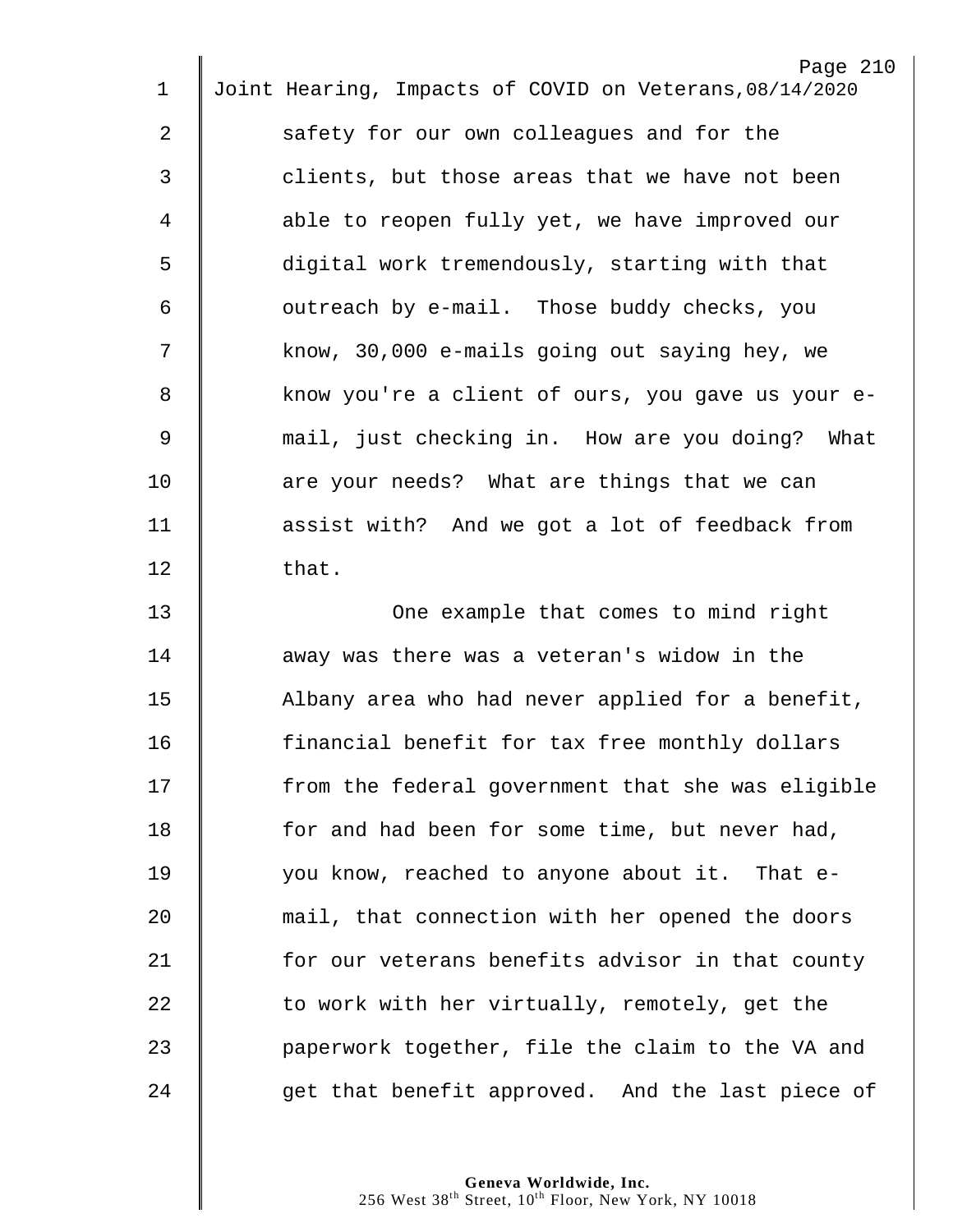|                | Page 211                                                |
|----------------|---------------------------------------------------------|
| $\mathbf 1$    | Joint Hearing, Impacts of COVID on Veterans, 08/14/2020 |
| $\overline{2}$ | this is with our case management software and I'm       |
| 3              | particularly proud of this as are my colleagues.        |
| 4              | We worked from the outbreak of COVID onward on a        |
| 5              | rush order if you will, with MicroPath [phonetic]       |
| 6              | the vendors who built our case management               |
| 7              | software called Vedox [phonetic] to imbed in an         |
| 8              | electronic interface in that system, you were           |
| 9              | their first clients in the country to request           |
| 10             | this. And that allows it, you know, like I              |
| 11             | mentioned in the testimony, to file that claim          |
| 12             | with the VA, to work with the client remotely and       |
| 13             | to get the claim package into the VA remotely           |
| 14             | without a single in-person appointment being            |
| 15             | needed, not a single sheet of paper being printed       |
| 16             | and by doing that we actually get a date stamped        |
| 17             | receipt right away from the VA after submission         |
| 18             | showing yeah, it was received and here's official       |
| 19             | verification of the date and time on which it was       |
| 20             | received.                                               |
| 21             | So it's actually has improved our                       |
| 22             | processing because of the fact that COVID-19            |
| 23             | forced us to become a more digitally inclined           |
| 24             | agency.                                                 |
|                |                                                         |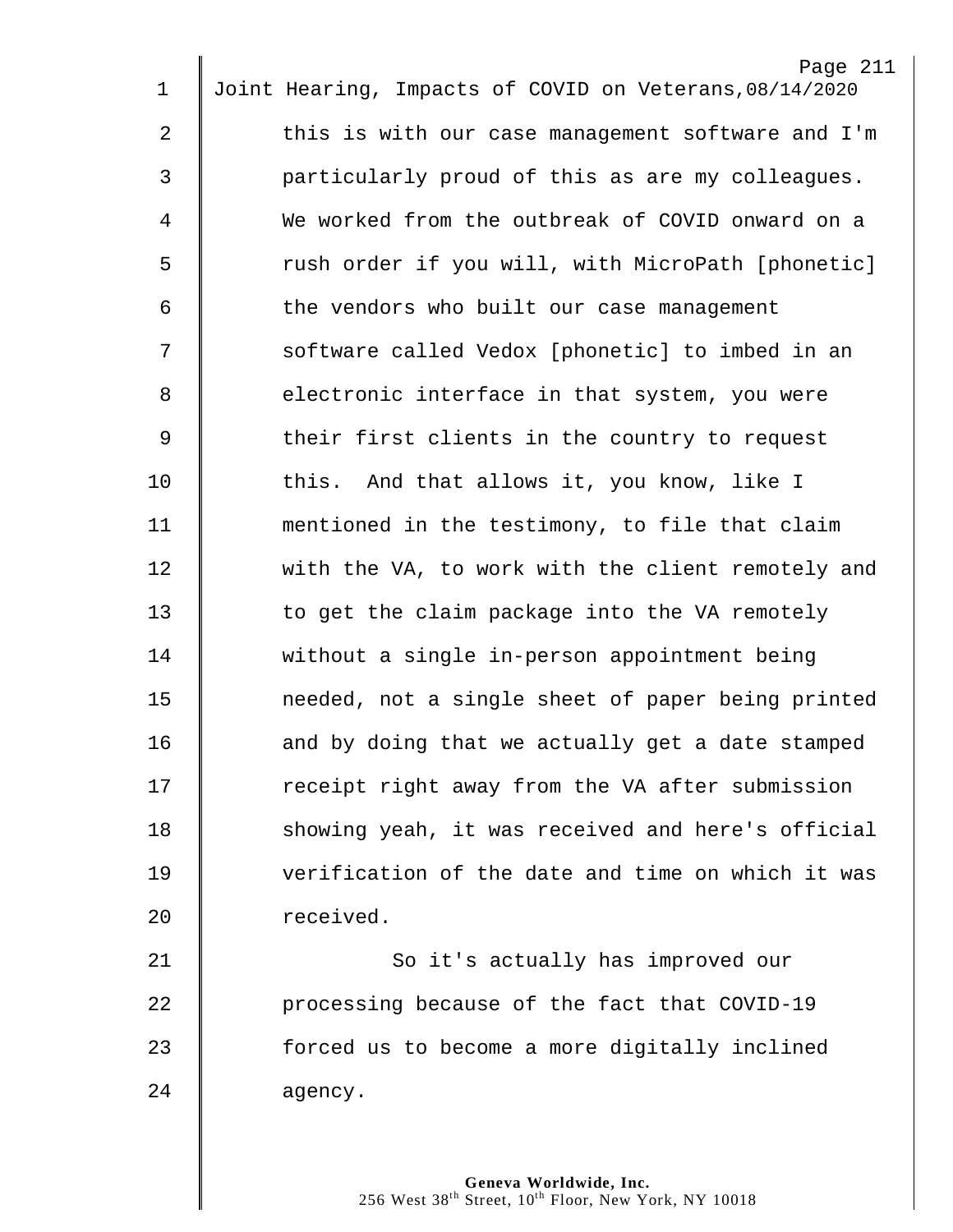| $\mathbf 1$    | Page 212<br>Joint Hearing, Impacts of COVID on Veterans, 08/14/2020 |
|----------------|---------------------------------------------------------------------|
| $\overline{2}$ | SENATOR BROOKS: Thank you.                                          |
| 3              | Assemblywoman Buttenschon.                                          |
| 4              | ASSEMBLY MEMBER MARIANNE BUTTENSCHON:                               |
| 5              | Thank you for the opportunity to all the chairs                     |
| 6              | and to our panelists. I just have a couple                          |
| 7              | questions and first the comments that I reconfirm                   |
| 8              | as my colleague stated the importance of ensuring                   |
| $\mathsf 9$    | the possibility of getting family members                           |
| 10             | connected to veterans in our state nursing homes                    |
|                |                                                                     |
| 11             | as well as the quarantine issue that was brought                    |
| 12             | up earlier has been a concern that has been                         |
| 13             | addressed within our office. In regards to your                     |
| 14             | testimony today, I just want clarification. You                     |
| 15             | stated that you had 12 counties that received the                   |
| 16             | accreditation from the state. Is that correct?                      |
| 17             | MR. POMERANCE: That's correct, from our                             |
| 18             | last training.                                                      |
| 19             | ASSEMBLY MEMBER BUTTENSCHON: So how                                 |
| 20             | many counties total have it?                                        |
| 21             | MR. POMERANCE: We have more than 20                                 |
| 22             | counties that have it now and there are more                        |
| 23             | upcoming, probably in September to have another                     |
| 24             | round of that accreditation training who are in                     |
|                |                                                                     |
|                |                                                                     |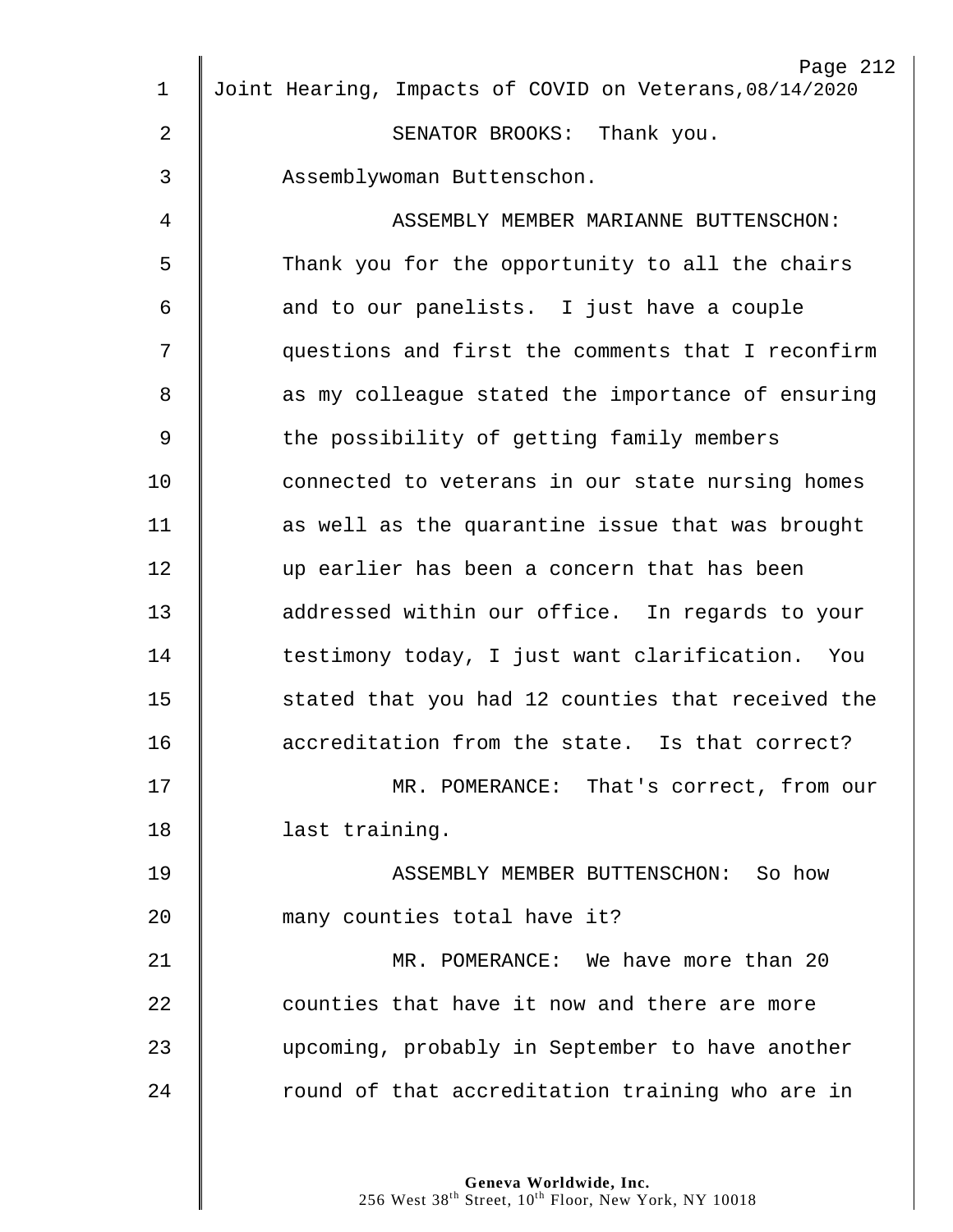|             | Page 213                                                |
|-------------|---------------------------------------------------------|
| $\mathbf 1$ | Joint Hearing, Impacts of COVID on Veterans, 08/14/2020 |
| 2           | the process of doing the first steps right now,         |
| 3           | the online training through the VA called Trip,         |
| 4           | who will then be sort of the next group to go           |
| 5           | through that process.                                   |
| 6           | ASSEMBLY MEMBER BUTTENSCHON: So right                   |
| 7           | now there's 20 that have completed it and it's an       |
| 8           | annual training?                                        |
| 9           | MR. POMERANCE: It's, well so there's a                  |
| 10          | couple of different layers to the training side         |
| 11          | here. What I was talking about was the training         |
| 12          | that we needed to provide them to actually get          |
| 13          | them their accreditation under the state's              |
| 14          | division's power of attorney. There also was a          |
| 15          | semiannual training we provide, obviously twice a       |
| 16          | year, once in May, once in August this year; both       |
| 17          | of those were handled virtually and those               |
| 18          | counties took part in that as well. Those two           |
| 19          | trainings are open to any county that wants to          |
| 20          | take part regardless whether they have the              |
| 21          | accreditation from the state or not.<br>The             |
| 22          | accreditation from the state opens up certain           |
| 23          | additional pathways, certain additional services        |
| 24          | and accesses if you will by virtue of that state        |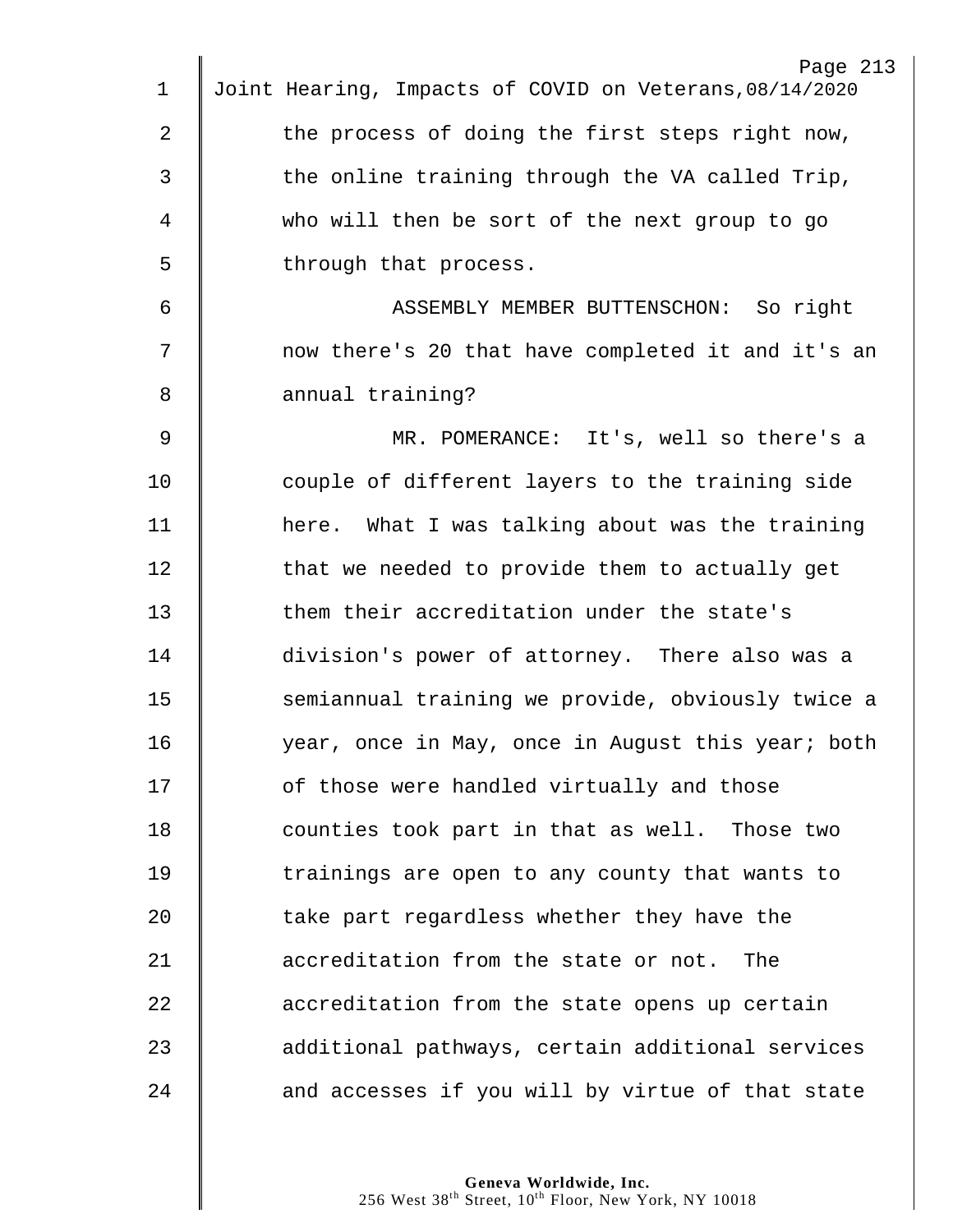| Page 214                                                |
|---------------------------------------------------------|
| Joint Hearing, Impacts of COVID on Veterans, 08/14/2020 |
| accreditation, but for the semi-annual trainings        |
| anybody can take part regardless of accreditation       |
| affiliation.                                            |
| ASSEMBLY MEMBER BUTTENSCHON: So prior                   |
| to COVID is that a general standard that only 20        |
| counties participate overall or I mean, we're in        |
| August I just wondered when you said this is            |
| annually.                                               |
| MR. POMERANCE: So to be specific,                       |
| talking about the semi-annual trainings?                |
| ASSEMBLY MEMBER BUTTENSCHON: No, the                    |
| annual training that you addressed in your              |
| testimony.                                              |
| MR. POMERANCE: This was the first time                  |
| we had this type of larger scale accreditation          |
| training for a bunch of counties taking part in         |
| it at one time. So that's a larger number, that         |
| group of 12 counties taking part in the training        |
| together, that was our first time doing that            |
| large group. Typically, what we've done in the          |
| past, for example, earlier this year we had             |
| Genesee County, Orleans County and Seneca County        |
| all coming online around the same time. My              |
|                                                         |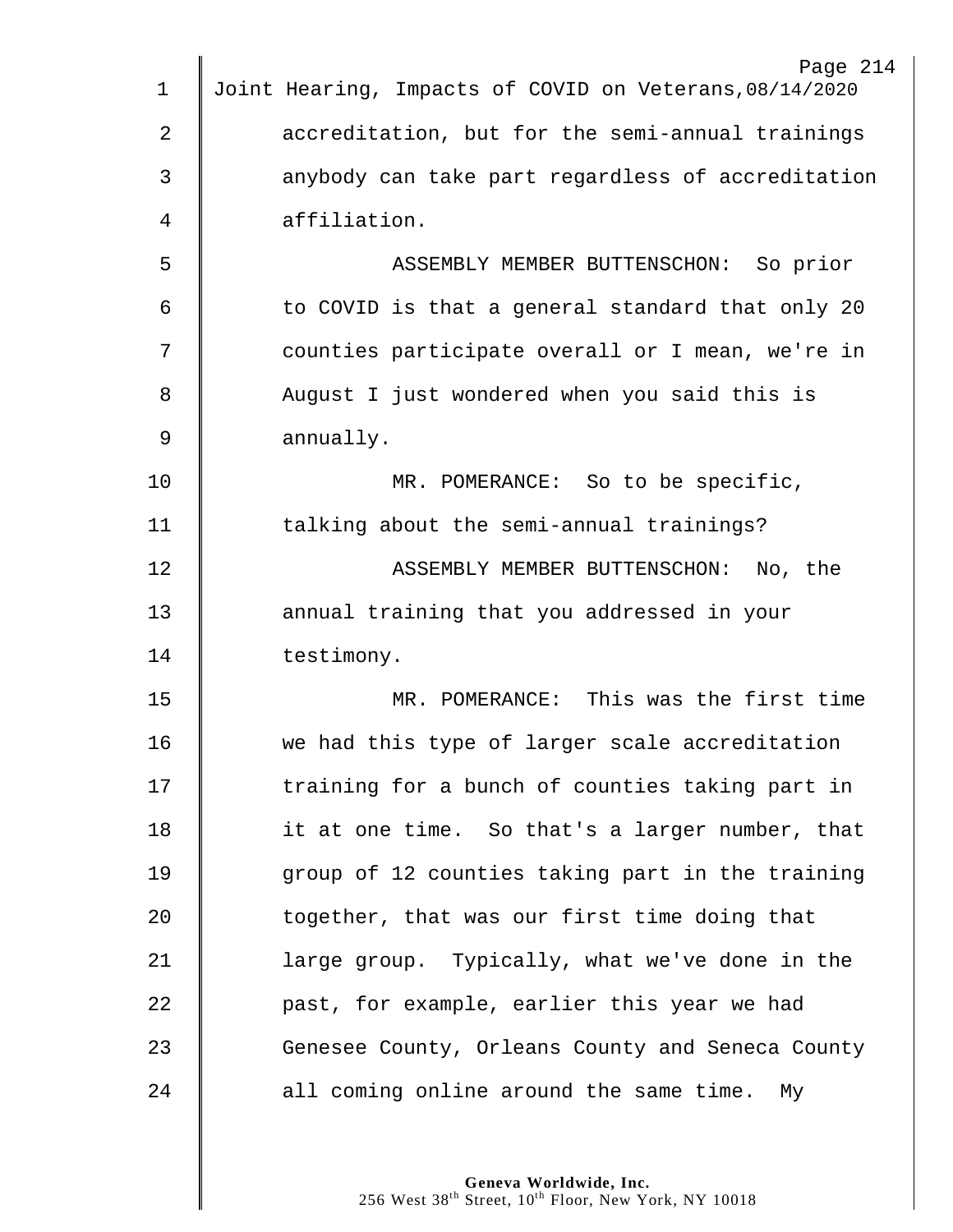|    | Page 215                                                |
|----|---------------------------------------------------------|
| 1  | Joint Hearing, Impacts of COVID on Veterans, 08/14/2020 |
| 2  | colleague, Sue Done [phonetic] who is the               |
| 3  | associate training technician for the western           |
| 4  | region of the state and I, went out to Batavia          |
| 5  | and out to Waterloo and we did that kind of             |
| 6  | training in person with those county agencies to        |
| 7  | get up to speed with the tools and technologies         |
| 8  | that they needed. Obviously, with COVID-19 that         |
| 9  | kind of travel and in person training wasn't            |
| 10 | feasible, so it turned into a larger scale online       |
| 11 | group with multiple counties taking part.               |
| 12 | ASSEMBLY MEMBER BUTTENSCHON: I just                     |
| 13 | think it's a valuable service for our veterans          |
| 14 | and I would like to see it, all counties involved       |
| 15 | as much as they would be interested in and I            |
| 16 | just, to me I just wondered the participation           |
| 17 | seemed to be low.                                       |
| 18 | MR. POMERANCE: With this last week of                   |
| 19 | training, which is open to any county regardless        |
| 20 | of affiliation, we had close to 40 county               |
| 21 | partners taking part. So of our American Legion         |
| 22 | accredited, some of Veterans of Foreign Wars            |
| 23 | accredited. It doesn't matter, the doors are            |
| 24 | open for them with those semiannual trainings to        |
|    |                                                         |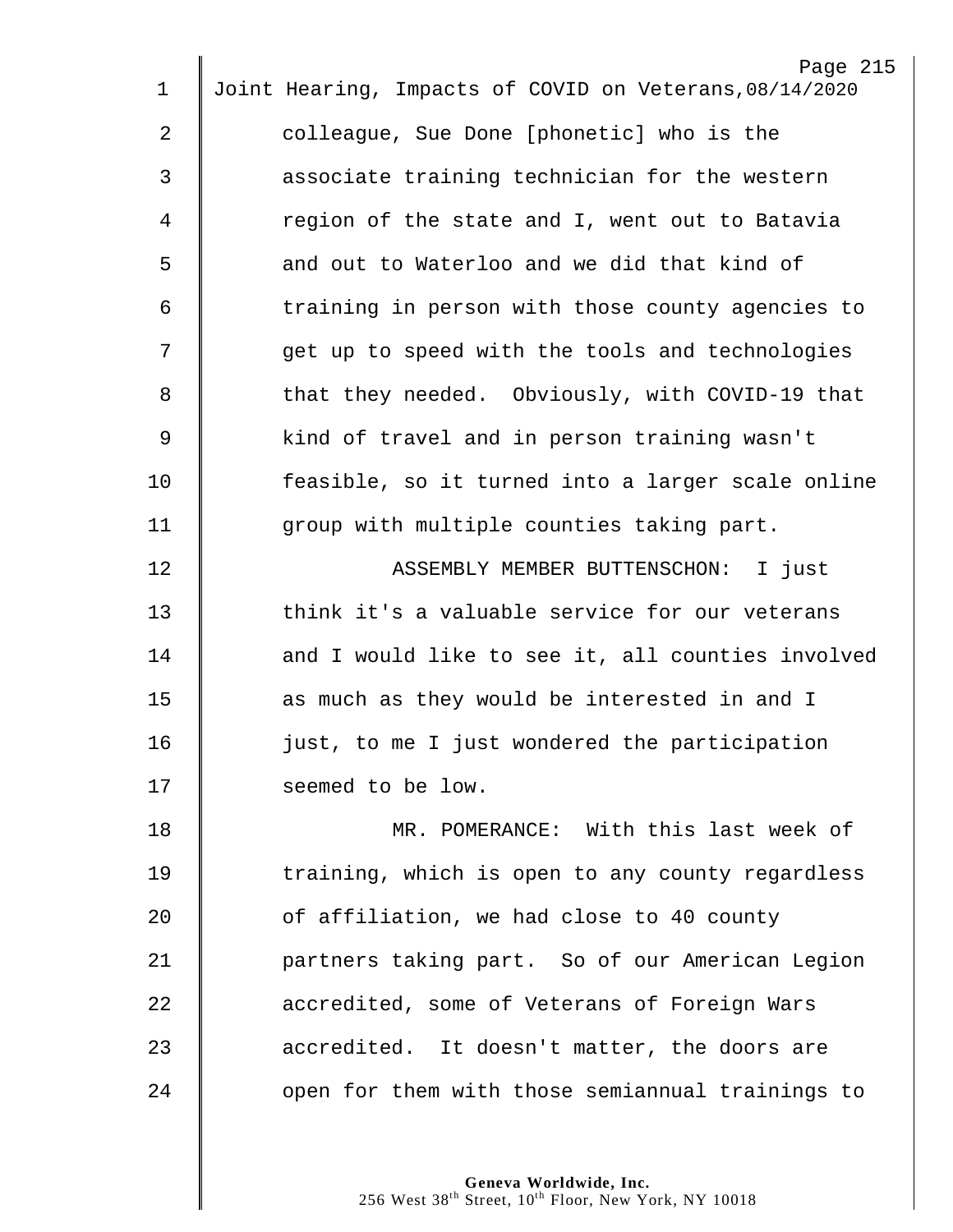| 1  | Page 216<br>Joint Hearing, Impacts of COVID on Veterans, 08/14/2020 |
|----|---------------------------------------------------------------------|
|    |                                                                     |
| 2  | have them participate and we saw large numbers                      |
| 3  | for that. We saw large numbers for our                              |
| 4  | semiannual training in May and we've had multiple                   |
| 5  | sort of mini trainings in between on topics like                    |
| 6  | clear and unmistakable error cases and topics                       |
| 7  | like un-employability claims, and we have seen                      |
| 8  | widespread county participation for that as well.                   |
| 9  | ASSEMBLY MEMBER BUTTENSCHON: Okay and                               |
| 10 | just finally, if you were to rank your three,                       |
| 11 | prioritize your three challenges from, from one                     |
| 12 | to three, what are they?                                            |
| 13 | MR. POMERANCE: Are we talking                                       |
| 14 | challenges just because of COVID-19, challenge                      |
| 15 | overall.                                                            |
| 16 | ASSEMBLY MEMBER BUTTENSCHON: As an                                  |
| 17 | agency, yeah, just as today as you                                  |
| 18 | [unintelligible] [04:04:32] in the office, what                     |
| 19 | do you see?                                                         |
| 20 | MR. POMERANCE: I think one challenge                                |
| 21 | that we have in New York State is the fact that                     |
| 22 | there's a lot of veterans who do no self-identify                   |
| 23 | as veterans for a variety of reason. One of                         |
| 24 | which I think is that New York State law has                        |
|    |                                                                     |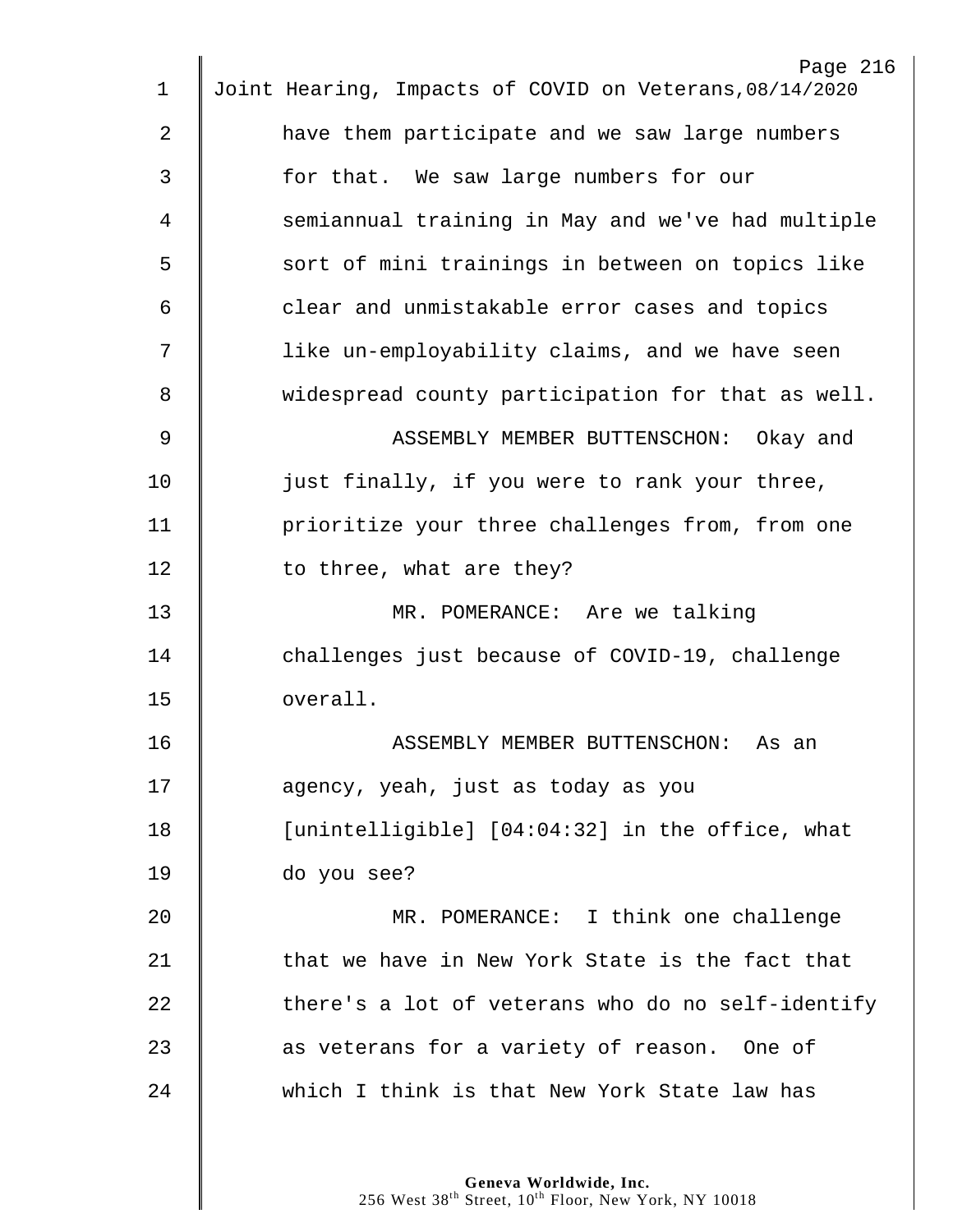|    | Page 217                                                |
|----|---------------------------------------------------------|
| 1  | Joint Hearing, Impacts of COVID on Veterans, 08/14/2020 |
| 2  | varying definitions of that term including the          |
| 3  | law that governs our own agency, which refers to        |
| 4  | a veteran being a person who served in a war            |
| 5  | declared by congress. There hasn't been one of          |
| 6  | those for a while and people do not feel that           |
| 7  | they self-identify with that status because of          |
| 8  | those types of disconnects; that's one concern.         |
| 9  | Second concern that we certainly have                   |
| 10 | and I believe it was mentioned in the earlier           |
| 11 | panels is services for veterans who have a less         |
| 12 | than honorable discharge, who have often been           |
| 13 | told by governments and often have been told by         |
| 14 | other veterans you don't qualify as one of us.          |
| 15 | And yet, in fact, there could be benefits               |
| 16 | available that they're leaving on the table and         |
| 17 | we want to make certain that we continue to reach       |
| 18 | out to them more effectively in a wider number          |
| 19 | than we are already doing to make certain that          |
| 20 | they know we're here to serve them, we're not           |
| 21 | going to judge them about what their DD214, they        |
| 22 | discharge paperwork says. New York State's              |
| 23 | advocacy agency is for all veterans, underscore         |
| 24 | all, regardless of character of discharge and           |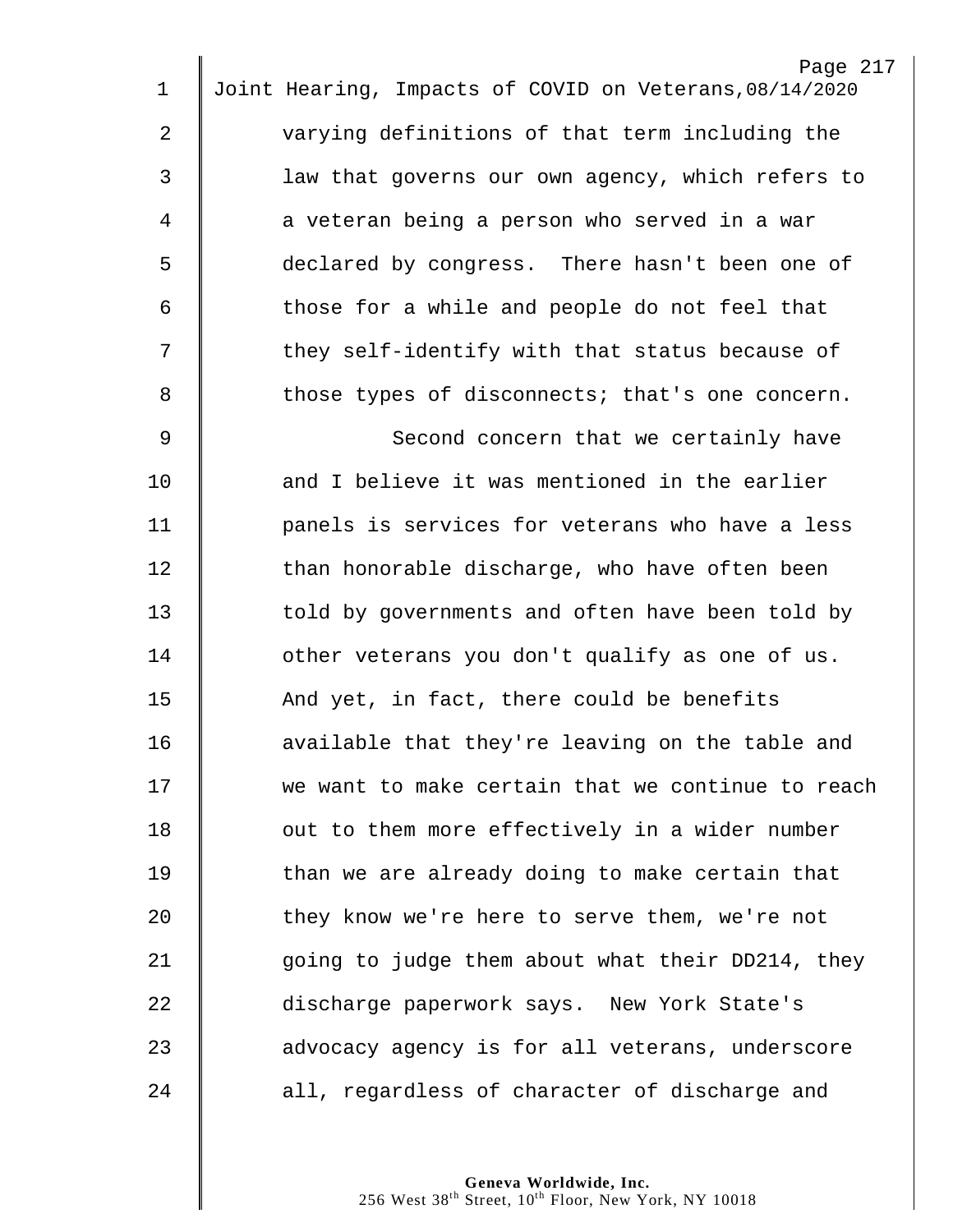|                | Page 218                                                |
|----------------|---------------------------------------------------------|
| $\mathbf 1$    | Joint Hearing, Impacts of COVID on Veterans, 08/14/2020 |
| $\overline{2}$ | will work with them on upgrade cases, with              |
| 3              | character of discharge determinations at the VA         |
| 4              | level, whatever it is, to make certain they get         |
| 5              | linked with the benefits and the services that          |
| 6              | they need.                                              |
| 7              | And if I were to pick a third matter to                 |
| 8              | which frankly, I do not have an answer, but it's        |
| $\mathsf 9$    | one that's very important. It's a question of           |
| 10             | transportation, right, and this goes back to the        |
| 11             | questions asked earlier about rural areas and           |
| 12             | what challenges exist for veterans in those             |
| 13             | areas. There certainly are services, the                |
| 14             | Disabled American Veterans, for example, have           |
| 15             | their vans that go to VA facilities. Certain            |
| 16             | counties have transportation systems in their own       |
| 17             | individual county. But I would say overall and          |
| 18             | you probably heard this earlier from some of the        |
| 19             | counties that spoke, there are transportation           |
| 20             | challenges that exist for veterans in getting to        |
| 21             | a VA hospital or getting to a VA outpatient             |
| 22             | clinic just because of the nature of where some         |
| 23             | of these veterans in our state lives.                   |
| 24             | That's three kind of right off the cuff                 |
|                |                                                         |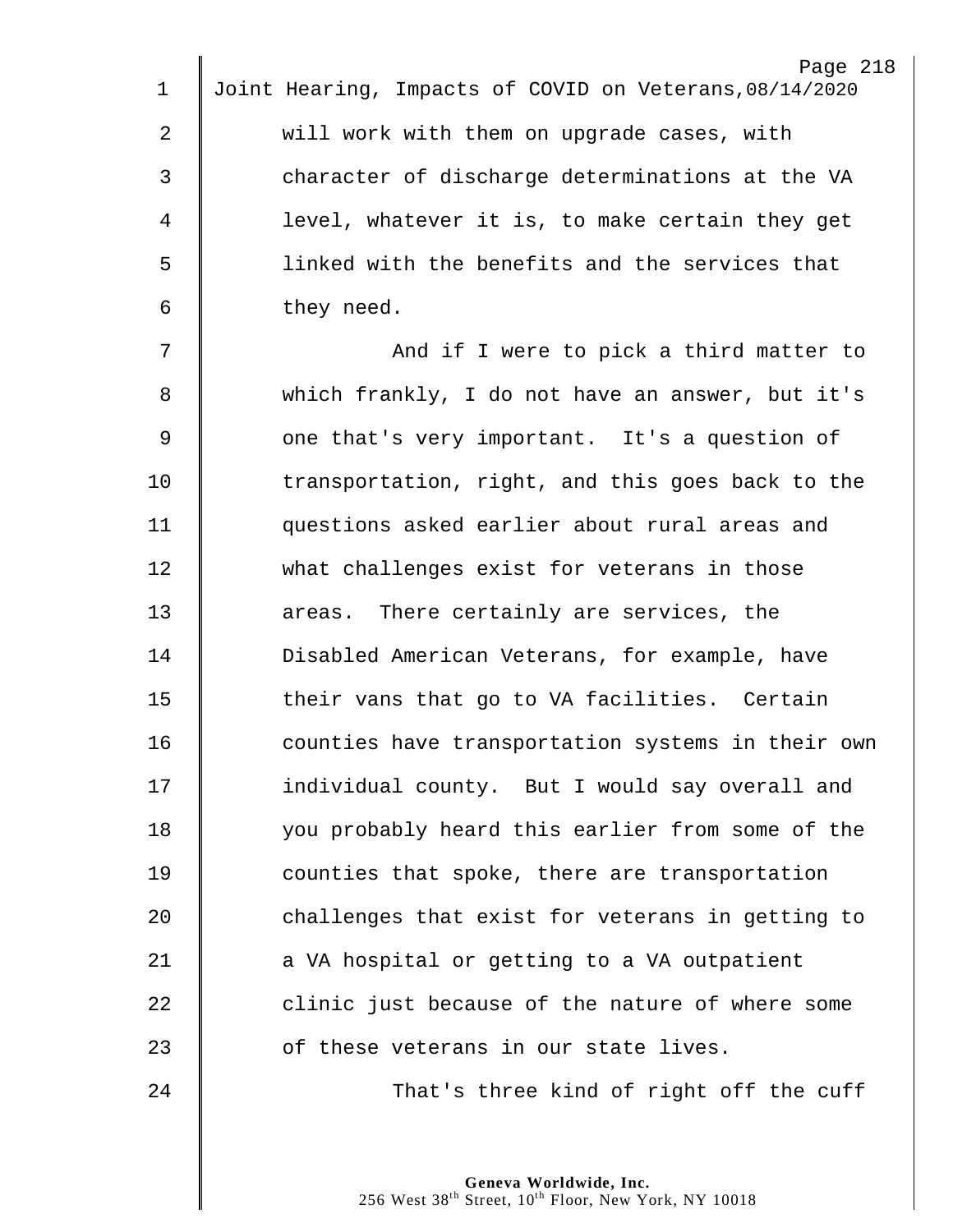|              | Page 219                                                |
|--------------|---------------------------------------------------------|
| $\mathbf{1}$ | Joint Hearing, Impacts of COVID on Veterans, 08/14/2020 |
| 2            | that we've seen as challenges that we'd like to         |
| 3            | all work together to address.                           |
| 4            | ASSEMBLY MEMBER BUTTENSCHON: Thank you.                 |
| 5            | MR. POMERANCE: Thank you.                               |
| 6            | SENATOR BROOKS: Okay, Ben, we all thank                 |
| 7            | you very much for participating today and we all        |
| 8            | look forward to working with you as the year            |
| 9            | continues to unfold and the new session begins,         |
| 10           | so thanks very much.                                    |
| 11           | MR. POMERANCE: Thank you for the work                   |
| 12           | that all of you do and your advocacy on behalf of       |
| 13           | veterans. We always appreciate all that you do          |
| 14           | within our state division. Thank you.                   |
| 15           | SENATOR BROOKS: Okay.                                   |
| 16           | ASSEMBLY MEMBER BARRETT:<br>Thank you,                  |
| 17           | thanks for being here.                                  |
| 18           | SENATOR BROOKS: So if the control room                  |
| 19           | would bring in the folks from panel 5 that would        |
| 20           | be great.                                               |
| 21           | MALE STAFF: All present.                                |
| 22           | SENATOR BROOKS: Alright, great thank                    |
| 23           | you. Good afternoon, everyone. We want to               |
| 24           | welcome you to the, our veterans hearing today on       |
|              |                                                         |
|              |                                                         |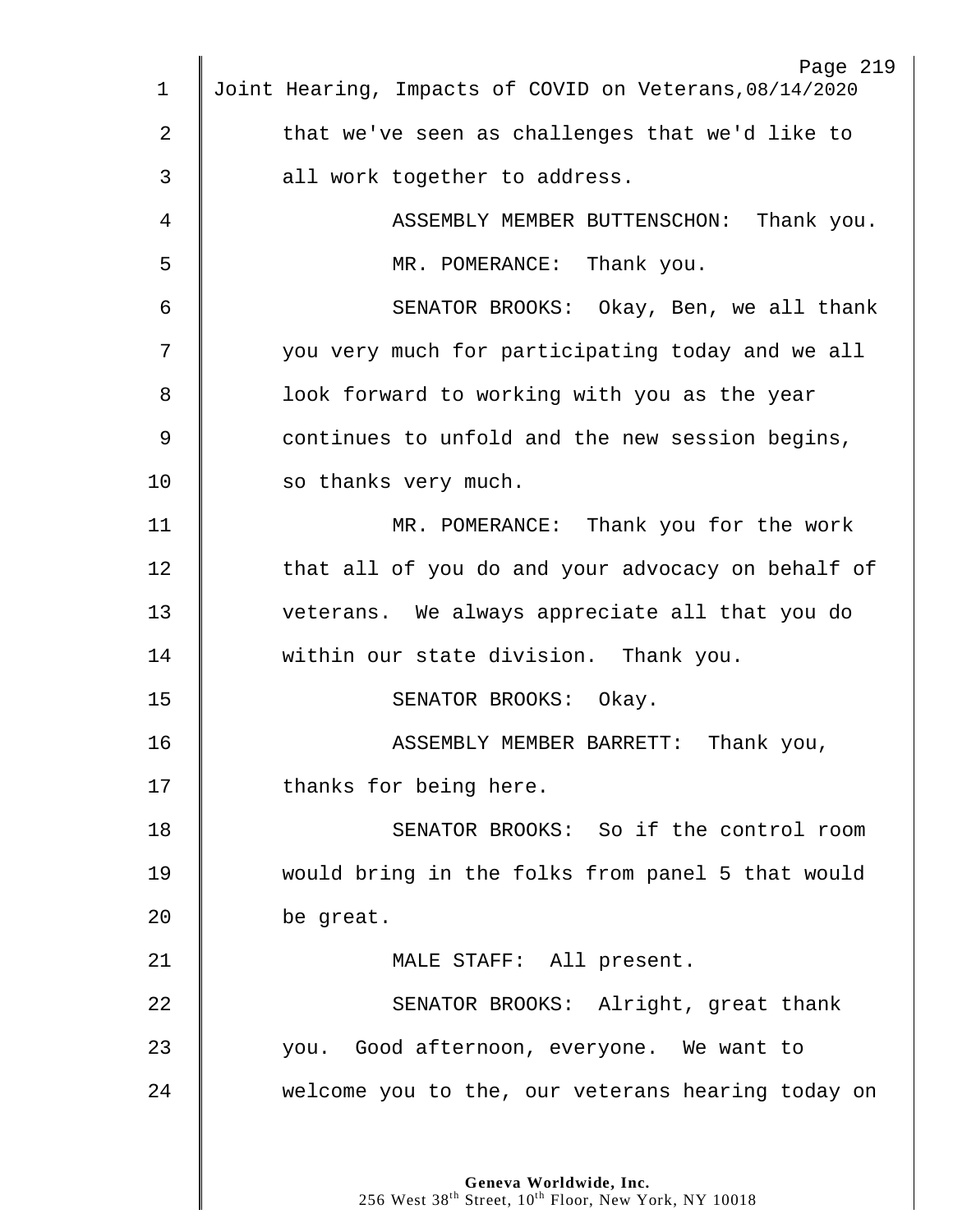|             | Page 220                                                |
|-------------|---------------------------------------------------------|
| 1           | Joint Hearing, Impacts of COVID on Veterans, 08/14/2020 |
| 2           | the impact and effect of the COVID virus. We're         |
| 3           | going to ask that each of you give a                    |
| 4           | presentation, try to limit that presentation to         |
| 5           | five minutes in time and then we will have              |
| 6           | questions. I want to give an opportunity to the         |
| 7           | chairs and ranking members to make some opening         |
| 8           | remarks, we'll begin with our co-chair from the         |
| $\mathsf 9$ | State Assembly, Assemblywoman Burnett, please.          |
| 10          | Barrett, I'm sorry.                                     |
| 11          | ASSEMBLY MEMBER BARRETT: Barrett,                       |
| 12          | changing my name on me here.                            |
| 13          | SENATOR BROOKS: I, yeah, sorry.                         |
| 14          | ASSEMBLY MEMBER BARRETT: Thank you,                     |
| 15          | thank you all for being here, this has really           |
| 16          | been an informative and powerful day of testimony       |
| 17          | and I think one of the key themes here has been         |
| 18          | mental health and suicidal ideation and how this        |
| 19          | whole COVID situation has exacerbated that for          |
| 20          | many of our veterans and so I, you know, I know         |
| 21          | that that's the wheelhouse that many of you work        |
| 22          | in and look forward to hearing your thoughts and        |
| 23          | ways that we might be able to work with you to,         |
| 24          | to, you know, to help that situation. So thank          |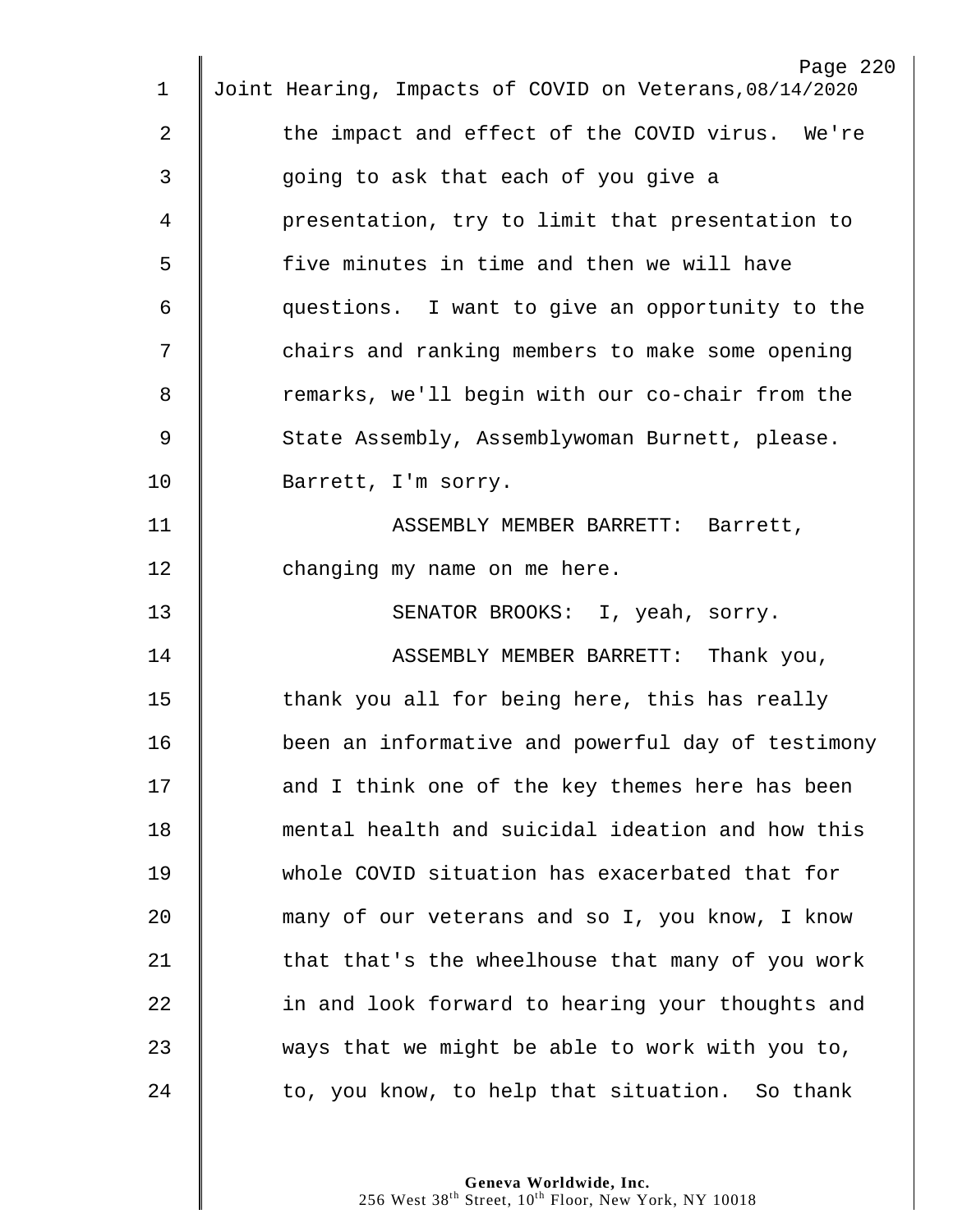| $\mathbf 1$    | Page 221<br>Joint Hearing, Impacts of COVID on Veterans, 08/14/2020 |
|----------------|---------------------------------------------------------------------|
| 2              | you again for being here.                                           |
| 3              | SENATOR BROOKS: Okay, Assemblywoman                                 |
| 4              |                                                                     |
|                | Hunter, please.                                                     |
| 5              | ASSEMBLY MEMBER HUNTER: Good afternoon,                             |
| 6              | welcome all of you for being here today. I                          |
| 7              | definitely look forward to hearing to your                          |
| 8              | testimony. Many of your agencies I'm very                           |
| $\overline{9}$ | familiar with and interested to hear what you                       |
| 10             | have been able to provide relative to some of the                   |
| 11             | outdoors and some of the activities that are non-                   |
| 12             | traditional for our veterans definitely during                      |
| 13             | COVID, so thank you so much for coming today.                       |
| 14             | SENATOR BROOKS: Senator Ritchie.                                    |
| 15             | SENATOR RITCHIE: I to would just like                               |
| 16             | say thank you for being here today. Some of you                     |
| 17             | I am very familiar with the services you provide,                   |
| 18             | others not so much so I appreciate you being here                   |
| 19             | and look forward to hearing what you're able to                     |
| 20             | provide our veterans, thank you.                                    |
| 21             | SENATOR BROOKS: Assemblyman Ashby.                                  |
| 22             | ASSEMBLY MEMBER ASHBY: Thank you, Mr.                               |
| 23             | Chairman. Thank you to everyone in the panel for                    |
| 24             | coming in today. For those of you who are prior                     |
|                |                                                                     |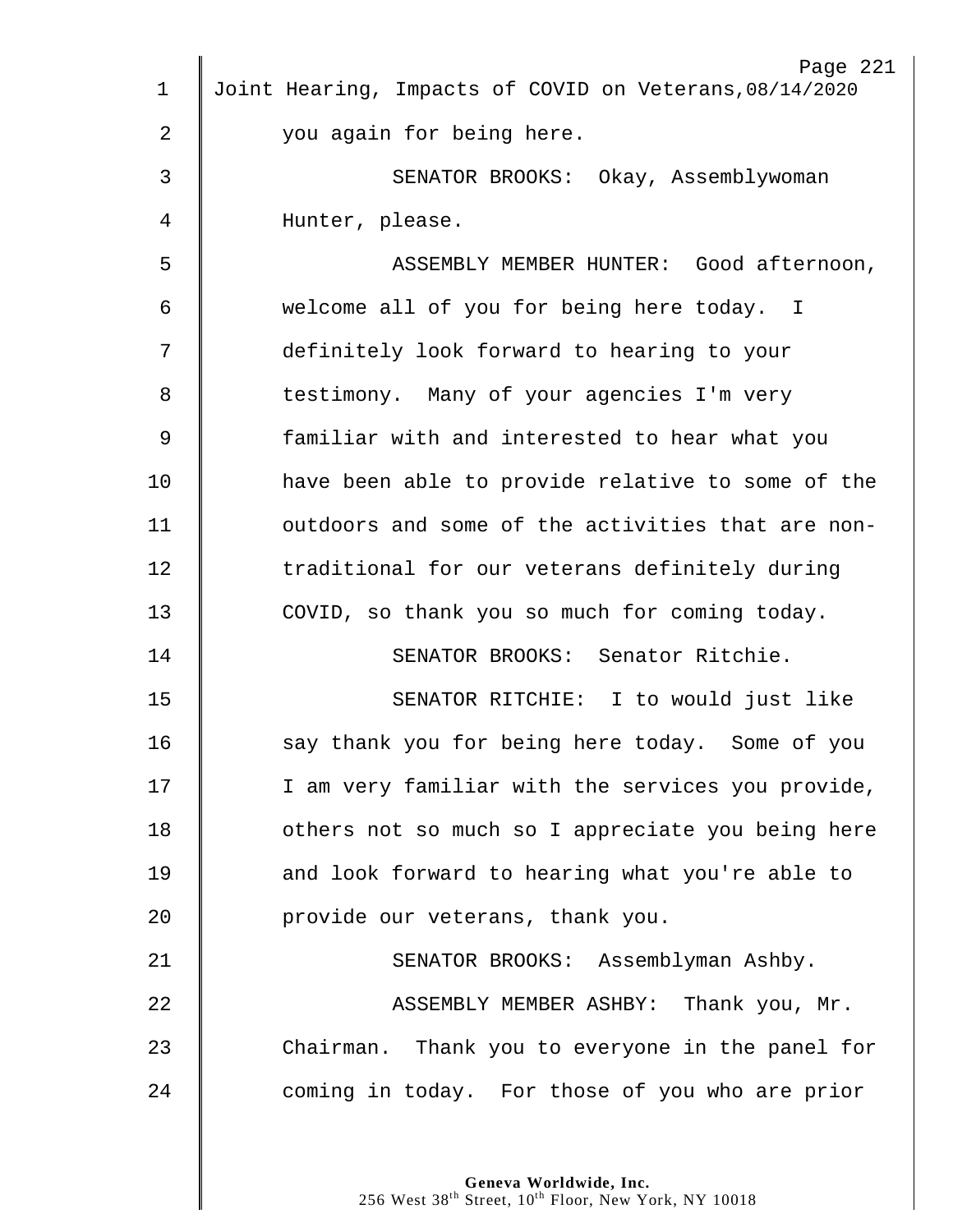|             | Page 222                                                |
|-------------|---------------------------------------------------------|
| $\mathbf 1$ | Joint Hearing, Impacts of COVID on Veterans, 08/14/2020 |
| 2           | service, thank you for your continued dedication        |
| 3           | to our veterans and their families in a time            |
| 4           | right now when its desperately needed. We are so        |
| 5           | grateful for your continued service, look forward       |
| 6           | to hearing from you.                                    |
| 7           | SENATOR BROOKS: Thank you and again we                  |
| 8           | all, everybody here in this, in this hearing is         |
| $\mathsf 9$ | very, very committed to providing for our               |
| 10          | veterans. This is one area there are no                 |
| 11          | political lines here, everybody understands the         |
| 12          | service that our veterans have provided and our         |
| 13          | responsibility to them. So if we could, we'll           |
| 14          | start with Marcelle and work our way through all        |
| 15          | of you, thank you.                                      |
| 16          | CMSGT. MARCELLE LEIS, DIRECTOR OF                       |
| 17          | VETERANS SERVICES, ASSOCIATION FOR MENTAL HEALTH        |
| 18          | AND WELLNESS: Thank you, Senator Brooks, co-            |
| 19          | chair Barrett and the entire committee for the          |
| 20          | invitation to speak on behalf of the veterans we        |
| 21          | serve in our communities. I also want to take a         |
| 22          | moment to thank my colleagues on a panel,               |
| 23          | especially those veterans that are working to           |
| 24          | support the health and wellbeing of those who           |
|             |                                                         |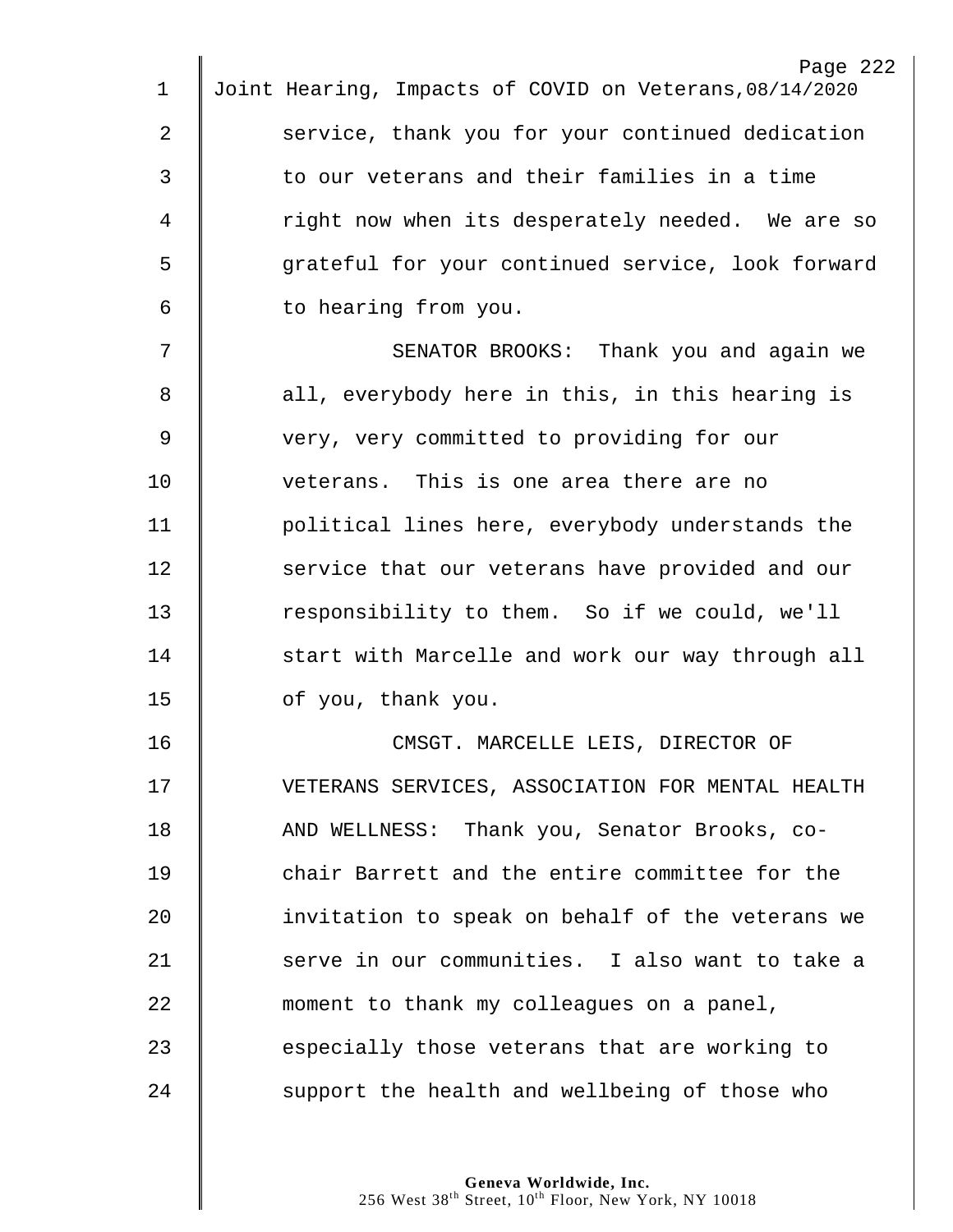|    | Page 223                                                |
|----|---------------------------------------------------------|
| 1  | Joint Hearing, Impacts of COVID on Veterans, 08/14/2020 |
| 2  | have served in our nation's Armed Forces. As a          |
| 3  | military member, a career airman, I spent 24            |
| 4  | years in the New York Air International Guard so        |
| 5  | I'm familiar with the culture and the commitment        |
| 6  | that our veterans service agencies have to              |
| 7  | helping through the integration process.                |
| 8  | I would like to take this opportunity to                |
| 9  | discuss the medical and mental health concerns in       |
| 10 | the veteran population as we are seeing it as a         |
| 11 | result of COVID, as well as the essential social        |
| 12 | support systems through peer engagement. As some        |
| 13 | have already mentioned today, veterans are              |
| 14 | already in an increased risk for suicide,               |
| 15 | substance use disorders and homelessness. I             |
| 16 | bring this perspective today to the conversation        |
| 17 | that comes from the veterans we serve here on           |
| 18 | Long Island and recognition of the impact the           |
| 19 | pandemic is having on our region. With social           |
| 20 | isolation many did not have access to telehealth        |
| 21 | services as they were not connected through             |
| 22 | technology. Therefore, we were not able to              |
| 23 | receive appropriate medical and/or mental health        |
| 24 | treatment.                                              |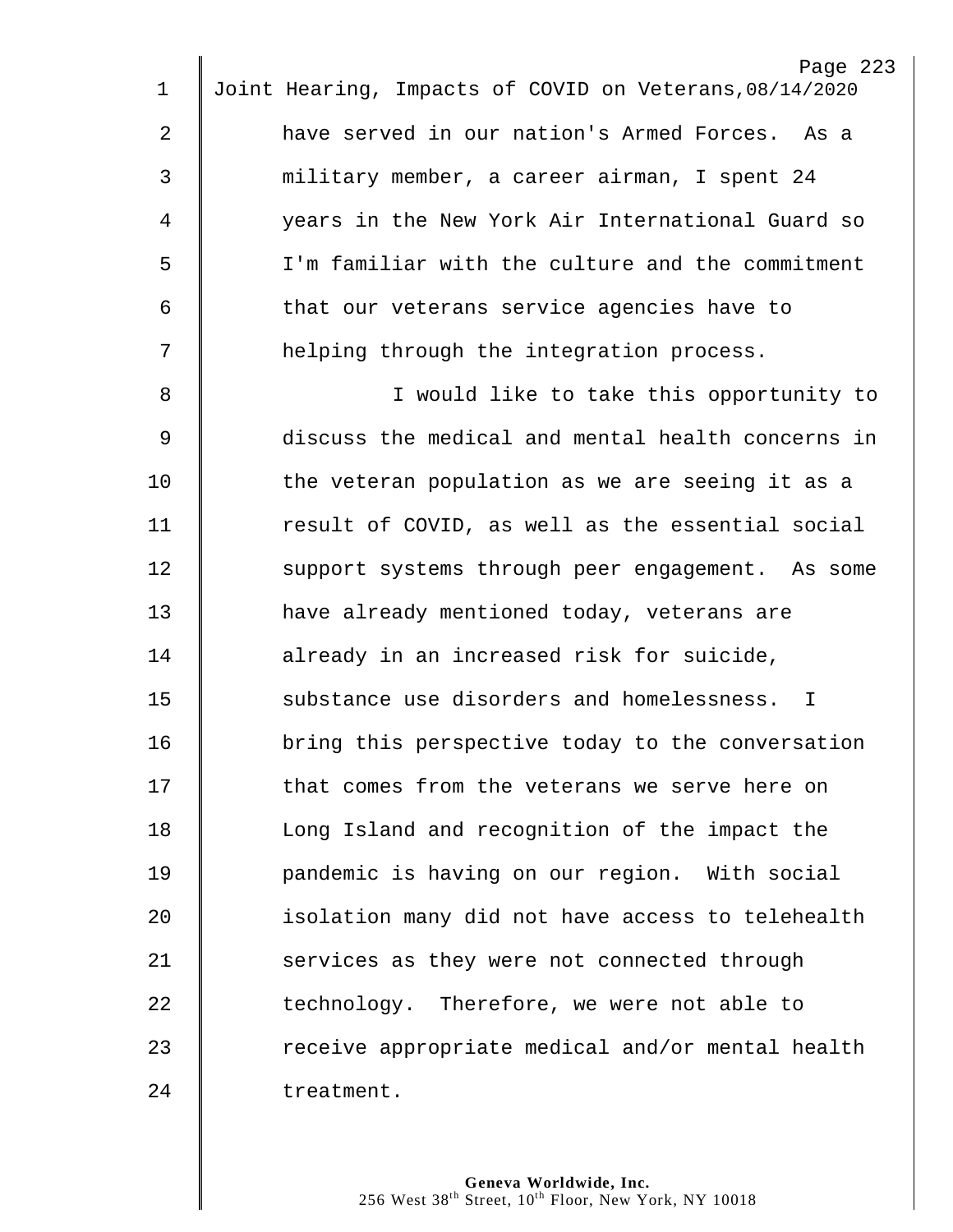| $\mathbf 1$ | Page 224<br>Joint Hearing, Impacts of COVID on Veterans, 08/14/2020 |
|-------------|---------------------------------------------------------------------|
|             |                                                                     |
| 2           | Subsequent comorbidities in the veteran                             |
| 3           | population increased the risk of contracting                        |
| 4           | Coronavirus. We also know that social isolation                     |
| 5           | can increase the risk of alcohol and/or substance                   |
| 6           | use. Financial concerns are another major                           |
| 7           | component of the increased levels of stress.                        |
| 8           | Many working in what were deemed non-essential                      |
| 9           | work places no longer have the financial                            |
| 10          | stability nor the sense of purpose to get up each                   |
| 11          | day. Although we cannot pinpoint one single                         |
| 12          | cause for suicide, it most often occurs when                        |
| 13          | stressors and health issues converge. Depression                    |
| 14          | and substance abuse are known to be significant                     |
| 15          | risk factors. According to a veterans group that                    |
| 16          | recently testified on Capitol Hill, the challenge                   |
| 17          | of serving the mental health needs of at risk                       |
| 18          | veterans have been compounded by the fact that                      |
| 19          | many veterans, particularly older vets, do not                      |
| 20          | have access or can't afford necessary technology,                   |
| 21          | including high speed internet.                                      |
| 22          | This version of the digital divide                                  |
| 23          | reduces access to vital mental health care,                         |
| 24          | including access to medication and can increase                     |
|             |                                                                     |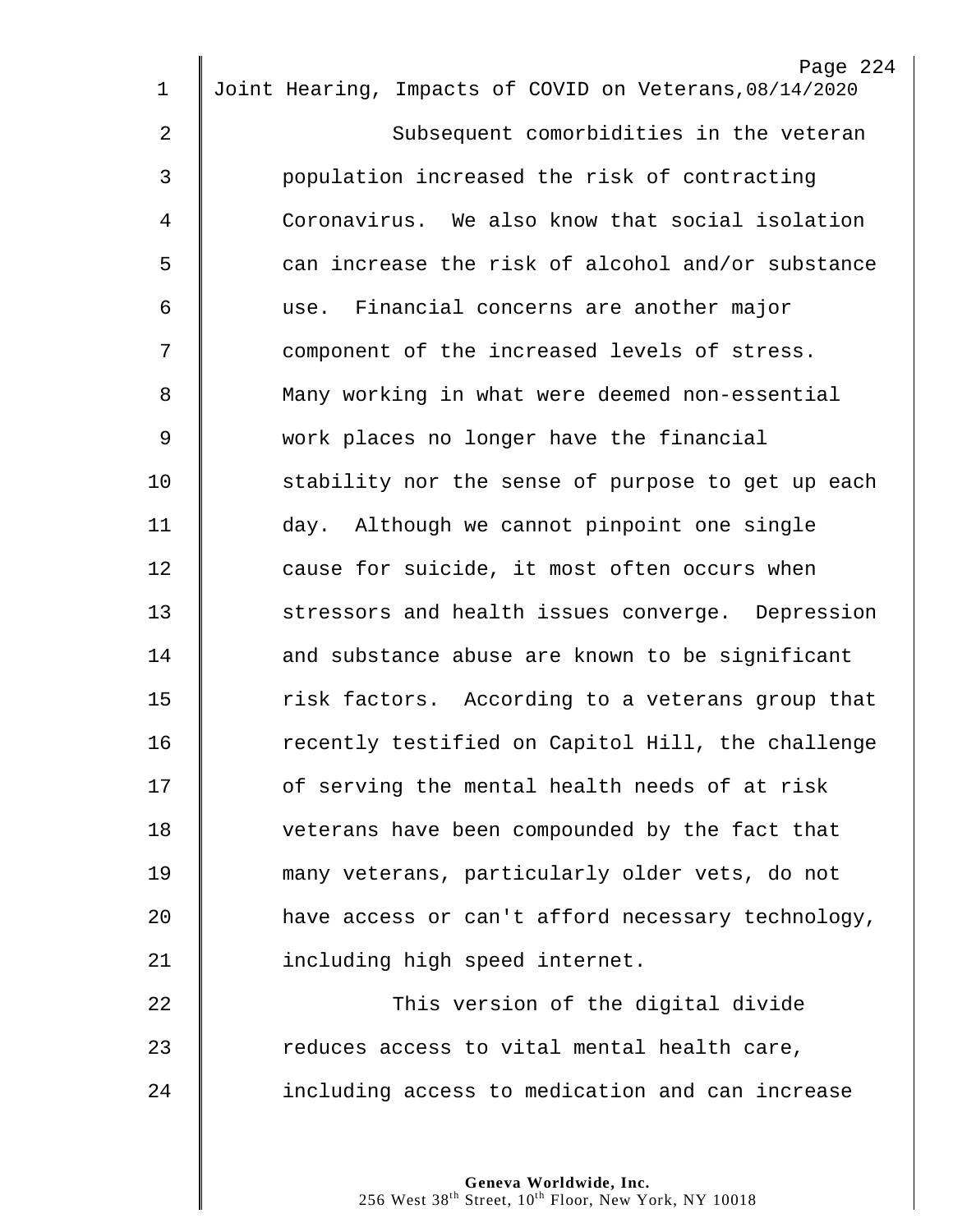|                | Page 225                                                |
|----------------|---------------------------------------------------------|
| $\mathbf 1$    | Joint Hearing, Impacts of COVID on Veterans, 08/14/2020 |
| $\overline{2}$ | the risk of suicide. The VA's national center           |
| 3              | for posttraumatic stress disorder identified that       |
| 4              | symptoms can be magnified by the COVID-19               |
| 5              | pandemic to include intense feelings of being           |
| 6              | unsafe or unguarded with veterans struggling with       |
| 7              | PTSD, that can increase anxiety. Veterans that          |
| 8              | want to avoid other people are more than usually        |
| 9              | worried about contracting the virus. Hearing            |
| 10             | others talking about the pandemic as if we're           |
| 11             | fighting a war or battle with COVID-19 may bring        |
| 12             | up uncomfortable feelings and memories, thereby         |
| 13             | triggering negative emotional responses.                |
| 14             | Therapeutic coping skills are not                       |
| 15             | available because we're forced to spend less time       |
| 16             | outdoors, gyms, movie theaters and concert venues       |
| 17             | have been closed and spending time with friends         |
| 18             | in close quarters was not recommended. So why is        |
| 19             | this so crucial to understand? As you are all           |
| 20             | aware some of the additional issues in the              |
| 21             | veterans population include PTSD and TBI, in the        |
| 22             | post-911 era, that is the signature root of             |
| 23             | combat operations. It causes people to feel             |
| 24             | anxious, unsafe or on high alert. They may see          |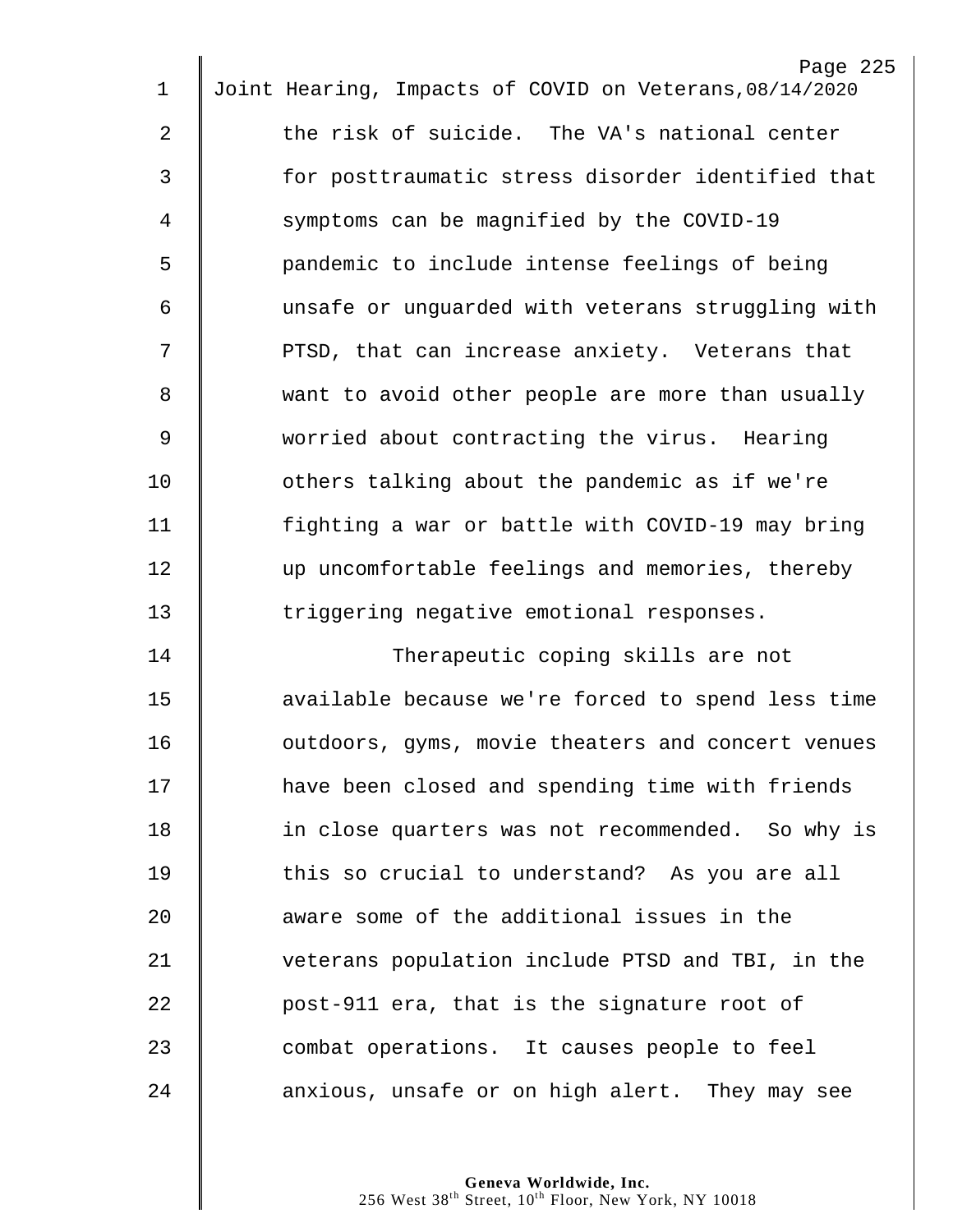| 1  | Page 226<br>Joint Hearing, Impacts of COVID on Veterans, 08/14/2020 |
|----|---------------------------------------------------------------------|
|    |                                                                     |
| 2  | the world as dangerous or worry about the ability                   |
| 3  | to handle difficult situations. Trusting others                     |
| 4  | and being intimate with others can be                               |
| 5  | challenging. Chronic pain that many veterans                        |
| 6  | experience can lead to self-medication and abuse                    |
| 7  | of prescription pain killers, street drugs,                         |
| 8  | alcoholism and other substance use disorders.                       |
| 9  | All these conditions are intensified during                         |
| 10 | periods of extreme stress such as the pandemic,                     |
| 11 | coupled with the social isolation there is a                        |
| 12 | cause for concern.                                                  |
| 13 | We must also recognize the aging veteran                            |
| 14 | population, our most vulnerable and significantly                   |
| 15 | largest cohort of veterans in our nation.                           |
| 16 | Vietnam veterans, in particular, are at greatest                    |
| 17 | risk with regard to chronic service related                         |
| 18 | conditions and there is no debating the increase                    |
| 19 | in suicide among the veteran population, the                        |
| 20 | reasons behind suicidal thoughts or attempts are                    |
| 21 | complex, but among veterans the most commonly                       |
| 22 | cited factors leading to increased suicide risk                     |
| 23 | are experience more social isolation, limited                       |
| 24 | access to healthcare and increased risk of mental                   |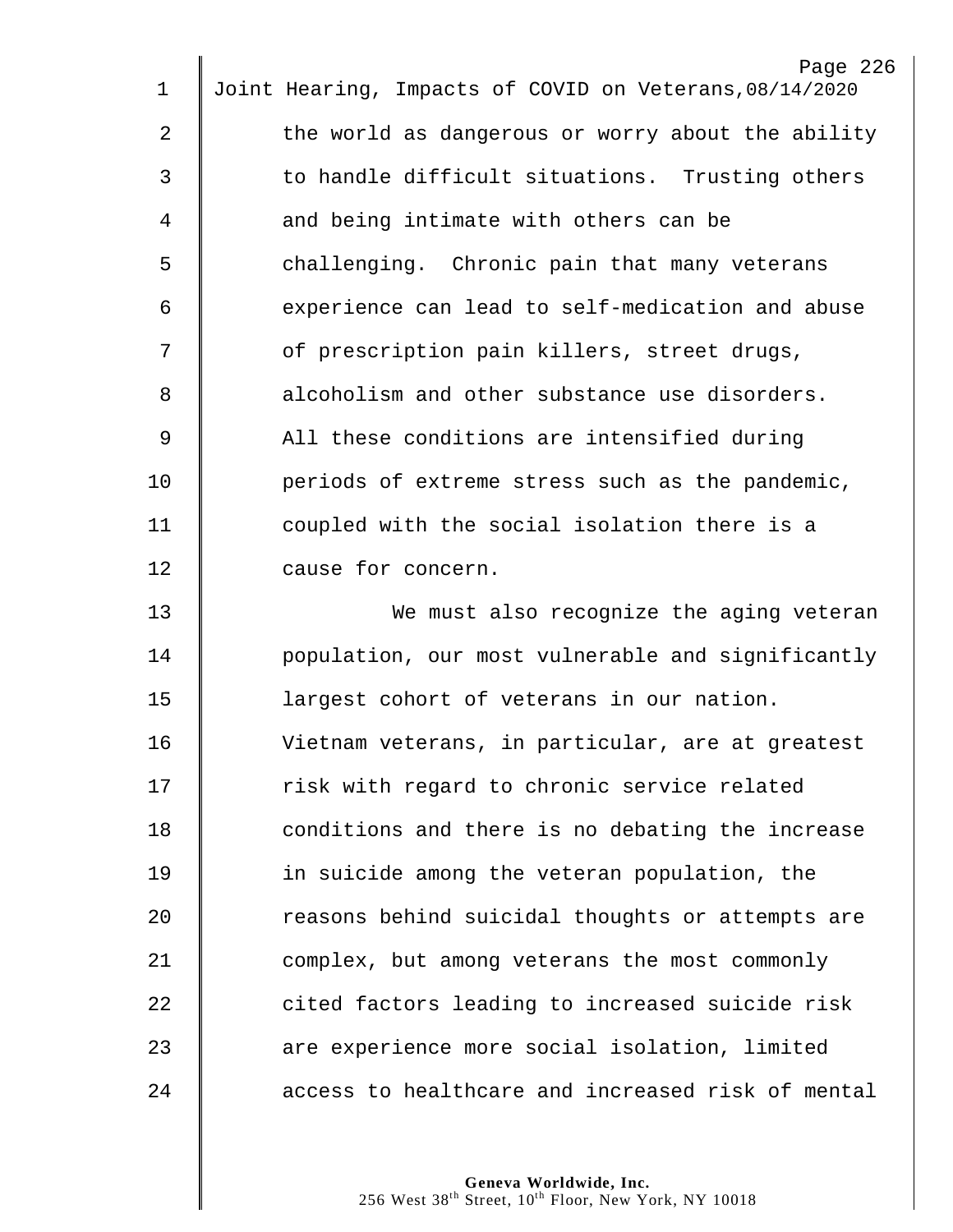| 1  | Page 227<br>Joint Hearing, Impacts of COVID on Veterans, 08/14/2020 |
|----|---------------------------------------------------------------------|
|    |                                                                     |
| 2  | health and substance use disorders. These are                       |
| 3  | factors that were amplified during COVID.                           |
| 4  | There's also an increased risk of homelessness.                     |
| 5  | Some factors to be associated with veterans'                        |
| 6  | homelessness are mental illness, extreme poverty,                   |
| 7  | unemployment, combat and traumatic experiences,                     |
| 8  | substance abuse and PTSD.                                           |
| 9  | Many of the homeless veterans we see in                             |
| 10 | our communities are not cognizant of safety                         |
| 11 | protocols that reduce the spread of coronavirus                     |
| 12 | and with many in the higher risk category are                       |
| 13 | sitting targets. We saw an influx of veterans in                    |
| 14 | our emergency homeless shelters. With COVID                         |
| 15 | there was significant reduction of access to                        |
| 16 | services that would allow them to move forward in                   |
| 17 | the system and find appropriate permanent                           |
| 18 | housing. Our agency was able to secure smart                        |
| 19 | devices for those shelter residents that did not                    |
| 20 | have access to internet or telehealth, DSS                          |
| 21 | appointments or online peer support groups.<br>We                   |
| 22 | found many of the residents were not compliant                      |
| 23 | with the governor's stay at home order and there                    |
| 24 | was no enforcement of the policy. Most residents                    |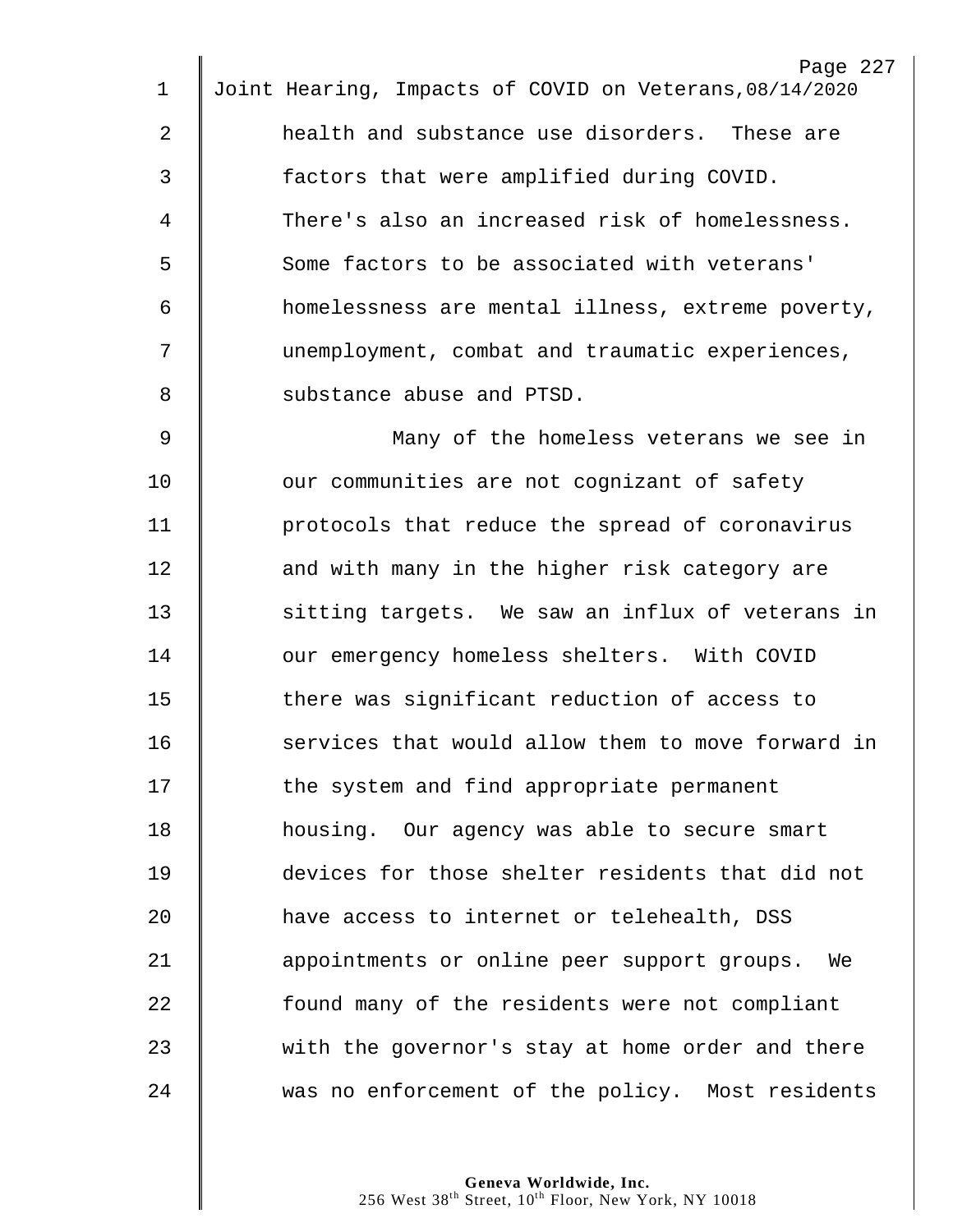|             | Page 228                                                |
|-------------|---------------------------------------------------------|
| $\mathbf 1$ | Joint Hearing, Impacts of COVID on Veterans, 08/14/2020 |
| 2           | that were not compliant presented with mental           |
| 3           | health issues. I'm happy to report that we did          |
| 4           | not have a single case of COVID in our housing          |
| 5           | programs. We did take a substantial financial           |
| 6           | hit with the additional measures put in place to        |
| 7           | ensure public health and safety. We have applied        |
| 8           | for FEMA grants to assist with the financial            |
| $\mathsf 9$ | burden.                                                 |
| 10          | SENATOR BROOKS: Okay, I hate, I hate to                 |
| 11          | interrupt, but we've exceeded our time limit, but       |
| 12          | we'll go back to some things when we get a              |
| 13          | chance. Alex, if you would give us your                 |
| 14          | presentation, please.                                   |
| 15          | MR. ALEXANDER J. BEHM, EXECUTIVE                        |
| 16          | DIRECTOR, CLEAR PATH FOR VETERANS: Thank you,           |
| 17          | Chairman Brooks and members of the Senate               |
| 18          | Committee on Veterans Homeland Security &               |
| 19          | Military Affairs, Chairwoman Barrett and members        |
| 20          | of the Committee on Veterans Affairs, Chairwoman        |
| 21          | Hunter and members of the Subcommittee on Women         |
| 22          | Veterans. Thank you very much for the invitation        |
| 23          | and opportunity to appear before you this               |
| 24          | afternoon. I serve as the executive director at         |
|             |                                                         |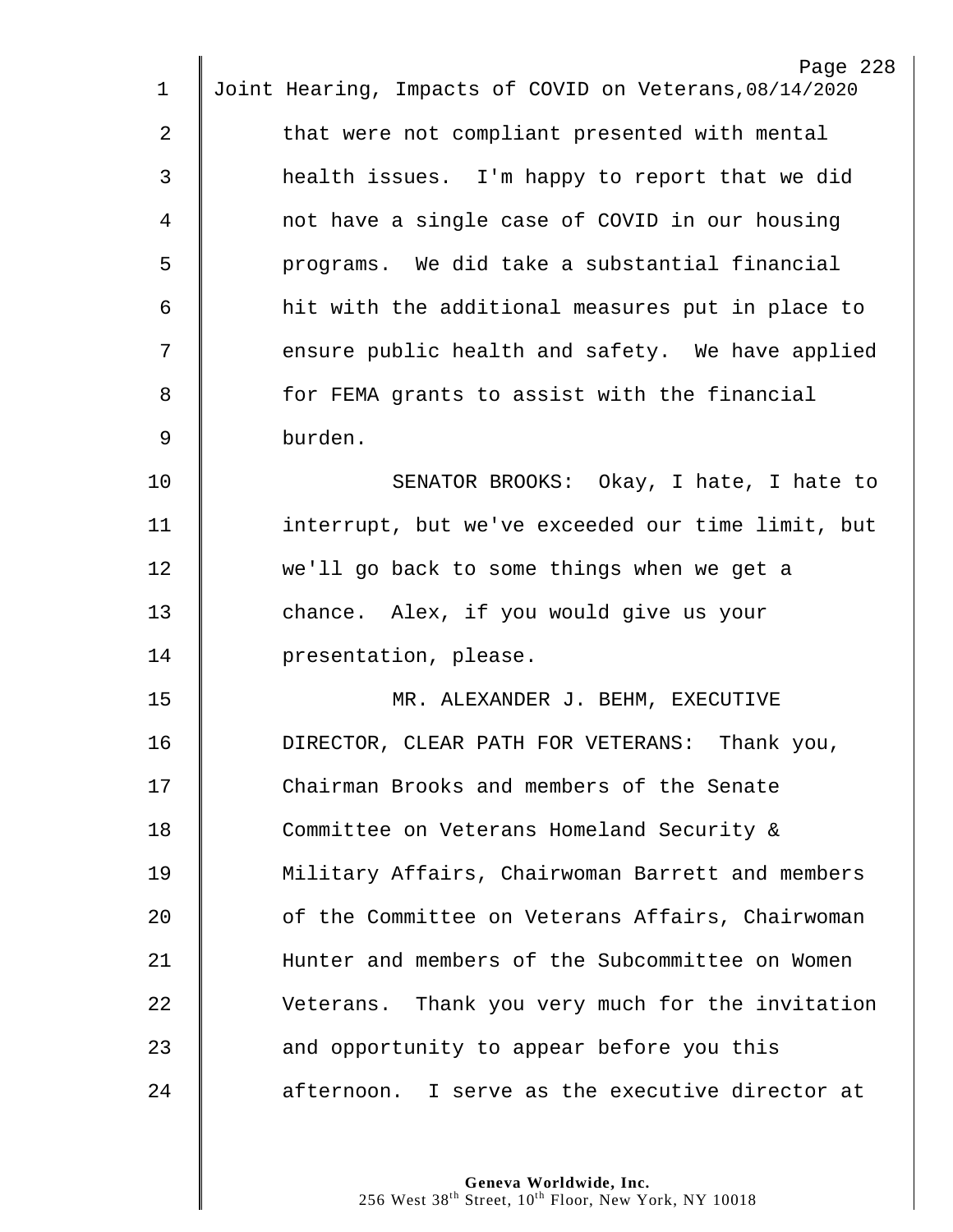|                | Page 229                                                |
|----------------|---------------------------------------------------------|
| 1              | Joint Hearing, Impacts of COVID on Veterans, 08/14/2020 |
| $\overline{2}$ | Clear Path for Veterans in Chittenango. I'm a           |
| 3              | post-911 Marine Corp Veteran and I'm honored to         |
| 4              | serve fellow veterans, military members and their       |
| 5              | families in my role at Clear Path for Veterans.         |
| 6              | Our staff of 24 provide essential programs and          |
| 7              | services to 23 counties in upstate New York. Of         |
| 8              | the 24 staff members 12 are veterans, all of whom       |
| 9              | have served in one or more major conflicts. I           |
| 10             | highlight these figures as they define how our          |
| 11             | programs and services are built on the foundation       |
| 12             | of peer support and community engagement.               |
| 13             | COVID-19 brought and continues to bring                 |
| 14             | many hardships to Clear Path for Veterans and           |
| 15             | those that depend on our organization's essential       |
| 16             | programs and services. Key points that have been        |
| 17             | discussed throughout the testimony, social              |
| 18             | isolation, unemployment and the lack of access to       |
| 19             | resources have grossly impacted those in the 23         |
| 20             | counties Clear Path actively serves, especially         |
| 21             | in rural communities. Due to the rapid changes          |
| 22             | in our environment because of COVID-19, our             |
| 23             | leadership team established the Clear Path for          |
| 24             | Veterans COVID-19 community taskforce and we            |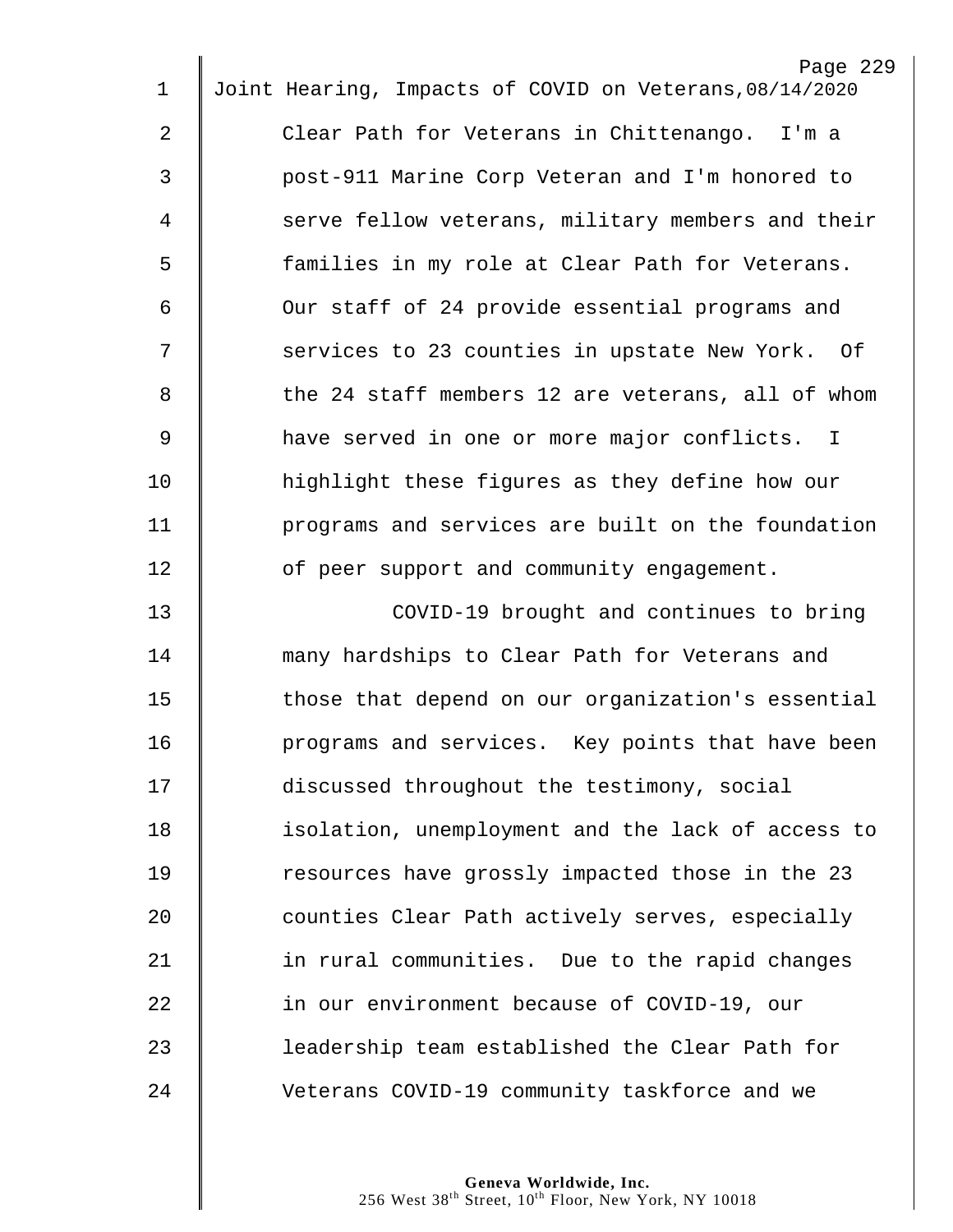|    | Page 230                                                |
|----|---------------------------------------------------------|
| 1  | Joint Hearing, Impacts of COVID on Veterans, 08/14/2020 |
| 2  | focused on three main deliveries of services;           |
| 3  | emergency food assistance, career services              |
| 4  | support and social engagement programming, along        |
| 5  | with mental health triage services.                     |
| 6  | The emergency food assistance we                        |
| 7  | provided was in response to a large request from        |
| 8  | our rural communities in the 23 counties. We            |
| 9  | delivered emergency food boxes to almost 600            |
| 10 | families in the last three months. This also            |
| 11 | included fresh meal kits we prepared in our             |
| 12 | kitchen to subsidize the families who cannot gain       |
| 13 | access to immediate food resources. As far as           |
| 14 | career services and social engagement programming       |
| 15 | our warriors working program provides career            |
| 16 | assistance to those facing unemployment and             |
| 17 | looking to get back to work. We worked with over        |
| 18 | 200 veterans in the last two months providing           |
| 19 | those essential services as well.                       |
| 20 | As far as social engagement we were                     |
| 21 | forced to discontinue our onsite events such as         |
| 22 | our canteen lunches every Wednesday with over 200       |
| 23 | veterans that visit our facility. Many of them          |
| 24 | in the demographic of 60 years and older, leaving       |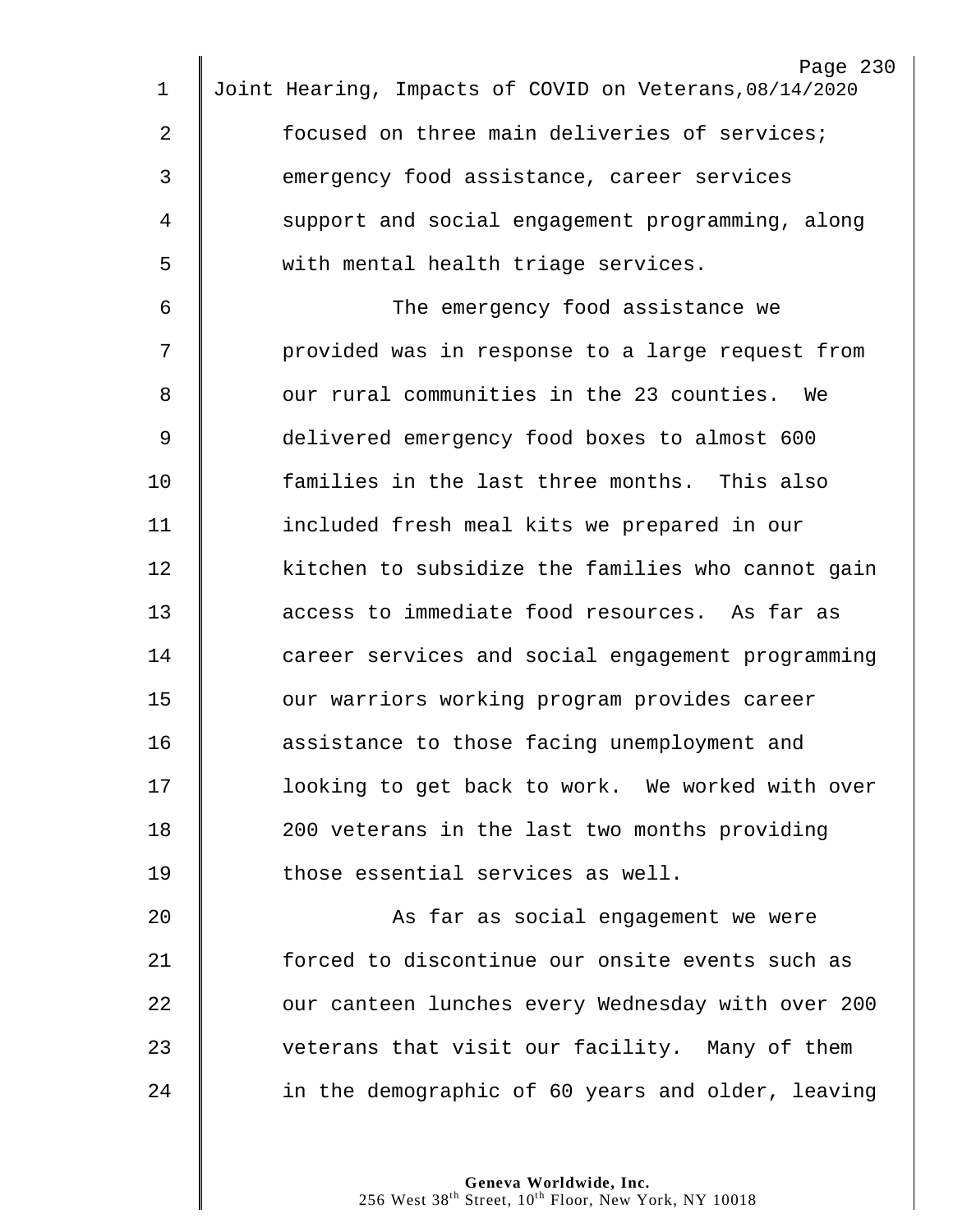|                | Page 231                                                |
|----------------|---------------------------------------------------------|
| $\mathbf 1$    | Joint Hearing, Impacts of COVID on Veterans, 08/14/2020 |
| $\overline{2}$ | them at home and in isolation. That also led us         |
| $\mathfrak{Z}$ | to create a buddy check program that I've also          |
| $\overline{4}$ | heard been talked about in previous testimony.          |
| 5              | This program allowed staff to reach out to all          |
| 6              | the veterans we serve and also allow the veterans       |
| 7              | in our community to reach out to Clear Path to          |
| 8              | simply talk to somebody on our staff as well as         |
| $\mathsf 9$    | our mental health clinician when needed. And it         |
| 10             | also allowed us to provide those necessary              |
| 11             | referrals other community resources.                    |
| 12             | As far as virtual programming, we                       |
| 13             | delivered classes such as cooking classes, family       |
| 14             | support sessions, physical fitness events; all          |
| 15             | these were live through social media platforms          |
| 16             | and the taskforce continued to connect with the         |
| 17             | community members who we could no longer serve on       |
| 18             | site. The buddy check program reached 733               |
| 19             | veterans in less than two months just recently,         |
| 20             | so it has proven to be very effective.<br>The           |
| 21             | taskforce continues to deliver services, since          |
| 22             | March we've worked with just short of 2000              |
| 23             | veterans and their families in our 23 counties.         |
| 24             | We have been mobile so we're deemed essential           |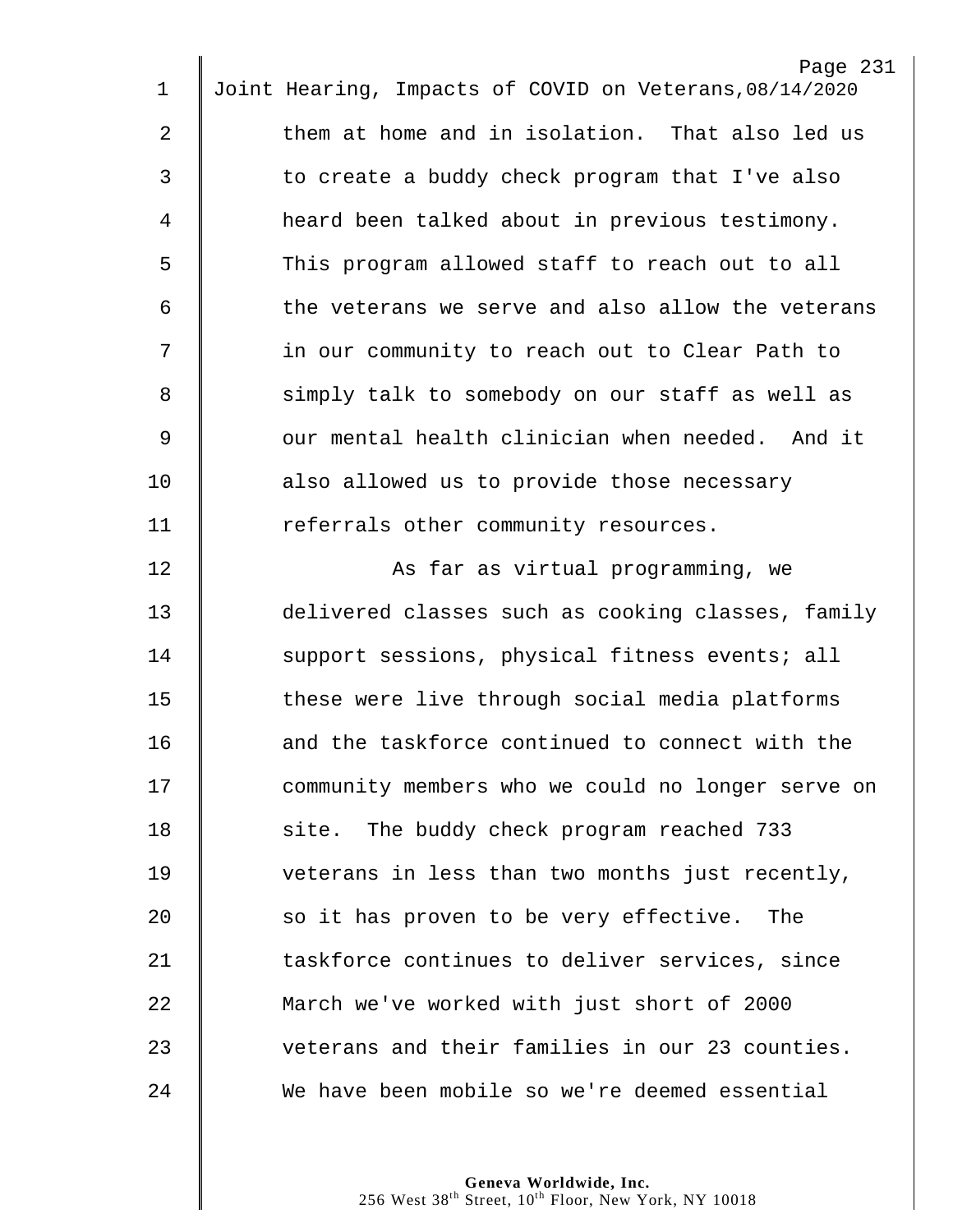|    | Page 232                                                |
|----|---------------------------------------------------------|
| 1  | Joint Hearing, Impacts of COVID on Veterans, 08/14/2020 |
| 2  | staff who are out in the communities, especially        |
| 3  | the rural communities, knocking on doors, making        |
| 4  | sure veterans we serve are still in good health         |
| 5  | and meeting any needs they may have.                    |
| 6  | One specific program that was our                       |
| 7  | flagship program at Clear Path, our canine              |
| 8  | training program designed for veterans with             |
| 9  | posttraumatic stress and military sexual trauma.        |
| 10 | It has seen short mid, and potentially long term        |
| 11 | effects due to COVID-19. We're not able to              |
| 12 | deliver some of the socialization to the actual         |
| 13 | canines with their trainers so we are losing            |
| 14 | traction in that area, and trying to get creative       |
| 15 | doing it virtually, but that's one of the               |
| 16 | programs that we do need to have, the physical          |
| 17 | veteran on site so we've been trying to do what         |
| 18 | we can while practicing social distancing.              |
| 19 | Lastly, as many of the panels have                      |
| 20 | mentioned are funding, we do rely on some of the        |
| 21 | funding from the state and the budget and we are        |
| 22 | also losing traction with our local funding,            |
| 23 | private donors, which we heavily rely on as well        |
| 24 | as community businesses have declined in                |
|    |                                                         |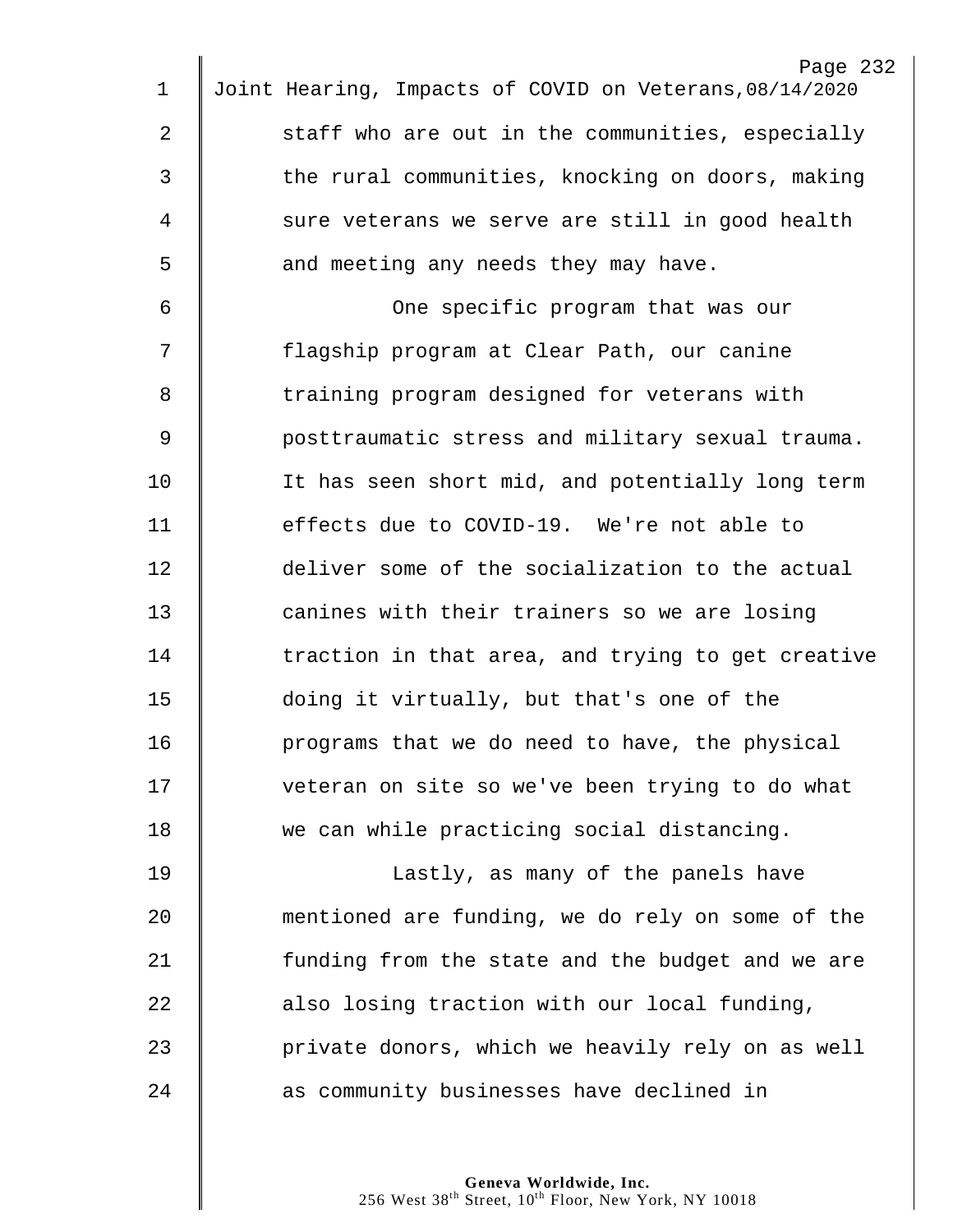| $\mathbf 1$    | Page 233<br>Joint Hearing, Impacts of COVID on Veterans, 08/14/2020 |
|----------------|---------------------------------------------------------------------|
|                |                                                                     |
| $\overline{2}$ | donations. So we have retained all of our staff                     |
| $\mathfrak{Z}$ | at this time, but we are seeing shortfalls due to                   |
| 4              | not being able to have fundraising events on site                   |
| 5              | and I'll just close with thanking Ben Pomerance,                    |
| 6              | who I watching speak earlier and the State                          |
| 7              | Division of Veterans Services. They've been very                    |
| 8              | responsive to our needs and we've done a lot of                     |
| 9              | great work with them during COVID and we would                      |
| 10             | like to continue that great partnership with the                    |
| 11             | state and other local agencies as well. So thank                    |
| 12             | you again for giving me time today and I'll look                    |
| 13             | forward to questions at the end of the panel.                       |
| 14             | SENATOR BROOKS: Okay, thank you, Eva.                               |
| 15             | MS. EVA USADI, EXECUTIVE DIRECTOR,                                  |
| 16             | TRAUMA AND RESILIENCY RESOURCES, INC.: Yes,                         |
| 17             | thank you very much for inviting me, Chairman                       |
| 18             | Brooks and everybody else, pleasure to be here.                     |
| 19             | My name is Eva Usadi and I'm the founder and                        |
| 20             | executive director of Trauma and Resiliency                         |
| 21             | Resources. We're a public charity based in New                      |
| 22             | York and we run programs in [unintelligible]                        |
| 23             | [04:23:16] of New York. Our main program is a                       |
| 24             | seven day intensive residential treatment                           |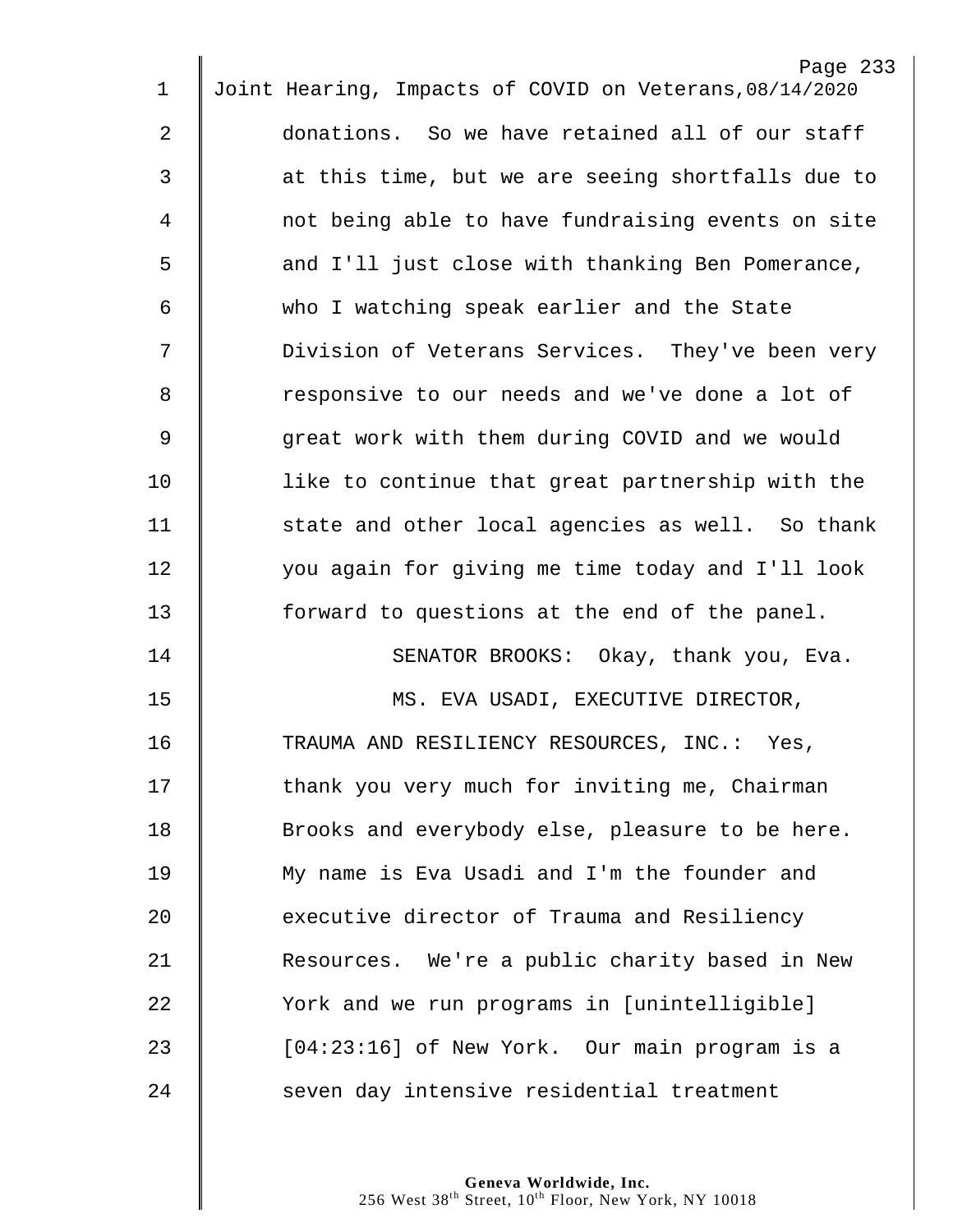| $\mathbf 1$    | Page 234<br>Joint Hearing, Impacts of COVID on Veterans, 08/14/2020 |
|----------------|---------------------------------------------------------------------|
| $\overline{2}$ | approach to suicide prevention as well as trauma                    |
|                |                                                                     |
| 3              | resolution for combat veterans and we work with                     |
| 4              | veterans of all eras. And since this pandemic we                    |
| 5              | have not been able to conduct one program.<br>We                    |
| 6              | cancelled our program in March that was fully                       |
| 7              | enrolled. We cancelled our program in June that                     |
| 8              | was also fully enrolled because people keep                         |
| 9              | having their enrollment transferred from one                        |
| 10             | program to the next and really our next iteration                   |
| 11             | is scheduled for October, but we're seriously in                    |
| 12             | doubt that we're going to be able to do that.                       |
| 13             | And largely because our program is a                                |
| 14             | very intimate approach, it's a very intensive                       |
| 15             | approach. We don't work with the numbers of                         |
| 16             | veterans that many of you do and I really applaud                   |
| 17             | you for the amazing things that you do in the                       |
| 18             | community. It's a very intensive, dedicated and                     |
| 19             | targeted approach primarily to repairing moral                      |
| 20             | injury and because we live together, we eat all                     |
| 21             | our meals together, most of the program                             |
| 22             | modalities are done in group. We have very close                    |
| 23             | contact and we just recognize that we really                        |
| 24             | can't safely do that especially because we have                     |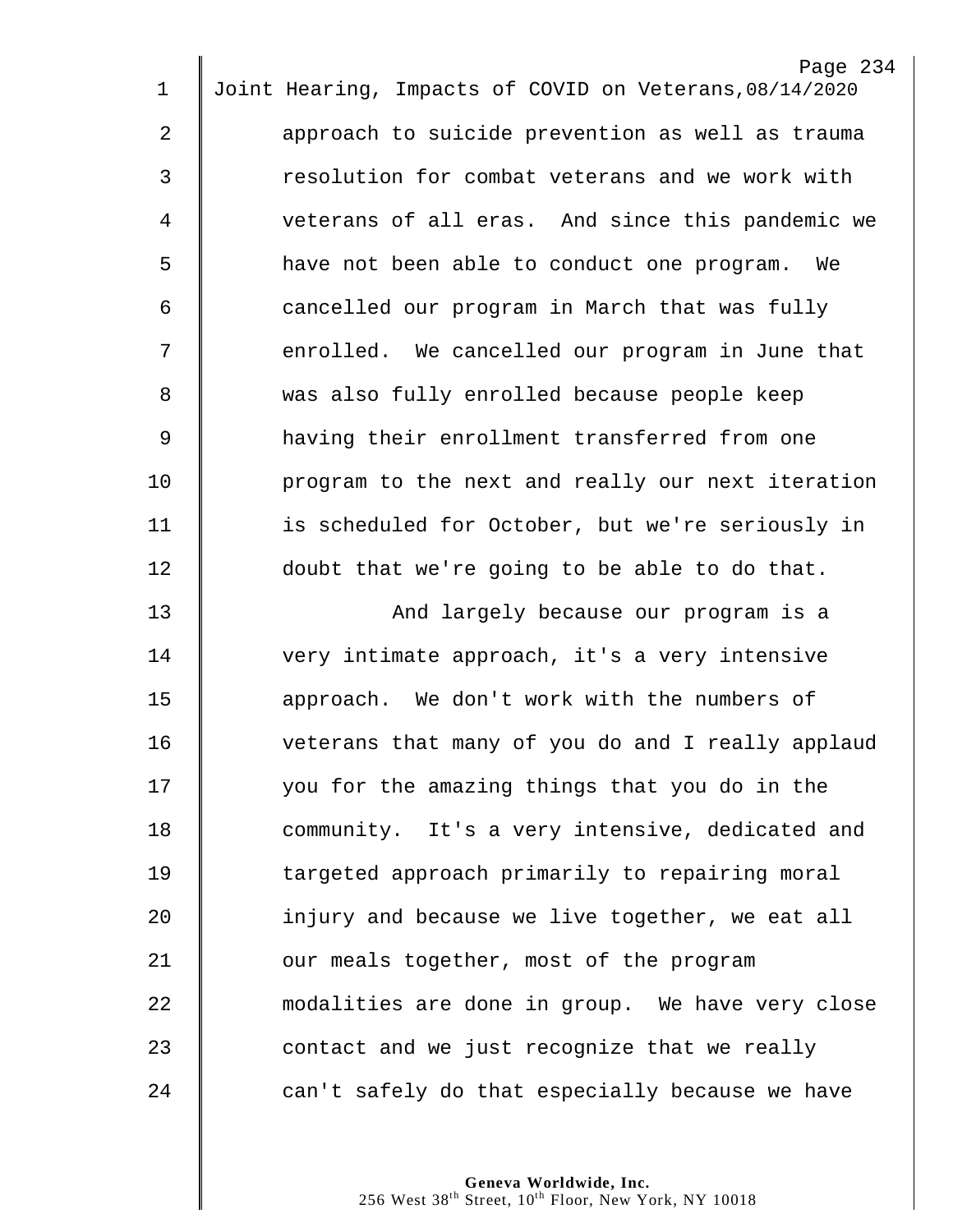|             | Page 235                                                |
|-------------|---------------------------------------------------------|
| $\mathbf 1$ | Joint Hearing, Impacts of COVID on Veterans, 08/14/2020 |
| 2           | Vietnam veterans in every program and we know           |
| 3           | that they are at higher risk for complications,         |
| 4           | especially with exposure to COVID-19.                   |
| 5           | So the other thing that we have been                    |
| 6           | doing and we are the recipients of a VA adaptive        |
| 7           | sports grant as of last year and so we've also          |
| 8           | been doing trainings for professionals, we call         |
| $\mathsf 9$ | them Train the Trainer events. We've only been          |
| 10          | able to do one in person, which was a very well         |
| 11          | attended January suicide prevention summit that         |
| 12          | we had clinicians and veterans service providers        |
| 13          | from seven states come to spend three days with         |
| 14          | us, and we've had to cancel Train the Trainers in       |
| 15          | June, July, also in April, but we are going to be       |
| 16          | doing this virtually; these we can do virtually.        |
| 17          | And because of the pandemic the VA's adaptive           |
| 18          | sports desk permitted us to transfer deliverables       |
| 19          | from our warrior camp face to face programs that        |
| 20          | we can't conduct into a webinar series. And the         |
| 21          | webinar series highlights, each webinar is on one       |
| 22          | particular aspect of our program and it                 |
| 23          | highlights very specifically how that works and         |
| 24          | why we do it and how we conduct it from EMDR to         |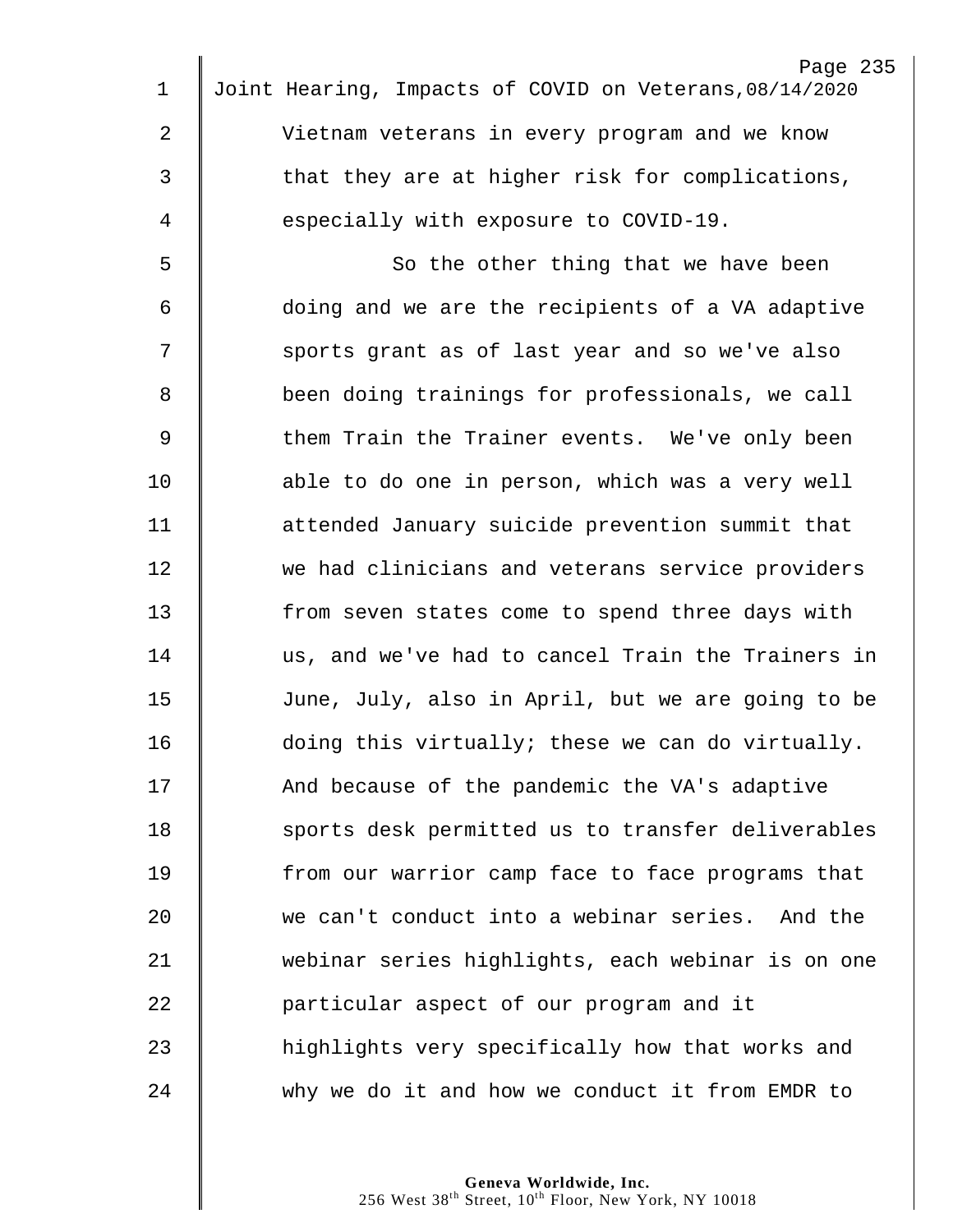|                | Page 236                                                |
|----------------|---------------------------------------------------------|
| 1              | Joint Hearing, Impacts of COVID on Veterans, 08/14/2020 |
| $\overline{2}$ | Yoga to equine assisted psychotherapy, very good        |
| 3              | explanations with a teacher and also a combat           |
| 4              | veteran who's been through a program on each            |
| 5              | webinar.                                                |
| 6              | And we just concluded our 7th last night                |
| 7              | and we are going to continue these and this was         |
| 8              | very much a way of us reaching out to the               |
| 9              | community to keep people connected, to overcome         |
| 10             | the isolation that we're very concerned about.          |
| 11             | And I just wanted to highlight a couple of things       |
| 12             | that make us quite different in terms of the way        |
| 13             | we work and the first is that we decided early on       |
| 14             | that we would work with combat veterans of all          |
| 15             | eras. We would work with suicidal veterans and          |
| 16             | we actively recruit them and we work with               |
| 17             | veterans with bad paper. So that's an important         |
| 18             | thing for all of you to know, if you don't know         |
| 19             | where services are, we never question what has          |
| 20             | happened to somebody during their service and we        |
| 21             | also know that a lot of these bad paper                 |
| 22             | discharges are based on posttraumatic stress.           |
| 23             | So we have been conducting our warrior                  |
| 24             | camp program since 2013. We have zero suicides          |
|                |                                                         |
|                |                                                         |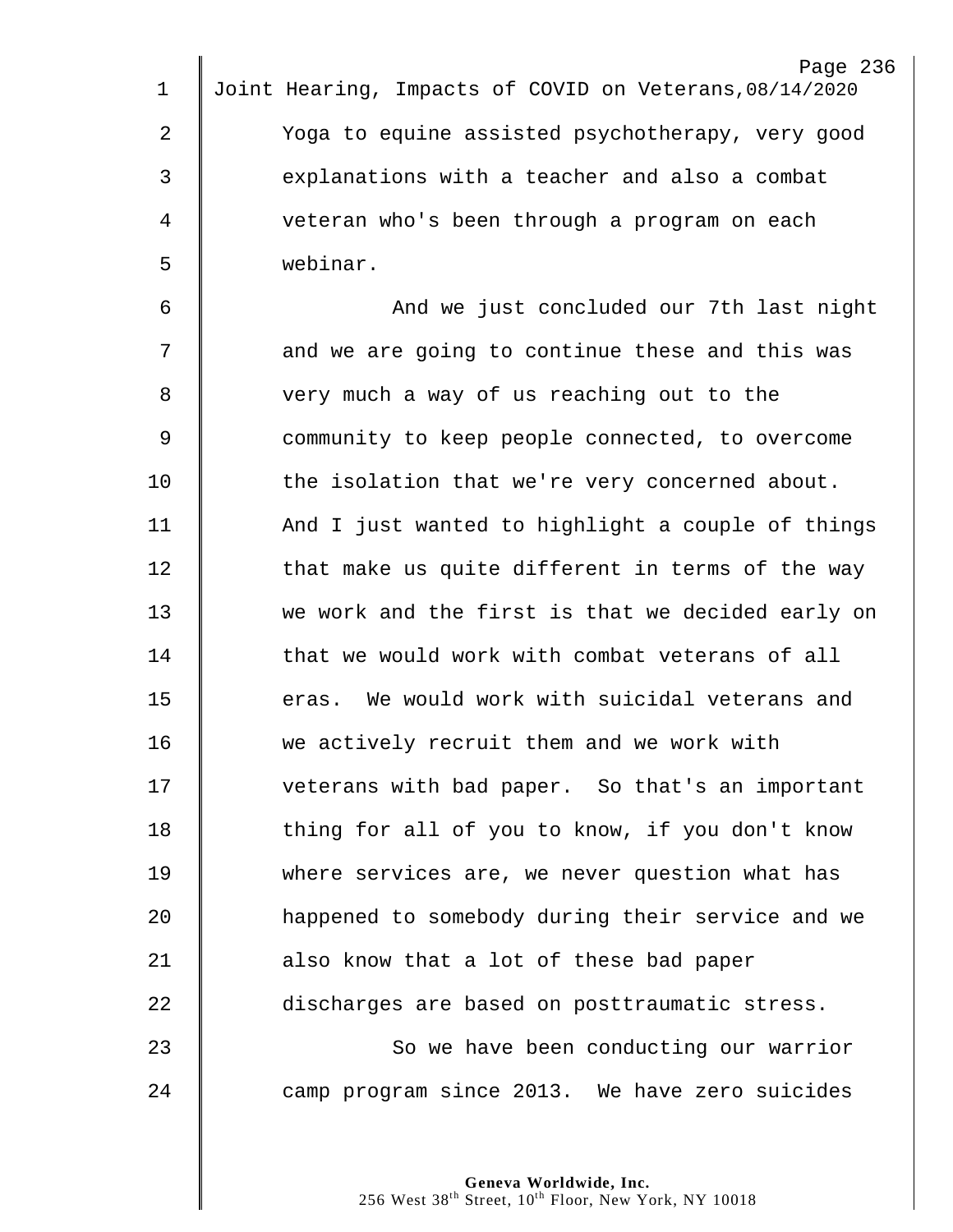|                | Page 237                                                |
|----------------|---------------------------------------------------------|
| 1              | Joint Hearing, Impacts of COVID on Veterans, 08/14/2020 |
| $\overline{2}$ | post program. We are still able to say that as a        |
| $\mathfrak{Z}$ | statistic we have lost nobody post program, and         |
| $\overline{4}$ | we think that this is very much because we focus        |
| 5              | on military moral injury and I can talk a little        |
| 6              | bit more about that if people are interested, but       |
| 7              | we think it's paradigm shift away from PTSD             |
| 8              | because it really undercuts what's underneath           |
| $\overline{9}$ | that, the wounding to the heart and soul that           |
| 10             | happens for so many people who serve in combat.         |
| 11             | So, you know, what I think we really                    |
| 12             | need in terms of reaching out to more veterans          |
| 13             | given the fact that we, so many programs are not        |
| 14             | able to function face to face, I think that we          |
| 15             | need to start thinking about expanding telehealth       |
| 16             | to almost a national license for qualified              |
| 17             | therapists who are able to provide trauma therapy       |
| 18             | remotely like I've been doing this since March in       |
| 19             | my private practice. But, you know, there is a          |
| 20             | reason that a lot of people from underserved            |
| 21             | states and communities come to our program and          |
| 22             | it's because they can't get these services              |
|                |                                                         |
| 23             | elsewhere. So I think this is a conversation            |
| 24             | that really, you know, could be had in terms of         |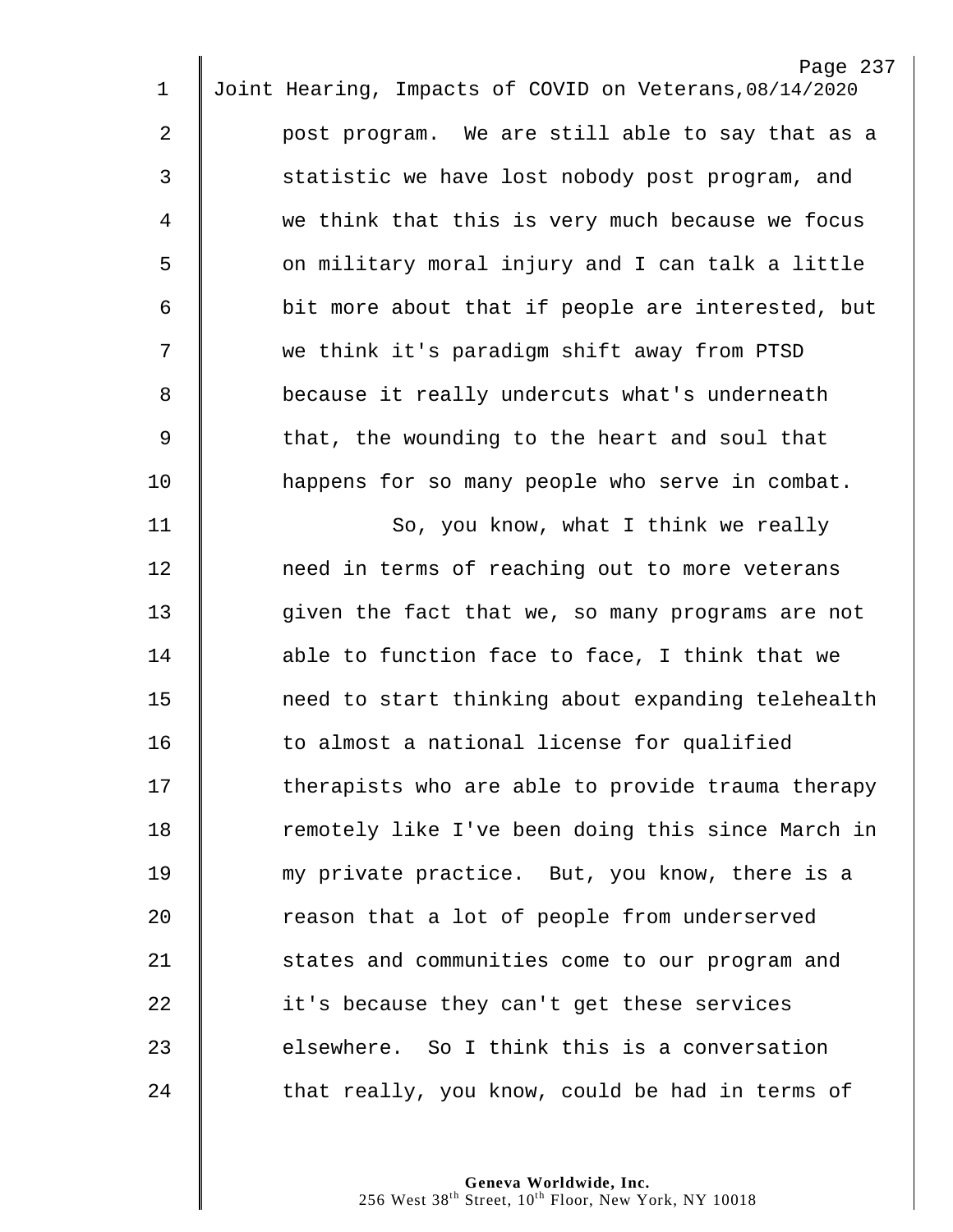|             | Page 238                                                |
|-------------|---------------------------------------------------------|
| $\mathbf 1$ | Joint Hearing, Impacts of COVID on Veterans, 08/14/2020 |
| 2           | expanding services to people that don't have            |
| 3           | access to the, especially now. Thank you very           |
| 4           | much.                                                   |
| 5           | SENATOR BROOKS: Okay, thank you very                    |
| 6           | much. Aaron.                                            |
| 7           | MR. AARON LEONARD, CAMPAIGN                             |
| 8           | REPRESENTATIVE, SIERRA CLUB MILITARY OUTDOORS:          |
| $\mathsf 9$ | Thank you for the opportunity to testify today.         |
| 10          | My name is Aaron Leonard, I've served in the Army       |
| 11          | from 1997 until I retired in 2014. I currently          |
| 12          | work in the outdoor, in the venture education           |
| 13          | fields with the Sierra Club Military Outdoors.          |
| 14          | We offer veterans and nature based programs to          |
| 15          | help them transition from the military to a             |
| 16          | healthy and purposeful civilian lifestyle often         |
| 17          | through simple day hikes or short three day trips       |
| 18          | in the New York parks and public lands.<br>The          |
| 19          | thought [unintelligible] [04:28:34] was my              |
| 20          | experiences and observations as a senior Army           |
| 21          | leader where I saw many service members struggle        |
| 22          | both during their time in the military and with         |
| 23          | their transitions back into civilian life               |
| 24          | regardless of when or where they served. For            |
|             |                                                         |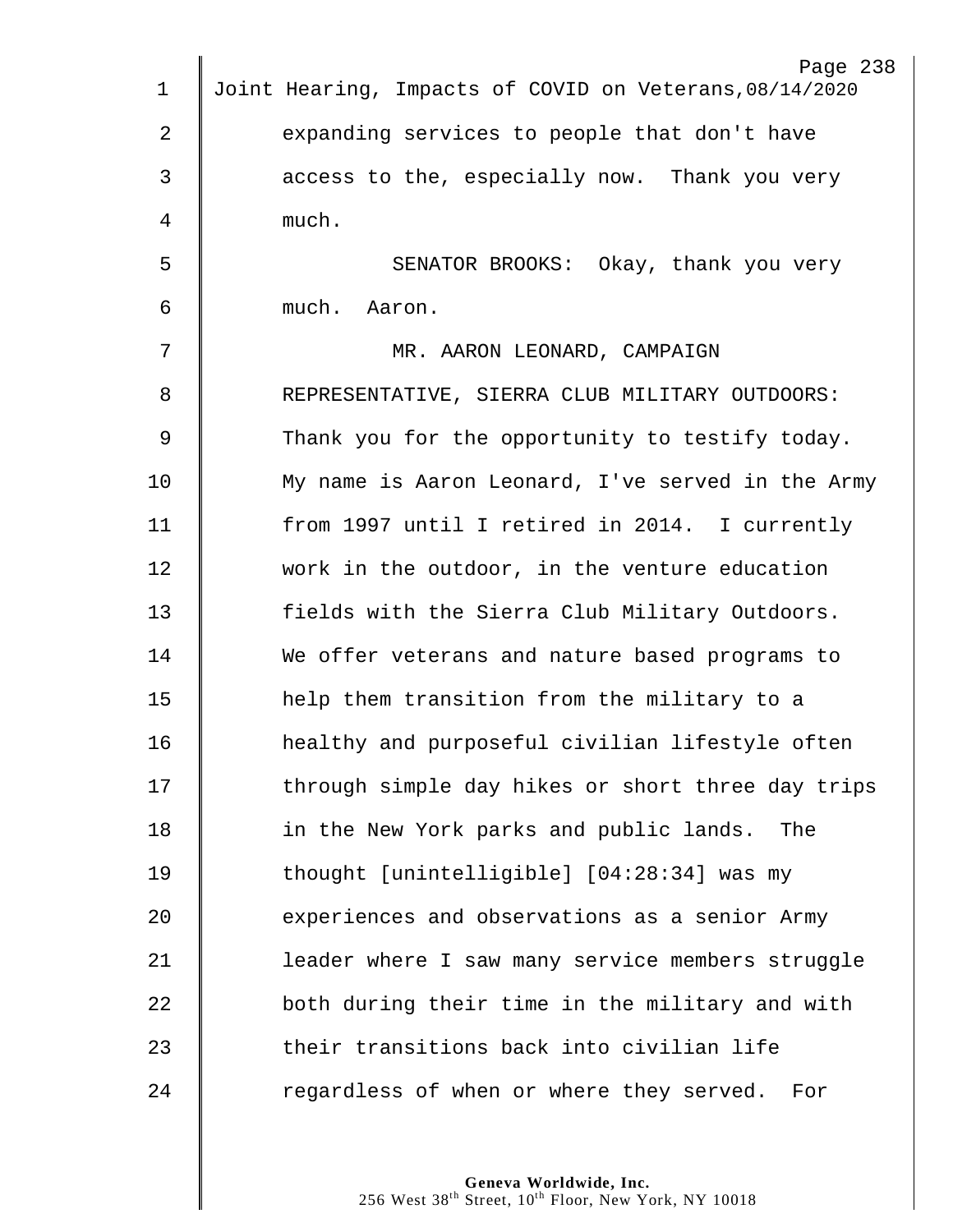|    | Page 239                                                |
|----|---------------------------------------------------------|
| 1  | Joint Hearing, Impacts of COVID on Veterans, 08/14/2020 |
| 2  | today's testimony I'm going to share an example         |
| 3  | of the effects our program has had on two female        |
| 4  | veterans that are living in New York City.              |
| 5  | Prior to the pandemic our program model                 |
| 6  | for female veterans provided community based            |
| 7  | volunteer led opportunities for veterans and            |
| 8  | their families who join us for single or multi-         |
| 9  | day trips where most participants saw                   |
| 10 | improvements in their sense of belonging, self-         |
| 11 | esteem and reduced sense of loneliness and              |
| 12 | overall improvement with their sense of                 |
| 13 | wellbeing. In March all outdoor programs in the         |
| 14 | Sierra Club was indefinitely postponed now              |
| 15 | extended through the end of the February of 2021.       |
| 16 | One concern, obviously, for us is the                   |
| 17 | effects that halting our outdoor program for a          |
| 18 | year or more has had or will have on our                |
| 19 | participants. Two women, Charmain Denise and            |
| 20 | Sheila Hudson, both veterans living in the Bronx        |
| 21 | are allowing me to share some of their personal         |
| 22 | story with you today as an example. Charmain is         |
| 23 | a single mother, an African-American and a combat       |
| 24 | vet who grew up in Belize and Queens. She               |
|    |                                                         |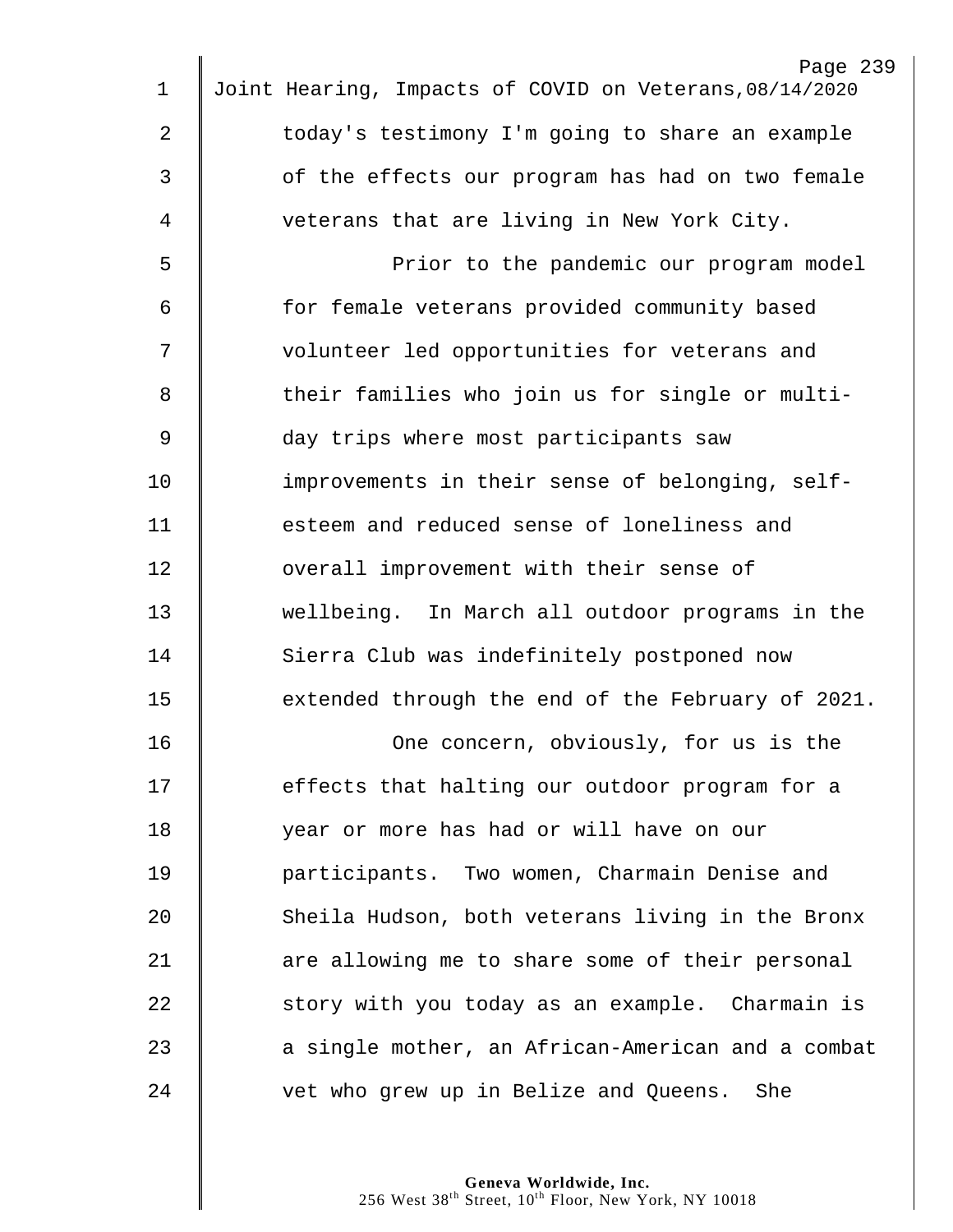| $\mathbf 1$ | Page 240<br>Joint Hearing, Impacts of COVID on Veterans, 08/14/2020 |
|-------------|---------------------------------------------------------------------|
|             |                                                                     |
| 2           | enlisted in the Army in 1989, served in Desert                      |
| 3           | Storm with the first infantry division and was a                    |
| 4           | basic training drill sergeant at Fort Jackson in                    |
| 5           | South Carolina. Finally, retiring from the Army                     |
| 6           | in 2014, Charmain moved to the Bronx following                      |
| 7           | her retirement because as she says, I wanted to                     |
| 8           | be near Harlem and the Bronx Zoo.                                   |
| 9           | Charmain is a disabled veteran who                                  |
| 10          | struggles with depression and anxiety, often                        |
| 11          | finding new environments and meeting new people                     |
| 12          | to be especially difficult. Before she joined                       |
| 13          | our outings group it was not uncommon for                           |
| 14          | Charmain to isolate in her apartment for days at                    |
| 15          | a time. Charmain was very purposeful in joining                     |
| 16          | in us in that she knew participating would help                     |
| 17          | her to regain her life and join in exploring the                    |
| 18          | natural world with a group of female veterans                       |
| 19          | with whom she shared so many similar experiences                    |
| 20          | was liberating for her. I remember dropping                         |
| 21          | Charmain off at her apartment in the Bronx at the                   |
| 22          | end of our first trip, what I did not know is                       |
| 23          | that she didn't sit outside her apartment for a                     |
| 24          | time to avoid losing that experience. Charmain                      |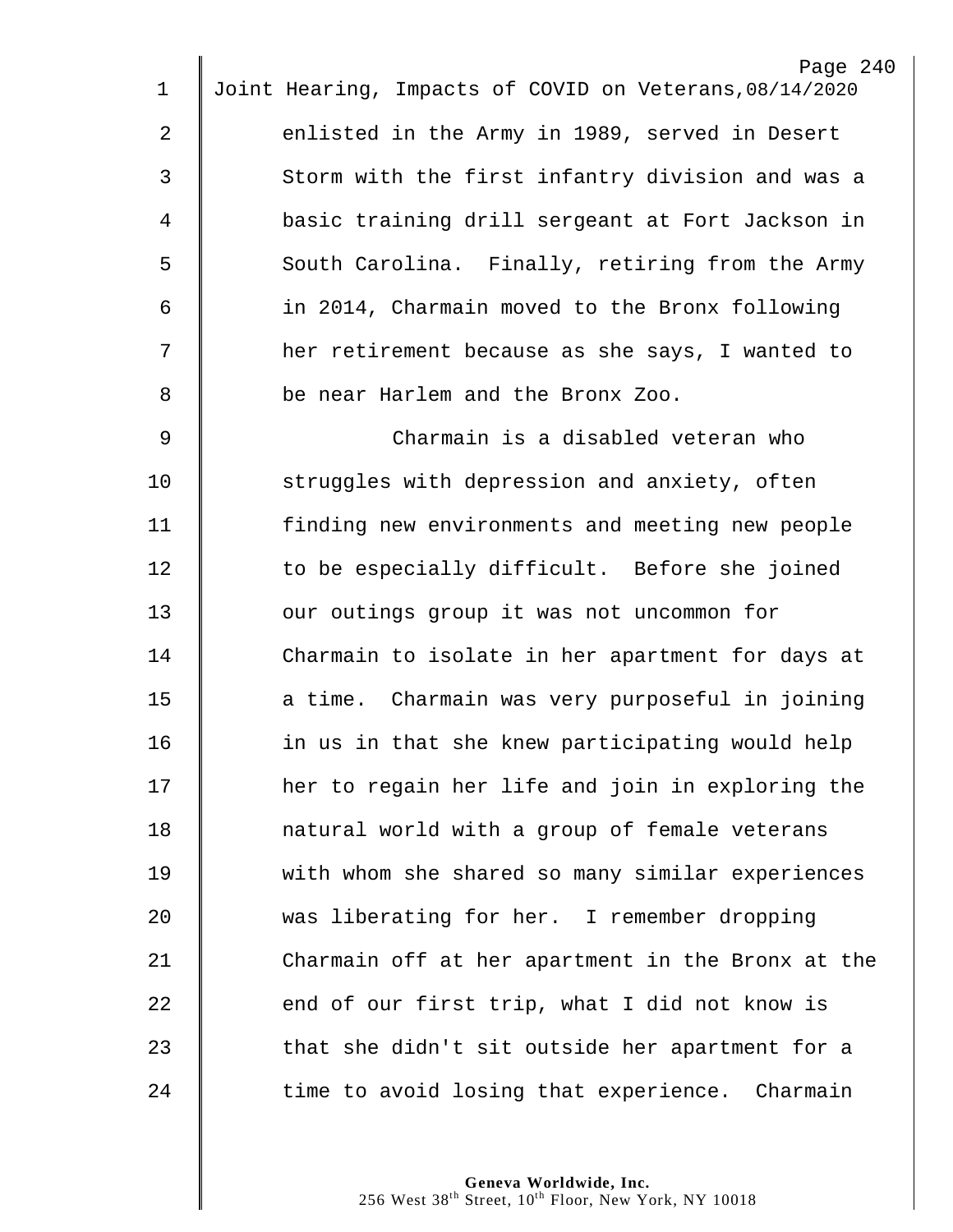|                | Page 241                                                |
|----------------|---------------------------------------------------------|
| $\mathbf 1$    | Joint Hearing, Impacts of COVID on Veterans, 08/14/2020 |
| $\overline{2}$ | went on to participate in many outings us               |
| $\mathsf{3}$   | recruiting other women like her in the months           |
| 4              | that followed.                                          |
| 5              | Charmain tells us that the experience                   |
| 6              | that she was having with nature and in nature           |
| 7              | with other women helped her to get outside daily        |
| 8              | and be more present and mindful in her life,            |
| $\overline{9}$ | eventual allowing her to reduce her medication          |
| 10             | dosage for depression and anxiety symptoms, which       |
| 11             | she attributes to spending more time in nature.         |
| 12             | Unfortunately, Charmain reports that her                |
| 13             | depression and anxiety has returned to their            |
| 14             | previous level shortly after our program was put        |
| 15             | on hold during this pandemic. She has had to            |
| 16             | make some life changes including increasing her         |
| 17             | medication dose to again manage her returning           |
| 18             | symptoms.                                               |
| 19             | Clearly, a concern we have for all                      |
| 20             | participants in not only our program, but any           |
| 21             | social programs across New York. Shelia Hudson          |
| 22             | is also a black woman, single mother and a              |
| 23             | military vet. Her family moved to Brooklyn in           |
| 24             | '73 and she enlisted in the Army as a cook in           |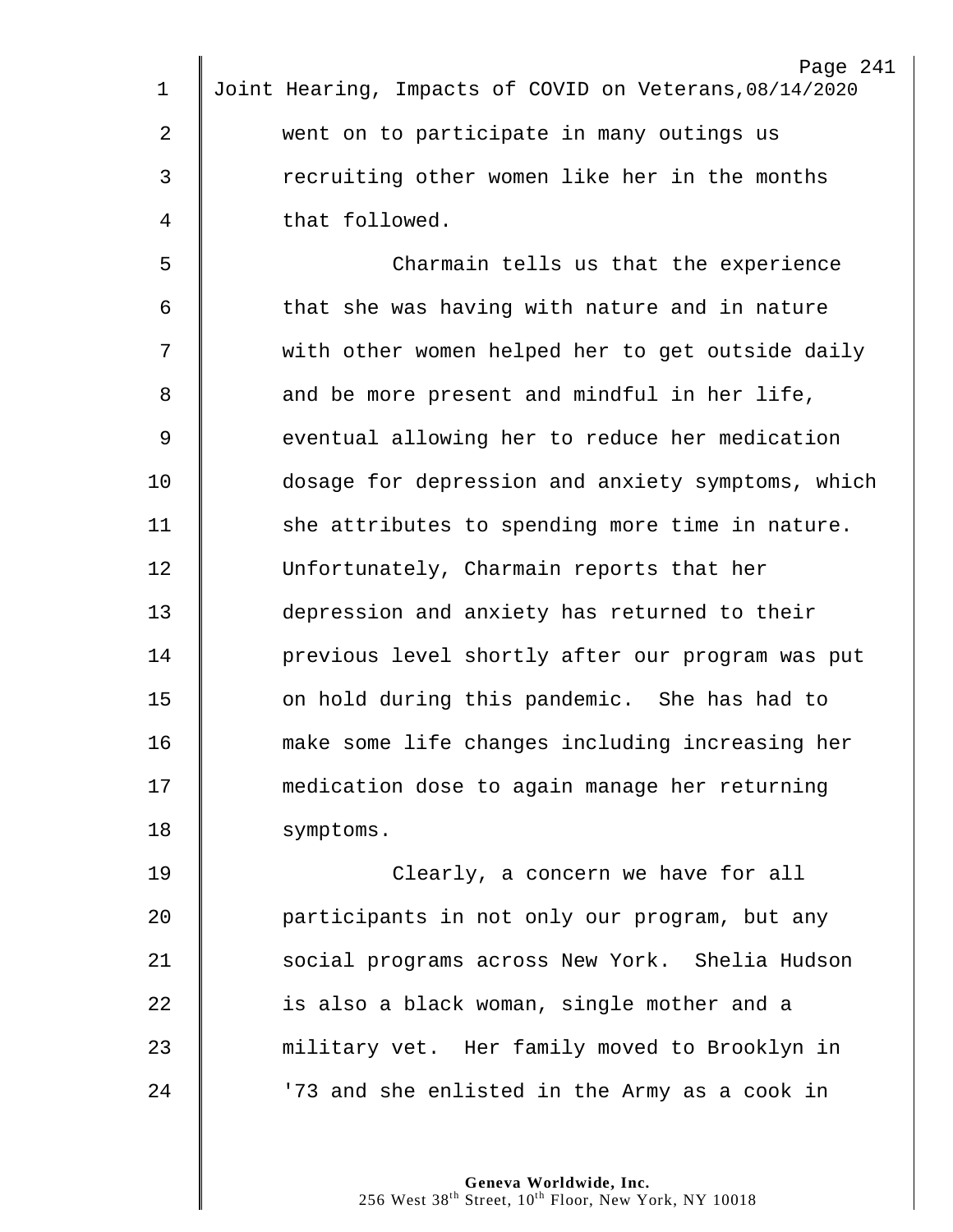|                | Page 242                                                |
|----------------|---------------------------------------------------------|
| 1              | Joint Hearing, Impacts of COVID on Veterans, 08/14/2020 |
| 2              | 1978, serving in both Fort Jackson and in Germany       |
| 3              | during the Cold War. She moved back to Brooklyn         |
| 4              | after leaving the Army and did not identify as a        |
| 5              | veteran until after she had moved into the              |
| 6              | Franklin shelter in the Bronx, which allowed her        |
| 7              | to transition into a homeless shelter for               |
| 8              | veterans and eventually recapture her dependence.       |
| $\overline{9}$ | Shelia met Charmain in the Bronx VA where               |
| 10             | Charmain invited her to participate in our              |
| 11             | outings group. Shelia tells us that meeting             |
| 12             | Charmain, our volunteer leaders and the other           |
| 13             | female veterans in our group helped her to              |
| 14             | understand that she really was a vet and could          |
| 15             | heal through exposure to nature with other women.       |
| 16             | For the first time in her life she was                  |
| 17             | participating in outdoor activities and doing so        |
| 18             | with women that she felt safe with.<br>By               |
| 19             | participating in these activities with other            |
| 20             | female veterans and seeing how other women like         |
| 21             | her were benefiting from these [unintelligible]         |
| 22             | [04:32:35] with nature, Shelia learned it was           |
| 23             | possible for her also to recover from decades old       |
| 24             | wounds connected to her military service.<br>In         |
|                |                                                         |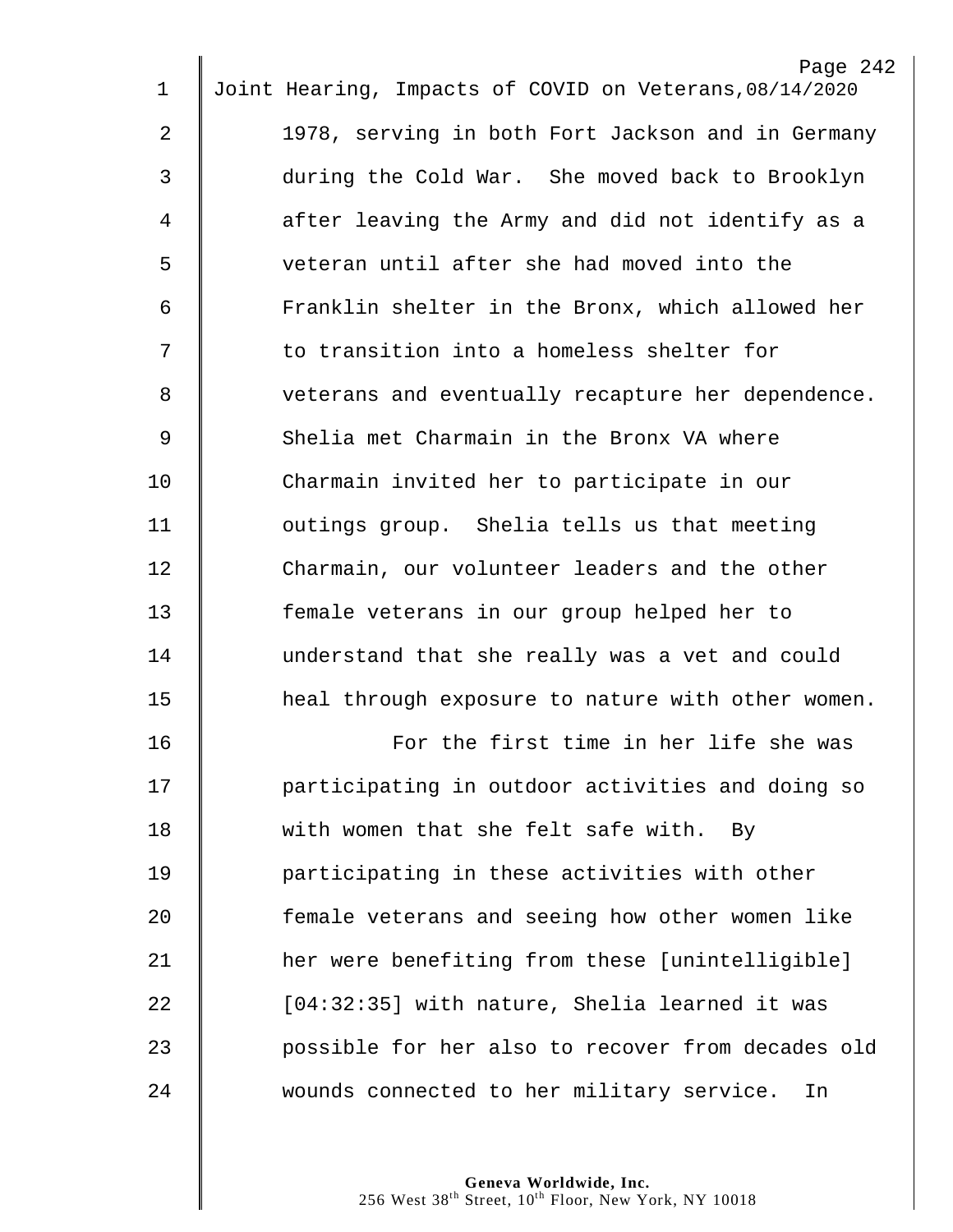|                | Page 243                                                |  |
|----------------|---------------------------------------------------------|--|
| $\mathbf 1$    | Joint Hearing, Impacts of COVID on Veterans, 08/14/2020 |  |
| $\overline{a}$ | this group she felt the same increase in                |  |
| 3              | depression and anxiety that Charmain has                |  |
| 4              | reported. She misses being around the other             |  |
| 5              | women and longs for that sense of comradery she         |  |
| 6              | felt during her outings. She's struggling today         |  |
| 7              | and like so many veterans in New York City she          |  |
| 8              | feels completely overwhelmed.                           |  |
| 9              | Without the social program like ours to                 |  |
| 10             | be part of Shelia feels her healing has been            |  |
| 11             | damaged and that she no longer matters. The             |  |
| 12             | Sierra Club Military Outdoors looks forward to          |  |
| 13             | being able to restore our outings program with          |  |
| 14             | veterans like Charmain and Shelia. We have              |  |
| 15             | reimagined our work to mitigate the constraints         |  |
| 16             | of COVID, but offering virtual outings, but those       |  |
| 17             | in their own course offer a lot of barriers.            |  |
| 18             | Challenging for reasons to include lack of equity       |  |
| 19             | regarding parks and accessible public lands in          |  |
| 20             | and around communities of color. And with the           |  |
| 21             | average age of the military veteran being 65,           |  |
| 22             | different barriers of technology that we see in         |  |
| 23             | the older veteran population has prohibited them        |  |
| 24             | from participating in our virtual work.<br>Thank        |  |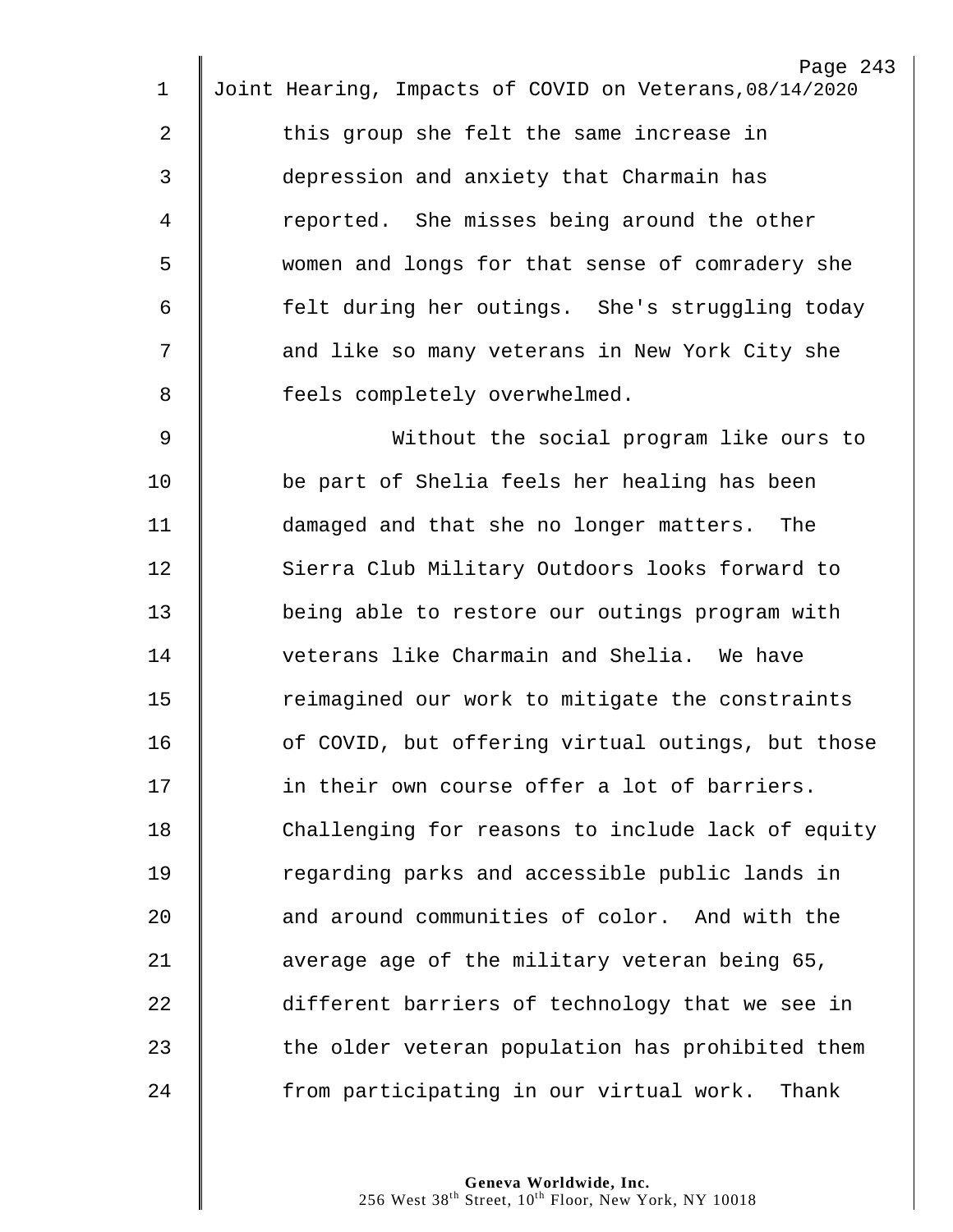|             | Page 244                                                |
|-------------|---------------------------------------------------------|
| $\mathbf 1$ | Joint Hearing, Impacts of COVID on Veterans, 08/14/2020 |
| 2           | you again for allowing me time to testify.              |
| 3           | SENATOR BROOKS: Thank you and Kirby.                    |
| 4           | You got to unmute, Kirby.                               |
| 5           | MR. KIRBY HANNAN, LEGISLATIVE ADVOCATE,                 |
| 6           | NEW YORK STATE VETERANS COUNCIL: Okay, can you          |
| 7           | hear me?                                                |
| 8           | SENATOR BROOKS: Yep.                                    |
| $\mathsf 9$ | MR. HANNAN: Alright, great. This                        |
| 10          | hearing is propitious beyond my wildest dreams          |
| 11          | because as the legislative advocate for the New         |
| 12          | York State Veterans Council and also the VFW,           |
| 13          | I've been working closely with both organizations       |
| 14          | on almost a weekly basis and from everything from       |
| 15          | keeping the posts open to conditions under which        |
| 16          | we might be able to open and all of the                 |
| 17          | challenges of social distancing. Having said all        |
| 18          | of that, I know that you've all had five hours          |
| 19          | now and you should be complimented and you've           |
| 20          | probably memorized my testimony so I can go right       |
| 21          | to the close, which occurred on the second page,        |
| 22          | and basically say that we stand to lose 20%,            |
| 23          | maybe 25% of the facilities and probably                |
| 24          | permanently. And I say that because Chair               |
|             |                                                         |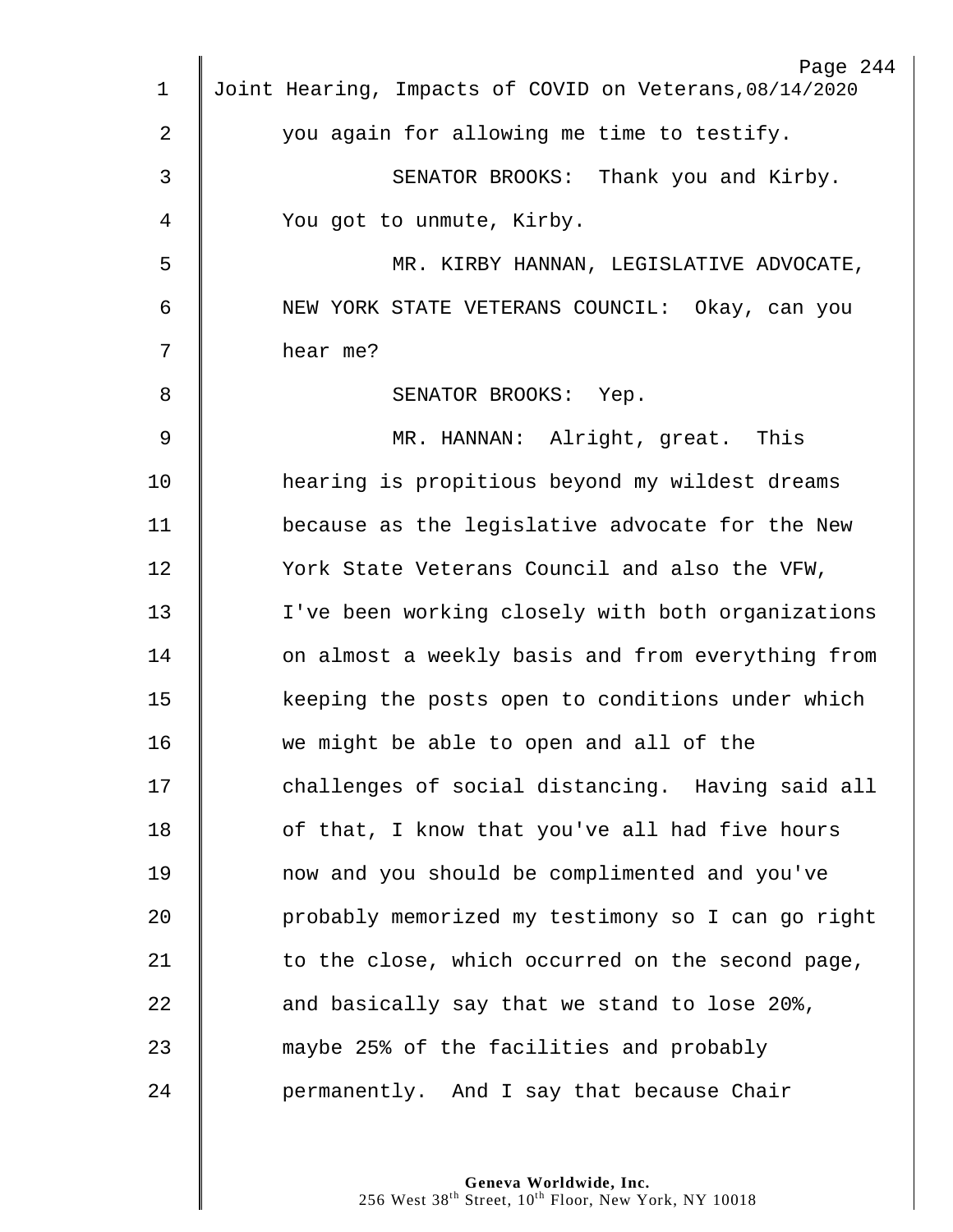|                | Page 245                                                |
|----------------|---------------------------------------------------------|
| 1              | Joint Hearing, Impacts of COVID on Veterans, 08/14/2020 |
| $\overline{2}$ | Barrett mentioned earlier that, you know, there's       |
| 3              | a macro delivery system and a micro delivery            |
| 4              | system and I'd like to look at the posts as the         |
| 5              | micro delivery aspect of this. And if we, if we         |
| 6              | lose the post there's probably 800 to 900 posts         |
| 7              | in the state, American Legion and VFW, etc.,            |
| 8              | about half of them may be have a facility.              |
| 9              | If you use that place, lose that place                  |
| 10             | of congregation then the micro delivery system is       |
| 11             | gone so that all the rest of the, the legal aid,        |
| 12             | the homelessness, the unemployment and all of the       |
| 13             | agencies that we hear from so far, the posts            |
| 14             | become their feeder mechanism, the vets like to         |
| 15             | talk to vets, and so they don't want to go to get       |
| 16             | help, not even to the VA sometimes unless there's       |
| 17             | somebody at the post level that's reaching out          |
| 18             | for them and encouraging them to find what they         |
| 19             | need by way of help.                                    |
| 20             | So having said that I think that losing                 |
| 21             | the facilities in any percentage, but certainly         |
| 22             | the threat that we have the, I'll speak to the 30       |
| 23             | and maybe as much as 40% of federal benefit,            |
| 24             | which is garnered by veteran service officers,          |
|                |                                                         |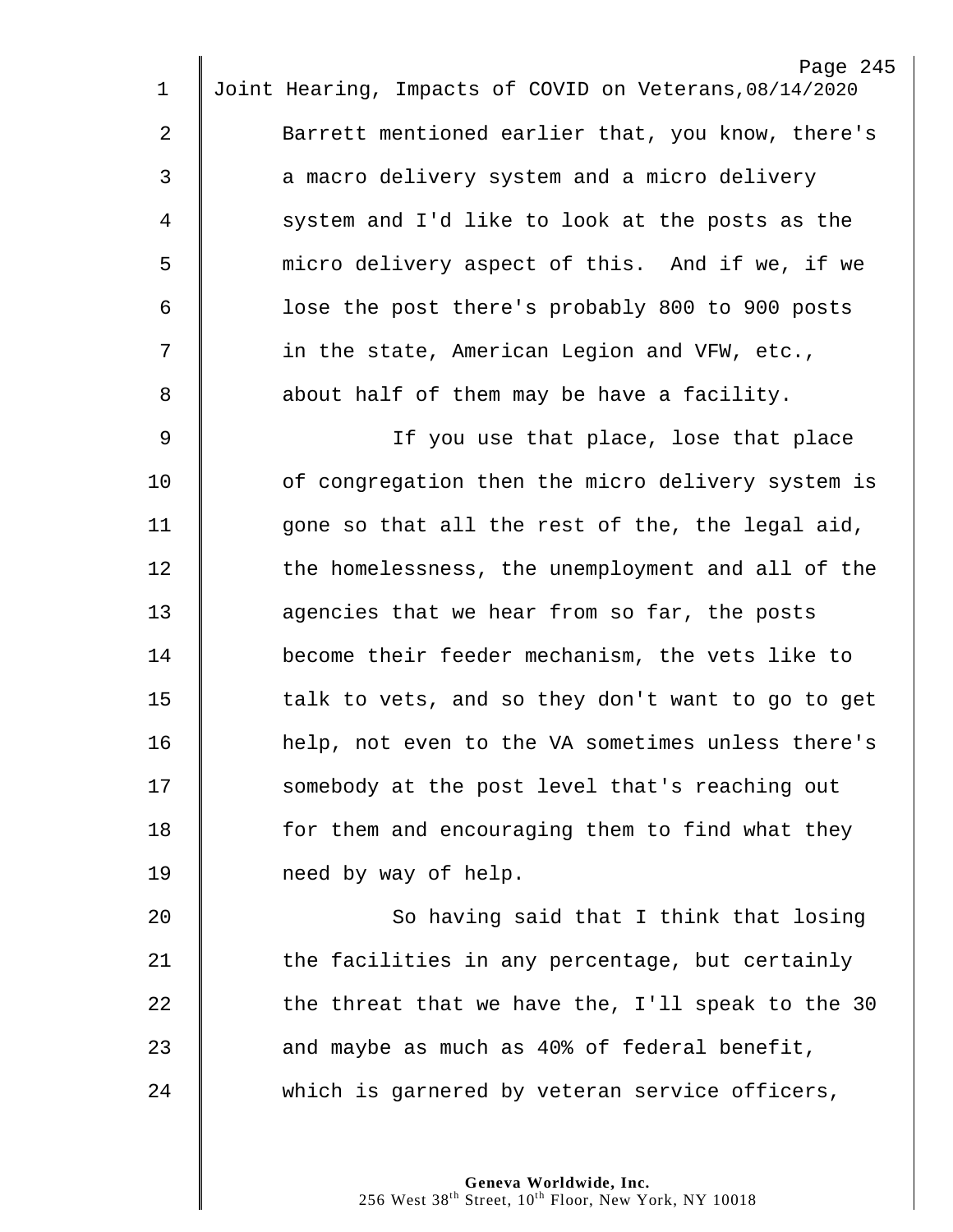| 1              | Page 246<br>Joint Hearing, Impacts of COVID on Veterans, 08/14/2020 |
|----------------|---------------------------------------------------------------------|
| $\overline{2}$ | that's on hold right now. I mean, no new clients                    |
|                |                                                                     |
| 3              | because it requires an in depth interview and                       |
| 4              | it's one that's best done person to person. I'll                    |
| 5              | use this hearing as an example. We'd all rather                     |
| 6              | have a hearing in person than we would to do it                     |
| 7              | this way I suspect, but nonetheless, you know,                      |
| 8              | the veteran service officers and you heard from                     |
| 9              | the Division of Veteran Services, the veteran                       |
| 10             | service officers are responsible for millions and                   |
| 11             | millions, probably conservatively \$350 million of                  |
| 12             | federal benefits going to New York veterans. And                    |
| 13             | so be it, be it the VFW's veteran service officer                   |
| 14             | or the county veteran service officer, they're                      |
| 15             | absolutely instrumental in terms of keeping that                    |
| 16             | revenue flowing.                                                    |
| 17             | So, you know, I think what we need to do                            |
| 18             | and I will close with this, is, you know, stand                     |
| 19             | firm if you can and it's not going to be easy, in                   |
| 20             | terms of the budget cuts because if, if, if we                      |
| 21             | lose this portion of this infrastructure the                        |
| 22             | ultimate bill on down the line and you've heard                     |
| 23             | this before, I know, but the ultimate bill down                     |
| 24             | the line is going to be huge because right now                      |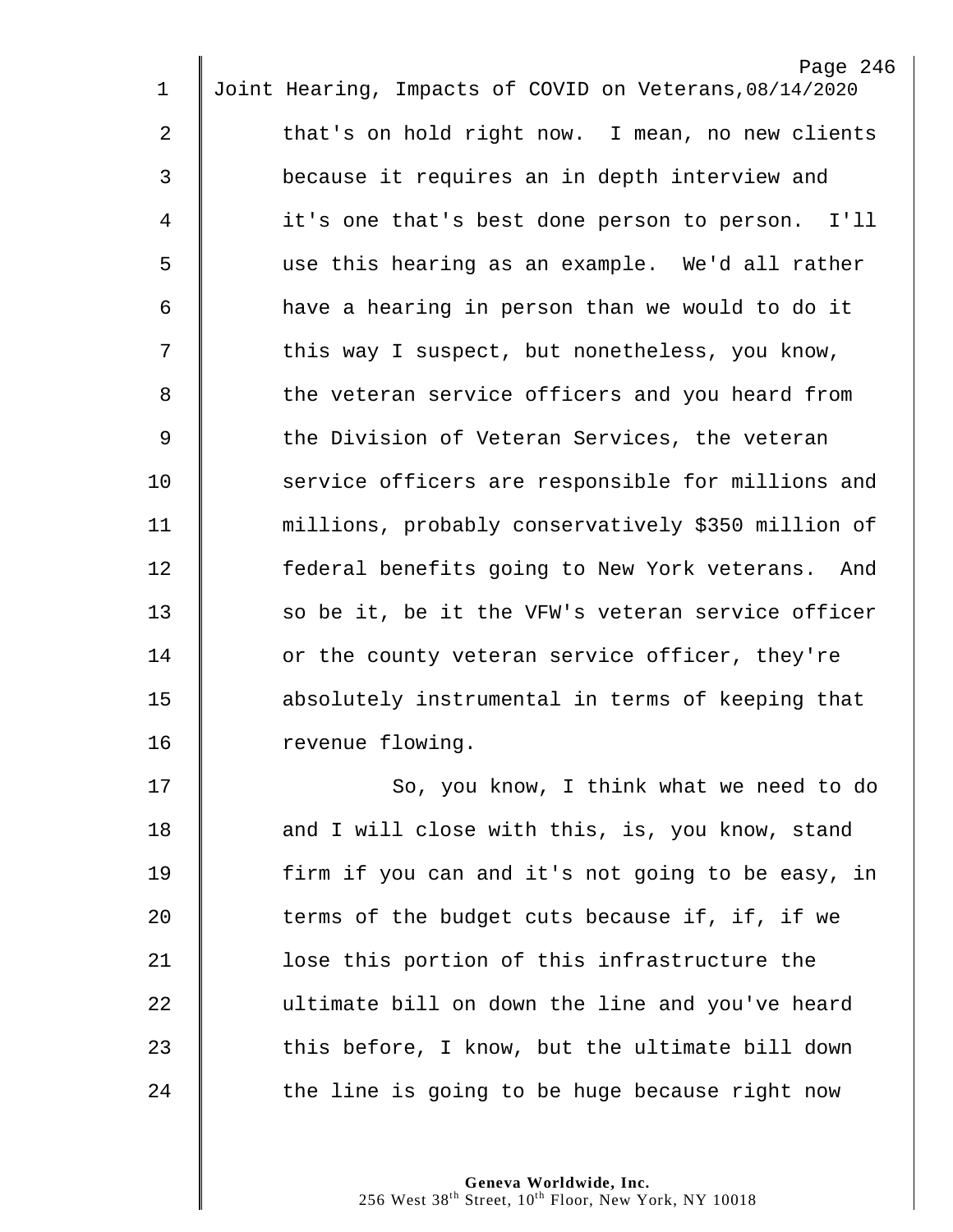|                | Page 247                                                |
|----------------|---------------------------------------------------------|
| $\mathbf 1$    | Joint Hearing, Impacts of COVID on Veterans, 08/14/2020 |
| $\overline{a}$ | with all that self-funding, all that veteran to         |
| 3              | veteran service that's happening at the post            |
| 4              | level, if that goes away we're going to be              |
| 5              | depending almost completely on all of the               |
| 6              | agencies that are supported by the state. Every         |
| 7              | one of them we love and respect, but we're going        |
| 8              | to be depending on them completely and that bill        |
| $\mathsf 9$    | is going to be shocking. So that's my message           |
| 10             | today.                                                  |
| 11             | SENATOR BROOKS: Okay, thank you very                    |
| 12             | much. So I'd like to open this up to some               |
| 13             | questions. I'd ask that, excuse me, Chair               |
| 14             | Barrett, open the questioning session. Yeah,            |
| 15             | there you go.                                           |
| 16             | Thank you,<br>ASSEMBLY MEMBER BARRETT:                  |
| $17 \,$        | thank you, had to unmute myself. I thank all of         |
| 18             | you for your testimony. I mean, the range of            |
| 19             | expertise and perspectives on this panel was, was       |
| 20             | particularly noteworthy. I want to zero in              |
| 21             | because this has been issue of my own, you know,        |
| 22             | legislatively on what Aaron and Eva had to say.         |
| 23             | You know, I'm a huge proponent of                       |
| 24             | [unintelligible] [04:38:35] RX, you know, the           |
|                |                                                         |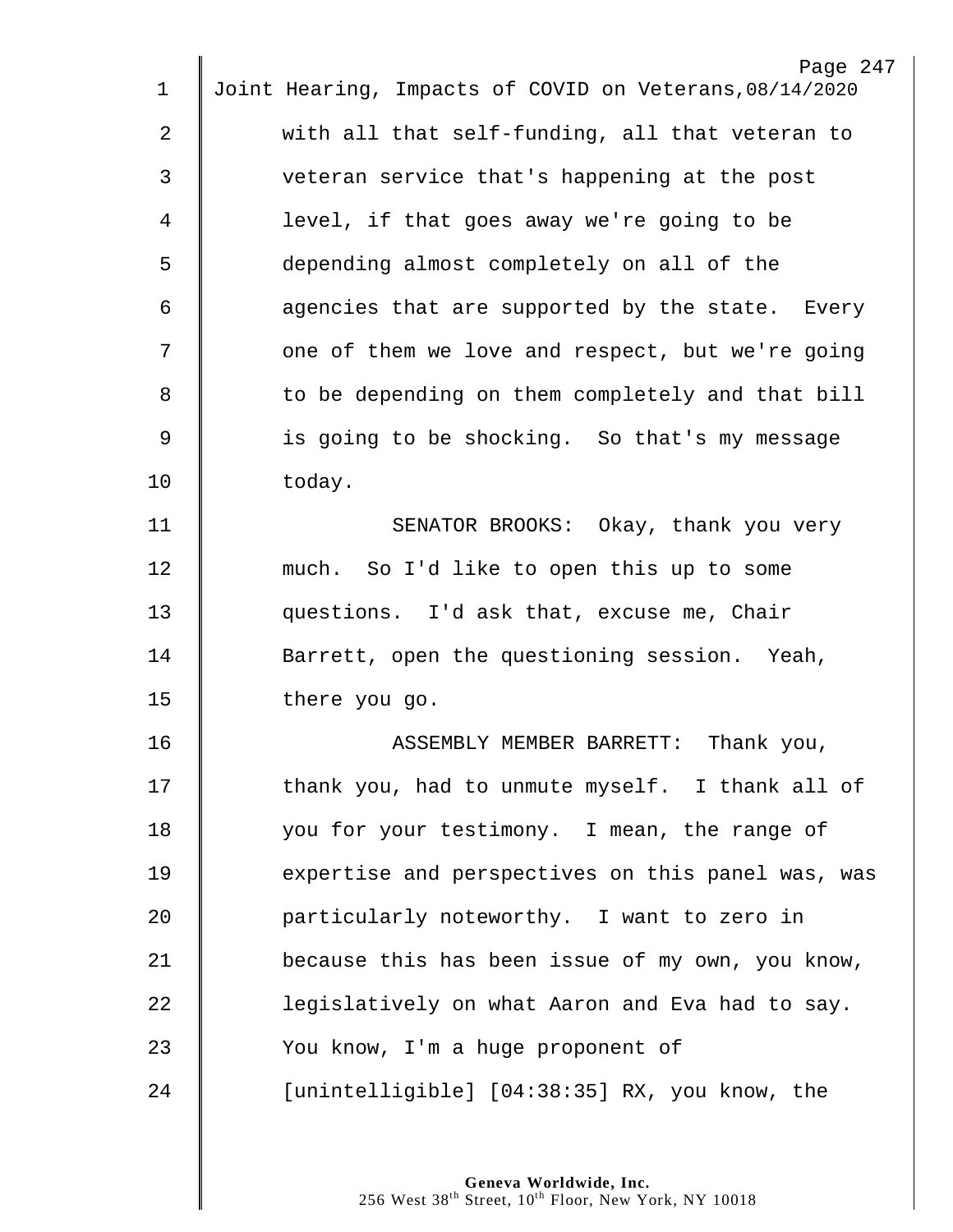|             | Page 248                                                |
|-------------|---------------------------------------------------------|
| $\mathbf 1$ | Joint Hearing, Impacts of COVID on Veterans, 08/14/2020 |
| 2           | therapeutic benefits of nature and we saw this          |
| 3           | in, during this pandemic that what people did was       |
| 4           | go out and take walks or turn to nature or              |
| 5           | discover, you know, birds or biking or hiking or        |
| 6           | things like that. So I would really like                |
| 7           | understand from and maybe Alex has some thoughts        |
| 8           | on this, too, how can we do -- how we can break         |
| 9           | down those barriers. It seems like rather than          |
| 10          | advancing these, you know, these concepts we've         |
| 11          | kind of lost them in, in this, during the shut          |
| 12          | period and, you know, whether it's, you know,           |
| 13          | equine therapy or working with horses or, you           |
| 14          | know, walks and hikes in state parks. So can you        |
| 15          | talk about how we might do something to break           |
| 16          | down these barriers at the, you know, at our            |
| 17          | level at this point or, you know, in partnership        |
| 18          | with, you know, you all.                                |
| 19          | MR. LEONARD: I would love to address                    |
| 20          | that, Assembly Member Barrett. Obviously, with,         |
| 21          | if Outdoor RX is signed into law it will do, it         |
| 22          | will go a long ways towards us being able to            |
| 23          | better coordinate and synchronize across the            |
| 24          | different state agencies, the parks, and the            |
|             |                                                         |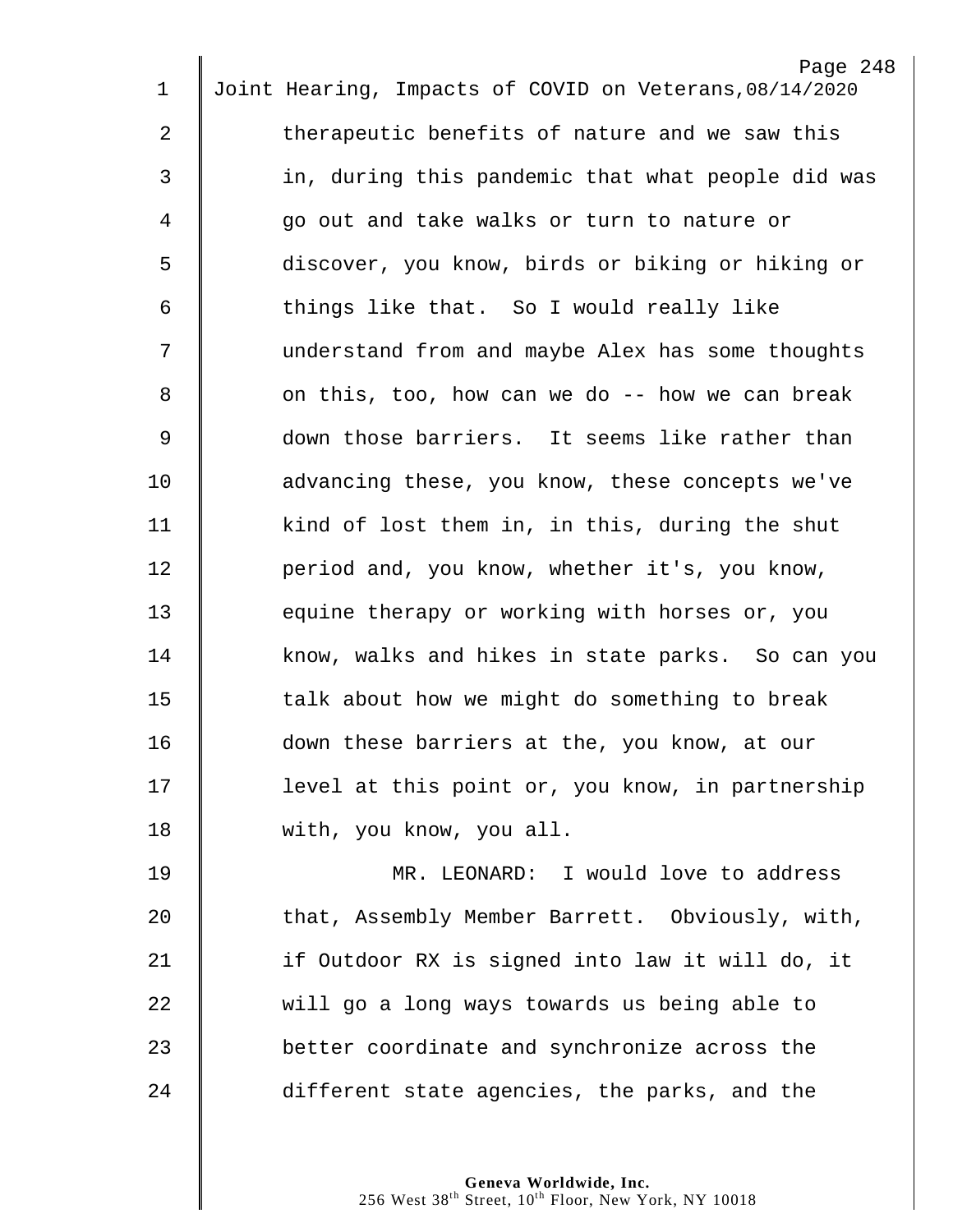| $\mathbf 1$    | Page 249<br>Joint Hearing, Impacts of COVID on Veterans, 08/14/2020 |
|----------------|---------------------------------------------------------------------|
|                |                                                                     |
| $\overline{2}$ | different organizations like mine that work in                      |
| 3              | the state. But the barriers are many and some of                    |
| 4              | them I think you would find surprising. I know                      |
| 5              | that you and I have spoke about this at length,                     |
| 6              | but for those that were not in the room at the                      |
| 7              | time, barriers to accessing the natural world are                   |
| 8              | state parks and public spaces have a lot to do                      |
| 9              | with equity and not having access to                                |
| 10             | transportation is obvious, but less than obvious                    |
| 11             | is the lack of education or knowledge around                        |
| 12             | where to go, what to do, why they would even                        |
| 13             | participate in outdoor activities to begin with,                    |
| 14             | and what to do when they get there. These are                       |
| 15             | all barriers that can be addressed through                          |
| 16             | outdoor education that the state already provides                   |
| 17             | at some level just not in a coordinated way                         |
| 18             | targeting the most vulnerable or marginalized                       |
| 19             | population.                                                         |
| 20             | ASSEMBLY MEMBER BARRETT: Thank you,                                 |
| 21             | Eva, do you have some thoughts on this?                             |
| 22             | MS. USADI: Yes, thank you so much,                                  |
| 23             | Didi, I do. I mean, my first thought and I don't                    |
| 24             | mean to be, you know, I don't know what the right                   |
|                |                                                                     |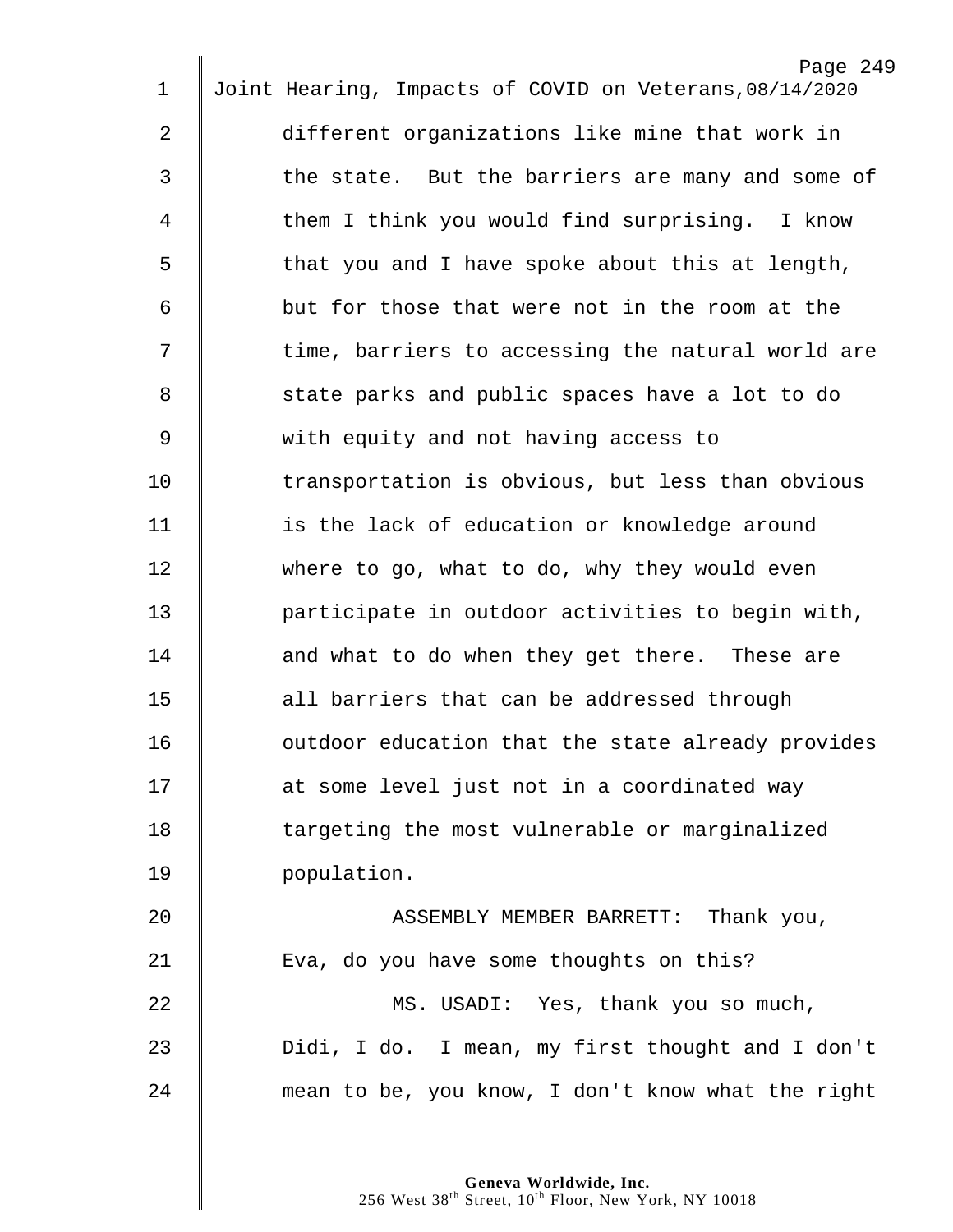|             | Page 250                                                |
|-------------|---------------------------------------------------------|
| $\mathbf 1$ | Joint Hearing, Impacts of COVID on Veterans, 08/14/2020 |
| 2           | word is, but we need a vaccine and I mean,              |
| 3           | clearly we have to have treatment available             |
| 4           | that's going to allow people to be able to be           |
| 5           | close enough even outside and feel safe about it,       |
| 6           | and you know, an example is that the horse farm         |
| 7           | that we work out of is still closed and they            |
| 8           | don't know when they're going open. And really          |
| 9           | they're closed for the right reason because they        |
| 10          | recognize that if their staff gets sick they're         |
| 11          | not going to be able to care for their animals.         |
| 12          | And so, you know, even if we wanted to                  |
| 13          | go there and do some things outside we don't have       |
| 14          | access to that. I know a lot of programs                |
| 15          | throughout the state that use horses as we do,          |
| 16          | are in the same boat. So I think that all of            |
| 17          | these are issues, transportation to get there,          |
| 18          | people understanding why they should do things in       |
| 19          | nature. Last night we had a webinar on our              |
| 20          | Native American Sweat Lodge ceremony and we had,        |
| 21          | we were very well attended and it was a very good       |
| 22          | conversation, but that is not something we can do       |
| 23          | remotely, and people really need to be able to          |
| 24          | have the experience and it's profoundly healing         |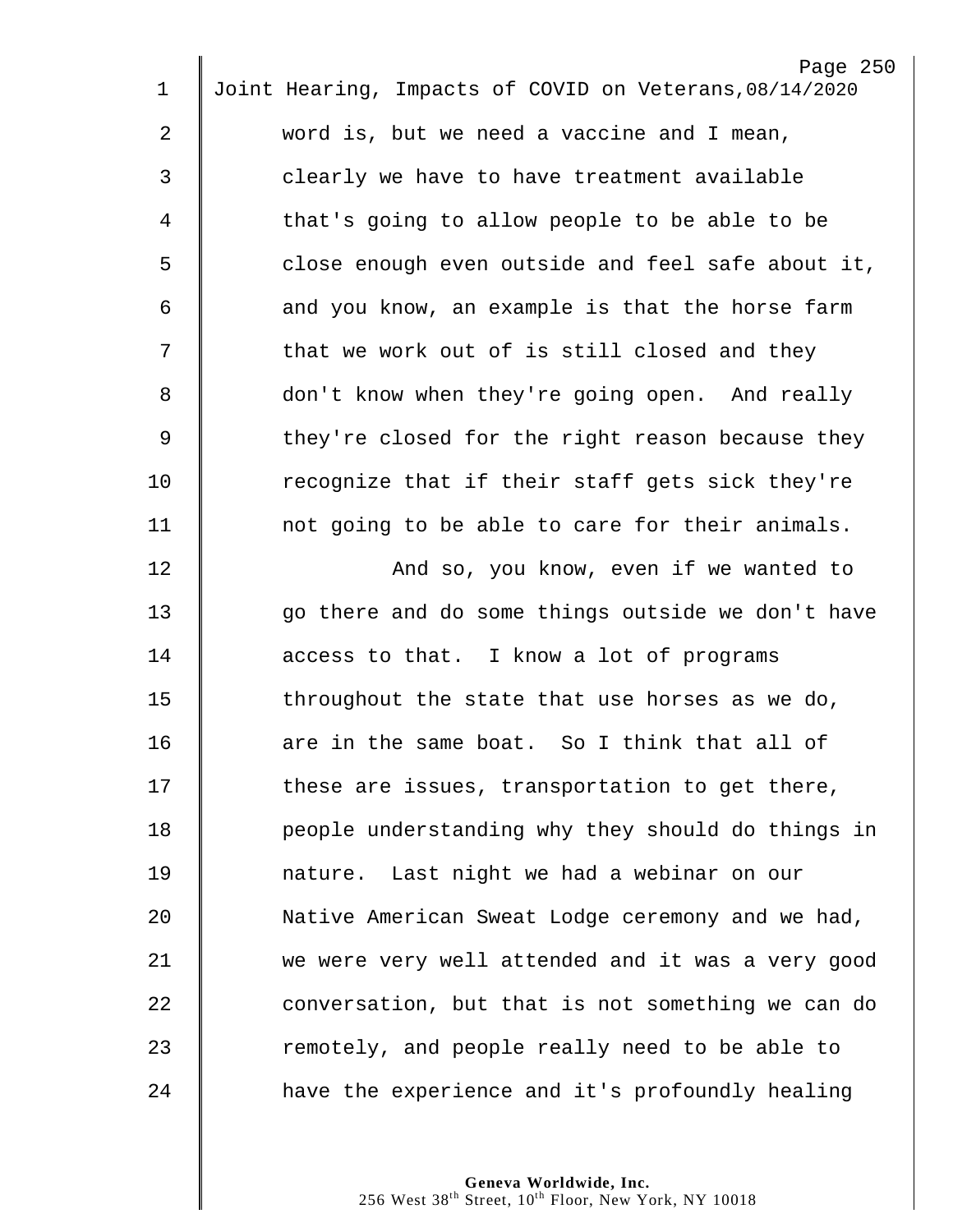|             | Page 251                                                |
|-------------|---------------------------------------------------------|
| $\mathbf 1$ | Joint Hearing, Impacts of COVID on Veterans, 08/14/2020 |
| 2           | to be in that experience with a native healer,          |
| 3           | and many of these things just can't be done             |
| 4           | remotely.                                               |
| 5           | We're doing our best, you know, we can                  |
| 6           | do narrative medicine, we can do some other             |
| 7           | things remotely, but we can't, you know,                |
| 8           | facilitate people being outdoors through a Zoom         |
| $\mathsf 9$ | meeting, it's just not the same.                        |
| 10          | ASSEMBLY MEMBER BARRETT: This is so                     |
| 11          | tragic because these are -- obviously mental            |
| 12          | health is such a huge issue and it's something          |
| 13          | that's right there, it's the great outdoors is          |
| 14          | and nature is just right there. So to feel like         |
| 15          | we're constrained and don't have access to it           |
| 16          | for, you know, for veterans and their families          |
| 17          | just seems tragic. Any other, anybody else?             |
| 18          | MR. BEHM: Yes, Assemblywoman Barrett,                   |
| 19          | to echo the sentiment from earlier we actually          |
| 20          | had a great partnership with an equine program we       |
| 21          | set up in February. We are getting ready for our        |
| 22          | first class to start and then had to cancel it          |
| 23          | because the facility shut down. We have tried to        |
| 24          | adapt, in central New York we have some great           |
|             |                                                         |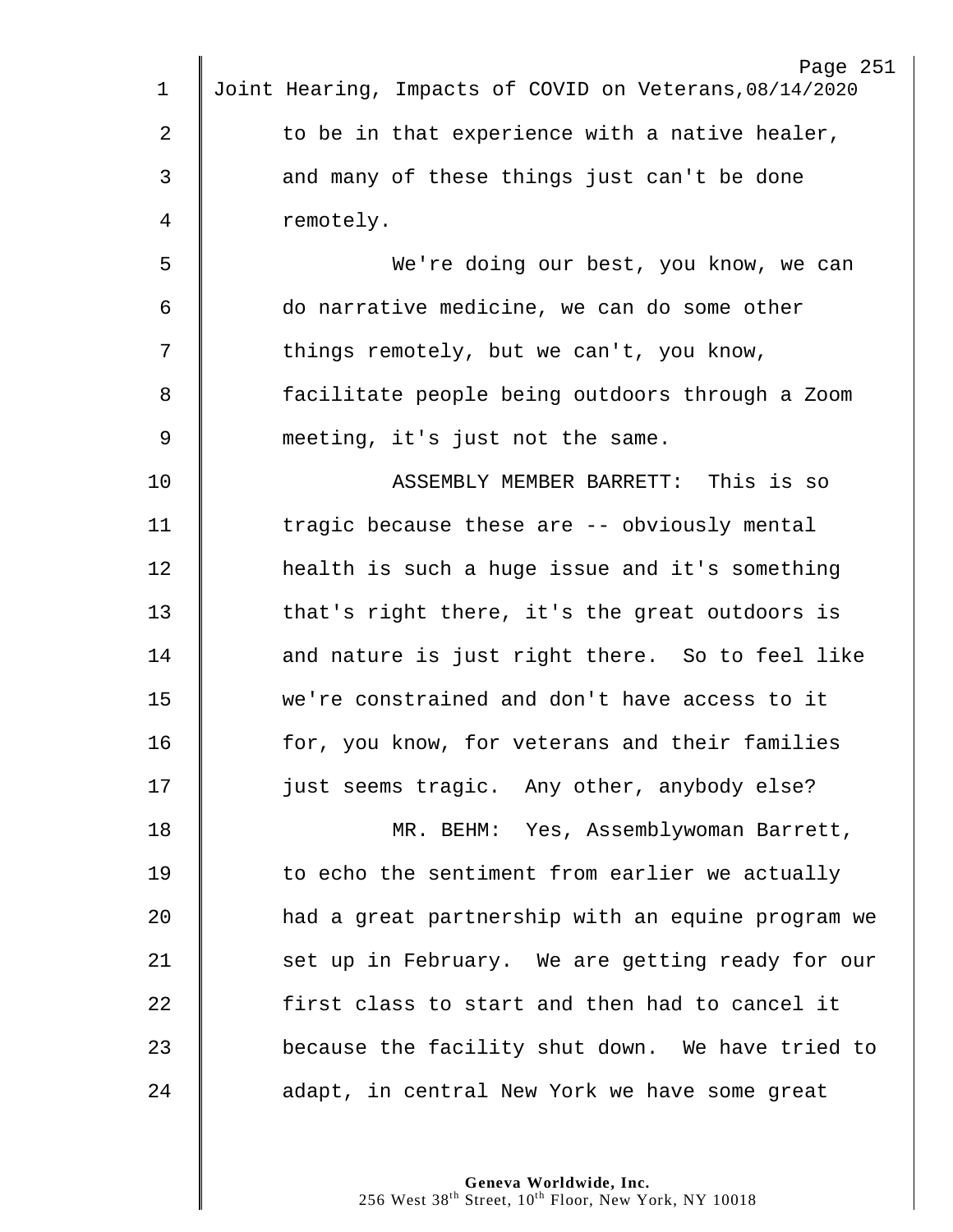|                | Page 252                                                |
|----------------|---------------------------------------------------------|
| $\mathbf 1$    | Joint Hearing, Impacts of COVID on Veterans, 08/14/2020 |
| $\overline{2}$ | local state and county parks so we've been              |
| 3              | meeting veterans in a group maintaining social          |
| 4              | distance and going on walks, taking the canines         |
| 5              | out to do the same thing with veteran groups.           |
| 6              | We've also been able to, once golf course               |
| 7              | restrictions eased a little bit, we were able to        |
| 8              | use some of our transportation resources to have        |
| $\mathcal{G}$  | veterans meet at a golf course, again socially          |
| 10             | distance and walk the course for some comradery.        |
| 11             | So we're trying to get unique, but with                 |
| 12             | the restrictions it has been tough to do what we        |
| 13             | normally do.                                            |
| 14             | ASSEMBLY MEMBER BARRETT: Right, okay.                   |
| 15             | Thank you all, thanks very much. Senator.               |
| 16             | SENATOR BROOKS: Assemblywoman Hunter.                   |
| 17             | Are you good, okay. Senator Ritchie.                    |
| 18             | SENATOR RITCHIE: Just thank you for                     |
| 19             | your testimony and I have no questions at this          |
| 20             | time.                                                   |
| 21             | SENATOR BROOKS: Okay, if there's any                    |
| 22             | other legislators that have questions if they can       |
| 23             | turn on their video screen that would be great.         |
| 24             | ASSEMBLY MEMBER BARRETT: I think, I                     |
|                |                                                         |
|                |                                                         |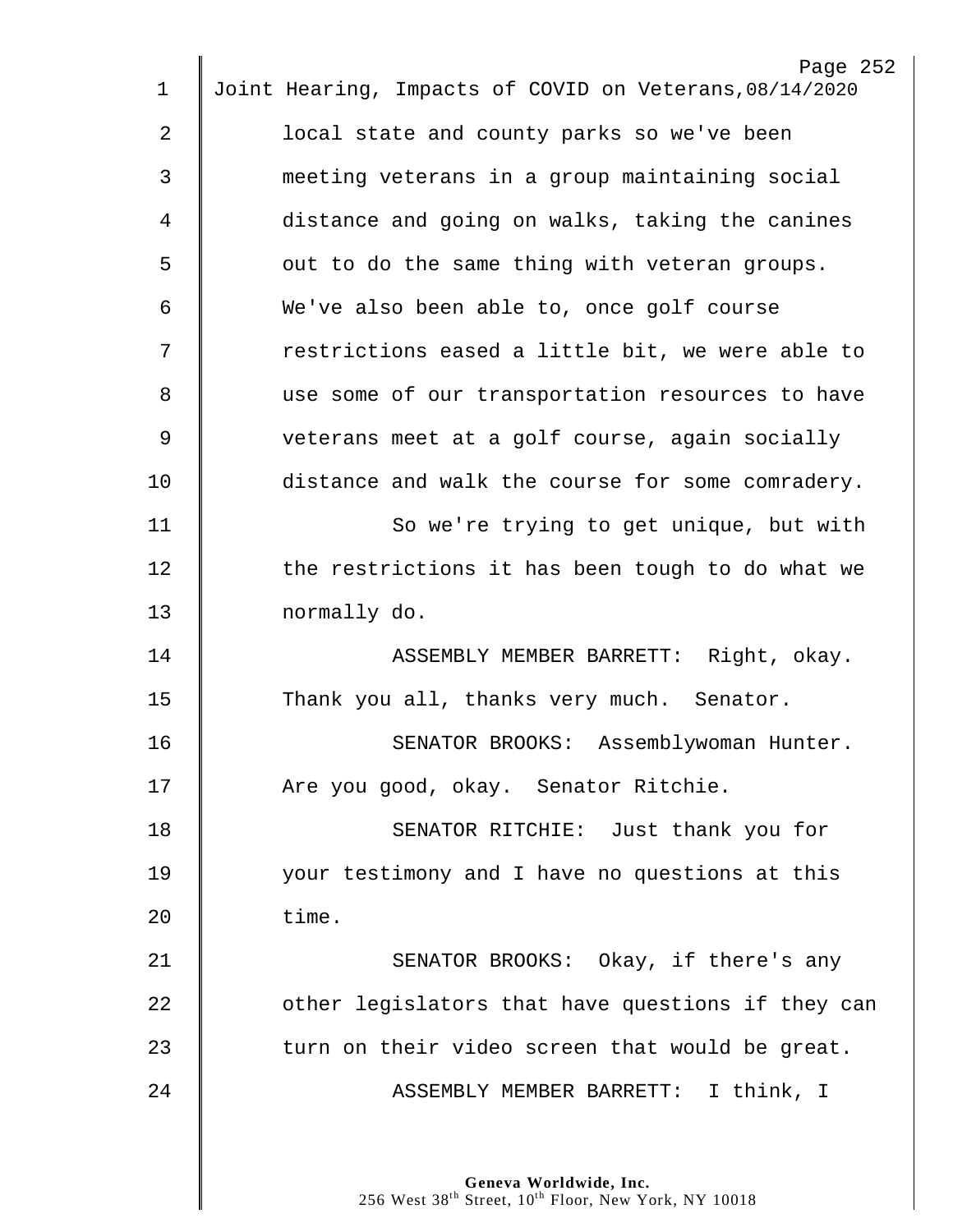| $\mathbf 1$ | Page 253<br>Joint Hearing, Impacts of COVID on Veterans, 08/14/2020 |
|-------------|---------------------------------------------------------------------|
|             |                                                                     |
| 2           | think Assembly Member Ashby has --                                  |
| 3           | SENATOR BROOKS: No, yeah, no, that was                              |
| 4           | a lead so I could do him next so get a chance,                      |
| 5           | assemblyman, go ahead.                                              |
| 6           | ASSEMBLY MEMBER ASHBY: Thank you.                                   |
| 7           | Thanks Didi, and thank you chairman. It was a                       |
| 8           | great, great panel and Eva to your point, I found                   |
| 9           | it interesting over the last couple months and a                    |
| 10          | lot of friends of mine in the veteran community,                    |
| 11          | there's been almost an over population we've seen                   |
| 12          | of people on trails, at fishing access points and                   |
| 13          | it's almost become difficult to find access for                     |
| 14          | everybody and, you know, I know a lot of my                         |
| 15          | veteran friends out there have expressed kind of                    |
| 16          | the same thing because we go out into nature to                     |
| 17          | find that refuge and now it's, it's difficult to                    |
| 18          | find it and sometimes difficult to find parking                     |
| 19          | just to, just to go do it. And I'm wondering if                     |
| 20          | you guys in your experience are seeing veterans                     |
| 21          | have, you know, have those similar difficulties                     |
| 22          | and what are they, and what are they doing now                      |
| 23          | because of that, that's been effective?                             |
| 24          | MS. USADI: Are you asking me, Jake?                                 |
|             |                                                                     |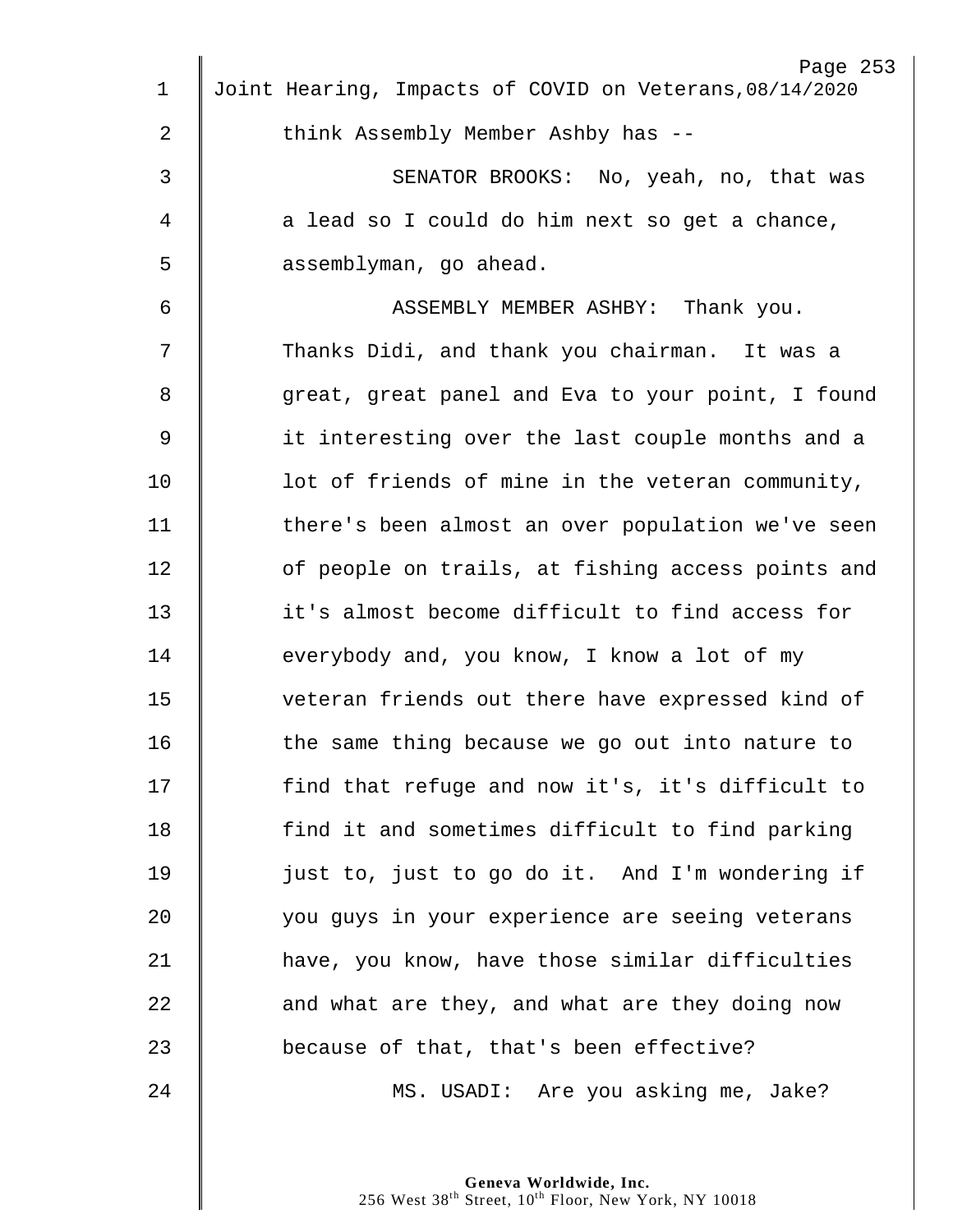| $\mathbf 1$ | Page 254<br>Joint Hearing, Impacts of COVID on Veterans, 08/14/2020 |
|-------------|---------------------------------------------------------------------|
|             |                                                                     |
| 2           | ASSEMBLY MEMBER ASHBY: The entire                                   |
| 3           | panel.                                                              |
| 4           | MS. USADI: Yeah, well I, you know, I                                |
| 5           | think it's a great question. I can tell you from                    |
| 6           | our staff, our staff are all combat veterans, our                   |
| 7           | support staff, that they're really trying to do                     |
| 8           | things where they know they're not going to be                      |
| $\mathsf 9$ | running into a lot of people because that's the                     |
| 10          | other thing. You know, we don't want our                            |
| 11          | veterans to be isolated, but they also don't do                     |
| 12          | so well with civilians and especially crowds of                     |
| 13          | civilians. So it's not helpful that people are                      |
| 14          | crowding to the few places that are open, a lot                     |
| 15          | of, you know, state parks and national parks are                    |
| 16          | still closed. So my people are trying to find                       |
| 17          | places that they can go with a friend, you know,                    |
| 18          | one person who knows some remote area and they're                   |
| 19          | really trying to protect themselves in that way                     |
| 20          | even more so with these conditions.                                 |
| 21          | ASSEMBLY MEMBER ASHBY: Thank you.                                   |
| 22          | CMSGT. LEIS: If I may --                                            |
| 23          | MR. LEONARD: I would add that it's                                  |
| 24          | almost a like a, if, it feels like there's, that                    |
|             |                                                                     |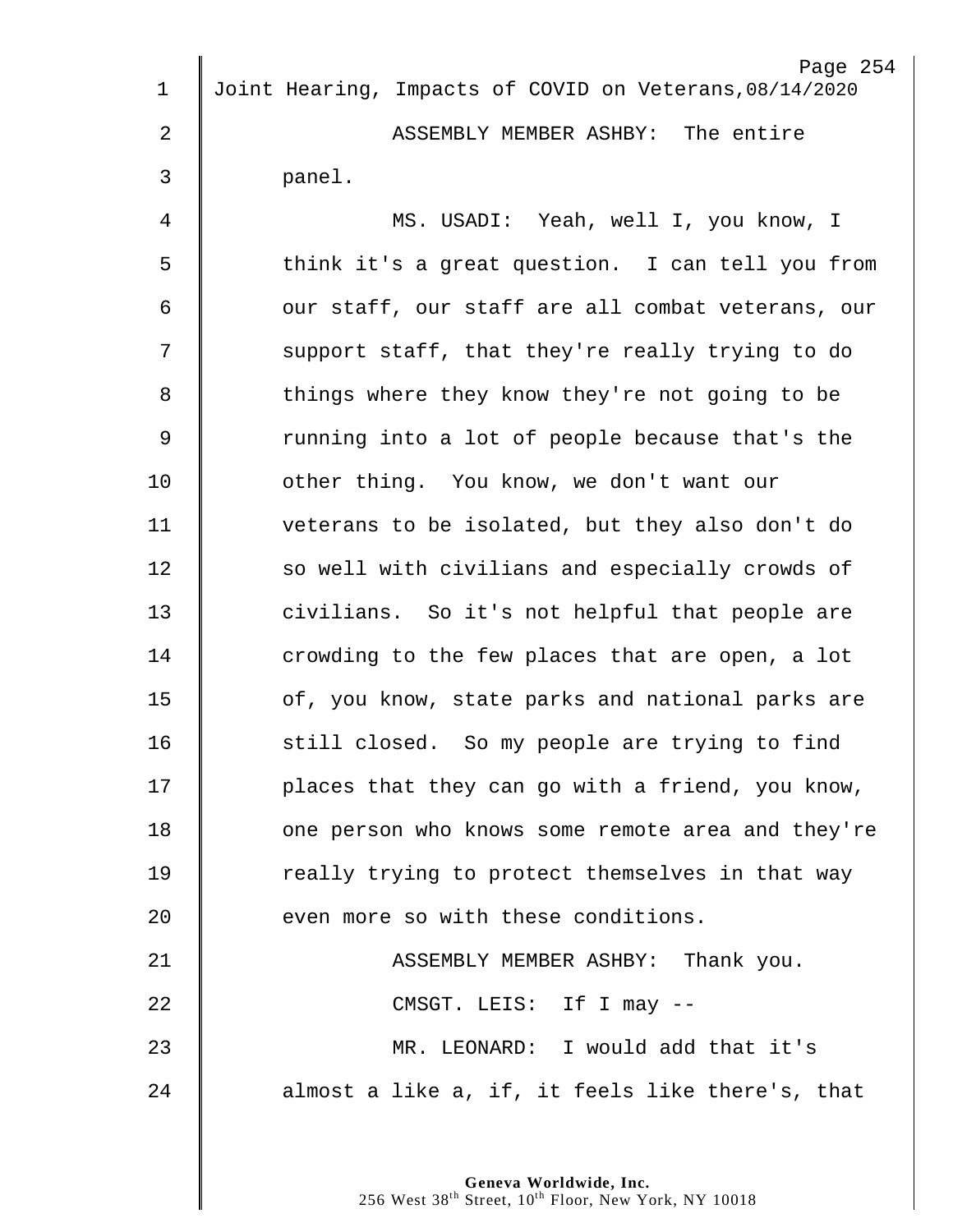| $\mathbf 1$ | Page 255<br>Joint Hearing, Impacts of COVID on Veterans, 08/14/2020 |
|-------------|---------------------------------------------------------------------|
|             |                                                                     |
| 2           | increase usage and things have gotten crowded,                      |
| 3           | but the reality is that the sheer size of the                       |
| 4           | population does not equate to most of them                          |
| 5           | getting outdoors because of their age. Because                      |
| 6           | the average age of the veteran is 65, many of the                   |
| 7           | 200,000 vets in the city don't really know how to                   |
| 8           | get to these placed because they've grown up in                     |
| 9           | an urban environment where spending time outdoors                   |
| 10          | is not something that they were encouraged to do                    |
| 11          | or taught to do or that they feel comfortable                       |
| 12          | doing. The need for outdoor education has                           |
| 13          | definitely not decreased just because we see more                   |
| 14          | people with access to cars and maybe some                           |
| 15          | experience in knowing how to get outside,                           |
| 16          | primarily white families in the State of New                        |
| 17          | York, having that opportunity is something                          |
| 18          | they've grown up with.                                              |
| 19          | When we look at the marginalized, the                               |
| 20          | under-represented veteran populations, especially                   |
| 21          | those in the urban environments in the cities, we                   |
| 22          | don't see an increase in their participating in                     |
| 23          | outdoor activities. We see the same percentages,                    |
| 24          | which is almost 75% of the veterans that we say                     |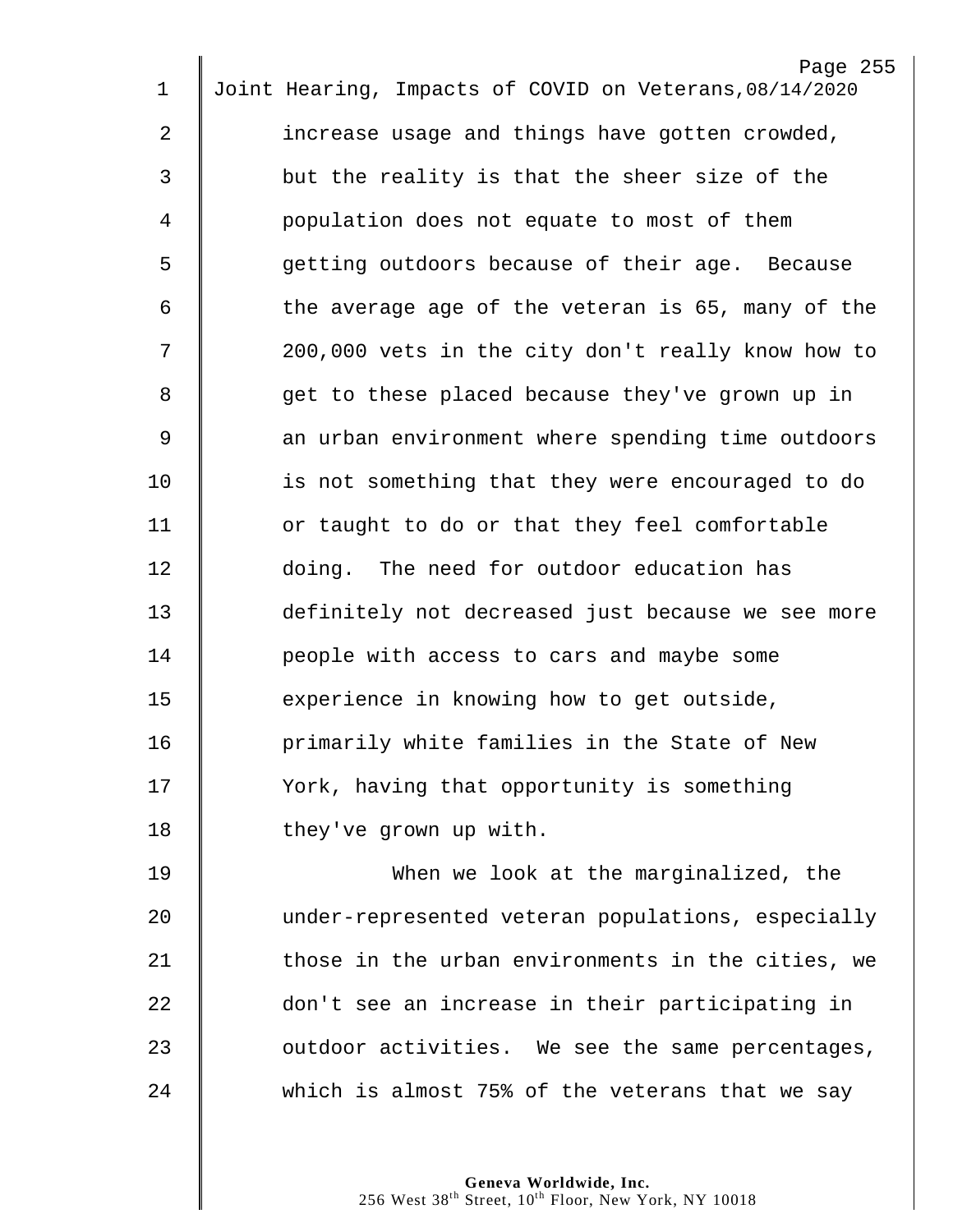| $\mathbf 1$ | Page 256<br>Joint Hearing, Impacts of COVID on Veterans, 08/14/2020 |
|-------------|---------------------------------------------------------------------|
| 2           | we surveyed in the Bronx still do not have access                   |
| 3           | to the natural world other than what they find on                   |
| 4           | the blocks that they live on.                                       |
| 5           | ASSEMBLY MEMBER ASHBY: Thank you.                                   |
| 6           | CMSGT. LEIS: I was just going to say,                               |
| 7           | through our agency in particular with the Joseph                    |
| 8           | Dwyer project, we've been able to put together a                    |
| 9           | few virtual run series. Many of our younger                         |
| 10          | veterans who want to stay physically active, like                   |
| 11          | I said before the gyms were closed, we've been                      |
| 12          | able to put teams together and from a socially                      |
| 13          | distance perspective, go into state and local                       |
| 14          | parks to be able to do those runs and physically                    |
| 15          | see people from a distance, but that's been                         |
| 16          | helpful for them to get out, out in the outdoors                    |
| 17          | and the environment again and feel healthy.                         |
| 18          |                                                                     |
| 19          | ASSEMBLY MEMBER ASHBY: Okay, thank you                              |
|             | all.                                                                |
| 20          | SENATOR BROOKS: I'd just to like say,                               |
| 21          | I'm sorry, assembly member, are you done, I                         |
| 22          | apologize?                                                          |
| 23          | ASSEMBLY MEMBER ASHBY: I am, Chairman,                              |
| 24          | thank you.                                                          |
|             |                                                                     |
|             | Geneva Worldwide, Inc.                                              |

West  $38^{\text{th}}$  Street,  $10^{\text{th}}$  Floor, New York, NY 10018

 $\parallel$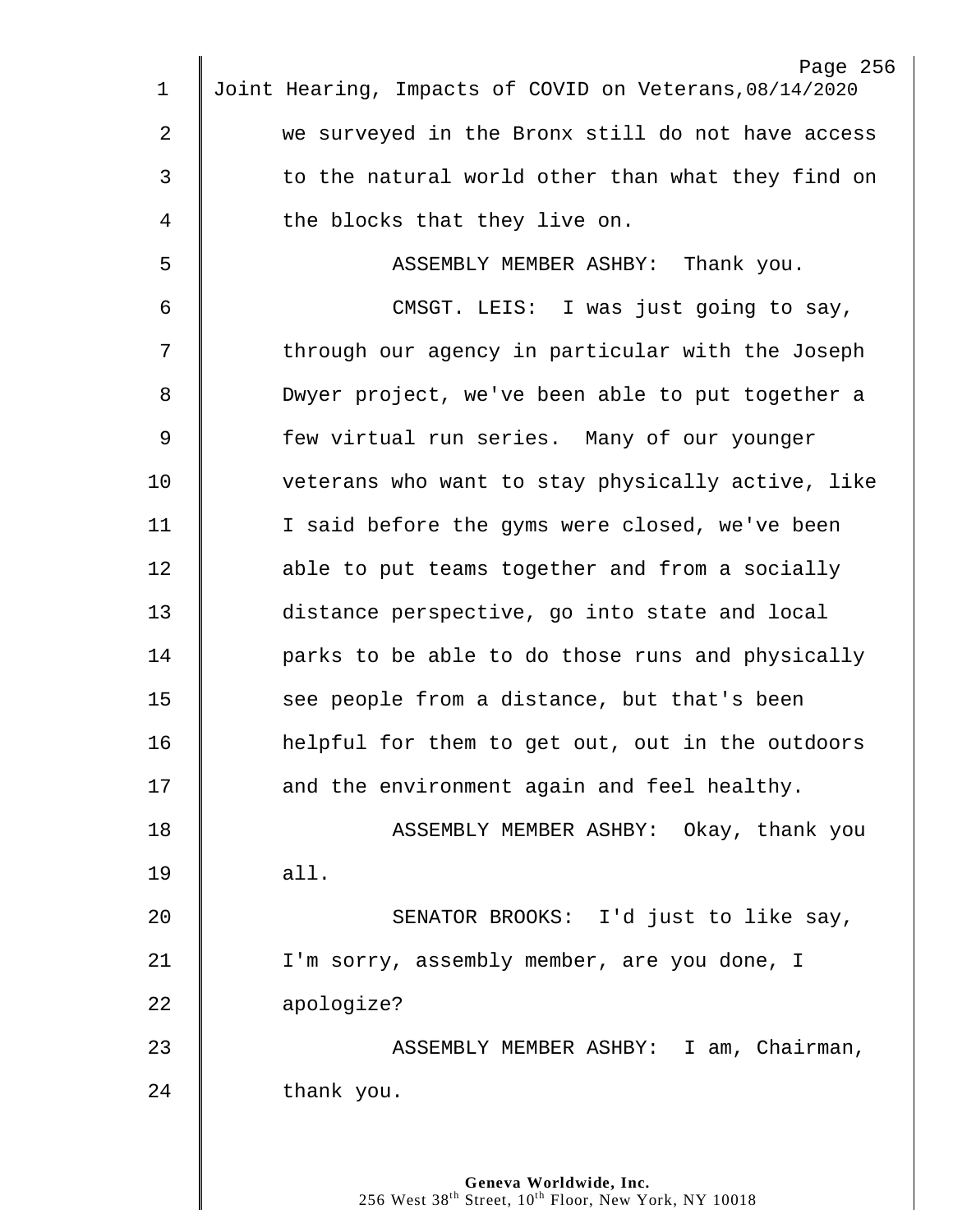| $\mathbf 1$    | Page 257<br>Joint Hearing, Impacts of COVID on Veterans, 08/14/2020 |
|----------------|---------------------------------------------------------------------|
| $\overline{2}$ |                                                                     |
|                | SENATOR BROOKS: Okay, you know, each of                             |
| 3              | you are kind of in a different situation all of                     |
| 4              | which is greatly driven by the virus and that is                    |
| 5              | that the norm is not there anymore. Where you're                    |
| 6              | working with group activities or outside                            |
| 7              | activities, we, the term, you know, the real                        |
| 8              | solution I guess is a vaccine at the end of the                     |
| 9              | day, but we've got such challenges and as we, as                    |
| 10             | we realize that there may well be another wave to                   |
| 11             | this virus, how are you going to change your                        |
| 12             | programs if that's, if that's going to be the                       |
| 13             | case and then to Kirby, we've talked about this a                   |
| 14             | lot, but the ability to save those facilities                       |
| 15             | that we have and fund them and it's become even                     |
| 16             | more challenging where they might have a rental                     |
| 17             | activity or something, opportunity rather,                          |
| 18             | they're not available. So how much thought are                      |
| 19             | you giving to the next six or eight months if                       |
| 20             | there's, if you will a COVID-2 in terms of the                      |
| 21             | outbreak of this, we see a re-visitation, what                      |
| 22             | that, what is that going to do to your programs?                    |
| 23             | MR. HANNON: Well, I can speak for the                               |
| 24             | VFW and the 30 some odd organizations that belong                   |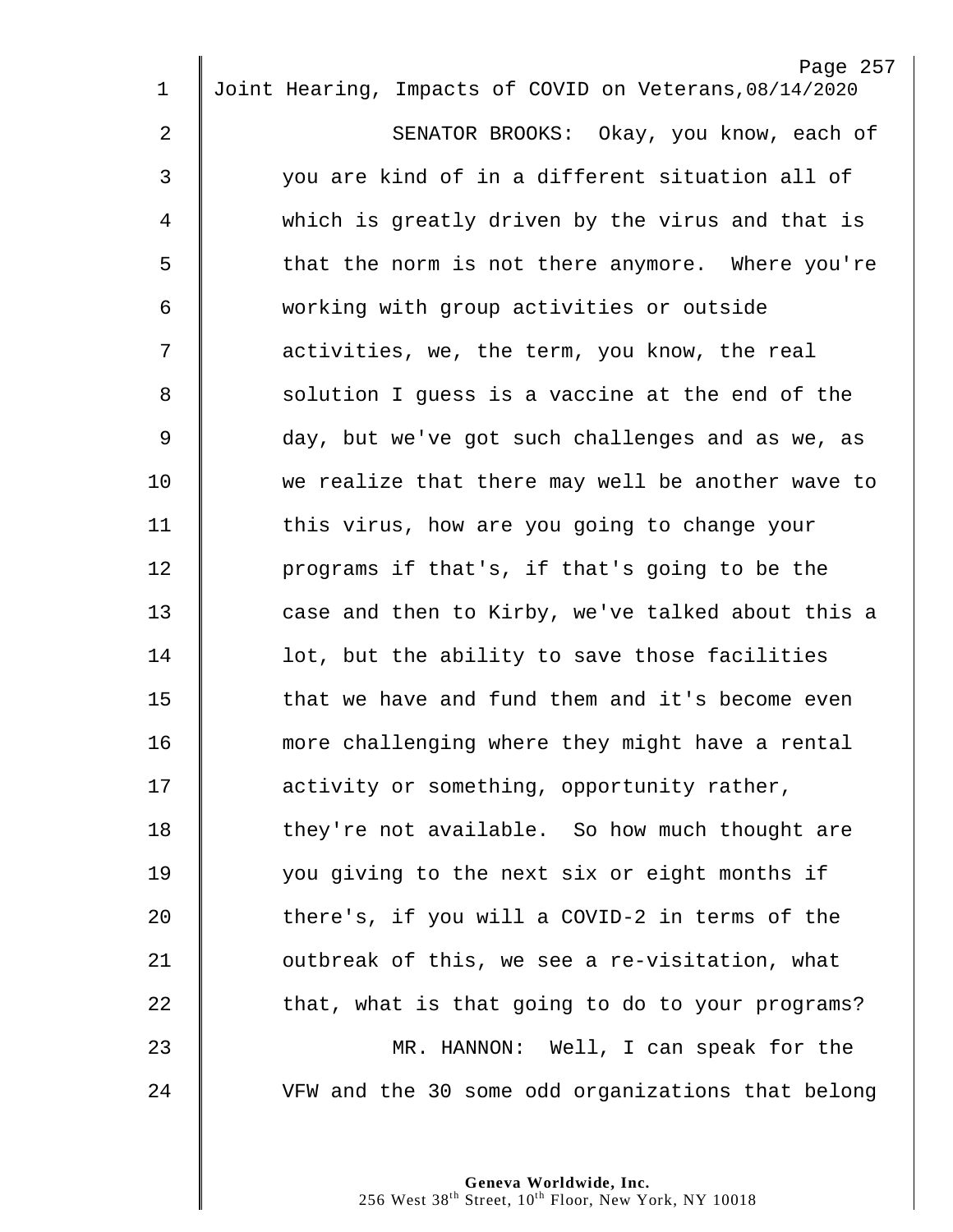|             | Page 258                                                |
|-------------|---------------------------------------------------------|
| $\mathbf 1$ | Joint Hearing, Impacts of COVID on Veterans, 08/14/2020 |
| 2           | to the New York State Veteran's Council and that        |
| 3           | is that if they have a facility then the -- and         |
| 4           | the facility can operate even on a part time            |
| 5           | basis then they'll certainly pursue that. I             |
| 6           | think that they'll also pursue other forms of           |
| 7           | outreach and probably beef up the electronic            |
| 8           | capability of the posts that remain financially         |
| 9           | solvent. The ones that don't remain financially         |
| 10          | solvent, obviously senator, are going to go by          |
| 11          | the wayside and I think the same is true even           |
| 12          | though the county facilities house the veteran          |
| 13          | service officers, the same would be true. I             |
| 14          | think there's going to be a big augmentation of         |
| 15          | electronic outreach, there's going to be training       |
| 16          | type of challenge that is like never existed            |
| 17          | before in terms of trying to conduct in person          |
| 18          | interviews and the like so that we can continue         |
| 19          | to get that stream of federal dollars for New           |
| 20          | York State veterans for the things like COVID           |
| 21          | deaths, which was discussed earlier.                    |
| 22          | So I think our plans are evolving and                   |
| 23          | certainly we can probably use help with a lot of        |
| 24          | that, but the bottom line, senator, I think is          |
|             |                                                         |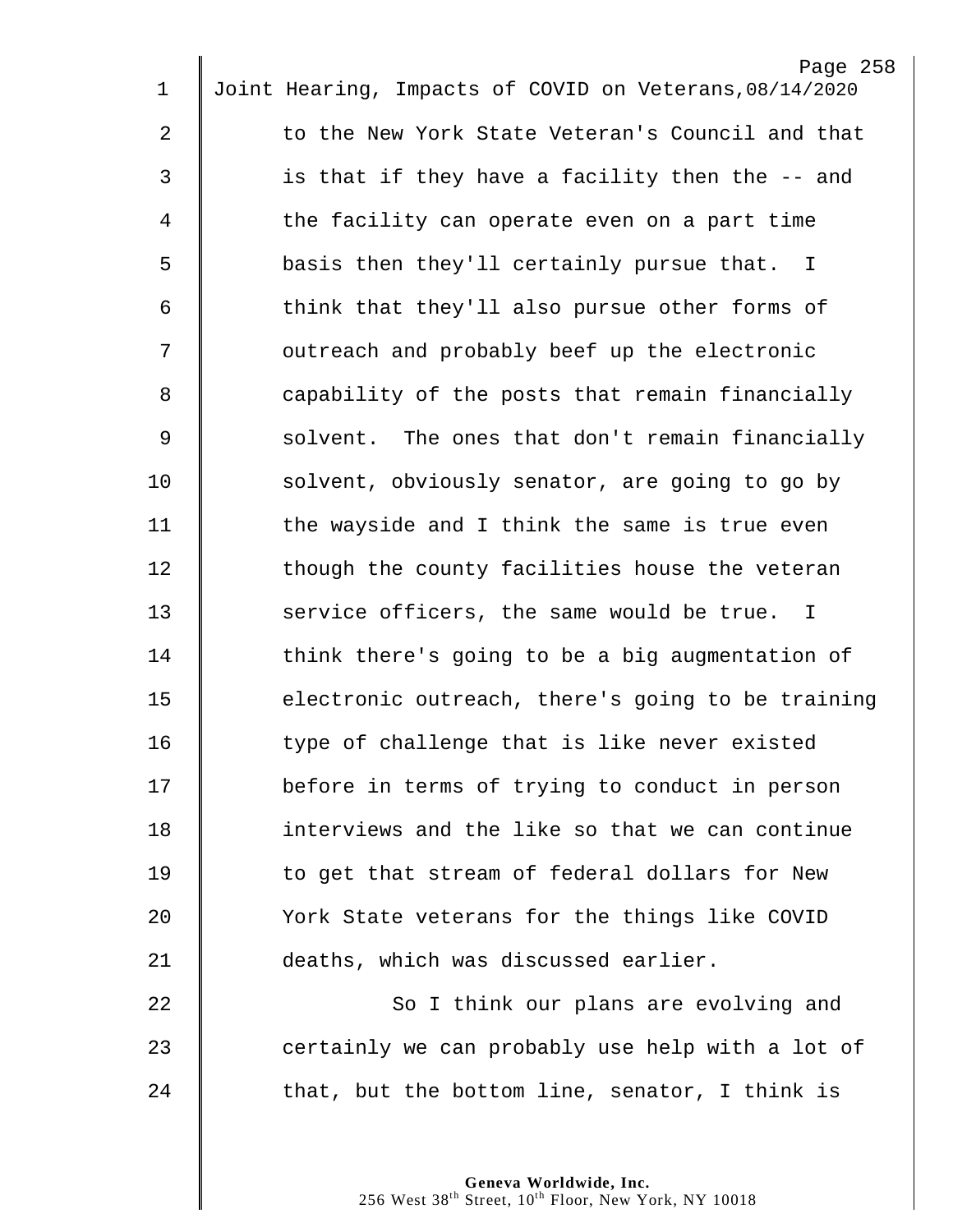| $\mathbf 1$    | Page 259<br>Joint Hearing, Impacts of COVID on Veterans, 08/14/2020 |
|----------------|---------------------------------------------------------------------|
|                |                                                                     |
| $\overline{2}$ | that we got to change the way we do business and                    |
| 3              | hopefully, we can do business in some fashion or                    |
| 4              | another.                                                            |
| 5              | SENATOR BROOKS: Anyone else?                                        |
| 6              | MS. USADI: Yeah, from my perspective,                               |
| 7              | you know, there are aspects of our program we can                   |
| 8              | do remotely and we have considered, we're having                    |
| $\mathsf 9$    | a meeting in a couple of days because we thought                    |
| 10             | about maybe this group that is registered for our                   |
| 11             | October program that we don't think we'll be able                   |
| 12             | to conduct that we could start meeting with them.                   |
| 13             | As a group we could do some group, you know, as a                   |
| 14             | trauma therapist I don't like to bring people                       |
| 15             | together and then actually not be able to treat                     |
| 16             | them because it's not very helpful. So we want                      |
| 17             | to be able to do some things that will be                           |
| 18             | therapeutic and that will really move people to a                   |
| 19             | different place in terms of their own, you know,                    |
| 20             | challenges from service.                                            |
| 21             | And so we're thinking very carefully                                |
| 22             | about what we could do. One of the challenges we                    |
| 23             | have and I know I had a conversation with Ms.                       |
| 24             | Barrett about this a while go is that, you know,                    |
|                |                                                                     |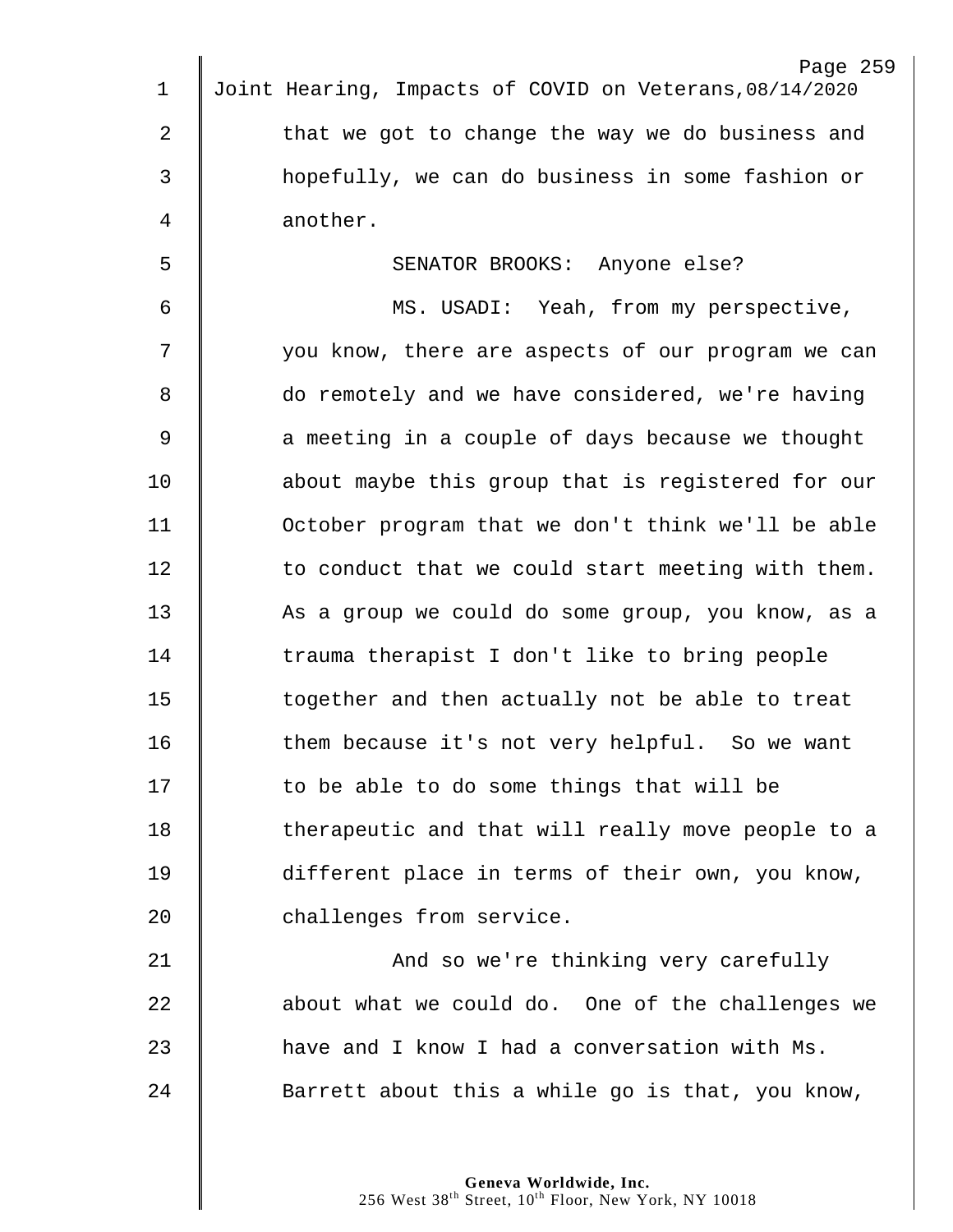|    | Page 260                                                |
|----|---------------------------------------------------------|
| 1  | Joint Hearing, Impacts of COVID on Veterans, 08/14/2020 |
| 2  | because of the restrictions about how people are        |
| 3  | able to use their licenses. For example, we have        |
| 4  | people coming, registered for our October program       |
| 5  | who are from all over the country and some of           |
| 6  | them are from under serviced areas, especially          |
| 7  | the south and the southwest where they just don't       |
| 8  | have access to good enough services; and so, of         |
| 9  | course, we have some from New York as well.<br>But      |
| 10 | even if I wanted to do a group MDR session              |
| 11 | because this can be done in a group and I'm             |
| 12 | qualified to do it, I don't have permission to          |
| 13 | treat a veteran from a different state where I'm        |
| 14 | not licensed.                                           |
| 15 | So it's like every step along the way we                |
| 16 | run into some kind of obstacle, which we're             |
| 17 | trying to think through. And it's also an issue         |
| 18 | with TriCare who, you know, there's certain             |
| 19 | sections of the country where when we have a            |
| 20 | veteran coming from not TriCare East we actually,       |
| 21 | you know, can't bill for that. We can't bill            |
| 22 | anyway, yet. So I think there are a number of           |
| 23 | different levels of complications in terms of us        |
| 24 | being able to do what we do best, but we are            |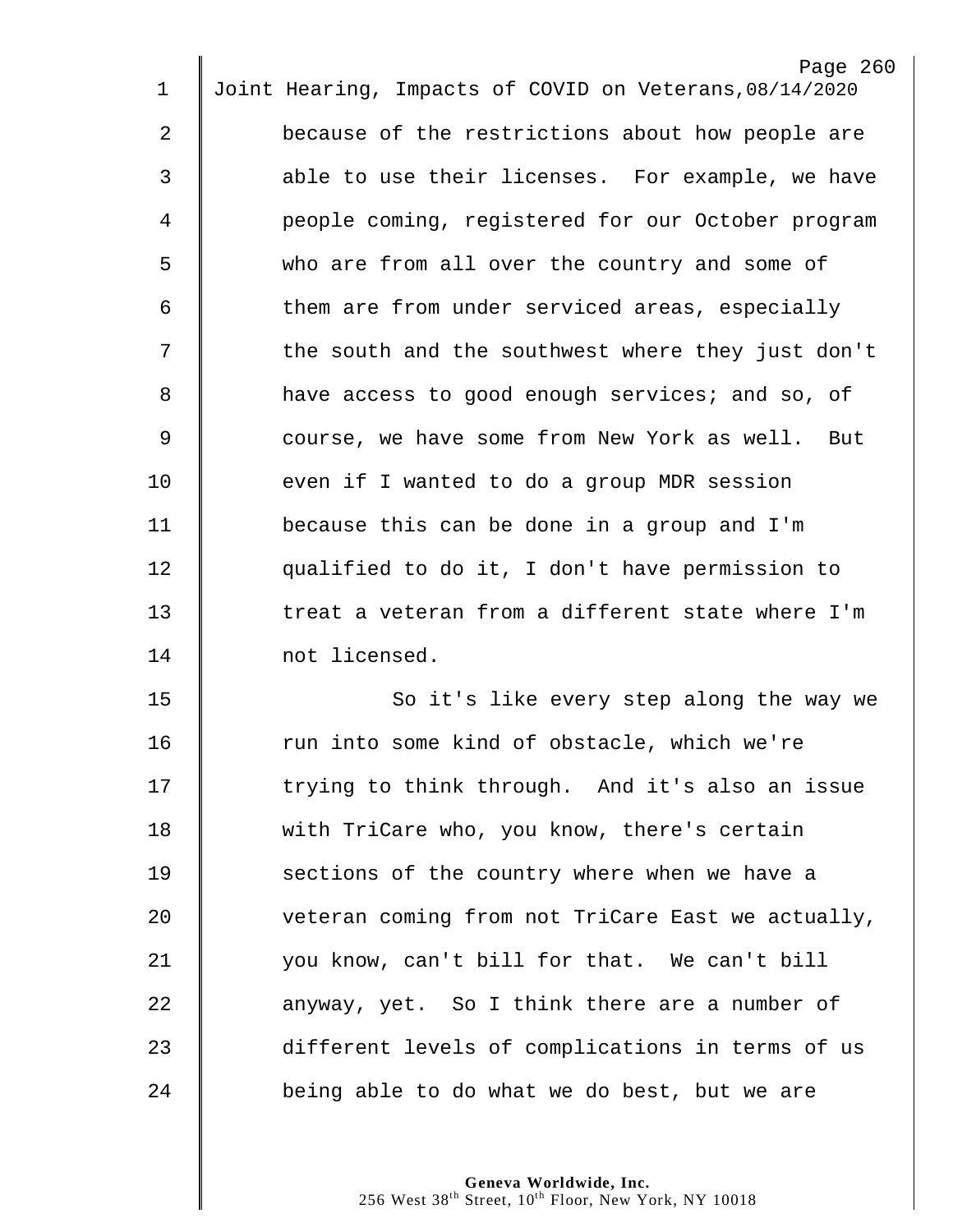| 1              | Page 261<br>Joint Hearing, Impacts of COVID on Veterans, 08/14/2020 |
|----------------|---------------------------------------------------------------------|
| $\overline{2}$ | working, you know, creative response given the --                   |
| 3              | we don't think this is going to change any time                     |
| 4              | soon. And the other thing that we're doing is                       |
| 5              | that this has given us a little bit of an                           |
| 6              | opportunity to kind of regroup because we're                        |
| 7              | still looking for property. We have property                        |
| 8              | that we're working on buying and so that during                     |
|                |                                                                     |
| $\mathsf 9$    | this period when we're really slowed down we can                    |
| 10             | get ourselves positioned properly so that when                      |
| 11             | the pandemic lifts we will be able to really                        |
| 12             | increase our operational tempo.                                     |
| 13             | And that is something that we're working                            |
| 14             | very seriously on so that when things open up                       |
| 15             | we're not going to be doing a couple programs a                     |
| 16             | year, we're going to be doing a lot of programs                     |
| 17             | and so then we will hopefully be able to pull in                    |
| 18             | people that have been waiting not just for us but                   |
| 19             | for anything, you know, that could be helpful to                    |
| 20             | them.                                                               |
| 21             | SENATOR BROOKS: Any other comments?                                 |
| 22             | Okay, we thank you all.                                             |
| 23             | MR. LEONARD: Yeah, oh I'm sorry,                                    |
| 24             | senator, I was going to add one --                                  |
|                |                                                                     |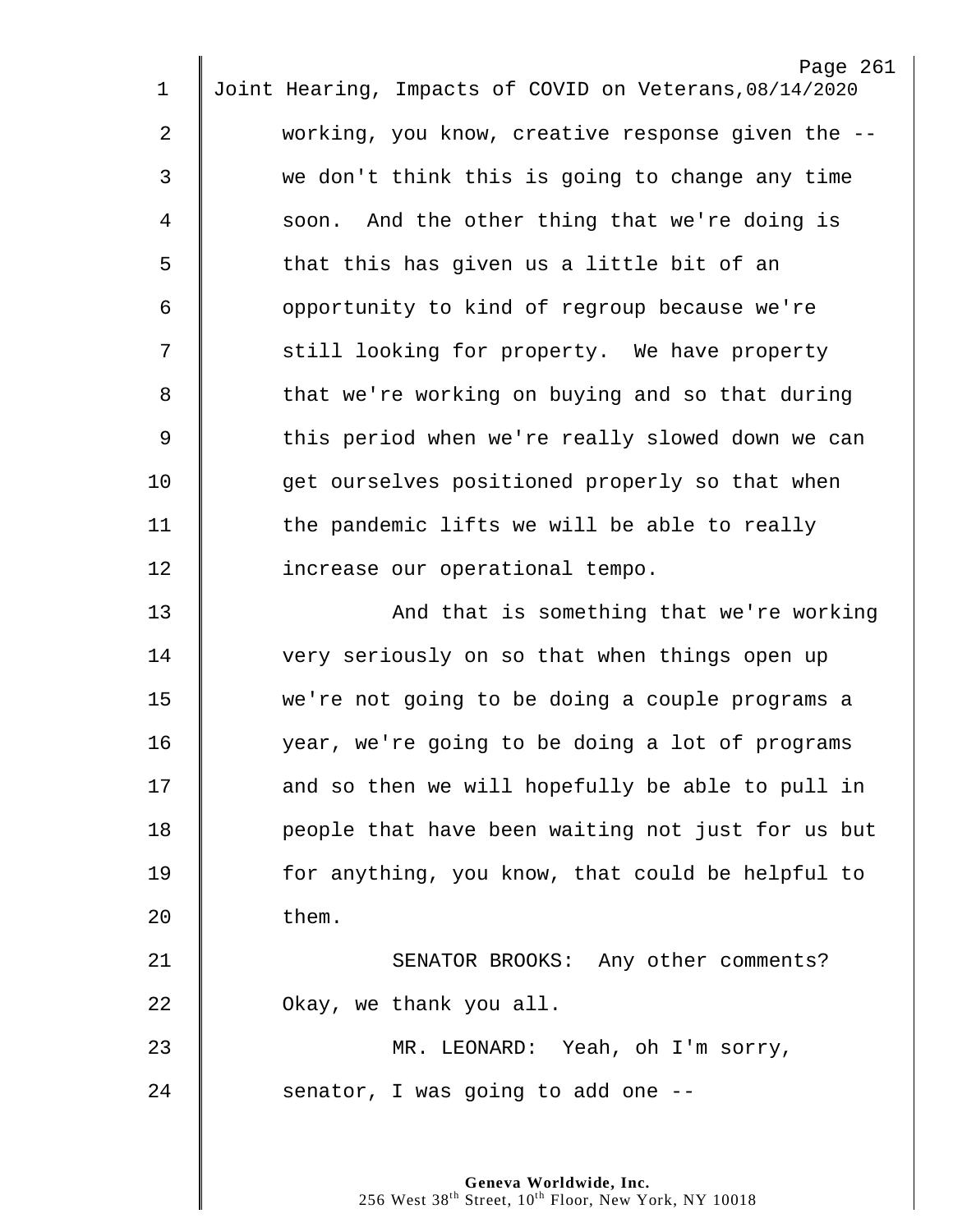| $\mathbf 1$    | Page 262<br>Joint Hearing, Impacts of COVID on Veterans, 08/14/2020 |
|----------------|---------------------------------------------------------------------|
| 2              | SENATOR BROOKS: Oh, go ahead.                                       |
|                |                                                                     |
| 3              | MR. LEONARD: Which I think is relevant                              |
| 4              | for this conversation. The strategy that we put                     |
| 5              | in place over a year ago was to support the                         |
| 6              | passage of Outdoor RX that Assemblywoman Barrett                    |
| 7              | sponsored to the assembly, and then Senator                         |
| 8              | Benjamin in the senate and since that's passed                      |
| $\overline{9}$ | and its waiting for it to be signed into law, of                    |
| 10             | course, and then the pandemic hit all about the                     |
| 11             | same time. So our strategy has not changed                          |
| 12             | because passing that bill allows us to take our                     |
| 13             | work to a different level regardless of how we                      |
| 14             | deliver it, the bill would allow us to improve                      |
| 15             | the ability for us to coordinate outdoor                            |
| 16             | education, especially amongst communities who                       |
| 17             | aren't currently receiving them.                                    |
| 18             | There are all different avenues that we                             |
| 19             | can reach into these communities. That bill is                      |
| 20             | going to let us study the different ways the                        |
| 21             | state and other organizations can work better                       |
| 22             | together to teach people and themselves how to                      |
| 23             | get out and enjoy our states parks and public                       |
| 24             | lands, and not rely on organizations like mine to                   |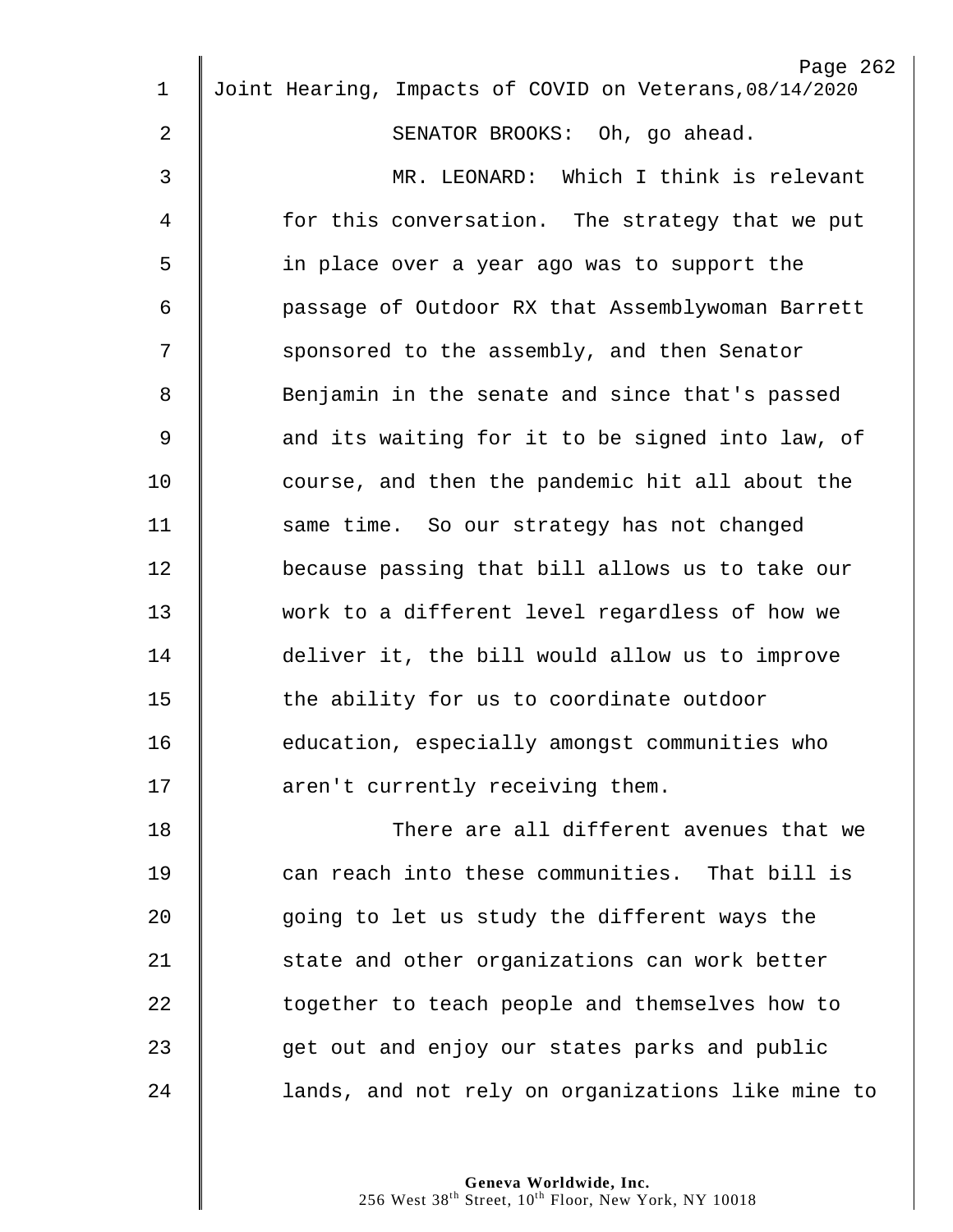|             | Page 263                                                |
|-------------|---------------------------------------------------------|
| 1           | Joint Hearing, Impacts of COVID on Veterans, 08/14/2020 |
| 2           | come in and personally take them out on trips.          |
| 3           | Because what do we touch a year in New York, 500        |
| 4           | people out of 800,000 veterans, that's an               |
| 5           | insignificant number of the population. So for          |
| 6           | us to have a positive, but real effect on the           |
| 7           | population we absolutely want to still see that         |
| 8           | bill signed so that can working on solutions with       |
| $\mathsf 9$ | the DVS.                                                |
| 10          | We're not changing our strategy so even                 |
| 11          | though we're not leading trips any more, we're          |
| 12          | just switching to a virtual form of outdoor             |
| 13          | education and trying to teach folks how to get          |
| 14          | out there on their own to enjoy the benefits that       |
| 15          | like our women's veterans group has enjoyed, but        |
| 16          | to do that on a large scale we have to have help,       |
| 17          | we can't do that by ourselves.                          |
| 18          | SENATOR BROOKS: Okay, well, we thank                    |
| 19          | you all very much for what you do and the time          |
| 20          | you've given us today and collectively we'll all        |
| 21          | continue to work to make the lives of our               |
| 22          | veterans better. So we thank you very, very             |
| 23          | much, and if we can bring in the participants of        |
| 24          | our final panel that would be great. Thank you          |
|             |                                                         |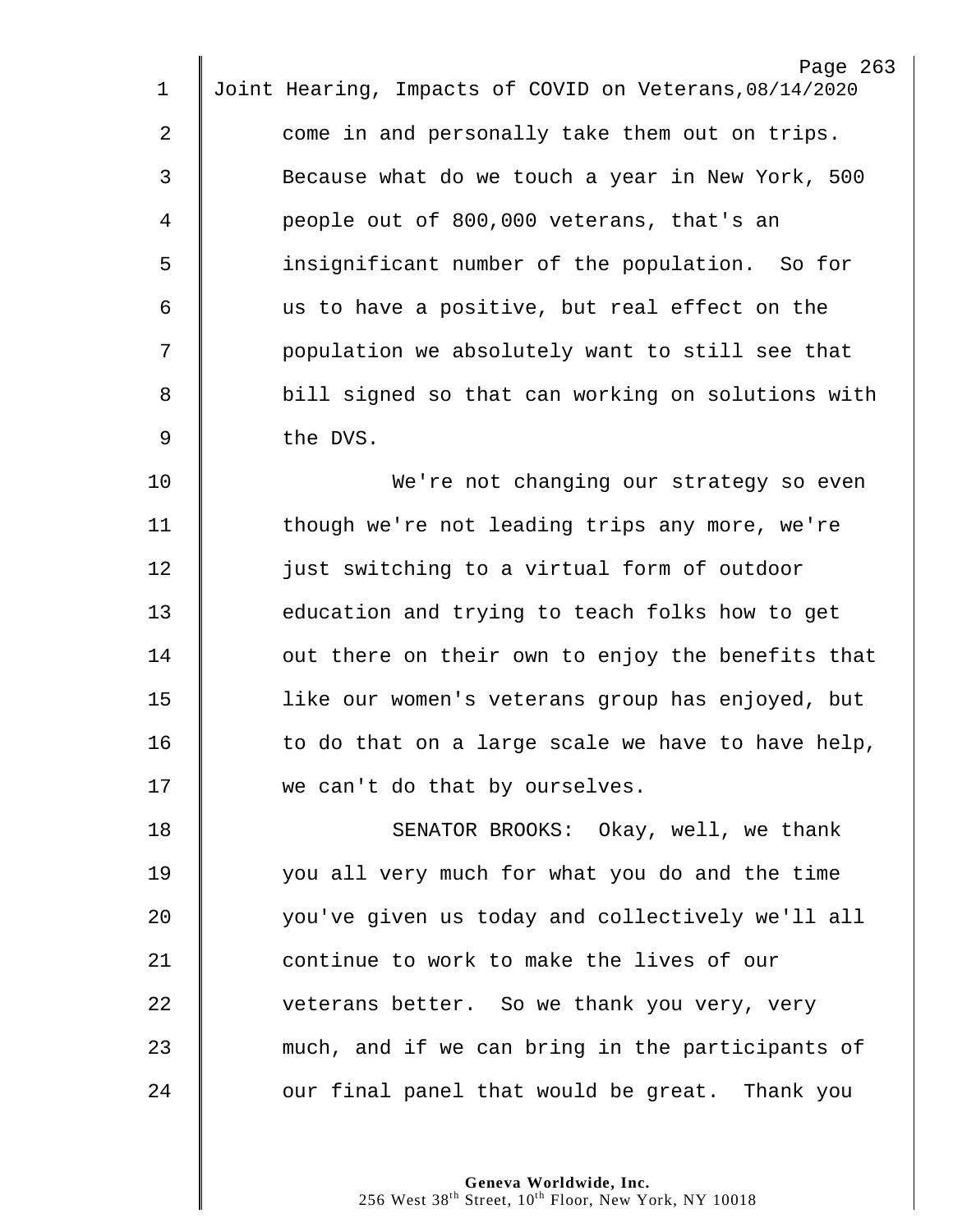| $\mathbf 1$   | Page 264<br>Joint Hearing, Impacts of COVID on Veterans, 08/14/2020 |
|---------------|---------------------------------------------------------------------|
|               |                                                                     |
| 2             | again.                                                              |
| 3             | ASSEMBLY MEMBER BARRETT: Thank you all                              |
| 4             | very much, be well.                                                 |
| 5             | MS. USADI: Thank you.                                               |
| 6             | MR. LEONARD: Thank you.                                             |
| 7             | SENATOR BROOKS: Okay, we got everybody?                             |
| 8             | MALE STAFF: All present.                                            |
| $\mathcal{G}$ | SENATOR BROOKS: All present and                                     |
| 10            | accounted for. Good afternoon, we welcome you to                    |
| 11            | our veterans' hearings associated with the, the                     |
| 12            | virus. We've had an opportunity to hear from a                      |
| 13            | number of panels, you're actually the final panel                   |
| 14            | of the day. I want to give each of our chairs                       |
| 15            | and ranking members an opportunity to provide you                   |
| 16            | with some opening remarks and then we'll move                       |
| 17            | forward the program. So if Chair, Chair Barrett,                    |
| 18            | I'm losing my voice here, would give us some                        |
| 19            | opening remarks that would be great.                                |
| 20            | ASSEMBLY MEMBER BARRETT: Sure, thank                                |
| 21            | you, Senator. I guess it must be time to wrap                       |
| 22            | this up because you're losing your voice. But I                     |
| 23            | just want to thank you very much for                                |
| 24            | participating. I, this is has been a very strong                    |
|               |                                                                     |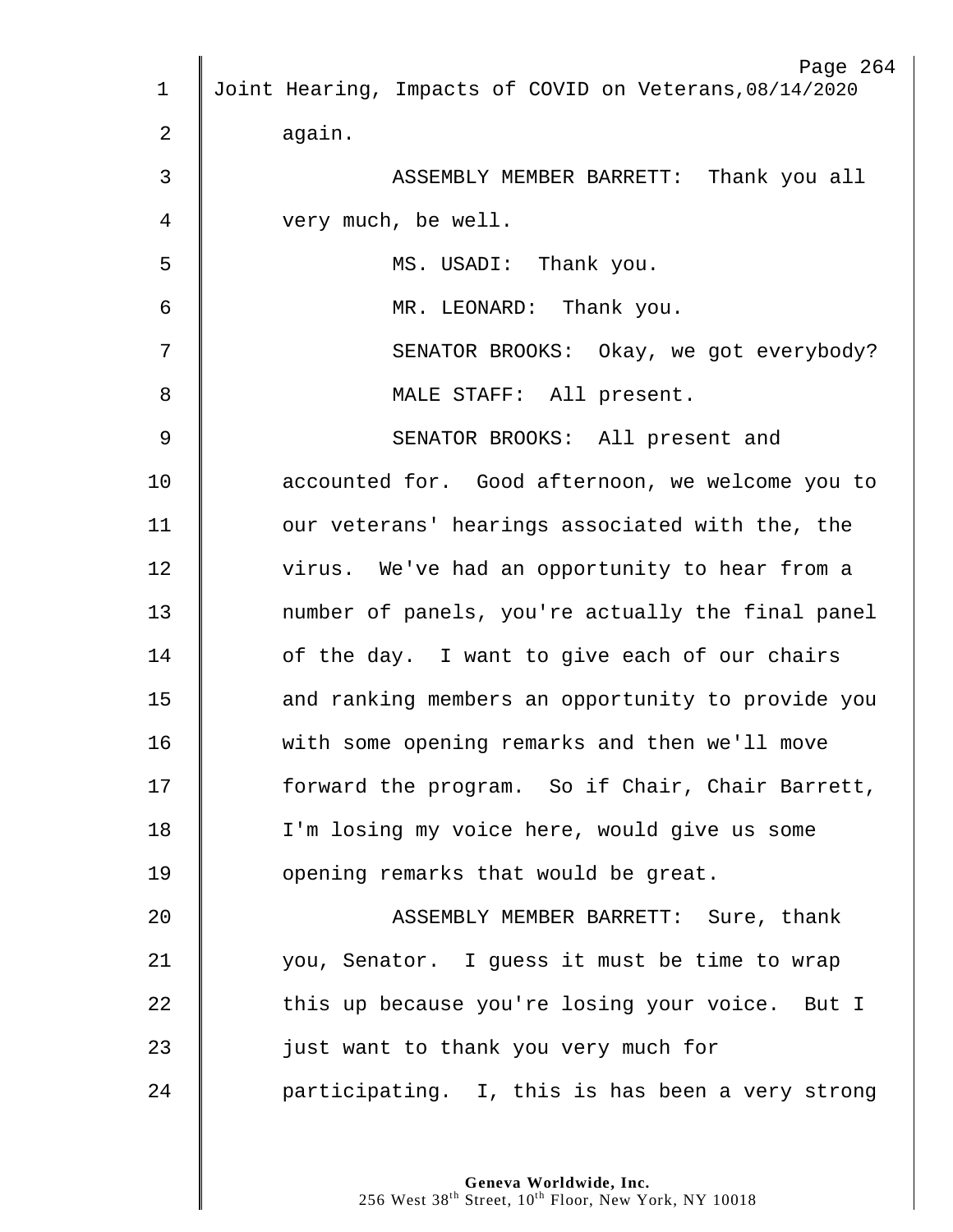| 1              | Page 265<br>Joint Hearing, Impacts of COVID on Veterans, 08/14/2020 |
|----------------|---------------------------------------------------------------------|
|                |                                                                     |
| 2              | series of panels and I'm sure that that, that you                   |
| 3              | will continue that trend and we look forward to                     |
| 4              | hearing what you have to say and thank you for                      |
| 5              | making the time to be here.                                         |
| 6              | SENATOR BROOKS: Okay, Chair Hunter?                                 |
| 7              | ASSEMBLY MEMBER HUNTER: Good afternoon,                             |
| 8              | I know they were saving the best for last so I                      |
| $\overline{9}$ | know you're going to bring it home on this last                     |
| 10             | panel. Hopefully, you all had had an opportunity                    |
| 11             | to hear the testimony from others so definitely                     |
| 12             | interested in seeing either or hearing maybe                        |
| 13             | something new or something different that maybe                     |
| 14             | some of the others maybe had forgotten to mention                   |
| 15             | or some areas that there are gaps and                               |
| 16             | reinforcing, obviously, some of the things that                     |
| 17             | have been said, especially you folks who are                        |
| 18             | working the legal services area. I know that                        |
| 19             | funds are very, very tight and you are our first                    |
| 20             | defense in helping those who don't have many                        |
| 21             | resources and you're basically our last                             |
| 22             | opportunity for help. So definitely looking                         |
| 23             | forward to hearing from you, thank you.                             |
| 24             | SENATOR BROOKS: Okay, Assemblyman                                   |
|                |                                                                     |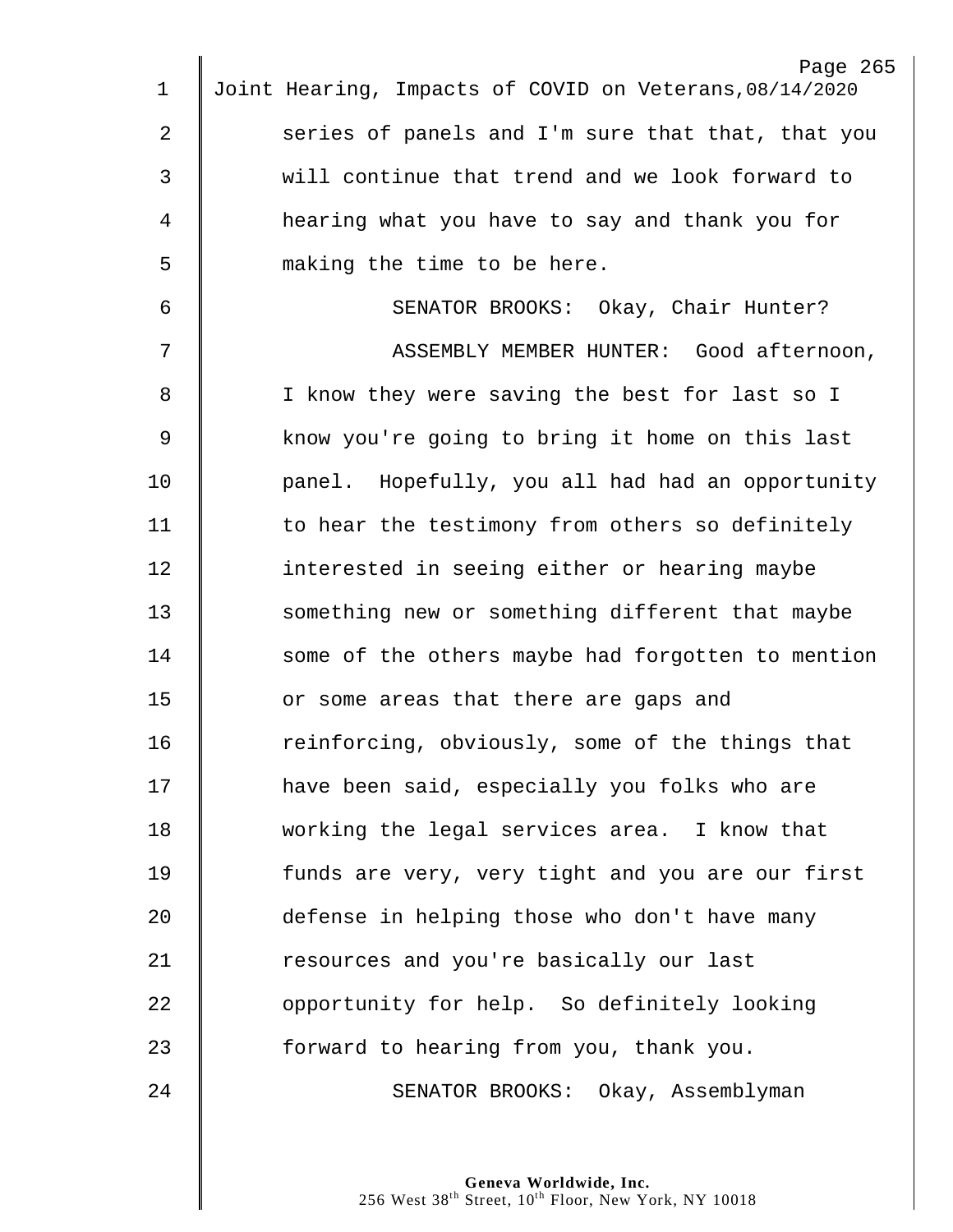|             | Page 266                                                |
|-------------|---------------------------------------------------------|
| $\mathbf 1$ | Joint Hearing, Impacts of COVID on Veterans, 08/14/2020 |
| 2           | Ashby.                                                  |
| 3           | ASSEMBLY MEMBER ASHBY: Thank you,                       |
| 4           | Chairman. I want to thank this panel for hanging        |
| 5           | in there for the last bit of it, grateful that          |
| 6           | you're here and I look forward to hearing your          |
| 7           | testimony.                                              |
| 8           | SENATOR BROOKS: Okay and Senator                        |
| $\mathsf 9$ | Ritchie.                                                |
| 10          | SENATOR RITCHIE: I'd just like to add                   |
| 11          | the same sentiment. Thank you for staying with          |
| 12          | us all day, we appreciate your time and I look          |
| 13          | forward to hearing from all of you.                     |
| 14          | SENATOR BROOKS: Okay, so what we're                     |
| 15          | going to ask is each of you give a five                 |
| 16          | presentation, and then we'll go through a series        |
| 17          | of questions. We truly appreciate you're being          |
| 18          | here and, you know, you're the end of the line,         |
| 19          | but as said we save the best to last. So there          |
| 20          | have been a problems expressed today. We are the        |
| 21          | assumption you're going to provide solutions to         |
| 22          | each of them within your five minute                    |
| 23          | presentation, but we welcome to hear what you           |
| 24          | have to say. So Meghan if we could start with           |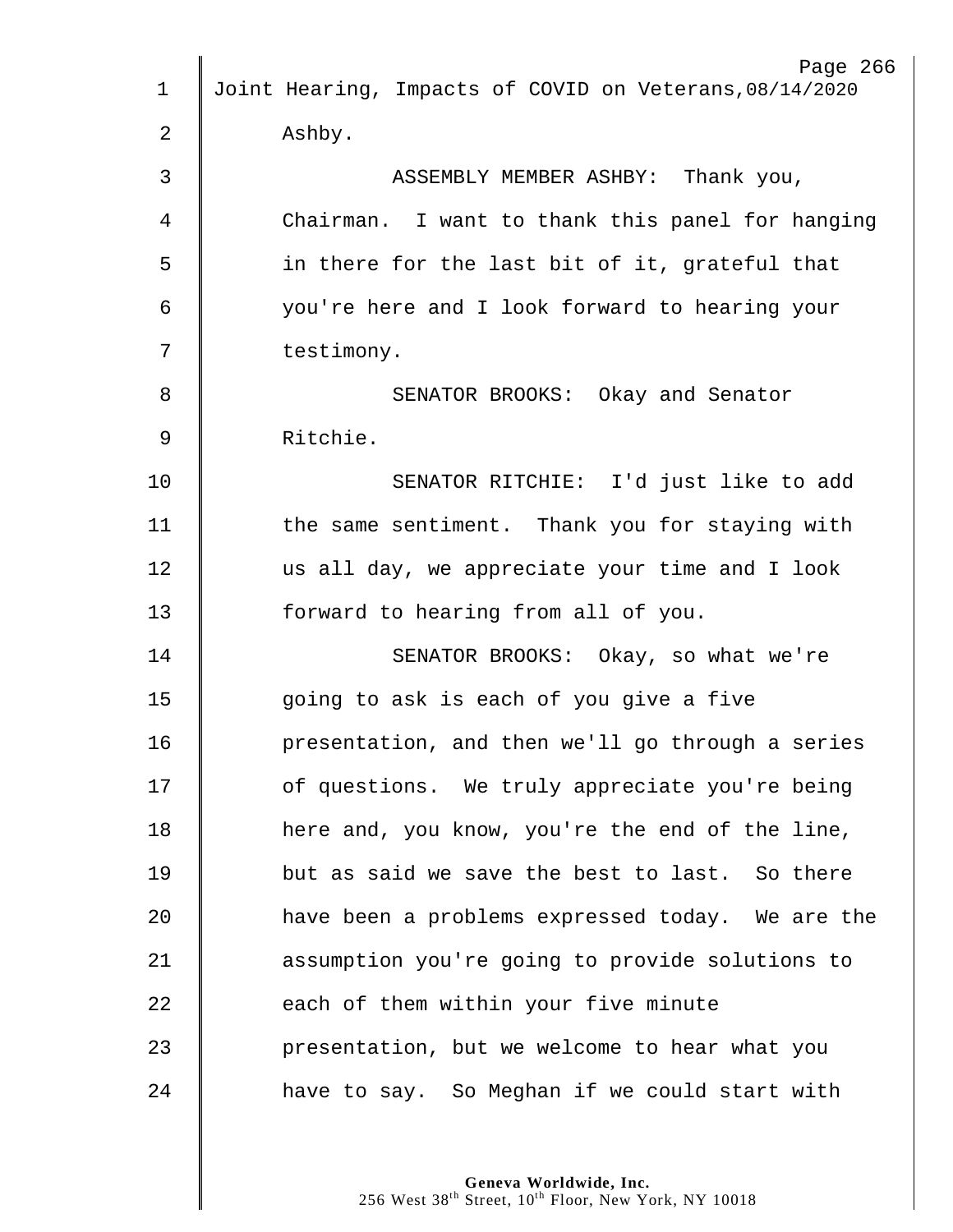| $\mathbf 1$    | Page 267<br>Joint Hearing, Impacts of COVID on Veterans, 08/14/2020 |
|----------------|---------------------------------------------------------------------|
|                |                                                                     |
| $\overline{2}$ | you.                                                                |
| 3              | MS. MEGHAN BROOKS, STAFF ATTORNEY, NEW                              |
| 4              | YORK LEGAL ASSISTANCE GROUP: Certainly, Chair                       |
| 5              | Brooks, Chair Barrett, Chair Hunter, committee                      |
| 6              | and staff, good afternoon and thank you for the                     |
| 7              | opportunity to join you here today. My name is                      |
| 8              | Meghan Brooks, I'm an attorney with the Veterans                    |
| 9              | Practice of the New York Legal Assistance Group,                    |
| 10             | which is a nonprofit law office dedicated to                        |
| 11             | providing free legal service and civil matters to                   |
| 12             | low income New Yorkers. And I [unintelligible]                      |
| 13             | [05:00:19] Legal Health Veterans Initiative                         |
| 14             | operates legal clinics in the Bronx, Manhattan                      |
| 15             | and the North Port VA Medical Centers and it                        |
| 16             | includes the nation's first legal clinic focused                    |
| 17             | entirely on women veterans.                                         |
| 18             | Meanwhile our veterans practice is a                                |
| 19             | community-based program, it provides                                |
| 20             | comprehensive services to veterans and their                        |
| 21             | families regardless of their discharge status and                   |
| 22             | eligibility to use the VA healthcare system.                        |
| 23             | Across our practices we've certainly seen COVID-                    |
| 24             | 19 bring new challenges, but more so the pandemic                   |
|                |                                                                     |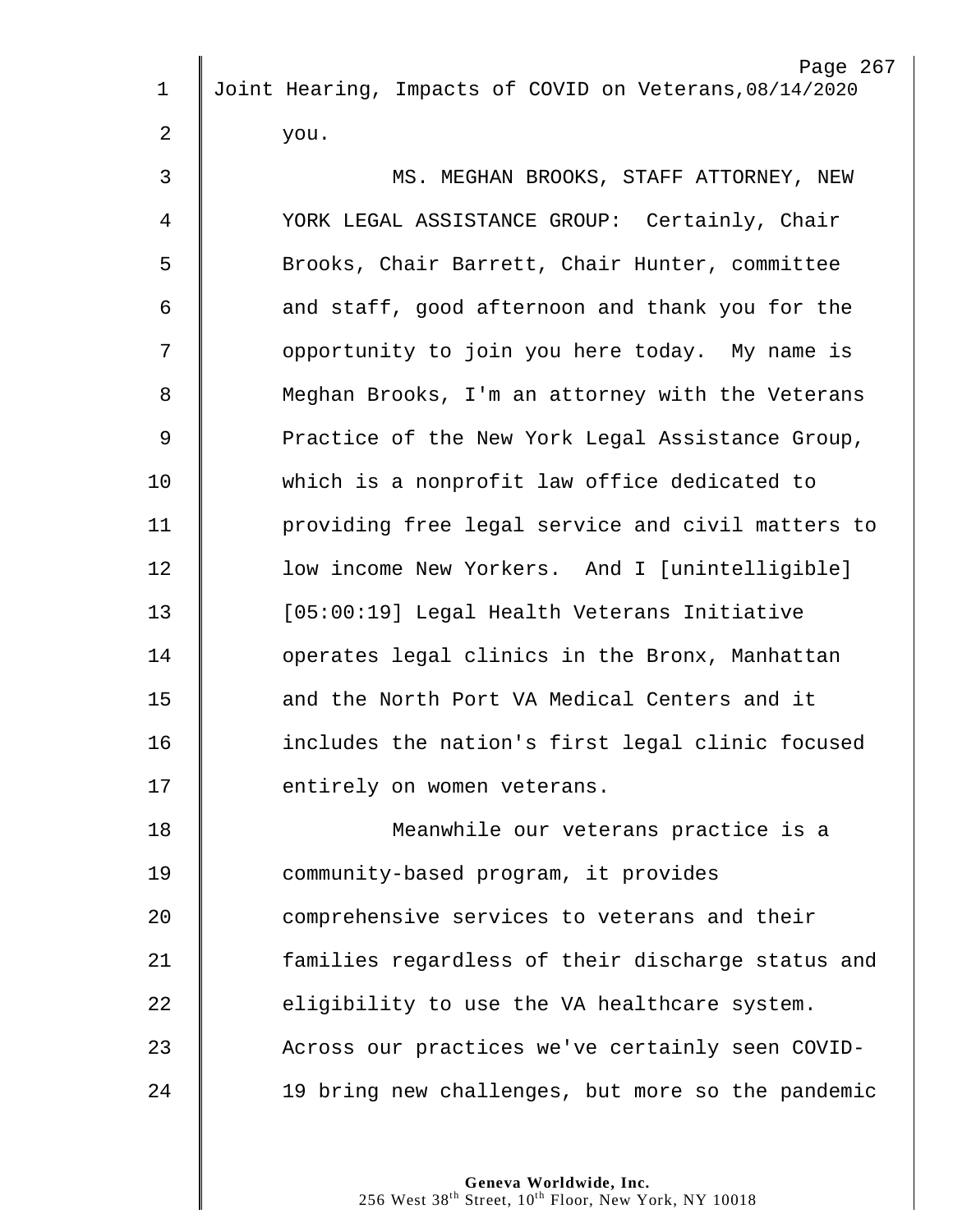|                | Page 268                                                |
|----------------|---------------------------------------------------------|
| 1              | Joint Hearing, Impacts of COVID on Veterans, 08/14/2020 |
| $\overline{2}$ | has compounded the already serious economic and         |
| 3              | mental health challenges that New York's 800,000        |
| 4              | veterans already faced. I actually would like to        |
| 5              | recognize that just an hour ago I learned that a        |
| 6              | client of mine died likely by suicide yesterday.        |
| 7              | Simple fact is that veterans mental                     |
| 8              | health challenges are exacerbated by the stress         |
| 9              | of poverty. New York veterans have a lower              |
| 10             | educational attainments and a lower income of the       |
| 11             | national average. Only 17% of New York veterans         |
| 12             | receive disability benefits. It's significant           |
| 13             | lower than the national average of about 24%.           |
| 14             | This gap suggests that more than 50,000 New York        |
| 15             | veteran families lose tons of millions of federal       |
| 16             | benefits dollars and accompanying healthcare            |
| 17             | benefits every year. These benefits are needed          |
| 18             | now more than ever yet even in good times 88% of        |
| 19             | low income veterans report receiving inadequate         |
| 20             | or no professional legal help for their civil           |
| 21             | legal problems. NYLAG seeks to close that gap           |
| 22             | despite ongoing resource constrictions and we           |
| 23             | continue to do so during the pandemic. When the         |
| 24             | pandemic hit we demanded that VA quickly issue          |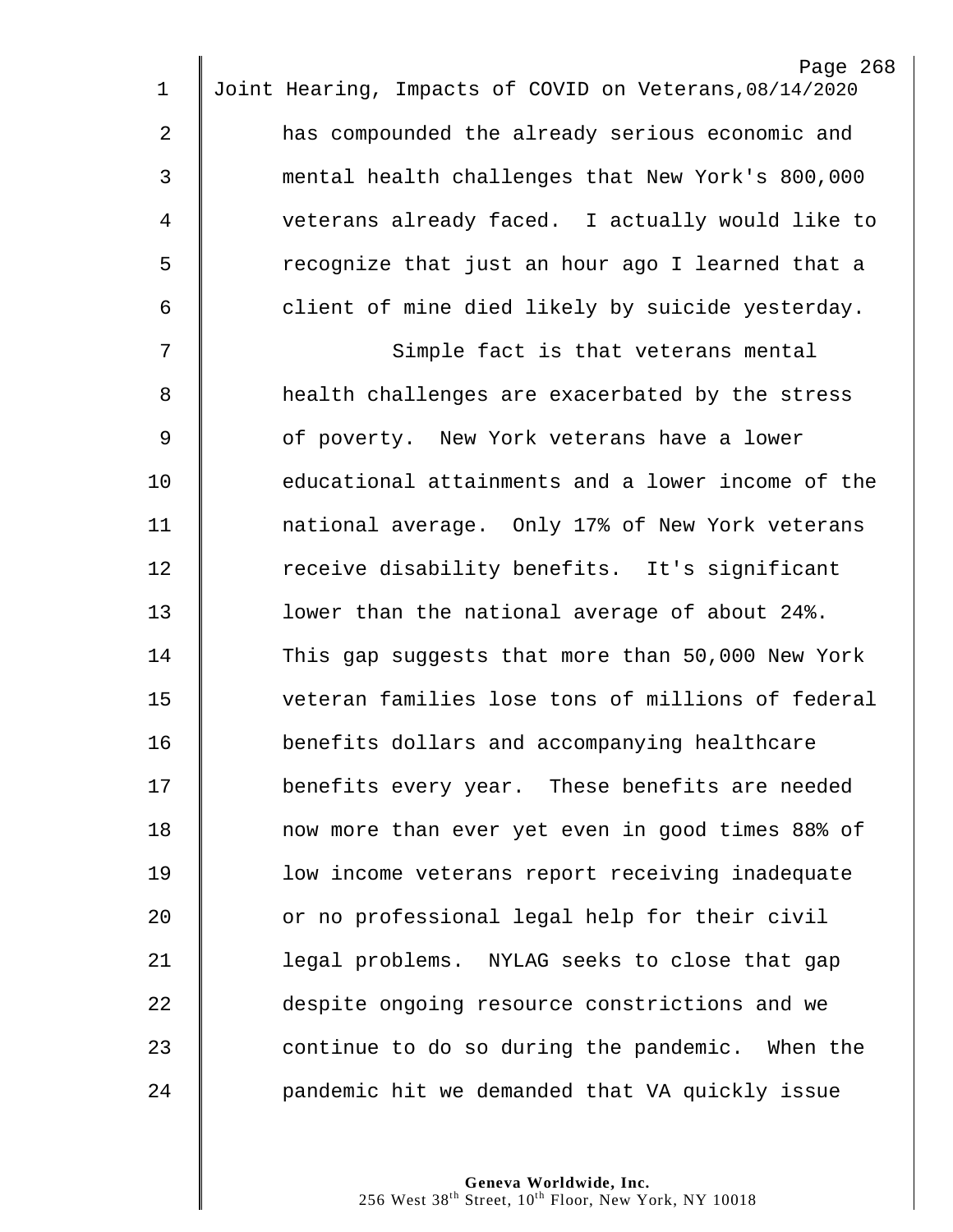|                | Page 269                                                |
|----------------|---------------------------------------------------------|
| $\mathbf 1$    | Joint Hearing, Impacts of COVID on Veterans, 08/14/2020 |
| $\overline{2}$ | COVID responsive policies nationwide and we won.        |
| 3              | On the ground we established a COVID-19 legal           |
| 4              | resource hotline. Through the hotline we have           |
| 5              | assisted more than 1500 individuals and their           |
| 6              | families to date, including many veterans.              |
| 7              | The three biggest issues we've been                     |
| 8              | seeing relate to housing, employment and of             |
| 9              | course, benefits. On the housing front shelters         |
| 10             | have experienced a veterans surge during the            |
| 11             | pandemic with estimates that nearly 25% of New          |
| 12             | York City renters are not current on rent, much         |
| 13             | of the burden of preventing veteran homelessness        |
| 14             | will fall on legal services. I understand that          |
| 15             | as of today the courts have extended the eviction       |
| 16             | moratorium through October 1st, but we know this        |
| 17             | pandemic will last far longer than that and             |
| 18             | temporary measures do not stem my client's              |
| 19             | housing anxieties. Regarding employment an              |
| 20             | estimated 14% of all veterans employed before the       |
| 21             | pandemic have since lost work and since veterans        |
| 22             | begin their careers later and because their             |
| 23             | military background does not always translate to        |
| 24             | the civilian workforce, it takes them longer to         |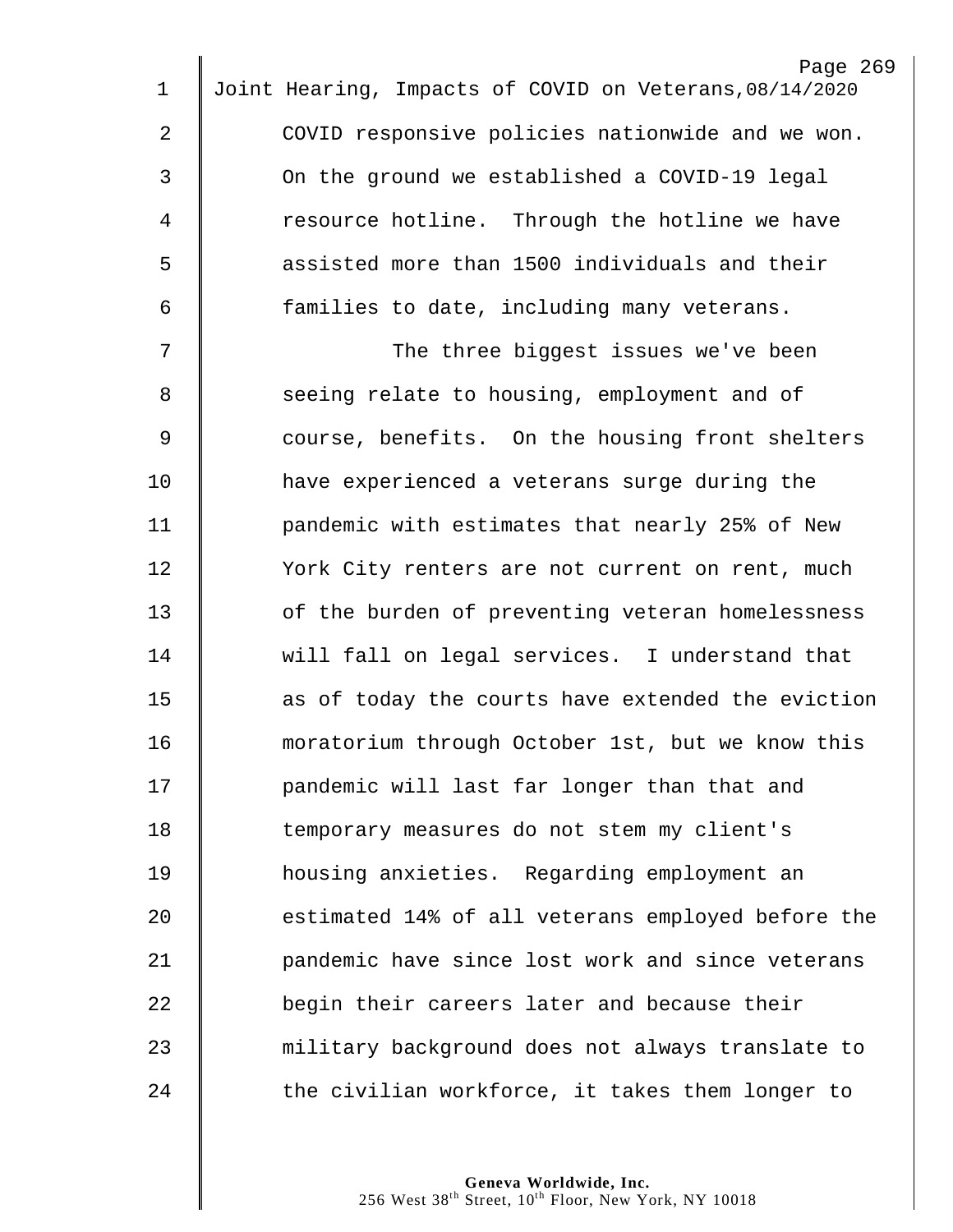| $\mathbf 1$   | Page 270<br>Joint Hearing, Impacts of COVID on Veterans, 08/14/2020 |
|---------------|---------------------------------------------------------------------|
| 2             | find new employment. Veterans will need legal                       |
| 3             | advocates to help them navigate the unemployment                    |
|               |                                                                     |
| 4             | system and to access VA educational, job training                   |
| 5             | or monetary benefits until they can get back to                     |
| 6             | work.                                                               |
| 7             | As always assistance with VA benefits                               |
| 8             | and healthcare access remains a prominent unmet                     |
| $\mathcal{G}$ | In fact, a lot of the income and<br>need.                           |
| 10            | healthcare related issues that we see tend to be                    |
| 11            | at the root of the other legal issues our                           |
| 12            | veterans are encountering. Veterans who have                        |
| 13            | been improperly denied critical benefits need                       |
| 14            | attorneys who are well versed in the complexities                   |
| 15            | of the appeals process to help them put together                    |
| 16            | well documented claims that will result in                          |
| 17            | receiving the benefits they've earned.                              |
| 18            | And so there are two main ways we would                             |
| 19            | encourage New York State to respond. First, New                     |
| 20            | York should expand its transformational                             |
| 21            | Disability Advocacy Program or DAP, which funds                     |
| 22            | legal services to fight social security denials                     |
| 23            | to veteran's benefits. Just as DAP actually                         |
| 24            | generates revenue for New York by bringing in                       |
|               |                                                                     |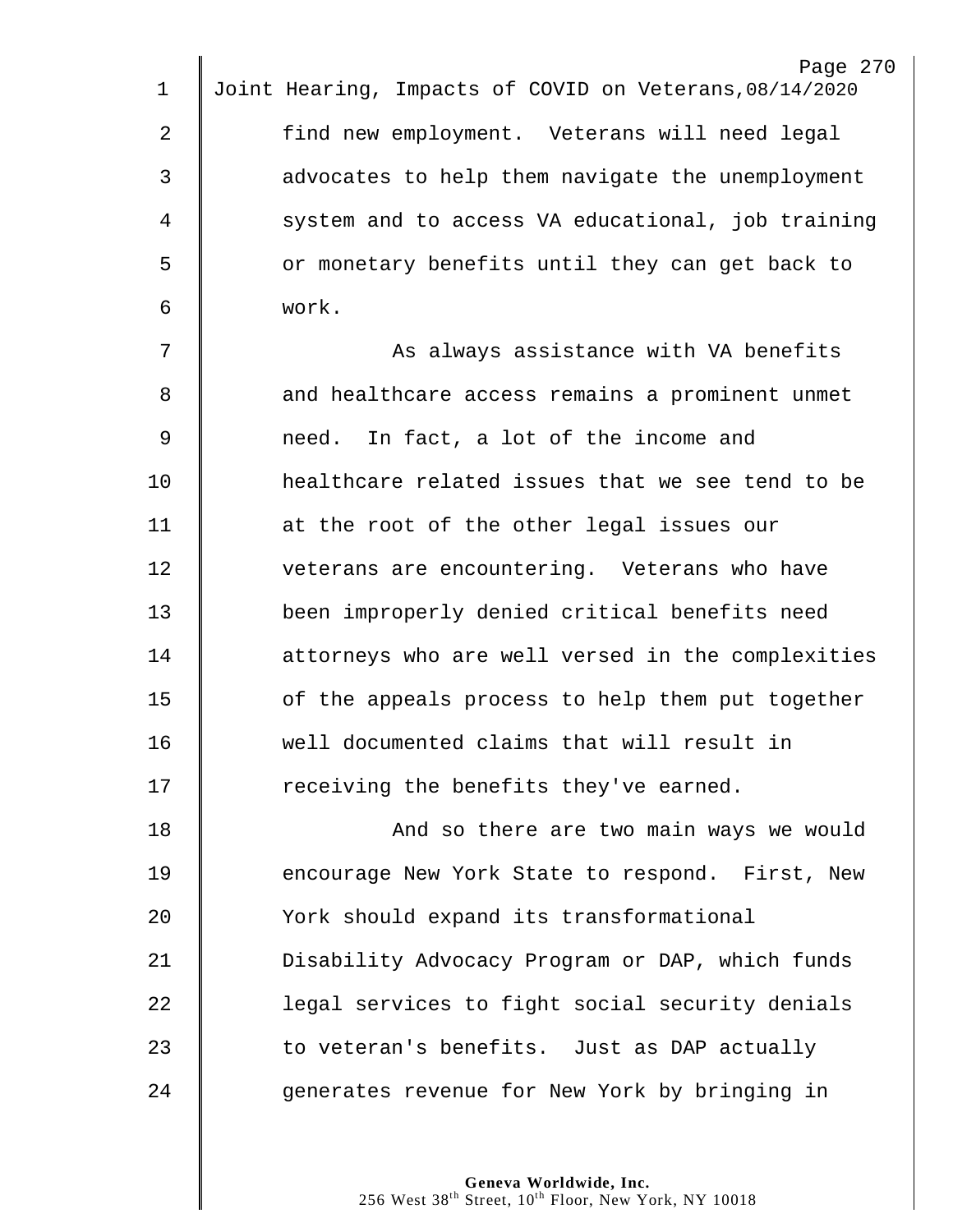|             | Page 271                                                |
|-------------|---------------------------------------------------------|
| $\mathbf 1$ | Joint Hearing, Impacts of COVID on Veterans, 08/14/2020 |
| 2           | federal Social Security dollars, a veterans DAP         |
| 3           | would help bring New York veterans VA benefits          |
| 4           | access to the national average. Similarly,              |
| 5           | bringing federal dollars to New York and more           |
| 6           | importantly delivering benefits and healthcare to       |
| 7           | New York veterans and families when they need it        |
| 8           | most.                                                   |
| $\mathsf 9$ | Second, this body should pass bill                      |
| 10          | #A10093, which would provide a civil right to           |
| 11          | counsel for veterans at or below 400% of the            |
| 12          | federal poverty line who are facing common state        |
| 13          | law issues. These are issues that push veteran          |
| 14          | families further into poverty if unresolved. And        |
| 15          | broadly speaking the issues are foreclosure and         |
| 16          | eviction proceedings, public benefits hearings,         |
| 17          | wage theft cases and child support proceedings.         |
| 18          | As New York works to recover from the impact of         |
| 19          | COVID-19 civil legal services will continue to be       |
| 20          | critical and state support for these services           |
| 21          | will help veterans get back on their feet. Thank        |
| 22          | you and I'd be happy to answer any questions.           |
| 23          | SENATOR BROOKS: Thank you, Logan.                       |
| 24          | MR. LOGAN CAMPBELL, PROJECT COORDINATOR,                |
|             |                                                         |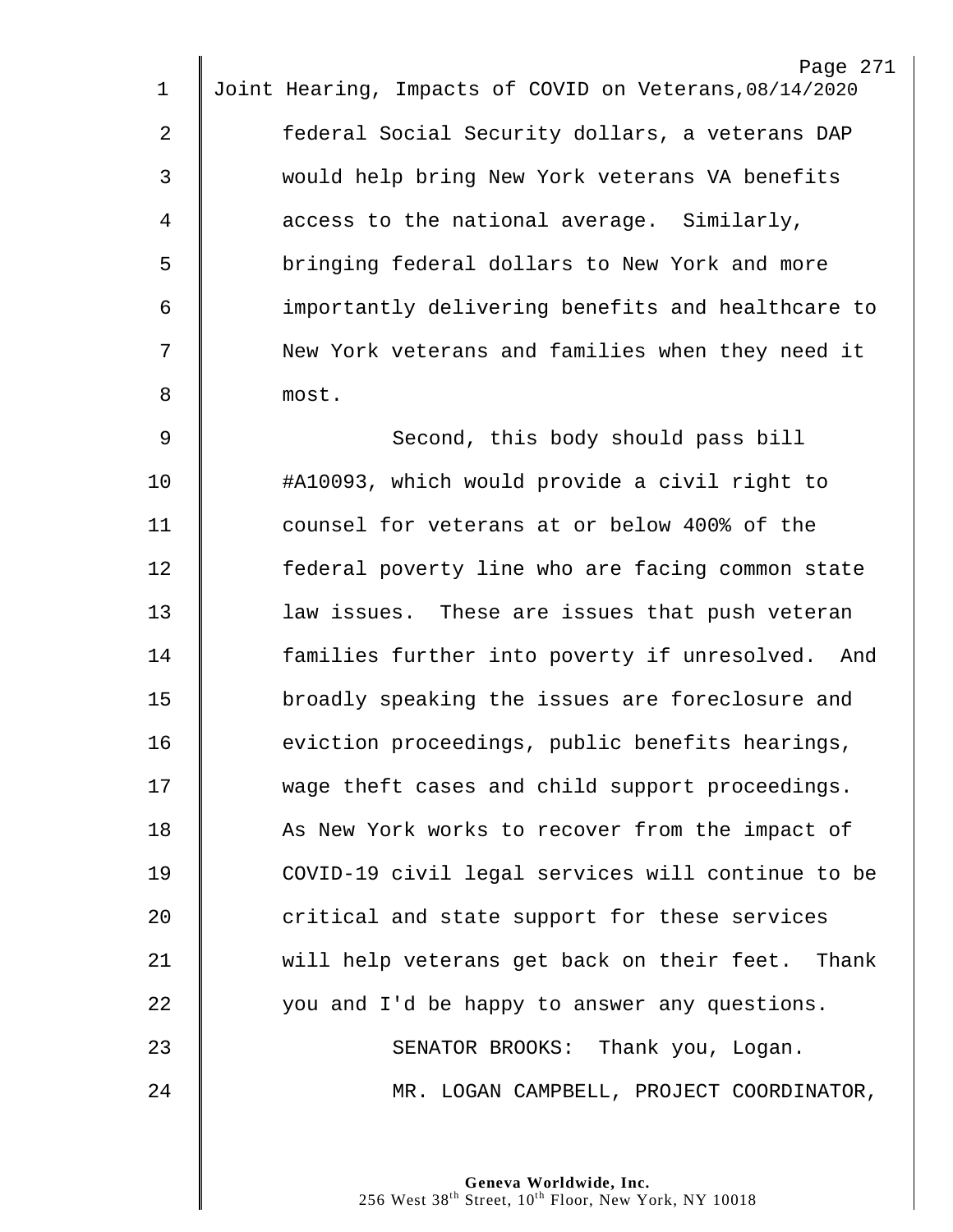| $\mathbf 1$    | Page 272<br>Joint Hearing, Impacts of COVID on Veterans, 08/14/2020 |
|----------------|---------------------------------------------------------------------|
|                |                                                                     |
| $\overline{2}$ | CITY BAR JUSTICE CENTER'S VETERANS ASSISTANCE                       |
| 3              | PROJECT: Good afternoon, everyone, thank you so                     |
| 4              | much for having me here and Meghan, I'm very                        |
| 5              | sorry to hear of the loss of your client. I'm                       |
| 6              | Logan Campbell, I'm the project coordinator of                      |
| 7              | the City Bar Justice Center's Veterans Assistance                   |
| 8              | Project, also known as VAP. VAP helps low income                    |
| 9              | disabled veterans in New York City by providing                     |
| 10             | pro bono legal assistance on issues related to                      |
| 11             | their claims for benefits from the VA.                              |
| 12             | In fiscal year 2020, we helped our                                  |
| 13             | clients obtain over \$850,000 in [unintelligible]                   |
| 14             | $[05:05:27]$ benefits and nearly \$20,000 in monthly                |
| 15             | recurring benefits. I've served in this role for                    |
| 16             | over two years and I'm the first point of contact                   |
| 17             | for all veterans seeking assistance from VAP.                       |
| 18             | I'm testifying here today as representative of                      |
| 19             | the City Bar Justice Center, I'm honored to                         |
| 20             | highlight parts of the City Bar Justice Center                      |
| 21             | longer in testimony.                                                |
| 22             | The most prevalent and concerning trend                             |
| 23             | of the City Bar Justice Center has noticed among                    |
| 24             | New York City's low income veteran population, is                   |
|                |                                                                     |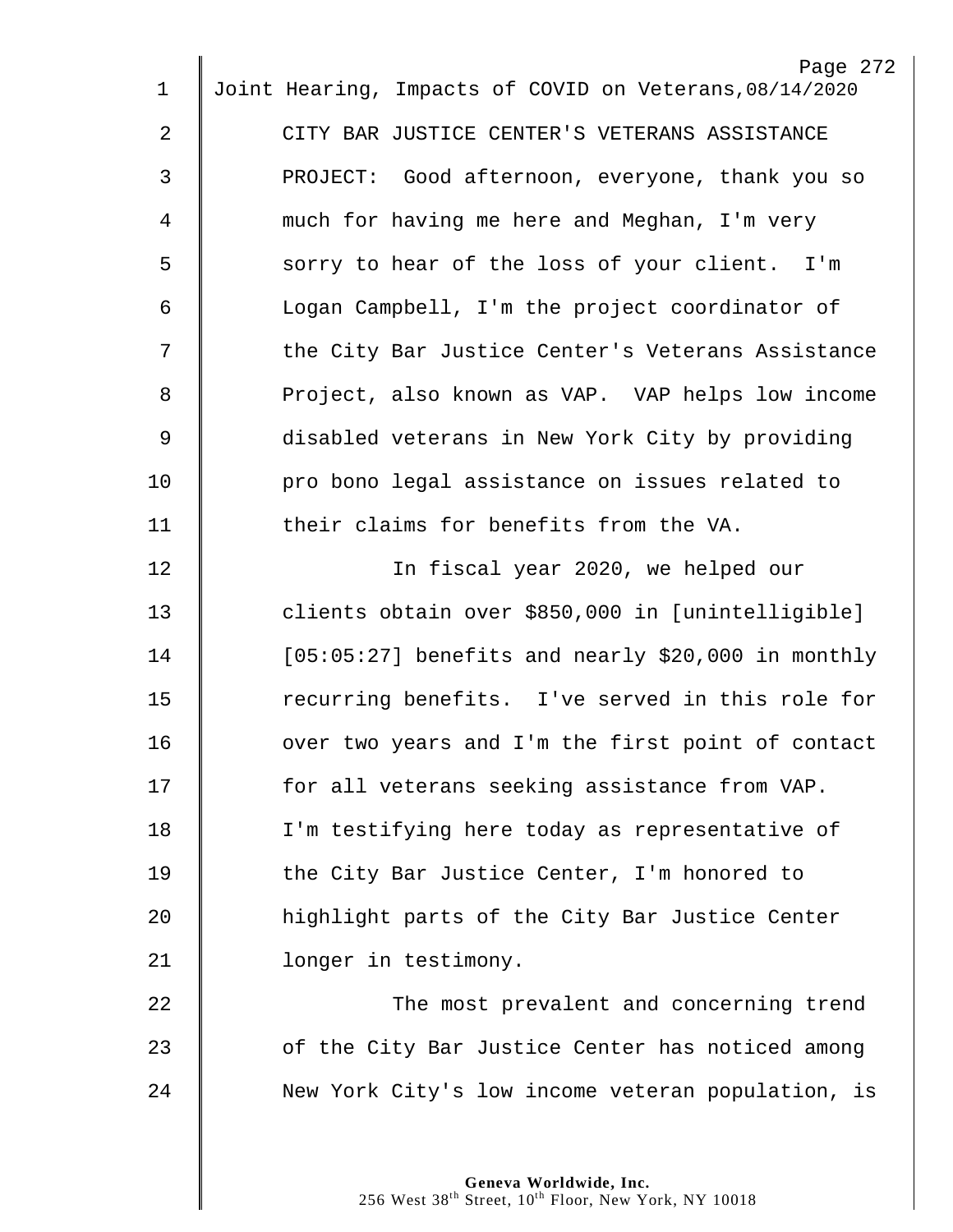|             | Page 273                                                |
|-------------|---------------------------------------------------------|
| $\mathbf 1$ | Joint Hearing, Impacts of COVID on Veterans, 08/14/2020 |
| 2           | the sheer volume of issues they are facing. We          |
| 3           | have spoken with too many veterans who have lost        |
| 4           | their jobs or have had to drop out of school.           |
| 5           | Too many veterans concerned about whether they          |
| 6           | will have housing next month, who have suddenly         |
| 7           | been tasked with serving as caretakers for their        |
| 8           | elderly and ailing family members. All this in          |
| $\mathsf 9$ | addition to managing the service connected              |
| 10          | disabilities from which they suffer.                    |
| 11          | Given the genuine impressing crises                     |
| 12          | these veterans are facing, it should no surprise        |
| 13          | that some are opting not to pursue VA benefits          |
| 14          | claims at this time. VAP has seen multiple              |
| 15          | potential clients decide not to proceed with            |
| 16          | receiving assistance under VA benefit claim             |
| 17          | because they do not presently have the time to          |
| 18          | devote to it. It is well known among the                |
| 19          | veterans community how absurdly long the process        |
| 20          | can take. Many veterans do not have the time to         |
| 21          | navigate such a process as the need they are            |
| 22          | facing are immediate. What good are retroactive         |
| 23          | benefits to someone who needs the money to deal         |
| 24          | with the issues in the present? Veterans fear           |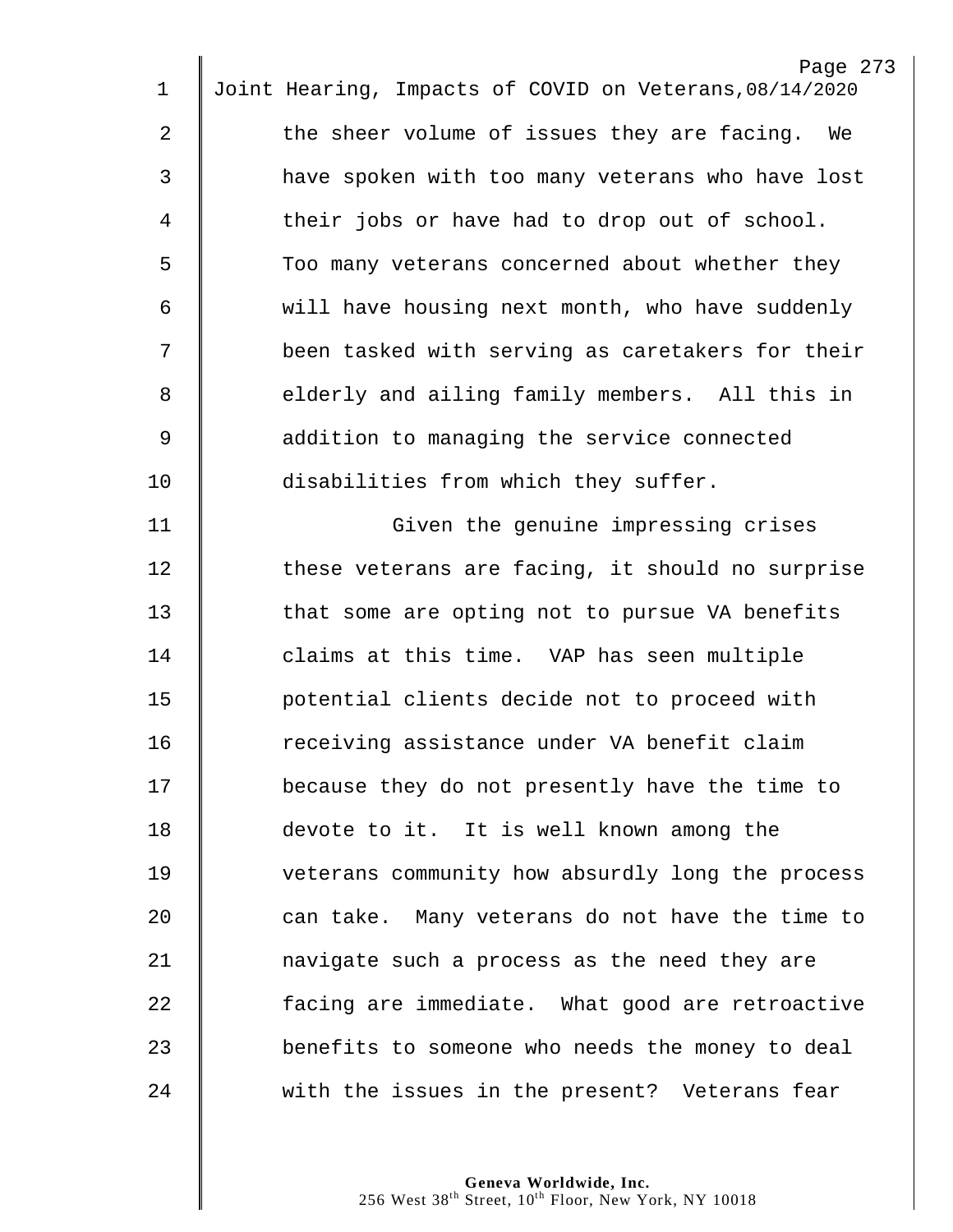|                | Page 274                                                |
|----------------|---------------------------------------------------------|
| $\mathbf 1$    | Joint Hearing, Impacts of COVID on Veterans, 08/14/2020 |
| 2              | they won't get to use benefits for years or even        |
| $\mathsf{3}$   | in their lifetime. Unfortunately, this fear is          |
| 4              | not unfounded as VAP has already lost one client        |
| 5              | to COVID while they were in the middle of their         |
| 6              | claims process.                                         |
| 7              | However, for each veteran who decides                   |
| 8              | not to pursue a claim with VAP there are at least       |
| $\overline{9}$ | as many if not more seeking VA benefits because         |
| 10             | it offers a stable income source in these               |
| 11             | tumultuous times. The demand for our services is        |
| 12             | currently so high that we have had to close our         |
| 13             | intake line for the second time in the last two         |
| 14             | years. The causes of this urgent demand beyond          |
| 15             | VAP's capacity we believe are two-fold. The             |
| 16             | first being the need for a steady source of             |
| 17             | income these benefits provide. The second is            |
| 18             | then an already arduous process has only become         |
| 19             | more onerous on our clients. Though, the VA has         |
| 20             | shifted to a remote work model in a relatively          |
| 21             | successful manner there is still increased              |
| 22             | obstacles for our veterans such as an indefinite        |
| 23             | delay to many compensation and pension exams,           |
| 24             | which the VA requires a significant amount of           |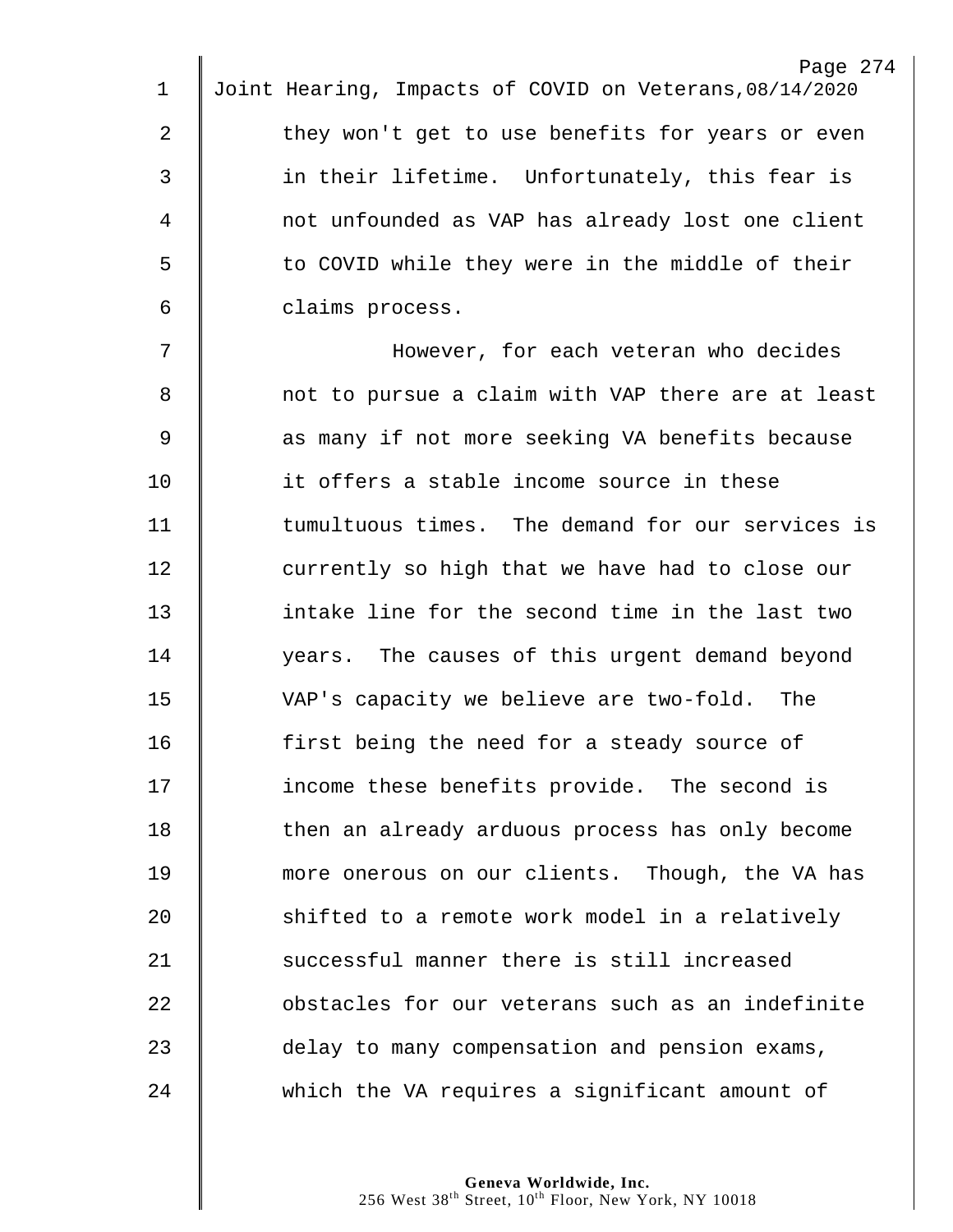|             | Page 275                                                |
|-------------|---------------------------------------------------------|
| 1           | Joint Hearing, Impacts of COVID on Veterans, 08/14/2020 |
| 2           | veterans undergo before adjudicating their claim.       |
| 3           | Even outside the VA this process has become more        |
| 4           | difficult for our clients.                              |
| 5           | Many of our clients have limited access                 |
| 6           | to the internet or in some other manner lack the        |
| 7           | necessary resources to sign documents digitally.        |
| 8           | With the extra steps our office now has taken to        |
| $\mathsf 9$ | send -- now has to take to send and receive mail        |
| 10          | coupled with the ailments of an embattled post          |
| 11          | office, our clients are experiencing even greater       |
| 12          | delays. This is just one example of the many            |
| 13          | logistical obstacles that have arisen. Our              |
| 14          | office is actively working to mitigate delays and       |
| 15          | avoid these obstacles. For instance, we have            |
| 16          | completely shifted our entire pro bono model,           |
| 17          | which used to rely on an initial in person              |
| 18          | meeting between the client and their attorneys to       |
| 19          | a complete remote model. We have started                |
| 20          | obtaining most of our clients records using the         |
| 21          | VA's online database, developed retainers that          |
| 22          | can be texted to clients and signed using               |
| 23          | Smartphones and found a host of new ways to             |
| 24          | communicate with clients while remote. However,         |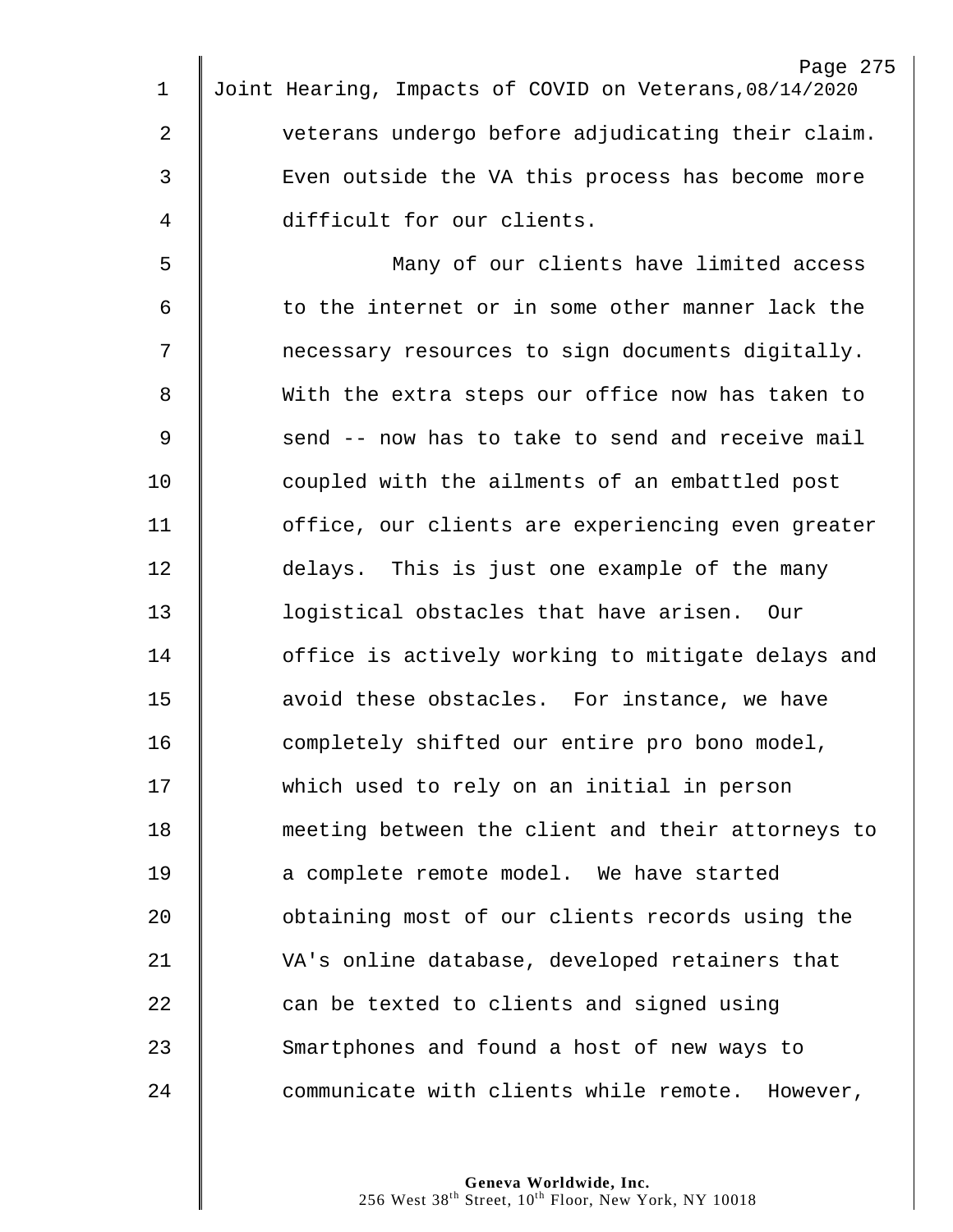| $\mathbf 1$ | Page 276<br>Joint Hearing, Impacts of COVID on Veterans, 08/14/2020 |
|-------------|---------------------------------------------------------------------|
|             |                                                                     |
| 2           | despite all this some delays are still                              |
| 3           | inevitable.                                                         |
| 4           | The City Bar Justice Center's Veterans                              |
| 5           | Assistance Project is doing our best to overcome                    |
| 6           | these obstacles and answer the surge in demand,                     |
| 7           | but given our current staffing and funding levels                   |
| 8           | we cannot increase our capacity to match. As                        |
| 9           | this pandemic continues to proof unpredictable,                     |
| 10          | veterans will continue to seek stable sources of                    |
| 11          | income such as VA benefits. Unfortunately, these                    |
| 12          | benefits are only becoming more challenging to                      |
| 13          | obtain and veterans will increasingly need                          |
| 14          | assistance to get them. We hope that when they                      |
| 15          | do the state ensures there are enough resources                     |
| 16          | available to them. Thank you for your time and                      |
| 17          | attention today. I'm happy to answer any                            |
| 18          | questions you may have.                                             |
| 19          | SENATOR BROOKS: Thank you very much,                                |
| 20          | Peter.                                                              |
| 21          | MR. PETER KEMPNER, LEGAL DIRECTOR &                                 |
| 22          | ELDERLY PROJECT DIRECTOR, VOLUNTEERS OF LEGAL                       |
| 23          | SERVICE: Thank you, good afternoon. My name is                      |
| 24          | Peter Kempner and I'm the legal director of                         |
|             |                                                                     |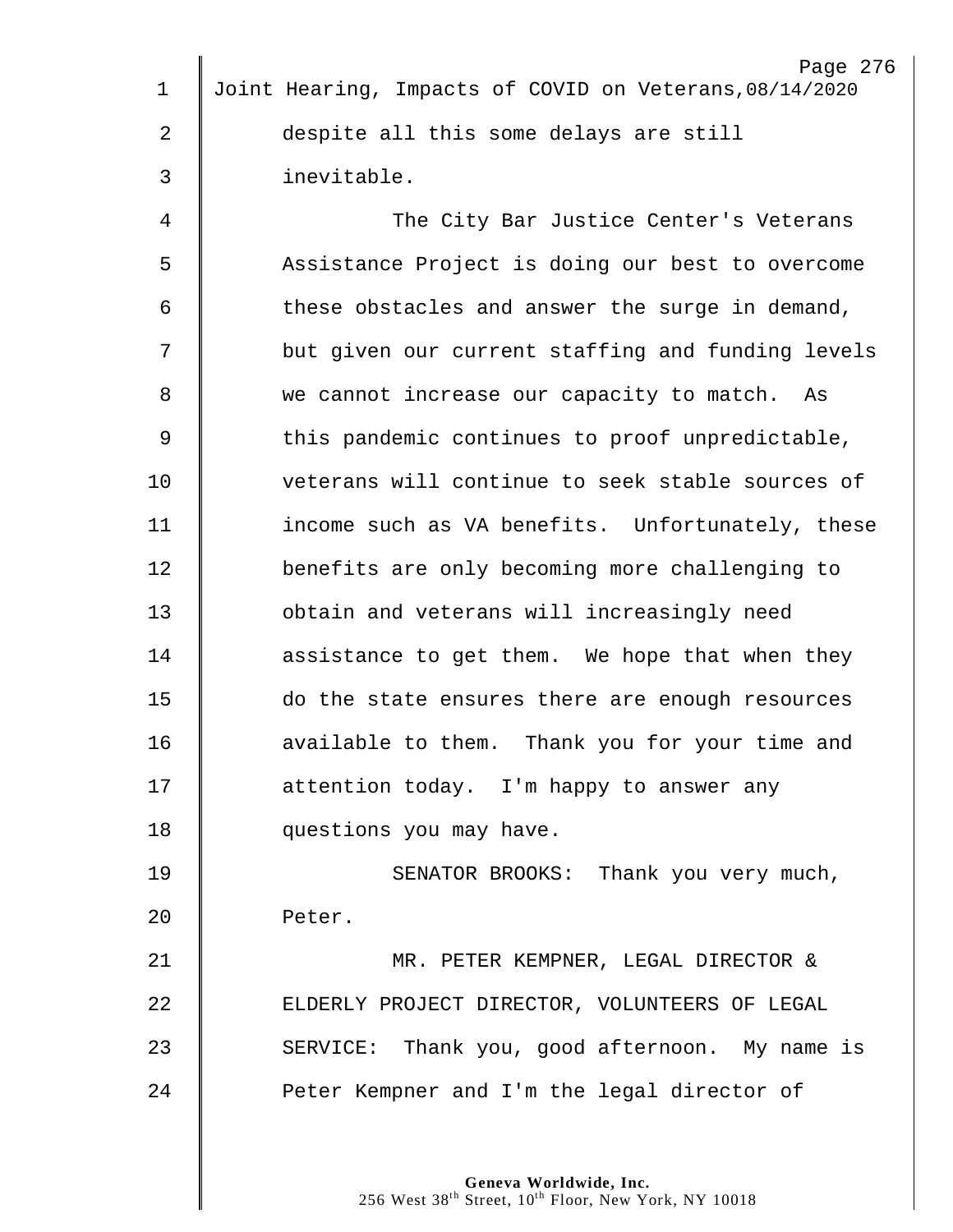| $\mathbf 1$    | Page 277<br>Joint Hearing, Impacts of COVID on Veterans, 08/14/2020 |
|----------------|---------------------------------------------------------------------|
|                |                                                                     |
| $\overline{2}$ | Volunteers of Legal of Service, also known as                       |
| 3              | VOLS. VOLS was established in 1984 and our                          |
| 4              | purpose is to leverage private attorneys to                         |
| 5              | provide free legal services to low income New                       |
| 6              | Yorkers to help fill the justice gap. I'm also a                    |
| 7              | member of the veterans committee at the Statewide                   |
| 8              | New York Legal Services Coalition. The coalition                    |
| $\overline{9}$ | consists of 50 legal services providers who                         |
| 10             | collectively serve every single county in New                       |
| 11             | York State. My testimony today is on behalf both                    |
| 12             | of VOLS and of the coalition.                                       |
| 13             | In addition to my duties as director of                             |
| 14             | Volunteers of Legal Service I founded and                           |
| 15             | supervise the VOLS veterans initiative. I also                      |
| 16             | created and teach the Veteran's Justice Clinic at                   |
| 17             | New York Law school. I sit on the New York City                     |
| 18             | Bar Association's Committee on Military and                         |
| 19             | Veteran's Affairs. I'm a member of the New York                     |
| 20             | State Bar Association's Veteran's Committee and I                   |
| 21             | co-chair the New York City Legal Services working                   |
| 22             | group and I've held many past positions focused                     |
| 23             | on the civil, legal needs of low income veterans                    |
| 24             | in New York State.                                                  |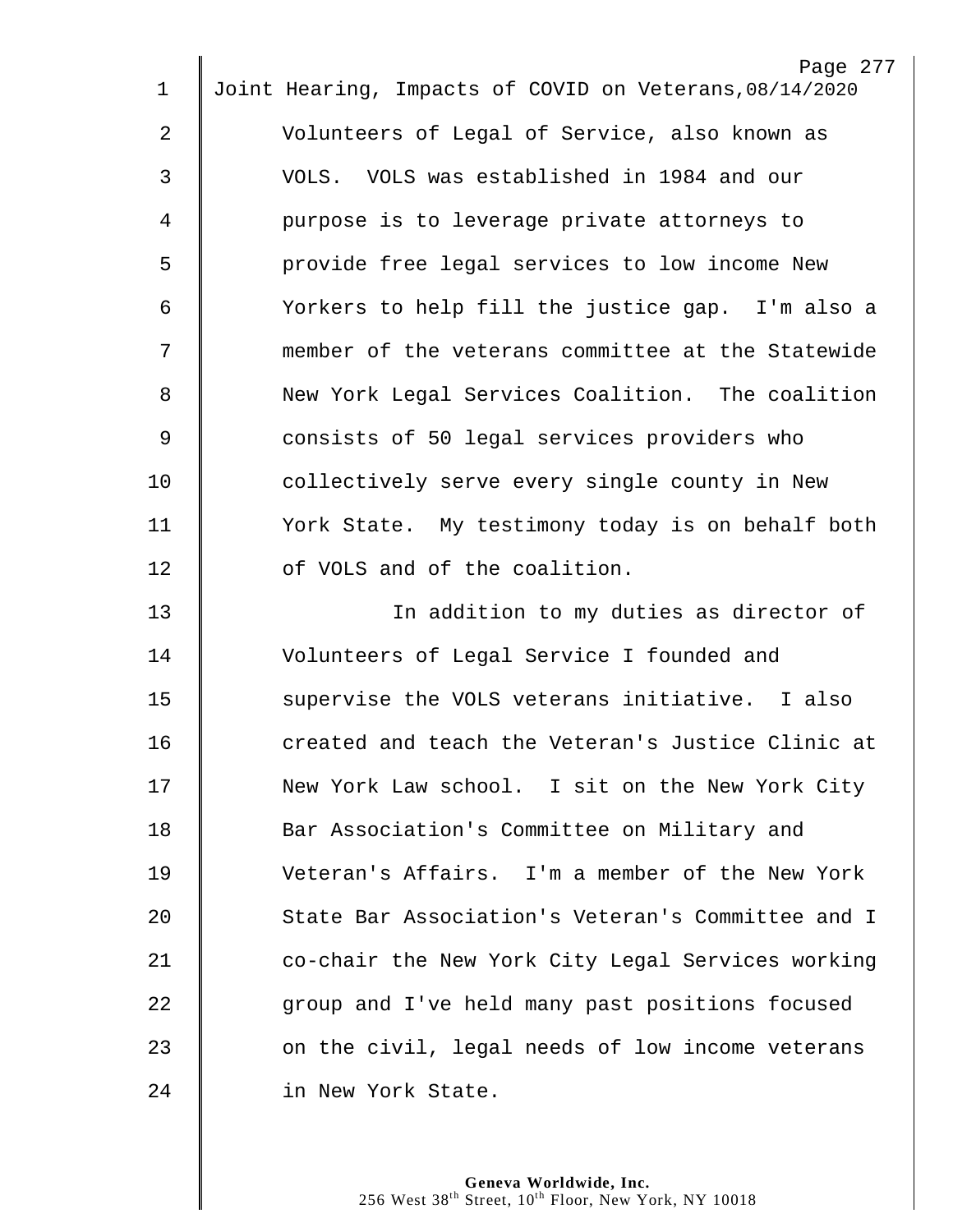|                | Page 278                                                |
|----------------|---------------------------------------------------------|
| $\mathbf 1$    | Joint Hearing, Impacts of COVID on Veterans, 08/14/2020 |
| 2              | We thank the committee for, the                         |
| 3              | committees for holding this critical hearing to         |
| 4              | examine the impact of COVID-19 on New York's            |
| 5              | veterans and my testimony today will focus on two       |
| 6              | legal issues faced by New York's veterans in the        |
| 7              | wake of COVID-19 crisis and how it is more              |
| 8              | important than ever to ensure that veterans have        |
| $\overline{9}$ | access to free legal services in order to fend          |
| 10             | off potential devastation. Those two issues are         |
| 11             | eviction and homelessness prevention and the            |
| 12             | other one is planning for the future and end of         |
| 13             | life planning. Prior to the COVID-19 outbreak,          |
| 14             | the VOLS veterans initiative conducted weekly           |
| 15             | legal clinics at the Manhattan campus of the VA         |
| 16             | Hospital where we provided free civil legal             |
| 17             | services to low income veterans age 60 and over.        |
| 18             | After the crisis shut down the VA                       |
| 19             | Hospital to outside visitors, we shifted our            |
| 20             | services online and launched a legal hotline for        |
| 21             | low income elderly veterans to reach us. The            |
| 22             | number one legal issue that is faced by the             |
| 23             | veterans we serve is eviction and homelessness          |
| 24             | prevention. Over the past decade New York State         |
|                |                                                         |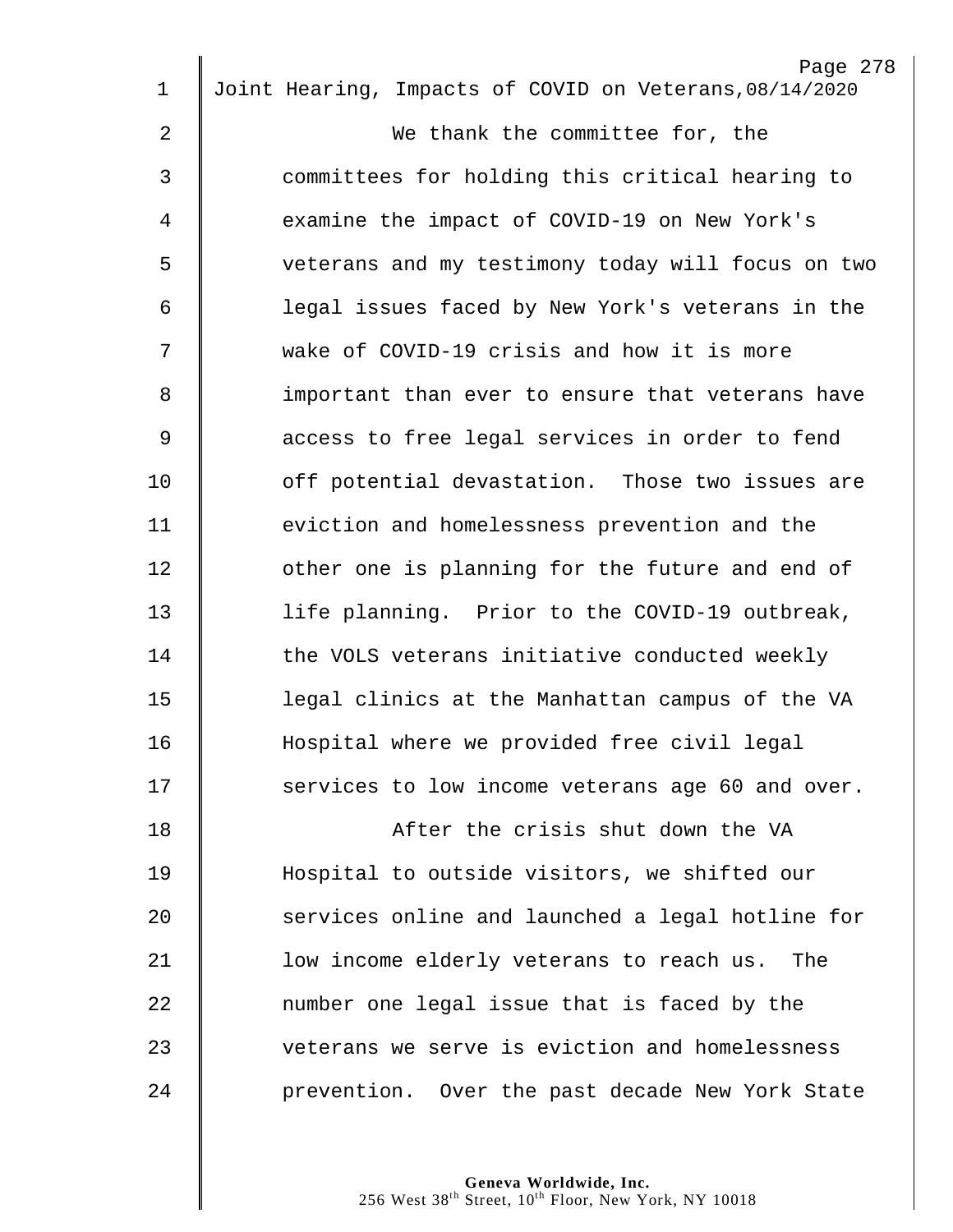|             | Page 279                                                |
|-------------|---------------------------------------------------------|
| 1           | Joint Hearing, Impacts of COVID on Veterans, 08/14/2020 |
| 2           | alongside the legal services community, county of       |
| 3           | veterans services agencies, veterans service            |
| 4           | organizations, the VA and other community               |
| 5           | partners have made tremendous strides in                |
| 6           | addressing veteran homelessness using a                 |
| 7           | combination of federally funded programs like           |
| 8           | SSVF, HUD BASH Section 8, Ransom Per Dium in            |
| $\mathsf 9$ | combination with local programs like the                |
| 10          | Universal Access to Counsel Program in New York         |
| 11          | City, New York has cut its veteran homeless             |
| 12          | population significantly.                               |
| 13          | But the COVID-19 crisis has the                         |
| 14          | potential to undo much of the progress which we         |
| 15          | have made and return us to the days where veteran       |
| 16          | homelessness was much more prominent and                |
| 17          | widespread. It's estimated that tens of                 |
| 18          | thousands of New Yorkers may face homelessness          |
| 19          | when the current moratoriums on eviction filings        |
| 20          | and eviction executions are lifted. Undoubtedly,        |
| 21          | there are scores of veterans among those facing         |
| 22          | homelessness, and many of these veterans are the        |
| 23          | most vulnerable. They have mental health issues,        |
| 24          | substance abuse issues, they were formerly              |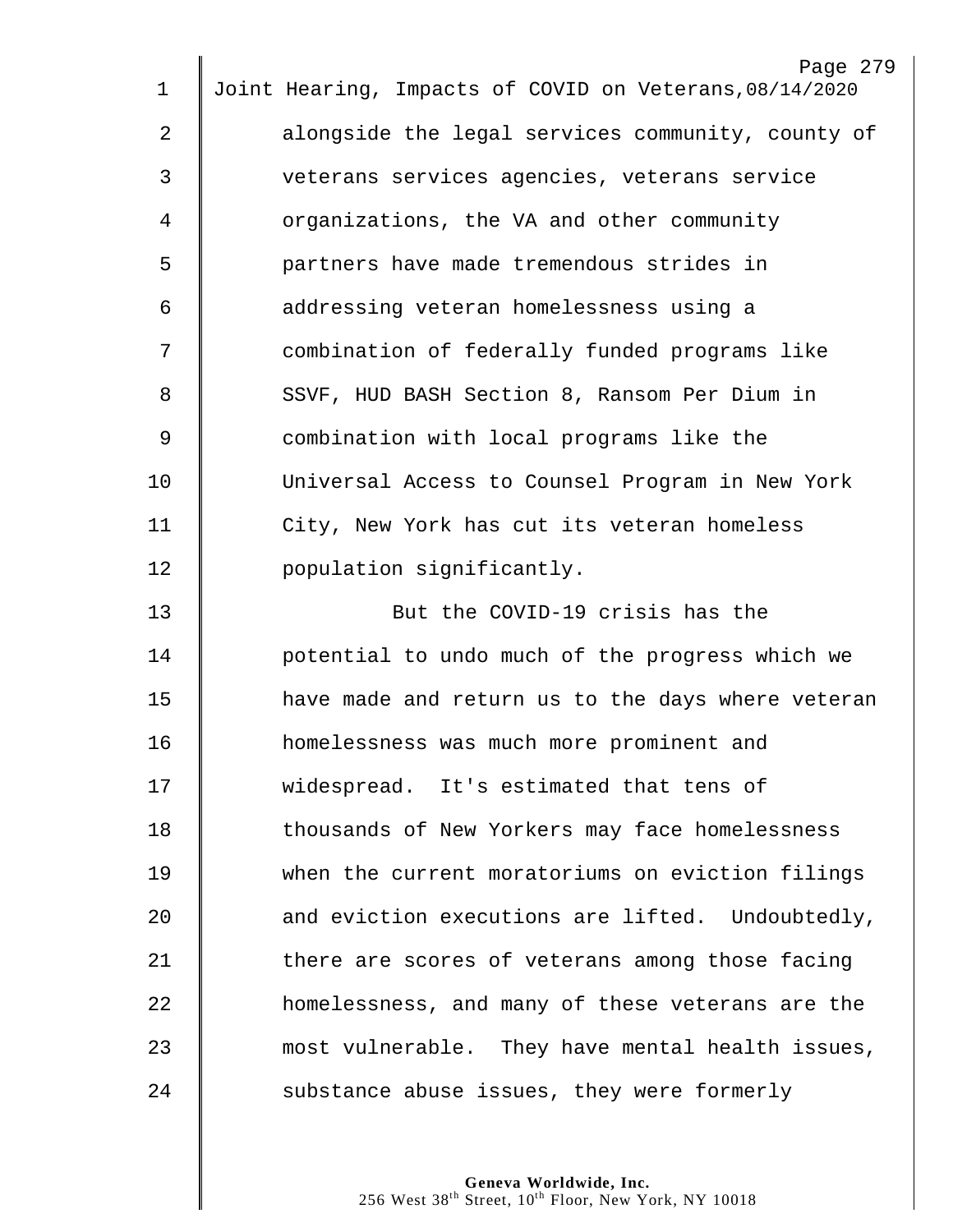| $\mathbf 1$    | Page 280<br>Joint Hearing, Impacts of COVID on Veterans, 08/14/2020 |
|----------------|---------------------------------------------------------------------|
|                |                                                                     |
| $\overline{2}$ | homeless and if evicted making these veterans                       |
| 3              | will end up in shelters and on the streets.                         |
| $\overline{4}$ | To prevent his backslide, we have to do                             |
| 5              | everything we can to prevent the eviction of                        |
| 6              | veterans and accessing free legal services has                      |
| 7              | proven to be a critical tool to prevent this from                   |
| 8              | happening. It's also essential that veterans who                    |
| 9              | are most vulnerable to poor health problems if                      |
| 10             | infected with COVID-19 can engage in proper life                    |
| 11             | planning. A core part of our work is to provide                     |
| 12             | free wills and advanced directives to low income                    |
| 13             | senior veterans. These critical documents ensure                    |
| 14             | that the wishes of senior veterans are clear and                    |
| 15             | carried out by the people that they love and they                   |
| 16             | trust the most. Veterans infected with COVID-19                     |
| 17             | may find themselves in a medically induced coma                     |
| 18             | and on a ventilator for weeks or months. During                     |
| 19             | this time, rent will go unpaid, bills will pile                     |
| 20             | up and in the case of long term and                                 |
| 21             | incapacitation loved ones may have to file costly                   |
| 22             | and unpleasant legal proceedings such as                            |
| 23             | guardianship.                                                       |
| 24             | A veteran who has the ability to put a                              |
|                |                                                                     |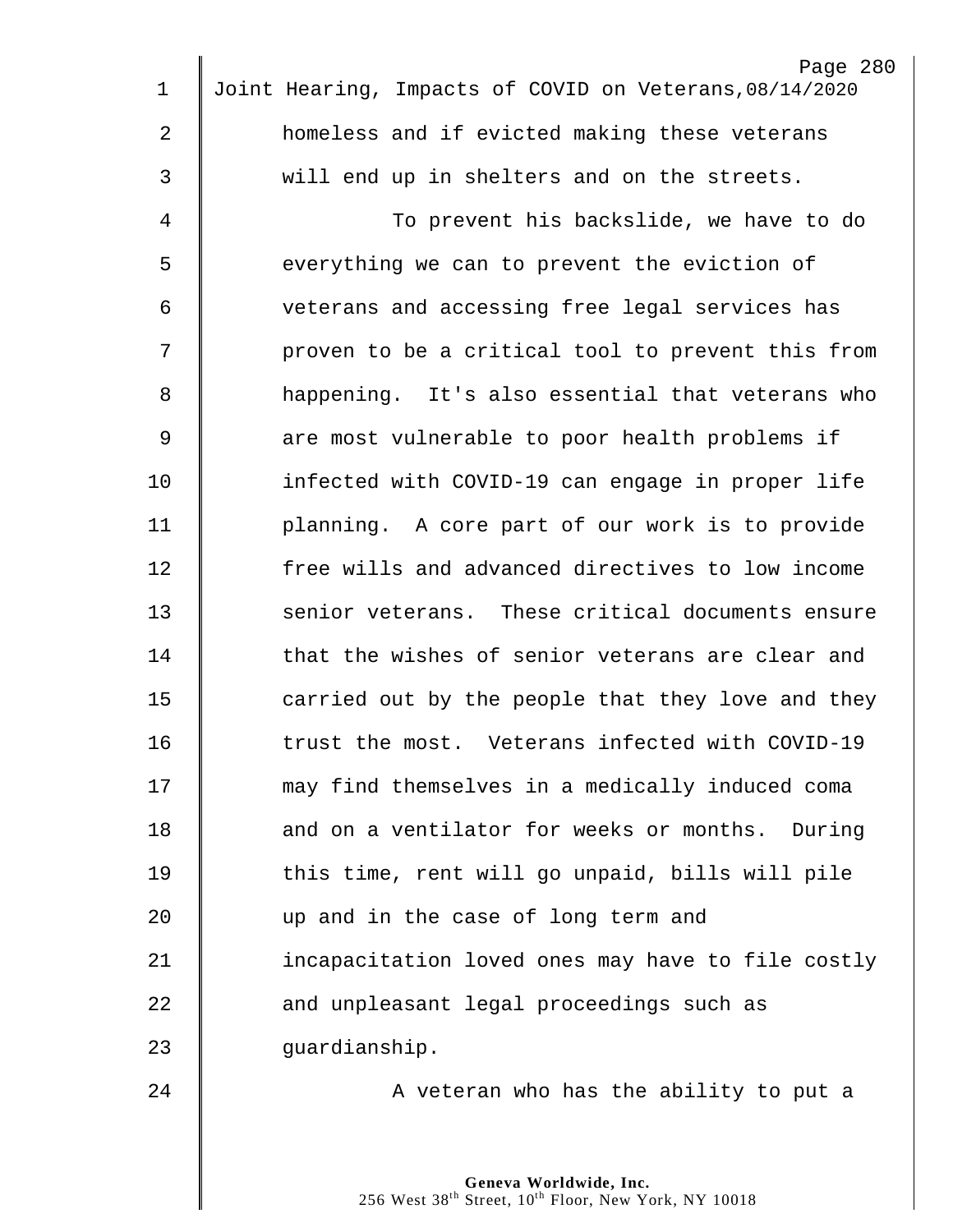| $\mathbf 1$ | Page 281<br>Joint Hearing, Impacts of COVID on Veterans, 08/14/2020 |
|-------------|---------------------------------------------------------------------|
|             |                                                                     |
| 2           | proper plan in place by completing a power of                       |
| 3           | attorney, a healthcare proxy and other advanced                     |
| 4           | directives can ensure that the negative                             |
| 5           | consequences of an incapacity are minimized or                      |
| 6           | even avoided by empowering their loved ones with                    |
| 7           | the proper tools to handle their affairs while                      |
| 8           | they battle the virus, they could focus on                          |
| 9           | healing instead of worrying about whether or not                    |
| 10          | they'll have a home to return to when they're                       |
| 11          | released from the hospital. The common thread                       |
| 12          | that brings these things together as I think                        |
| 13          | you've heard repeatedly over the course of the                      |
| 14          | day is how access to free civil legal services                      |
| 15          | counsel is transformative for veterans.<br>If                       |
| 16          | needed, eviction prevention, life planning,                         |
| 17          | access in critical government benefits and on so                    |
| 18          | many other fronts having access to free civil                       |
| 19          | legal services helps abate the negative impact of                   |
| 20          | COVID-19 on New York's veteran community. Thank                     |
| 21          | you for allowing us to submit this testimony and                    |
| 22          | for holding this hearing and I'm happy to answer                    |
| 23          | any questions that you have.                                        |
| 24          | SENATOR BROOKS: Thank you. So we'll                                 |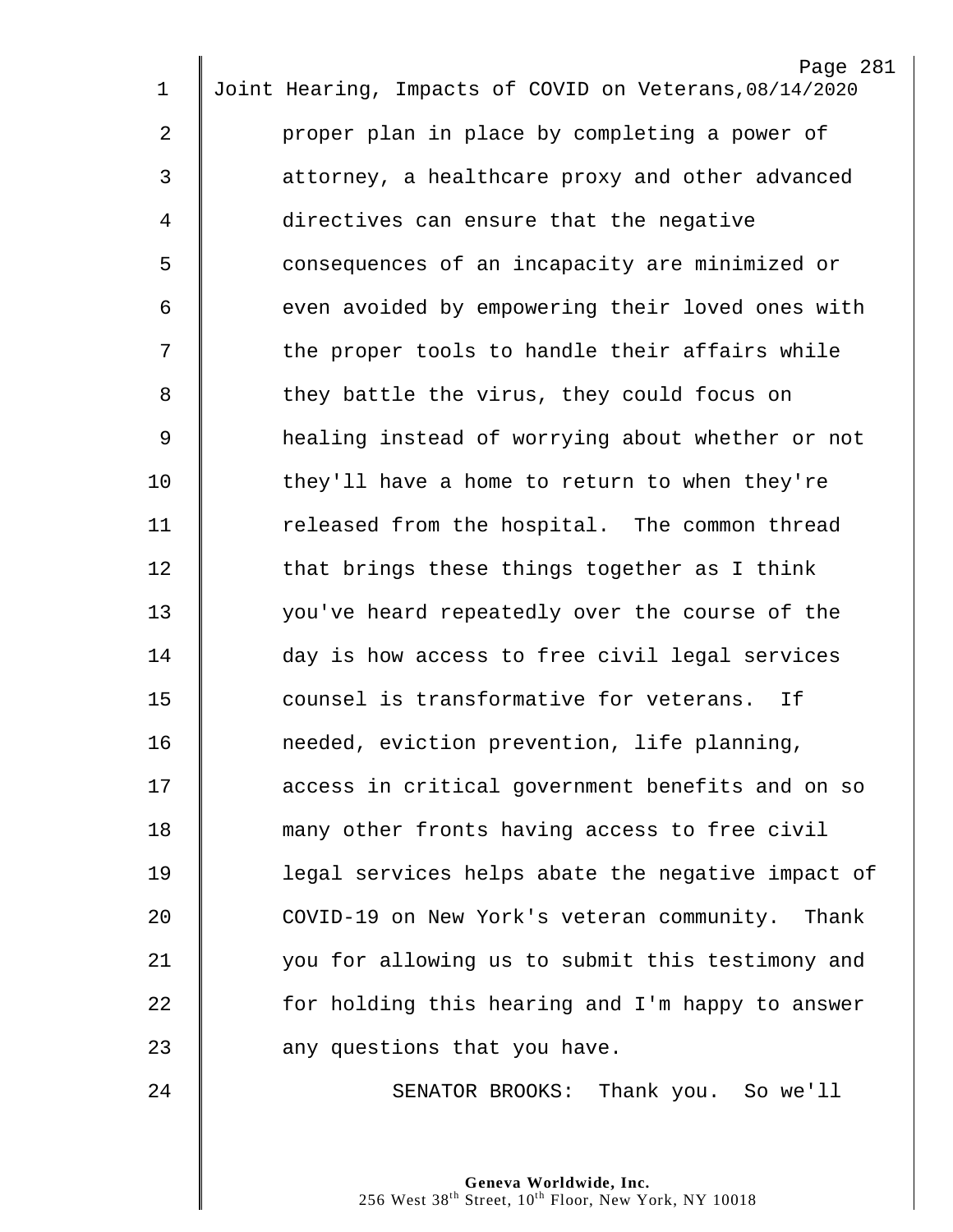| $\mathbf 1$ | Page 282<br>Joint Hearing, Impacts of COVID on Veterans, 08/14/2020 |
|-------------|---------------------------------------------------------------------|
|             |                                                                     |
| 2           | begin our questioning with Chair Barrett.                           |
| 3           | ASSEMBLY MEMBER BARRETT: Thank you,                                 |
| 4           | Senator. Thank you, all three of you, first of                      |
| 5           | all Meghan, my condolences on the loss of the                       |
| 6           | client, that's got to be --                                         |
| 7           | MS. BROOKS: Thank you.                                              |
| 8           | ASSEMBLY MEMBER BARRETT: -- a pretty                                |
| 9           | traumatic experience, somebody that you've been                     |
| 10          | working that closely with. And thank you all,                       |
| 11          | and clearly you're all very passionate about the                    |
| 12          | work that you do and it's obviously really                          |
| 13          | important work and I feel like I'm already                          |
| 14          | depleted in a day of asking of questions to come                    |
| 15          | up with some new things to ask, but I do want to                    |
| 16          | sort of touch base with Peter. The, what I heard                    |
| 17          | from you that was particularly new today was                        |
| 18          | about the end of life planning and you know, kind                   |
| 19          | of like Pattie, I lost my mother in the last few                    |
| 20          | weeks and so it's kind of fresh in my mind to                       |
| 21          | deal with, you know, how all of the complexities                    |
| 22          | involved in, you know, in that. Were these                          |
| 23          | experiences that you specifically had during                        |
| 24          | COVID with clients or is, is your, you know, vast                   |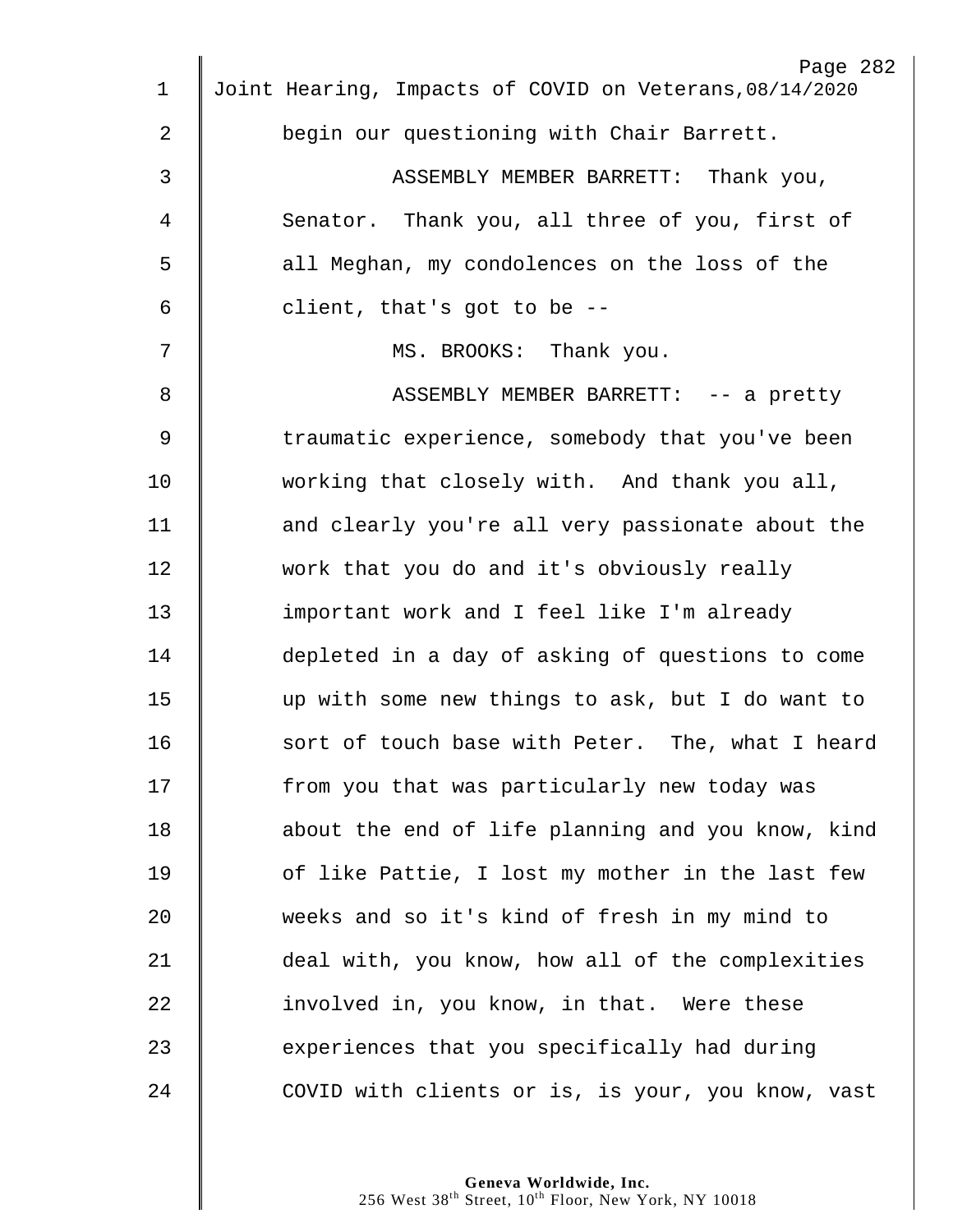|             | Page 283                                                |
|-------------|---------------------------------------------------------|
| 1           | Joint Hearing, Impacts of COVID on Veterans, 08/14/2020 |
| 2           | knowledge and expertise kind of anticipating that       |
| 3           | these are, you know, these are situations that          |
| 4           | that veterans need to be prepared for and, you          |
| 5           | know, and others in a crisis like this.                 |
| 6           | MR. KEMPNER: So our organization has                    |
| 7           | had a practice focused around life planning for         |
| 8           | over two decades. We had started it in our              |
| $\mathsf 9$ | elderly project and just created it in our              |
| 10          | veterans initiative about two years ago to extend       |
| 11          | those services in a focused way on veterans and         |
| 12          | doing outreach at the VA Hospital and other             |
| 13          | VSO's. During the crisis, we actually also              |
| 14          | launched a COVID-19 frontline in healthcare             |
| 15          | workers initiative to provide free life planning        |
| 16          | documents to people who are working on the              |
| 17          | frontlines during the COVID-10 crisis, both in          |
| 18          | hospitals and other healthcare settings, home           |
| 19          | care workers and the like. So this issue is             |
| 20          | something that has been important to our                |
| 21          | organization for a long, long time, but it really       |
| 22          | brings it into stark relief now about why this is       |
| 23          | so important when we see folks who are unable to        |
| 24          | get to their loved ones in the nursing homes.<br>To     |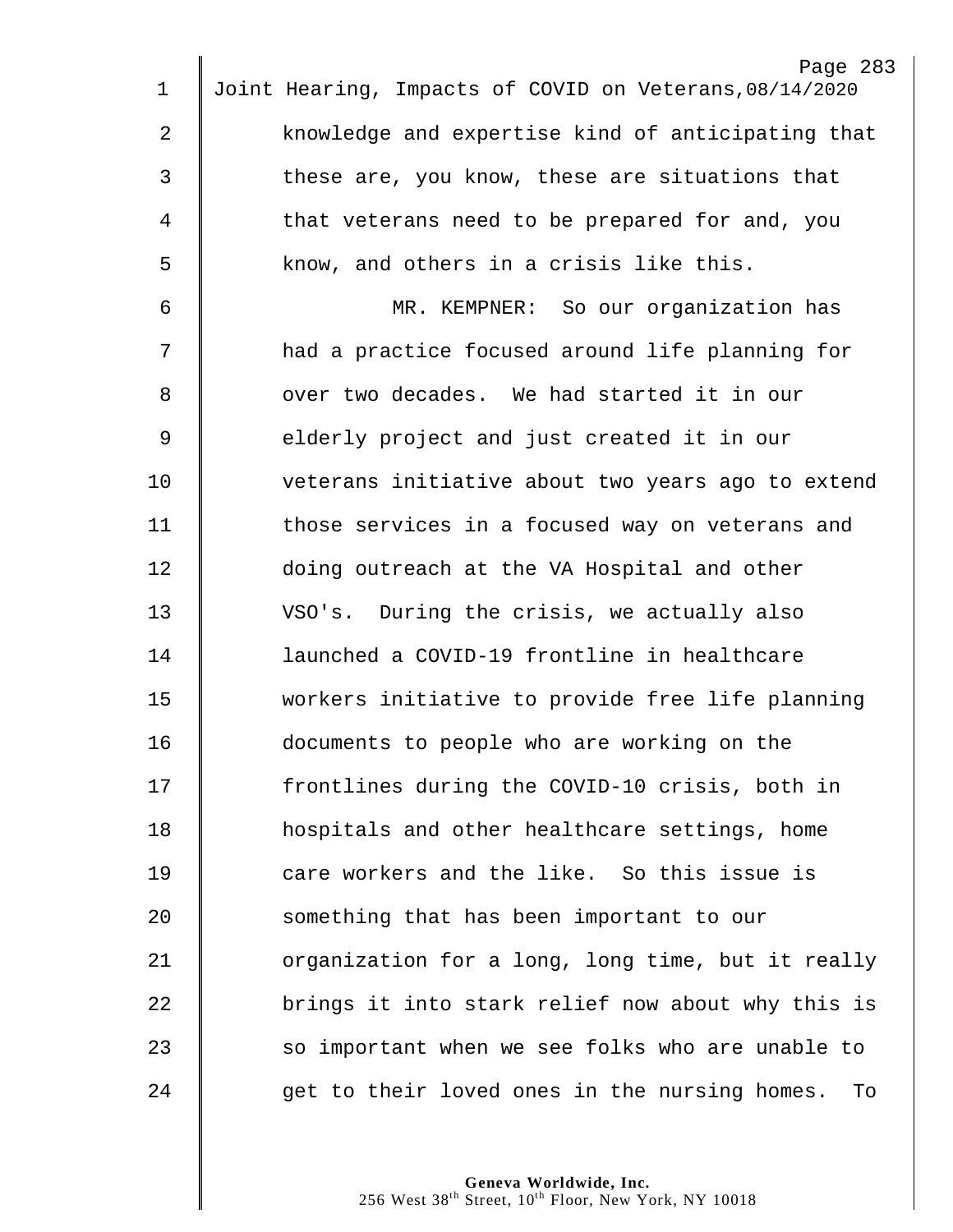|                | Page 284                                                |
|----------------|---------------------------------------------------------|
| 1              | Joint Hearing, Impacts of COVID on Veterans, 08/14/2020 |
| 2              | see people who will become incapacitated and            |
| 3              | their loved ones don't have the tools that they         |
| 4              | need to deal with the banks and deal with their         |
| 5              | landlords and deal with government agencies in          |
| 6              | order to access Medicare and Medicaid and VA            |
| 7              | benefits and whatever it is.                            |
| 8              | And so for us it just reinforces why                    |
| $\overline{9}$ | this practice is so important and you see so much       |
| 10             | in the free legal service world, no choice but to       |
| 11             | be defensive, right. So much of the practice is         |
| 12             | around representing tenants who are facing              |
| 13             | eviction, but this practice is something that's a       |
| 14             | little more proactive, to have people plan for          |
| 15             | the future. We want them to have the right tools        |
| 16             | in place and hope they never have to use them,          |
| 17             | but sometimes they do.                                  |
| 18             | MS. BROOKS: And I would just like to                    |
| 19             | second that at NYLAG we're also seeing a huge           |
| 20             | uptick in advanced planning needs and like Peter        |
| 21             | said you can be offensive in a lot of these,            |
| 22             | offensive in a lot of these circumstances, but          |
| 23             | unfortunately, COVID has put us on the defense on       |
| 24             | a lot of situations as well and there have been         |
|                |                                                         |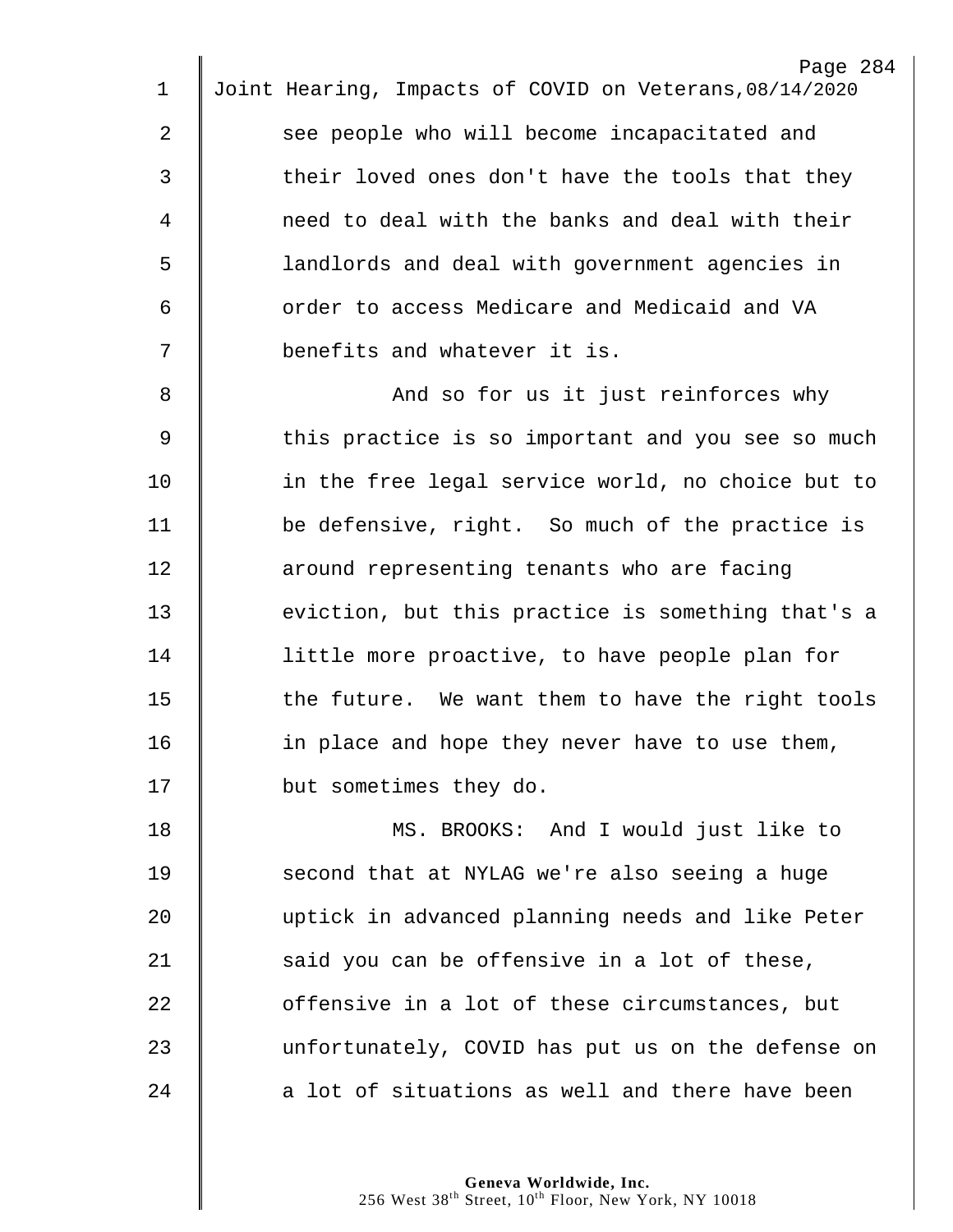| $\mathbf 1$ | Page 285<br>Joint Hearing, Impacts of COVID on Veterans, 08/14/2020 |
|-------------|---------------------------------------------------------------------|
|             |                                                                     |
| 2           | several instances where unfortunately, a client                     |
| 3           | had COVID and we just weren't able to get there                     |
| 4           | in time due to various technologies and things                      |
| 5           | like that.                                                          |
| 6           | MR. KEMPNER: Right and this echoes back                             |
| 7           | to some of the conversations from earlier with                      |
| 8           | broadband access and access to technology                           |
| $\mathsf 9$ | particularly for older veterans who aren't tech                     |
| 10          | savvy and don't have that access that some of the                   |
| 11          | other ones do. Thank goodness the governor had                      |
| 12          | issued multiple executive orders allowing for                       |
| 13          | remote notarization, remote witnessing of these                     |
| 14          | documents and recently both houses of the state                     |
| 15          | legislature passed the bill that will simplify                      |
| 16          | their power of attorney law and hopefully,                          |
| 17          | Governor Cuomo will sign that bill. But we want                     |
| 18          | to make these things as accessible as possible.                     |
| 19          | Technology is important, making the process                         |
| 20          | simple is important, but there are those barriers                   |
| 21          | that are still there especially when we can't                       |
| 22          | meet our clients in person. We would often do                       |
| 23          | hospital visits and home visits, we can't do                        |
| 24          | those right now.                                                    |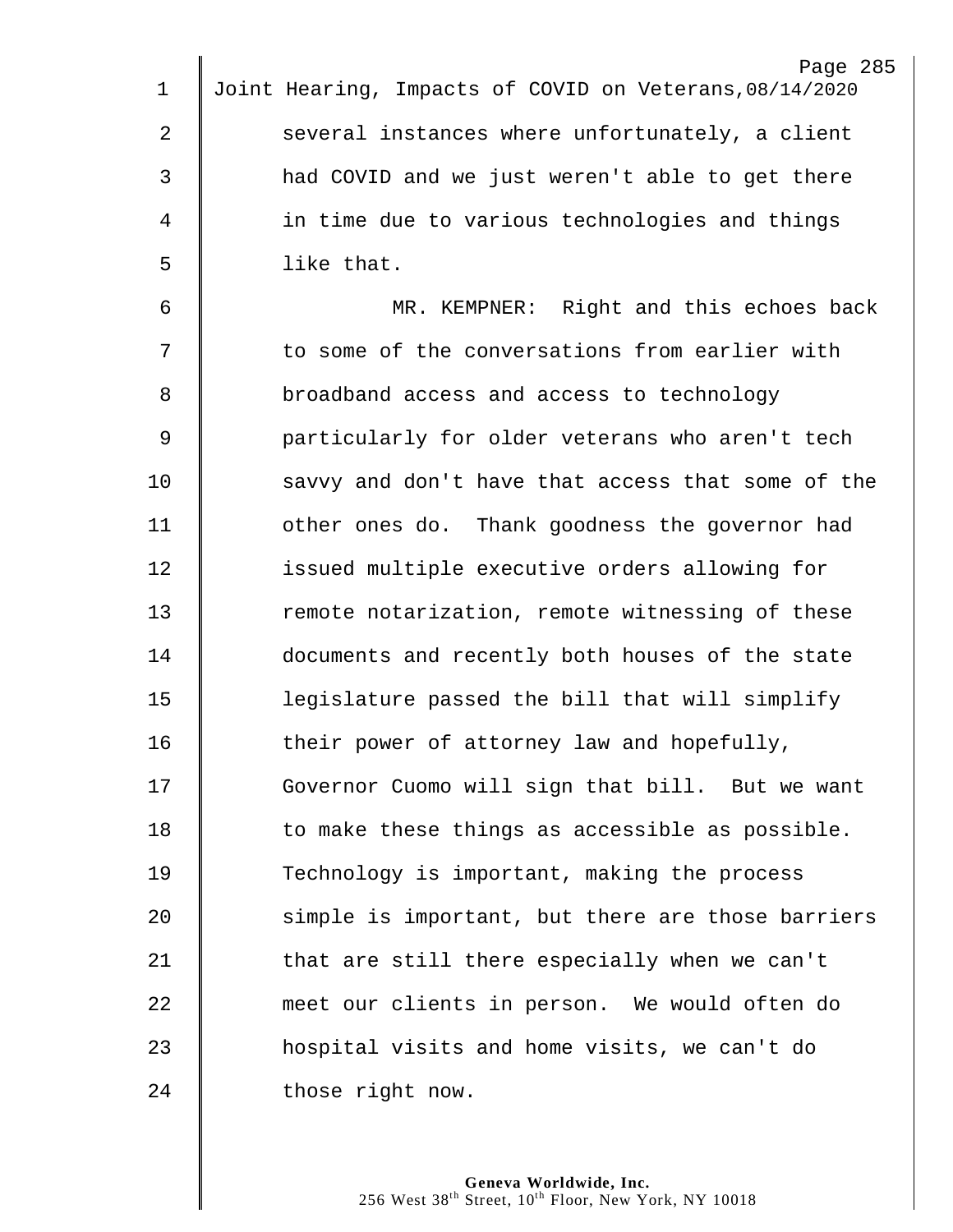|             | Page 286                                                |
|-------------|---------------------------------------------------------|
| $\mathbf 1$ | Joint Hearing, Impacts of COVID on Veterans, 08/14/2020 |
| 2           | ASSEMBLY MEMBER BARRETT: Thank you,                     |
| 3           | thank you all very much.                                |
| 4           | SENATOR BROOKS: Chair Hunter.                           |
| 5           | ASSEMBLY MEMBER HUNTER: Yes, thank you                  |
| 6           | and again I want to extend my condolences, you          |
| 7           | know. I've had opportunity at my own American           |
| 8           | Legion Post that, you know, there's a couple            |
| 9           | folks that we watch very, very closely because of       |
| 10          | PTSD and during this time, you know, as we              |
| 11          | instituted a buddy check program, you know, is to       |
| 12          | make sure that we are really trying to keep an          |
| 13          | eye, but you know, it's very difficult.                 |
| 14          | Resources are slim and, you know, we have our own       |
| 15          | families in some ways to take care of and               |
| 16          | obviously, these are your clients and it's just         |
| 17          | ever more important it seems that we do have to         |
| 18          | be proactive and I'm just wondering, you know, if       |
| 19          | there's any way, you know, again, I know it             |
| 20          | always comes to resources throughout, you know,         |
| 21          | all of the work that you all are doing, if              |
| 22          | there's any way to even be more proactive. I            |
| 23          | know, Pete, you were saying about advanced              |
| 24          | planning, you've been that for 20 years, but it         |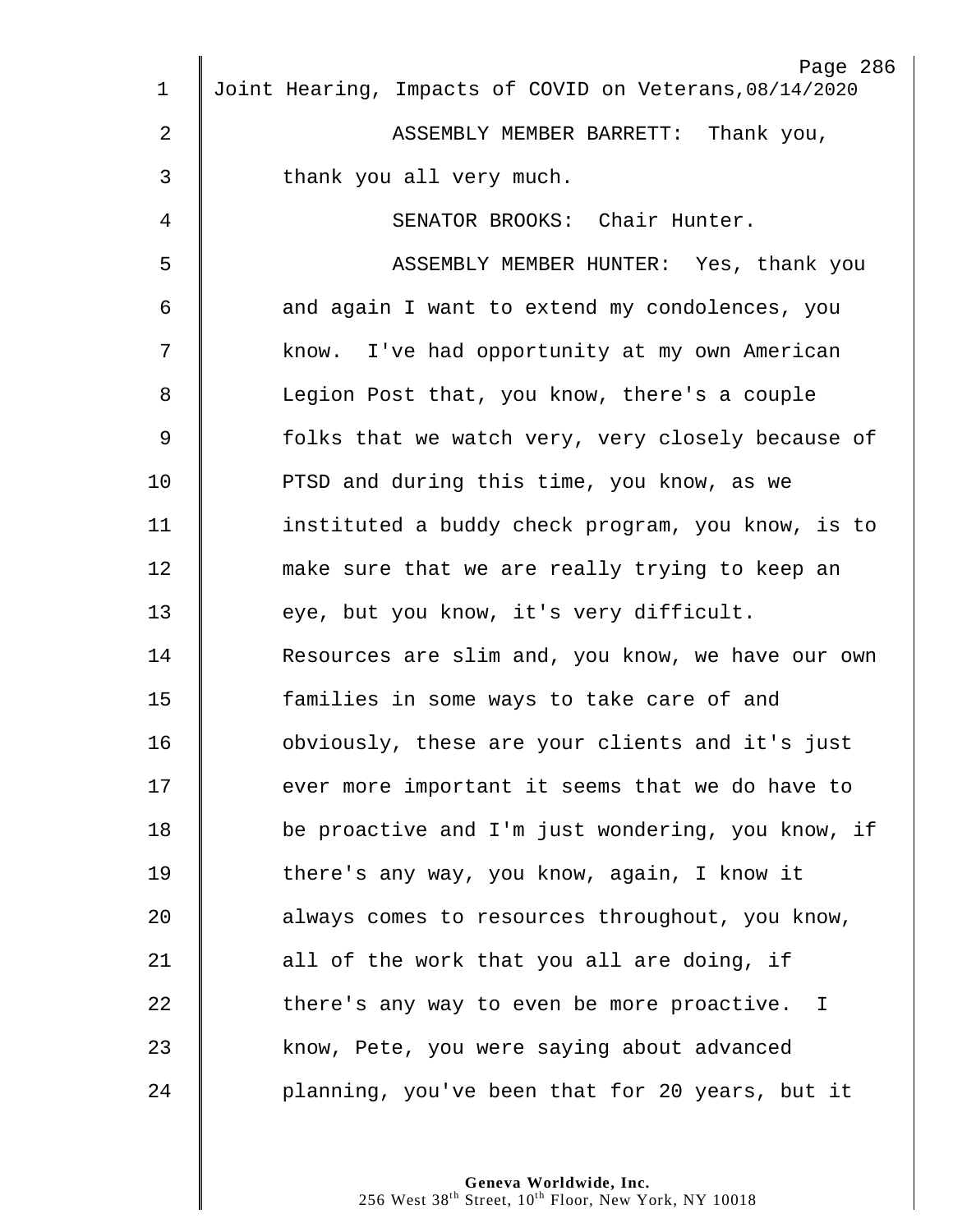| 1              | Page 287<br>Joint Hearing, Impacts of COVID on Veterans, 08/14/2020 |
|----------------|---------------------------------------------------------------------|
|                |                                                                     |
| $\overline{2}$ | seems to me, you know, there has been a run to,                     |
| 3              | you know, making sure people's, you know, wills                     |
| 4              | are in place and things are in order.                               |
| 5              | The folks that are most indigent and who                            |
| 6              | need the most need, I know I need my eviction                       |
| 7              | notice taken care of right now, but it's being                      |
| 8              | able to have a calm conversation about and what                     |
| $\overline{9}$ | about all of these other things, because when you                   |
| 10             | get to the hospital during a high peak of COVID                     |
| 11             | time and the person presents at the door, that                      |
| 12             | could be the last time you see that person.                         |
| 13             | You're not allowed inside, you can't and you                        |
| 14             | know, you're talking with them by the phone and                     |
| 15             | it just seems to me we're talking about veterans                    |
| 16             | now. If we know who they are and I know that's                      |
| 17             | been a huge concern with the agency, not knowing                    |
| 18             | who the veterans are, but at least with this                        |
| 19             | small population if we could get to them and kind                   |
| 20             | of assist them, especially the ones who need help                   |
| 21             | in advance, it seems like some of the things that                   |
| 22             | you all are going through right now definitely                      |
| 23             | could be, you know, minimized for the next wave                     |
| 24             | of COVID or for the next, you know, pandemic or                     |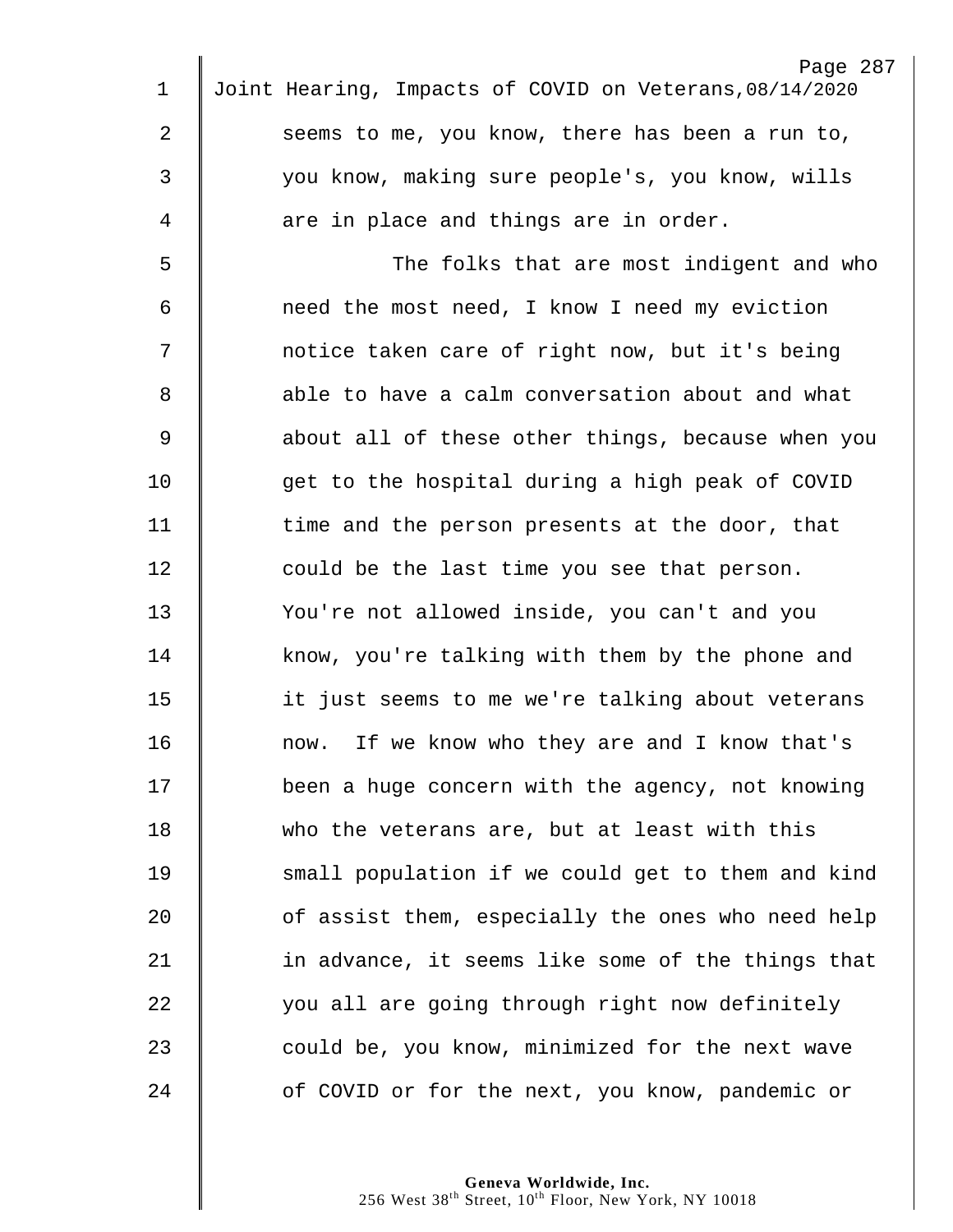|             | Page 288                                                |
|-------------|---------------------------------------------------------|
| $\mathbf 1$ | Joint Hearing, Impacts of COVID on Veterans, 08/14/2020 |
| 2           | for the next whatever happens going forward.            |
| 3           | It just seems having these conversations                |
| 4           | all today we've definitely seen gaps, but it's          |
| 5           | incumbent upon many of your legal service               |
| 6           | organizations to, you know, to be their front           |
| 7           | facing for all of these veterans. So, you know,         |
| 8           | that's not necessarily a question unless you all        |
| 9           | had a comment on that, but it seems to me if            |
| 10          | there's any way that we could be more proactive         |
| 11          | knowing that this is going to, you know, keep           |
| 12          | continuing your agencies are at the frontlines to       |
| 13          | be able to do that.                                     |
| 14          | MS. BROOKS: Absolutely, I would agree                   |
| 15          | with that and I would just add that when it comes       |
| 16          | to being proactive some of the most difficult           |
| 17          | things to do are identifying what someone is            |
| 18          | eligible for. We often see in legal services            |
| 19          | especially for folks who aren't veteran providers       |
| 20          | specifically, people just aren't issue spotting         |
| 21          | for the types of things that could be available         |
| 22          | not only to veterans, but to veterans spouses,          |
| 23          | veteran survivors, things like pensions, things         |
| 24          | like dependency and indemnity compensation,             |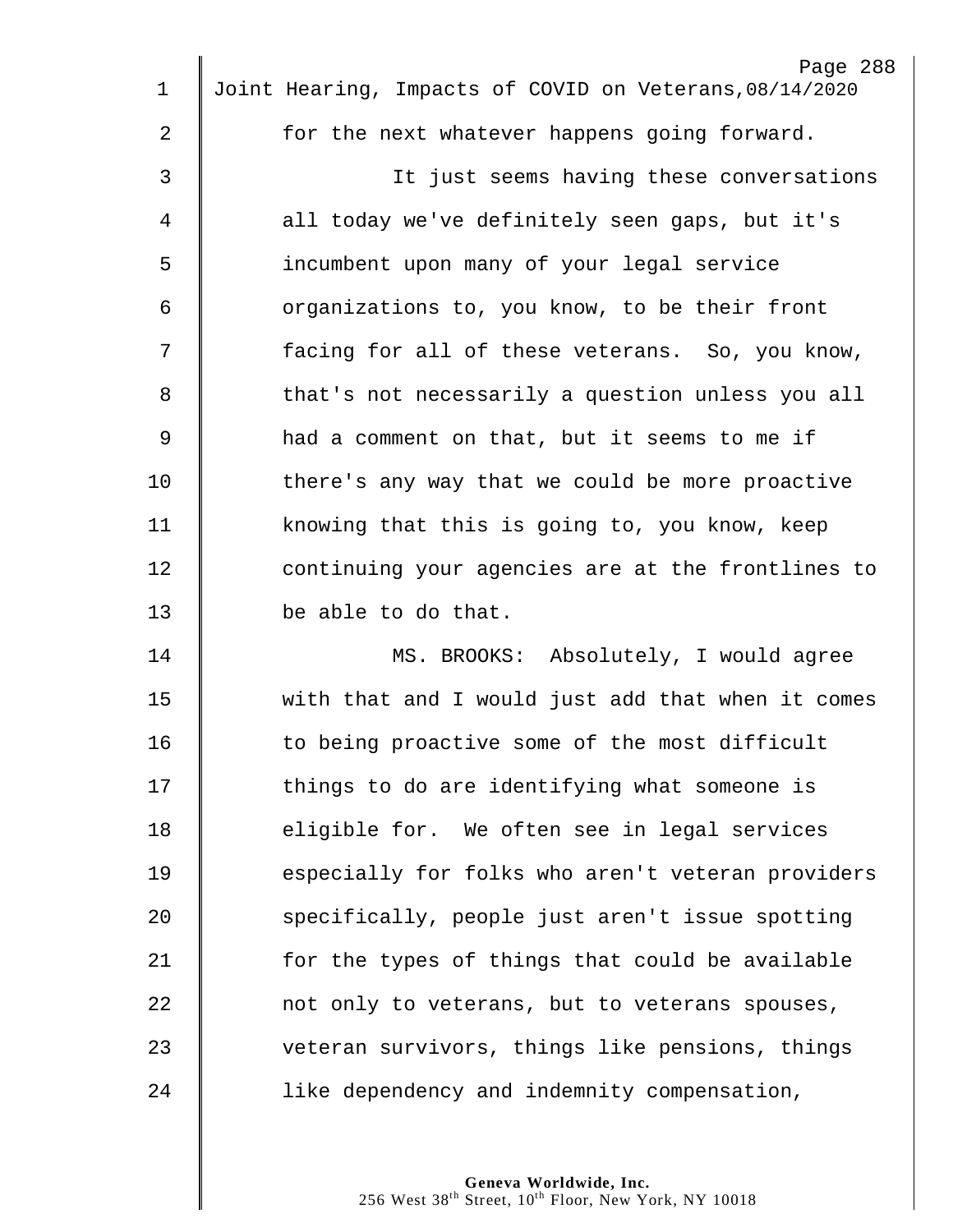|                | Page 289<br>Joint Hearing, Impacts of COVID on Veterans, 08/14/2020 |
|----------------|---------------------------------------------------------------------|
| 1              |                                                                     |
| 2              | things like HUD BASH vouchers like Pete                             |
| 3              | mentioned. It's really about issue spotting,                        |
| 4              | which its why it's very important to get someone                    |
| 5              | who's well trained in veterans issues and                           |
| 6              | familiar with what's going on to take a look at                     |
| 7              | clients coming through the door to see what else                    |
| 8              | can be done to help that person reach stability                     |
| $\overline{9}$ | economically with regards to their health, the                      |
| 10             | list goes on.                                                       |
| 11             | MR. KEMPNER: And I'll add to that. I                                |
| 12             | think that education piece is critically                            |
| 13             | important for all legal service providers to be                     |
| 14             | thinking about what is unique about serving                         |
| 15             | veterans. One of the things that I have always                      |
| 16             | pushed is making sure that legal service                            |
| 17             | providers and frankly, and other organizations                      |
| 18             | are screening for military service when they're                     |
| 19             | intakes with clients. And so you have to ask the                    |
| 20             | question to know whether or not the person that                     |
| 21             | you're working with has served in the military,                     |
| 22             | and you also have to know how to ask that                           |
| 23             | question. I know that that folks have said                          |
| 24             | earlier today and I think Benjamin actually said                    |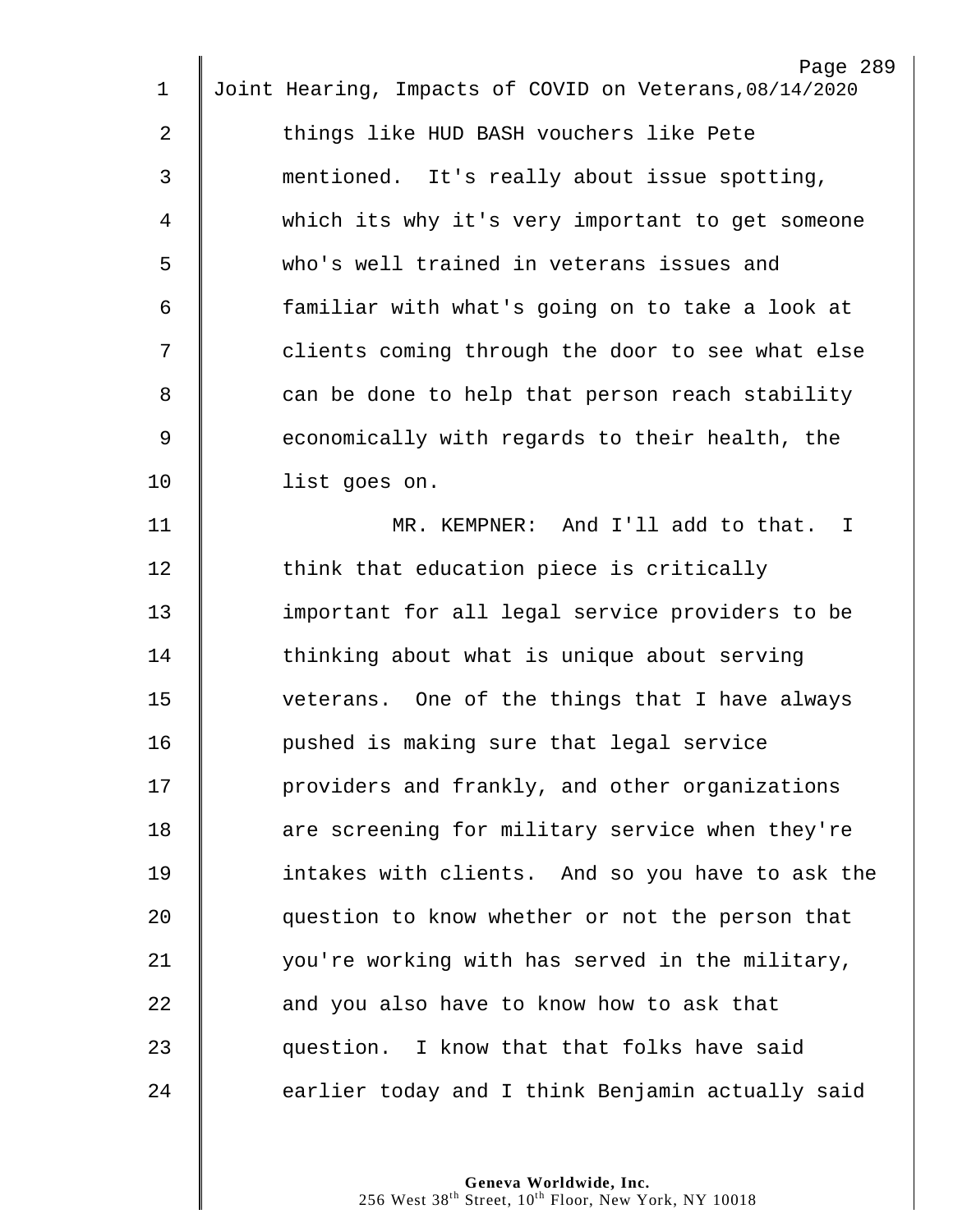|                | Page 290                                                |
|----------------|---------------------------------------------------------|
| 1              | Joint Hearing, Impacts of COVID on Veterans, 08/14/2020 |
| 2              | it, was that some of these people won't say I'm a       |
| 3              | veteran, but if you ask in a manner that says,          |
| 4              | have you served in the military, they might say         |
| 5              | yes to that, but they won't say yes to being a          |
| 6              | veteran because of their discharge status,              |
| 7              | because of when they served. And so it's                |
| 8              | important to educate around that.                       |
| $\overline{9}$ | We're actually doing a program in                       |
| 10             | conjunction with Fordham Law School in a couple         |
| 11             | of weeks to train housing attorneys statewide in        |
| 12             | veteran and military cultural competency. So to         |
| 13             | teach them to ask the questions, teach them why         |
| 14             | it's important. I know in my practice through           |
| 15             | the years, you know, finding out that somebody          |
| 16             | had served was the key to solving the problem.          |
| 17             | I've had clients who said to me well, I can't           |
| 18             | afford the rent and I learn that they're veteran        |
| 19             | and I'm able to get them on VA pension or some          |
| 20             | other benefit and then they are able to stay in         |
| 21             | their home. And I know this has been hinted at          |
| 22             | before, and Meghan said it in different words,          |
| 23             | but I always say that the problems of low income        |
| 24             | people are an interconnected web. When somebody         |
|                |                                                         |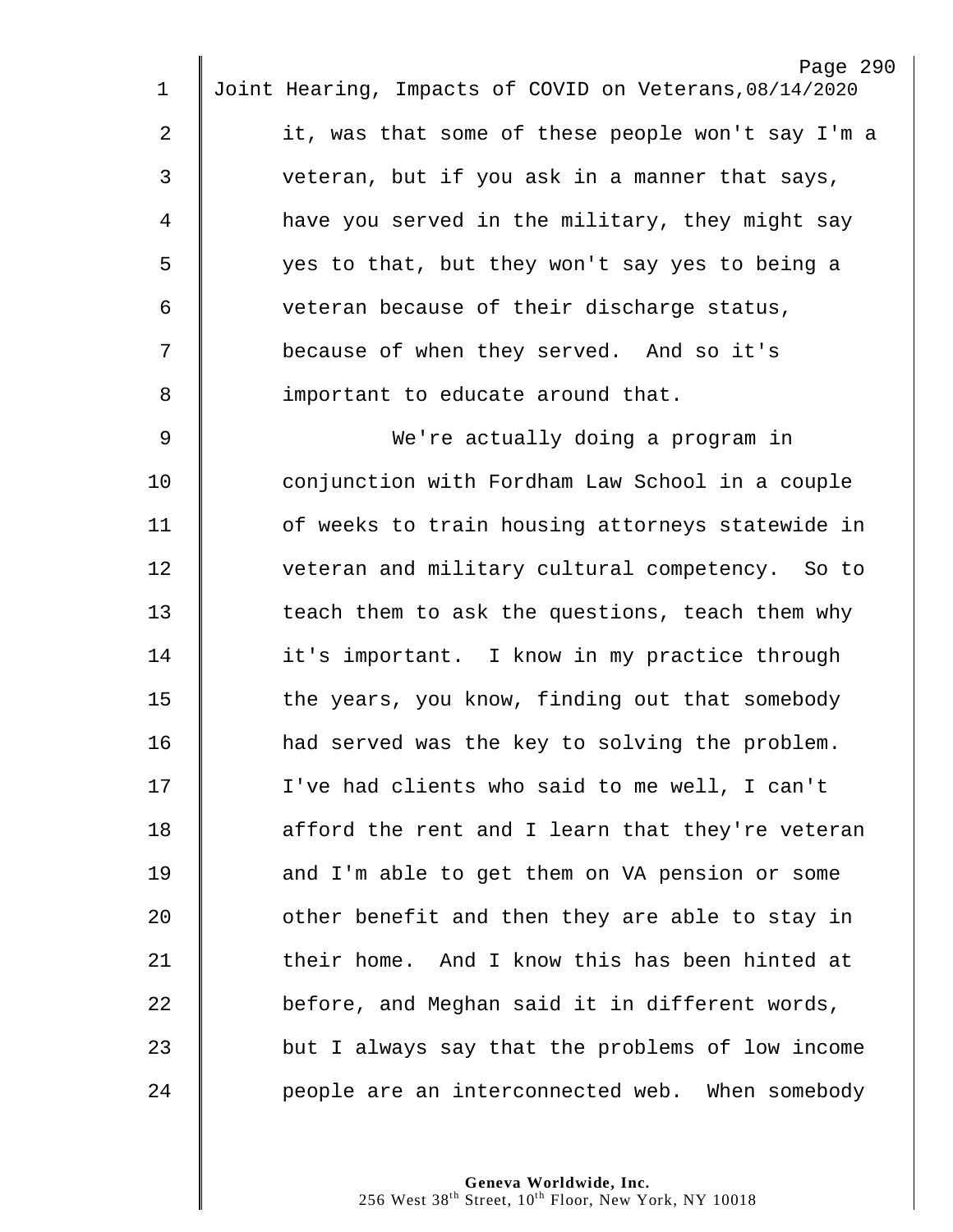|             | Page 291                                                |
|-------------|---------------------------------------------------------|
| $\mathbf 1$ | Joint Hearing, Impacts of COVID on Veterans, 08/14/2020 |
| 2           | presents to you with a housing problem, it's            |
| 3           | often a benefits problem. If somebody presents          |
| 4           | to you with a benefits problems, it's often a           |
| 5           | family law problem because of child support like        |
| 6           | Dao Sun had said earlier today.                         |
| 7           | And so to have that holistic view and to                |
| 8           | make sure that everybody is screening for               |
| $\mathsf 9$ | military service will allow us to serve the             |
| 10          | veteran community better.                               |
| 11          | SENATOR BROOKS: Ranking member Ashby.                   |
| 12          | ASSEMBLY MEMBER ASHBY: Thank you, Mr.                   |
| 13          | Chairman. Thank you to the panel, it was great,         |
| 14          | great testimony. Ms. Brooks, I'm very sorry to          |
| 15          | hear of the loss of your client.                        |
| 16          | MS. BROOKS: Thank you.                                  |
| 17          | ASSEMBLY MEMBER ASHBY: I really                         |
| 18          | appreciate you being here and taking the time to        |
| 19          | do this despite, despite that loss. I imagine           |
| 20          | this is the reason why, this is the reason why          |
| 21          | you're doing it and thank you for that. Earlier         |
| 22          | in your testimony you talked about only 17% of          |
| 23          | our state's veterans receiving federal benefits.        |
| 24          | I'm curious just to know where you got that             |
|             |                                                         |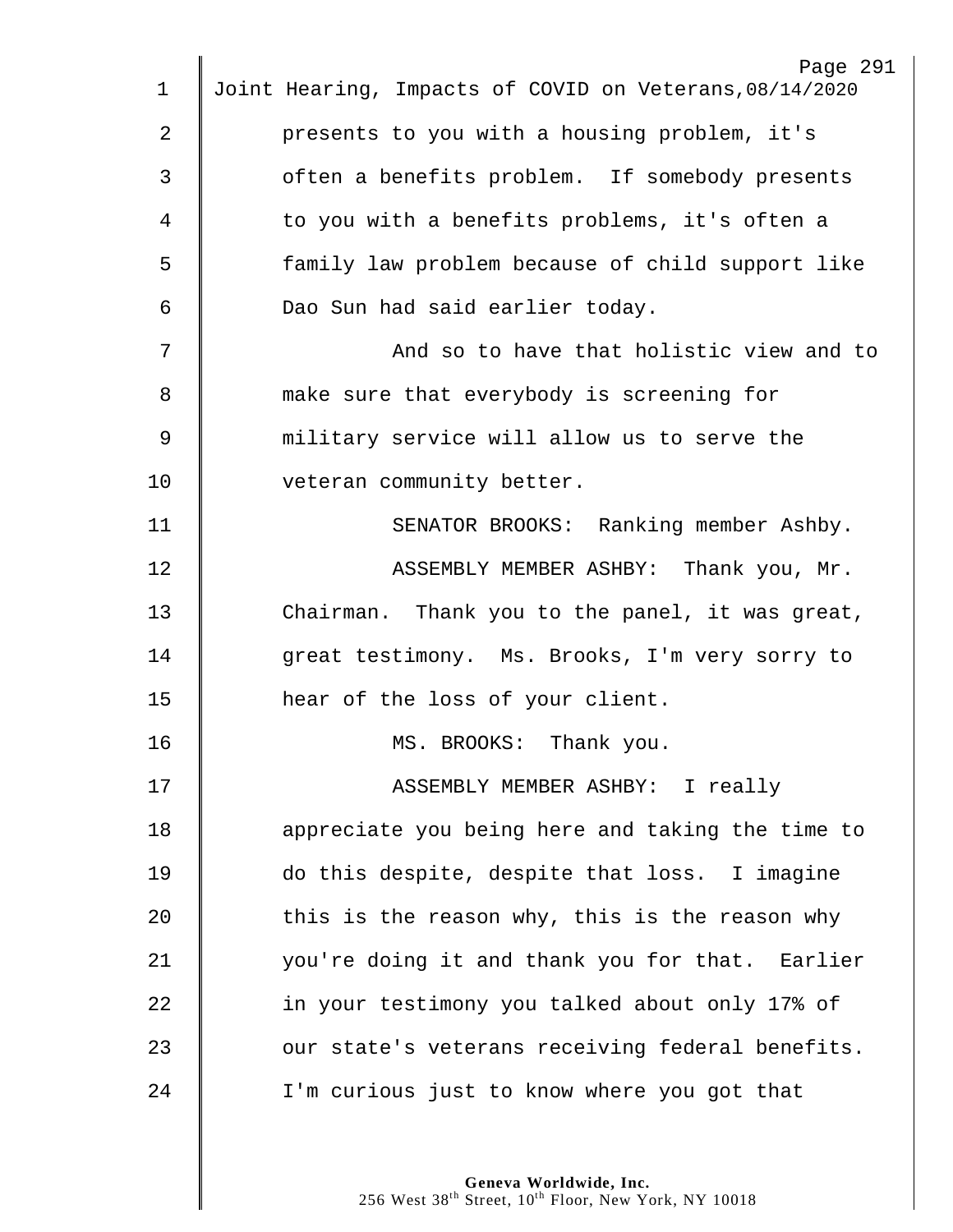|    | Page 292<br>Joint Hearing, Impacts of COVID on Veterans, 08/14/2020 |
|----|---------------------------------------------------------------------|
| 1  |                                                                     |
| 2  | figure from.                                                        |
| 3  | MS. BROOKS: Sure, it's from a legal                                 |
| 4  | services corporation survey that was conducted a                    |
| 5  | couple years ago.                                                   |
| 6  | ASSEMBLY MEMBER ASHBY: Okay.                                        |
| 7  | MS. BROOKS: I believe it's cited to in                              |
| 8  | my written testimony.                                               |
| 9  | ASSEMBLY MEMBER ASHBY: Okay --                                      |
| 10 | MR. KEMPNER: It was actually, it was                                |
| 11 | actually by the New York City Bar Association who                   |
| 12 | conducted that survey.                                              |
| 13 | ASSEMBLY MEMBER ASHBY: Okay.                                        |
| 14 | MR. KEMPNER: Logan's organization was a                             |
| 15 | partner to Logan's organization.                                    |
| 16 | MS. BROOKS: Apologies, Logan.                                       |
| 17 | [unintelligible] [05:25:48] written.                                |
| 18 | MR. KEMPNER: It's a May 2018 study that                             |
| 19 | the New York City Bar Association published.                        |
| 20 | ASSEMBLY MEMBER ASHBY: Okay, well, I'm                              |
| 21 | really, really grateful for that figure and it's                    |
| 22 | very, it's very concerning; very concerning that                    |
| 23 | still over half a million of our, well over half                    |
| 24 | a million, over 600,000 veterans would not be                       |
|    |                                                                     |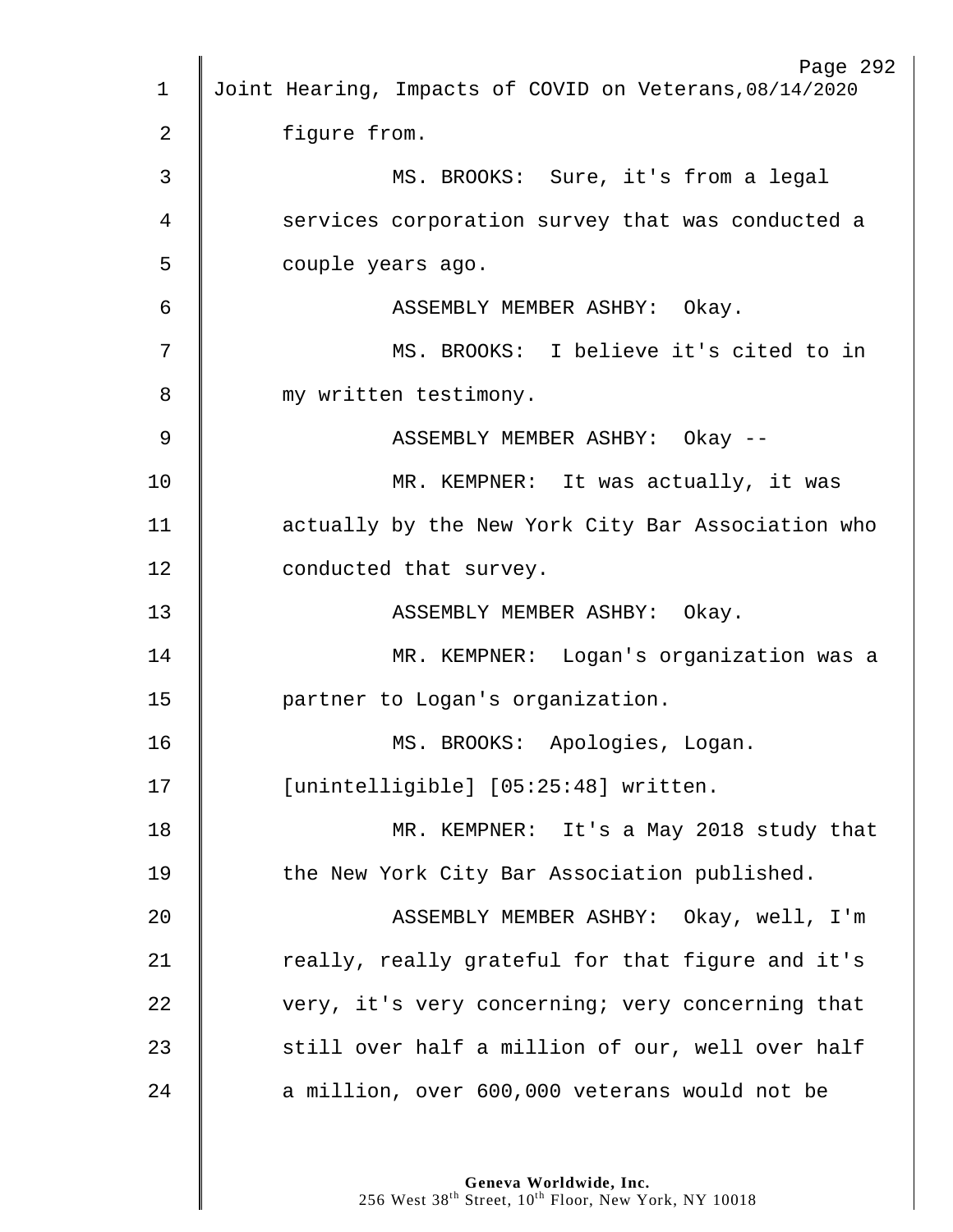|                | Page 293                                                |
|----------------|---------------------------------------------------------|
| $\mathbf 1$    | Joint Hearing, Impacts of COVID on Veterans, 08/14/2020 |
| $\overline{2}$ | receiving federal benefits that they need and I'm       |
| 3              | wondering what we could do a better of in terms         |
| 4              | of screening and augmenting the Division of             |
| 5              | Veterans Services and their capability to               |
| 6              | identify veterans of, you know, I think the             |
| 7              | Department of Transportation and, you know, let's       |
| 8              | say they were a fraction of the agency that they        |
| 9              | were, would they be as efficient as they are in         |
| 10             | maintaining our roads, making sure that people          |
| 11             | have driver's licenses and implementing all those       |
| 12             | things. The elevation of the Division of                |
| 13             | Veterans Services to a full state agency, which         |
| 14             | would make them more eligible for a lot of the          |
| 15             | federal funding then I would imagine many states        |
| 16             | are receiving now could have an impact on this          |
| 17             | number. You, what are your thoughts on that?            |
| 18             | MS. BROOKS: Certainly, that would make                  |
| 19             | a lot of sense. I would also note like you had          |
| 20             | mentioned earlier, one of the barriers that we          |
| 21             | see so often is folks not identifying as veterans       |
| 22             | because they received a "bad paper discharge."          |
| 23             | So one thing that could really be focused on is         |
| 24             | reaching out to those veterans the screening            |
|                |                                                         |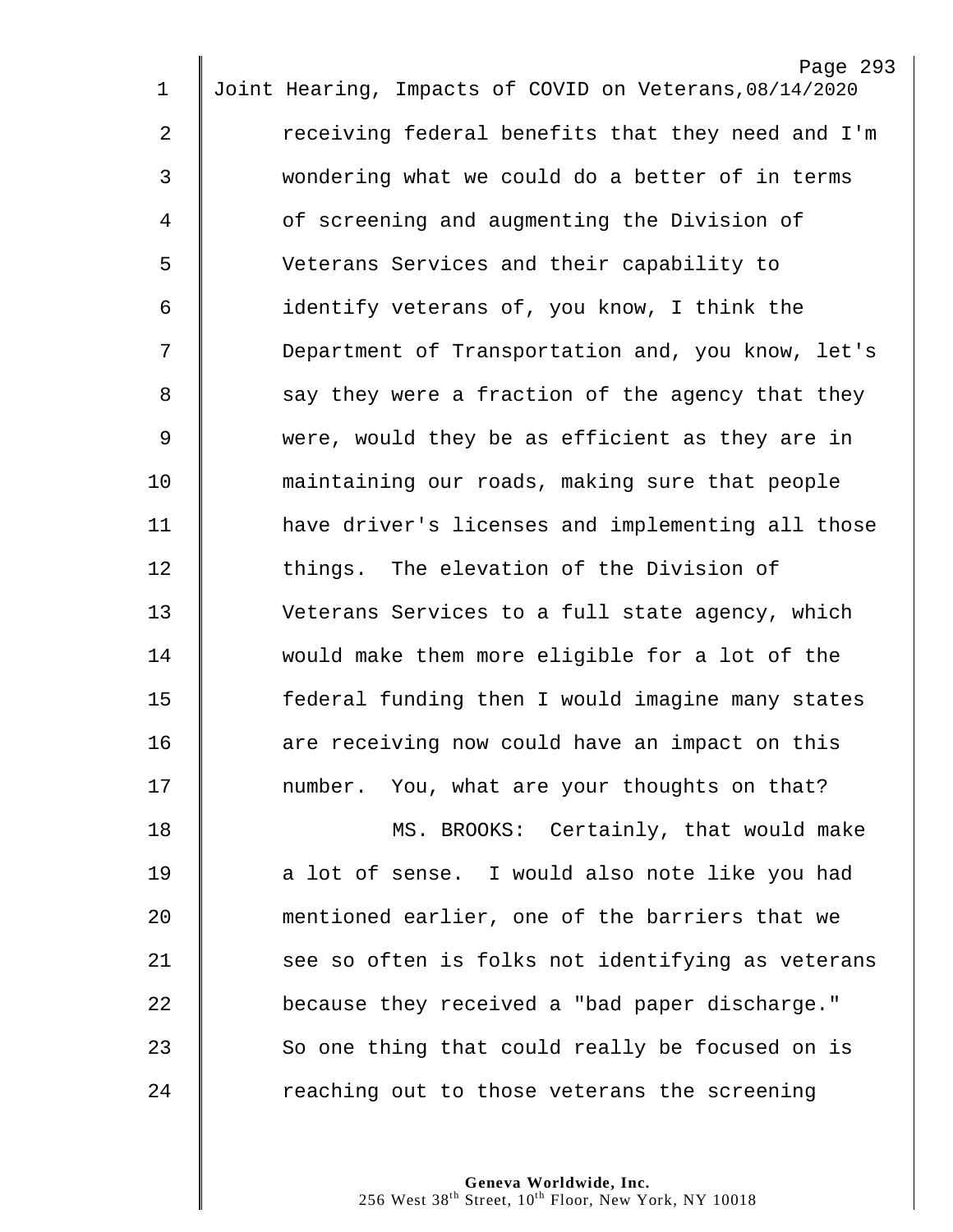|                | Page 294                                                |
|----------------|---------------------------------------------------------|
| $\mathbf 1$    | Joint Hearing, Impacts of COVID on Veterans, 08/14/2020 |
| $\overline{2}$ | question should be did you ever serve in the U.S.       |
| 3              | military. And also funding, discharge upgrade           |
| 4              | and similar work, again, thanks to Chair Barrett        |
| 5              | for her incredible work on the Restoration of           |
| 6              | Honor Act, that's something that we'll be               |
| 7              | focusing on and NYLAG as well actually the              |
| 8              | clients interested in the vendor's license in the       |
| $\mathsf 9$    | city that could help out with. And so it's sort         |
| 10             | of reaching these populations that haven't              |
| 11             | historically been reached that I think could help       |
| 12             | bring those numbers up quite a bit, in addition         |
| 13             | to other more [unintelligible] [05:27:46]               |
| 14             | ASSEMBLY MEMBER ASHBY: Thanks for your                  |
| 15             | response and input.                                     |
| 16             | MR<br>KEMPNER: And can I also echo                      |
| 17             | something that Meghan had pointed out earlier and       |
| 18             | there is a program in New York State already the        |
| 19             | DAP program, the Disability Advocacy Program for        |
| 20             | Social Security Benefits. New York has                  |
| 21             | recognized that having counsel in these hearings        |
| 22             | for federal benefits is an incredibly smart             |
| 23             | investment. You spend a little money to provide         |
| 24             | representation and then you get somebody benefits       |
|                |                                                         |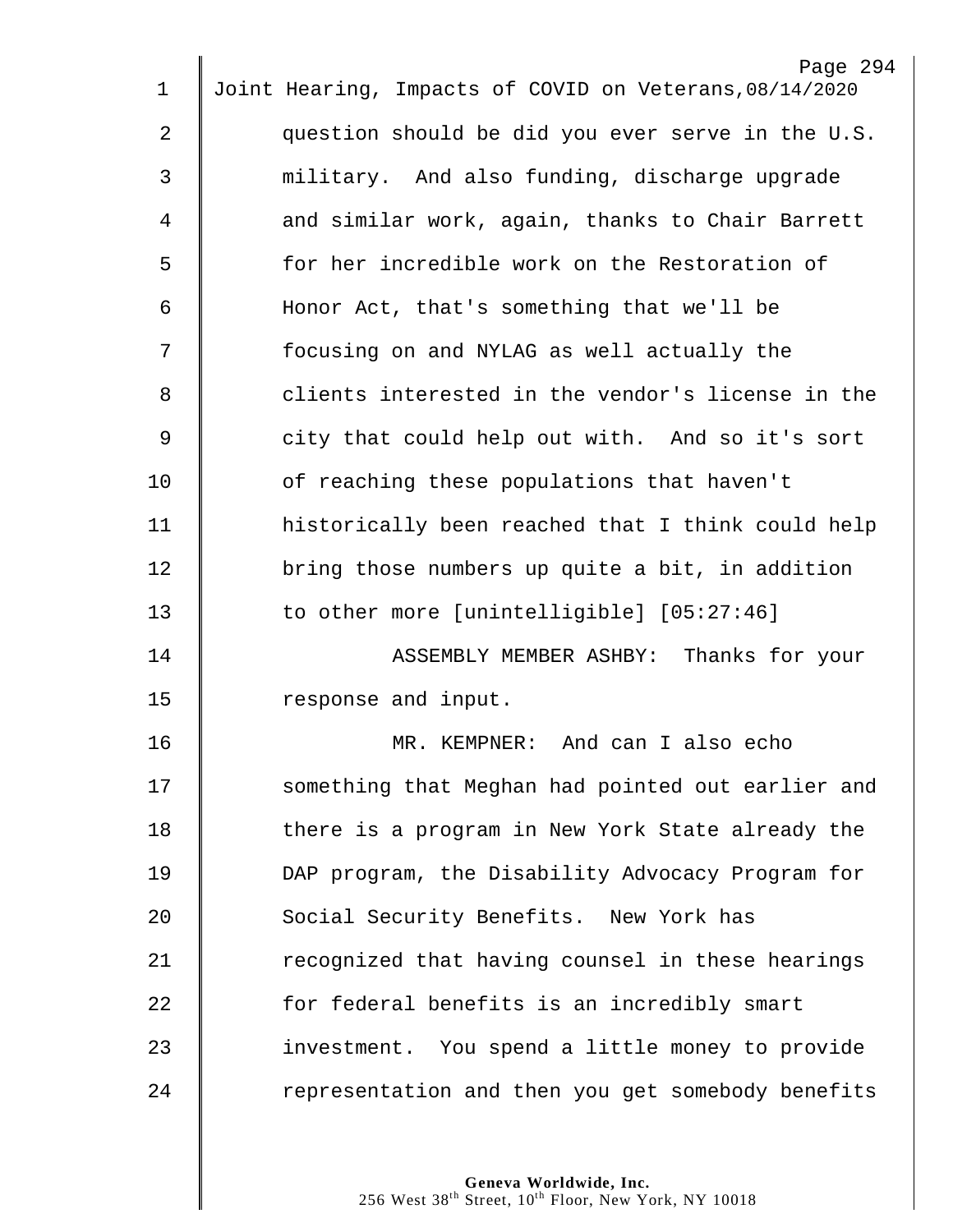|    | Page 295                                                |
|----|---------------------------------------------------------|
| 1  | Joint Hearing, Impacts of COVID on Veterans, 08/14/2020 |
| 2  | for a lifetime, and its trickle up economics            |
| 3  | where people who are low income immediately take        |
| 4  | that money and they spend it on rent, they spend        |
| 5  | it at a local grocery store and they spend it on        |
| 6  | other goods and services in the local economy,          |
| 7  | which then creates tax revenue for New York             |
| 8  | State. And so these, these programs pay for             |
| 9  | themselves and also any veteran who is on state         |
| 10 | benefits, public assistance benefits, or other          |
| 11 | state or local funded programs, once they get on        |
| 12 | VA benefits like the work that Logan does, then         |
| 13 | they come of off those state benefits and so we         |
| 14 | have less veterans on our local welfare rolls and       |
| 15 | less money coming out of local coffers and more         |
| 16 | federal money in the local economy.                     |
| 17 | MS. BROOKS: Absolutely.                                 |
| 18 | ASSEMBLY MEMBER ASHBY: Go ahead, Logan.                 |
| 19 | MR. CAMPBELL: Could I just add a bit to                 |
| 20 | that? I just want to dive a little bit deeper in        |
| 21 | the numbers to show just how far behind that 17%        |
| 22 | puts New York State and this is all coming from         |
| 23 | the City Bar report that Pete mentioned. We're          |
| 24 | at 17%, the national average fluctuates 23 to 24%       |
|    |                                                         |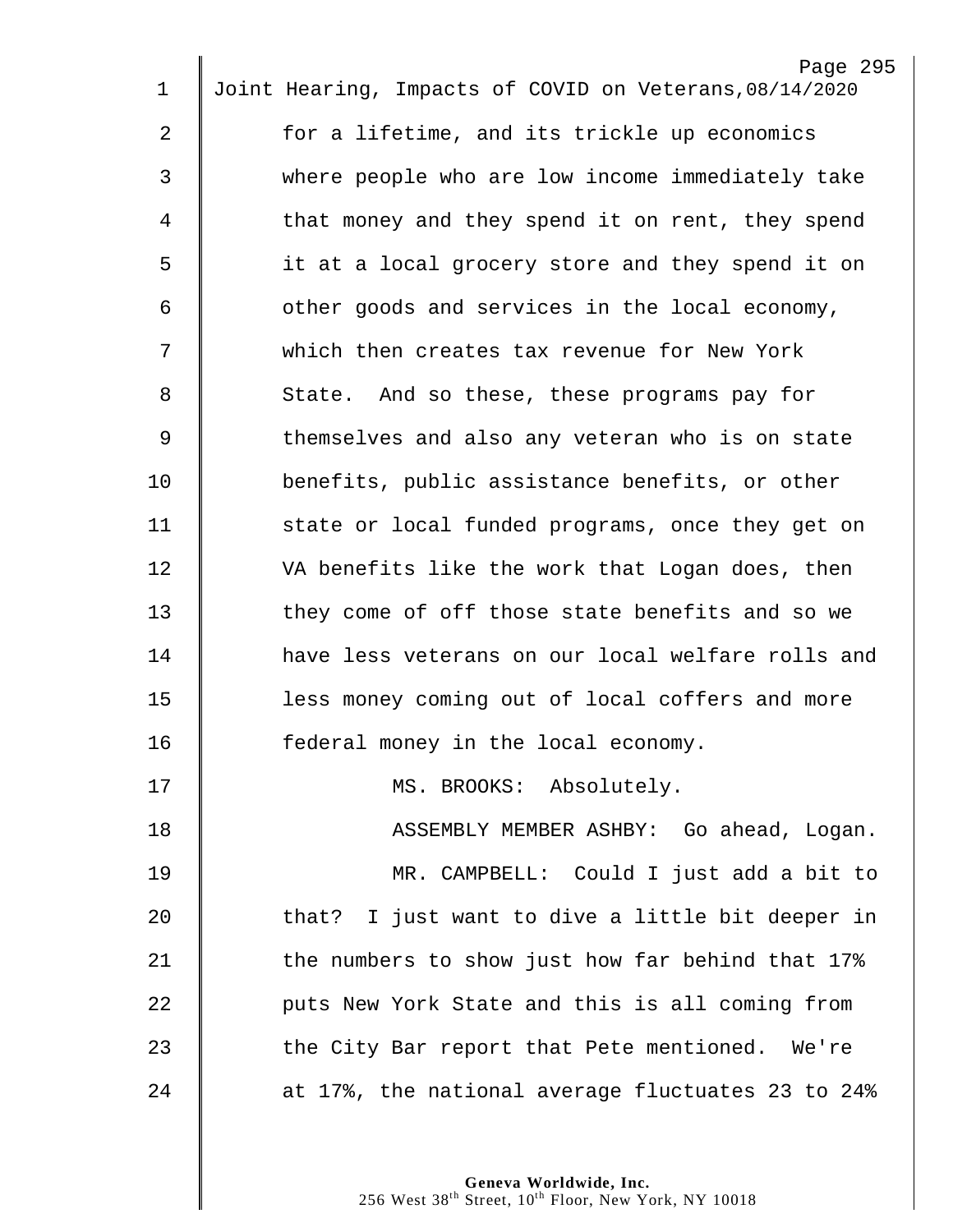|             | Page 296                                                |
|-------------|---------------------------------------------------------|
| $\mathbf 1$ | Joint Hearing, Impacts of COVID on Veterans, 08/14/2020 |
| 2           | of veterans receiving these benefits, whereas you       |
| 3           | have large states like Texas and California             |
| 4           | receiving 29 and 25% respectively. So the               |
| 5           | investments Meghan and Pete are talking about           |
| 6           | there's a lot of room for New York to improve in.       |
| 7           | There's a lot of benefits to give our veterans.         |
| 8           | ASSEMBLY MEMBER ASHBY: I'm wondering in                 |
| 9           | that study that you all had cited earlier, the          |
| 10          | generational makeup of it, so are you finding           |
| 11          | that post-911 or I'm sorry, OIF, OEF veterans are       |
| 12          | more likely to be receiving benefits versus Gulf        |
| 13          | War, Vietnam era, Korea and World War II                |
| 14          | veterans?                                               |
| 15          | MR. CAMPBELL: That was one of the                       |
| 16          | things we were more concerned about. I think a          |
| 17          | lot of people have referenced how New York has a        |
| 18          | relatively older veteran population --                  |
| 19          | ASSEMBLY MEMBER ASHBY: Right.                           |
| 20          | MR. CAMPBELL: -- which our intuition                    |
| 21          | was they're older, they're more likely to have          |
| 22          | disabilities and their disabilities are more            |
| 23          | likely have become severe. So we expected that          |
| 24          | those veterans should be getting those benefits         |
|             |                                                         |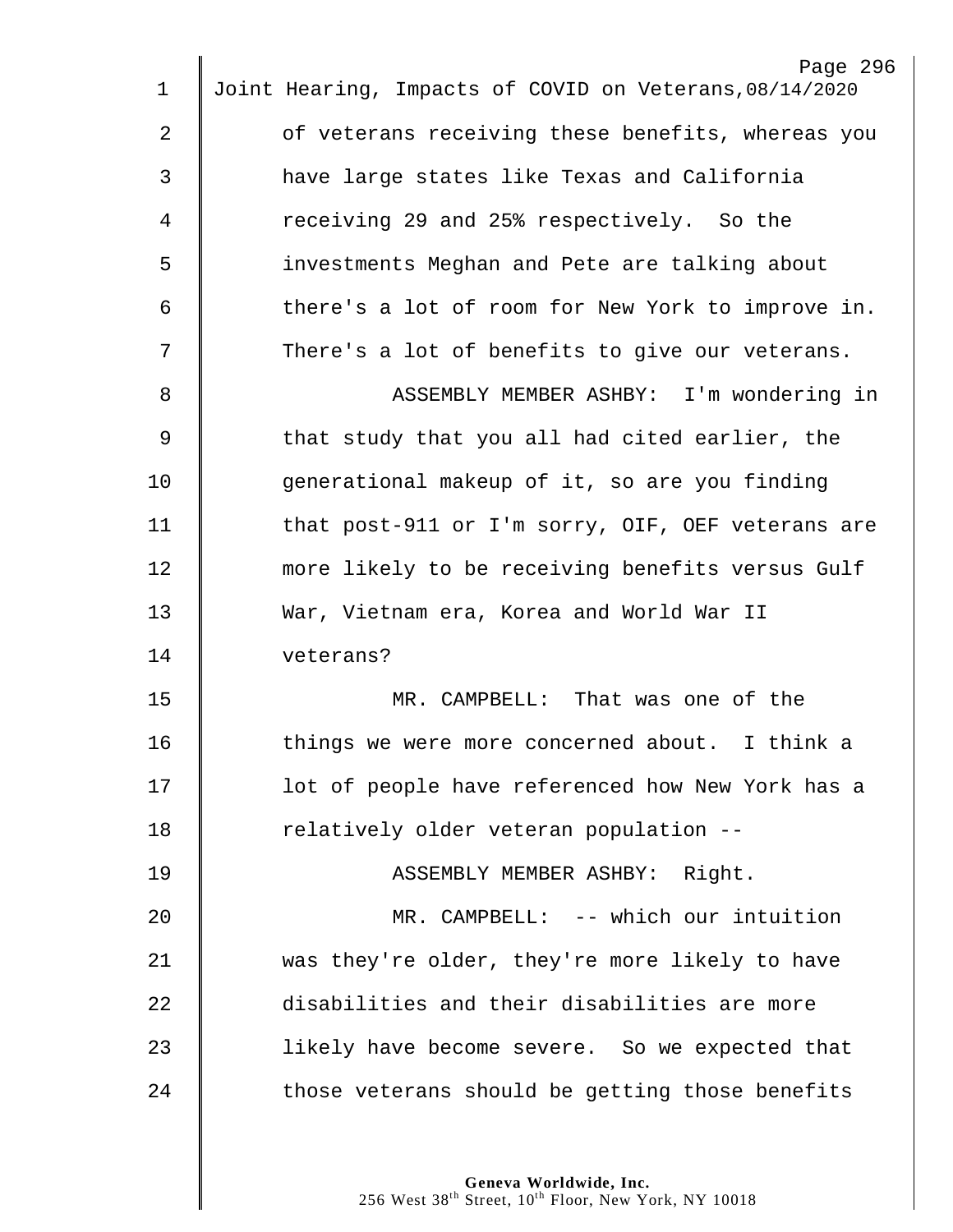|                | Page 297                                                |
|----------------|---------------------------------------------------------|
| $\mathbf 1$    | Joint Hearing, Impacts of COVID on Veterans, 08/14/2020 |
| $\overline{2}$ | whereas they're just for some reason not. So I          |
| 3              | don't want to give a definitive answer to yours         |
| 4              | just because I haven't parsed that out of the           |
| 5              | data specifically, but it's definitely a very           |
| 6              | concerning trend.                                       |
| 7              | ASSEMBLY MEMBER ASHBY: Appreciate it,                   |
| 8              | thank you.                                              |
| 9              | SENATOR BROOKS: Okay, if there are any                  |
| 10             | members on that have a question if they could           |
| 11             | turn on their video, that would be great. Ranker        |
| 12             | Ritchie.                                                |
| 13             | SENATOR RITCHIE: I would just like to                   |
| 14             | say to Meghan, I'm sorry for your loss too and I        |
| 15             | certainly appreciate your compassion for those          |
| 16             | that you represent along with the other two             |
| $17 \,$        | panelists. It's certainly, it's certainly comes         |
| 18             | across. I know that I have been, I think                |
| 19             | astonished, shocked, I don't know what else to          |
| 20             | say about the number of veterans that keeps             |
| 21             | coming across that have not applied for any             |
| 22             | services that are struggling. And, you know, I'm        |
| 23             | trying to think what I can do just in my own            |
| 24             | little world up here on my end to try to                |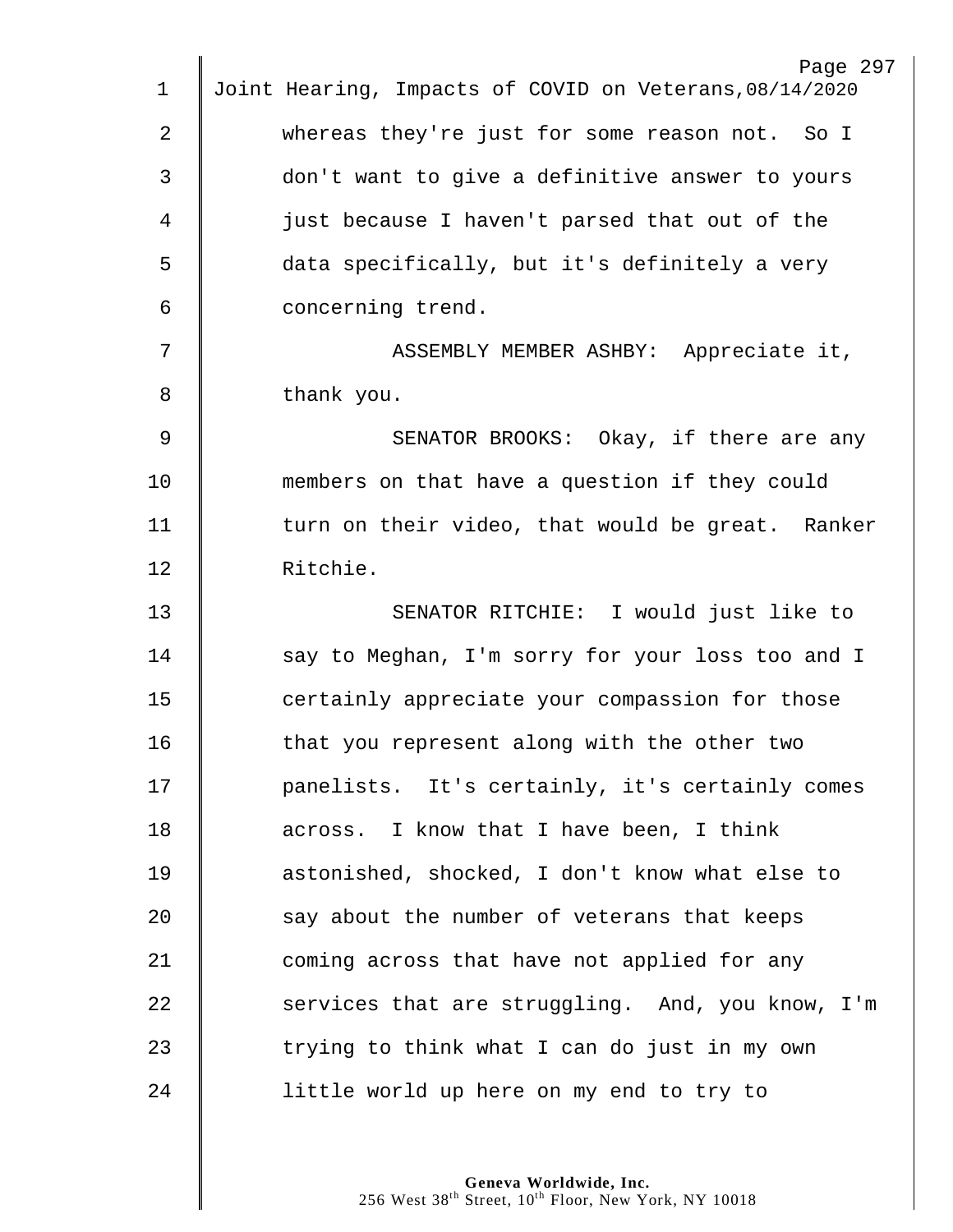| $\mathbf 1$ | Page 298<br>Joint Hearing, Impacts of COVID on Veterans, 08/14/2020 |
|-------------|---------------------------------------------------------------------|
|             |                                                                     |
| 2           | advocate, try to get information out. Any kind                      |
| 3           | of correspondence to the people that I represent                    |
| 4           | in my district to make sure that they know that                     |
| 5           | they can check because the 30% number is just so                    |
| 6           | hard, hard to fathom that there's that many                         |
| 7           | people out there who could be receiving benefits                    |
| 8           | especially now in such trying times and they've                     |
| $\mathsf 9$ | not applied for anything or they don't know how                     |
| 10          | to apply or it's too complicated. And I'd just                      |
| 11          | ask in closing is there anything that you think                     |
| 12          | locally because I think you, I'm, my part of the                    |
| 13          | state is probably quite a ways away from where                      |
| 14          | most of the people you're taking care of or                         |
| 15          | trying to help are, what can we do state wise to                    |
| 16          | try to raise the level of awareness of what might                   |
| 17          | be out there and the people who are falling                         |
| 18          | through the cracks?                                                 |
| 19          | MS. BROOKS: Thank you, you represent                                |
| 20          | Fort Drum area, is that right?                                      |
| 21          | SENATOR RITCHIE: Yes.                                               |
| 22          | MS. BROOKS: I actually, I have spent                                |
| 23          | 4th and 5th grade up at Fort Drum, it's a great                     |
| 24          | place. But I will say that and just on that note                    |
|             |                                                                     |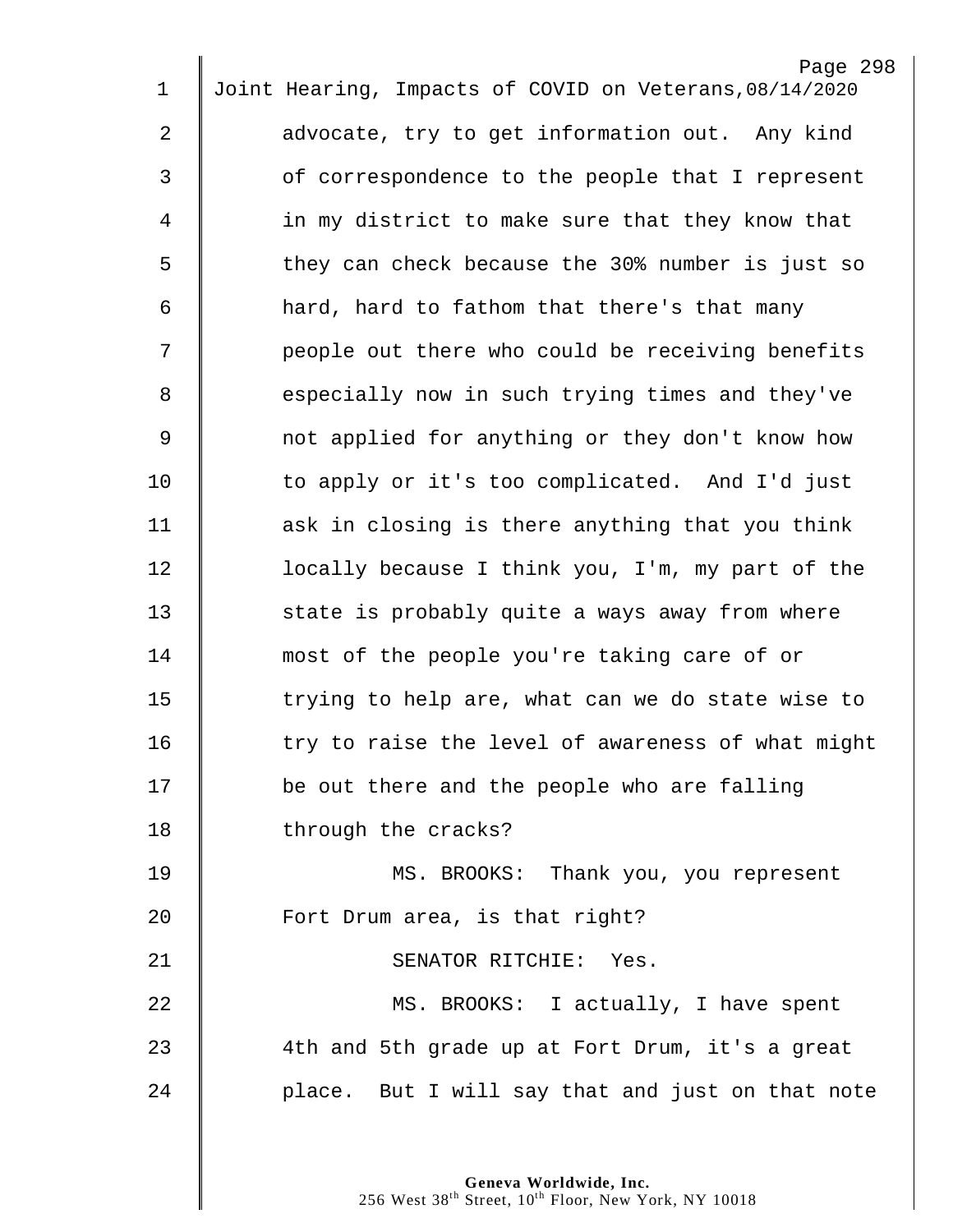|             | Page 299                                                |
|-------------|---------------------------------------------------------|
| $\mathbf 1$ | Joint Hearing, Impacts of COVID on Veterans, 08/14/2020 |
| 2           | we are seeing a surprising number of recently           |
| 3           | separated service members. So folks who've just         |
| 4           | gotten out of the military, who for some reason         |
| 5           | and DOD is supposed to be doing this, but for           |
| 6           | some reason their service benefit applications          |
| 7           | aren't getting in or they're just not being             |
| 8           | hooked up to the benefits they need to be hooked        |
| $\mathsf 9$ | up with. So even in your district like if               |
| 10          | there's a large military installation there and         |
| 11          | being many other districts in the state where           |
| 12          | there are military installations, those sorts of        |
| 13          | localized, I think, I think [unintelligible]            |
| 14          | [05:33:24] could be very useful in addition to          |
| 15          | any other sort of broad statewide efforts.              |
| 16          | Thank you.<br>SENATOR RITCHIE:                          |
| 17          | MR. KEMPNER: And I know there was a                     |
| 18          | discussion earlier about discharge and, and what        |
| 19          | kind of information folks are given and how, what       |
| 20          | DOD does is frankly just insufficient and so I          |
| 21          | think much of it should be coming from the              |
| 22          | federal government, where they should make sure         |
| 23          | that veterans are connected to, to not only the         |
| 24          | VA, but also local veteran services organizations       |
|             |                                                         |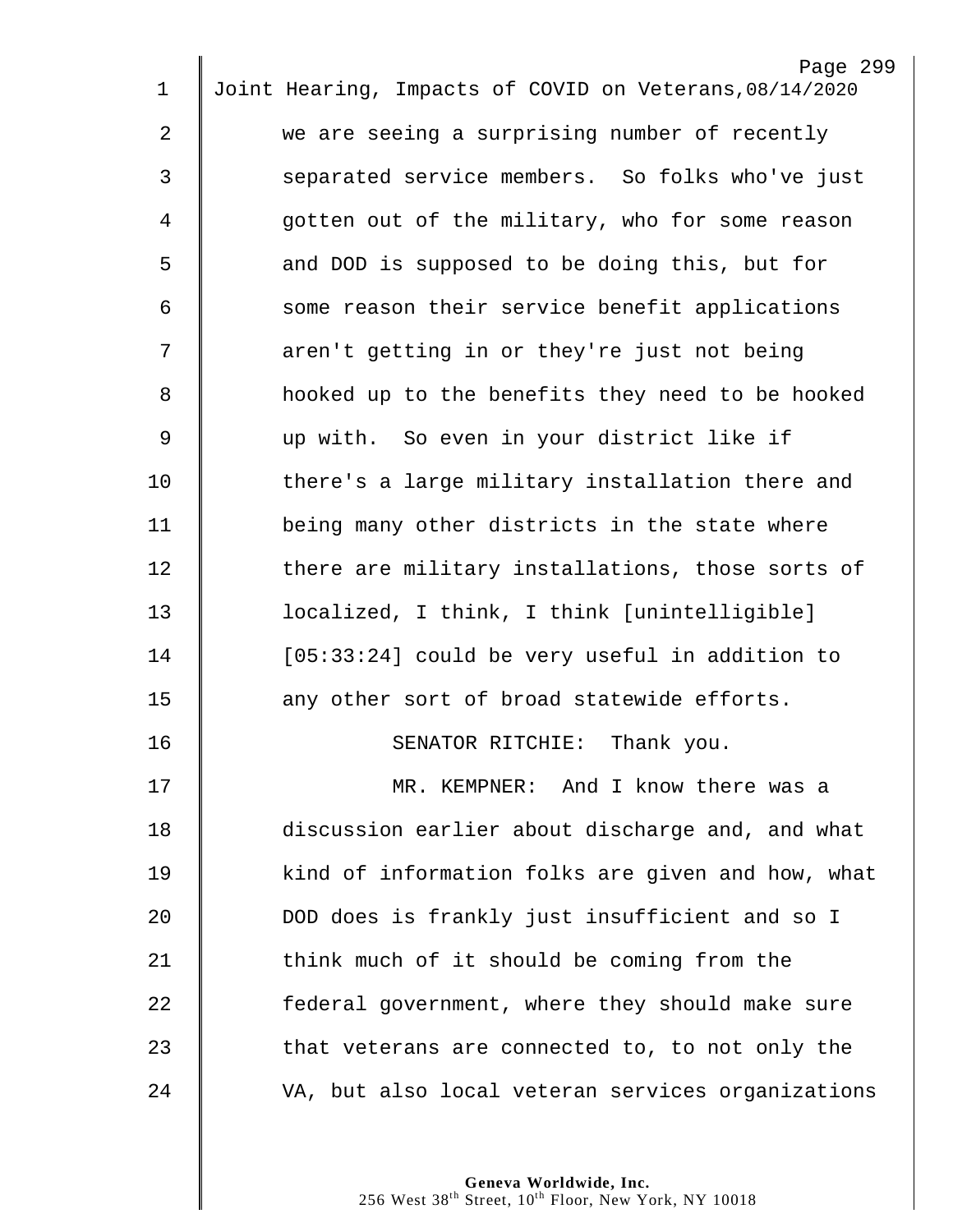|                | Page 300                                                |
|----------------|---------------------------------------------------------|
| 1              | Joint Hearing, Impacts of COVID on Veterans, 08/14/2020 |
| 2              | that they're given information going forward and,       |
| 3              | and maybe even turn that information over to the        |
| 4              | state DVS and local DVS's in order for them to          |
| 5              | have the list so they could follow up with them.        |
| 6              | SENATOR RITCHIE: Thank you. Thank you                   |
| 7              | all for your time.                                      |
| 8              | SENATOR BROOKS: First, Meghan, let me                   |
| $\overline{9}$ | join with everyone else and our condolences for         |
| 10             | your loss. And let me say to all of you you're          |
| 11             | sincerity and your commitment to what you're            |
| 12             | doing was very, very clear. Meghan, when you            |
| 13             | told us the situation you could see, see it in          |
| 14             | your eyes, you could see it in your face. We            |
| 15             | have work to do, there's no question about that.        |
| 16             | The virus itself has made, if you will, their           |
| 17             | lives much more complicated and the fact that           |
| 18             | people aren't aware of their benefits we've got         |
| 19             | to get that information to them multiple ways.          |
| 20             | And we have to recognize many times when people         |
| 21             | are separating from service, they're really not         |
| 22             | ready for the change that's about to come about.        |
| 23             | You know, we heard from many, many people today         |
| 24             | and there are some suggestions and we have to           |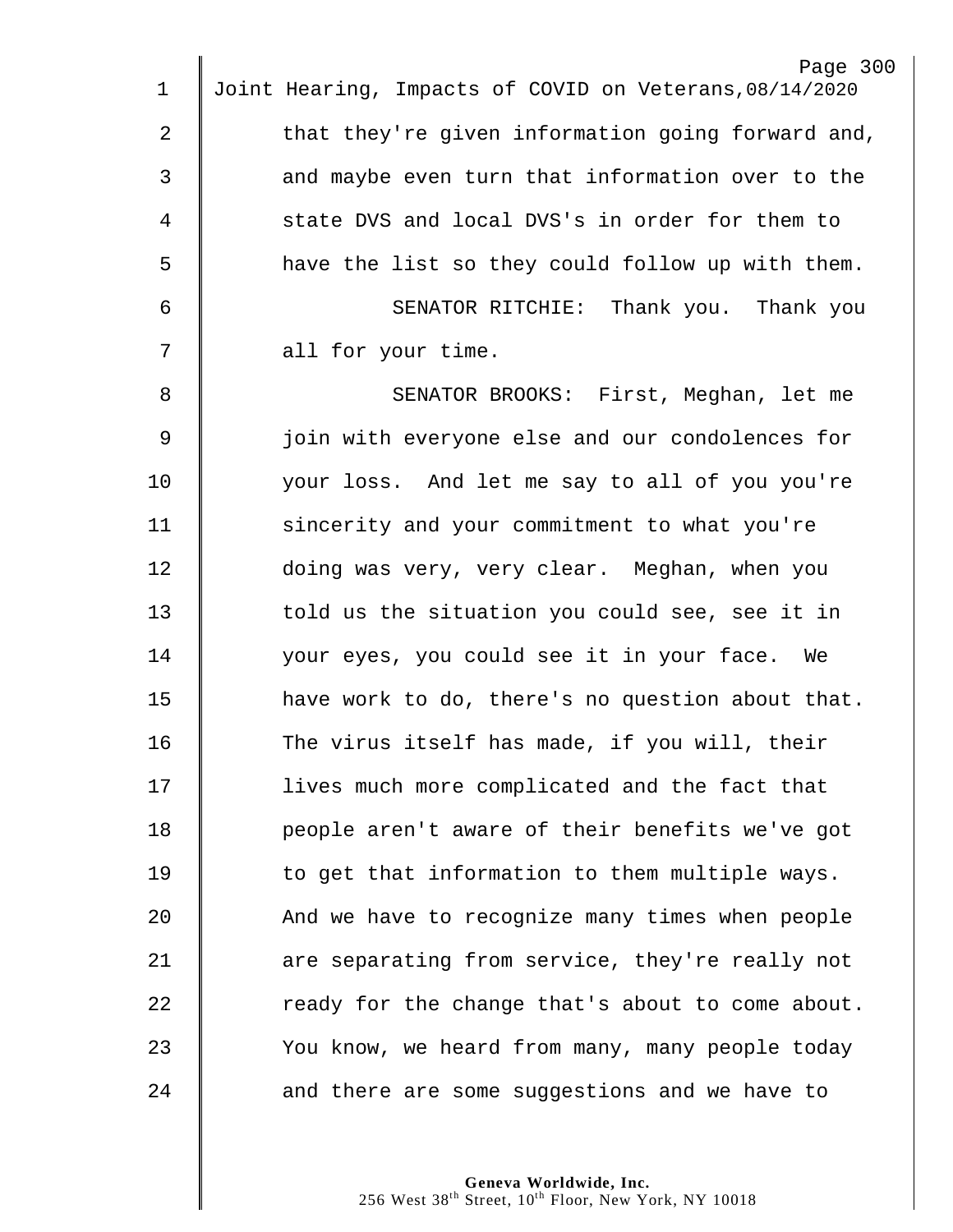| 1           | Page 301<br>Joint Hearing, Impacts of COVID on Veterans, 08/14/2020 |
|-------------|---------------------------------------------------------------------|
|             |                                                                     |
| 2           | find all the solutions that we need, but it's                       |
| 3           | people like you that are putting in the                             |
| 4           | dedication and the commitment and when something                    |
| 5           | doesn't go right feel the sense of loss that                        |
| 6           | Meghan did, that's going to help us get to where                    |
| 7           | we have to get to.                                                  |
| 8           | Everyone that's on, on this, everybody                              |
| $\mathsf 9$ | that serves in these committees is very, very                       |
| 10          | committed to helping the veterans of this state,                    |
| 11          | as was for many, as we said they're not aware of                    |
| 12          | what they're entitled to and we have to change                      |
| 13          | The confusion sometimes with people when<br>that.                   |
| 14          | they don't understand that they are a veteran or                    |
| 15          | they don't step forward to say they were a                          |
| 16          | veteran, or unfortunately, in some cases maybe                      |
| 17          | too proud to ask for assistance when they need                      |
| 18          | it. We have to change that mindset. So I thank                      |
| 19          | you for what you do and some of you I had an                        |
| 20          | opportunity to talk with earlier, we have a lot                     |
| 21          | of work to do, I think all of us are committed.                     |
| 22          | If you got a suggestion you want to make as we                      |
| 23          | close this hearing, we'd be glad to hear it.                        |
| 24          | Okay, again, we thank you very, very much for                       |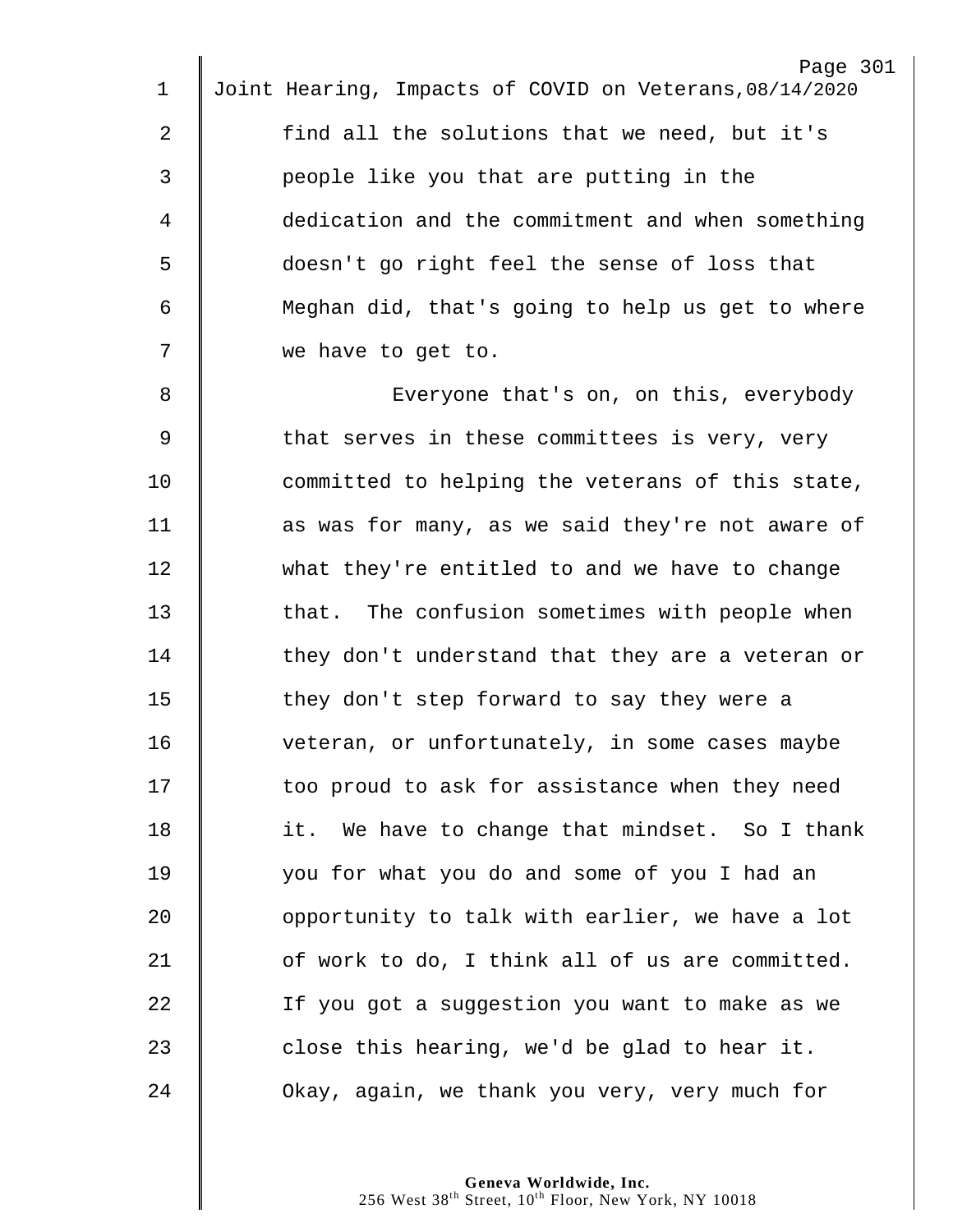|             | Page 302                                                |
|-------------|---------------------------------------------------------|
| $\mathbf 1$ | Joint Hearing, Impacts of COVID on Veterans, 08/14/2020 |
| 2           | your time and we thank all those that                   |
| 3           | participated today and to everyone on the line I        |
| 4           | think we've had a long day, but a very                  |
| 5           | informative day and you know, we have some time         |
| 6           | now to think about what we heard today and              |
| 7           | collectively work together to build a better            |
| 8           | bridge, to build a better house, to make some           |
| 9           | folks lives a lot better and a lot easier to            |
| 10          | prepare for the challenges that's still to come,        |
| 11          | and to recognize as we listened today just how          |
| 12          | much this virus, the economic and job related           |
| 13          | issues that are out there and the stress it's           |
| 14          | been put on people, have really, really affected        |
| 15          | the lives of our veterans. And you can see on           |
| 16          | these three people, in particular, how its              |
| 17          | affected their ability to do their job. That            |
| 18          | extra, that extra piece of the puzzle they have         |
| 19          | to figure out now is challenging.                       |
| 20          | So we thank everyone very much and I                    |
| 21          | guess we'll bring this to the close, if you guys        |
| 22          | are all in agreement.                                   |
| 23          | ASSEMBLY MEMBER BARRETT: Yes, thank                     |
| 24          | you, senator, for your leadership and thank you         |
|             |                                                         |
|             |                                                         |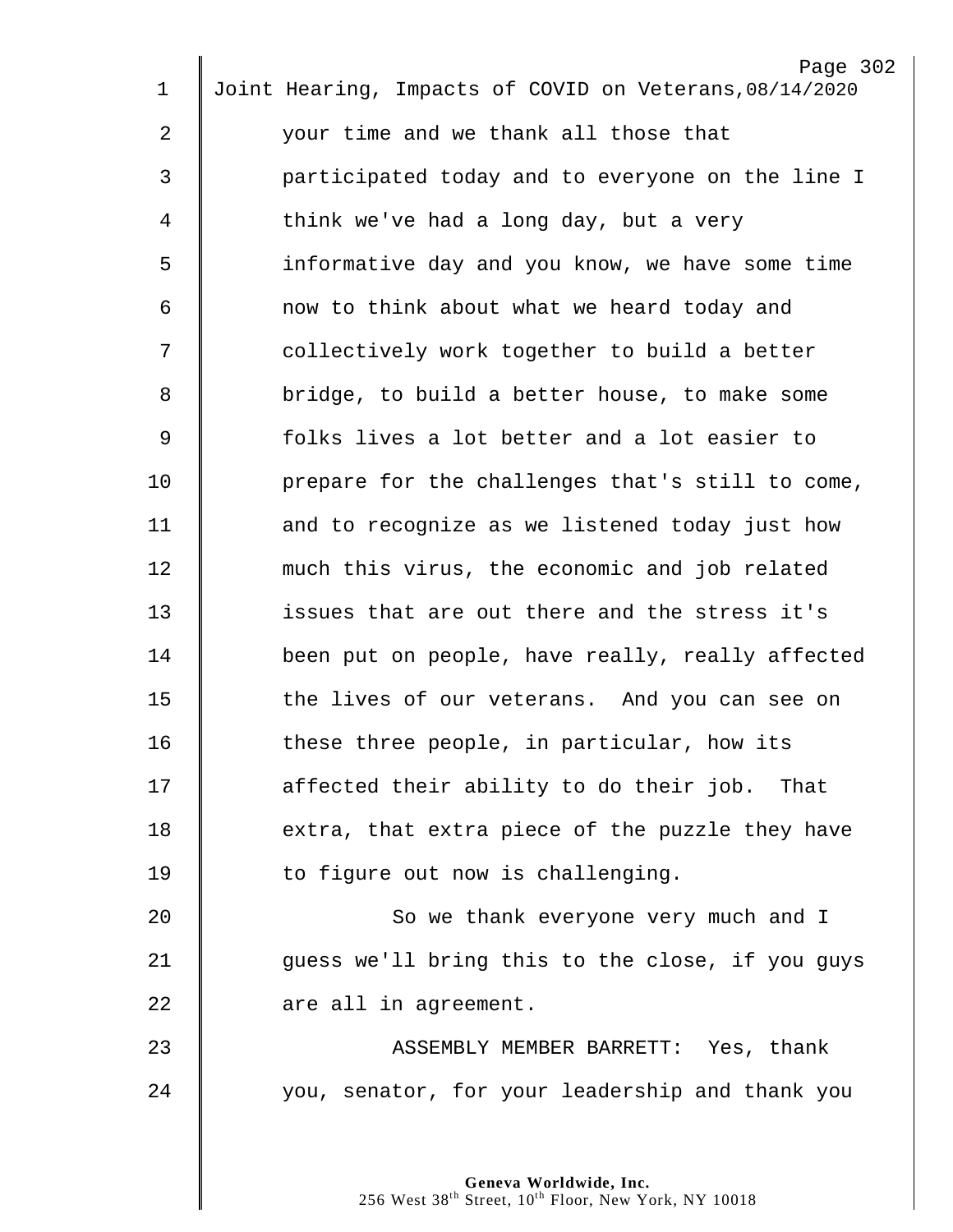| 1  | Page 303<br>Joint Hearing, Impacts of COVID on Veterans, 08/14/2020                                    |
|----|--------------------------------------------------------------------------------------------------------|
| 2  | to my colleagues, to Pam and Jake and Patti for                                                        |
| 3  | being part of this journey with us and thank you                                                       |
|    |                                                                                                        |
| 4  | all for hanging in there to be our last panel and                                                      |
| 5  | I think it was really pretty substantive and                                                           |
| 6  | extraordinary amount of information that was                                                           |
| 7  | shared and a lot to process as you said.                                                               |
| 8  | SENATOR BROOKS: Yes, indeed.                                                                           |
| 9  | MS. BROOKS: Thank you.                                                                                 |
| 10 | SENATOR BROOKS: Alright, everyone,                                                                     |
| 11 | thank you.                                                                                             |
| 12 | ASSEMBLY MEMBER BARRETT: Thanks to                                                                     |
| 13 | everybody, thanks to the committee who is still                                                        |
| 14 | on, bye, bye.                                                                                          |
| 15 | SENATOR BROOKS: Yes, bye, bye.                                                                         |
| 16 | ASSEMBLY MEMBER BARRETT: Be well                                                                       |
| 17 | everyone.                                                                                              |
| 18 | SENATOR BROOKS: Yes, everybody, be                                                                     |
| 19 | well, take care.                                                                                       |
| 20 | (The public hearing concluded at 3:39                                                                  |
|    |                                                                                                        |
| 21 | $p.m.$ )                                                                                               |
| 22 |                                                                                                        |
| 23 |                                                                                                        |
| 24 |                                                                                                        |
|    |                                                                                                        |
|    | Geneva Worldwide, Inc.<br>256 West 38 <sup>th</sup> Street, 10 <sup>th</sup> Floor, New York, NY 10018 |
|    |                                                                                                        |